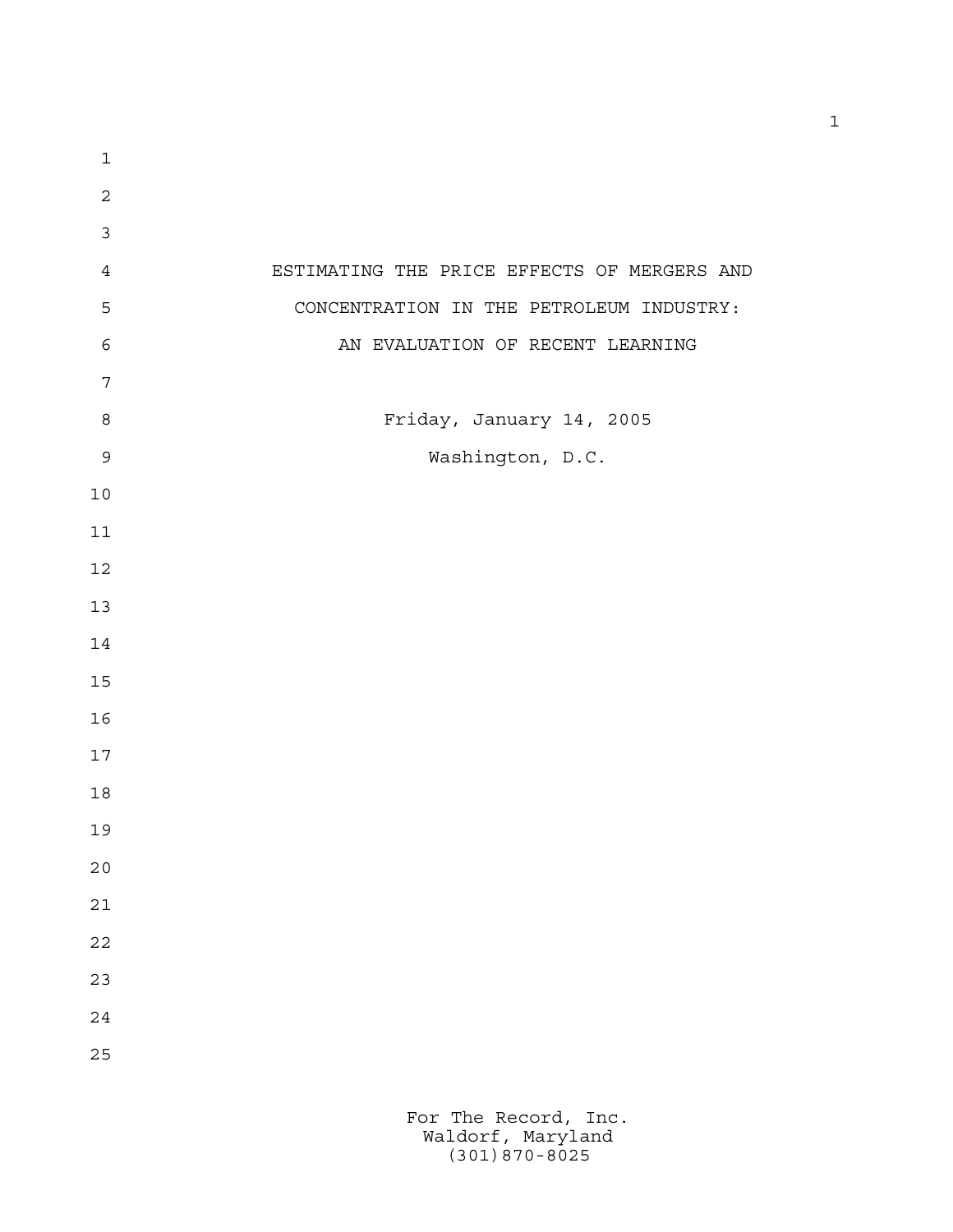| $\mathbf 1$      |                 | INDEX |                |
|------------------|-----------------|-------|----------------|
| $\sqrt{2}$       |                 |       | Page           |
| $\mathsf{3}$     | Opening Remarks |       | $\mathfrak{Z}$ |
| $\ensuremath{4}$ | Introduction    |       | 16             |
| 5                | Panel One       |       | $4\,4$         |
| $\epsilon$       | Panel Two       |       | 90             |
| $\boldsymbol{7}$ | Panel Three     |       | 126            |
| $\,8\,$          | Panel Four      |       | 171            |
| $\mathsf 9$      |                 |       |                |
| $10$             |                 |       |                |
| $11\,$           |                 |       |                |
| $12$             |                 |       |                |
| $13$             |                 |       |                |
| $14\,$           |                 |       |                |
| $15\,$           |                 |       |                |
| $16$             |                 |       |                |
| $17\,$           |                 |       |                |
| $18\,$           |                 |       |                |
| 19               |                 |       |                |
| 20               |                 |       |                |
| $2\sqrt{1}$      |                 |       |                |
| $2\sqrt{2}$      |                 |       |                |
| 23               |                 |       |                |
| $2\sqrt{4}$      |                 |       |                |
| 25               |                 |       |                |
|                  |                 |       |                |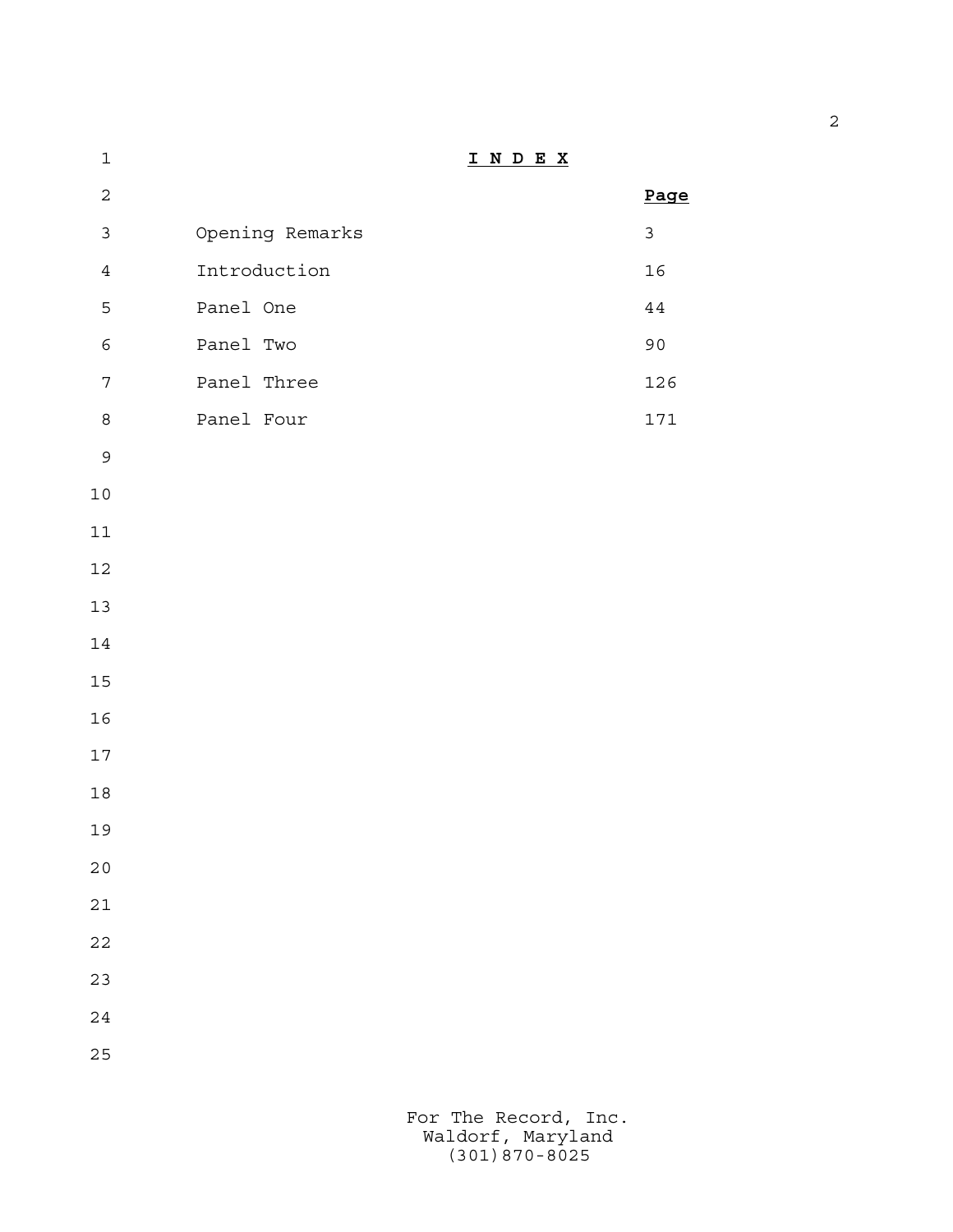**P R O C E E D I N G S - - - - - OPENING REMARKS: DEBORAH PLATT MAJORAS - FTC Chairman LUKE FROEB - FTC, Director, Bureau of Economics** CHAIRMAN PLATT MAJORAS: Well, good morning and welcome to the Federal Trade Commission's Conference on Estimating the Price of Effects of Mergers and Concentration in the Petroleum Industry. Boy, we really come up with snazzy titles for our conferences, don't we. **I** really want to thank, first, our distinguished panelists for traveling from both coasts and points in-between to be here to offer their expertise and insights. And I thank you in the audience for joining us on this very rainy morning. We really appreciate your interest in this topic. As aptly stated in an FTC Bureau of Economics report on oil industry mergers, which we released last August, the petroleum industry occupies an unusually prominent position in the American economy. Domestic demand for gasoline and other refined petroleum products generally has increased year after year since the mid-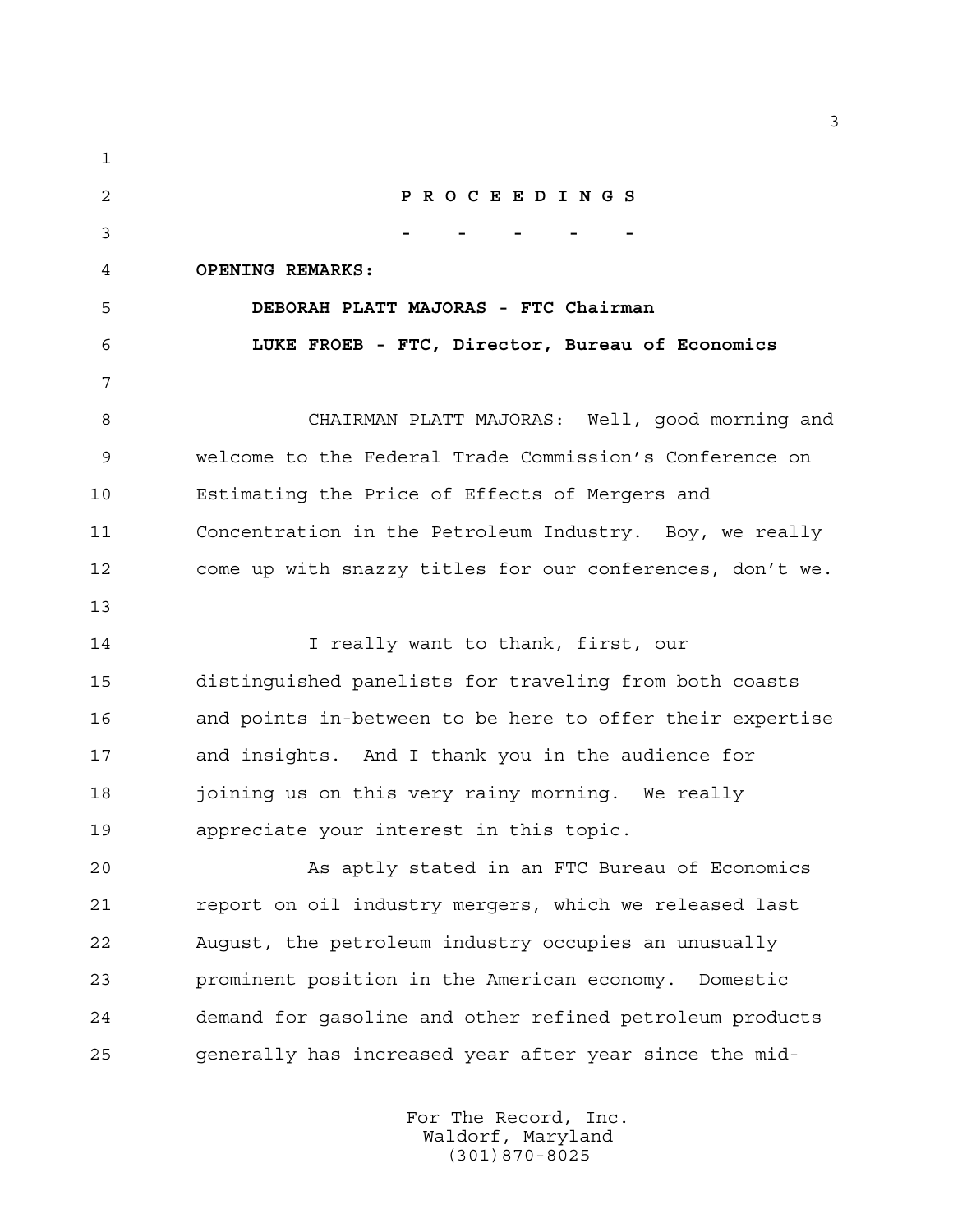1980s, and changes in the price and availability of gasoline affect consumers directly. Indeed, there may be no other product for which consumers are more acutely aware of price fluctuations, as ubiquitous retail stations loudly announce the current price on large signs visible to all who drive by.

 In addition, of course, the price and other supply conditions for petroleum products profoundly affect businesses in many sectors of the economy, as illustrated by the fact that announcements about the price of crude oil can move markets quickly in one direction or the other. As the BE oil merger report observed, perhaps no other industry's performance is so visibly and deeply felt.

 The Federal Trade Commission is, of course, the federal antitrust agency primarily responsible for addressing competition issues in this industry. The Commission has devoted substantial resources to scrutinizing market activity in this industry and, when warranted, to bringing law enforcement actions.

 I am committed to continuing the Commission's vigilance in this critical market sector. We will continue to apply careful antitrust scrutiny to market behavior, including mergers, and will not hesitate to bring enforcement actions when needed.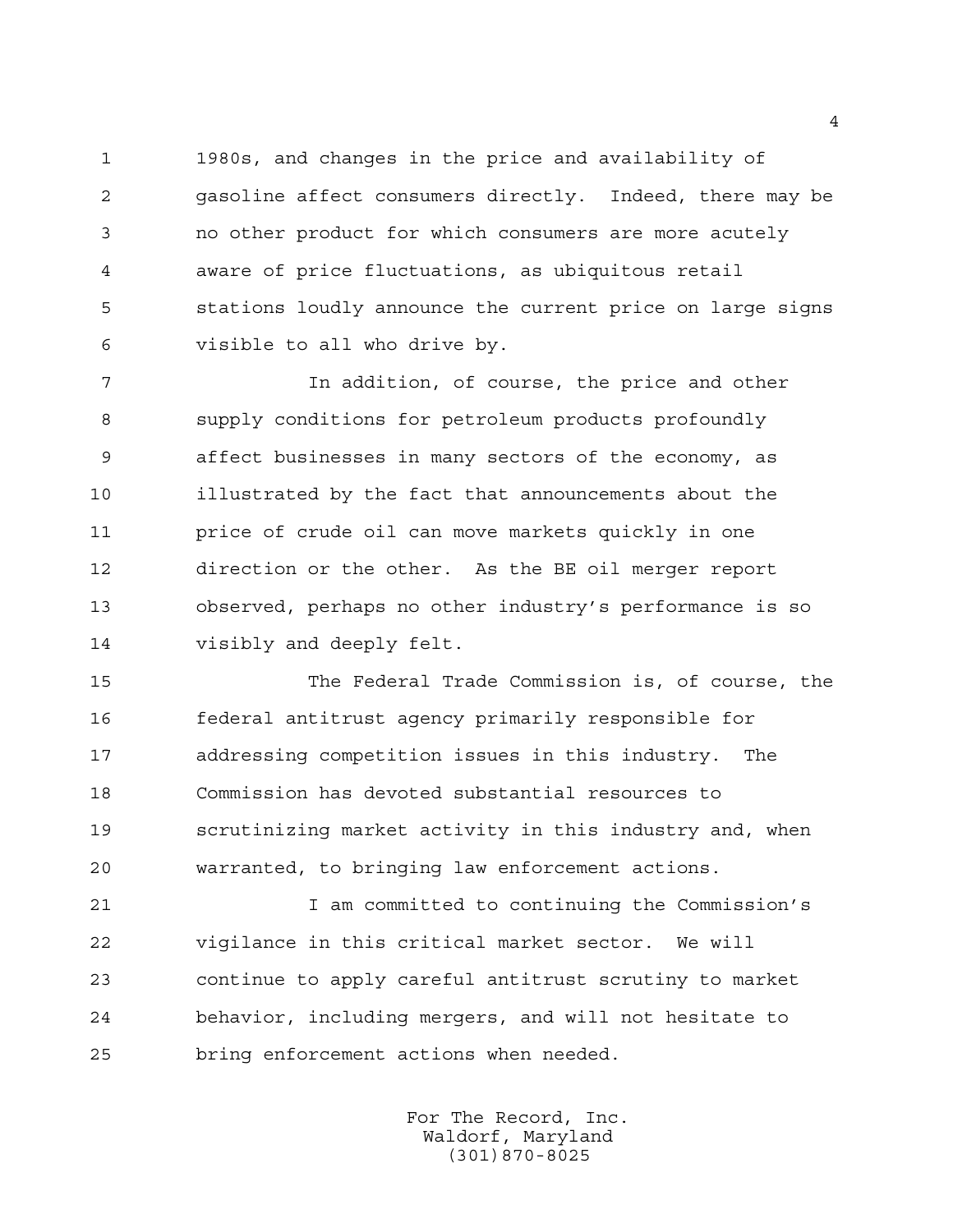Since becoming Chairman in August, I have reviewed the FTC's past and current work in this area and focused on implementing a multifaceted agenda that synthesizes new and ongoing projects and uses all of the tools at the FTC's disposal: law enforcement, education, and resource and development. Our work includes vigorous merger review, close consideration of all refinery closings, careful scrutiny of potentially anticompetitive acts and review of gasoline pricing anomalies, which we endeavor to detect through our ongoing monitoring project.

 We also are focused on disseminating relevant information about market conditions and about FTC actions in this industry for the benefit of consumers and others, and so, for example, we've dedicated a webpage for that purpose.

 In addition, on December 15th, I appointed FTC staff attorney John Seesel, to fill the newly created position of Associate General Counsel for Energy at the Commission. Highly respected both within and outside the agency, John will play a key role in reviewing and making recommendations on the Commission's energy-related work, including investigations and cases, legislative initiatives, advocacy comments, and studies and reports. I think John's here today. There he is. I

> For The Record, Inc. Waldorf, Maryland (301)870-8025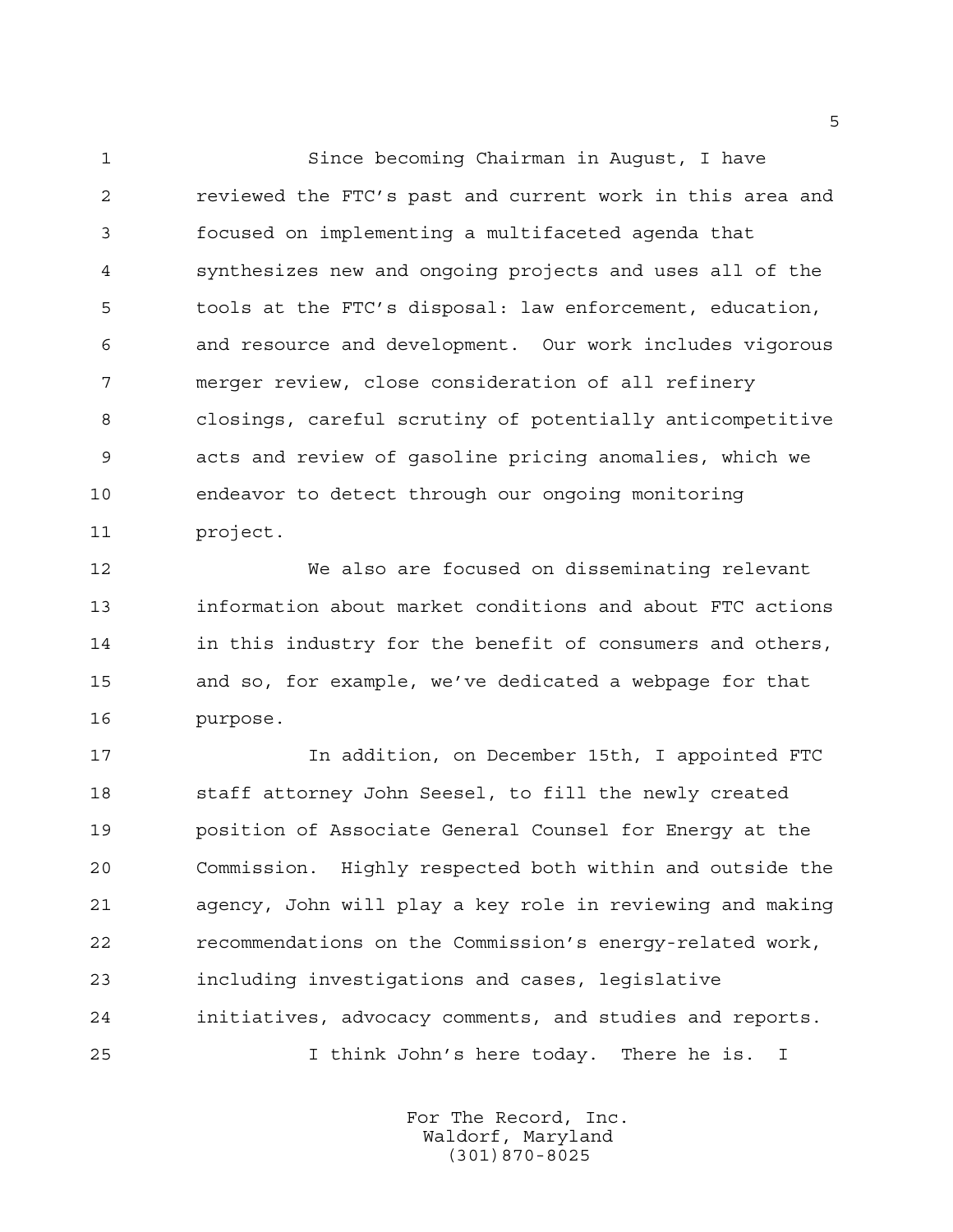know a lot of you already know him from his dedicated service over the years at the Commission, but I hope you'll join me in welcoming him to his new position.

 The Commission takes seriously the role that Congress assigned in the development of sound antitrust and consumer protection policy. The agency's investments in research inform the development of competition policy, facilitate better case selection, and provide important economic support to aid the agency in enforcement initiatives. That brings me to today's conference.

 As you know, over the past few decades, the petroleum industry has undergone extensive structural change, including consummation of several large mergers in the late 1990s. The FTC devoted substantial resources to investigating those mergers, and in numerous instances, to challenging and modifying their terms. Last May, the Government Accountability Office (GAO) released a report that sought to analyze how eight petroleum industry mergers or joint ventures consummated in the mid-to late 1980s affected gasoline prices.

 The GAO reported that six of the eight transactions it examined caused gasoline prices to rise, while the other two caused prices to fall. And that report has led some observers to call for changes in the way the FTC reviews oil mergers.

> For The Record, Inc. Waldorf, Maryland (301)870-8025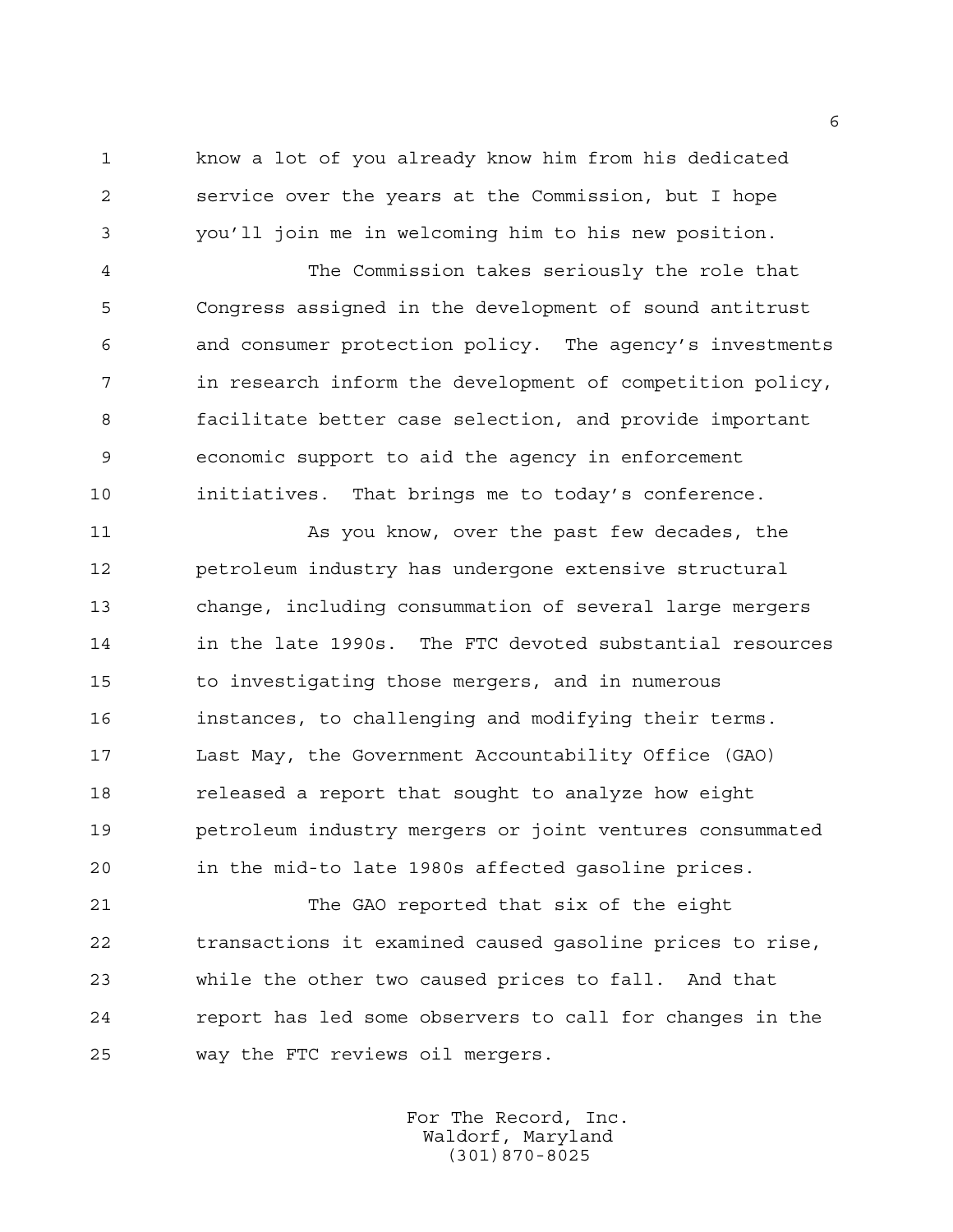Of course, before any econometric analysis can be used as the basis for making any decisions, its methodology and results must be carefully reviewed. Such analysis must withstand vigorous cross-examination as U.S. consumers, our courts, and the Commission itself demand nothing less. The wrong enforcement decision in either direction can lead to increased prices, decreased output or reduced service.

 Today's conference provides a public forum for outside economic experts to discuss the conceptual and methodological issues involved in estimating the price effects of petroleum industry mergers and concentration changes. Our panel of experts will explore these issues broadly and within the context of two reports: the GAO report from May of 2004 and a March 2004 BE case study of 16 the effects of the Marathon/Ashland joint venture. I look forward to hearing our expert panels' assessments.

 Before concluding, I would like to acknowledge the staff of the Federal Trade Commission Bureau of Economics who worked very diligently to put this conference together. Director Luke Froeb, Senior Economic Advisor Liz Callison, Assistant Director Lou Silvia, Deputy Assistant Director Chris Taylor and Deputy Assistant Director Dan Hosken. And from my own staff, I'd like to thank Attorney Advisor Sara Razi.

> For The Record, Inc. Waldorf, Maryland (301)870-8025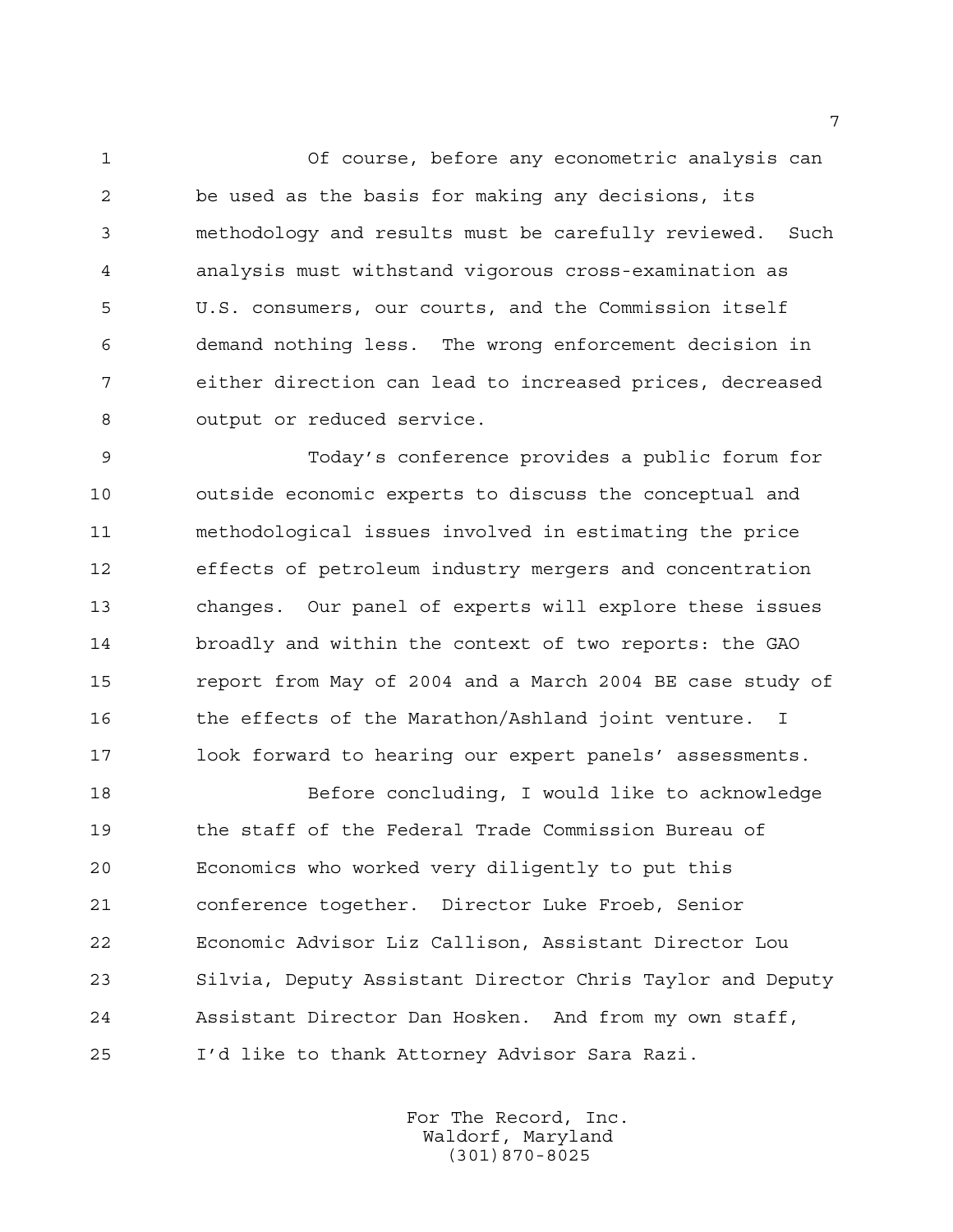Finally, I'd like to thank Comptroller General David Walker and GAO Chief Economist Scott Farrow for their constructive feedback on our agenda and the GAO staff for participating in very helpful data exchanges with their FTC counterparts.

 It's now my pleasure to turn the podium over to BE Director Luke Froeb who will provide more detail and context. Thank you very much.

 MR. FROEB: Thank you very much. It's a delight to be here today. One of the great things about 11 this job is taking credit for what other people do and I 12 really don't deserve any credit at all for this conference.

 Good morning, I'm grateful to the panelists for being with us today to share their expertise on the issues that are raised in examining the effects of mergers and concentration in the oil industry. I welcome 18 the audience who have joined us here today.

 Antitrust policy is best thought of as a continuing process of experimentation, evaluation and 21 reform. It has taken the FTC 90 years to get where we are today, and it would be a terrible conceit to think there's nothing more to learn about how best to design and enforce the antitrust laws.

At the FTC, we have an ongoing program of what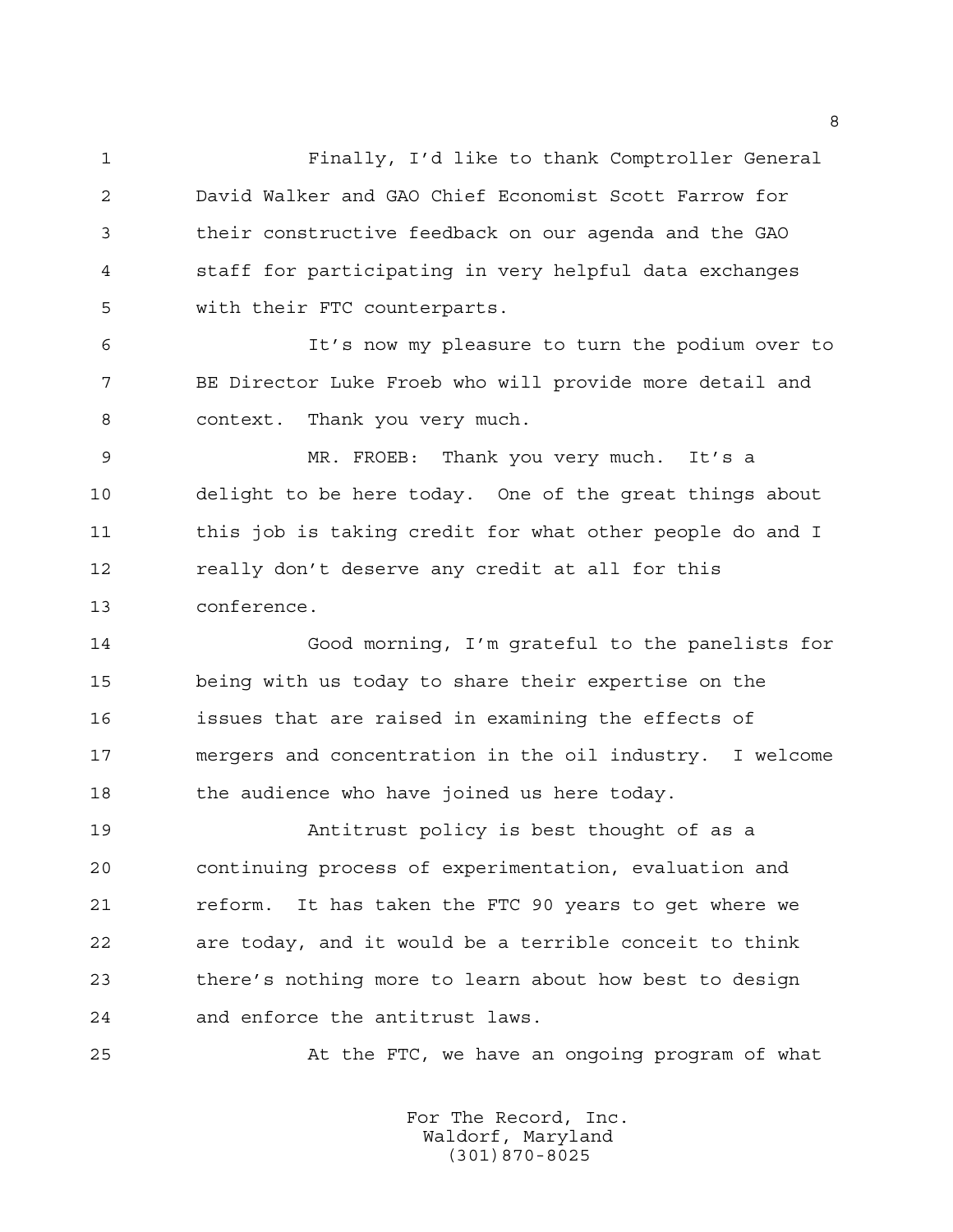we call "enforcement R&D" to both characterize our enforcement actions, including the decisions not to pursue a matter, to estimate the consequences of those decisions, and to use the learning to improve our enforcement. Today's conference is part of this larger process.

 The antitrust laws have spread rapidly around the globe. They are one of our most successful exports. Today, the vast majority of the world's economies have antitrust laws and these laws are aimed at cartels, mergers and abuse of dominance, monopolization and vertical restraints, and they're widely varied both in the laws themselves and in the way they are enforced around the world.

 And this raises some obvious questions like how is the enforcement working and how do we improve, and to answer those questions, as we said, we have a program of enforcement R&D at the FTC where we characterize the cases we are bringing and closing, we follow up on what happened after the decisions, and we try to learn what we can in order to improve policy.

 Here's an example of our characterizing the decisions that we have made. This is the FTC merger data release, about a year old, where we released all the data on our second requests (where we asked for more

> For The Record, Inc. Waldorf, Maryland (301)870-8025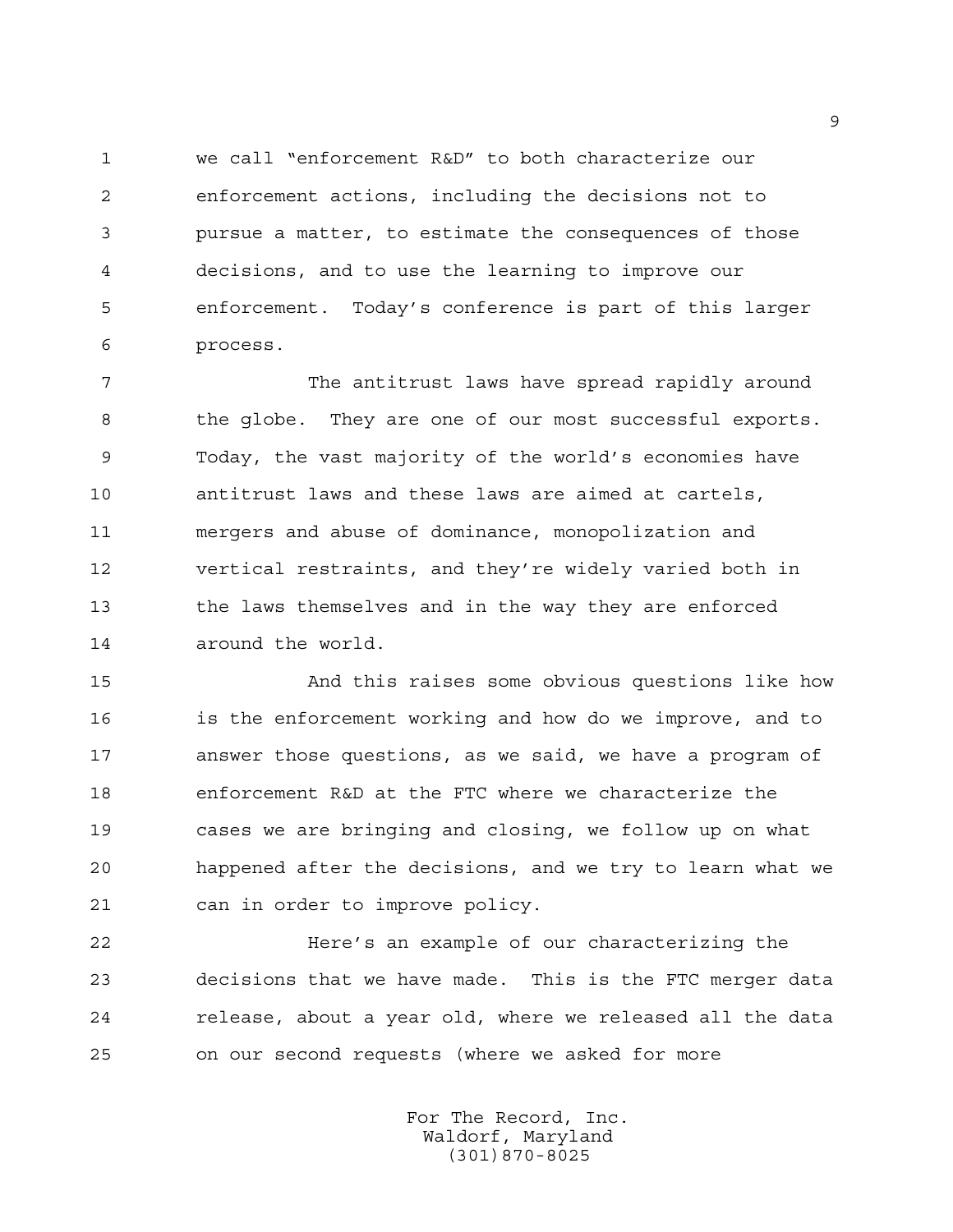information about a merger) and this chart represents the markets and the decisions about whether to close the investigation or to ask for some relief -- or such as to accept a consent or to seek an injunction against anticompetitive behavior. And you see that the one that stands out is the oil industry, where we had a number of enforcement actions. A large part of our enforcement resources are devoted to the oil industry. That highlights the importance of figuring out whether or not we're doing the right things in this industry.

 When we follow up the effect of the merger, it's different than the preliminary investigation. When we investigate a merger, we're trying to predict the future. We can observe the present. We're trying to forecast into the future about what the effect of the merger is going to be.

 Now, when we do merger follow-up, we have a different inference problem. We observe some price difference, and then we have to try to figure out if the merger caused that difference. It's a very different analytical paradigm which calls for different kinds of methodologies than we use in merger investigations.

 There are two basic kinds of methodologies that will be illustrated in this conference. One is broadly characterized as natural experiments, where we have an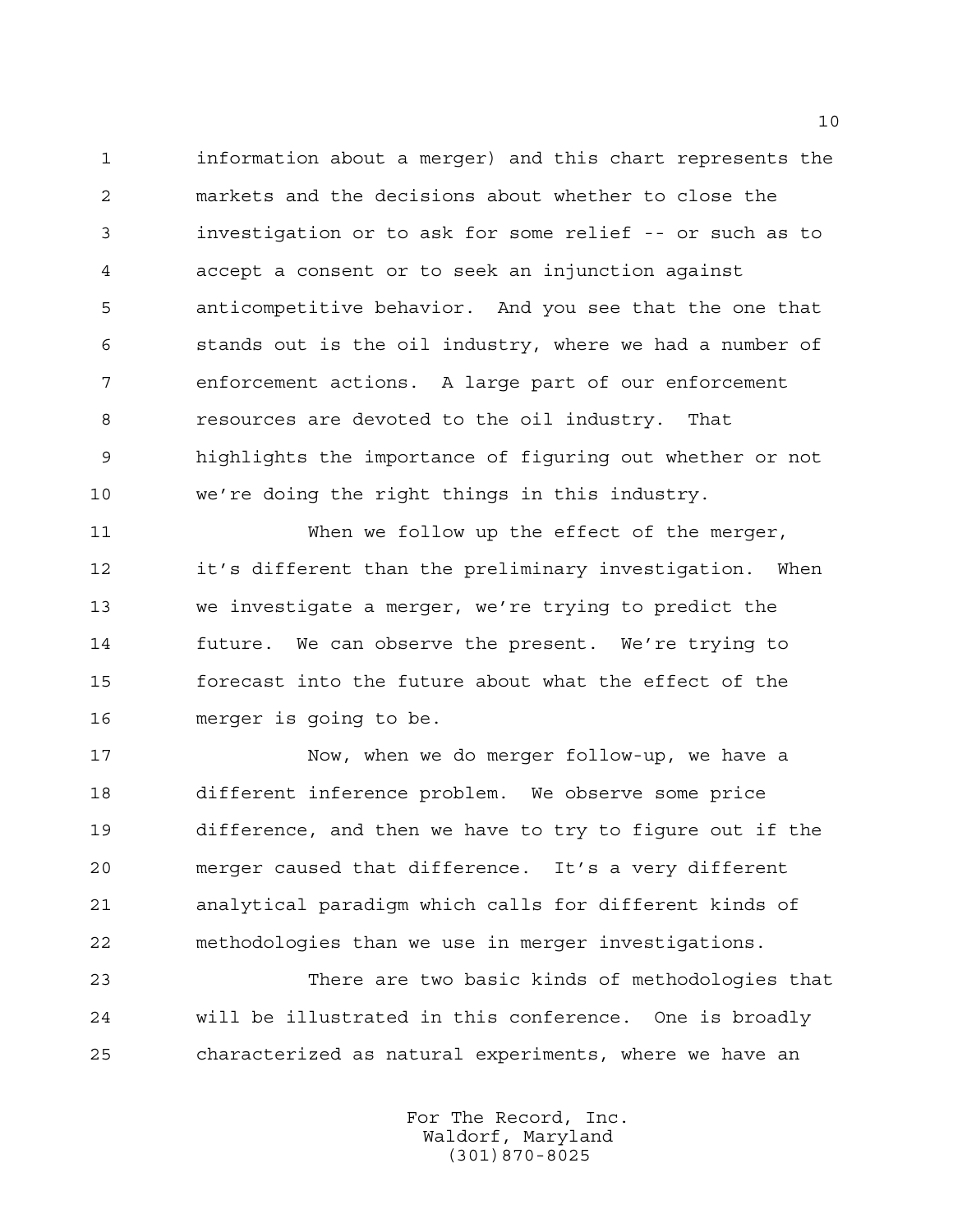experimental group with the merger, a control group without the merger, and the difference between the groups is an estimate of the merger effect.

 The other methodology will be price concentration regressions, where you estimate the relationship between price and concentration, and then to draw inference about the effect of the merger, you say the mergers change concentration which change price. And because we've estimated the relationship between concentration and price, we can get an estimate of the effect of the merger.

 Then, finally, we want to interpret the results from the follow-on studies and say what does this mean for policy, how can we interpret the results? We have one session on general identification issues and one session on price concentration studies. We ask how robust are the results, are the results sensitive to small changes, can we rely on them for policy? And the final session will be what does this mean for policy, to try to wrap and interpret the results specifically for the policy.

 Now, I'm going to introduce our panelists today. To aid in the preparation for today's conference, we sent all our panelists the GAO merger report and the BE working paper, the Effects of the Marathon/Ashland

> For The Record, Inc. Waldorf, Maryland (301)870-8025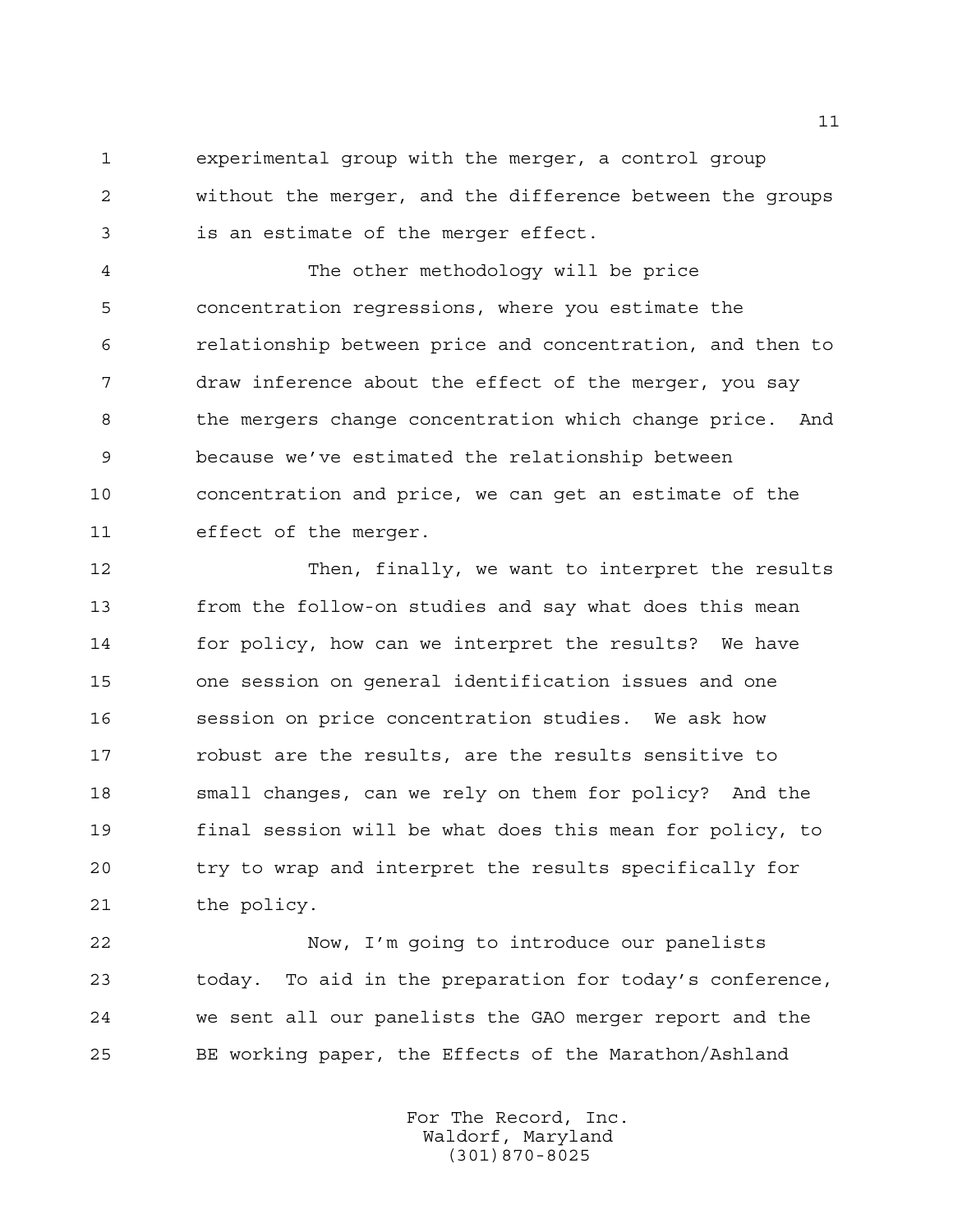Joint Venture, and we sent various notes and critiques of those studies by the GAO and the FTC to the panelists. That formed the basis of their studies and their comments here today.

 While oil mergers and the two studies form the basis for this conference, in a sense, they are but a case example of the enforcement policy R&D. The issues that are likely to be raised and addressed today are similar to those that researchers face in doing any ex- post studies of merger policy decisions. Thus, we believe, and are hopeful, that the experience today and 12 the critiques and quidance provided by our panelists, who are truly the leading econometricians and economists in 14 the field, will be useful to us and to academics and others as we continue to develop expertise in enforcement R&D generally, as well as the specific task of following up on the effects of specific mergers.

 We are privileged to have panelists that every economist would rank at the very top of the profession. In alphabetical order, we have Dr. Dennis Carlton, a Professor of Economics at the University of Chicago Graduate School of Business. Dennis is a leading academic in IO and econometrics. People are often most familiar with Dennis' work because he's the co-author of one of the best and most popular textbooks in industrial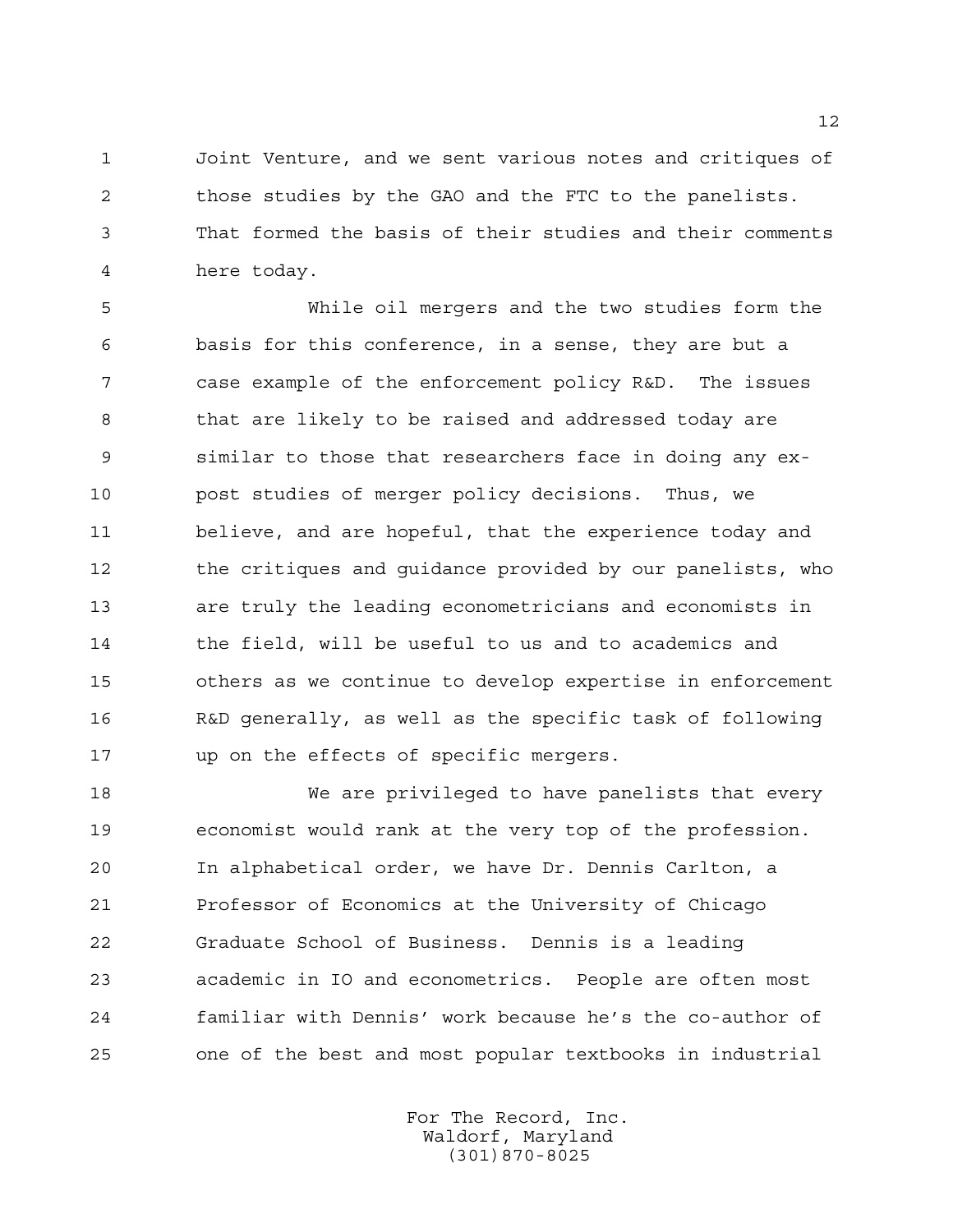organization. Dennis often provides advice to firms and to government as an economic expert in antitrust matters. He has done work previously for the American Petroleum Institute.

 Dr. Jerry Hausman is the John and Jennie S. MacDonald Professor of Economics at MIT where he's taught for 30 years. Jerry is a recipient of the John Bates Clark Award granted annually to an economist under 40 who has made the most outstanding contributions to economics. Jerry has published numerous papers in the econometrics and applied micro economics fields in which he is a renowned expert. Indeed, several econometric tests bear his name. Jerry has also appeared as an economic expert 14 in antitrust matters, although none in the oil industry.

 Dr. Ken Hendricks is a Professor of Economics at the University of Texas-Austin, who's spending this academic year as a visiting professor at Princeton. Ken is also an expert in industrial organization economics, specializing in auction theory and empirical applications of game theory. Like his fellow panelists, Ken is well- published. Ken consults for both businesses and the government as an economic expert for antitrust cases. Ken provided such expertise to the FTC when he was hired by us to analyze competition in the bidding for crude oil exploration rights in the BP/Arco merger in 2000. Ken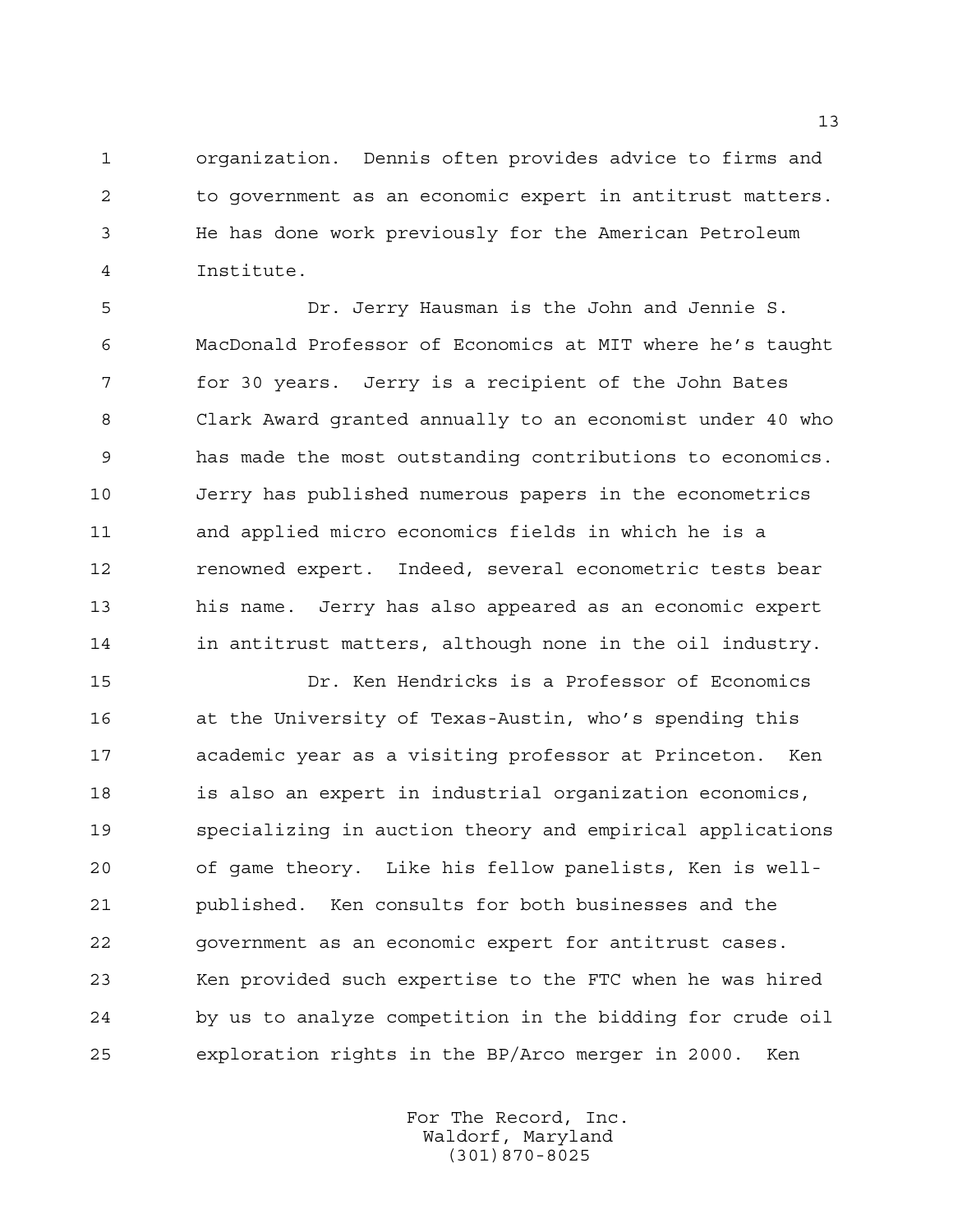has not been involved as a consultant in oil mergers recently, but Ken is acknowledged in the GAO report as an expert who reviewed the GAO's econometric models.

 Dr. Scott Thompson is currently Assistant Chief of the Economic Regulatory Section for our sister agency, the Antitrust Division of the U.S. Department of Justice. Scott attended Stanford and Wisconsin and taught econometrics at the University of Minnesota. He joined the Antitrust Division in 1995 and won the Assistant Attorney General's Distinguished Service Award in 2001. Scott has conducted and overseen numerous merger and price fixing investigations and has conducted follow-up studies of enforcement actions at the Department of Justice.

 Dr. Hal White is a Professor of Economics at the University of California at San Diego. Hal is an expert in econometrics and statistics. Indeed, Jerry Hausman told us that Hal was among the best econometricians in the world today. Those of you who know Jerry will recognize what a huge statement this is. Jerry did, however, claim some small credit as Hal is one of his former students. Not surprisingly, Hal has a long list of published research in econometrics. Like Jerry, he has an estimator named after him. Hal offers his economic expertise to businesses through consulting. He

> For The Record, Inc. Waldorf, Maryland (301)870-8025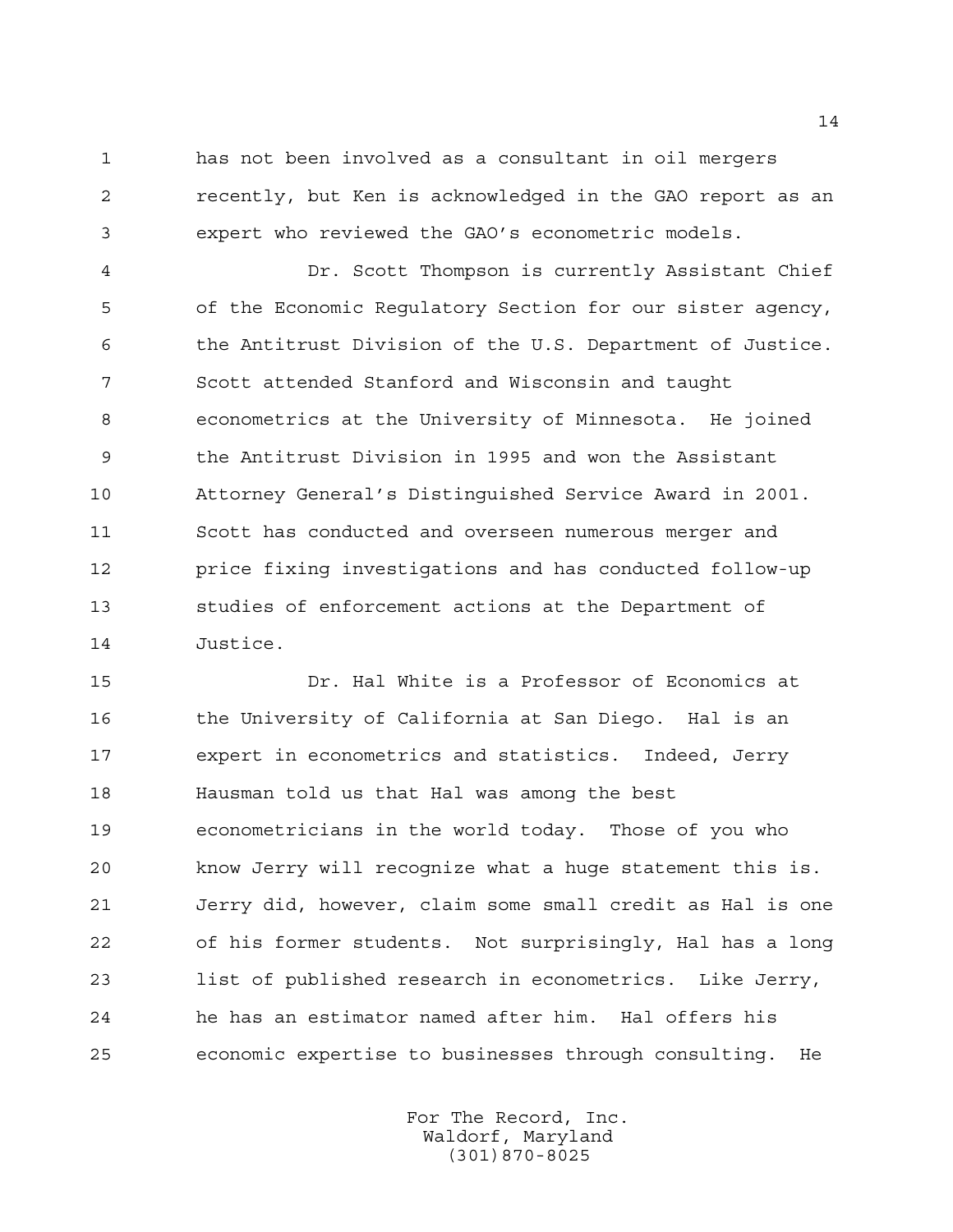has not consulted in the oil industry on any merger matters.

 Finally, I want to introduce Dr. Chris Taylor. Chris is Deputy Assistant Director for Antitrust in the Bureau of Economics here at the FTC. Chris is co-author, along with Dan Hosken, of one of the studies that forms the basis of today's conference, the Economic Effects of the Marathon-Ashland Joint Venture, which was released as a Bureau of Economics working paper in March 2004. Chris has spent a significant portion of his time over the past few years working on matters in the petroleum industry including the development and implementation of the FTC's ongoing gas monitoring project.

 To start the conference off, Chris will present both the GAO study and the BE working paper study.

- Chris?
- 
- 

- 
- 
- 
-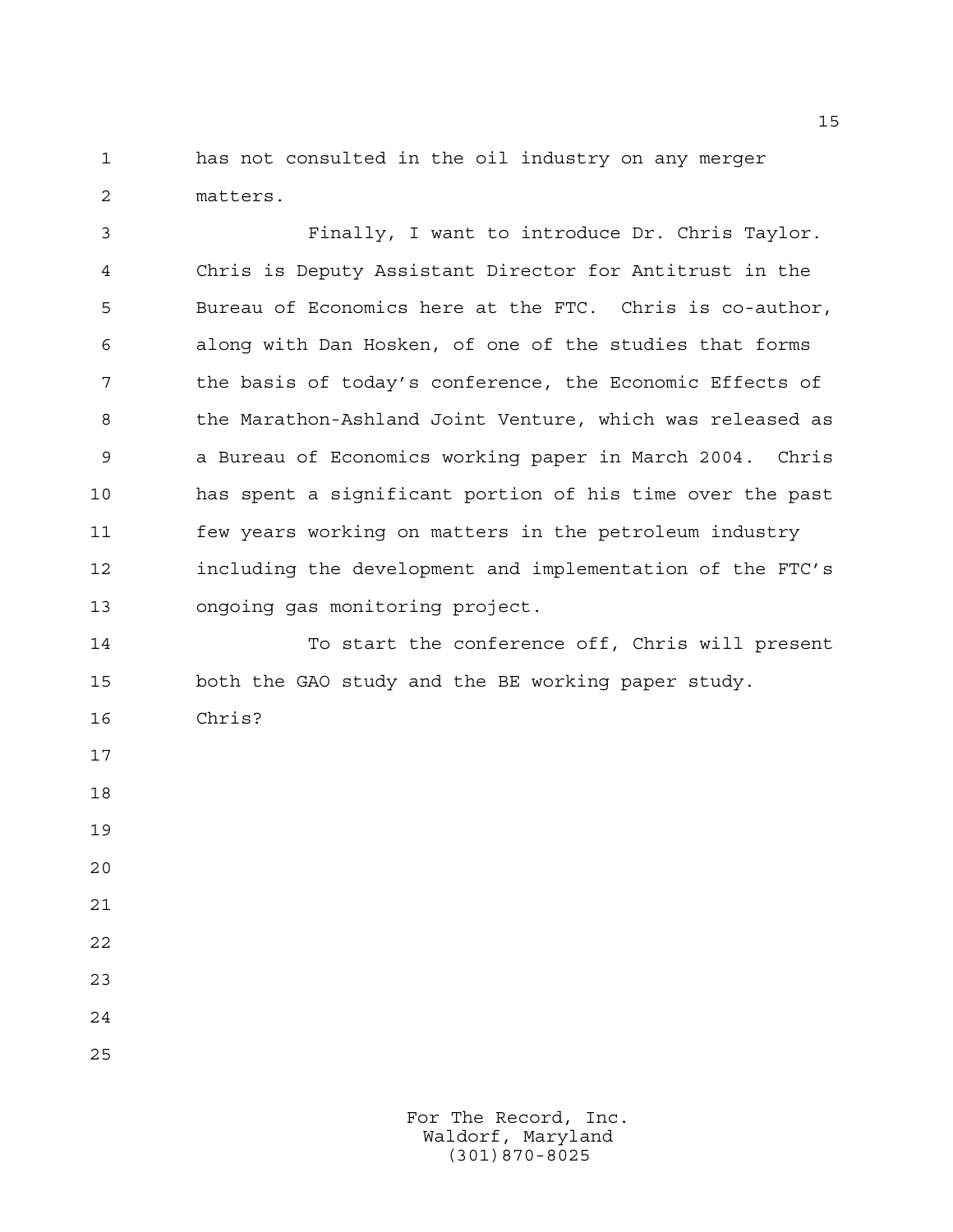**INTRODUCTION AND PRESENTATION OF TWO RECENT STUDIES PRESENTED BY: CHRIS TAYLOR, FTC, Deputy Assistant Director for Antitrust, Bureau of Economics** DR. TAYLOR: Good morning. For the next hour

 or so, I will take us through the BE working paper on Marathon/Ashland and the GAO report.

 We're going to start with the Marathon/Ashland working paper. As Luke said, this is joint work with Dan Hosken, who is also a Deputy Assistant Director here at the FTC. Usual disclaimer, the views and opinions expressed in this presentation are those of the author and do not necessarily represent the views of the Commission or any individual Commissioner.

 So, why do a case study merger retrospective in 17 the petroleum industry? As we've already referred to 18 this morning, the U.S. petroleum industry has undergone some major restructuring during the 1990s; BP/Amoco, Exxon/Mobil, Chevron/Texaco are examples. Concerns have been raised by government officials, consumer advocates and others. So why do a case study?

 Well, research papers examining petroleum mergers tend to either examine a large number of mergers in a broad cross-section of regions or markets, or have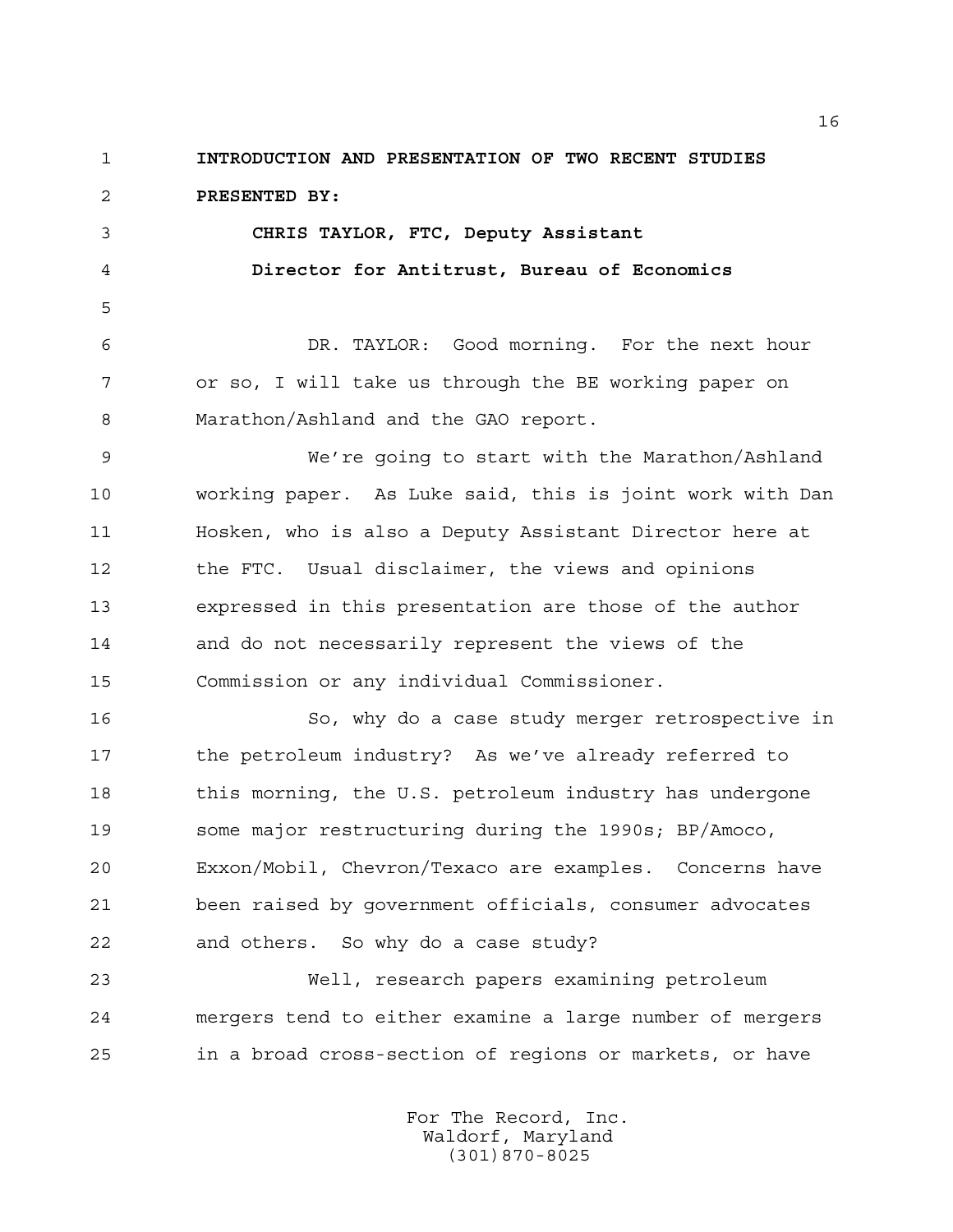tended to examine wholesale rack prices or retail prices, but seldom both at the same time. So, we decided we wanted to focus on one merger, one region where the market structure and change in market structure would make an anticompetitive effect possible and examine both rack and retail prices.

 So, why examine the Marathon/Ashland transaction? Marathon/Ashland was a major transaction with a sizable change in market structure. The change in the state level wholesale HHI was about 1,800 to 2,260 in 11 the State of Kentucky. I'm certainly not judging whether that's a market or not, but certainly that is a large change in concentration.

 The Marathon/Ashland joint venture included seven refineries. Marathon had refineries in Louisville, Texas, Illinois and Michigan; Ashland had refineries in Kentucky, Minnesota and Ohio. There were 84 terminals, 5,400 gas stations and 5,000 miles of pipeline.

 The parties acknowledged that the FTC was investigating; however, there were no divestitures or other enforcement actions. So, we don't have to, in this case study, try and figure out the effects of a divestiture.

 To give a little more background, this is a map of part of the Midwest and you can see there the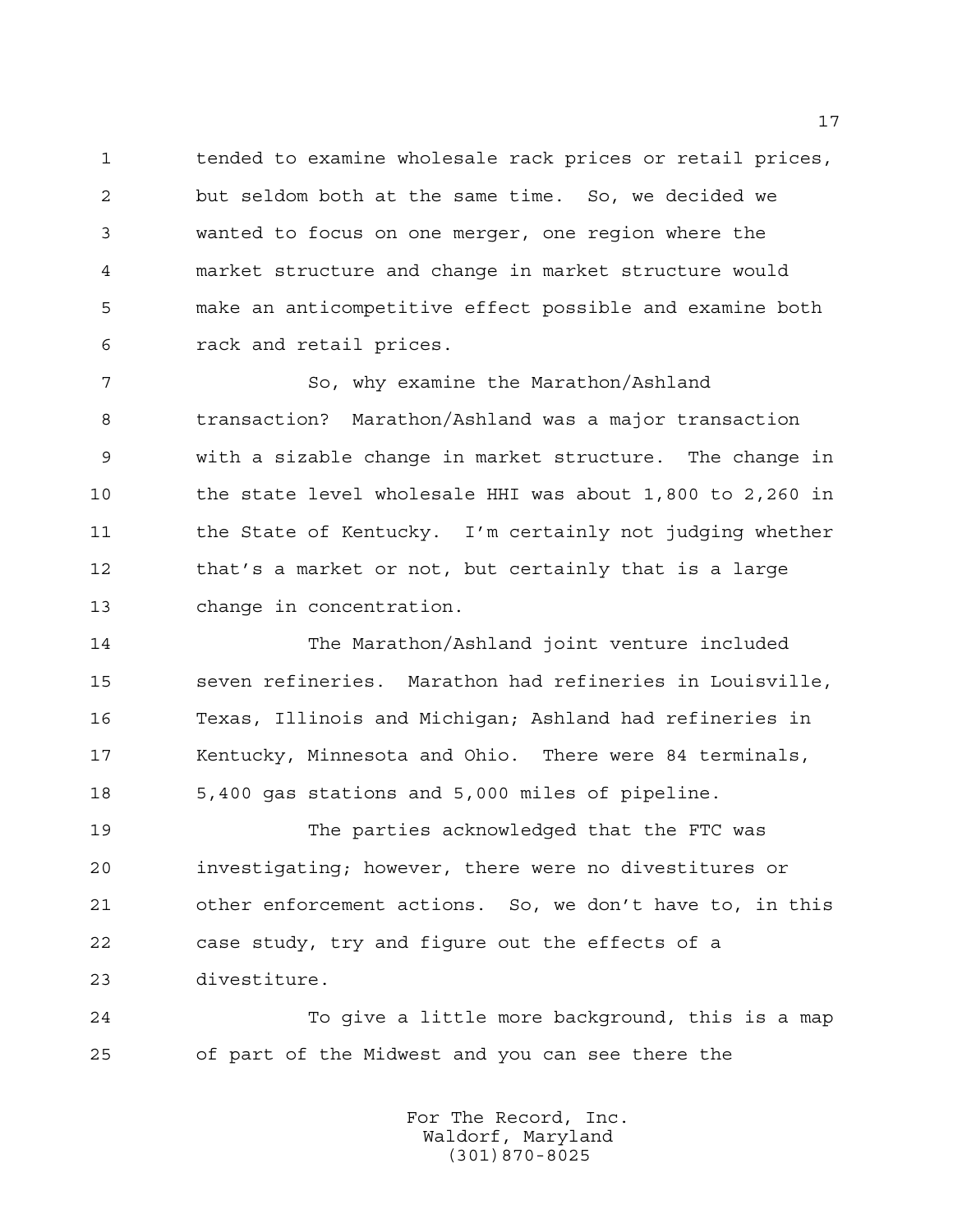Marathon/Ashland refinery in Eastern Illinois at

 Robinson. There's a pipeline directly to Chicago and one directly to Louisville. The refinery at Catlettsburg, Kentucky was owned by Ashland and it would barge gasoline down the Ohio River to Louisville. The closest pipeline is the Teppco Pipeline which runs through Southern Indiana. Gasoline is barged up the Mississippi and Ohio Rivers to Louisville from the Gulf.

 The other Ashland refineries are in Ohio and Minnesota, on the far Eastern and far Western edges, and 11 the other Marathon refineries were in the Gulf and in Michigan. So, Ashland was in Ohio and Kentucky on the east and Minnesota on the west, and Marathon was in Illinois and Michigan as well.

 The question then is why look at Louisville? Well, I've already talked a little bit about what happened in terms concentration in Kentucky. Louisville uses a somewhat unique formulation of gasoline, which might make arbitrage difficult if there were a price increase. Kentucky was the only state where both Marathon and Ashland were large wholesale suppliers, and the level and change in concentration in retail market was sizable, and the retail market share in Kentucky combined was 32 percent.

So, there were possible anticompetitive effects

For The Record, Inc. Waldorf, Maryland (301)870-8025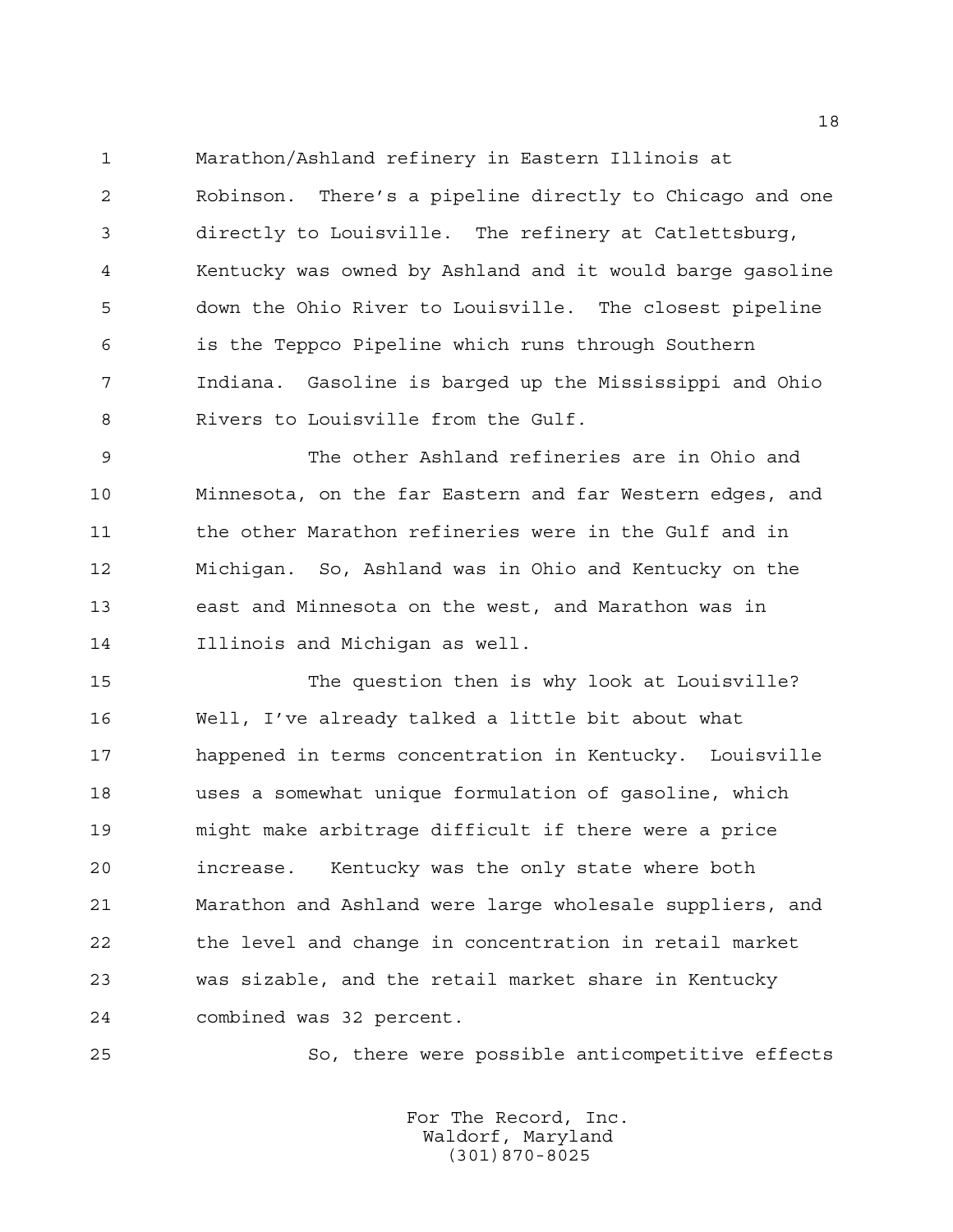at the bulk supply level refining, also at terminal and wholesaling and possibly at the retail level as well.

 A little more background, this map shows the Louisville area. The shaded portion is the reformulated zone. This is where reformulated gasoline, both with MTBE and with ethanol was sold. The dots are stations. We purchased a census of all the gasoline stations in 8 these three counties of Kentucky.

 In the non-shaded areas, conventional gasoline was sold. Also, conventional gasoline was sold on the Indiana side of the Greater Louisville area.

 We observe a large change in market structure in a relatively isolated area, Louisville. The region uses a somewhat unique formulation of gasoline, RFG both with MTBE and ethanol was available in Louisville. The only city in the Midwest that used reformulated with MTBE was Louisville, the Chicago and Milwaukee areas had already switched to RFG with ethanol.

 There's conventional gasoline sold in Indiana and surrounding Louisville, and so, our goal is to determine if change in market structure led to a change in gasoline prices. The nearby terminals, outside of the Louisville terminal, did not sell reformulated gasoline.

 As Luke already alluded to in his opening comments, the difficulty with this type of study is how

> For The Record, Inc. Waldorf, Maryland (301)870-8025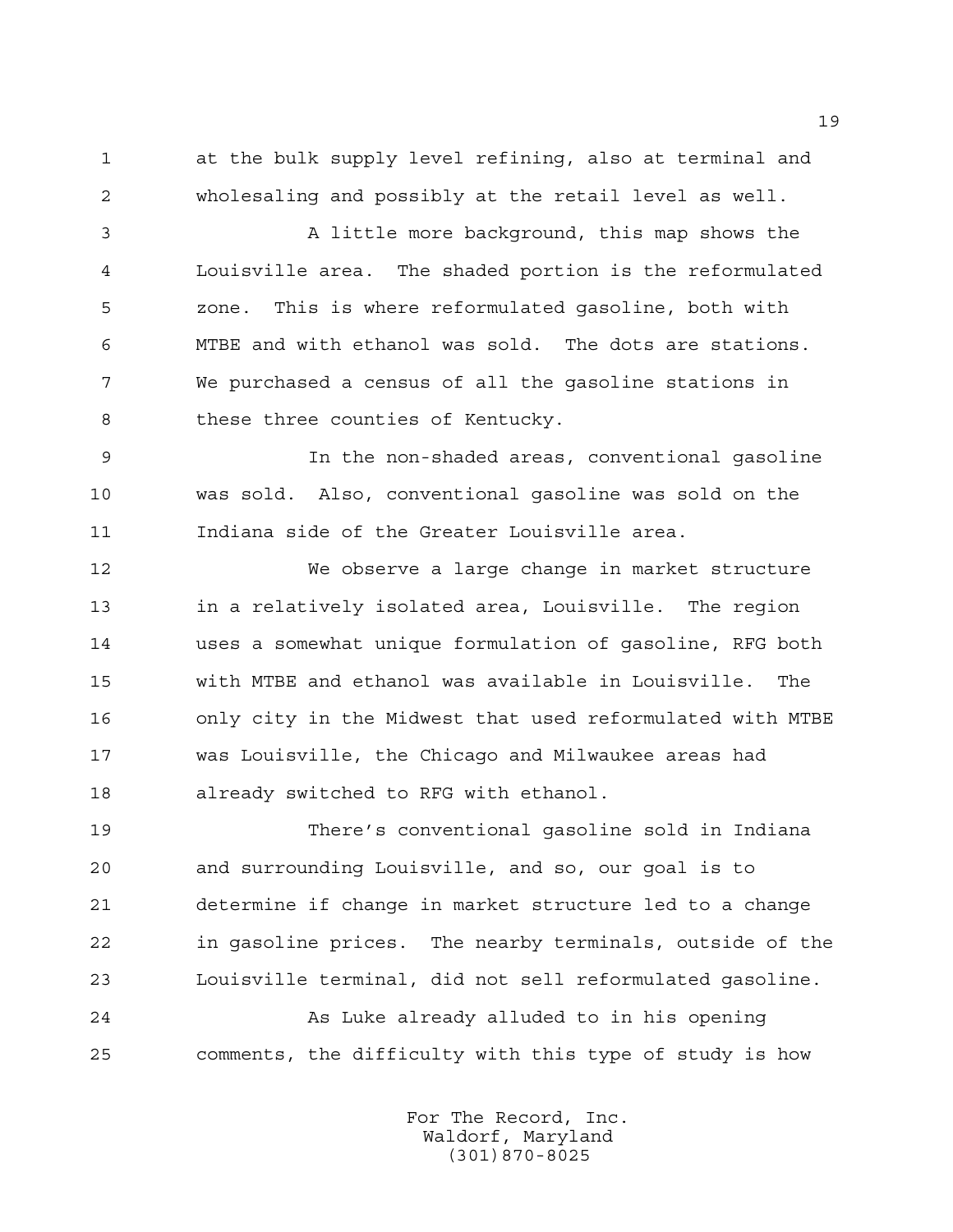do you control for the but-for world? What would gasoline prices have been in Louisville if there had not been a merger? And we decided to compare Louisville prices to other cities' prices that arguably are subject to the same or similar demand and supply shocks. We made this choice because we could not find good controls for supply and demand in a localized area.

 What were some cities that we choose to compare or use as our control cities? The first one was Chicago. It had reformulated gasoline. Ashland was not present; Marathon was, and it receives its marginal supply from 12 the Gulf by pipe.

 Our second choice was Houston, which is a net exporter of RFG to both the Upper Midwest and the East Coast and also has reformulated gasoline with MTBE.

 Northern Virginia was another choice. It is supplied from the Gulf by pipe. Marathon and Ashland did sell unbranded gasoline in Northern Virginia, but so did nine other firms.

 So, we were looking for cities that had arguably similar supply, especially supply but also demand characteristics, and also cities that were relatively large and had a sizable number of competitors.

 Also, all of the racks in these cities have prices for conventional gasoline posted for use in the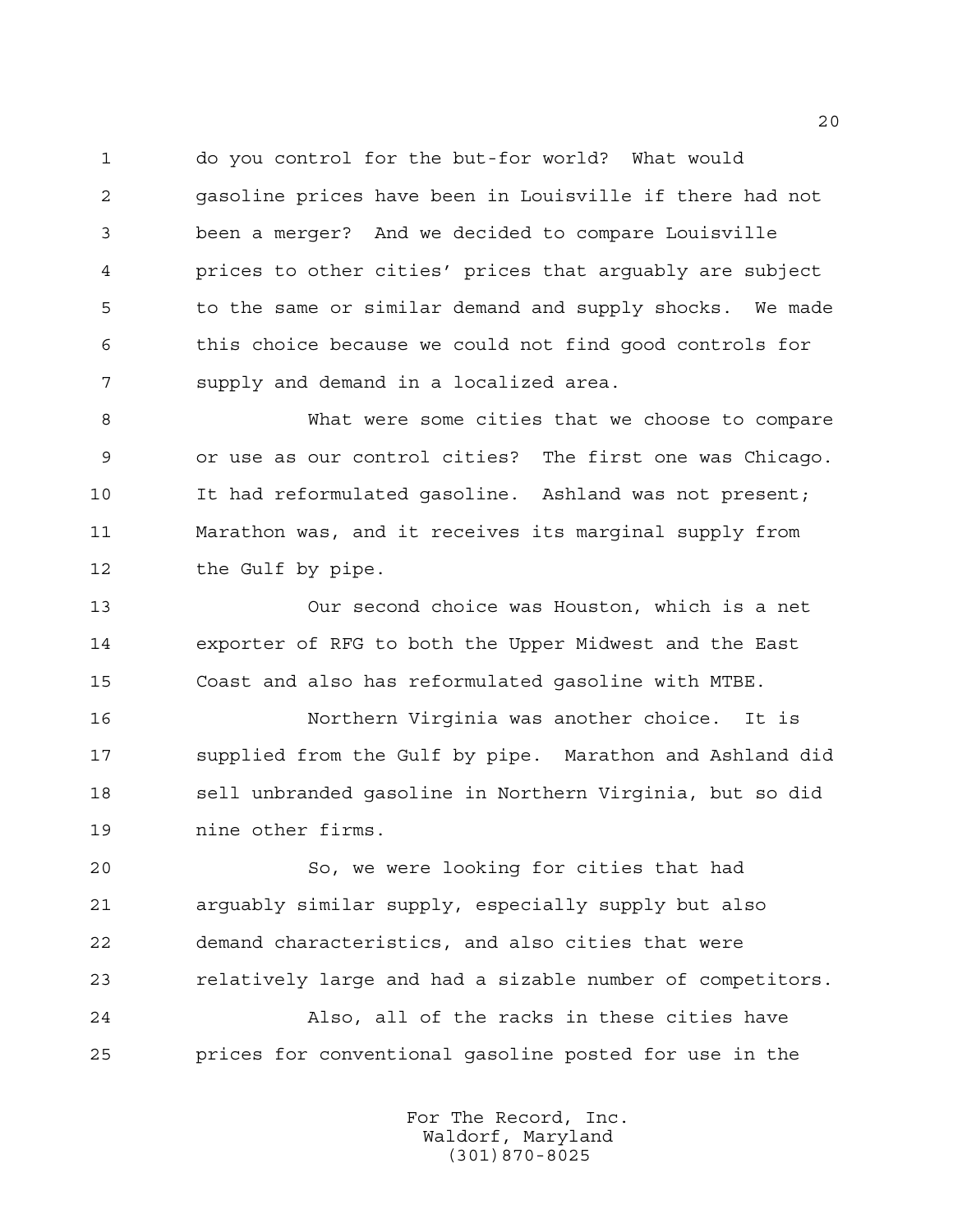surrounding metro areas. So, we could do comparisons both of conventional and reformulated.

 The gasoline price data we purchased from the Oil Price Information Service, OPIS. These were wholesale prices. We purchased daily branded and unbranded rack prices. We also purchased firm-specific prices, but we used the average prices, and we aggregated 8 to an average weekly price.

 The retail prices were also purchased from OPIS, but these are from fleet cards used at individual service stations at a sample of service stations, which worked out to be about 50 percent of the gasoline stations in the Louisville area, and from that, we calculated an average weekly price. We had retail prices for the City of Louisville and Chicago, both the reformulated area and the conventional area, the Houston Metro and the Northern Virginia areas.

 We also purchased a census of service stations, as I mentioned before, from New Image Marketing. So, we know all of the gasoline stations and their locations in those three counties of Kentucky.

 Our retail prices are net of taxes. We look at prices for both regular and premium gasoline. The data set covers the period from January 1, 1997 through December 31, 1999. Thus, we have data one year prior to

> For The Record, Inc. Waldorf, Maryland (301)870-8025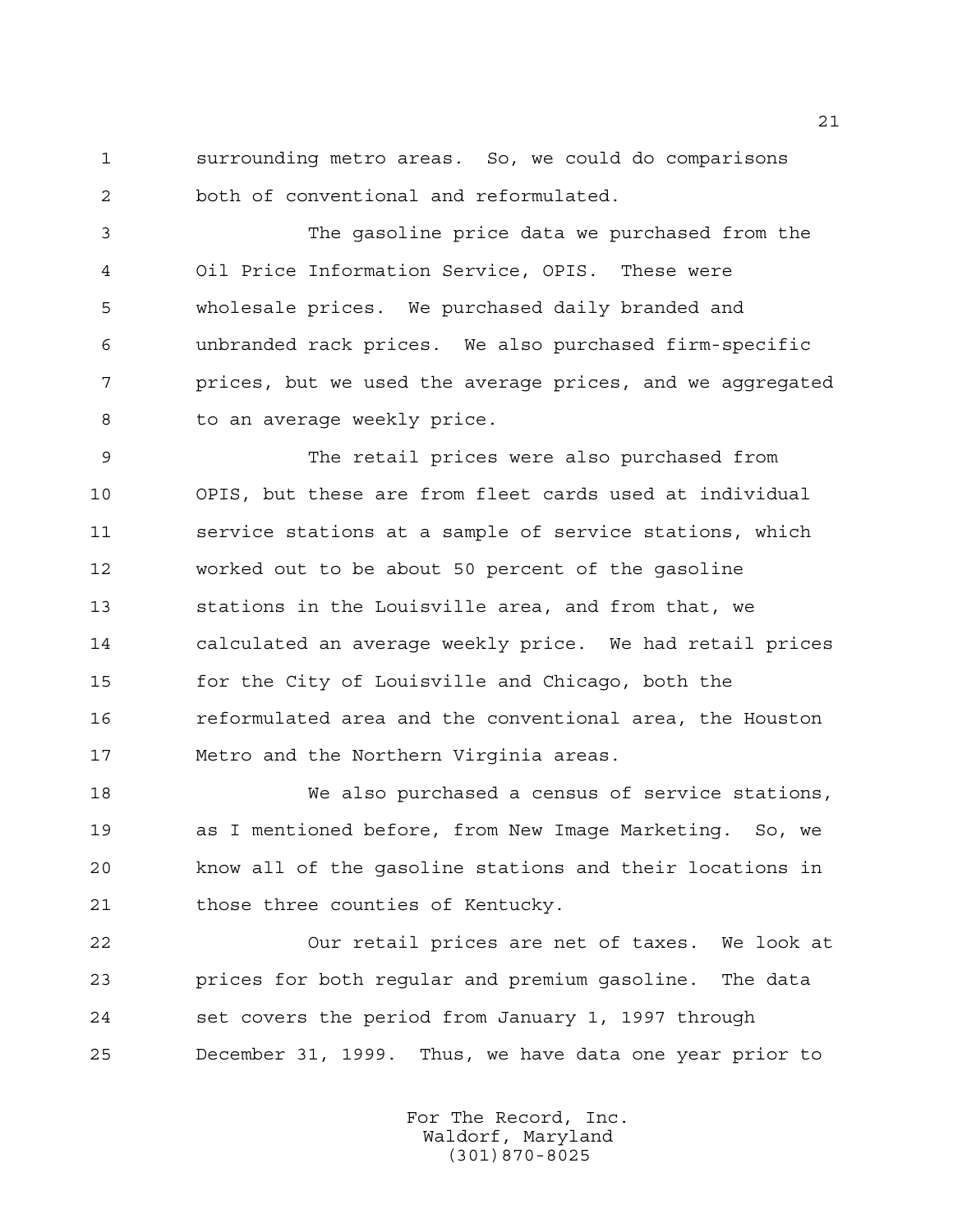the merger, which occurred January 1st, 1998, and two years following the merger. We dropped the data after 1999 because of a series of shocks affecting gasoline prices in the Midwest.

 So, the results of the paper can pretty much be summarized by this graph. The graph shows the relative price in Louisville less the price in Chicago. The rack price difference, which is the undotted line, pretty much moves in a range of zero to negative five cents per gallon until the April-May 1999 time period when it increases. The retail price and margin look relatively constant or -- well, the retail price looks like it has decreased somewhat and then maybe potentially goes up a 14 little bit. The margin seems relatively constant, although it may be dropping. When we get to the statistical results we'll see which of those were actually significant.

 The next graph shows the relative price, the rack price of conventional gasoline, along with the relative rack price of RFG, so Louisville relative to Chicago for conventional is dotted red line and reformulated is the blue line. There's no change in the relative price of conventional in Louisville after the merger either at rack or at retail. The graph shows the rack prices, but the retail prices are similar, and you

> For The Record, Inc. Waldorf, Maryland (301)870-8025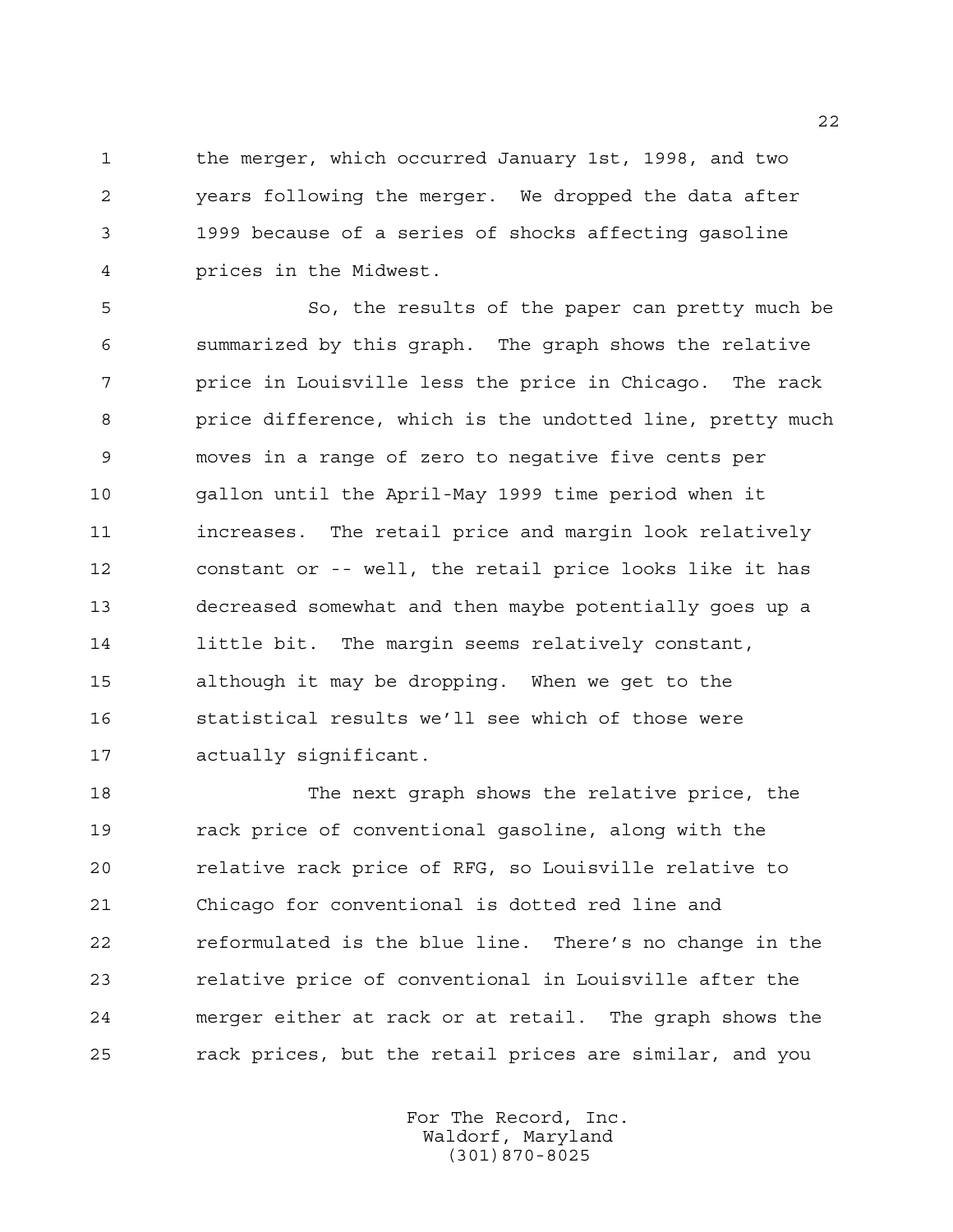can see, as we saw before, the increase in the rack price of RFG in Louisville relative to Chicago starting in April or May of 1999.

 This next slide shows the basic derivation of the estimating equation. The first equation is the price in Louisville as a function of shifters for 1998 and 1999, the first two years after the merger, month dummies, which potentially control for changes in marginal supply during the year, an auto-regressive error term, and a normal error term.

 The second equation is the equation for the control city, so it's basically the same equation as Louisville without the 1998 and 1999 merger shifters. And the bottom equation is the one that we actually estimated. It is simply the difference between the two equations, so, the relative price between the two cities as a function of the merger shifters and potential monthly changes in marginal supply.

 This is a rather abbreviated version of the results, but I think it summarizes what we found in the paper fairly clearly. The first three lines show the regression results on the dummy variables for the margins, relative to Chicago, Houston and Virginia. There was potentially some drop, depending on the control city used in 1998, but there's clearly a decrease in the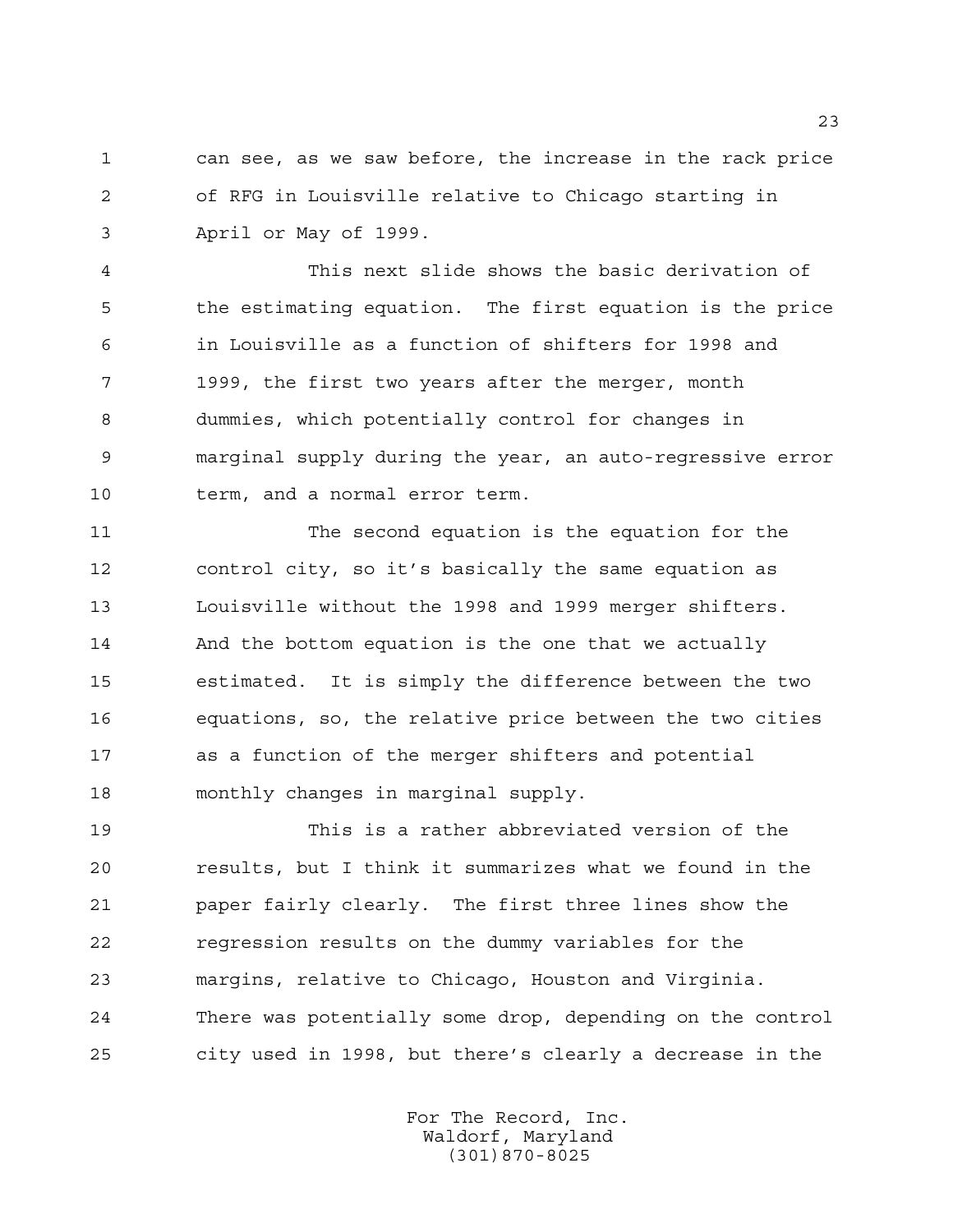margins in Louisville relative to these three control cities in 1999.

 At the rack, once again depending on the control city, there may have been a change in 1998, but it is not robust to the choice. Two of the three control cities did not show a statistically significant change in the rack prices. However, in 1999, all of the cities show that the relative rack price in Louisville for reformulated gasoline increased. However, when we look at to retail, there is no retail effect in either year 11 relative to either control city.

 I didn't put a slide up here for conventional gasoline simply because there was no effect on margins, rack or retail prices of conventional gasoline. So, that's a summary of the results to this point. We see no systematic change in retail prices following the Marathon/Ashland joint venture. We see no change in the rack price of conventional gasoline. Reformulated rack prices increased in 1999, roughly 15 months after the Marathon/Ashland joint venture. The implied retail margin of Louisville gas stations with RFG decreased in 1999. These results were fairly robust to measures of price margin.

 In the paper, we looked at branded and unbranded rack prices. We looked at premium and regular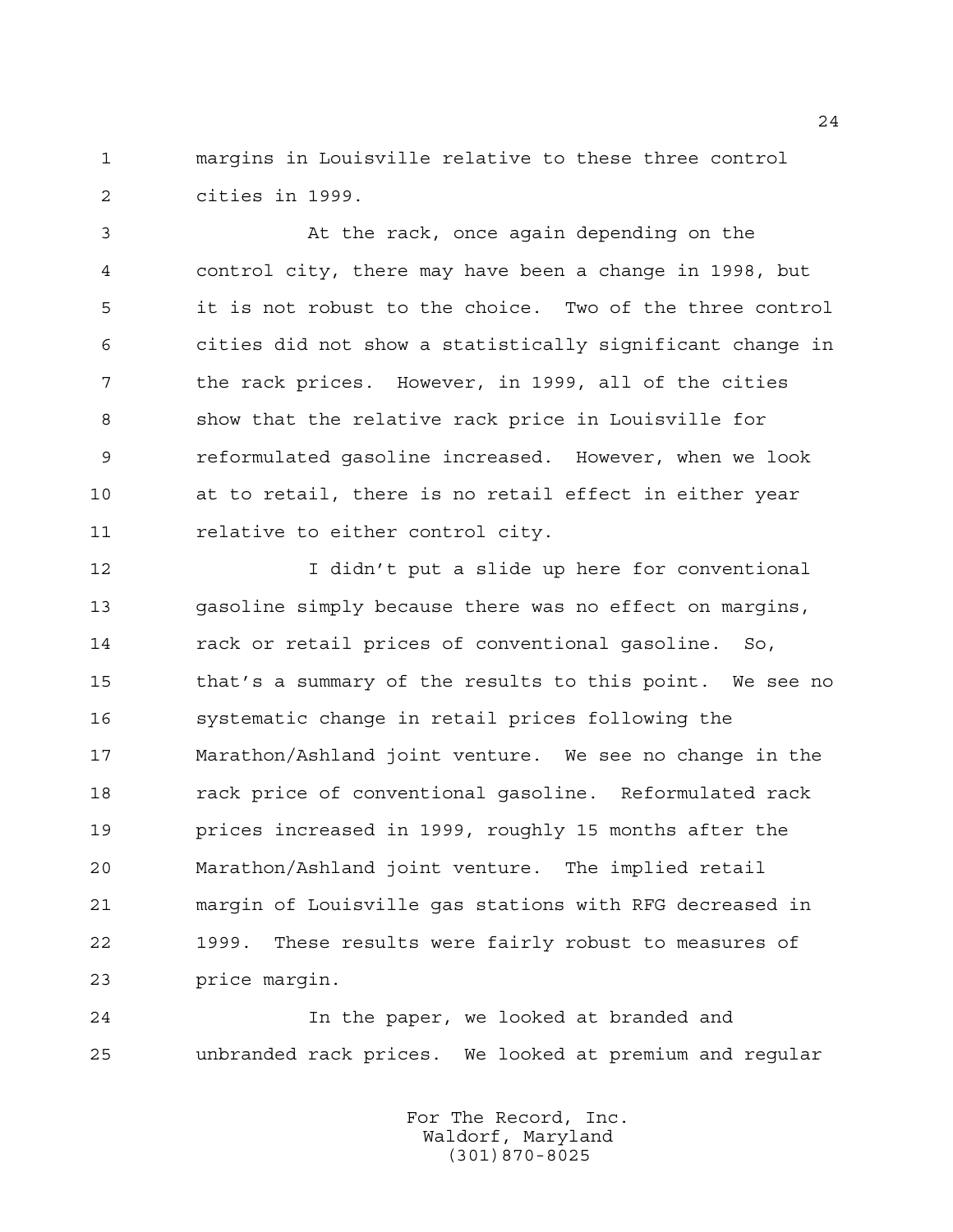grades of gasoline, and obviously, we looked at the three control areas of Chicago, Houston and Northern Virginia.

 Two interesting questions that come out of those results. First, why did wholesale RFG prices increase in Louisville in 1999? In the paper, we argue this may have been the result of a supply shock. St. Louis entered the RFG program at the same time of the wholesale price increase. The first posting of reformulated gasoline at the St. Louis rack happened on May 1st, 1999, almost perfectly coincident with the price increase, especially when you figure in the shipments of gasoline to St. Louis had to occur before May 1st of 1999.

 St. Louis uses RFG MTBE and RFG with ethanol, 15 like Louisville, at least in 1999 and they received their shipment from the Gulf. St. Louis reformulated demand, in 1999, was basically equal to the RFG demand in Kentucky; so, a significant change in the demand for reformulated gasoline in the Midwest.

 Secondly, there is an interesting question in terms of vertical relationships -- why was the rack price increase not passed through retail prices? We saw an increase in the rack price, but we did not see an increase in retail pricing.

Going back to the data that we purchased on a

For The Record, Inc. Waldorf, Maryland (301)870-8025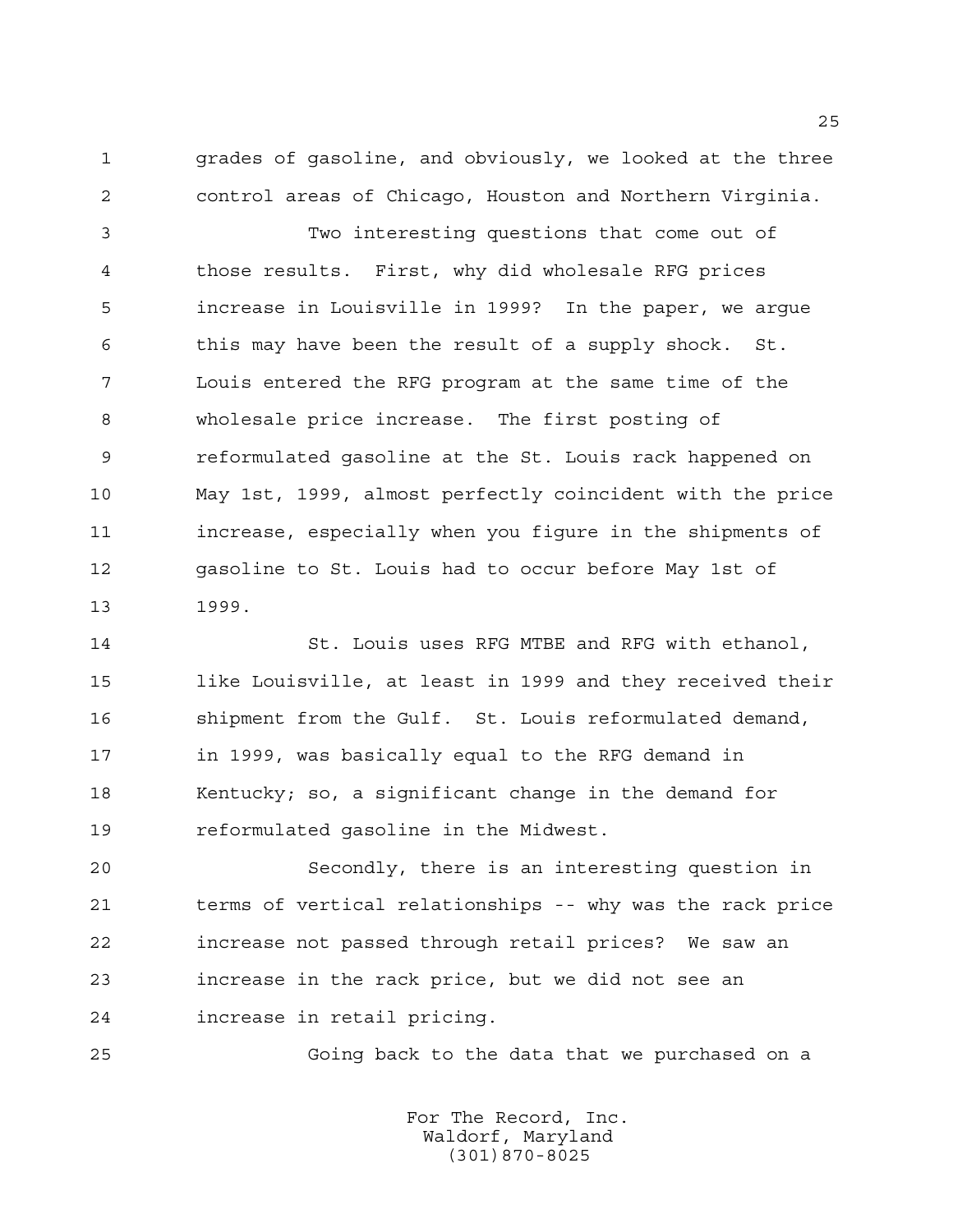census of the gasoline stations in those counties in Louisville, part of that census told us how those stations were supplied, whether they were supplied from the rack or they were directly supplied by the oil companies. Those rack prices are the wholesale prices for approximately 70 percent of the stations in the reformulated area of Louisville. The remainder of those stations may not have experienced a wholesale price increase. In fact, in a moment, I will show you how the relative prices of rack and DTW changed during that period.

 The rack-supplied stations also compete with stations across the border in Indiana, which sold conventional gasoline, which, as we've already pointed out, did not experience a price increase. Also, they competed with the stations on the fringe of Louisville that sold conventional gasoline.

 So, to test if our hypothesis about differential effects on rack-supplied and DTW stations we split the station level data into those two groups and compared the relative prices. That analysis suggests that the retail price of rack-supplied stations in Louisville increased by about .6 cents per gallon in 1999 relative to the DTW-supplied stations. Thus, you did see some shift between those two types of gasoline stations,

> For The Record, Inc. Waldorf, Maryland (301)870-8025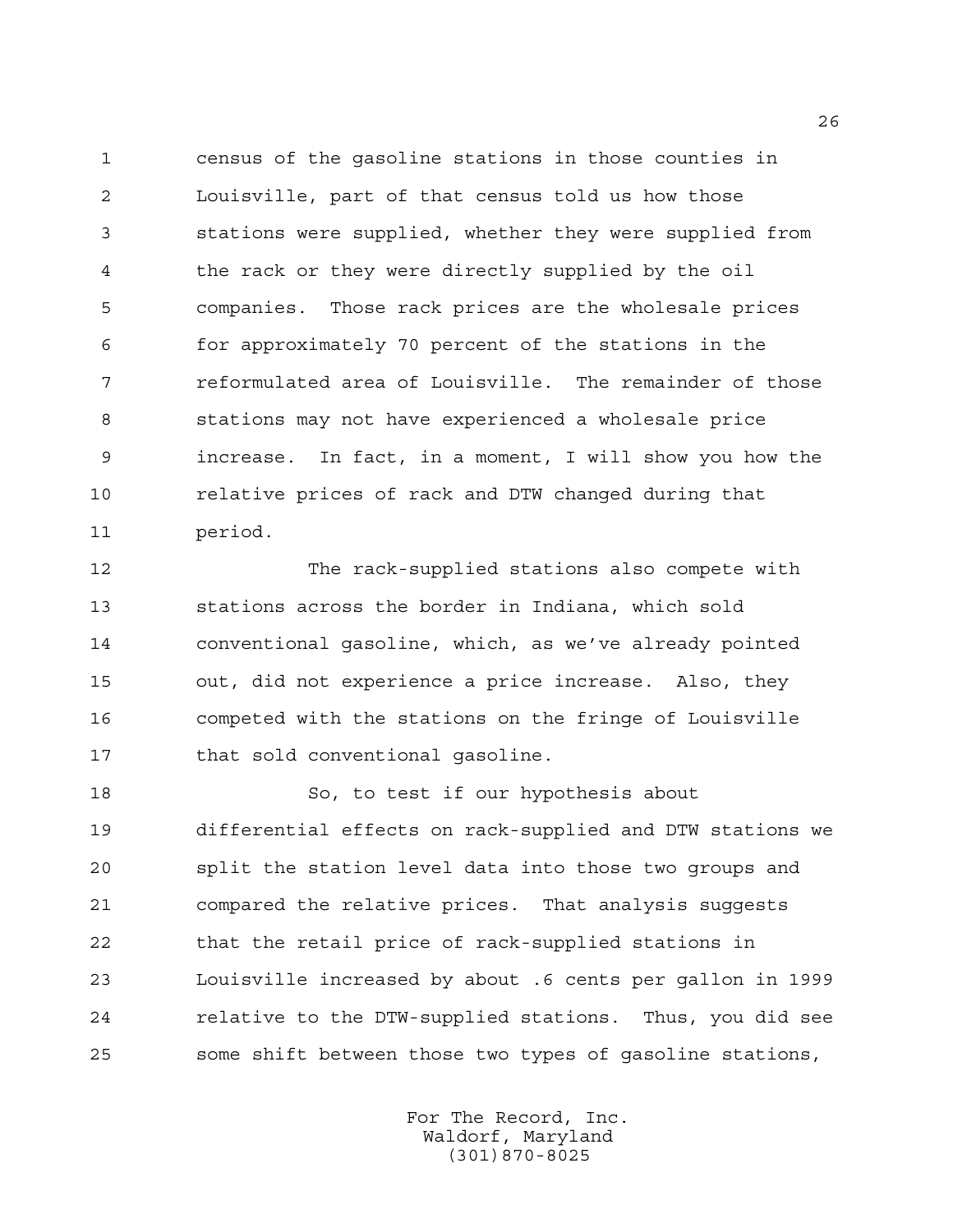in how they're being supplied.

 This is a graph of the difference between Kentucky DTW prices and rack prices. We've got our DTW prices from the Department of Energy. These are monthly prices that are only available at the state level. So, not as fine a disaggregation as our rack prices. But you can see that previous to the spring of '99, the price difference, on average, was five to six cents per gallon between rack and DTW, DTW being more expensive.

 This price difference decreases and actually inverts during 1999. This is similar to what we've seen in other supply shocks in California and in the Midwest such as refinery outages and the formulation change in the spring of 2000. This inversion is likely due to the contractual supply assurances that are given a lessee dealer.

 So, to summarize the paper and the results we found, there was no systematic change in retail pricing, either for reformulated or conventional. This would lead us to conclude that there was no anticompetitive effect from this merger or joint venture. There was a relatively large increase in wholesale price of RFG, roughly 15 months after the merger. We spent a little time trying to think about how we could test relative St. Louis prices to Louisville. This was difficult to think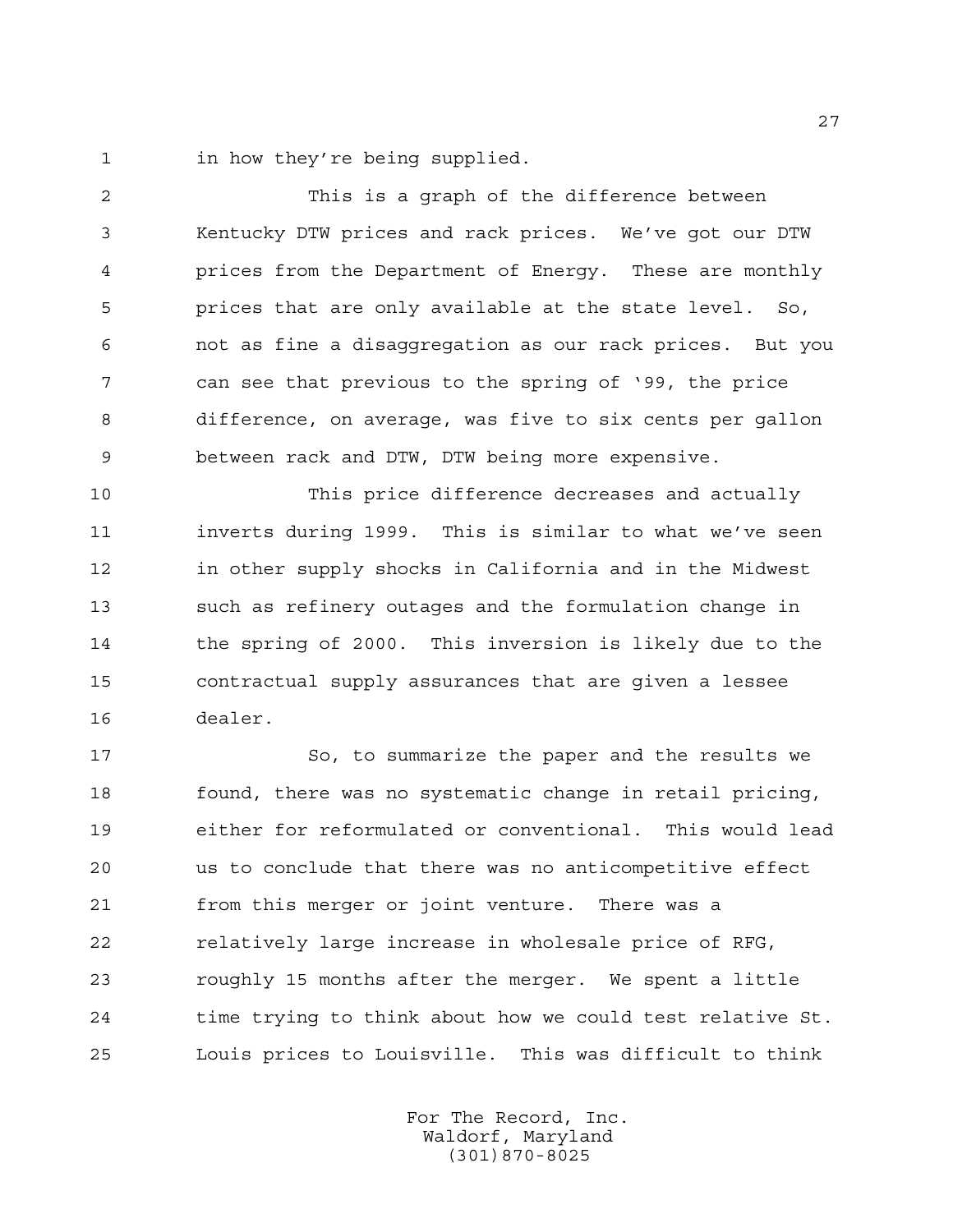about, given that there was no data prior to May 1st of 1999 for St. Louis.

 We see no change in the wholesale price of conventional. We see a large drop in the implied margin, since wholesale prices went up and retail prices were unchanged. We discussed, in the paper, reasons why this whole price increase may have been caused by the St. Louis supply shock. And I think one of the interesting and important results to come out of the paper, it is possible to have a sizable change in rack prices with no change in retail prices.

 Okay, I'm going to take a minute and load up the slides for the presentation of the GAO merger report and price concentration report.

 Okay, this is a summary of the empirical analyses in the GAO's report, the Effects of Mergers and Market Concentration in the U.S. Petroleum Industry. I will do this primarily by showing materials or quotes directly from the GAO report, and as usual, the same disclaimer applies, that the opinions I'm about to express are mine.

 What was the motivation for the GAO report? Very similar to why the FTC was doing merger retrospectives since the 1990s, the U.S. Petroleum industry has experienced a wave of mergers, acquisitions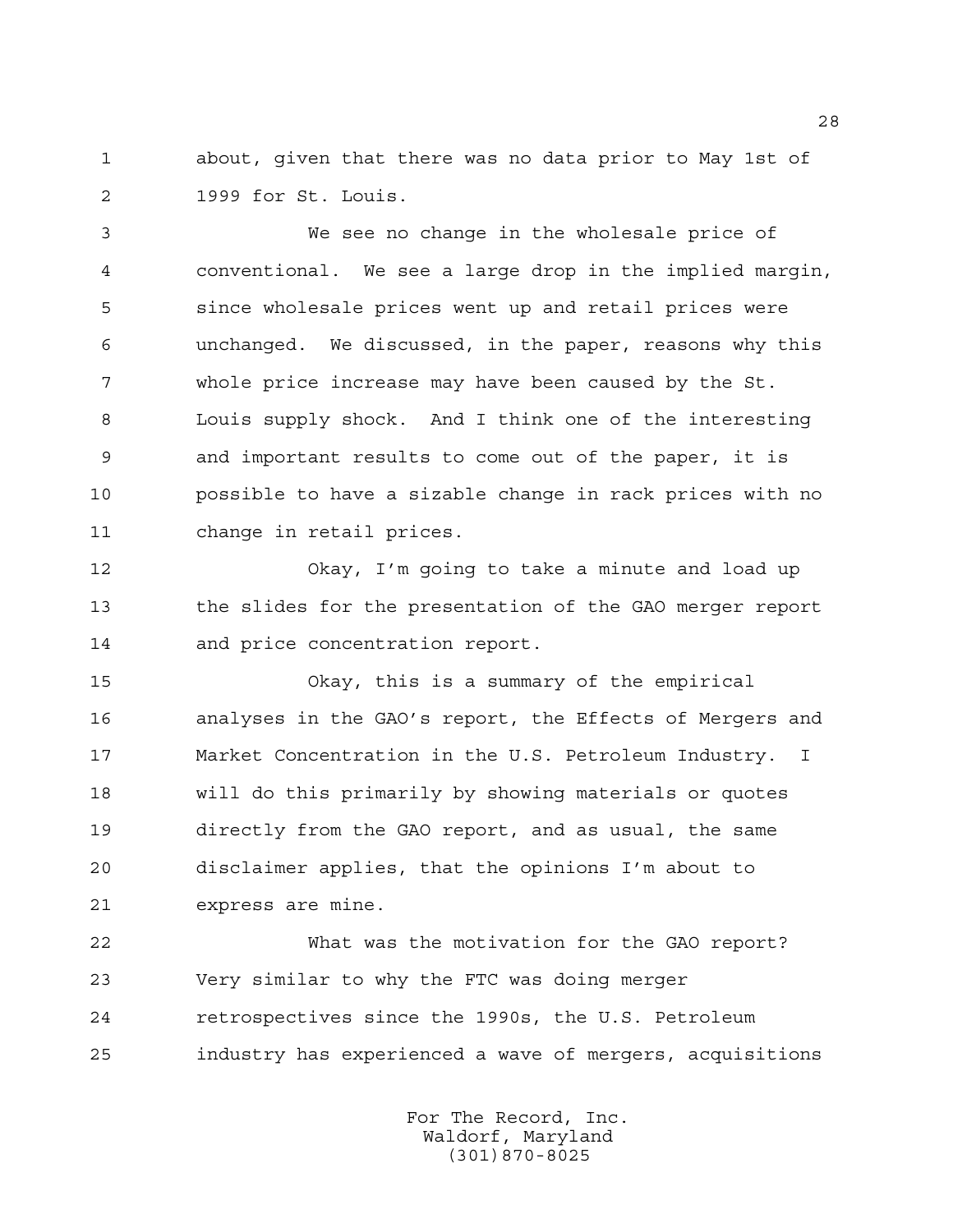and joint ventures. The ranking minority member of the permanent subcommittee of investigations of the Senate Committee on Governmental Affairs, Senator Levin of Michigan, requested that the GAO examine petroleum industry mergers since the 1990s.

 While there are a number of issues about the petroleum industry discussed in the GAO report, I will present the information in Chapter 5 and Appendix 4 which comprise the empirical work in the report.

 In this report, the effect of eight mergers -- these include joint ventures and sales of assets which occurred between 1997 and 2000 -- are examined on wholesale, rack gasoline prices. In addition, the relationship between price and concentration, concentration being measured at the PADD level and gasoline prices is estimated. They examined the wholesale price of three types of gasoline, conventional, reformulated with MTBE, and carb gasoline formulated with MTBE. And they examined both branded and unbranded rack prices for each formulation.

 As an introduction to the empirical analysis used in both the merger event studies in the price concentration analysis, I wanted to talk first a little bit about the data set to give you some background on the structure. The basic data set used in both the merger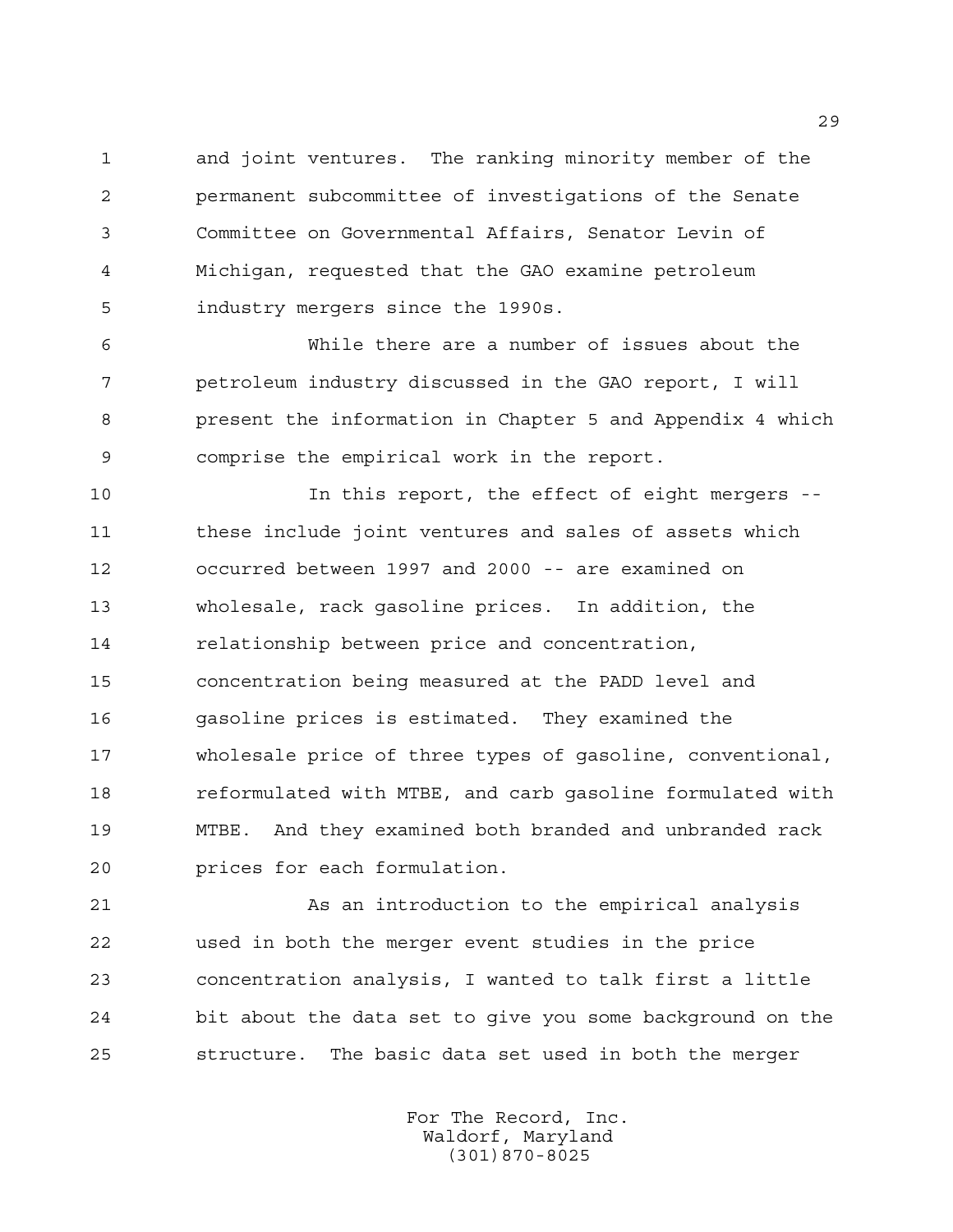event and the price concentration analysis is a panel of terminal rack prices weekly over a number of years. So, for example, when they're looking at branded conventional gasoline, there are 282 terminals, so 282 prices weekly for seven years.

 And the basic model used in both the price concentration and the merger analysis is very similar. This is directly from the report, but let me give you the basic understanding of it. This is the basic equation, basic model for both the price concentration analysis and the merger analysis. The dependent variable is the rack price minus crude oil price, and that is Y in the equation. There is a constant term, a vector of explanatory variables, X. These could include regulatory factors, demand and supply factors, other things that shift the relative price of gasoline.

 Then there is a rack city specific error component and then the normal error term. And in later specifications, they allow for correlation across these racks so prices across racks can be correlated.

 A little more straightforward representation of that equation, this is the equation used in the merger analysis. Price -- and price here, once again, is measured as the difference between the rack price and the price of crude oil -- is a function of the merger

> For The Record, Inc. Waldorf, Maryland (301)870-8025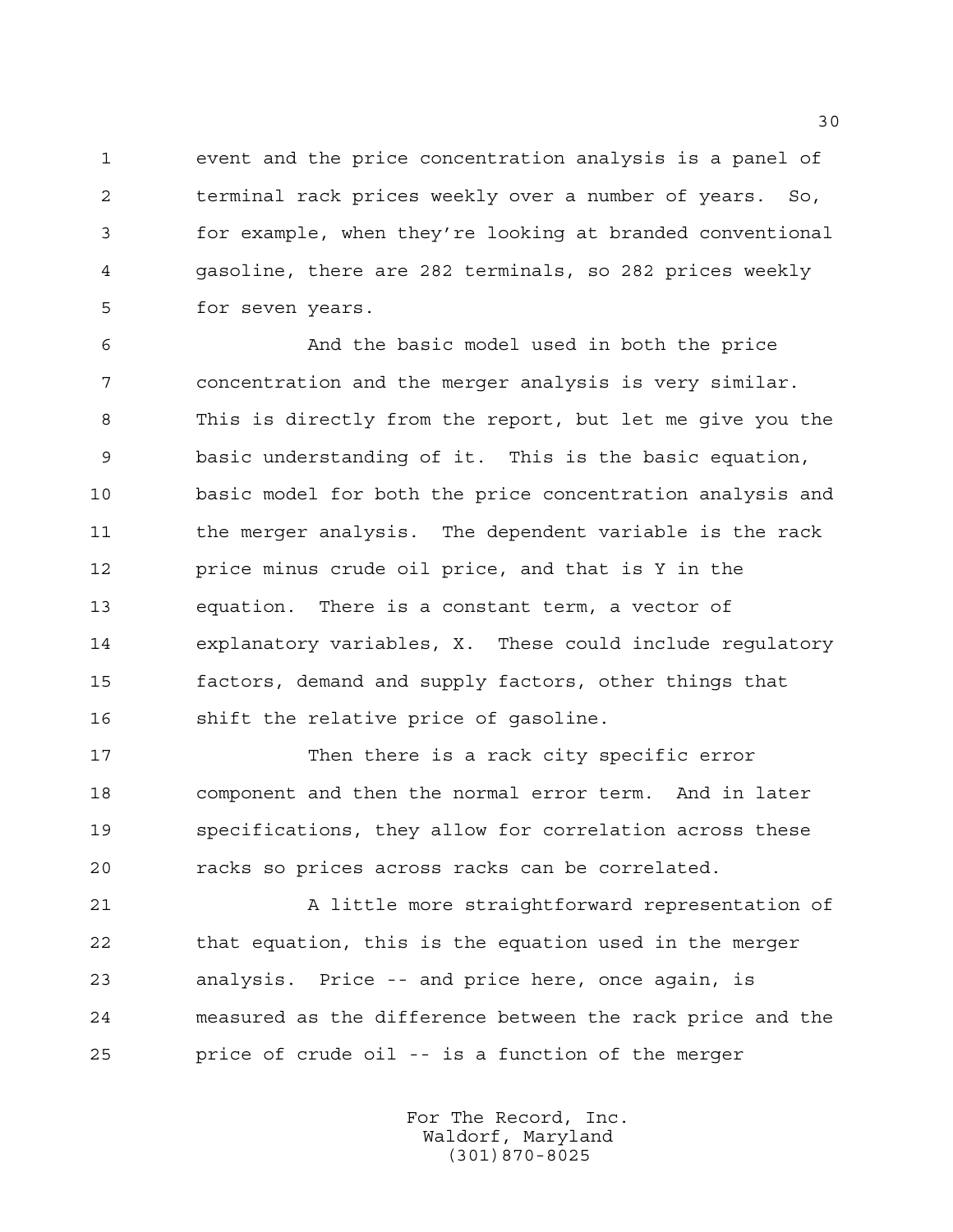variables, the inventory ratio -- and I'll discuss that in a little more detail later -- utilization rate -- this is a refinery utilization rate -- and the Midwest and the West Coast crisis dummies. These are measures of supply shocks in the Midwest and the West Coast. And there are separate equations.

 This equation is estimated separately for the three formulations, so conventional, reformulated and carb, and for branded and unbranded gasoline for each of those specifications. You can think about this being estimated six times, once for each formulation and once for branded and unbranded for each formulation.

 This is the estimation equation for the price concentration analyses and, quite simply, if you took away the merger variables and inserted a measure of concentration, this would be the basic equation. So, once again, price relative to crude oil, a measure of concentration -- I'll talk a little more in detail about it, but it basically is a PADD level refinery concentration -- inventory ratio, utilization rates, once again, the Midwest crisis and the West Coast crisis variables.

 I'll talk about the data in a little more detail. Price is the difference between the rack price and the spot price of crude oil. This was deflated by a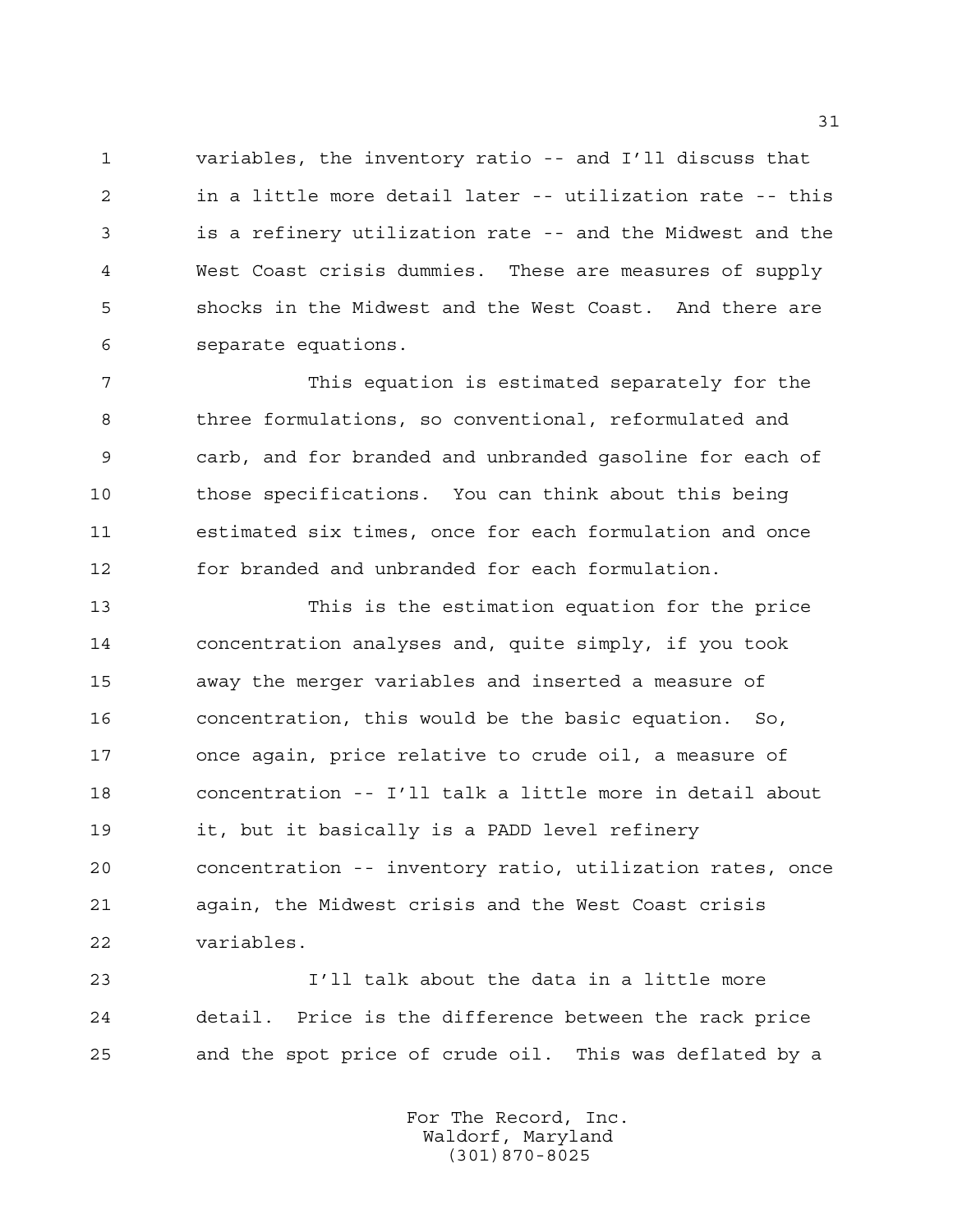measure of inflation, which was the annual PPI for finished energy. GAO purchased rack prices from the Oil Price Information Service. These projects have generated a fair amount of business for OPIS.

 These are weekly observations of branded and unbranded rack price. But while I'm discussing rack prices, let me digress for a minute. A rack price from OPIS is for a particular terminal or aggregation of terminals as determined by OPIS. So, for example, there are multiple terminal locations in the Greater Fairfax, Virginia area, but OPIS reports an aggregate Fairfax price. You can also get the data by firm.

 In other cities, such as Dallas, there are multiple prices reported for terminals in the Greater Dallas area. So, for example, you can get a Dallas price for the South Fork terminal.

 For conventional gasoline, the data set runs from February 1994 through December 2000. There are 282 branded and 256 unbranded racks. For reformulated gasoline -- and this is reformulated gasoline with MTBE 21 -- the data runs from March of '95 through December of 2000 and there are 22 branded and 19 unbranded racks. For carb gasoline, the data runs from May 1996 through December of 2000 and there are six branded and seven unbranded racks.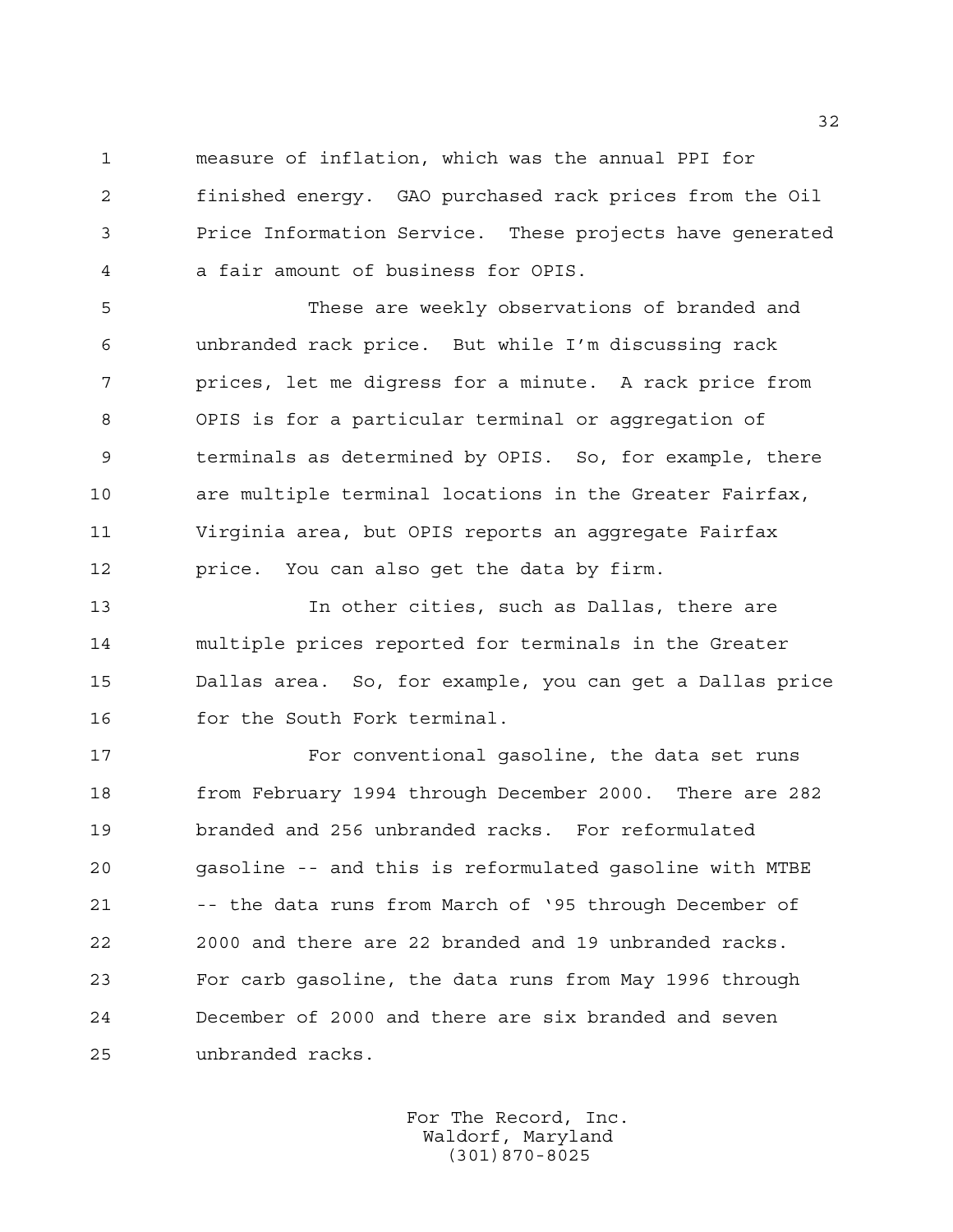On the next couple slides, I'm going to talk about how some of these variables are defined. In terms of the competition variables, you have to define which racks were potentially affected by which mergers, so we'll talk about them as overlap racks. A rack was defined as an overlap if both firms posted any gasoline price at the rack in the year prior to the merger. So, for example, if two firms posted branded but not unbranded prices at a rack, those firms would be defined as competing at both the branded and unbranded rack. Thus, once you define an overlap, it is the same for the branded and unbranded price analyses.

 This merger variable is a standard dummy variable. It is zero before the consummation of the merger or, in some cases, the date was adjusted for the completion of the divestiture, and one thereafter for each rack, which was defined as an overlap. A rack may be affected by multiple mergers. So, a single rack may have a sequence of mergers.

 Concentration is measured by operable crude oil distillation capacity, so basically the capacity of the crude oil distillation units in the refinery. It is measured at the PADD level. It is annual data and the data was not available for two years of the analysis, 1996 and 1998. The survey was not completed or was not

> For The Record, Inc. Waldorf, Maryland (301)870-8025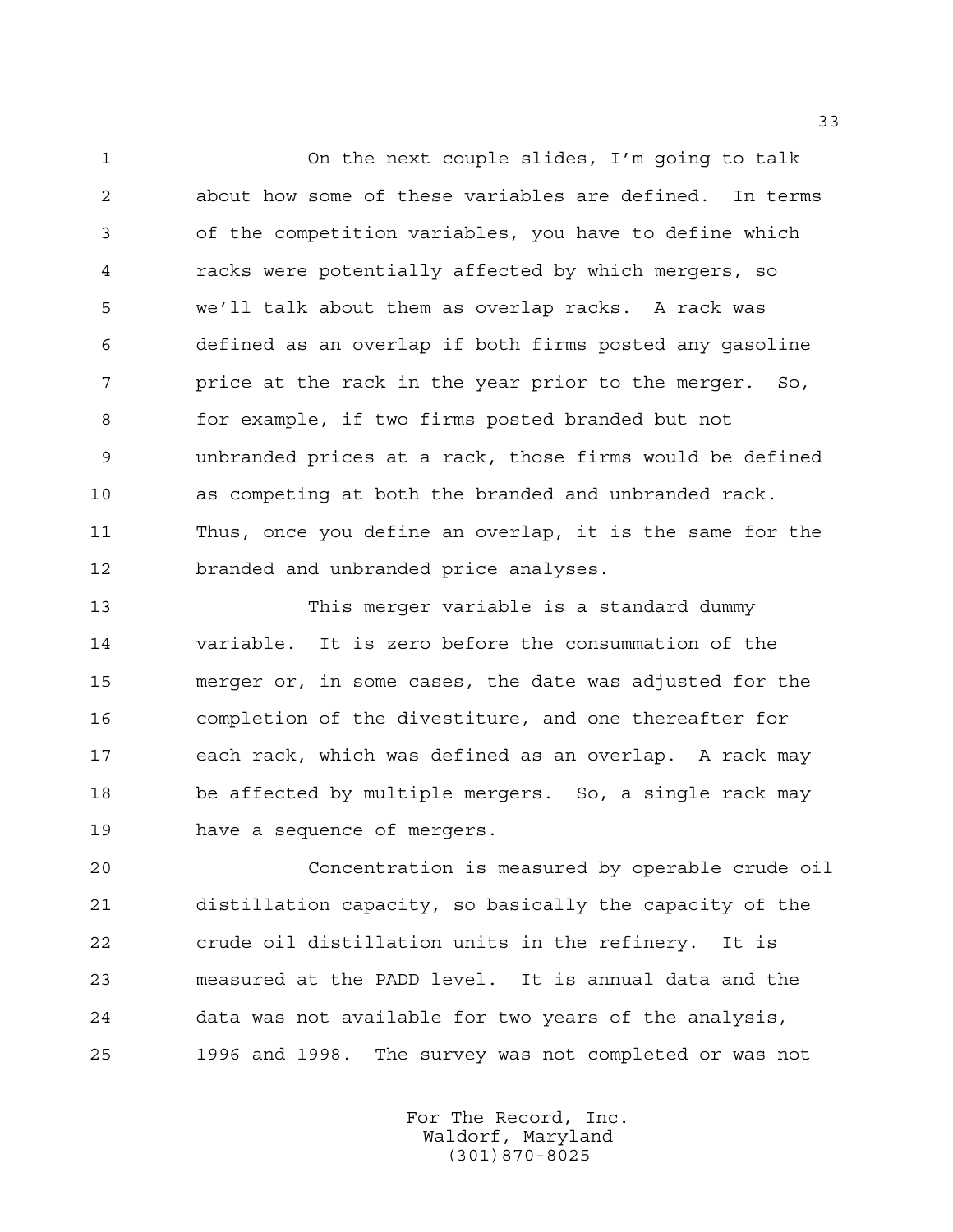available from the Department of Energy. So, the data was linearly interpolated from the missing years.

 The measure of crude oil was the West Texas intermediate spot price. It was deflated into year 2000 dollars, as I mentioned earlier, using the annual producer price index for finished energy. So, this is a weekly national variable.

 The utilization rate was the refinery capacity utilization rate. This was a weekly national variable. The supply disruption variables -- the Midwest gasoline variable was for June of 2000 and affects PADD II, the Midwest. And the California refinery outages were in 1999 and 2000 and these variables were weekly at the PADD level.

 The inventory ratio was a measure of lagged gasoline inventories to expected demand, it's weekly and at the PADD level. I'm going to spend, actually, the next couple slides, hopefully, walking you through what that variable is because this is an important variable in the analysis because it is one of the main ways to measure supply and demand shifters in this analysis.

 How do you calculate the inventory ratio? The numerator is the weekly normalized gasoline inventory for a PADD. So, gasoline inventories of all types of gasoline -- say, for example, conventional and

> For The Record, Inc. Waldorf, Maryland (301)870-8025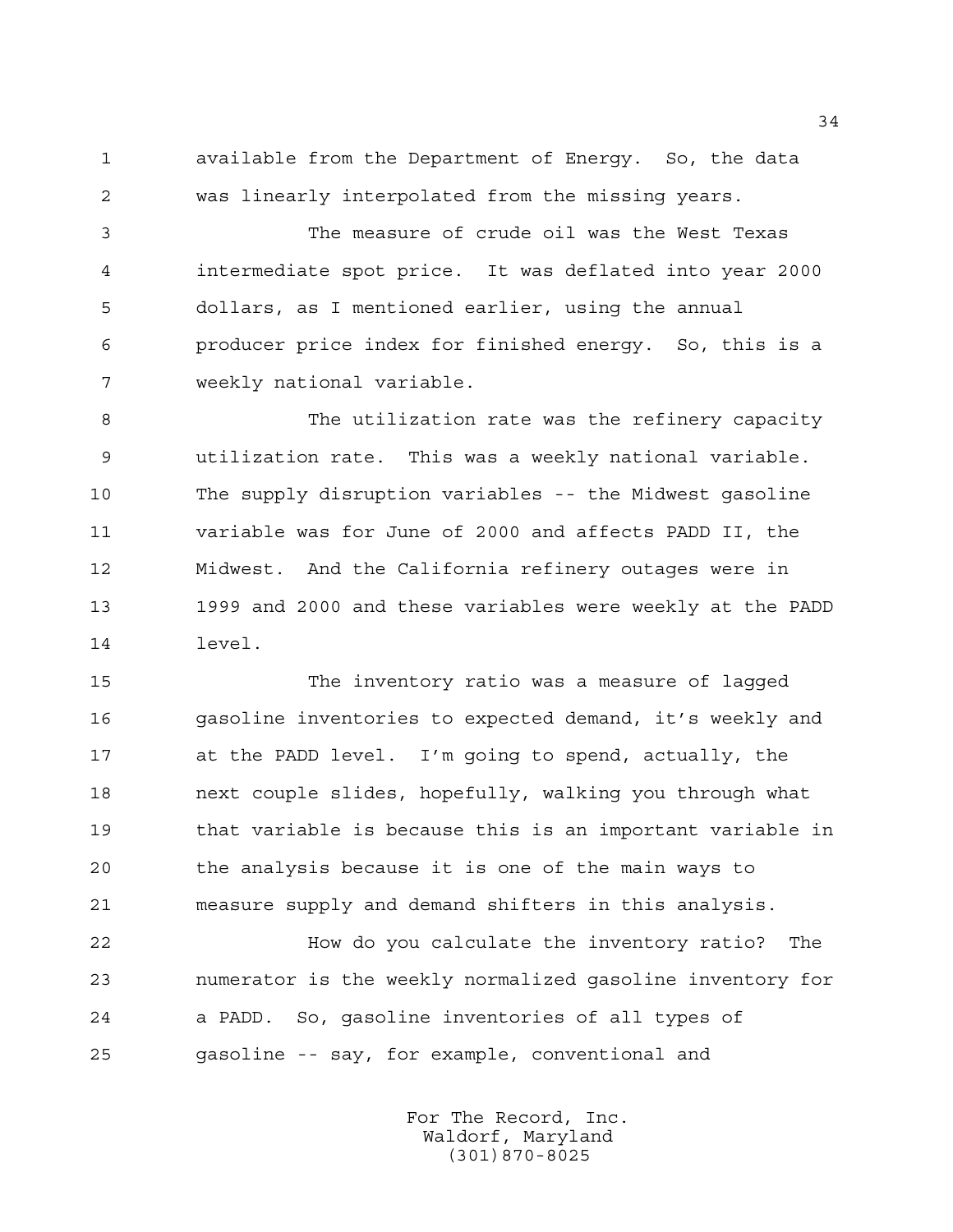reformulated -- were normalized using the PADD mean over the sample period. Thus, you're scaling each weekly observation by the average inventory level over that period of years.

 The denominator is the monthly expected demand for the PADD, and expected demand is estimated using a simplified demand equation for each state. So, you have the quantity of gasoline that has been consumed monthly in every state, and you estimate the equation at the bottom of the slide, which is the normalized volume in a period as a function of the normalized volume in the previous period, month dummies, a trend and a trend squared. You take the predicted values from that equation, so the estimated monthly state level demands, and then average them together to obtain a predicted or expected PADD level demand for each month. The inventory **ratio is then the one period lagged normalized weekly**  PADD level inventory variable divided by this estimated monthly PADD level demand. In this way, you end up with a weekly PADD level variable, and the way you do that is you use the same monthly PADD level expected demand for each week in that month.

 Just a few notes on how these equations were estimated. The model estimation included rack level fixed effects which were implemented by demeaning the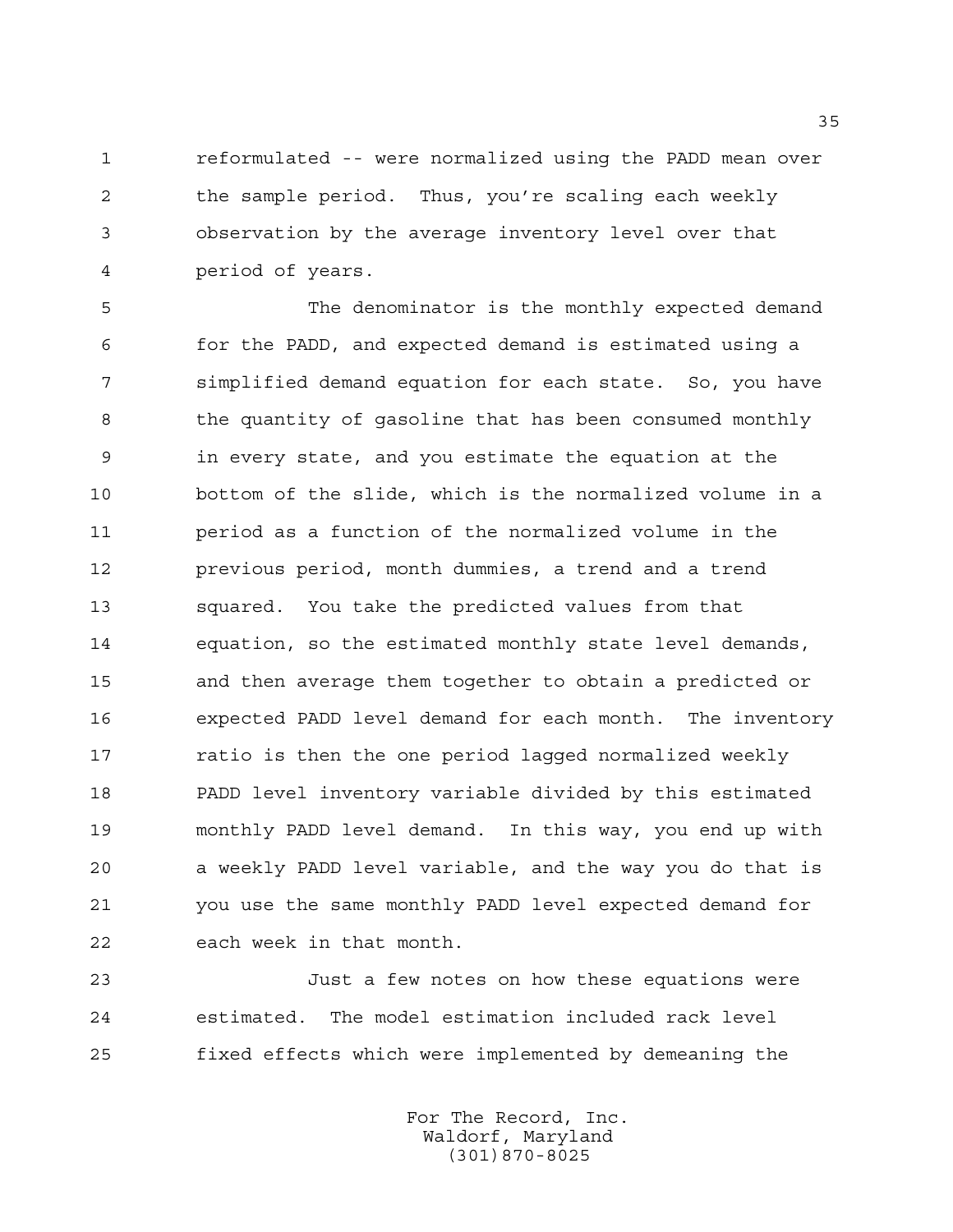data by the rack location. The XTGLS command in STATA was used to estimate feasible generalized leased squares for panel data. The estimator used accounted for a common or single auto correlation across all the racks and there was a separate error variance for each rack and also covariance was allowed between each set of racks.

 One word -- one slide -- about endogeneity of some of these relationships, were they independent variables, and I'm sure this topic will come up later today, and this is a quote from the GAO report. Since two of the explanatory regressors in the price equations might be endogenous, inventory ratio and utilization rates, we test for their endogeneity using the Hausman 1978 specification test.

 If exogeneity of the variables was rejected, GAO used a two-step estimation procedure with instrumental variables. Instrumental variables were used in some of the analyses and not others. They were used in the unbranded conventional merger analysis, the unbranded carb merger analysis, the unbranded conventional price concentration analysis for the entire country, and the branded conventional price analyses for PADDs I through III and PADDs IV and V, and the unbranded price concentration analysis for carb.

Now we're going to get to which mergers and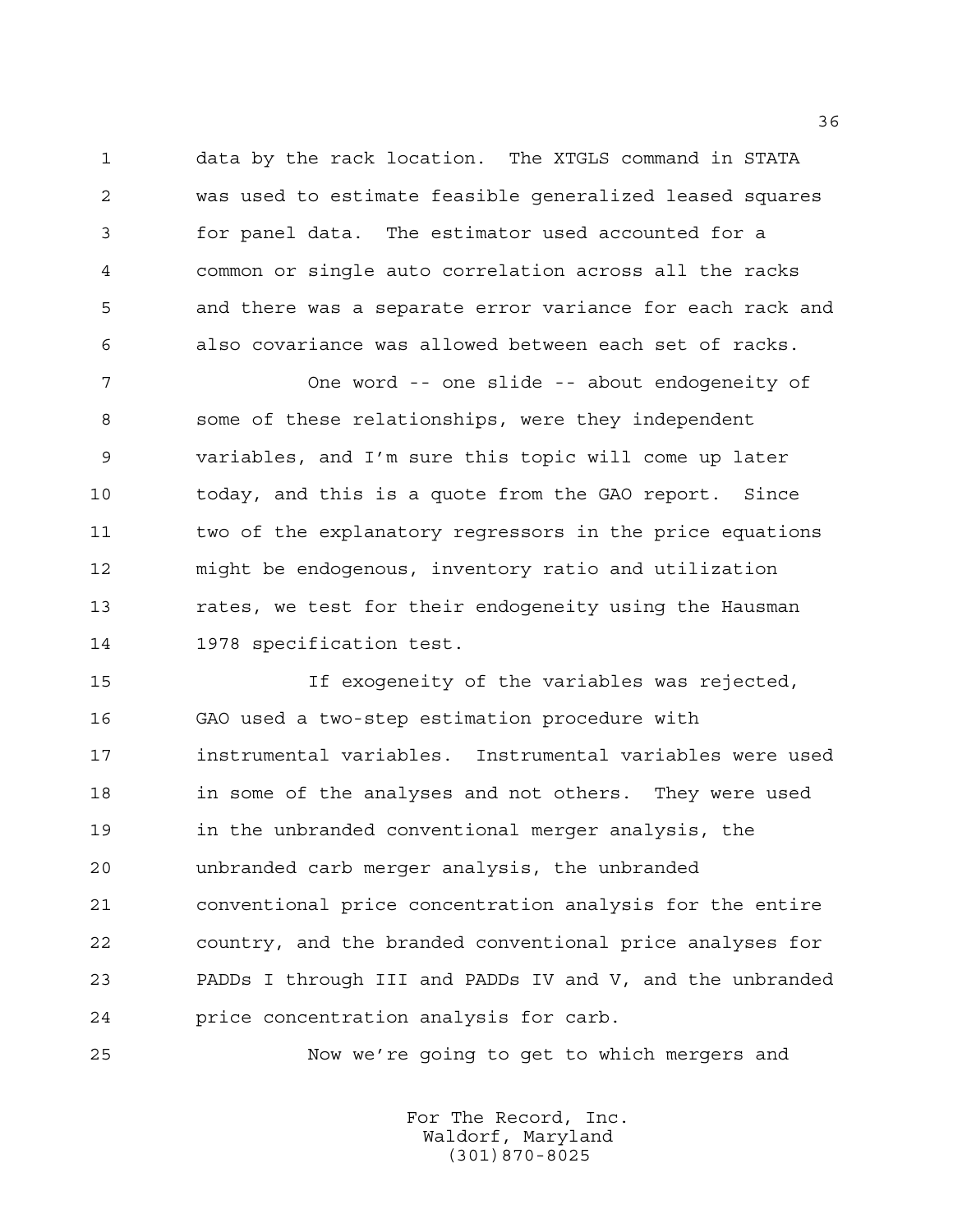what the results were. There were eight transactions examined in the GAO analysis in order of their timing, Tosco/Unocal in 1997, which GAO specified is affecting PADD V, so the West Coast of the United States; the UDS/Total merger in 1997, which was supposed to affect PADDs II through IV, so the middle of the country; the Marathon/Ashland joint venture, which I've already spoken about in 1998, which was PADDs I through III; Shell/Texaco I which was the Equilon joint venture in 1998, which was PADDs II through V, so the middle of the country west; Shell/Texaco II which was Motiva, also in 1998, and that was for the eastern half of the U.S., PADDs I through III; BP/Amoco merger in 1998, which was also PADDs I through III; the Marathon/Ashland purchase of the UDS assets in Michigan, which was PADD II; and the Exxon/Mobil merger of the year 2000, which GAO specified as affecting PADDs I through III.

 Now, a direct quote on the results, "GAO's econometric modeling shows that the mergers GAO examined mostly led to higher wholesale gasoline prices in the second half of the 1990s. GAO's analysis shows that the majority of the eight specific mergers examined resulted in higher prices of wholesale gasoline in the cities where the merging companies supplied gasoline before they merged." As we'll see in a moment, the effects differed

> For The Record, Inc. Waldorf, Maryland (301)870-8025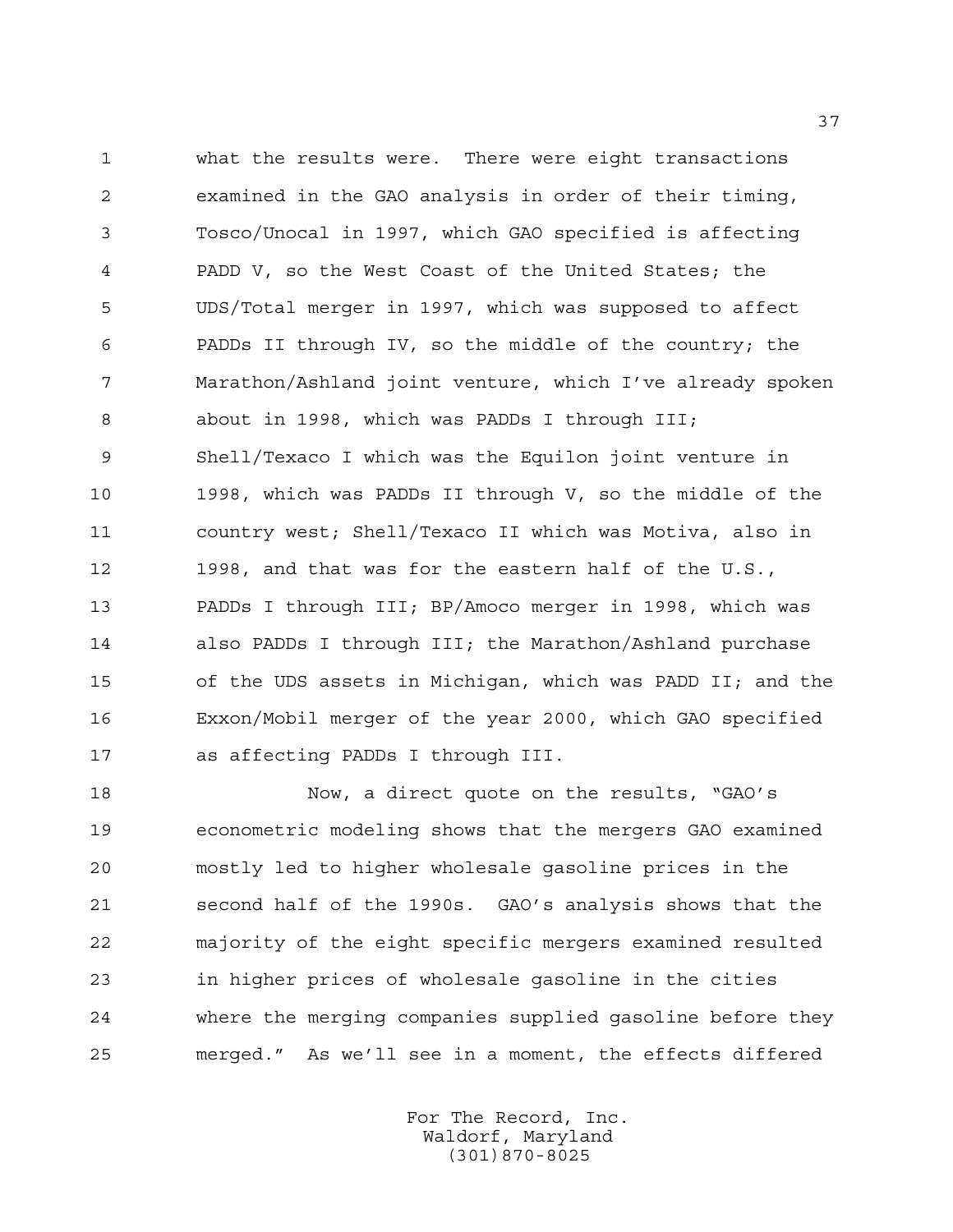across merger depending on gasoline formulation.

 This is a reproduction of the summary table out of the report for conventional gasoline and the merger study. UDS/Total, which had a premerger period of '94 to September of '97, and a post-merger period of October '97 through January of '98, was estimated to have decreased wholesale gasoline prices in those cities where they were 8 judged to compete by approximately one cent a gallon, and this is in conventional gasoline. The Marathon/Ashland joint venture, which has a pre-period of 1994 through early 1998 and a post-period of the first half of 1998, was estimated to have increased conventional gasoline prices by about half a cent to three-quarters of a cent per gallon. This is a different result than the one I presented this morning from the working paper that I helped author.

17 I won't go through them all one by one, but Shell/Texaco II, which affected the eastern half of the United States, was estimated to have decreased prices by approximately a cent to two cents a gallon. The superscripts you see next to the numbers denote statistical significance. So, most of the other mergers, Shell/Texaco I, BP/Amoco, Marathon/UDS and Exxon/Mobil were estimated to have increased wholesale gasoline prices anywhere from half a cent a gallon to five cents a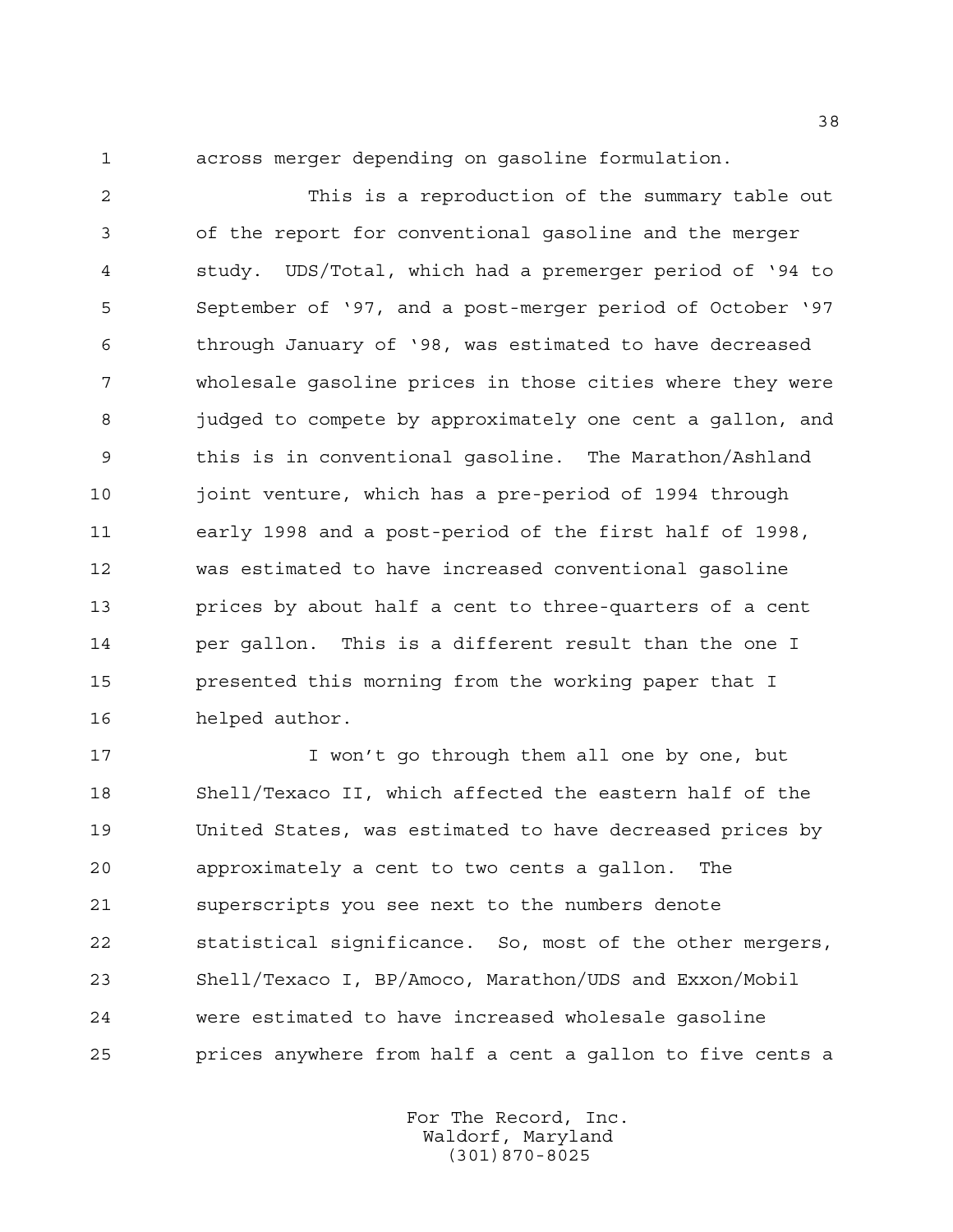1 gallon.

| $\overline{2}$ | These are the merger results for reformulated               |
|----------------|-------------------------------------------------------------|
| 3              | Marathon/Ashland for reformulated gasoline was<br>gasoline. |
| 4              | estimated to have increased prices by slightly less than    |
| 5              | a penny a qallon. Because the Marathon/Ashland overlaps     |
| 6              | in the GAO study included more than Louisville, I think     |
| 7              | they had a slightly lower rack effect than we did.          |

 In Shell/Texaco II, it was estimated that branded prices decreased by a little less than half a cent a gallon. There was no statistically significant effect on unbranded. BP/Amoco had no statistically significant effect on reformulated prices, and Exxon/Mobil was estimated to have increased prices by a cent to a cent-and-a-half per gallon for reformulated gasoline in those cities in which Exxon and Mobil were present prior to the merger.

17 The results of the carb study, Tosco/Unocal, with a pre-period of May of 1996 to April of 1997 and a post-period of April 1997 through early -- the first month of 1998, was estimated to have increased branded prices by almost seven cents a gallon for carb gasoline. However, it had no estimated statistically significant effect on unbranded gasoline. Shell/Texaco was shown to -- or was estimated to have about three-quarters of a cent a gallon decrease in the price of branded but have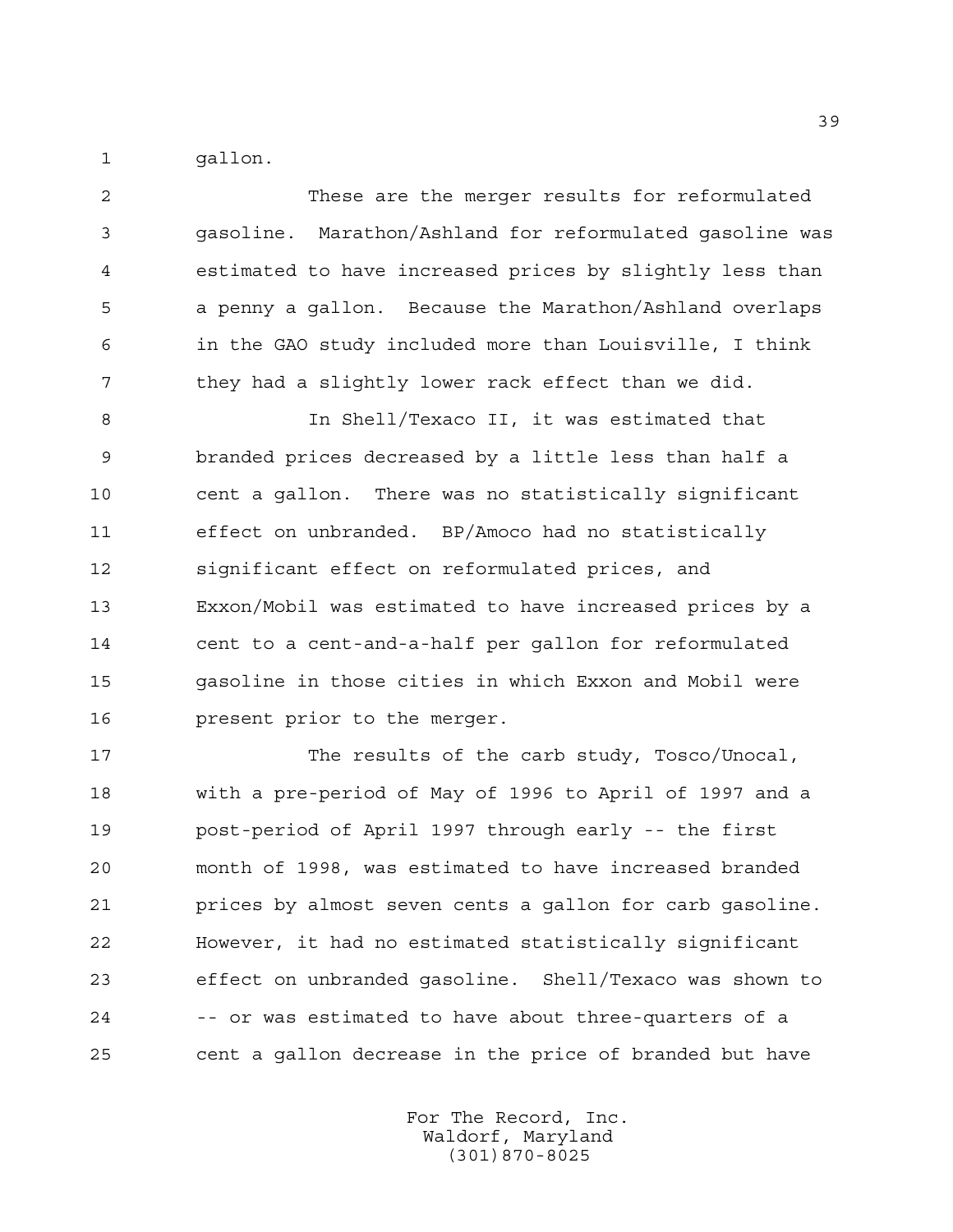no effect on the price of unbranded gasoline.

 Now, I want to shift and summarize the price concentration analyses and results. Conventional gasoline was examined in PADDs I through V, so the entire country with data from February of 1994 through December of 2000. Reformulated gasoline was looked at in PADDs I through III, so the eastern half of the U.S., and this was, once again, for reformulated with MTBE. The Upper Midwest that used ethanol was not included in the reformulated estimation. The data was February 1995 through December of 2000. And, finally for carb gasoline, the price concentration relationship and merger effects were estimated with data from May of 1996 through December of 2000 for California and the West Coast.

 Verbally, the results: "For market concentration, GAO's econometric analysis shows that increased market concentration resulted in higher wholesale gasoline prices. Prices for conventional gasoline increased by less than one-half cent per gallon for branded and unbranded gasoline." "The wholesale price increased by about one cent per gallon for boutique fuel sold on the East Coast, so this is reformulated gasoline, between 1995 and 2000, and by over seven cents per gallon in California between 1996 and 2000."

Now, a summary of the price concentration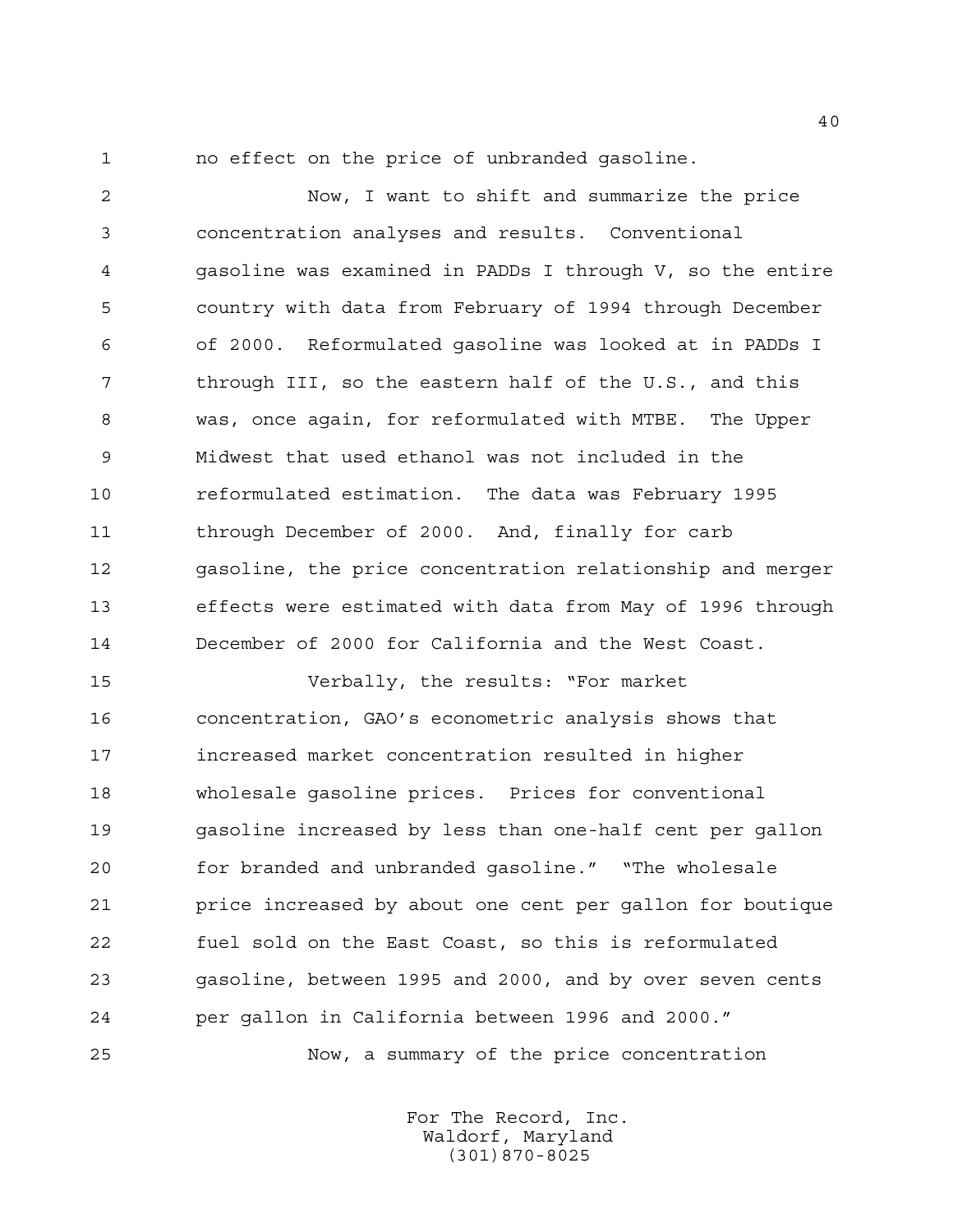results, the price concentration effects for conventional show a positive and significant relationship for all but one of the specifications on this table. For the entire country, the 300-point increase in HHI from 803 to 1,101, shown on the table, when multiplied by the estimated coefficient on the price concentration relationship, shows a 0.15 cent per gallon total increase in the price of gasoline. The total effect of the change in concentration of the price of unbranded is larger at about .33 cents per gallon for the 300-point increase.

11 11 I want to make it clear this 300-point increase was calculated as the total change in PADD level concentration of crude distillation capacity for each PADD, weighted by the number of price observations in that PADD. Thus, to aggregate PADD level HHIs to national, the number of rack price observations in each PADD was used as a weight. So, when estimating the price HHI relationship for just the Eastern U.S., there is an increase of .25 cents per gallon for branded and no statistically significant change for unbranded. In the Western U.S., there is a price increase of .56 cents per gallon in branded and 1.29 cents per gallon in unbranded.

 And these are the price concentration results for reformulated and carb gasoline. For reformulated gasoline, estimated effect of approximately a cent per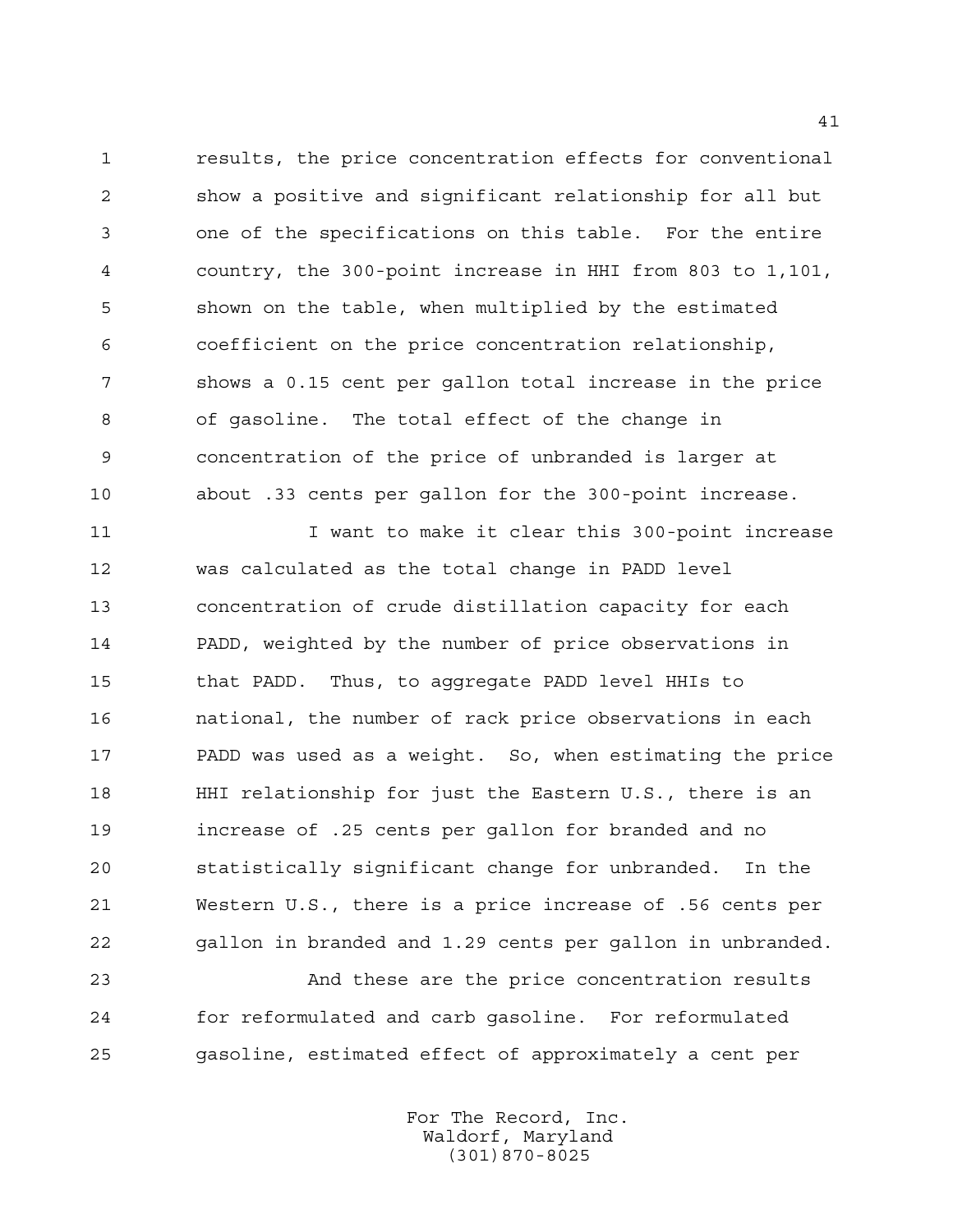gallon for both branded and unbranded gasoline. However, in carb, the 300-point increase in that area was estimated to have increased prices between seven and eight cents per gallon.

 Finally, just a quick summary of the report from the executive summary, "GAO's econometric analyses indicate that mergers and increased market concentration generally led to higher wholesale gasoline prices in the United States from the mid-1990s through 2000. Six of the eight mergers GAO modeled led to price increases averaging one cent to two cents per gallon. GAO found that increased market concentration, which reflects the cumulative effects of mergers and other competitive factors, also led to increased prices."

 That is my summary of both the Marathon/Ashland working papers and the GAO's report on mergers and price concentration. I guess we're going to take about a 10 or 15-minute break before we get on to the first panel this morning.

## **(Whereupon, a brief recess was taken.)**

 MR. FROEB: The presentation for this hearing will be on the website in about a week.

 As I said, there will be a series of four panels today. The first panel is General Identification Issues in Merger Event Studies. Jerry Hausman is going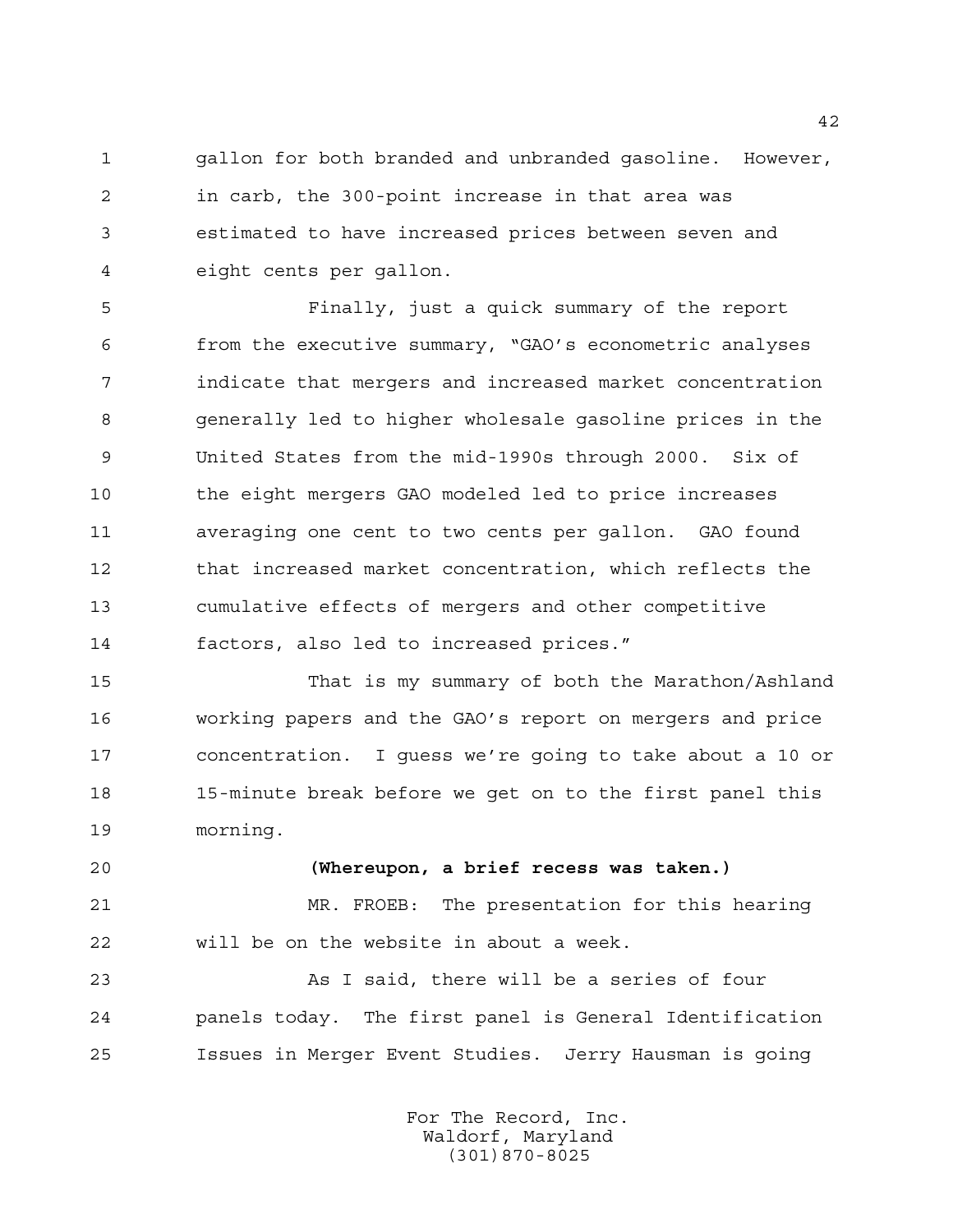1 to be the moderator of this panel. All of our panelists will have an opportunity to comment on each of these issues. We've tried to break them down into some kind of rational taxonomy here, but there will be lots of overlap and leakage between the topics on each of the panels. Jerry?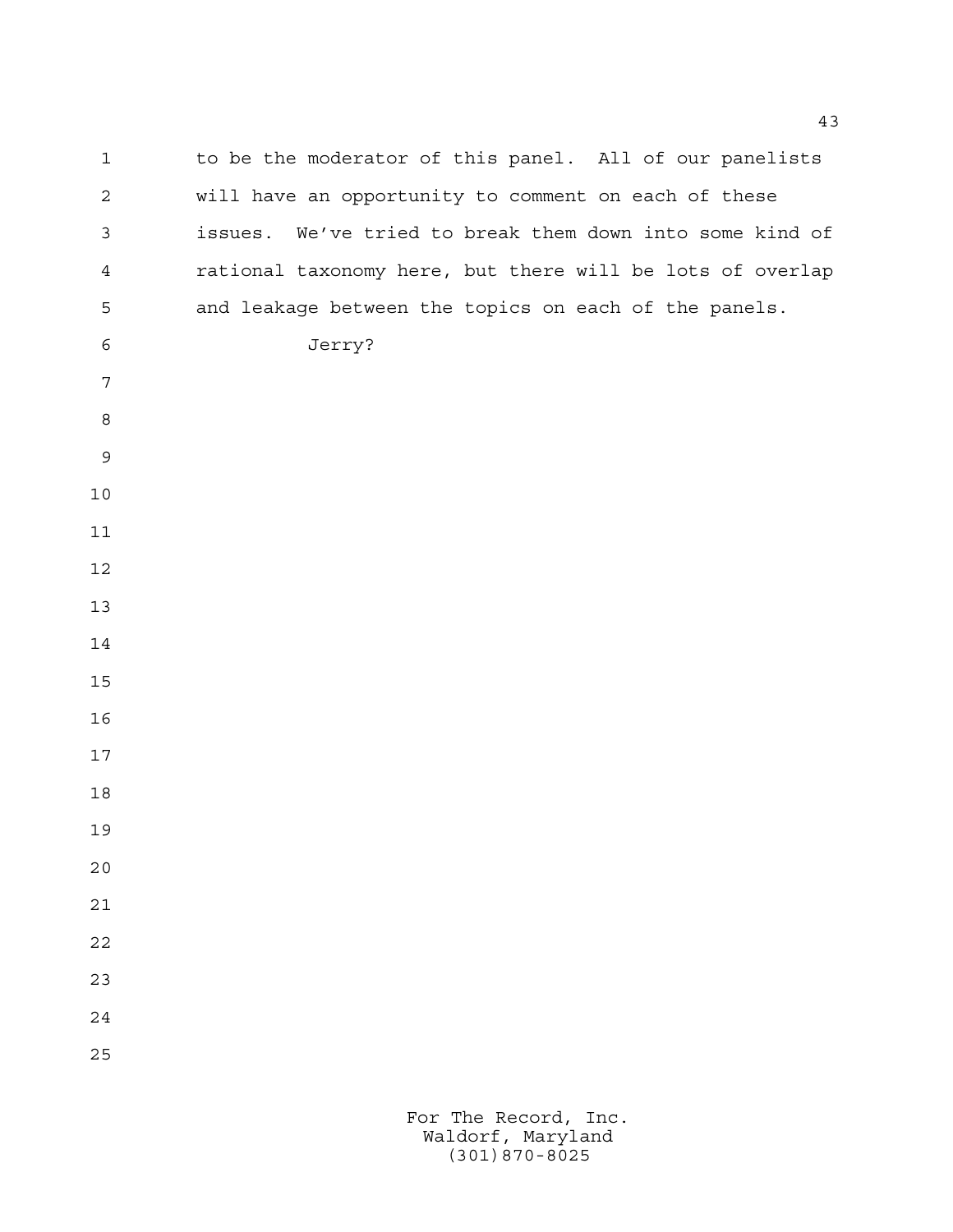**PANEL ONE: GENERAL IDENTIFICATION ISSUES IN MERGER EVENT STUDIES**

**MODERATOR: JERRY HAUSMAN, Ph.D.**

**PANEL MEMBERS: DENNIS CARLTON, Ph.D.**

 **HAL WHITE, Ph.D.**

 **KEN HENDRICKS, Ph.D.**

 **SCOTT THOMPSON, Ph.D.**

 PROFESSOR HAUSMAN: Well, I'm pleased to be here today. As Luke said, what we did, with Liz Callison's help, was to split things up into four sessions, and we decided, the panelists, that for each panel we'd start off with about a 15-minute presentation. So, that's what I expect to do.

 So, the way that I thought we would set this up is I would give a 15-minute presentation, then each of 17 the panelists would speak, and then if we have time, we'll take questions at the end.

 This is a very difficult problem that we're talking about today, which is to evaluate what happens after mergers. But in a sense, there's an even more difficult problem that arises before this, which, of course, the agencies, by which I mean Justice and the FTC, confront, and that is that they actually have to do a prediction before a merger takes place and decide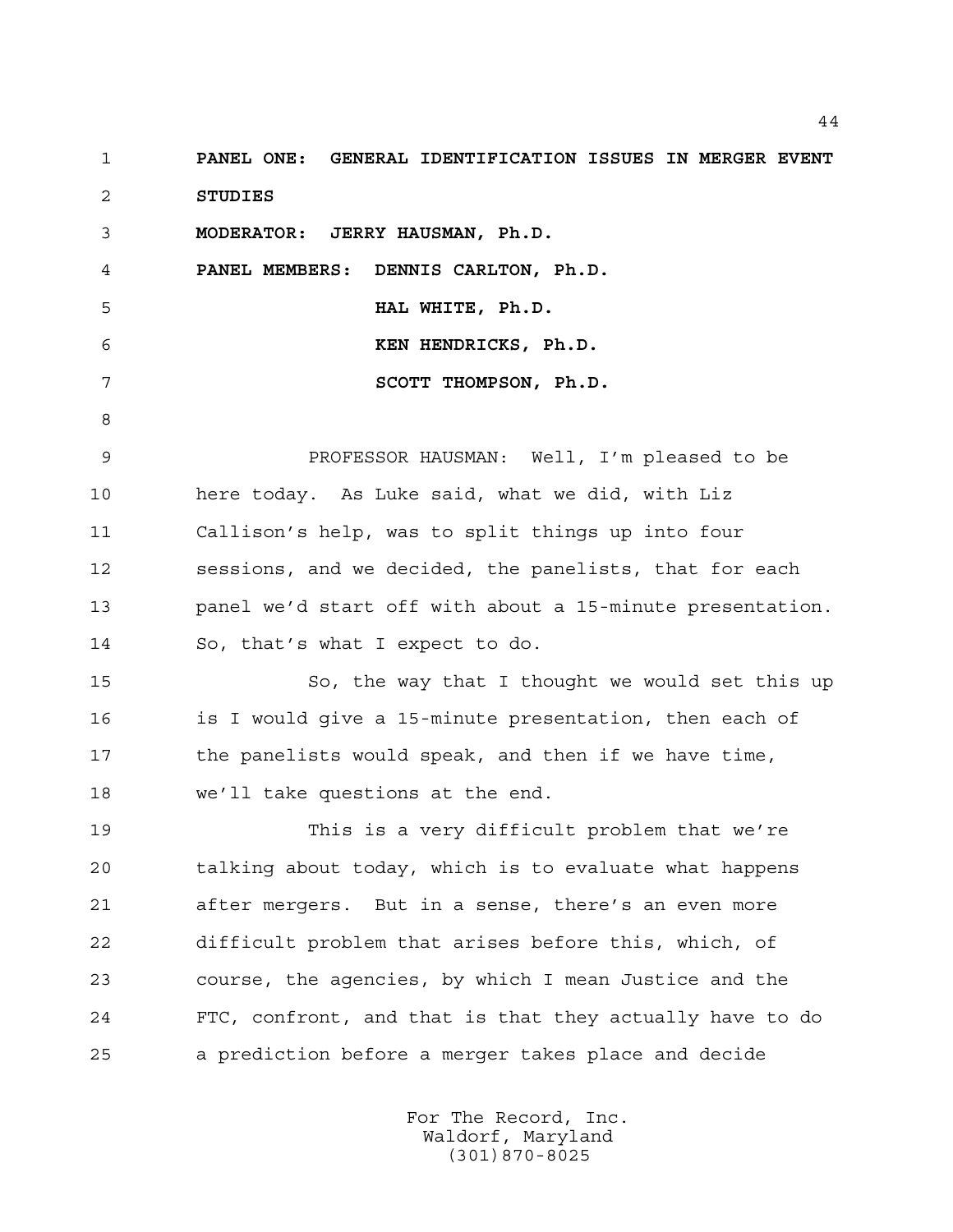whether to challenge it. And for those of you who might want to take a look at that, there was a lot of econometrics done in the recent Oracle trial, which I should disclose that I was Oracle's witness, and that is all up on the website from the court in San Francisco. There was quite a bit of econometrics done there and you can see what Preston McAfee, who was the government's witness -- he's a professor at Cal Tech -- and I did in terms of trying to predict before a merger takes place what would likely happen.

**Here, today, we're looking at what will happen**  after a merger, and I'm going to make some general econometric points. I decided I'm only going to take a 14 look at the -- of the types of models that were used. For the two GAO models, I'm only going to look at the one in which you have the indicator variable or dummy variable approach of the merger. The HHI approach we'll leave to a later session.

 There's been a lot of work in the last 20 years, perhaps started in large part by my colleague Josh Angrist, in labor economics about using natural experiments. The typical natural experiment is the state passes a regulation. Part way through a sample period, you have a panel of states, and what you do is you compare what happens in the states that change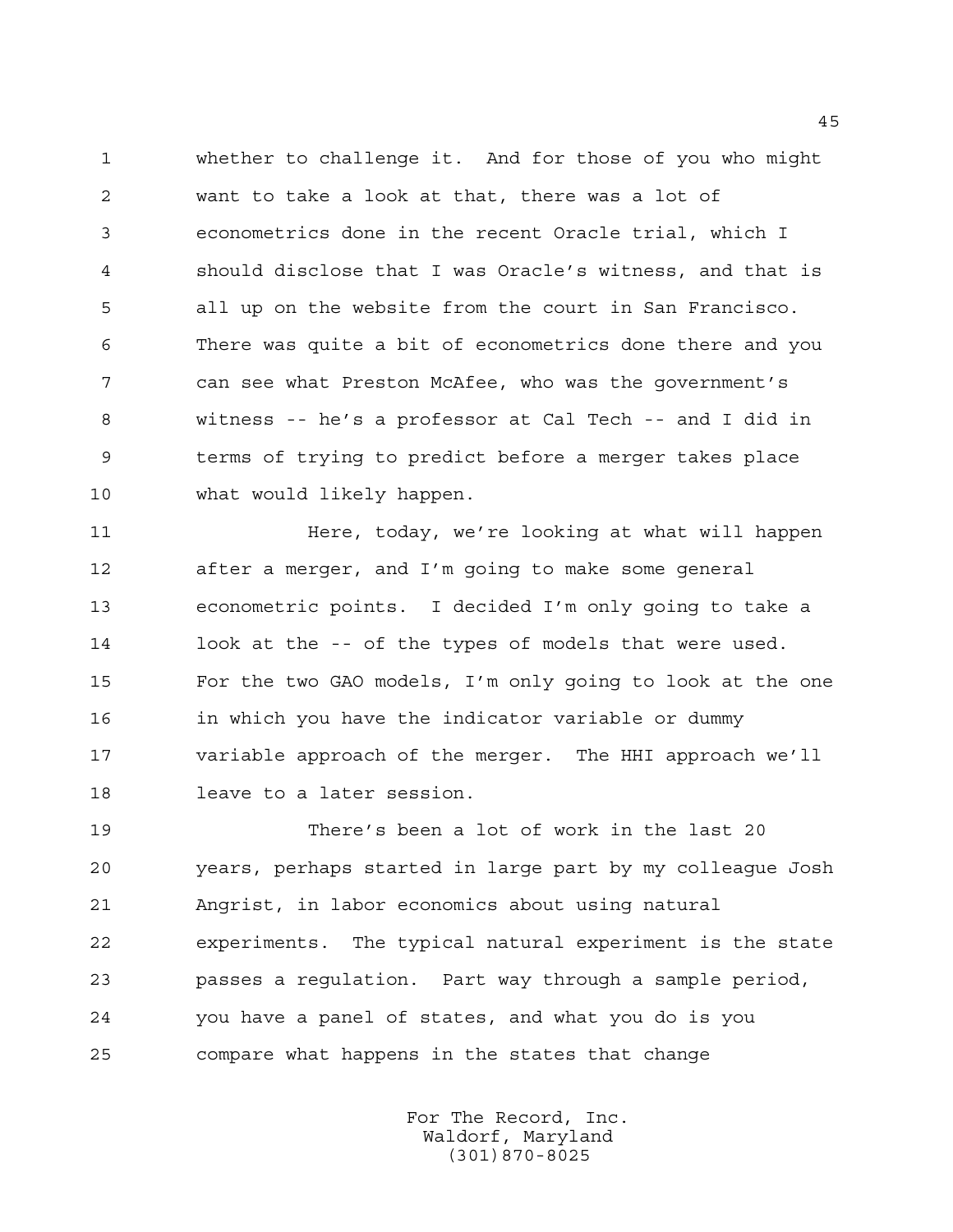regulations to what happens in the states that didn't change regulations. That's called a natural experiment.

 I think that's had a lot of influence recently in applied econometrics. But I need to say that I think the problem here today is a good deal more difficult than this state regulation example, and this is something which was realized by both studies that were introduced before, but perhaps was not sufficiently appreciated. That is, in a merger, we typically expect that the structure of the markets will change after the merger. It's not to say this can't happen when you changed regulations in the state, but in a merger, anything that's close to problematic -- I mean, I'm not talking about, you know, two dentists merging their practices in Phoenix, but more generally, we expect the market structure to change and, of course, that's what the agencies get worried about, that that may lead to anticompetitive effects.

 So, no matter what approach you use -- and I'm going to talk about the two approaches today -- I think you need to think very hard about what are we going to do, or what am I going to do, about this structural change which is very likely to take place. This is my overarching comment today. I'm not going to get into too many particular critiques of the models. When this

> For The Record, Inc. Waldorf, Maryland (301)870-8025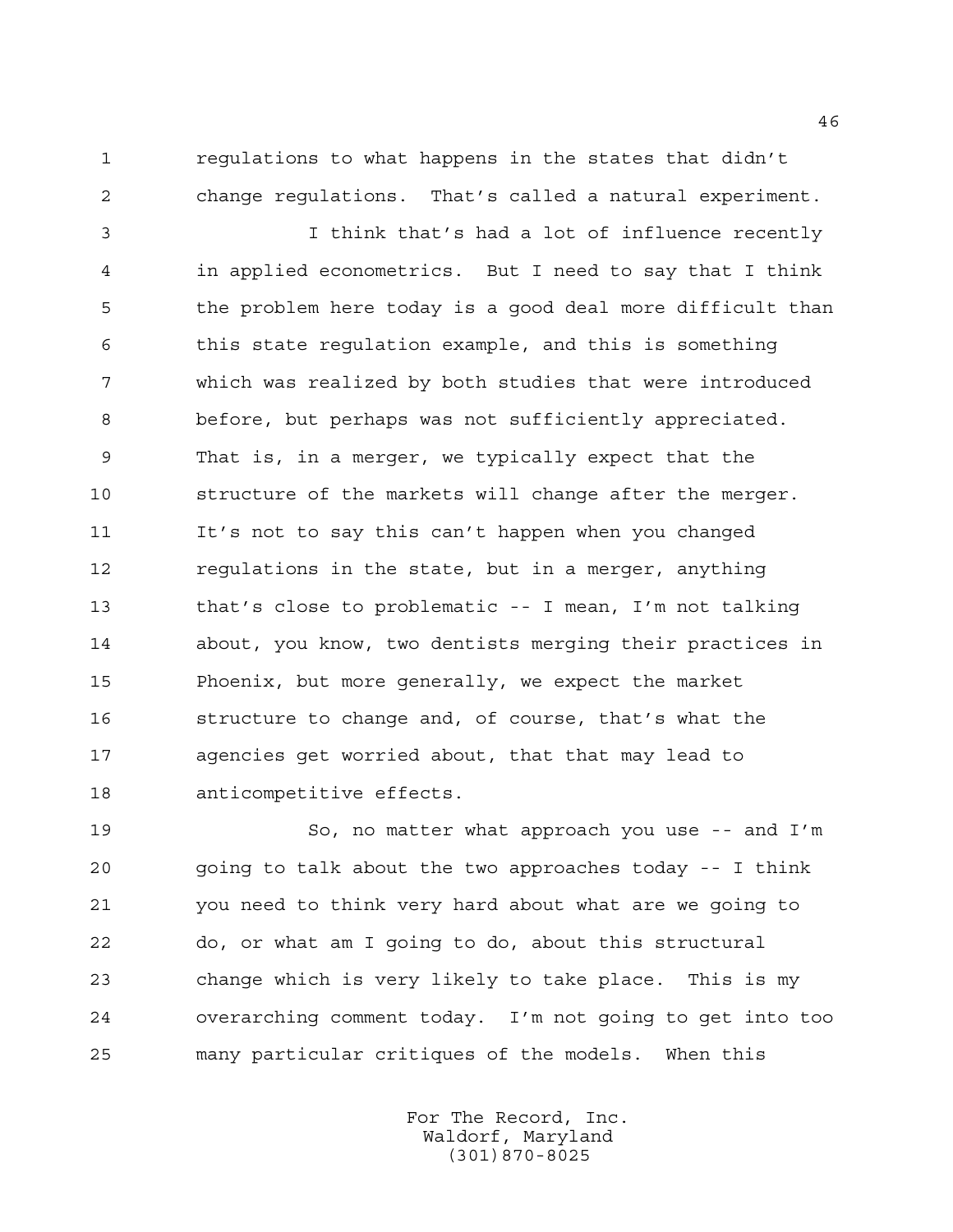conference was first set up, I thought we were going to get the data and I actually volunteered to do my own analysis, but I guess for the usual confidentiality reasons, we were never given the data. So, I don't have a strong view on exactly what the right answer is.

 But when you take into account that the structure of the market is going to change, at least the markets in which the merger has an effect, I think you need to test for this structural change and this is what makes it different from the premerger case. In the Oracle trial, we could look at various situations in which there were different numbers of bidders and different numbers of products being bought. But you have 14 to make the assumption that after the merger, things are going to work very much like they worked before the merger in certain observational situations.

 After a merger takes place, you can actually test for whether or not the structure of the market changed and whether you're capturing it. Since you have observations before and after the merger in both merger- affected markets and non-merger-affected markets, typically, the easiest way to think about it -- I'm not saying that you wouldn't want to use a more sophisticated method -- but the easiest way to think about it is to allow interactions of the right-hand side variables or,

> For The Record, Inc. Waldorf, Maryland (301)870-8025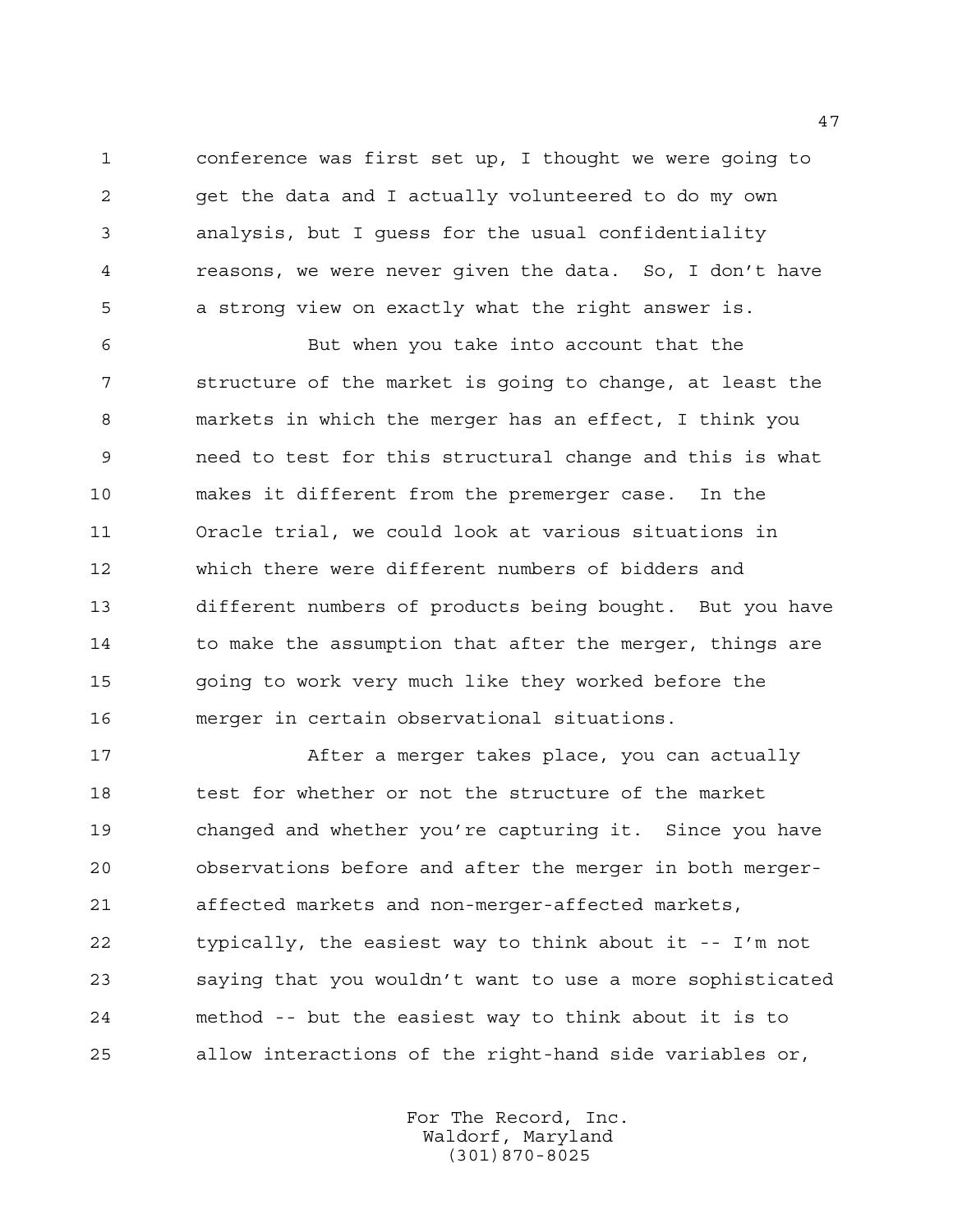in other words, allow the coefficients to change pre and post-merger. And since you have merger-affected markets and merger non-affected markets, you can do that.

 It's as if when you're doing a regression, you know, and you want to put in dummy variables, you not only have a dummy variable that allows the indicated variable -- that allows the left-hand side variable to shift, but you also allow the coefficients on the right- hand side variable to shift, and really in neither approach that I'm going to discuss, you know, the FTC and GAO approaches before, was that done to the extent that I think it probably should be?

 With that being said, now I'm going to give an overview of identification approaches and spend a little bit of time talking about both studies.

 So, what is identification? Well, identification means you want to be able to estimate the price effect of a merger. However, the effect takes place over time and other events occur, and these go by very many different names and statistics in econometrics, but a common name is confounding factors.

 And so, in some sense, you have to control for these factors. So, if you just looked at a market in which there is a merger. Let me take Boston. The New York Times bought the Boston Globe 10 years ago, probably

> For The Record, Inc. Waldorf, Maryland (301)870-8025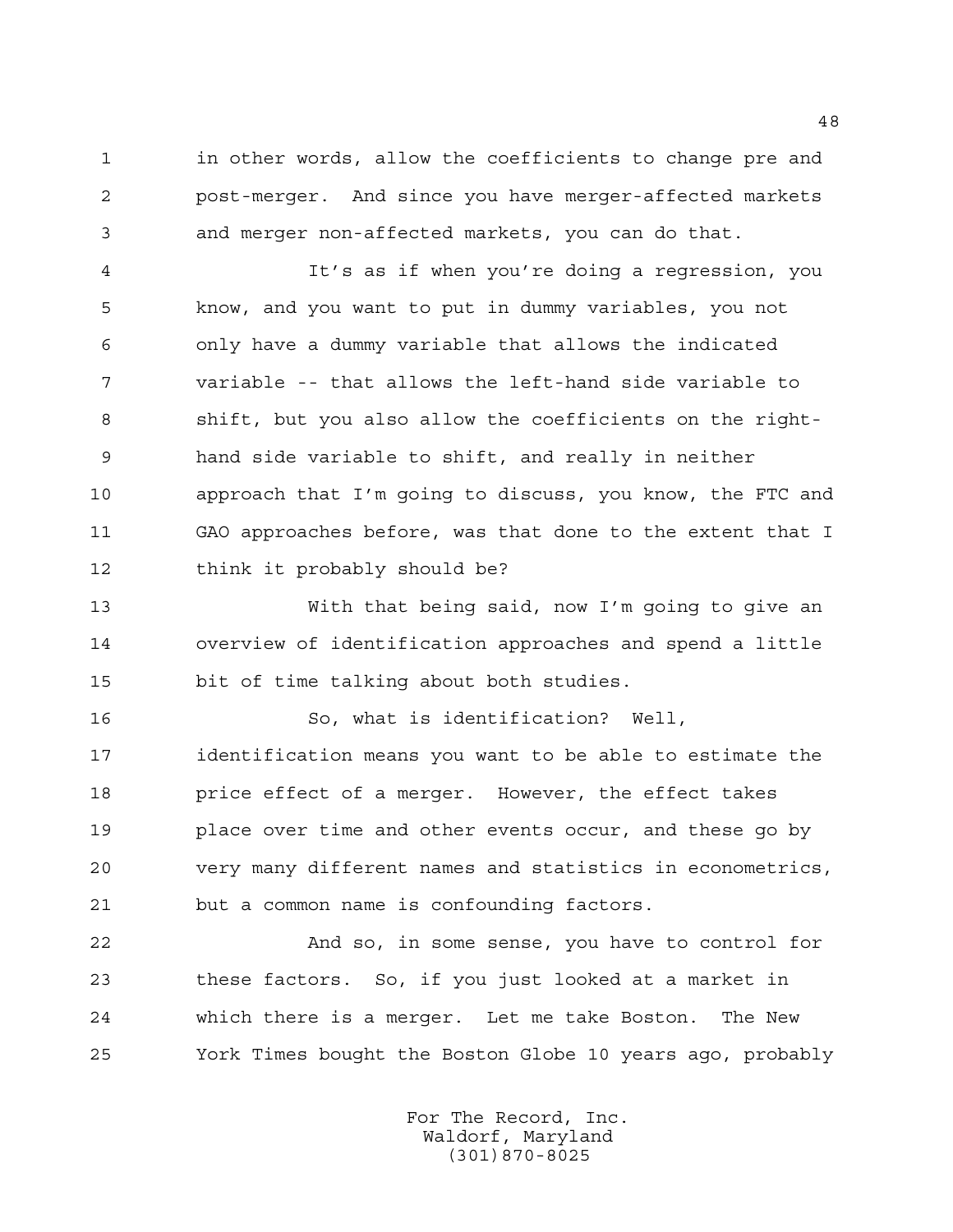in the early '90s, if you looked at ad rates in Boston, and compared the early '90s to late '90s, you're going to find that ad rates went up a lot. You would incorrectly conclude that that merger had anticompetitive effects; while, in fact, what happened in the '90s is the tech boom hit Boston and all my former students were getting rich and so there were a lot of help wanted advertisements and so on.

 So, then the idea is, well, you pick a city 10 that that probably didn't happen in, New Haven, you know, which was -- Macy's was closing and the last hotel was closing and so it was going downhill, which has been happening for the last 20 years, and that provides your control. So, you must control for these other factors.

 Now, of course, we at MIT would never think that Yale could provide a control, but that's sort of the idea.

 Okay, so, there are two factors involved. A priori, can you specify a model that allows you to tell merger effects from other factors? This identification is a problem Tjalling Koopmans posed in the late 1940s, he started the identification analysis in econometrics. And it's important to note that identification is always based on non-testable prior knowledge. So, in the end, reasonable people, or perhaps unreasonable people, can

> For The Record, Inc. Waldorf, Maryland (301)870-8025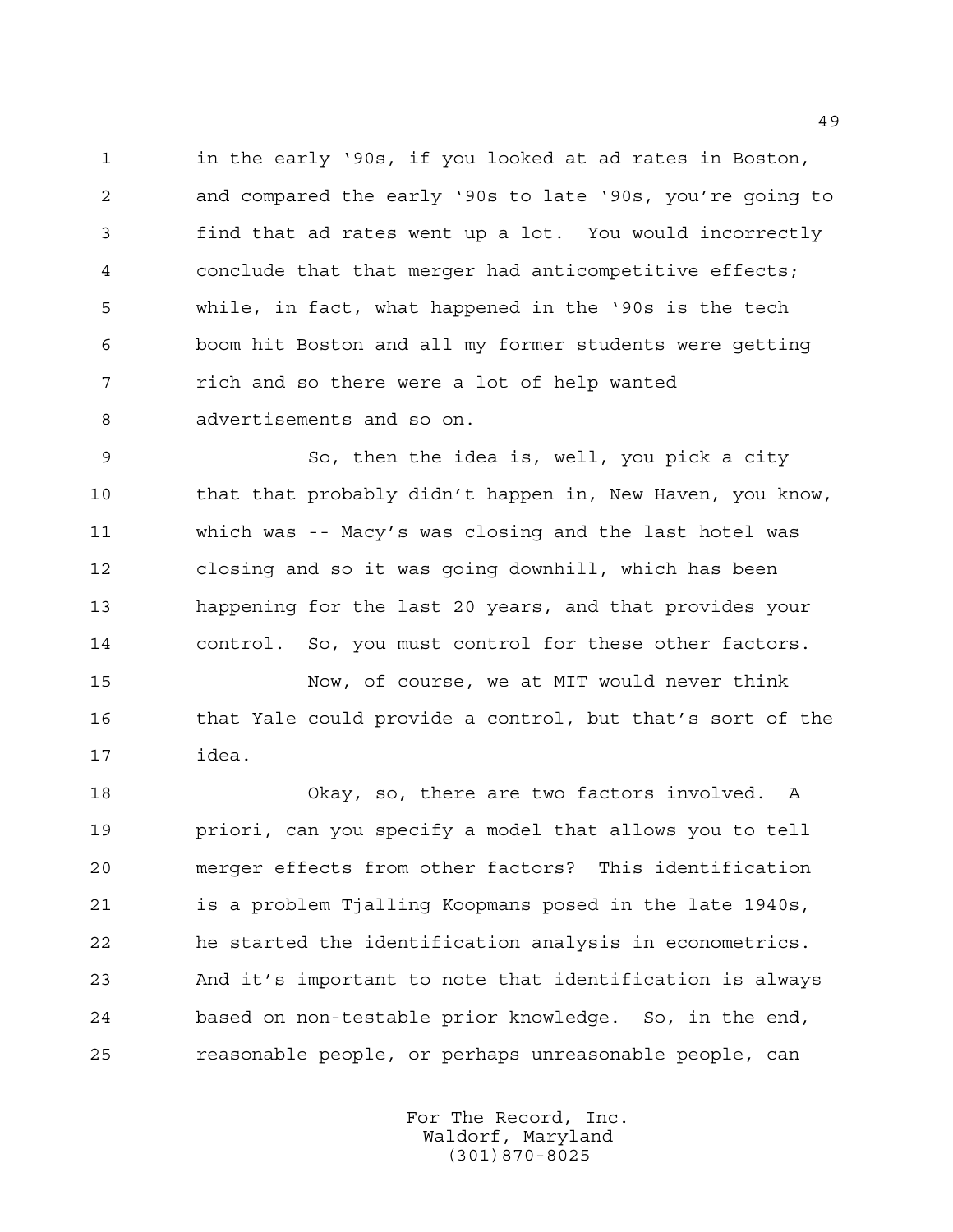differ about this. You should always remember that. I always tell my students when I introduce this at MIT that in different cultures, everybody has the same assumption, this is sort of Claude Levi-Strauss, but, you know, the Indians think that the world is on top of a turtle and then on top of the turtle is another turtle and so on. But at some point, at the bottom of the pile, there has to be a turtle that you believe in that allows you to identify things. And this is typically non-testable, which is very important.

 Now, if you have more than enough knowledge, than you can test the over-identifying restrictions using approaches started by Denis Sargan or myself.

 Then the second point, which I'm not going to talk a lot about today is, given identification, can you estimate effects precisely enough to be useful? That then turns out to be a question of efficiency of the estimator and the amount of data you have and there's always this trade-off. You'd like to add more and more data. For instance, in the GAO study, they look at a lot of mergers together, which will allow them to get more efficient estimates. But then, of course, you run the risk when you do that that the various mergers may not really belong to the same underlying model.

This depends on the correct size and power of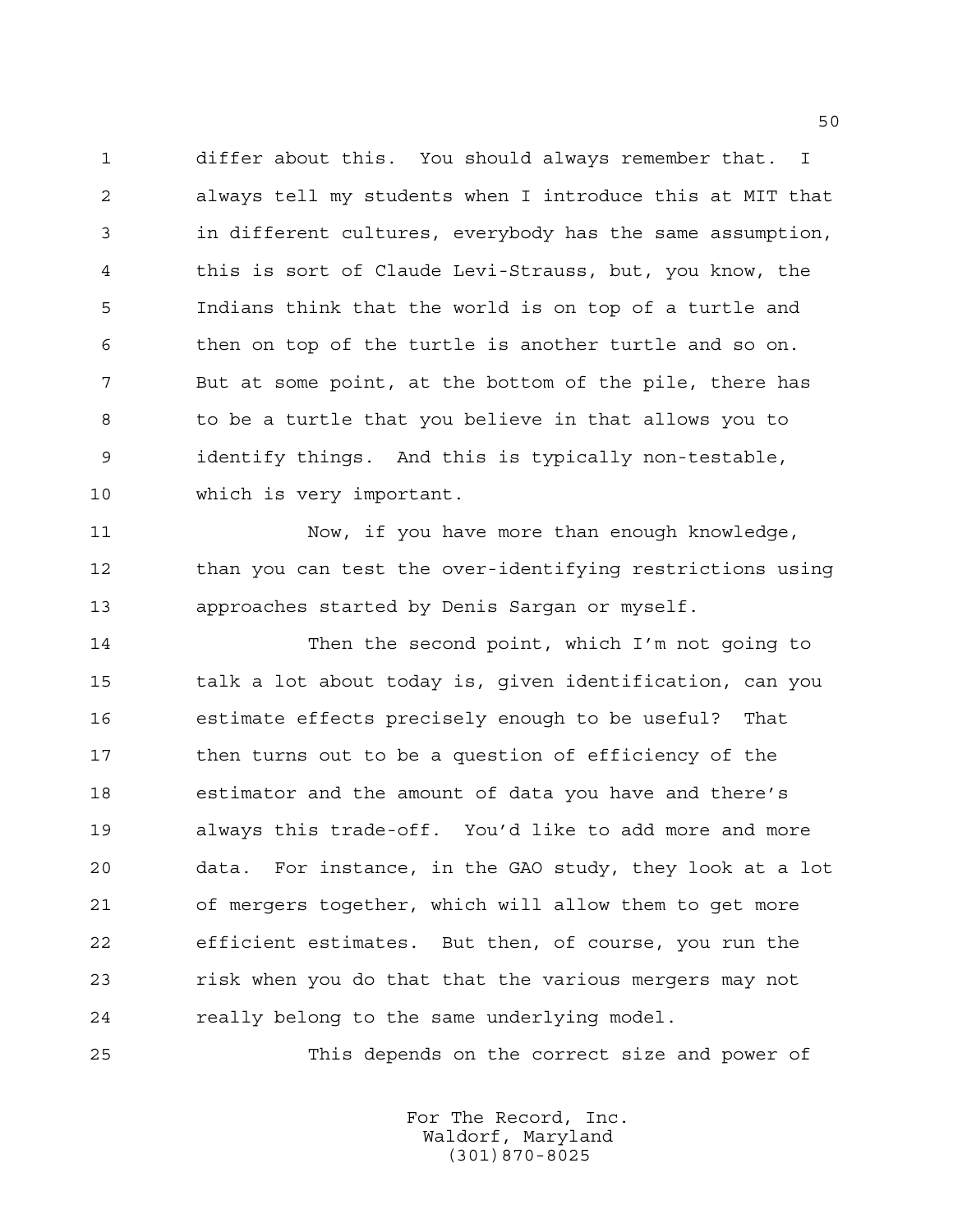1 the test. And another worry is that pretty much all of the GAO stuff is based on general least squares estimation, and as I'll point out later, it's pretty clear that the standard errors that they calculate are all biased downwards. However, by and large, I'm not going to make a big deal of this because the effects the GAO found were strong enough that if you correct for that, it might not make much of a difference. But since I don't have the data, I really -- you know, I can't determine that for sure one way or the other.

 Okay, now, let's think about identification a little bit more. Regression gives the conditional distribution of price or price change given the right- hand side variable. So, you should always remember that you can always go out and estimate a regression and the regression always gives you the conditional distribution and you can always do this by using least squares. You can use a fancier method to get more efficient or more precise estimates, but least squares gives you the conditional distribution.

 The identification problem then is, given the conditional distribution, can you uniquely determine the structural model that leads to the conditional distribution? Now, you might say, well, look, I learned this in my simultaneous equations class, but that's not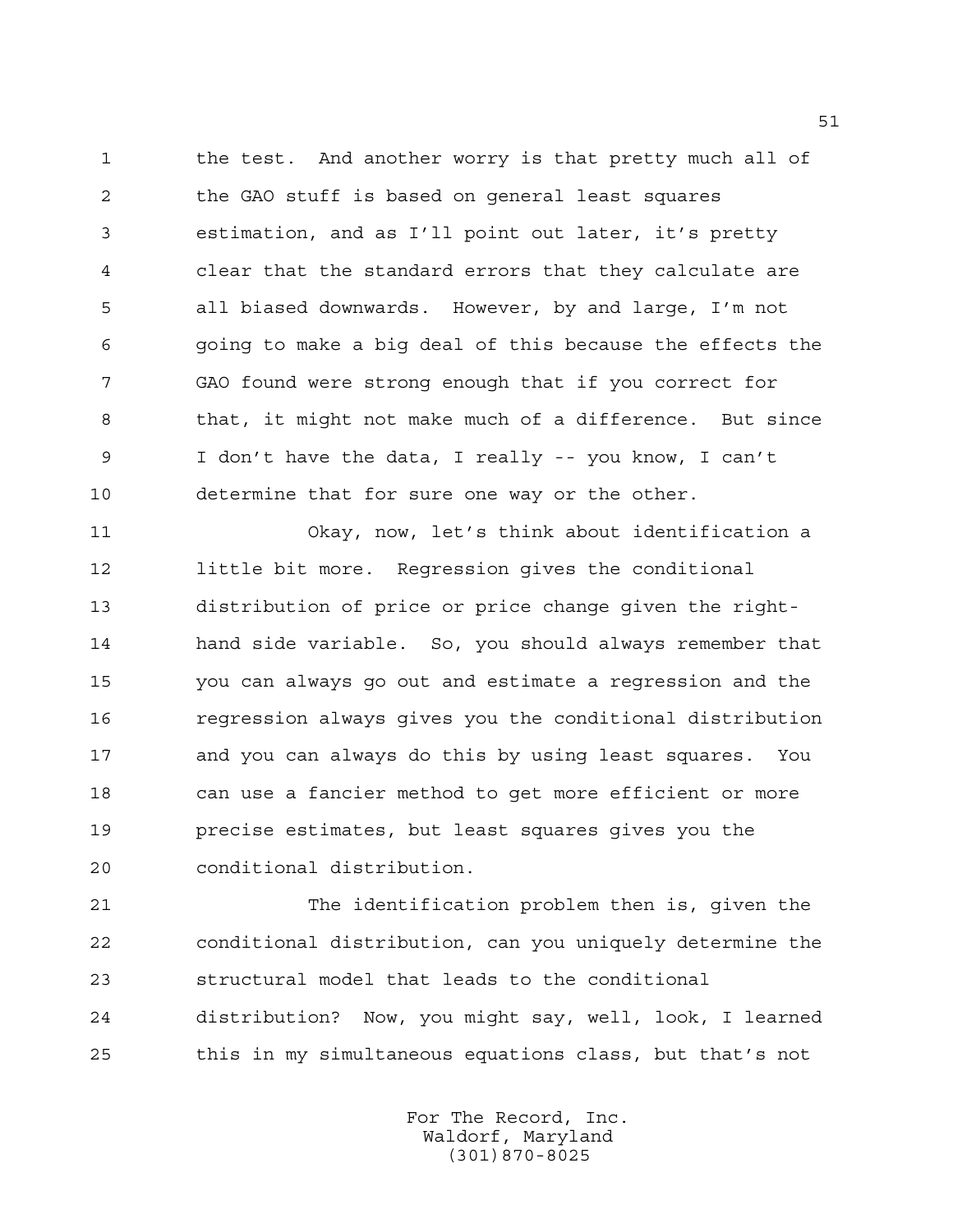really what we're talking about here. But, it is what we're talking about here because this whole argument is about whether there are left-out variables, do coefficients change and all that. Well, you have estimated a conditional distribution, but the question is, can you rule out the presence of left-out variables and other things, other potential problems, in order to allow you to get at the structural economic model here, you know, the effect of the merger?

 And the main problem is, since other factors are changing over time, you need either to control for them or to determine, based on a priori knowledge, that they are uncorrelated with the merger effects.

 Well, what are the approaches to this? The first is, which we always talk about as econometricians and then skip over, if life were good -- and then we'd be out of business -- you'd have randomized experiments. However, it turns out even randomized experiments don't do it for you in economics because you have attrition. So, I wrote some papers on this a long time ago. Economists got very psyched up about experiments. We had all the negative income tax experiments, but it turns out that people drop out of experiments. When R. A. Fisher did this in England, the pea pods didn't drop out of the experiment, they had no choice. But, unfortunately,

> For The Record, Inc. Waldorf, Maryland (301)870-8025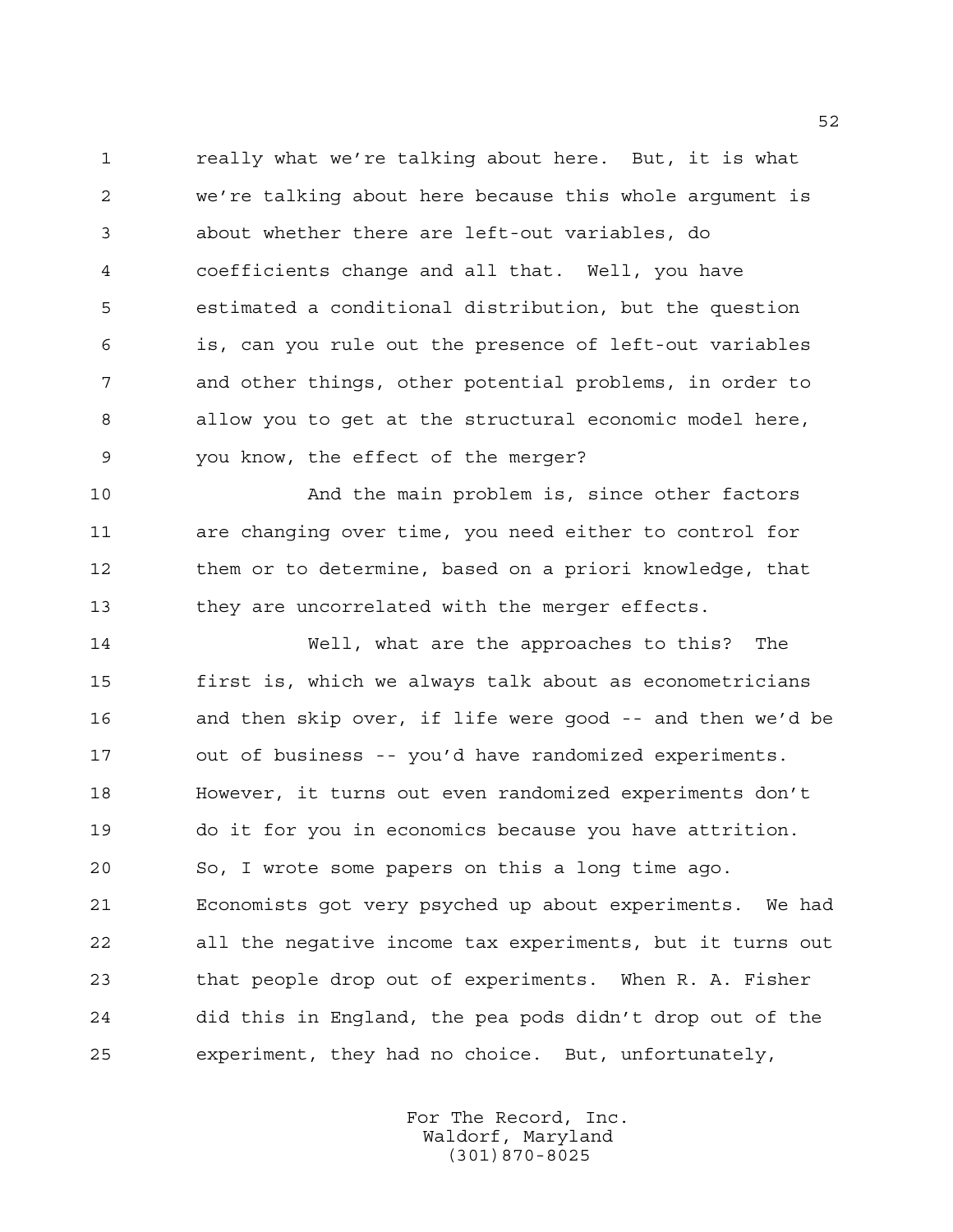here, you don't have that luxury.

 However, you may have what's called a natural experiment, and this is where Josh Angrist came in, that approximates a randomized experiment. So, his natural experiment turns out to be the draft lottery during the Vietnam War, and that was the natural experiment.

 More often, and more recently, what people have done is look at a change in regulation. I've already given you that example. Certain states change a nursing home regulation; other states don't, and then you take a look and see the effect on nursing home utilization, for instance.

 Well, here, what we typically have are geographic markets affected by a merger compared to markets not affected by a merger. The one thing I don't have time to talk about today, but really is quite important, is it's often very difficult to define geographic markets. I mean, we can get into long debates about those during mergers, and if you don't get geographic markets right, it can lead to problems. However, in thinking about the studies today, it seemed to me that one of the problems would be, if anything, it would attenuate the estimated effects, and that doesn't seem to be the problem. But, nevertheless, this geographic market definition can be quite difficult.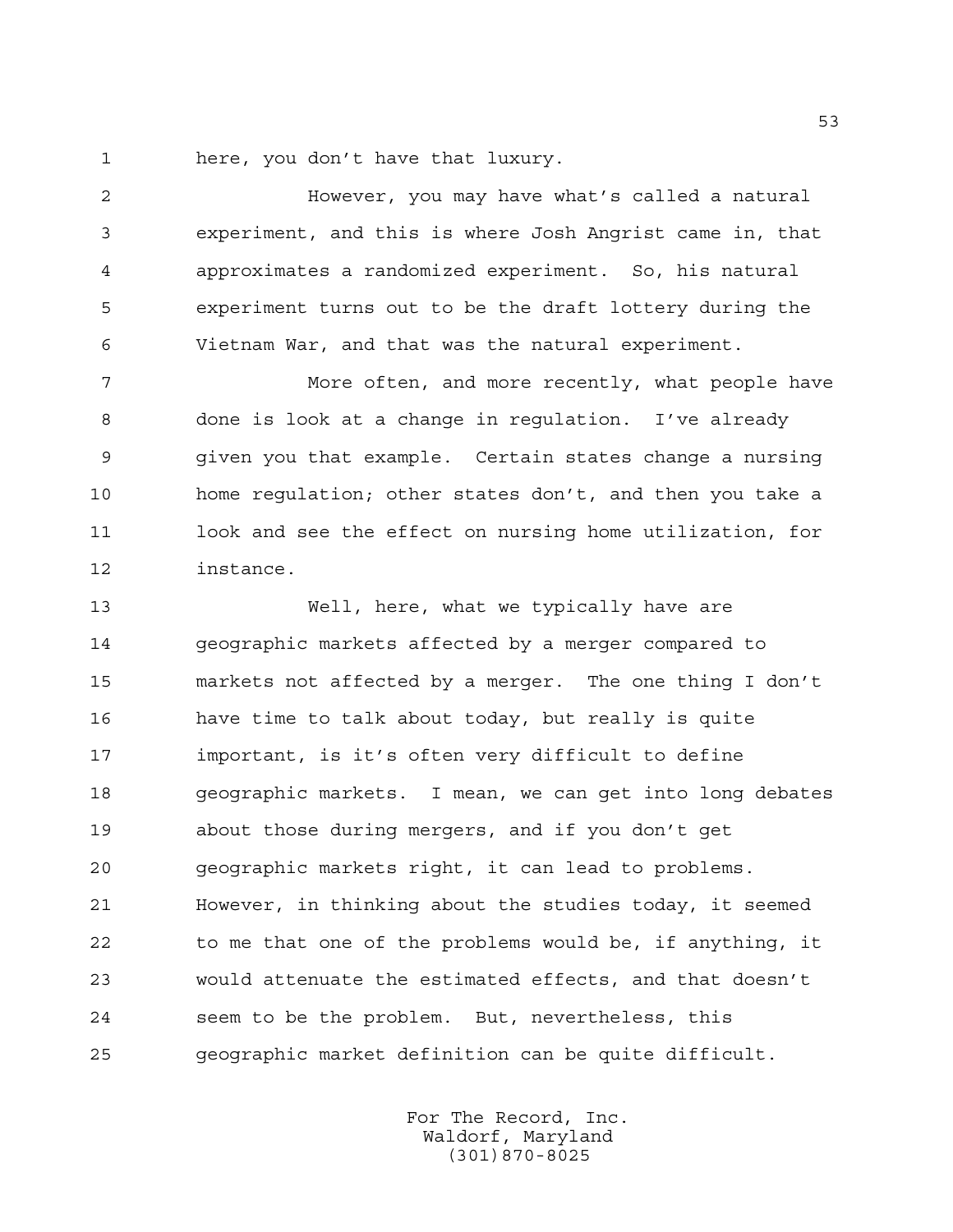However, if you have geographic markets, this is Boston versus New Haven in my example, then you have the time period before the merger, before the New York Times bought The Globe and the time period after the merger, and you do this double comparison of Boston to New Haven, before and after, and this is called the differences-in-differences approach, DID.

 Now, it turns out that DID, as done by labor economists, is not efficient and they also get the wrong standard errors, and, not surprisingly, I have a paper on 11 that, but that's not what we're here to talk about today.

 So, the second method you can use is instrumental variables(IV), In instrumental variables, you use a priori knowledge again that the instrument is correlated with the right-hand side variables that are orthogonal, in other words, uncorrelated to the stochastic disturbance which is often called the residual. And in a survey paper that I wrote back in '82, I demonstrated that in some sense all IV estimation comes down to an IV approach. So, this may be a useful way to think about things, and you can put differences- in-differences into an IV approach as well, and then it becomes quite straightforward to see what the assumptions you need are.

And here that would be an exogenous change. We

For The Record, Inc. Waldorf, Maryland (301)870-8025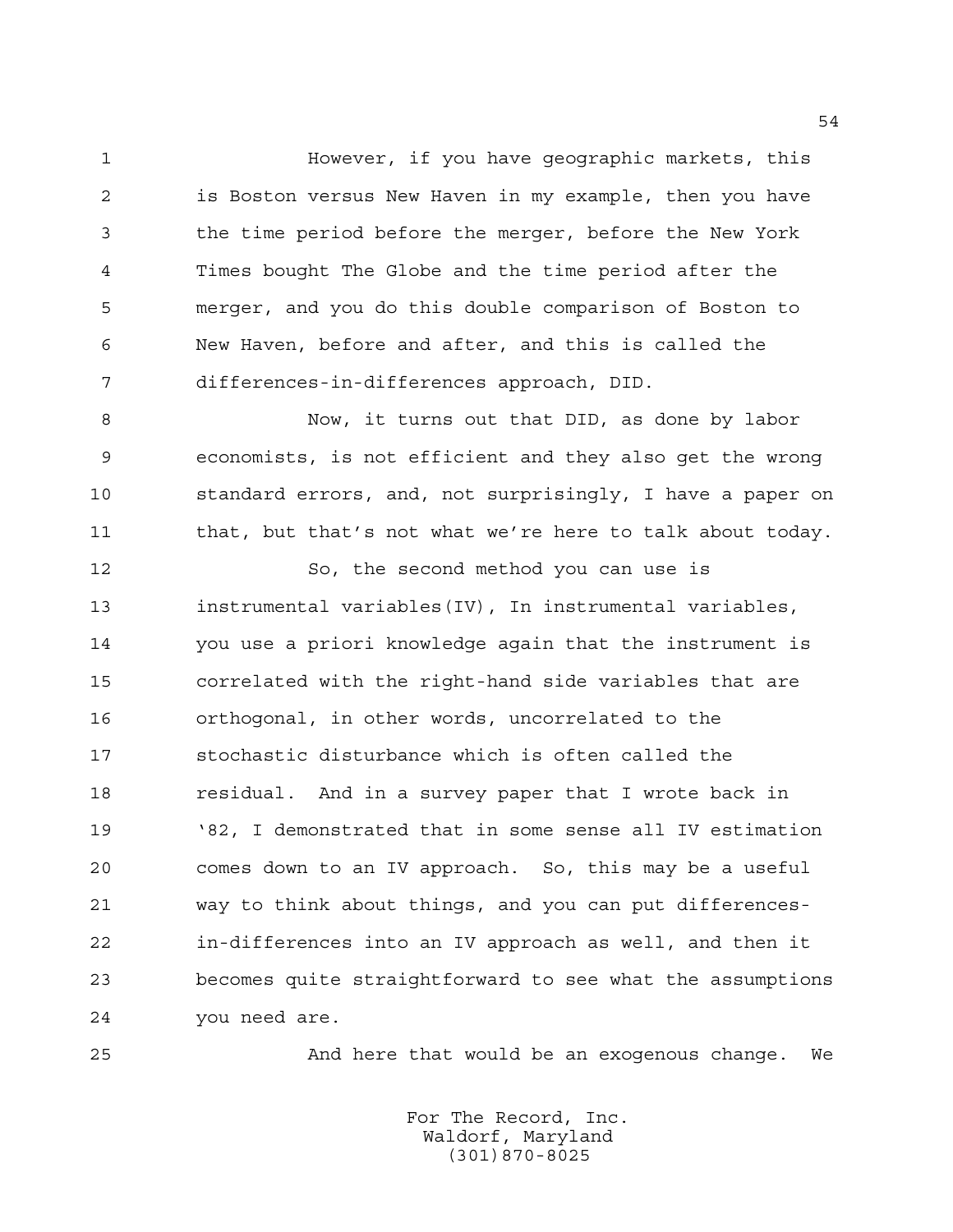might well think that the world price of oil is exogenous to what goes on mostly in the United States, although the U.S. is a big consumer, and this would allow you to get identification.

 Okay, let's go back to ordinary least squares. So, the orthogonality of the un-correlation assumption is typically based on economic analysis. So, this is why econometrics is different from statistics and we're able to think about the problem and decide what may be there or what may not be there.

 The biggest thing that you have to worry about is possible omitted variable bias -- if there's some variable that you've left out of your model that changes over time and it's going to get confounded with the merger effect that you want to estimate. So, you want to do a sensitivity analysis, and the real question you want to ask is how sensitive are results to a small failure of 18 the orthogonality assumption? It would be very unlikely that we'd be in a situation in which you believe that the orthogonality holds exactly when you want to look at a small failure.

 So, it turns out, for instance, in the IV situation with weak instruments, a very small failure of orthogonality can be absolutely disastrous. Not surprisingly, I have a paper about that as well, which is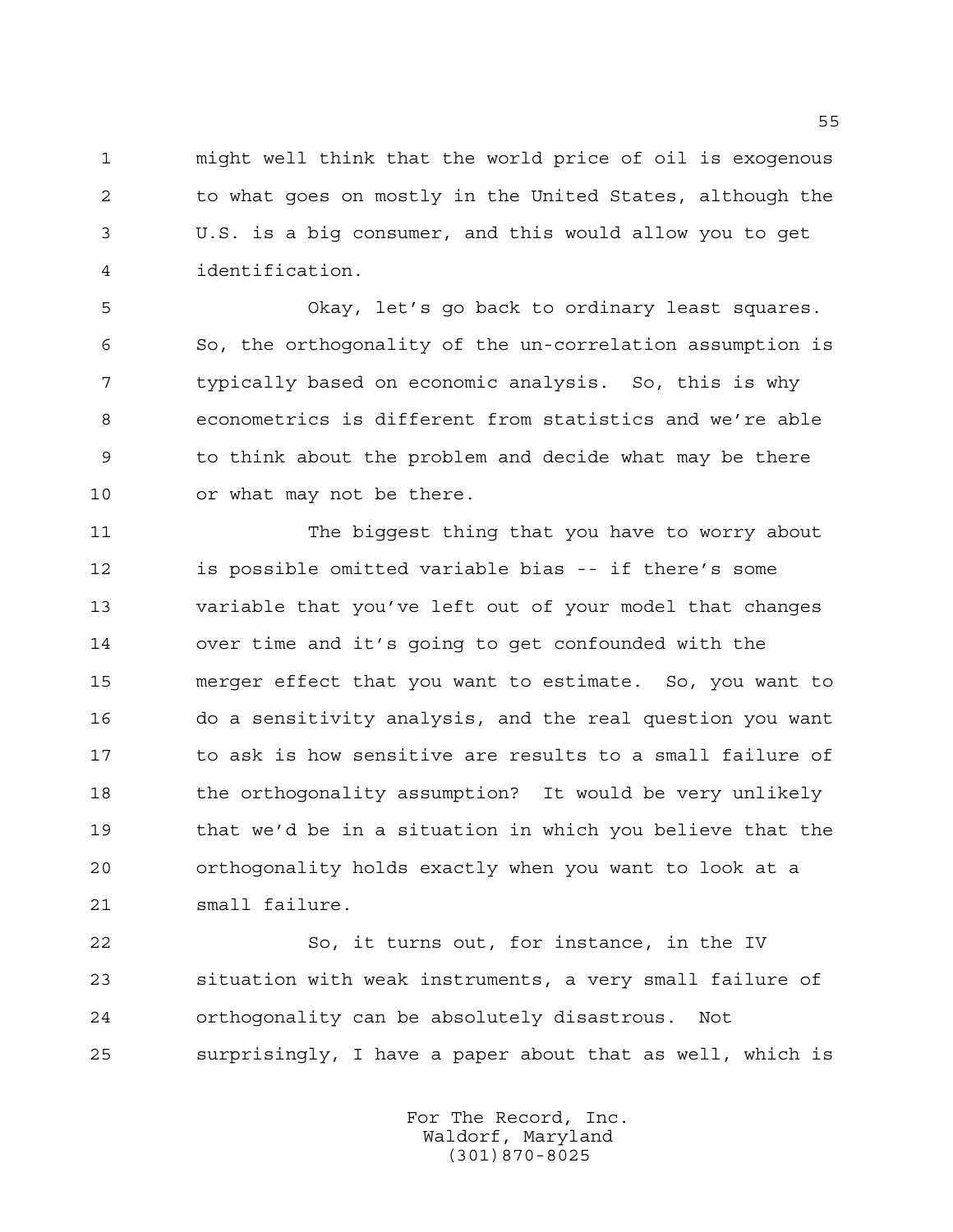for another -- yet another seminar.

 But, ordinary least squares may be less sensitive to a small failure of orthogonality. So, this would be the kind of thing that you would want to think about.

 In my view, and this is sort of the one thing I'm going to say about how the agencies work. I guess Deb Majoras has long since left. But I think general complaints or questions do not invalidate results. So, I've come in many times to discuss my analysis of a merger. Staff, of course, wants to get its way; I want to get my way. You know, let's face it, that's how human nature works. But when the staff doesn't like the results, the staff will say, well, you know, there may be 15 this variable you left out and the staff always "wants 16 the benefit of the doubt," and I think maybe they get it when they have the star chamber meetings with the Commission here, in which, of course, we're not present. You have to be a student of history to know what star chamber means, but you can look it up on the web.

 But anyway, in my view, the key approach should be does it matter, not that you can think of something that might hypothetically be wrong.

 So, testing approaches with the prior information, you can do the Hausman Specification Test,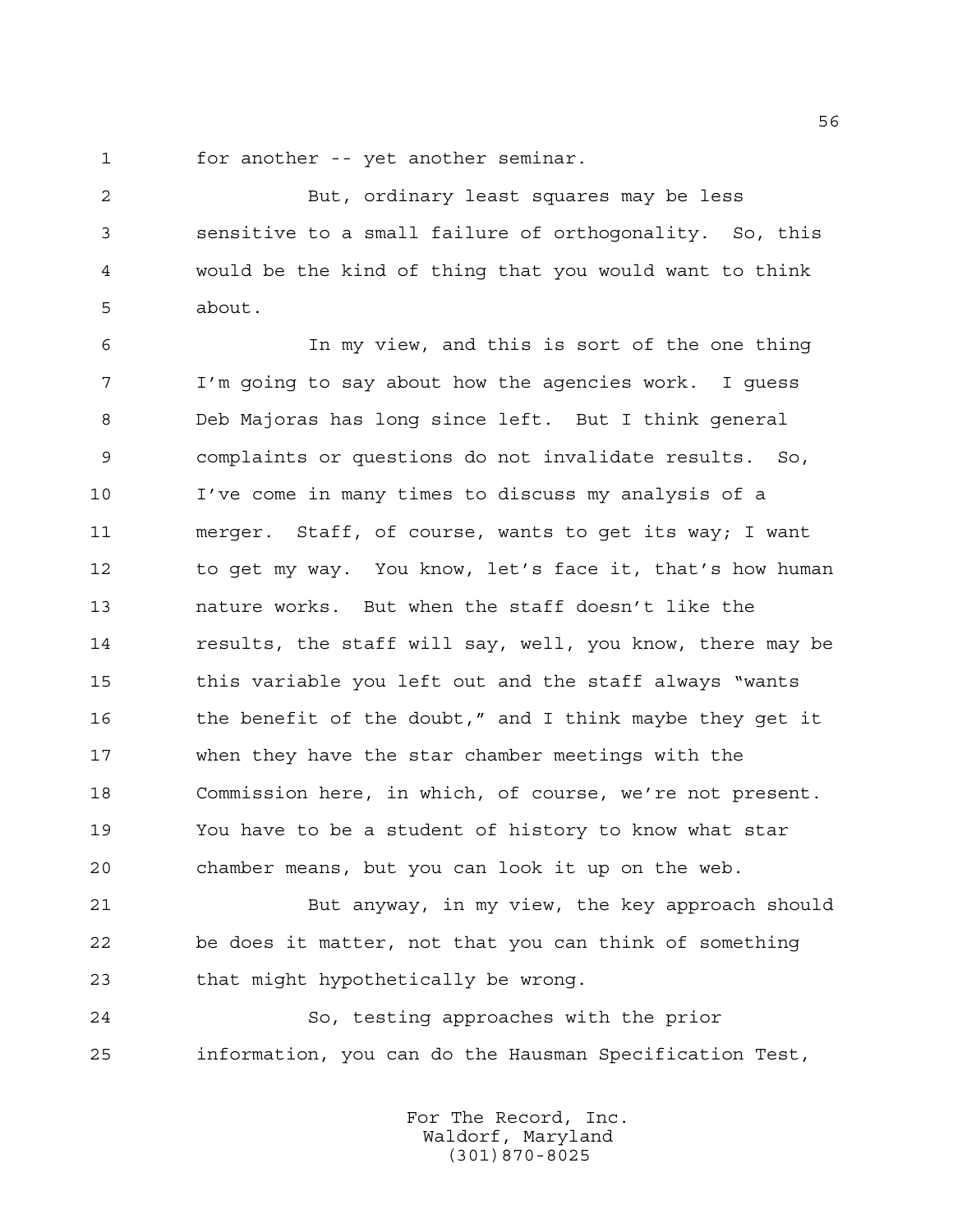GAO did that type of thing. You can do the Sargan Test of Over ID, which the GAO also did, although they nicely named it after me, but it's actually Denis Sargan who used to teach it.

 But I think another thing that you can do which is quite useful in these type of tests -- and interestingly enough, the FTC staff technical report mentioned this, but didn't actually talk about how to do the tests, which I'm going to call the Hausman-White- Newey-Berans test. So, again quoting Luke, Hausman, White and Newey -- Hal is here and Whitney Newey, of course, a world famous econometrician, who's also a student of mine, but Herman Berans' is not and I take no credit for it, now at Penn State.

 Okay, so, now what I want to do is turn to the particular studies and talk about them and what they must assume and what may or may not hold true. So, the first is the paper of Taylor and Hosken, which was described a few minutes ago, and which I found very interesting. So, the question is whether the Marathon-Ashland joint venture (MAP) led to higher, more volatile gas prices in the Midwest. In the end, they basically just look at higher, not more volatile. They look at Louisville, which I can never pronounce quite correctly, and they look at the wholesale and retail prices of gasoline.

> For The Record, Inc. Waldorf, Maryland (301)870-8025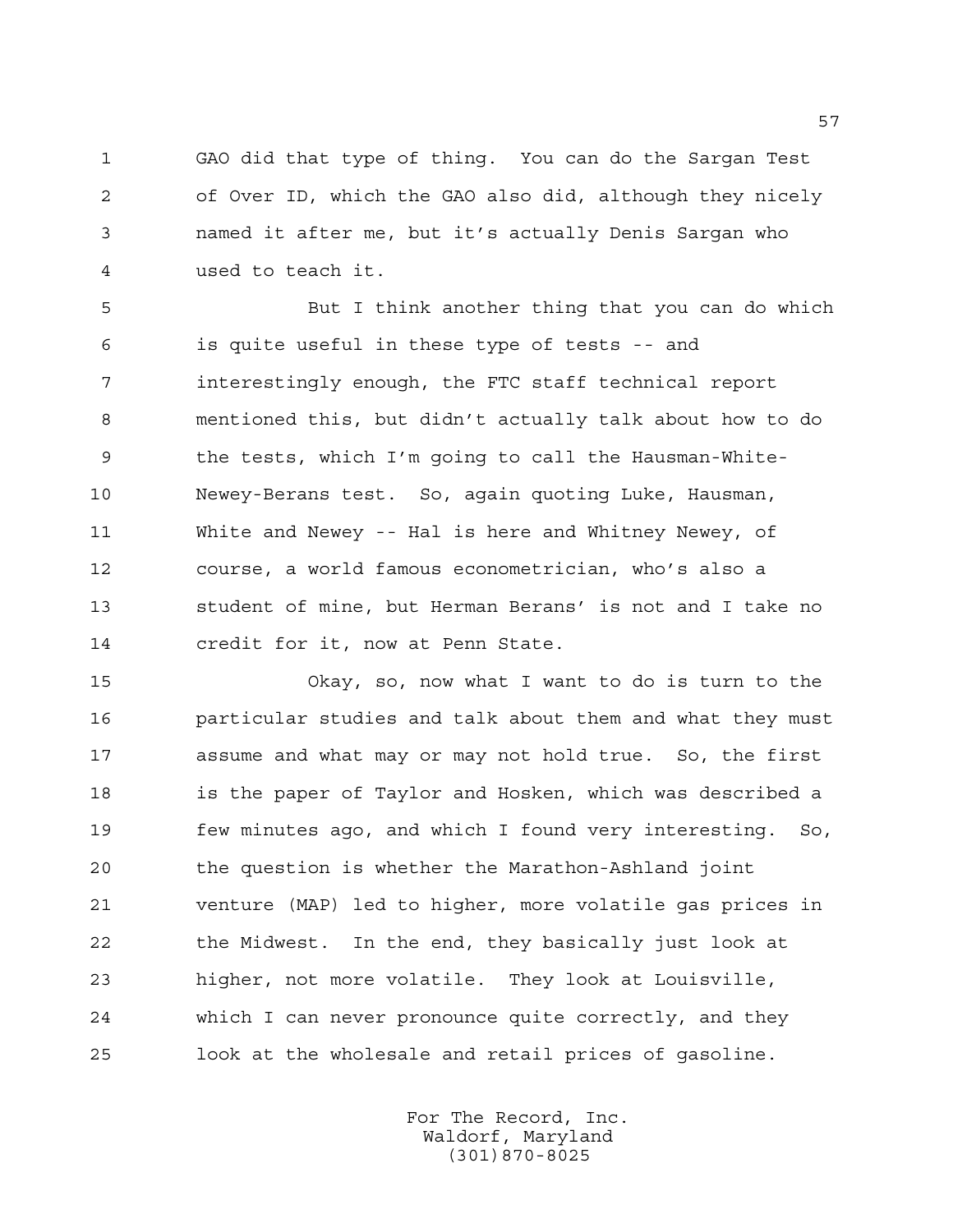Their basic approach is to compare Louisville to non- merger geographic markets, and then they use the basic DID approach that I mentioned before.

 So, they have data on price changes, but they must control for exogenous changes in supply and demand and market structure that may have affected price.

 So, they look at the price in Louisville relative to other markets "unaffected by the merger" facing similar supply and demand conditions. So, they use Chicago, Houston and Northern Virginia markets that use RFG and their claim is that Marathon was small in Chicago and Ashland wasn't present, and then they claim similar demand positions in Louisville and Chicago and similar cost conditions, and retail margins are significantly higher in Chicago, which the FTC might want to investigate all by itself -- I thought that was an interesting fact -- by about 50 percent. But, nevertheless, they thought this was stable over time.

 Now, I think the crucial non-testable assumption is that Chicago, Houston and NVA stands for Northern Virginia, are unaffected by the merger. That's the bedrock assumption of this study. So, if you go back and you think about things in my Boston/New Haven example, New Haven wasn't affected by the merger. I don't think anybody in New Haven ever looked at the

> For The Record, Inc. Waldorf, Maryland (301)870-8025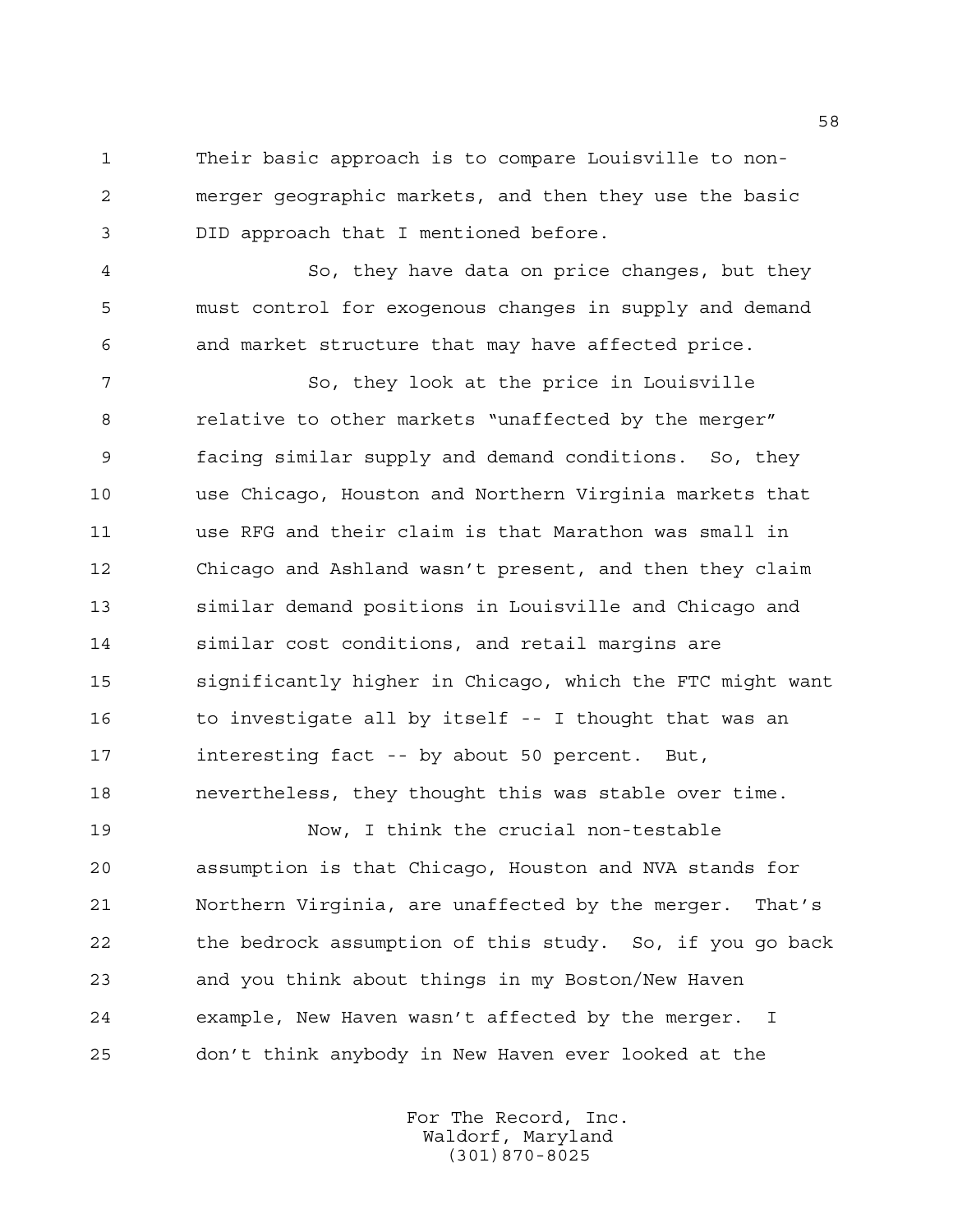Boston Globe. But again, you're saying whatever changed after the merger, we can look at New Haven and take out the time effect in New Haven and subtract that from Boston and then look at the effect of the merger. So, that's the absolute key assumption that you want to get your arms around.

 They use one year before the merger and two years after the merger for comparison and they look at the difference between Louisville and Chicago for wholesale prices, retail prices and margins. They don't see any significant change in the retail prices; but find that the Louisville wholesale price has increased significantly about 15 months after JV. They then do a regression approach using DID, and the important assumption, again, is that they need to assume that the 16 time effects, whatever the demand and supply shocks, are common across Louisville and the control cities.

 So, again, what they have to assume is that, to the extent that the market structure changed in Louisville, whatever happens in terms of non-merger supply and demand effects, those can be removed by what happened in Chicago. I'm just going to say Chicago rather than just mentioning all three markets.

 So, again, I wasn't involved in this merger, but around Boston, there were a lot of Exxon and there

> For The Record, Inc. Waldorf, Maryland (301)870-8025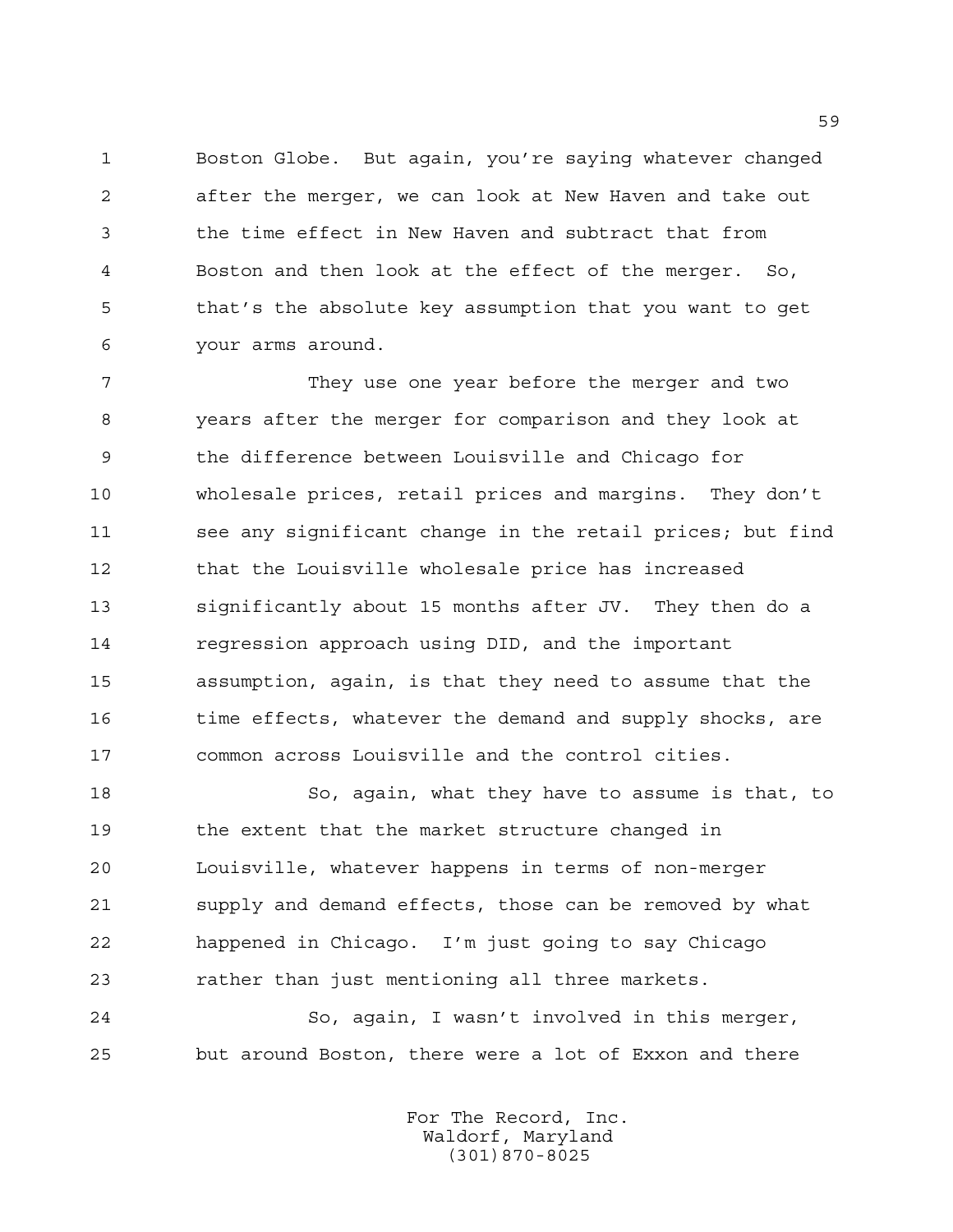were a lot of Mobil stations, and let's just assume when Exxon and Mobil combined -- this isn't actually what happened -- when Exxon and Mobil combined, all of the Mobil stations disappeared. They're still there, but -- the market structure is going to change and then the question is, if I look at some place which wasn't affected by the Exxon/Mobil merger and the gas stations stayed in the same and the racks and everything else stayed the same, does that provide a sufficient control? That's the question at issue.

 So, they take a difference between cities and that eliminates the time effect. This is very easy to think about. After the merger, they compare before and after in Chicago and see how prices changed. And they say, well, the merger had no effect in Chicago, or not enough to worry about, and so however the retail price changed relative to the crude price, let's say, or the wholesale price changed relative to the crude price, in Chicago in the two years after the merger and the year before, we're going to assume that this same effect would have happened in the but-for world in Louisville. It's no more complicated than that.

 So, you can think about that as an economist. You know, is it reasonable to say whatever happened in Chicago would have happened in Louisville? So, the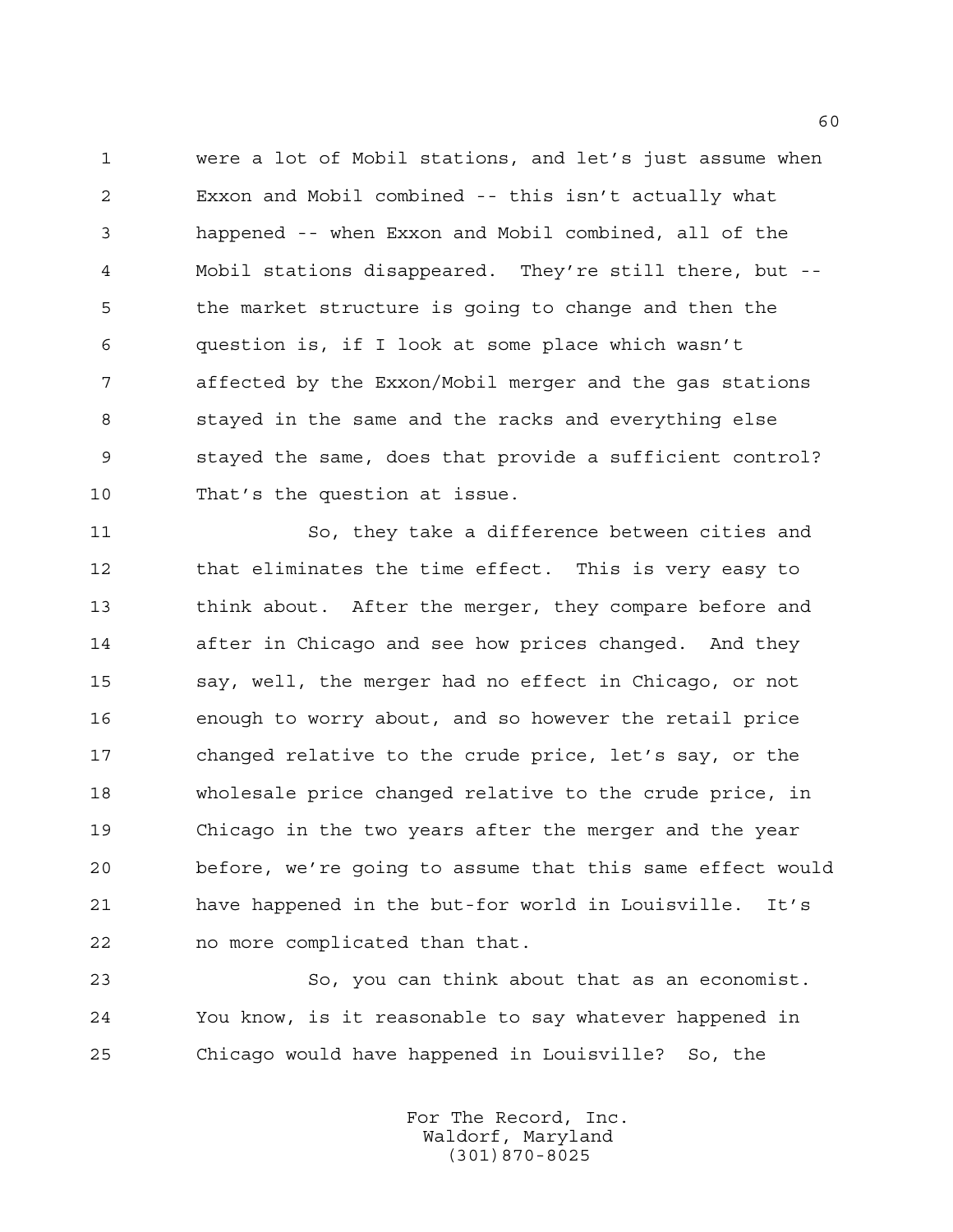crucial assumptions are that the time-indicated variables are the same across Louisville and the control cities, and two, the differences in the time-indicated variables are orthogonal to the other right-hand side variables. The second one is less likely to hold, but I put it up because it's always possible.

 Well, the findings are they don't find statistically significant effects of the JV on retail prices comparing against one city at a time. They might have pooled the data because it's the stochastic disturbances that are likely correlated across city pairs and that would allow them to get more efficient estimates. So, they said that the joint venture wasn't a big problem. The finding is the retail prices did not change in the post-merger period but wholesale prices did so that the retail margins contracted, and they conclude 17 the change in the wholesale price is due to the demand shift from St. Louis entering the RPG program.

 The St. Louis explanation is plausible but not part of the model. So, it would have been better, in my view, to model St. Louis and to estimate what happened there before and see how comparable it was. Instead, they use an ex post explanation of results. Now, I used to write a lot of papers with a world-renowned econometrician, who unfortunately died a few years ago,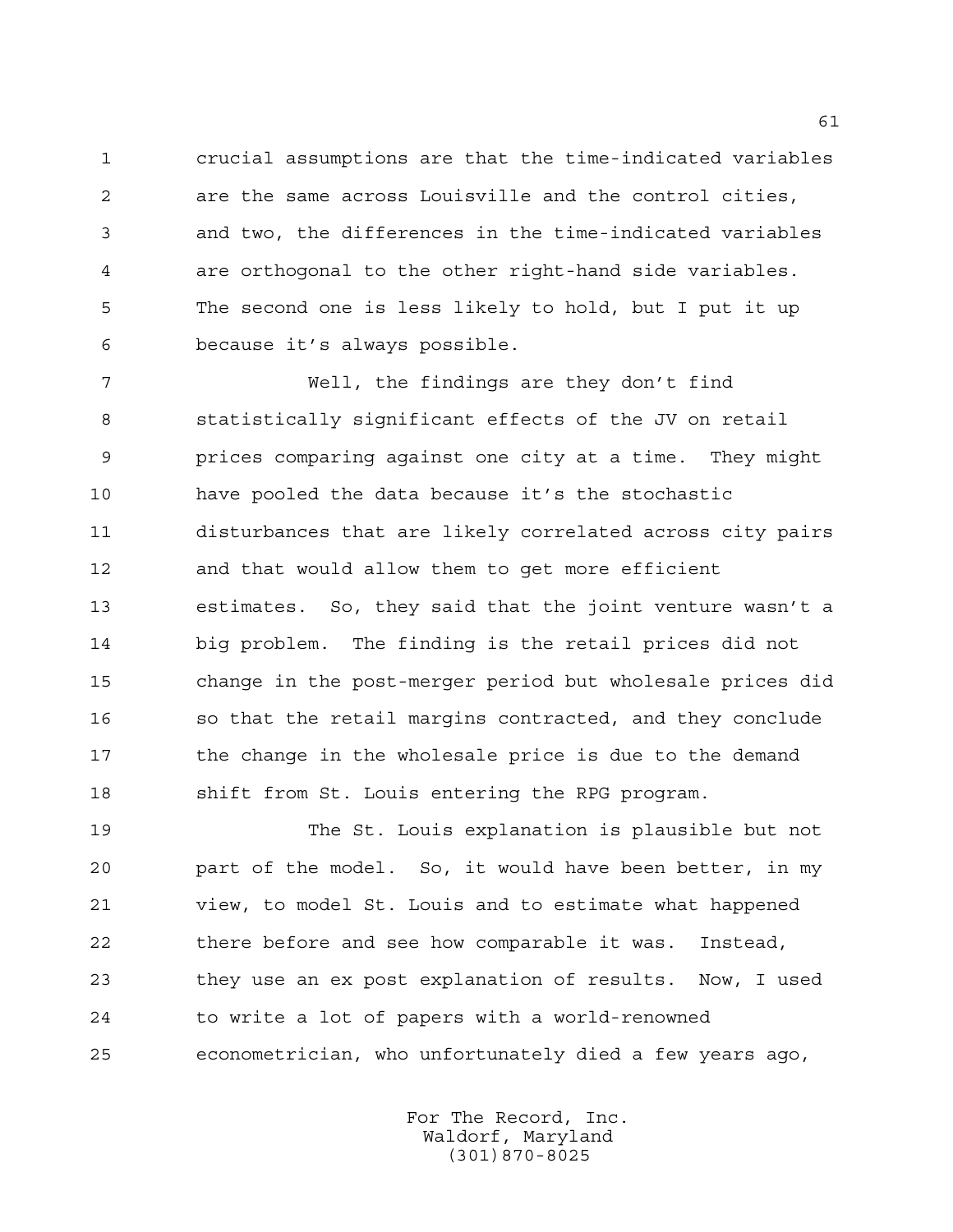named Zvi Griliches, and I used to always kid Zvi that no matter what came out of the computer, he could always rationalize it, ex post.

 So, I would say to him, "Zvi, what do you expect to happen?" before we ran this next maximum likelihood, and then get him on the record as far as to what his beliefs were. If you like to do economic theory, you need to do the same thing or otherwise people will say afterwards, oh, that theorem was obvious.

 But there was always this worry that ex post rationalization of the results, especially when you only have one sample point. Zvi could always explain the result for one sample point. The question is, if you have a lot more sample points and you have to ex post rationalize it, then it becomes a little bit more difficult.

 So, that is the reason then that structural model that specifically controls supply and demand may be superior to the difference-in-difference or event study approach because that approach wouldn't have to give 21 this, bringing St. Louis in afterwards to explain things. It could say, when St. Louis shifted to this, this is what will happen and this is what happened in Louisville. I'm not criticizing things, I'm just saying that this would be another approach.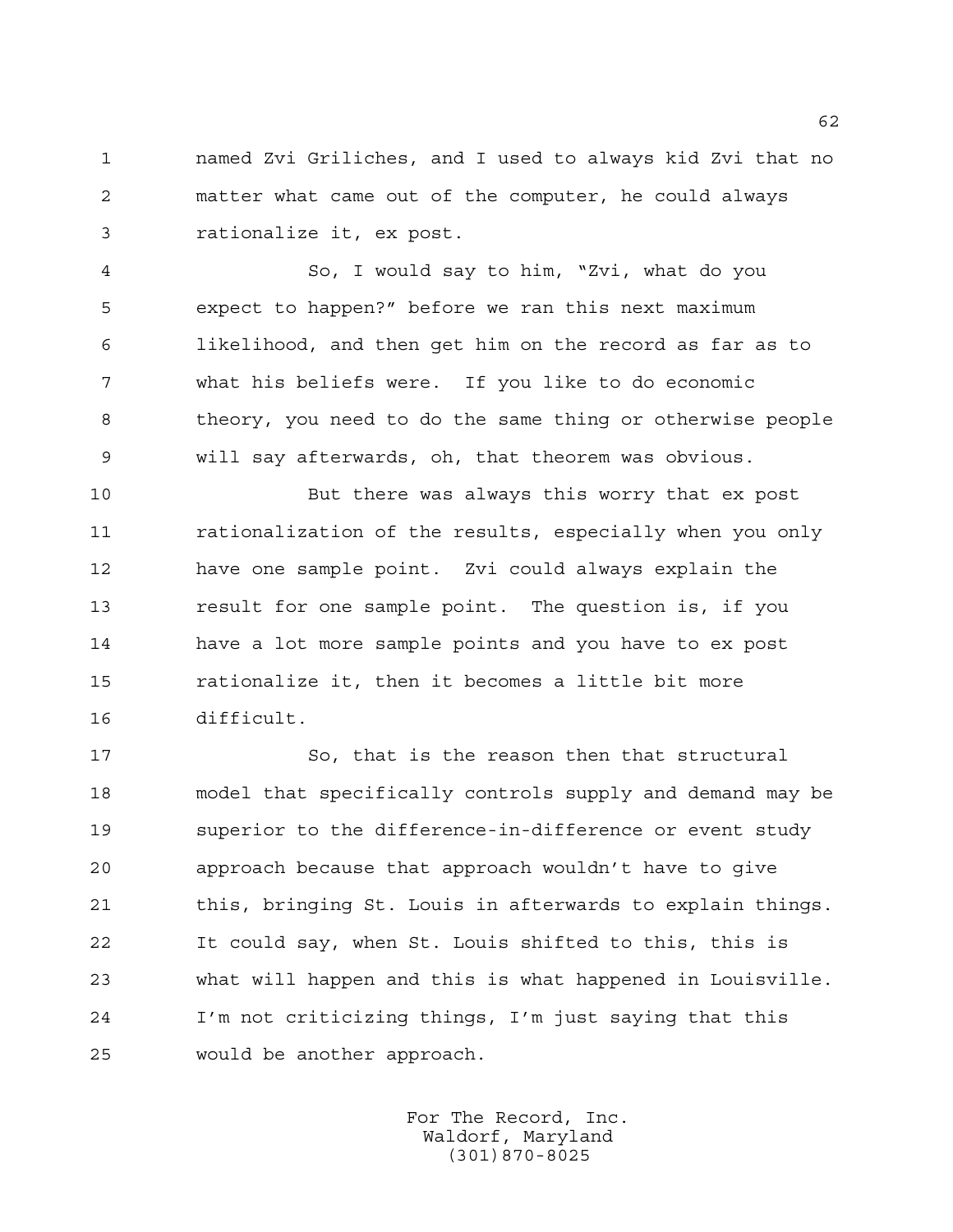But one economic surprise I got was that the retail margins contracted given the degree of expected competition among retail outlets. I didn't quite understand the explanation given in the paper, I must say, because if you expect prices to be set at the margin and these other stations remained open, unless they were selling, you know, lotto tickets or other things that I shouldn't know that they were selling, it's surprising that they were able to remain open after their margins had contracted so much. And I say the explanation of company-owned versus other stations may not be consistent with profit maximization. But, again, that's an explanation for another time.

 Okay, now, we turn to the GAO study. It turns out that I did these in the same order as Dr. Taylor's presentation. So, I want to look at the identification (ID) strategy for the individual mergers, and as I said, I'm not going to look at the increased concentration. I'll leave that to the later panel.

 So, GAO used data from '94 to 2000 on wholesale gasoline prices. I have some worries about how the data was constructed, but since I don't have the data and I couldn't test it, I'm just going to mention that in passing and move on. So, they built a reduced form econometric model. The left-hand side variable is the

> For The Record, Inc. Waldorf, Maryland (301)870-8025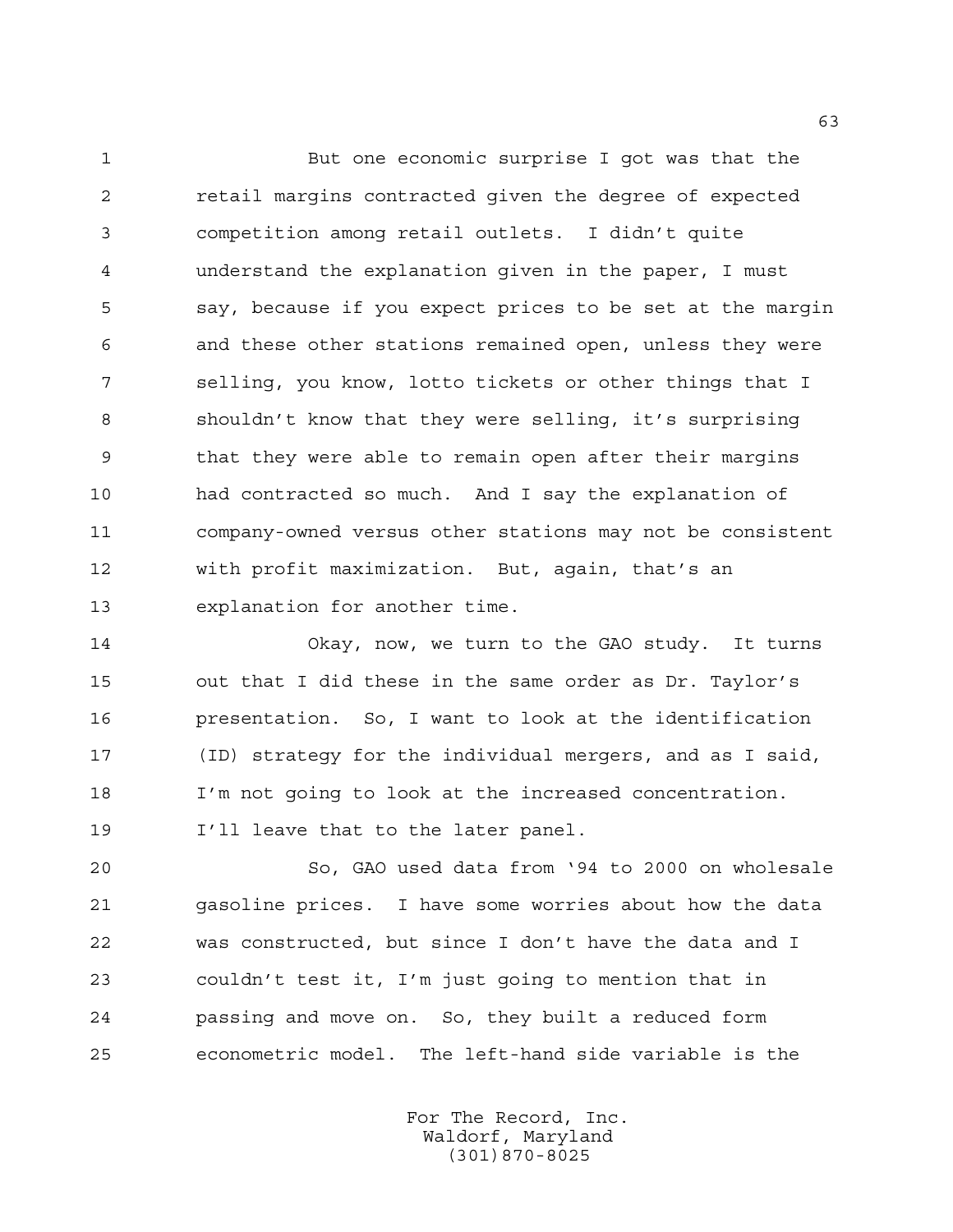wholesale gasoline price minus the crude price. This assumes a constant relationship between the two, which can create problems. They tested it to some extent. On the other hand, it's a good idea because you would expect the gasoline prices to be integrated of order one, but I would expect wholesale and crude prices to be co- integrated, so subtracting them off this way removes a potential problem. So, to that extent, it's a good idea.

 Okay, so the right-hand side variables are city-fixed effects and time-fixed effects. I certainly 11 think that city-fixed effects should be used here, so I agree with the GAO. You should not use a random effects approach here. I mean, you can test for it with the Hausman Specification Test, but I'm virtually sure you would reject. They have the indicator or dummy variables 16 for the merger and then they have -- and these are the important variables, gasoline inventory ratio, refinery capacity utilization rates. Those are the two economic variables and they have dummies for the supply disruptions.

 So, these gasoline inventory ratio and the refinery capacity utilization rate, this has to be what controls for what differed in Boston and New Haven after the merger of The Globe and The Times, okay? So, these two economic variables, you know, they compare to

> For The Record, Inc. Waldorf, Maryland (301)870-8025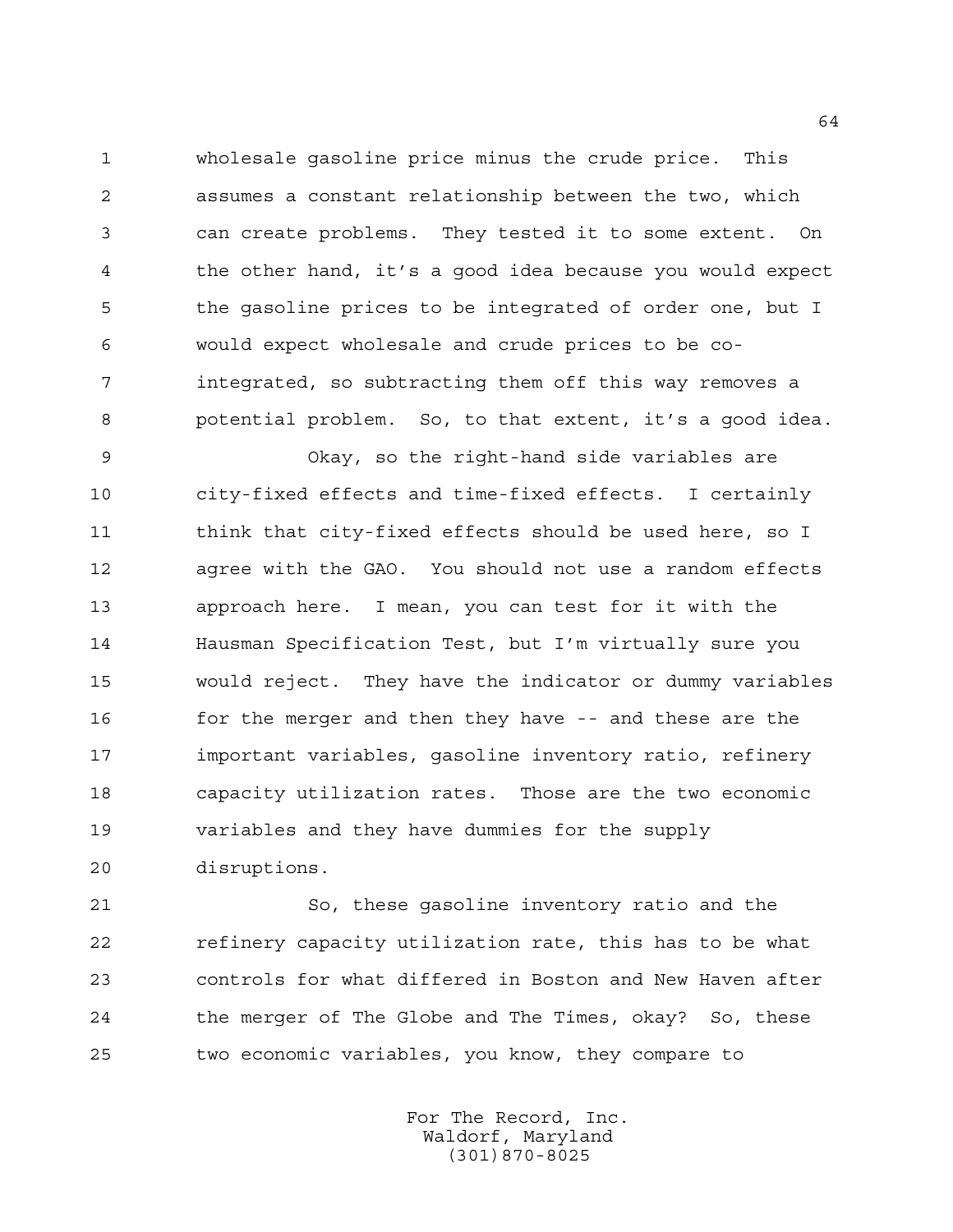different PADDs or a lot of different markets, if you want to call them that, and, you know, after the mergers, things change over time, and these two variables have to capture it and have to control for it. So, that's very important.

 Okay, initially, they assume that all right- hand side variables are exogenous, although they also do IV estimation. They assume that the variables are measured without error, although they realize that this assumption may not be true, and then they do fixed effects estimation. So, the fixed effects allows the right-hand side variables to be correlated with the city component, so I think it's a very good thing. However, the fixed effects can exacerbate the errors-in-variables problem. That's what the IV stands for. And I think they might have wanted to test this using the log difference approach of Hausman and Griliches of '86, because it seems to me that, especially since they couldn't get data on the right-hand side variables for each market. At best there are sort of proxies, which is an errors-in-variables problem. So, you might want to test for that.

 They assume that the merger effects for a given merger are the same across racks. It seems to me that that is an assumption which may not be true -- which they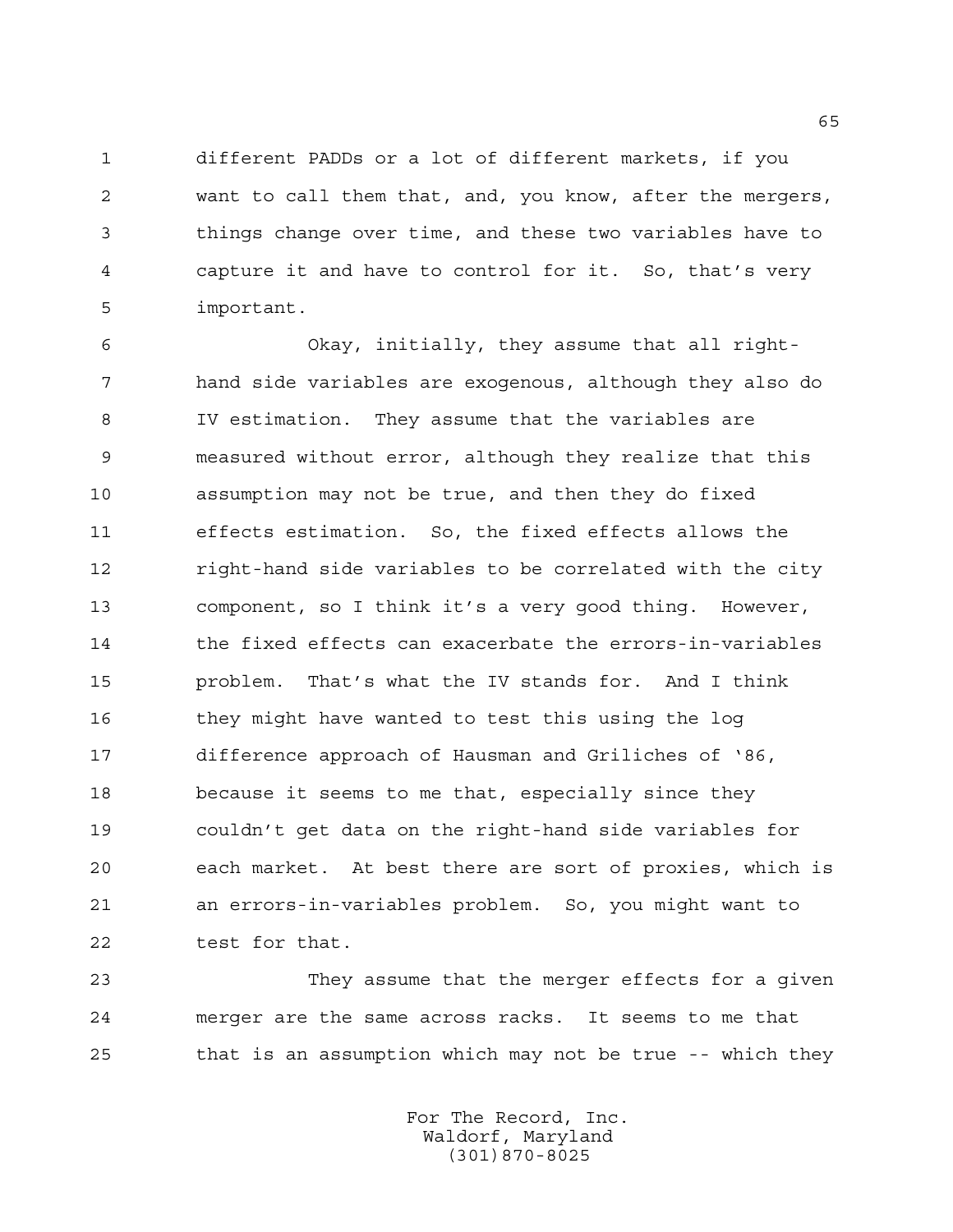may also have wanted to test. And then they assume that the coefficients are a constant across racks, so the effects of the inventory ratio and capacity utilization are constant across cities or areas, whatever you want to call them. And, again, I think this is a problematic assumption that they might want to test, and in particular, the difference in the coefficients might be correlated with the stochastic disturbances.

 Again, I'm just saying these are things -- I'm not saying that there's anything wrong with the models, because I don't have the data, I can't test these, but I thought it was worth, at least, thinking about.

 They do a Hausman Specification Test for joint endogeneity. If I understood what they did correctly and I wasn't sure that I was -- but they seemed to just use time and weekly dummies as excluded instruments. It 17 seems to me that weekly dummies might -- well, maybe they should be in the regression to start with, so it wasn't clear to me that they meet the exogeneity assumption that you need for instruments. It seems to me there's likely 21 to be a seasonal effect in wholesale prices for gasoline in places like California, although, again, that's just me assuming things, not actually testing them.

 They also did a test of over-identifying restrictions, so that was good. It did not reject.

> For The Record, Inc. Waldorf, Maryland (301)870-8025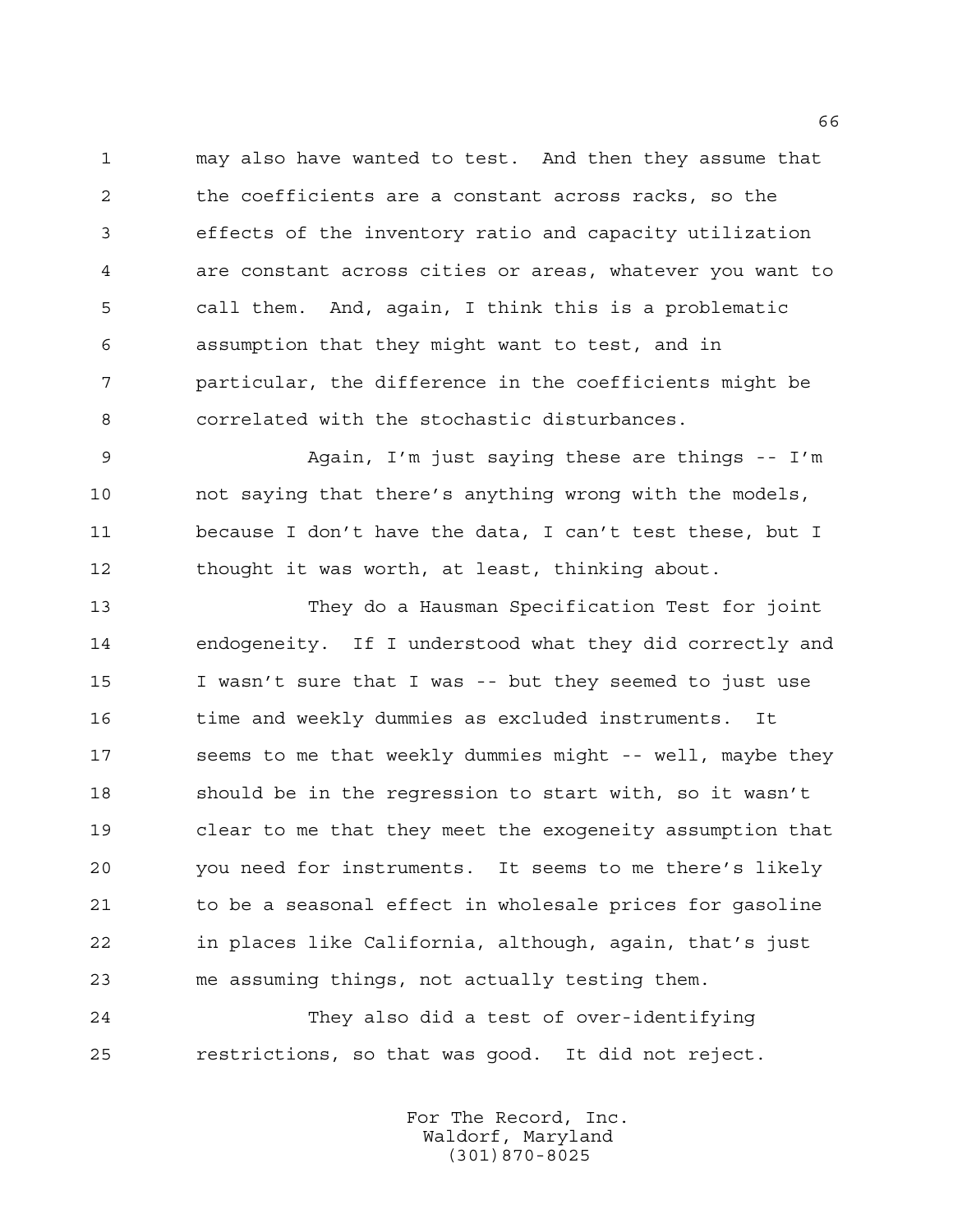They used feasible generalized least squares to get more efficient estimates. Now, here it's important because FGLS assumes that you know the covariance matrix, and since you're testing things here and you want to test dummies, this can create possible bias in the true size of the test. I will put up a paper that I wrote this year on that, doing second order correction. But, again, most of the results were so significant, I don't think this would have changed this, but I think their t-statistics are probably pretty much upward biased. Alternatively, you can just do straight fixed effects and correct for the estimated standard errors.

 Okay, now, to finish up, what I want to do is 14 to compare the two approaches. So, I think this is an interesting contrast between the two approaches and this has been seen in the context of program evaluation for the last 50 years. So, everybody who wants to do some program evaluation, which, of course, Washington runs off -- we're going to give school vouchers, we're going to do no child left behind, we're going to put computers in classrooms, we're going to have a negative income tax experiment and on and on and on and on -- does it have an effect. So, this has been thought of, you know, and investigated a lot by econometricians and statisticians. Well, I would say that Taylor/Hosken is what's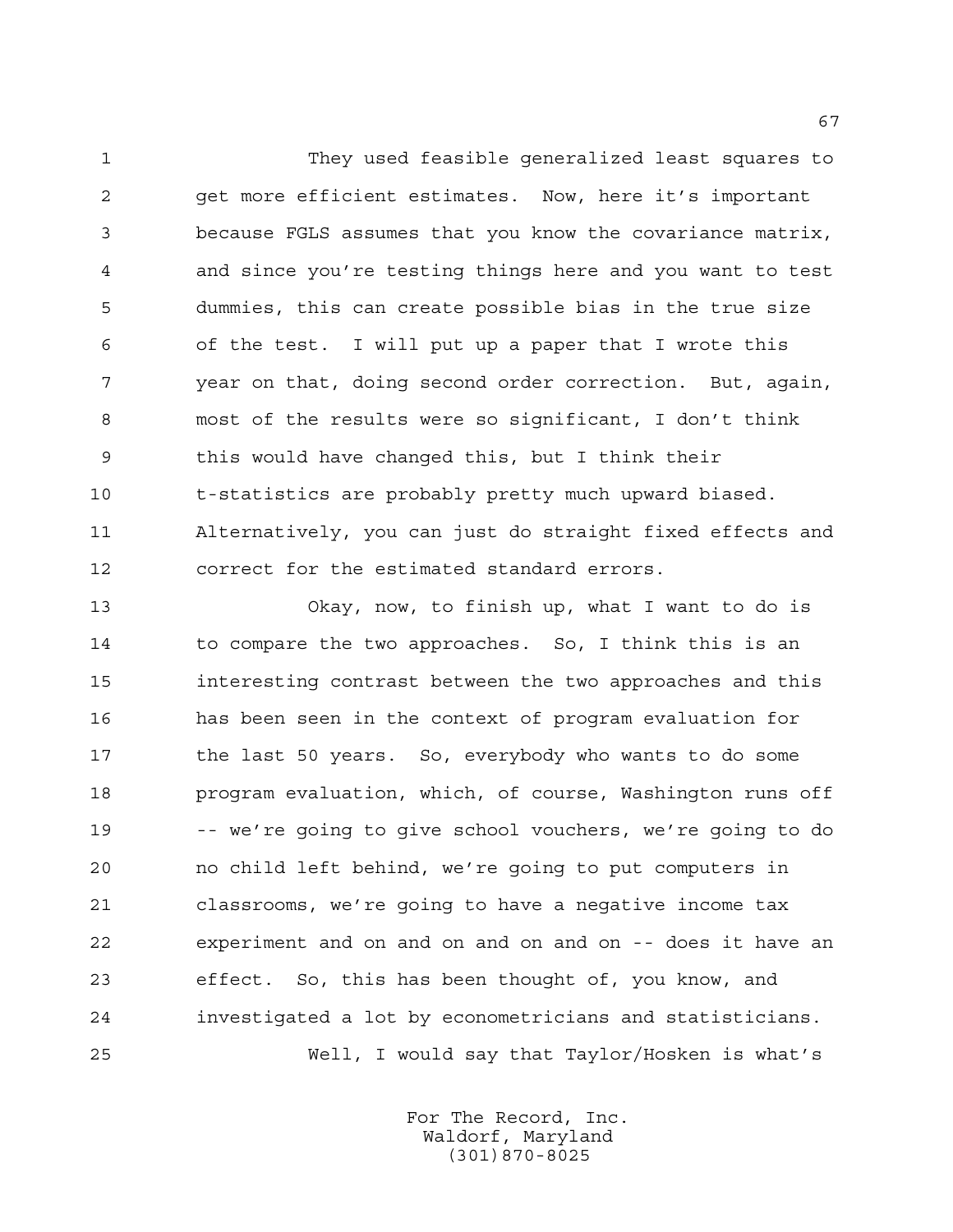traditionally called a matching model. So, there what you want to do is you want to find nearly identical control units not affected by the intervention and do DID. So, this is matching. So, we have some effect. We send -- we give -- Luke will like this. We give Luke a million dollars, it lands on him and we use me as a control and we see how the difference in our expenditure patterns change when Luke -- you know, Tobin Helicopter, puts a million dollars in his backyard, I don't get the million dollars and we see how the behavior changes for income effects, okay? So, the assumption has to be that after Luke gets a million dollars that in the but-for world, he and I would have behaved similarly without it.

 So, then the question is, are the controls good enough? Well, they have to be not affected by the intervention and then you do DID. So, the critical assumption is the control units are not affected by the event and, of course, the GAO claims -- and I don't know one way or the other if this is true -- that MAP merger affected some of the control areas. I think it said Northern Virginia and it might have said Chicago. If this is true, of course, you then contaminate your result.

 The assumption of the control units is fundamentally non-testable since it's based on a priori

> For The Record, Inc. Waldorf, Maryland (301)870-8025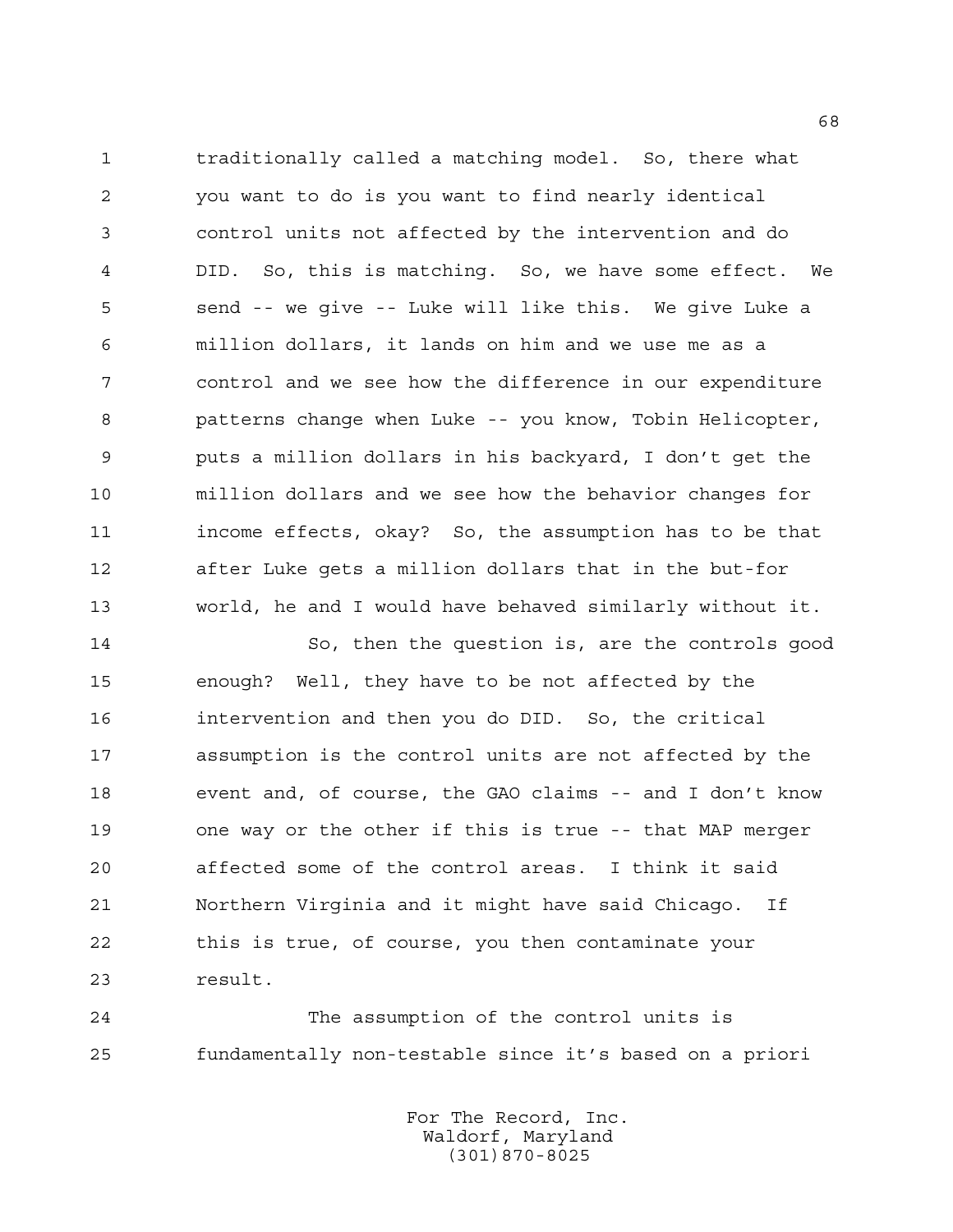assumption. So, again, I just want to keep returning to this is that, you know, Taylor-Hosken say, we think Chicago is good enough; the GAO says, we think Chicago's not good enough because it was affected by the merger, and there you are, and then you go see Judge Walker.

 Now, the GAO takes a regression approach. It's a reduced form that they could have fit a structural model, as well, and they try to control for these other factors. Their crucial assumption is that the included right-hand side variables control for the economic factors that affect prices. So, let me put the supply disruptions off to one side. They're basically saying that the inventory ratio and capacity utilization -- they're making two assumptions. First is that these variables control for everything and, secondly, that the coefficients are the same in the merger and non-merger areas, and thirdly -- I guess they make three assumptions 18 -- in the merger areas, those coefficients don't change after the merger, which you might well think that they would. The inventory ratio and the capacity utilization, if you have a merger, those coefficients could well change.

 So, the crucial assumption is that the included right-hand side variables control for other economic factors, and the assumption is that the left-out factors

> For The Record, Inc. Waldorf, Maryland (301)870-8025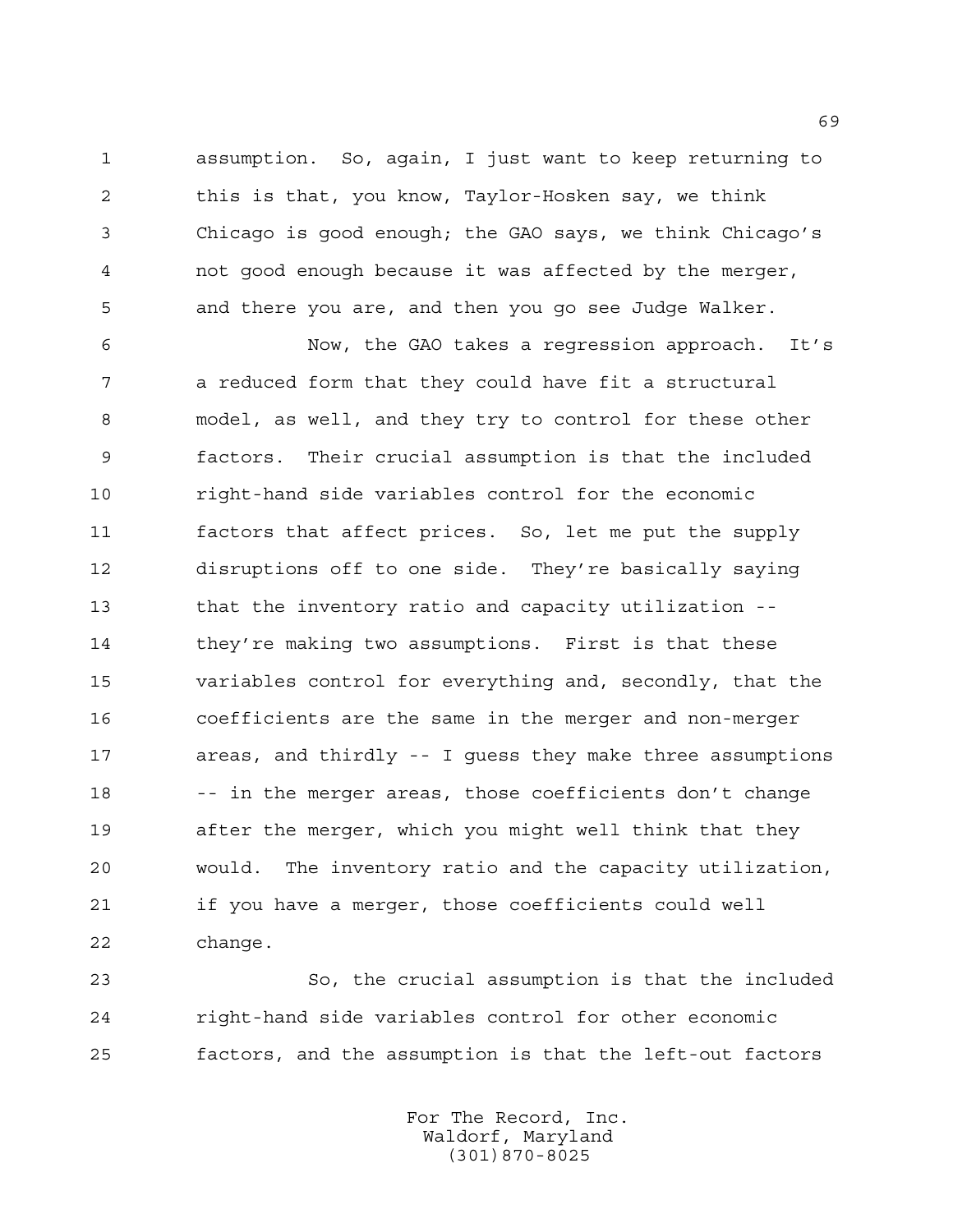are not correlated. Now, I would think coefficients changing is the same as a left-out variable because you should have had an interaction. You don't have it. So, it's really just the same thing. So, you have these crucial non-testable assumptions and this is the basis of many of the FTC staff comments, in their technical report.

 However, the one thing that, I think, could have been done, and the FTC staff's technical report mentioned it, is when you do ordinary least squares and generalized least squares, the estimates should be quite close. The FTC technical report is not quite correct. It says that they're both unbiased. They're both consistent, but not unbiased. But the idea is right.

 So, there's this approach from the Hausman- White-Newey, which all comes down to pretty much the same 17 thing in different quises, but it says that when you do GLS, you have the efficient estimate; when you do ordinary least squares, you have a consistent, but inefficient estimate. If you take the difference between 21 the GLS and the ordinary least square coefficients and take the quadratic form of that with the variance/co- variance matrix, then the difference in the estimate, which is the difference in the variances from my '78 paper, you can actually do a test. And the FTC staff

> For The Record, Inc. Waldorf, Maryland (301)870-8025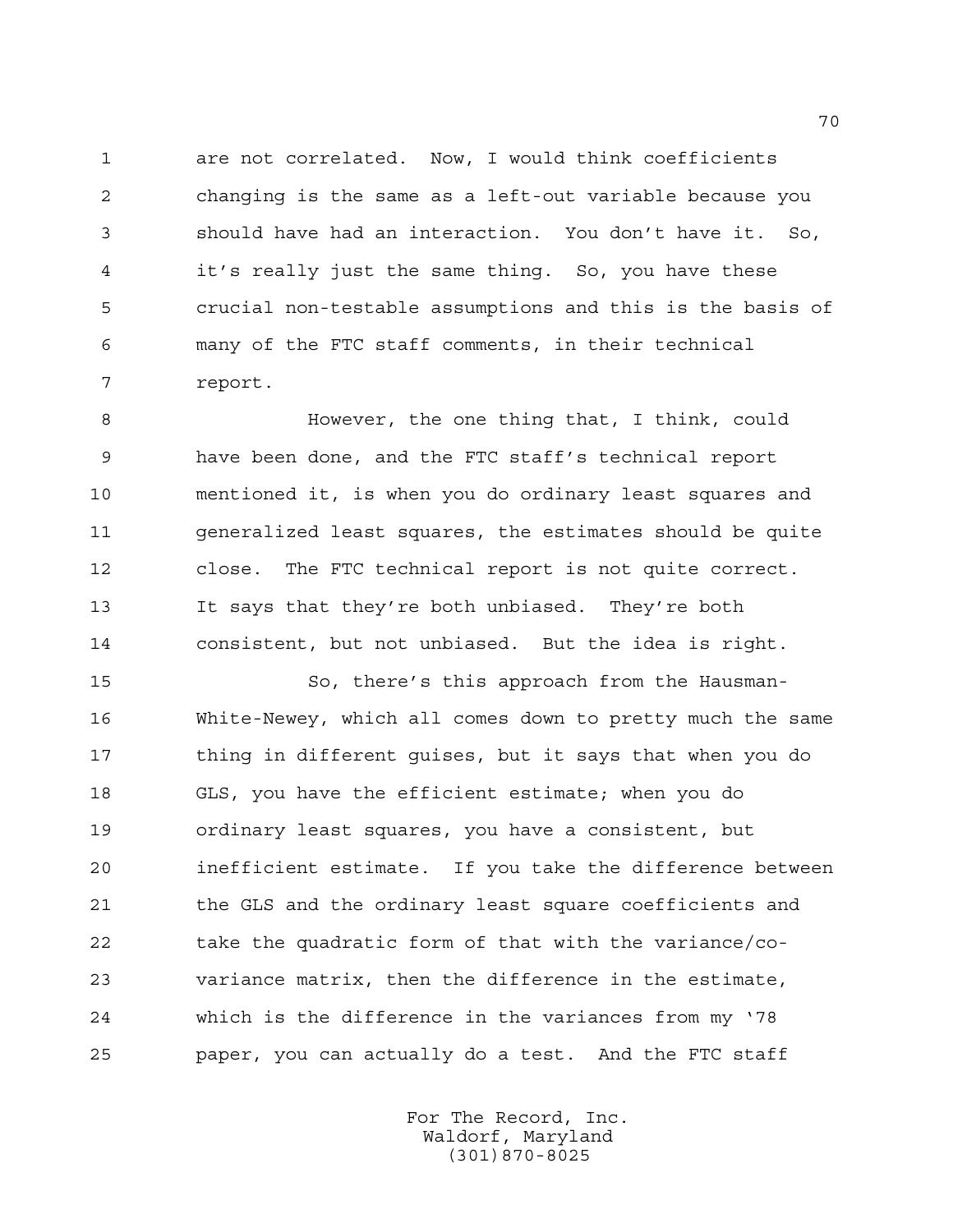technical report on page 20 states that the estimates are sensitive to the use of GLS. This is actually a generalized way to test your orthogonality, to test these crucial assumptions of the GAO model.

 So, the FTC makes the point -- they have slightly different data, but I mean to the extent their point is right -- that things are sensitive to GLS, that says to me that almost surely you have a potential orthogonality problem and that should be tested. And 10 this, you know, could be tested using any statistics package going, including STATA or whatever was used by the GAO researchers.

 Okay, so, to conclude, the Taylor/Hosken approach must assume that the control areas are not affected by the merger, so the time effects and the control areas must be the same as in the merger areas, which means that the control areas are similar to the merger areas, may be difficult to find valid control areas. Then the time effects from these control cities or areas are used to eliminate the time effects in the merger cities.

 The GAO approach must assume that the right- hand side regression variables control for the economic effects after the merger, so they must control for both changes over time and over market, and it may be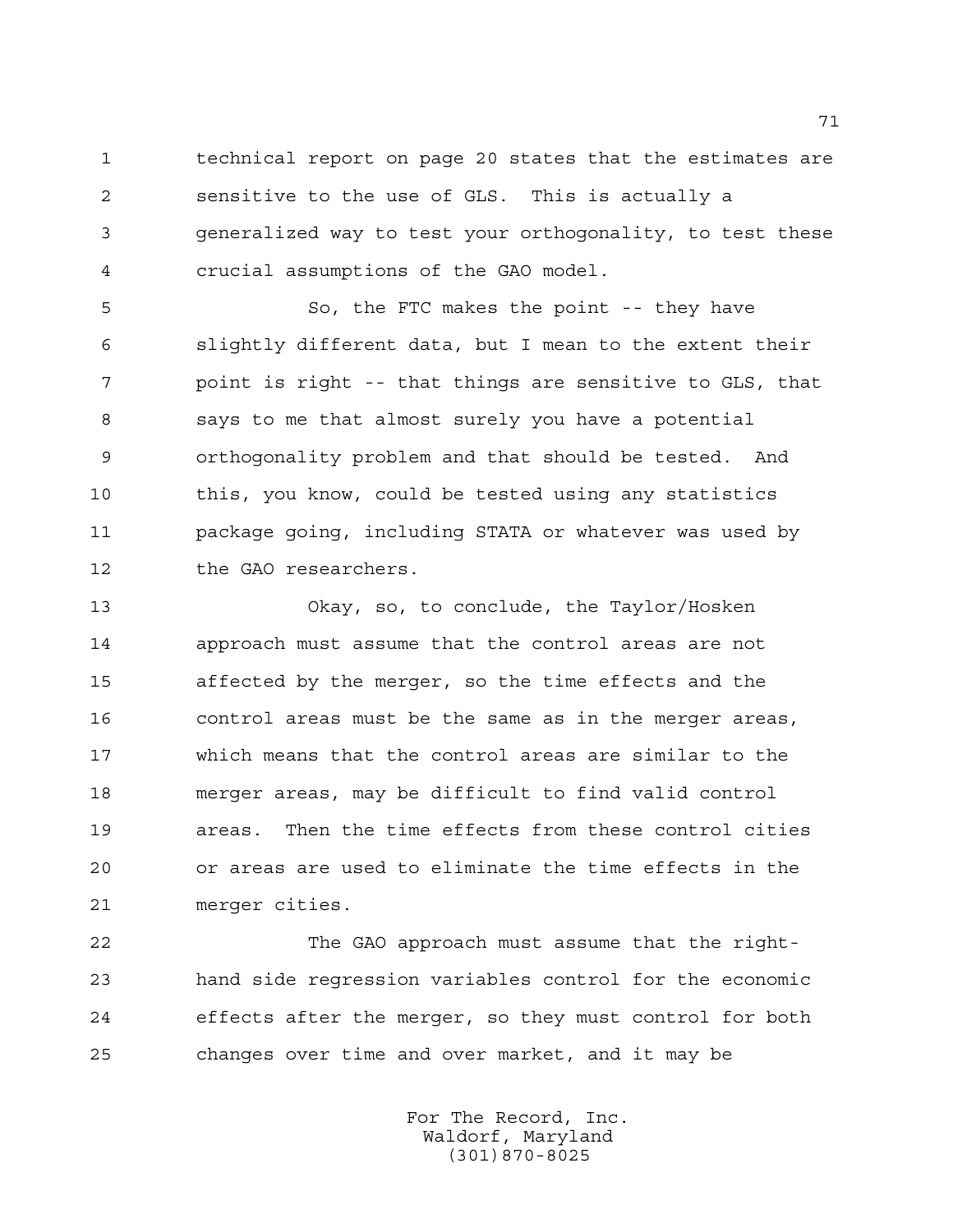difficult to specify a robust single model with the same coefficient that works across multiple mergers since a merger changes a market structure.

 So, I think it would have been interesting in the GAO report, perhaps, to break apart the various mergers and look at them one at a time or two at a time rather than trying to do them altogether. But in my final conclusion, I thought that both reports were quite carefully done. You know, when you've been around as 10 long as I have, you always have ideas how to test things and all. I think that you really need to focus, and I wouldn't draw a conclusion that either approach is better. I think that both of them have difficulties and in a given situation, you actually may want to look at both approaches. But I don't think that either approach, in a typical situation, can solve all the problems. But, of course, that's what makes econometrics interesting.

 Okay, and I'll stop at that point. So, I guess what we're going to do is just go through the panel people. So, I'll first turn things over to Ken since he's the first person here.

 PROFESSOR HENDRICKS: I would like to reiterate what Jerry has said. If you look at the Taylor/Hosken study, the crucial assumption is that the merger or joint venture, did not affect the control areas. In this case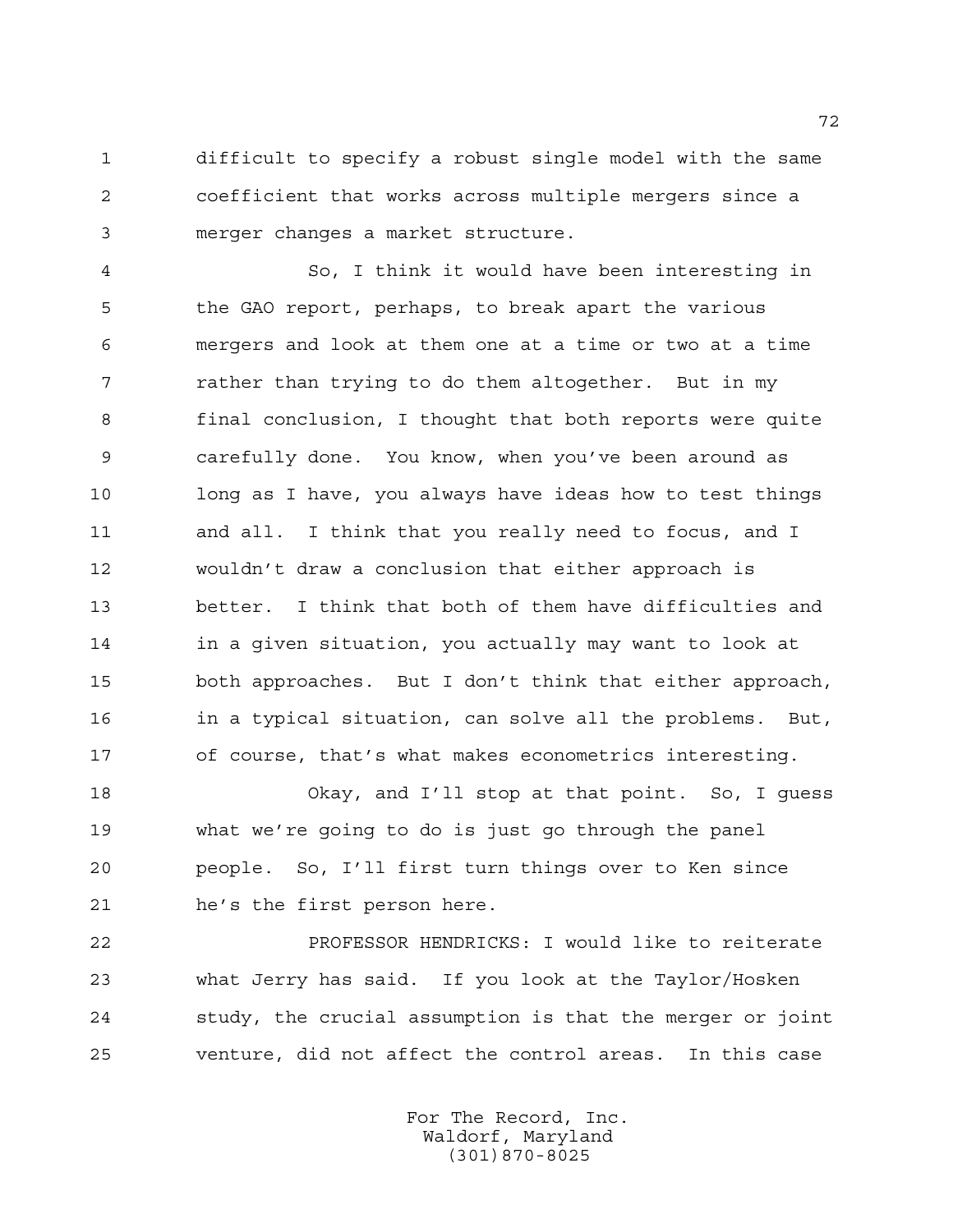they tried three different types of control.

 With respect to that question, I found it a little bit disconcerting that they found that the change in demand in St. Louis, the change in regulatory standards, had a big impact, according to their explanation, on rack prices in Louisville. One wonders to what extent the geographical, to what extent is the rack market in Louisville really isolated from the rack market in Chicago?

 You can think about the situation of refiners 11 in the Gulf. They have to make decisions on where to supply their gasoline to different markets, and there may well be a lot of arbitrage possibilities across the geographical markets in wholesale gasoline.

 You can imagine retail markets being much more geographically isolated. There is a follow up point I would like to make on retail markets. The results of the TH study are quite different from the result of Justine Hastings studies. In the one study involving Tosco and Unocal, she finds, using essentially the same kind if DID approach, that wholesale prices did increase as a result of the merger, ranging from one to two cents in various rack markets throughout California.

 In another study she looked at retail markets and studied the impact of ARCO taking over some Thrifty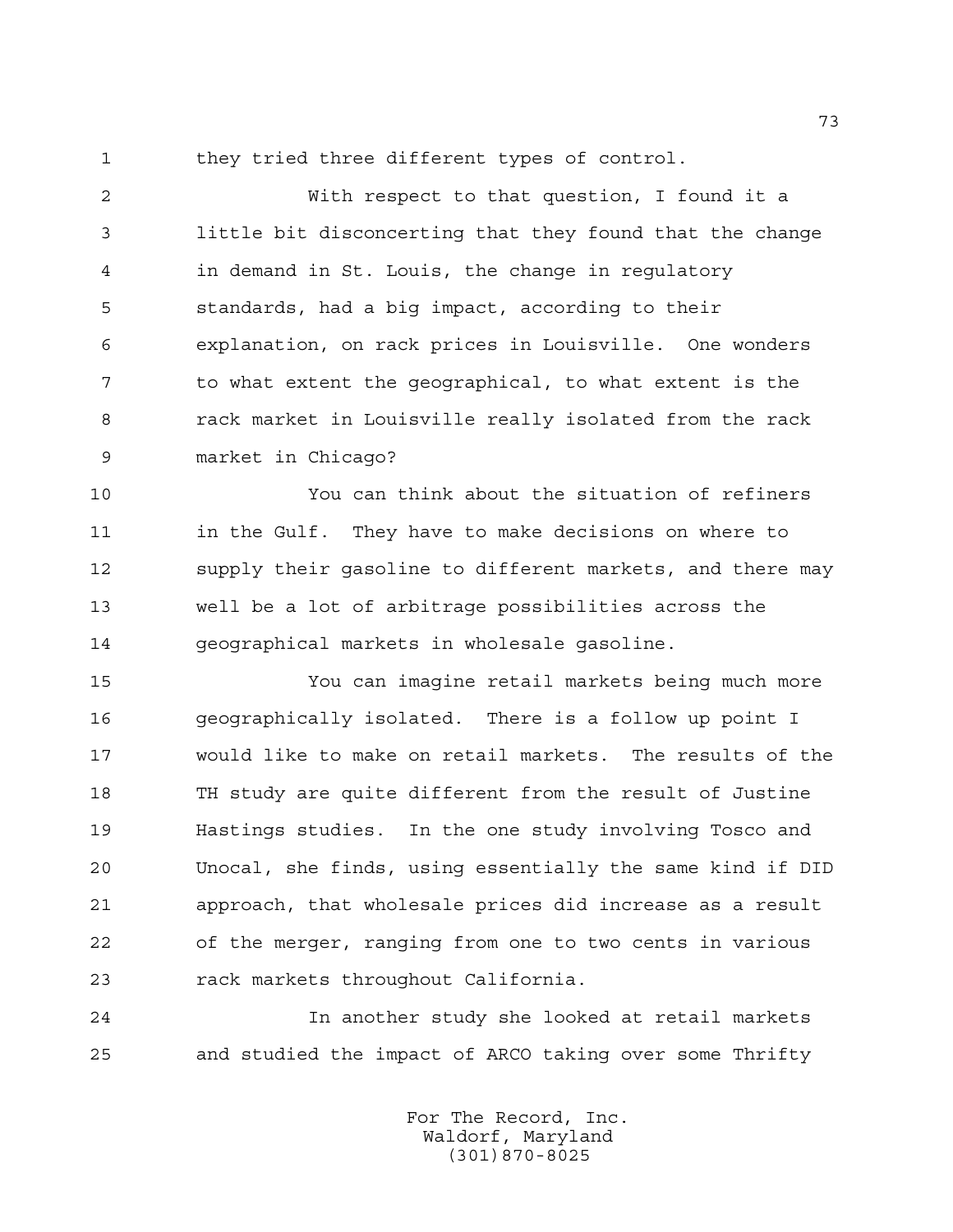stations. Using essentially the same DID estimation approach, with pretty satisfactory controls, fixed effects at the station level, she finds that the takeover did result in an increase in retail prices at competing stations to Thrifty.

 So, there is a puzzle as to why the results for Louisville seem so different from the results that Hastings got in both wholesale markets and in retail markets in California. And one potential explanation might well be that California is much more geographically isolated than Louisville.

 So the question here is what is the right geographical definition of the rack market? Because, if prices are arbitraged across different geographical rack markets, then you're not going to pick up much of a price effect at the wholesale level and you may not at the retail level either. Well, you may pick up some effects at the retail level if the merger makes these markets more concentrated.

 I also found it somewhat puzzling that the rack price increase that occurred about 10, 15 months after the merger was not passed on to retail prices. That fact does not seem consistent with economic reasoning. You would think that the opportunity cost of selling gas to your own stations is going to be what you can get for it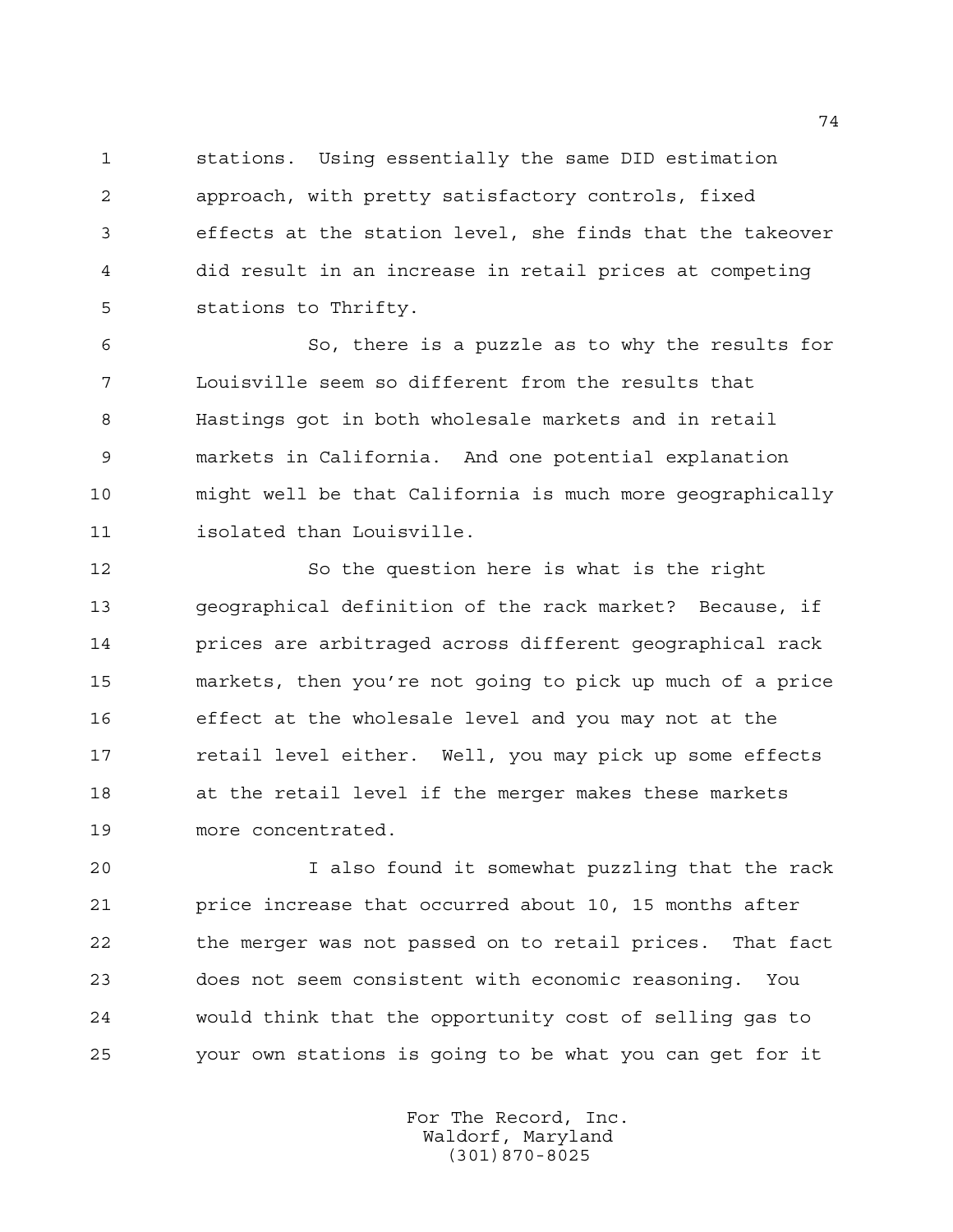in the rack market selling it to an independent. It may be true that the independent competes against you, but if you see a big increase in the wholesale price, you may think that it would be more advantageous or more profitable to shift some of your supply away from your own stations and sell it to jobbers who are servicing your rival stations.

 With regard to the GAO study, my big concern with that study was with the assumption that the error terms in those regressions were uncorrelated with the merger dummies, because the regressions did not include much in the way of explanatory variables, at least at the level of the geographic market. The explanatory variables were either at the PADD level or they were at the national level like the utilization rate. The only 16 thing that is varying at the city level to explain changes in the city rack market price are the merger dummies.

 So, a lot of the economic forces are not being measured and they are sitting in the error term. You have to wonder whether those market forces are not being picked up by the merger dummies. I would worry a lot about this issue of unobserved heterogeneity, because throughout this period there were a lot changes in regulations. These changes, in particular the changes in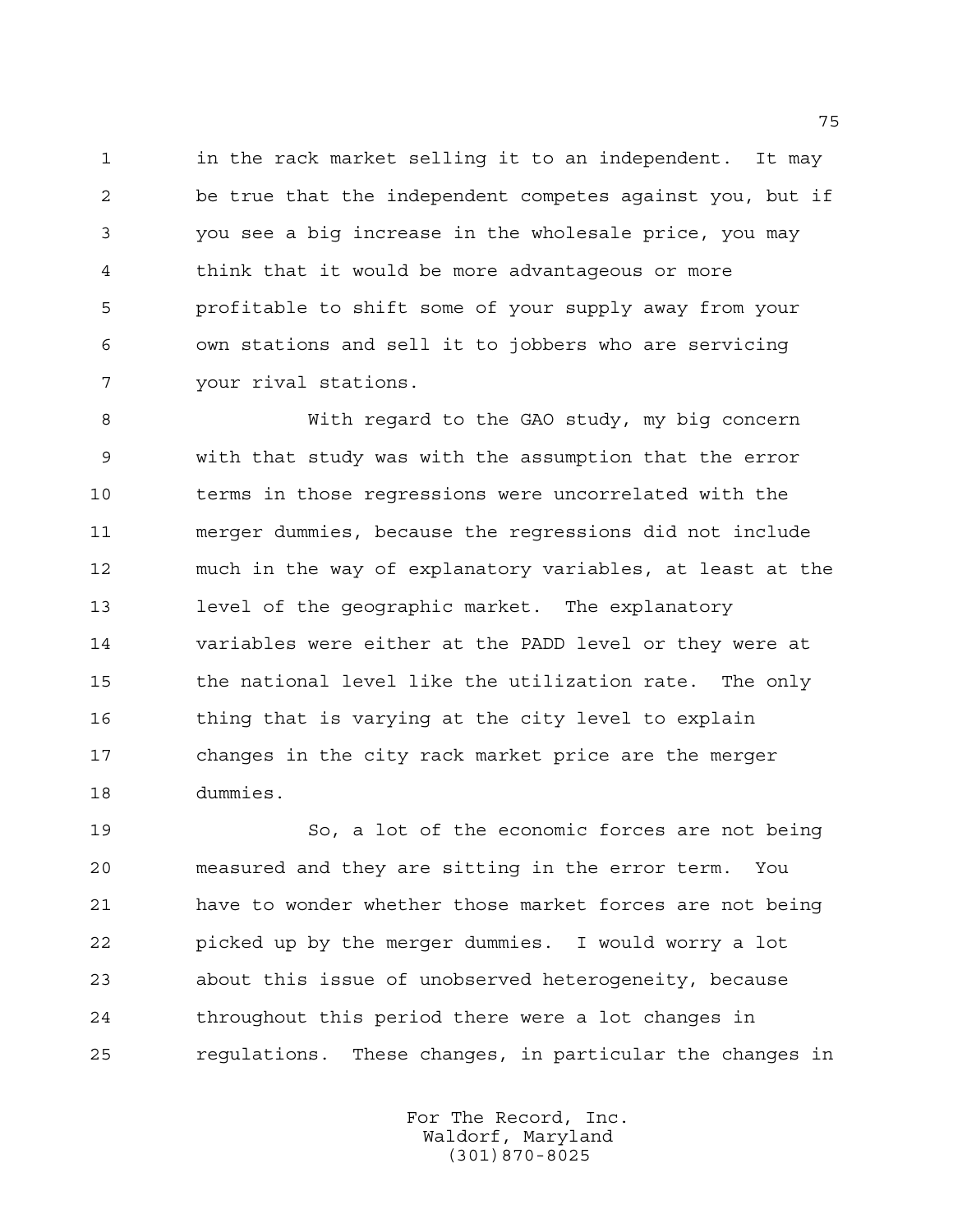gasoline standards, have made arbitrage across markets much more difficult. Once you make it more difficult to arbitrage price differences across markets, prices are likely to rise. That's a trend throughout this sample period, proceeding in different ways in different markets but possibly correlated with the trend in mergers.

 Another feature of the regulatory standards that have evolved over this period has been the increased incidence of outages, of refineries breaking down and causing price spikes. Just recently, an MIT student, who is on the market this year, studied the impact of the changes in regulatory standards. If you look at this list of 44 outrages that he's examined, a lot of those outages have occurred in the latter part of '90s. So not only are changes in regulations causing prices to trend up, they are also causing price volatility to rise over the latter part of '90s.

 Since the mergers are occurring mostly in the latter part of the '90s, it is important to control for the changes in regulatory standards. If not, the merger dummies are likely to be picking up some of the effects of the changes in regulation. These kinds of controls are not included in the GAO study which leads me to question some of their results, or at least their interpretation of the results. Let me stop here.

> For The Record, Inc. Waldorf, Maryland (301)870-8025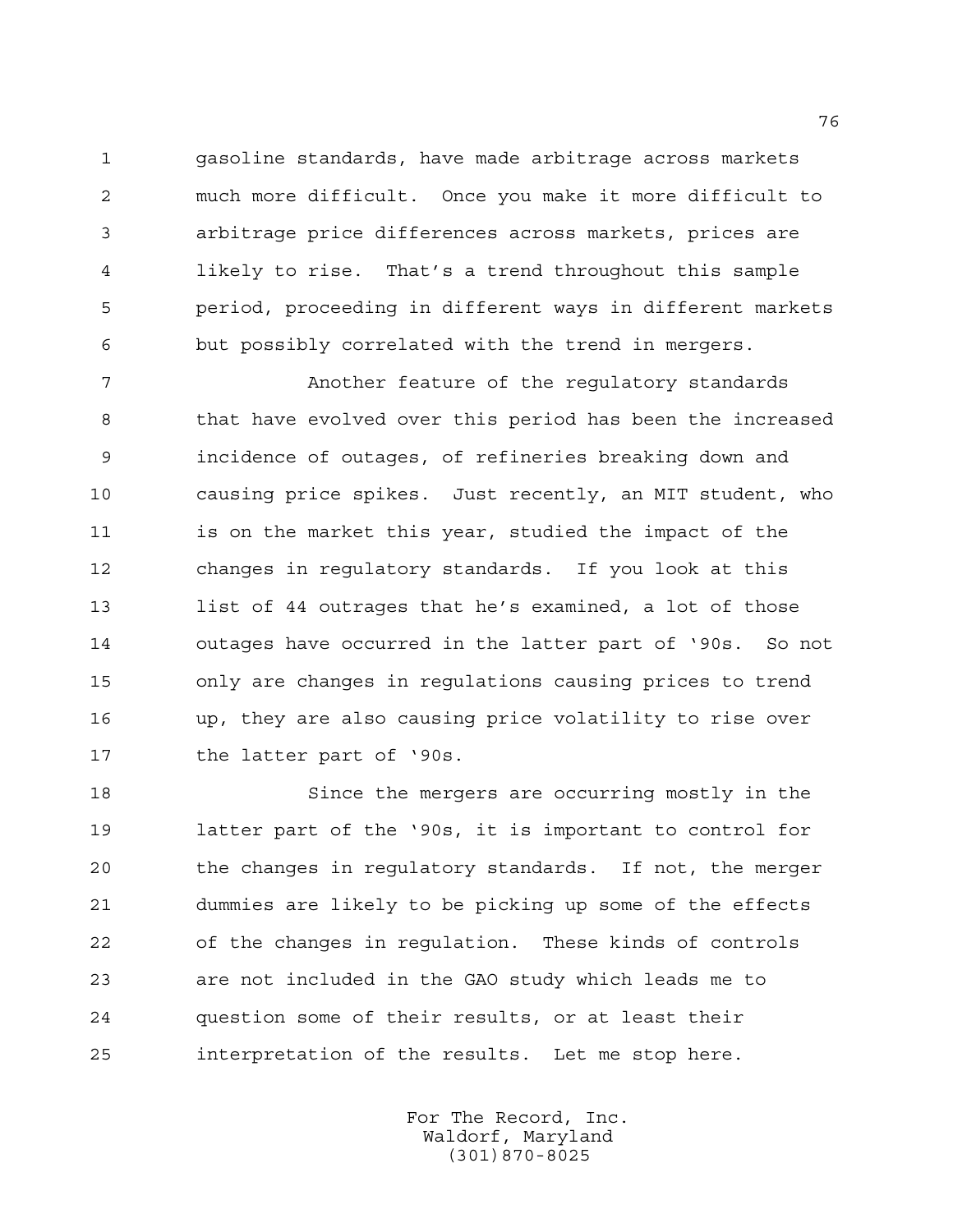PROFESSOR HAUSMAN: Okay, let's move on to Dennis Carlton.

 PROFESSOR CARLTON: Okay, since there are several other sessions, one of which I'm in charge of and one in which Hal is in charge of, I don't want my comments to be too duplicative, so I think I'll keep these comments brief and expand on them more in my presentation which is the next one.

 Let me first start out by making a slight correction to the introduction. Luke indicated that I have not been involved in energy mergers. That's not true. I have been involved in energy mergers.

 Now, as Jerry said, we don't have the data, so it's easy to poke holes in other people's studies, so I do want to say that I thought that both studies were very carefully done. It was clear that everybody was trying to do a good job.

 Let me first talk about the FTC study, just very briefly. I think the central question is, where is the marginal supply of RFG gas for Louisville? And I 21 think if you read the very beginning of the report, you kind of get an indication of what the answer is and I'm not sure that squares with the findings. If there's a pipeline between X and Louisville, you have to explain why X's price is different from Louisville's price, when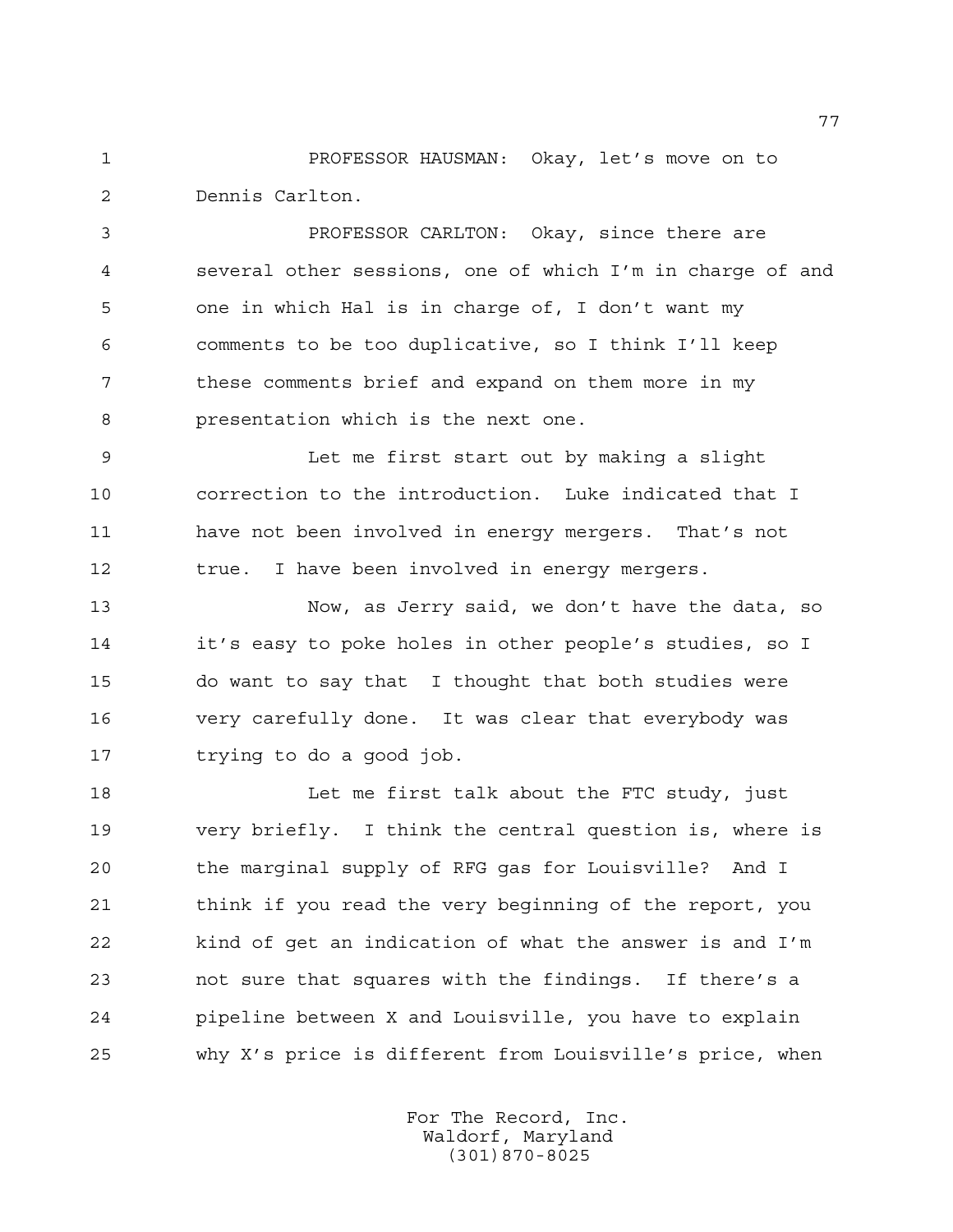presumably the pipeline is still operating. I think that's the central question, and I can leave some of my other comments for later.

 Picking up on something that Ken just said there have been some other studies that find the result that there may be an effect on the rack price, but not an effect on retail. I think that's an unusual result and I think I'll talk a little bit more about that in the next session.

10 Let me turn briefly to the GAO study. Like I say, whenever you do an empirical study, it's easy for someone to say why didn't you measure the variable this way or that way. I think the best answer to that question is to recognize that the purpose of a data analysis is to use the data to make inferences and not to get overwhelmed with criticisms. On the other hand, you have to be aware that there are criticisms of any data 18 set, and that goes both to the FTC and the GAO study.

 I guess this would apply to both studies, the way you deal with that is, I think, to do a sequence of robustness tests to show that no matter how you estimate things, no matter what econometric technique you use, or more importantly, no matter how you measure your variables -- because people can always question what's the market, is it big, is it small, is it this, is it

> For The Record, Inc. Waldorf, Maryland (301)870-8025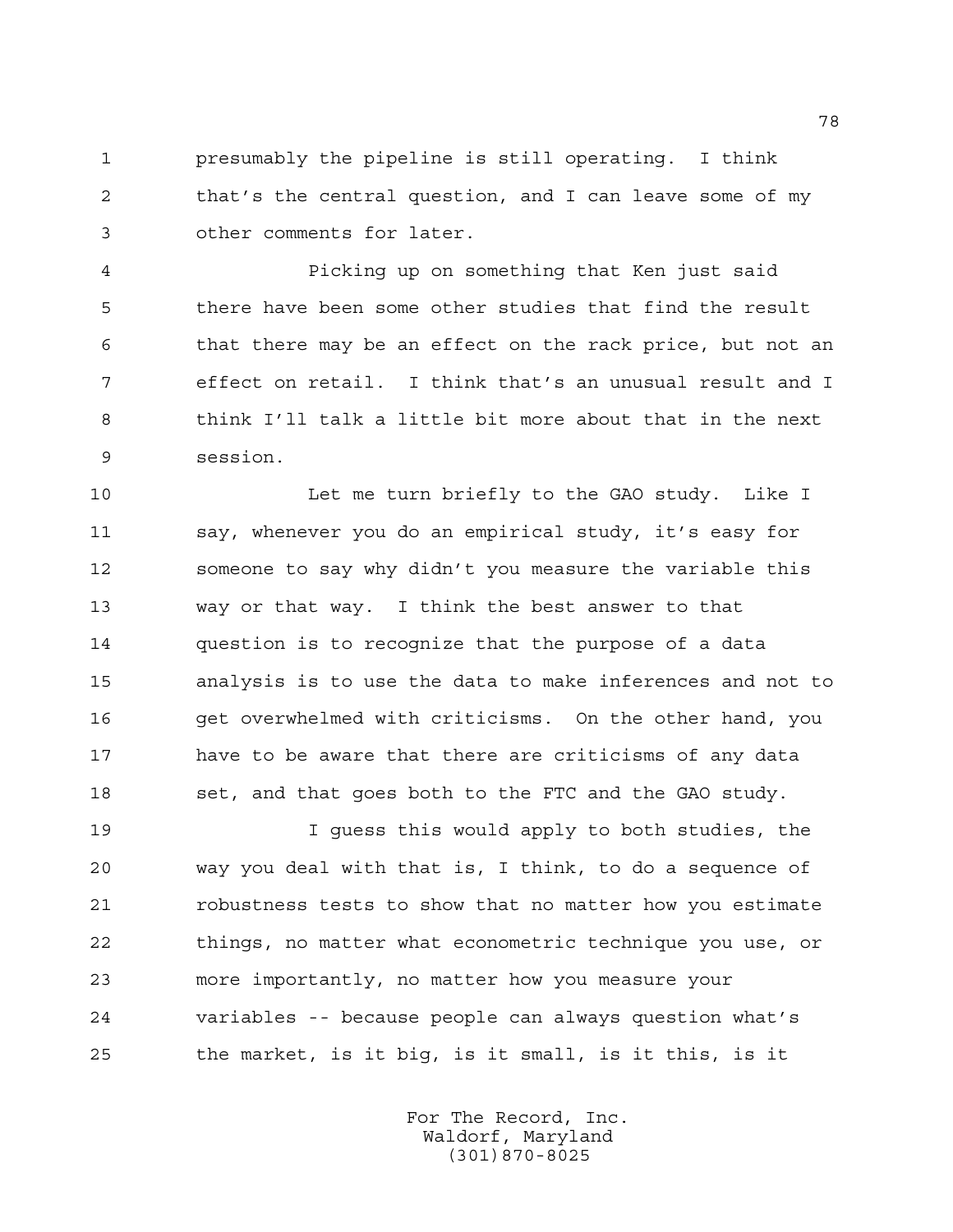that, and no one's ever going to get it exactly right. The best way then to have confidence in your findings is to measure variables in a whole variety of different ways that are plausible and show that your results survive.

 I'll talk more about that in my comments, but it seems to me that is something that, especially when I read some of the FTC staff technical report's re- estimations, raised some fundamental questions about the GAO results. And on the flip side, the GAO has raised questions, I think, that are valid about the FTC study.

 The one question I do want to specifically ask about mergers, because I was not sure of exactly how it was done in the GAO study, is I wasn't quite sure I understood the discussion of the timing of how the window was chosen. It appeared to me, maybe I just misread it or I didn't understand it, that it wasn't just zero one; 17 in other words, premerger, zero; post-merger, you'd think 18 it would be one forever. But there are subsequent mergers, but that just means the effects, presumably, should cumulate unless you want -- you have some hypothesis that the effect of the second merger is less than the first merger or something like that, or maybe the effects of a merger differ across geographic areas.

 That I understand, but I couldn't quite understand whether they were turning off a merger

> For The Record, Inc. Waldorf, Maryland (301)870-8025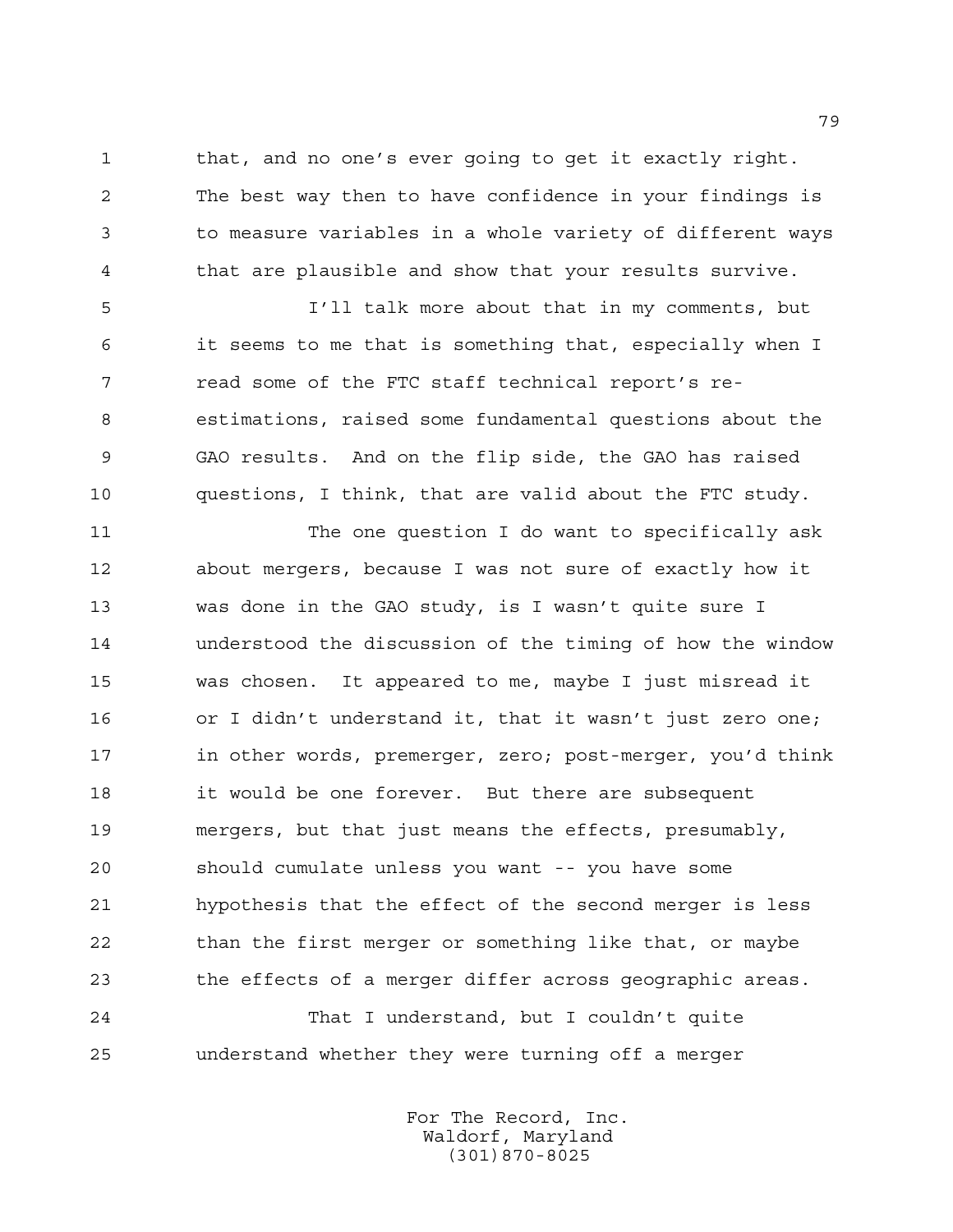variable, the first merger variable when the second merger occurred or whether they were cumulating. It was just a little unclear when I read it. Maybe -- I assume there's no one from the GAO in the audience who could answer that question.

 **(Participant does not speak with a microphone causing parts of his statement to be inaudible.)**

 DR. SCOTT FARROW (OF GAO): Actually, I can answer that one. They're not turned off, they continue consistently throughout. It's just an attempt to explain that the actual (inaudible) identification of the merger effects was (inaudible) other mergers (inaudible) basically coded zero-one.

 PROFESSOR CARLTON: So, it is zero-one, it's one forever and therefore it cumulates.

DR. FARROW: Right.

**PROFESSOR CARLTON:** So, the assumption would be 18 that the effect of a merger, the second merger is the same as the first merger and the effect of the third merger is the same -- I'm sorry, the effect of the -- a 21 rack where there are two mergers is the sum of two effects and the effect of the second merger is the same in that area where there was a previous merger as in an area where there was no merger.

DR. FARROW: Your last question is going

For The Record, Inc. Waldorf, Maryland (301)870-8025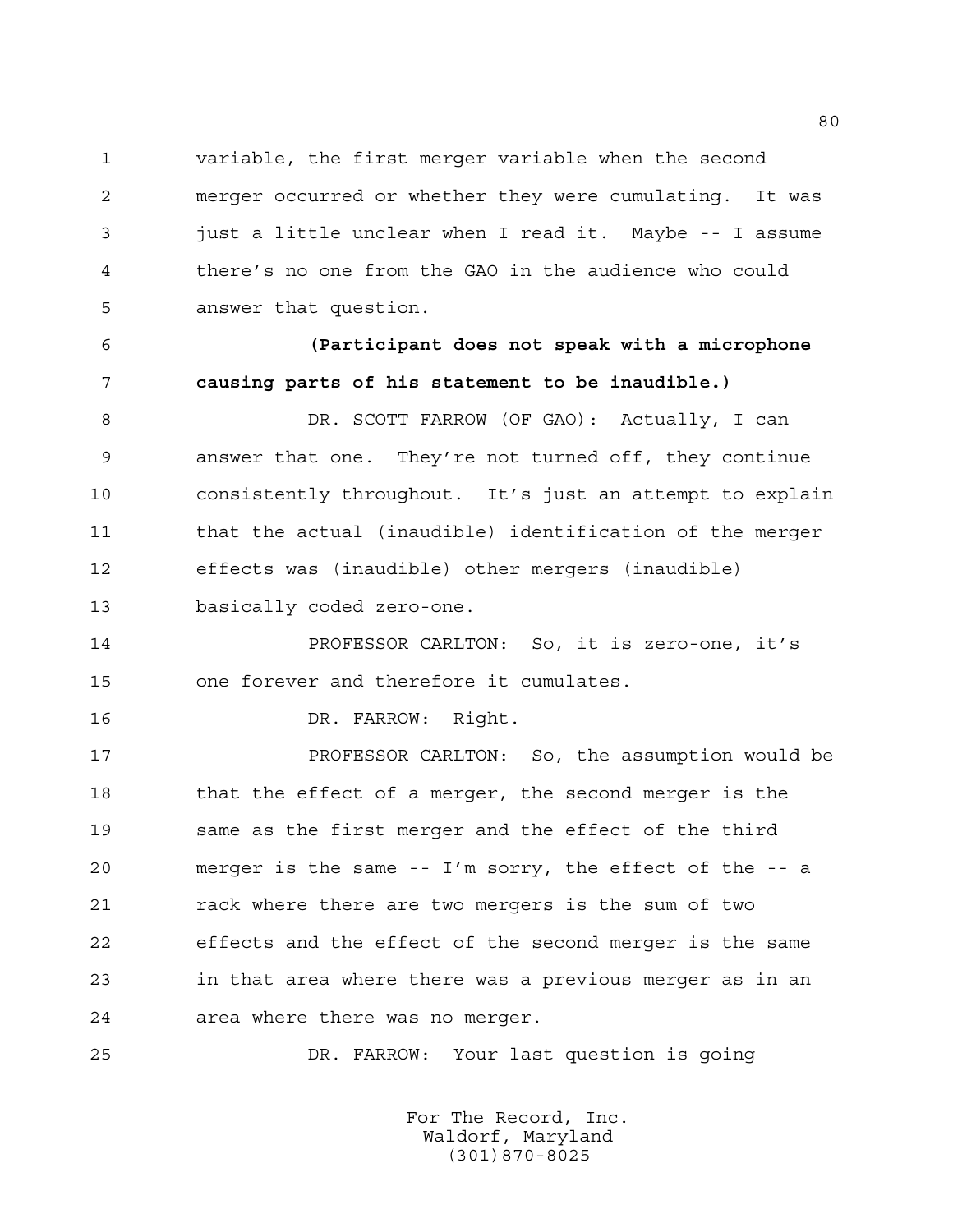further than I can respond to. Just in terms of the coding, it was sort of zero and then one forever.

 PROFESSOR CARLTON: Yeah, I think what I said is then an accurate summary, okay. Why don't I stop here.

 PROFESSOR HAUSMAN: Okay, we'll move on to Hal then.

 PROFESSOR WHITE: Well, I'd just like to reinforce a couple of the points that Jerry made and then add a comment or two, and this has to do with robustness 11 that arises or may not be there because of the way that the models are specified, and in particular, the fact that we have two specifications, each of which has the imposition of constant coefficient for all the other explanatory variables, pre and post-merger, or in the unaffected cities and in the affected cities.

 That's a very strong assumption, and it's something that actually I wouldn't even go so far as to test. I would just let the data estimate those coefficients. But, you know, if you think it might help gain efficiency, I suppose it would be worth a test. But my inclination would be to include interactions with those dummy variables from the outset. So, that's not only pre and post-merger, but also potentially across cities or, at least, across groups of cities where the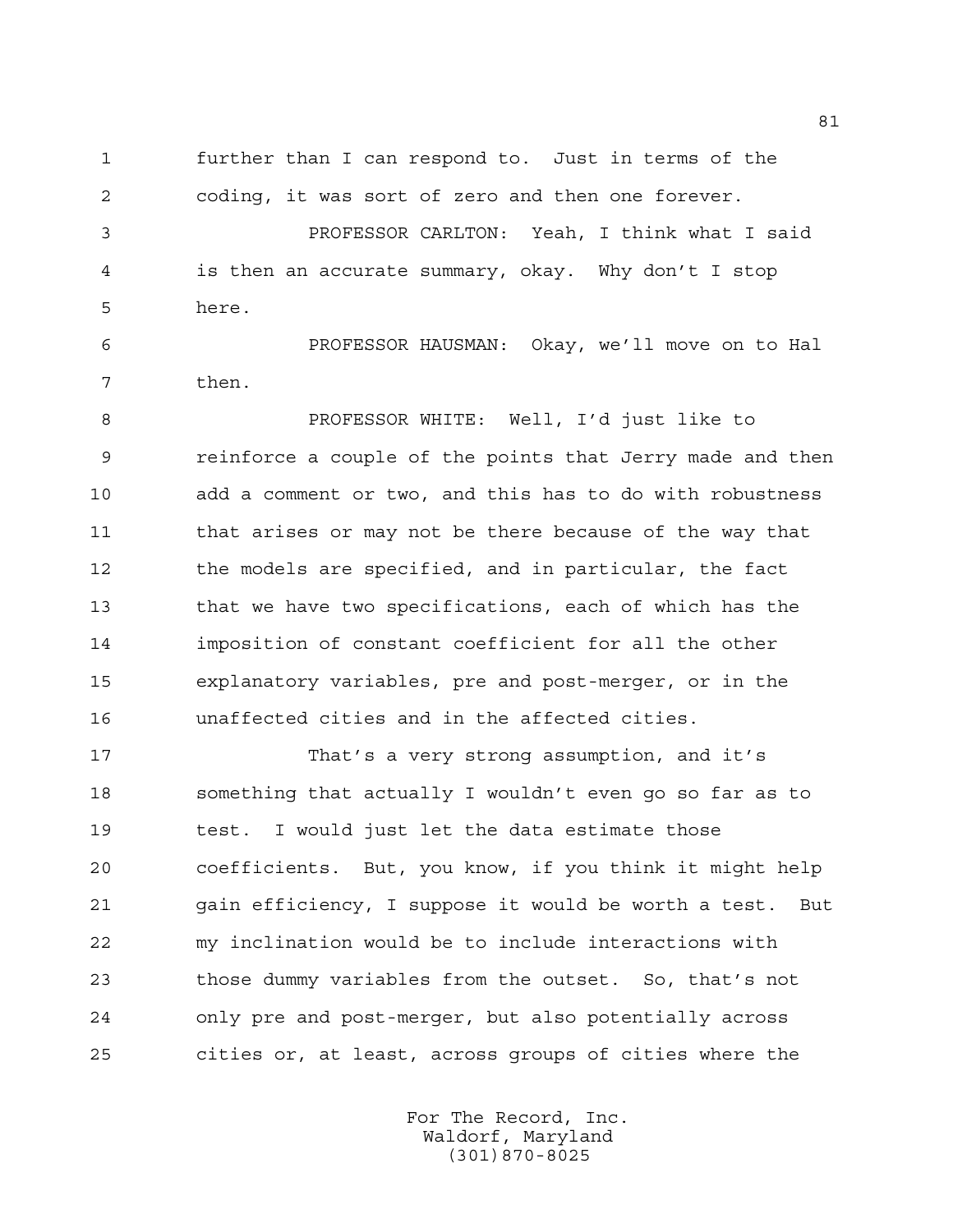effects might be different, especially in a situation where we don't have a lot of different variables controlling for different effects across cities, or at least across groups of cities, where the effects might be different.

 Now, if those restrictions are, in fact, not true, but they're imposed, then basically the effect of the merger that's being measured is comparing the average price that happened post-merger in those areas that were affected by the merger to something which is a blend of what the price would be expected to be in the absence of the merger, but that blend is taking into account both merger and non-merger observations. By putting in the interaction, you're essentially excluding from the but- for price observations which come from the merger observations and, therefore, incorporate some of those effects.

 Now, it's, in my view, critical to be very careful about the specification, and in that view, it makes it even more important if you're going to do something like generalized least squares because generalized least squares is intended as an efficiency enhancement to something which is already giving you a consistent estimate. And if the model is inconsistent to start with, for example, because you've imposed these

> For The Record, Inc. Waldorf, Maryland (301)870-8025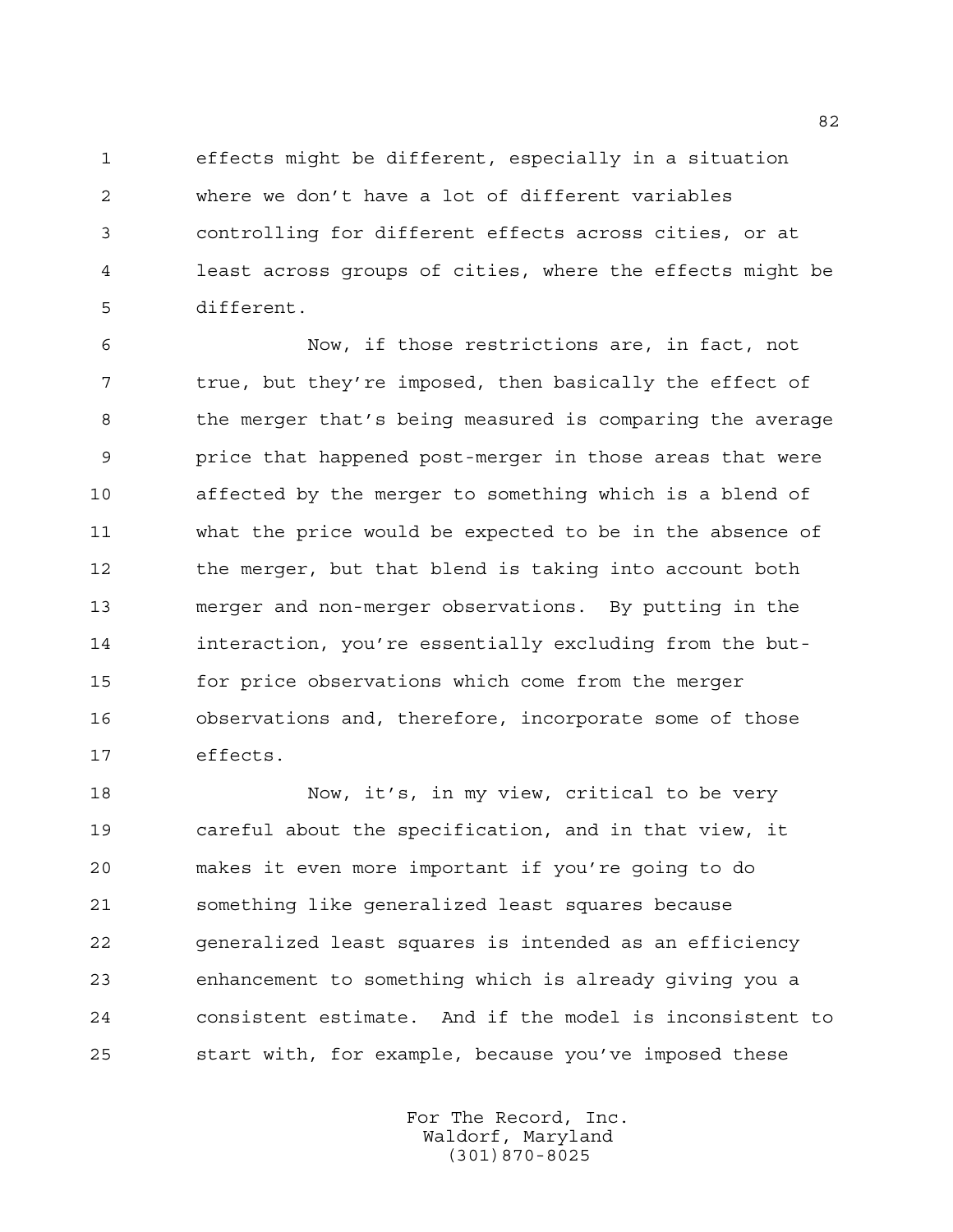restrictions, then doing generalized least squares is going to, as Jerry pointed out, give you an estimate of something else, not the same thing. And, in fact, if I remember correctly, as I was looking through, I think it was the GAO study, I was comparing the OLS and the GLS coefficients and I was going, gee, you know, they did a Hausman Test on these other aspects, I would have liked to have seen a Hausman Test comparing the ordinary least squares and the GLS, and I think that may be indicative 10 that there is something to have a concern about there.

 Of course, the GAO is doing something very ambitious with eight mergers and all of those different racks, but it does make me want to, perhaps, do also what Jerry was suggesting, which was to break the studies up and to compare the mergers or to compare subsets of the cities so that their particular effects might be better measured.

 Then there's one other comment just at this level that I'd like to make, and that has to do with corrections for autocorrelation. I think in both studies we see that there are corrections for autocorrelation after an initial test of some kind has revealed that there might be, you know, a Durbin-Watson statistic different than two, and I'd just like to comment that just the appearance of autocorrelation doesn't mean that,

> For The Record, Inc. Waldorf, Maryland (301)870-8025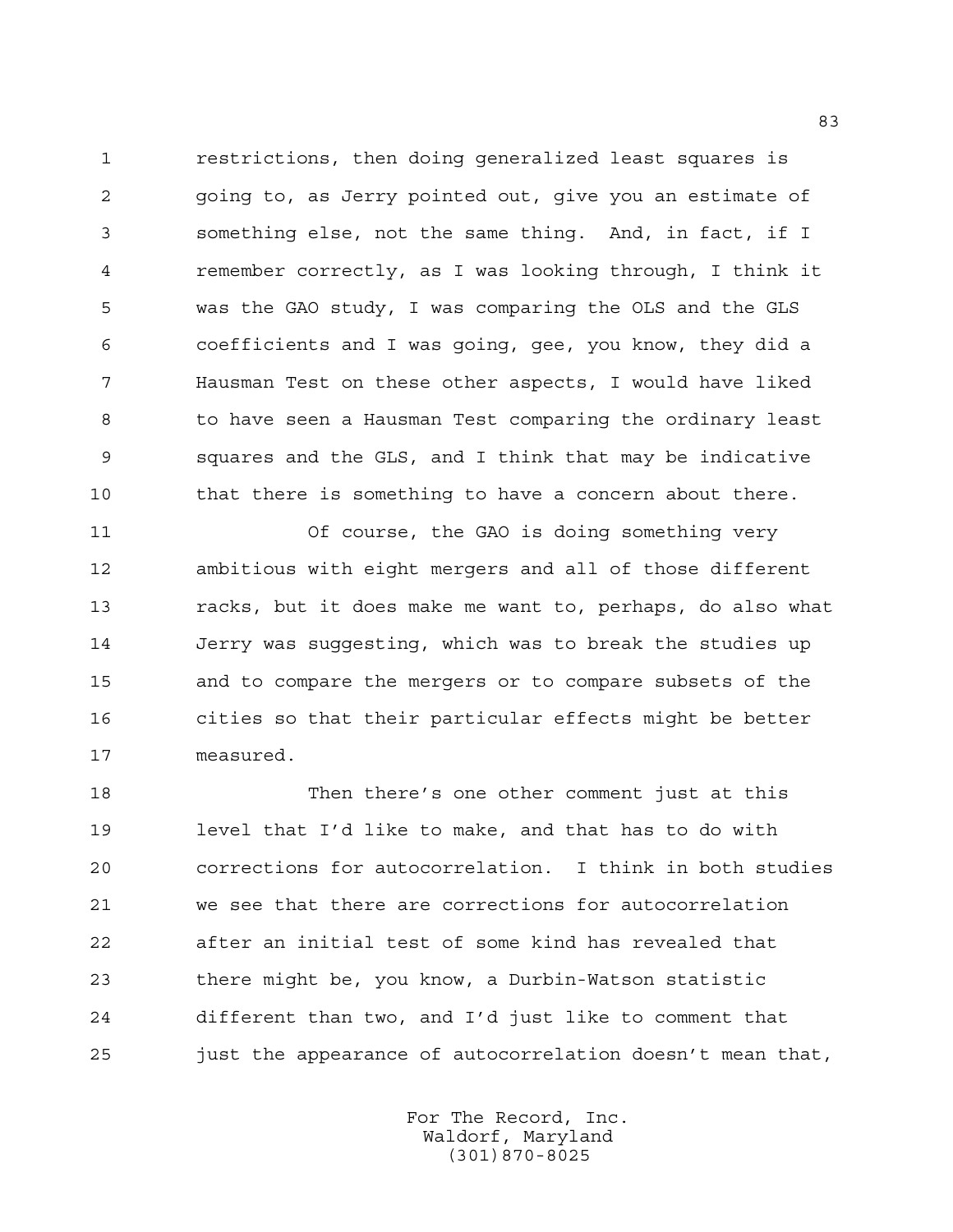in fact, a first order auto-regressive model is the right thing to do and that by doing the pseudo difference and proceeding that one is necessarily solving the problem that's being indicated.

 I've often seen just the inclusion of a lagged, dependent variable to completely solve the problem or maybe two lags. So, whenever I see a Durbin-Watson statistic or some other diagnostic of serial correlation that might suggest doing some sort of GLS, I have to ask myself, well, is that really just indicating some sort of dynamic mis-specification that could be better addressed by including a lag-dependent variable or, perhaps, lags of judiciously chosen other explanatory variables?

14 And I saw that we're beginning to run up against our time constraints, so I'll stop with those comments.

 PROFESSOR HAUSMAN: Thanks. We'll turn to Scott then.

 DR. THOMPSON: Well, first of all, I need to preface my remarks, that my views are not purported to be those of the U.S. Department of Justice.

 It's hard to go last, especially when the relevant test statistics are named after people sitting to my right.

**(Laughter.)**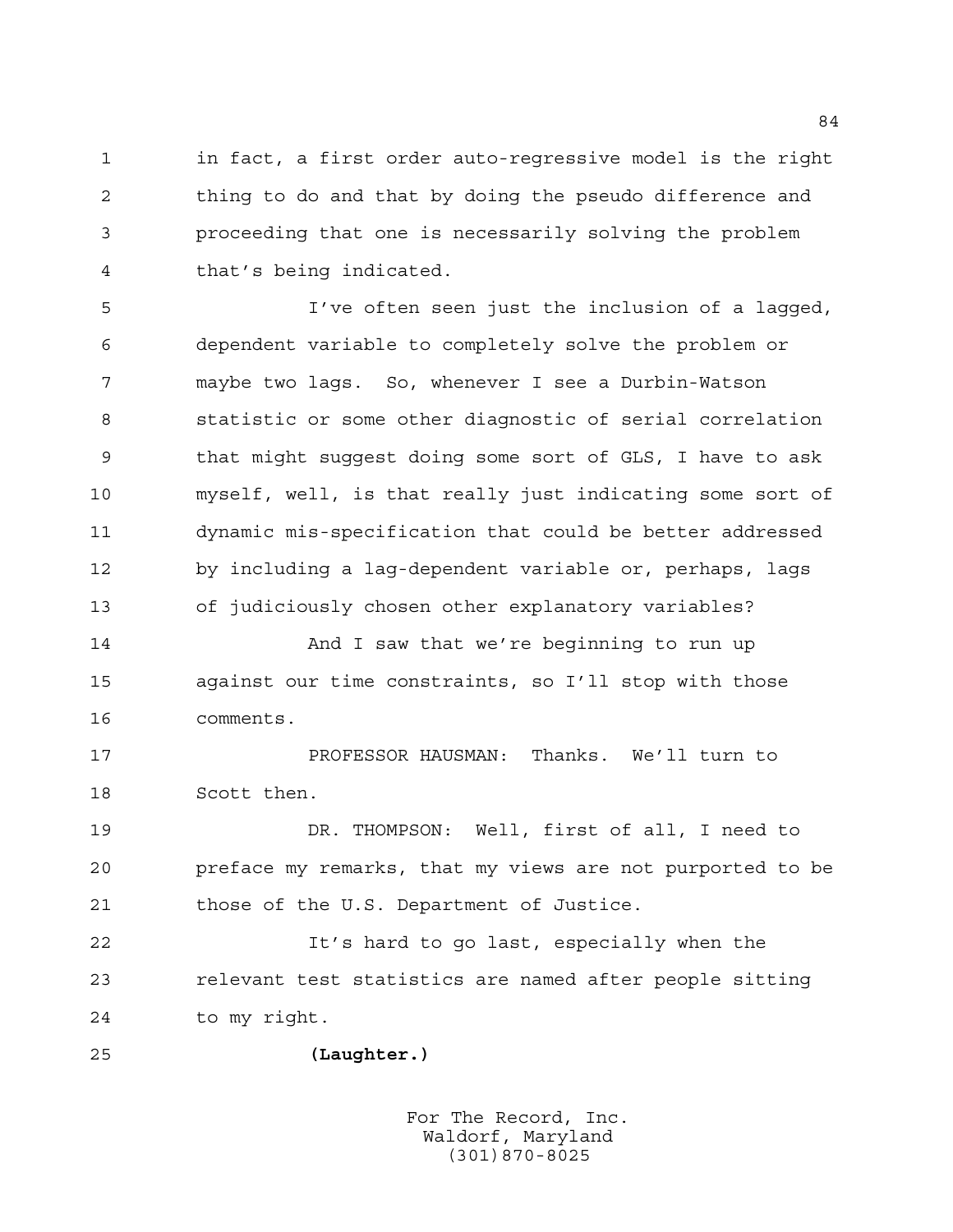DR. THOMPSON: So, let me back up since the title of this session was supposed to be General Identification Issues in Merger Events. Let me take maybe a longer view in order to comment on identification from the point of view of something that will come up later this afternoon, namely thinking about merger enforcement.

 One thing that has not been discussed yet, I think, is what exactly is the effect itself? How do we define the effect and what effect is of interest? Now, 11 there are different ways to think about effects. I believe during the presentation we heard about, you know, "before the merger" versus "after the merger." We've obviously seen estimators that are comparing "here" versus "there," where the "here" is where the merger is, and "there" is where it's not. The conceptual but impossible to measure effect that economists tend to want 18 to see, compares the actual results versus what would have happened in the but-for world, which does not actually occur.

 There are further distinctions that we might think about that matter a lot from the point of view of merger enforcement. What was the actual effect measured ex post, versus what reasonable expectation you could have for an effect ex ante in the merger review process?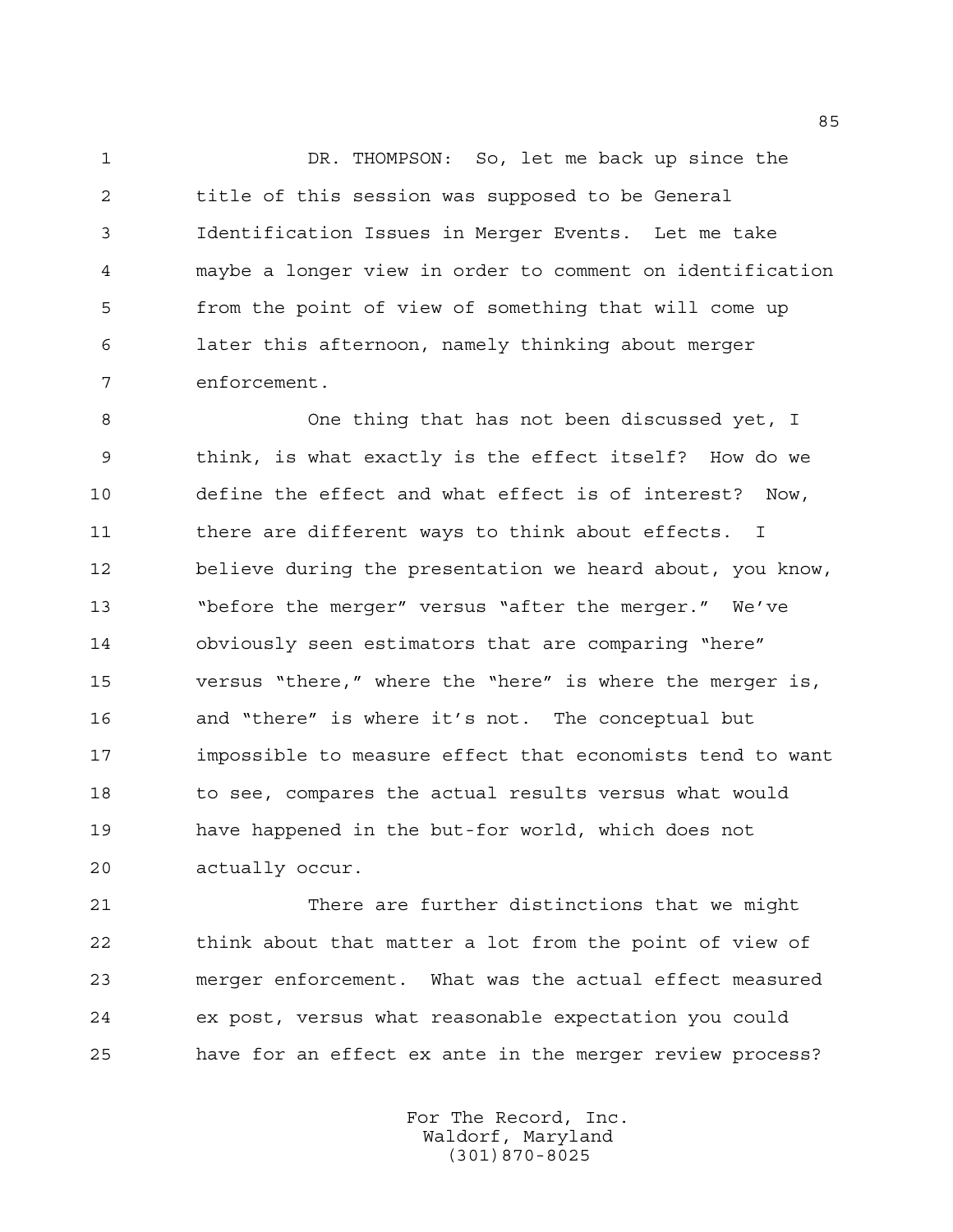How you go about measuring these things depends, to some extent, on what exactly you think the effect is that's of interest. I think implicitly in both the studies, the effect that they attempt to get at is a comparison of the actual prices versus what they would have been in the but-for world. But from the point of view of thinking about what merger policy ought to be, that's not necessarily the most interesting thing to look at.

 Related to that is the fact that the mergers themselves are potentially endogenous -- something that has basically been assumed away in these studies, and rightly so if you're trying to look at the effect of particular mergers. But from the point of view of enforcement policies, it might be quite important to take into account the fact that whether or not a merger gets proposed in the first place may have something to do with expectations about price effects. And those, in turn, are possibly dependent on expectations about prices that 19 the parties themselves have when they propose the merger.

 The other thing to think about related to the definition of the effect gets back to Jerry's point about thinking about these things as natural experiments. One feature of natural experiments is that treatments are randomized, something which is explicitly not true here, although it may have been in the Vietnam lottery examples

> For The Record, Inc. Waldorf, Maryland (301)870-8025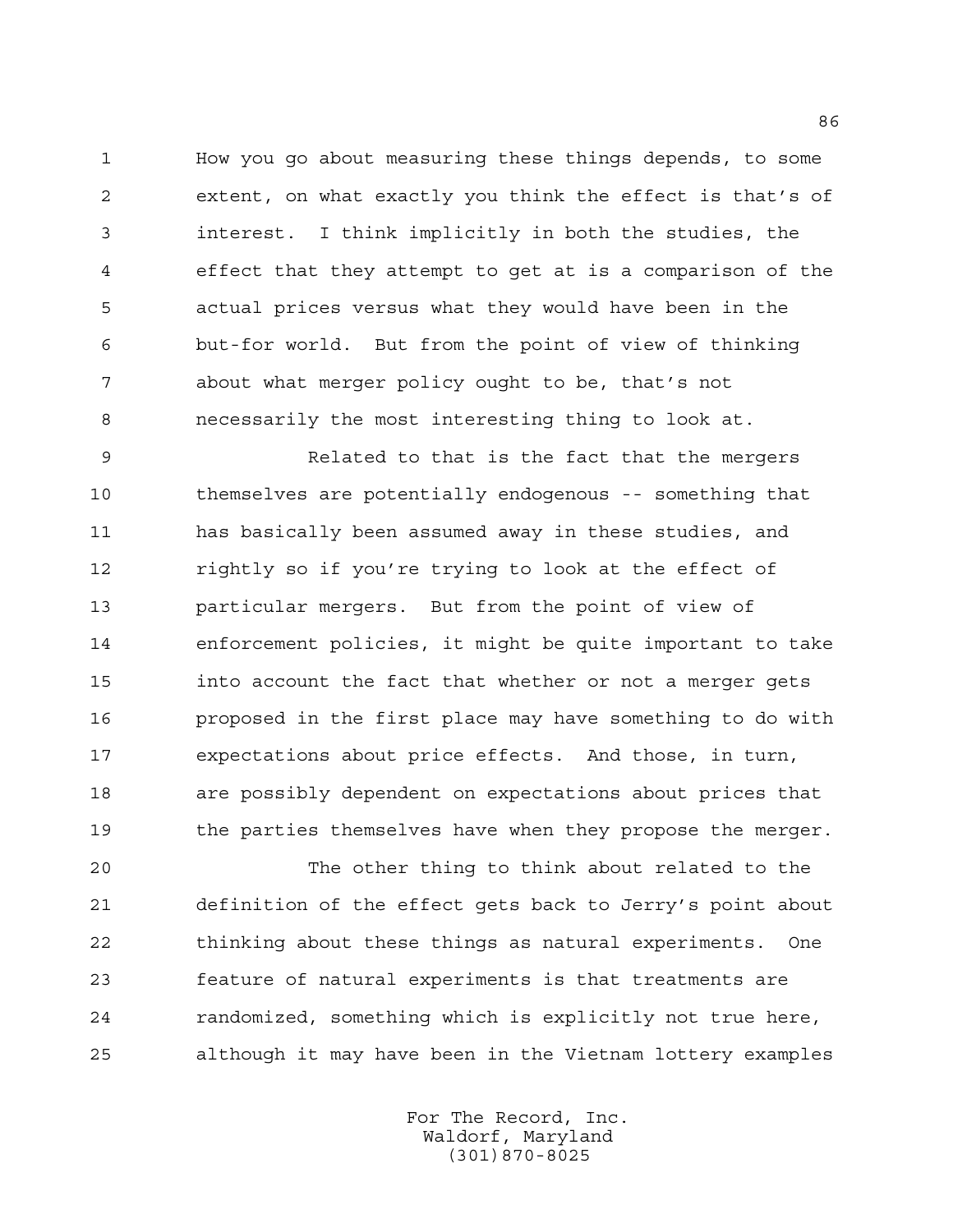that he referred to. And the other is repeated trials, namely that the same experiment is run over and over and you look at the average effects over repeated trials.

 These are both quite important for knowing that when you look at the results of one of these empirical studies, that you really are capturing the effect of the treatment directly and not confounding it with other things that are changing simultaneously to it.

 I saw that Hal has a paper he's passing out in 10 the back that I think touches on this, so we may hear more about it.

 One obvious question to ask is, if we could run a real experiment, is the result that you would get from it something that you would actually want to see? It reminds me of a paper that I had to referee once where someone asked about the effect of divorce on the educational attainment of children. Defining the effect in terms of a thought experiment. I was thinking, well, is there any policy question for which we would want to randomly assign divorces and see what happened to the children. I think a comparable question should be asked here, whether or not the randomized merger is actually what we care about. To the extent that mergers are endogenous, it really matters what you think of in the alternative as the right way to define the effect, if you

> For The Record, Inc. Waldorf, Maryland (301)870-8025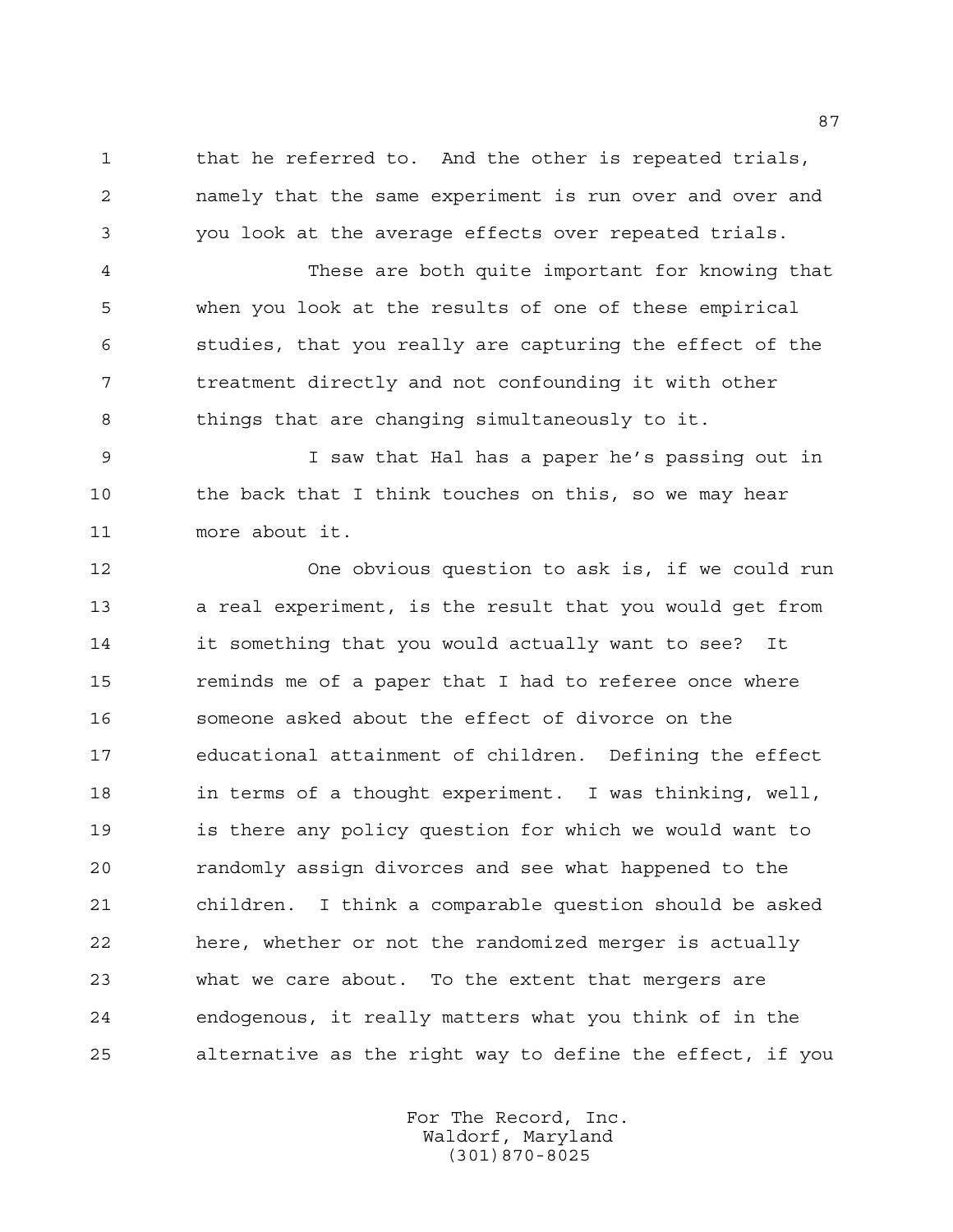aren't going to think about it in terms of an experiment. 2 I also have some thoughts on some of the other things that the other speakers touched on, but for the most part, everything I was going to say, they've already said. So, I'll stop here. MR. FROEB: Thank you, Scott. 7 The next panel will run for an hour and it is on Special Issues Involving the Price Concentration Estimation. Dennis?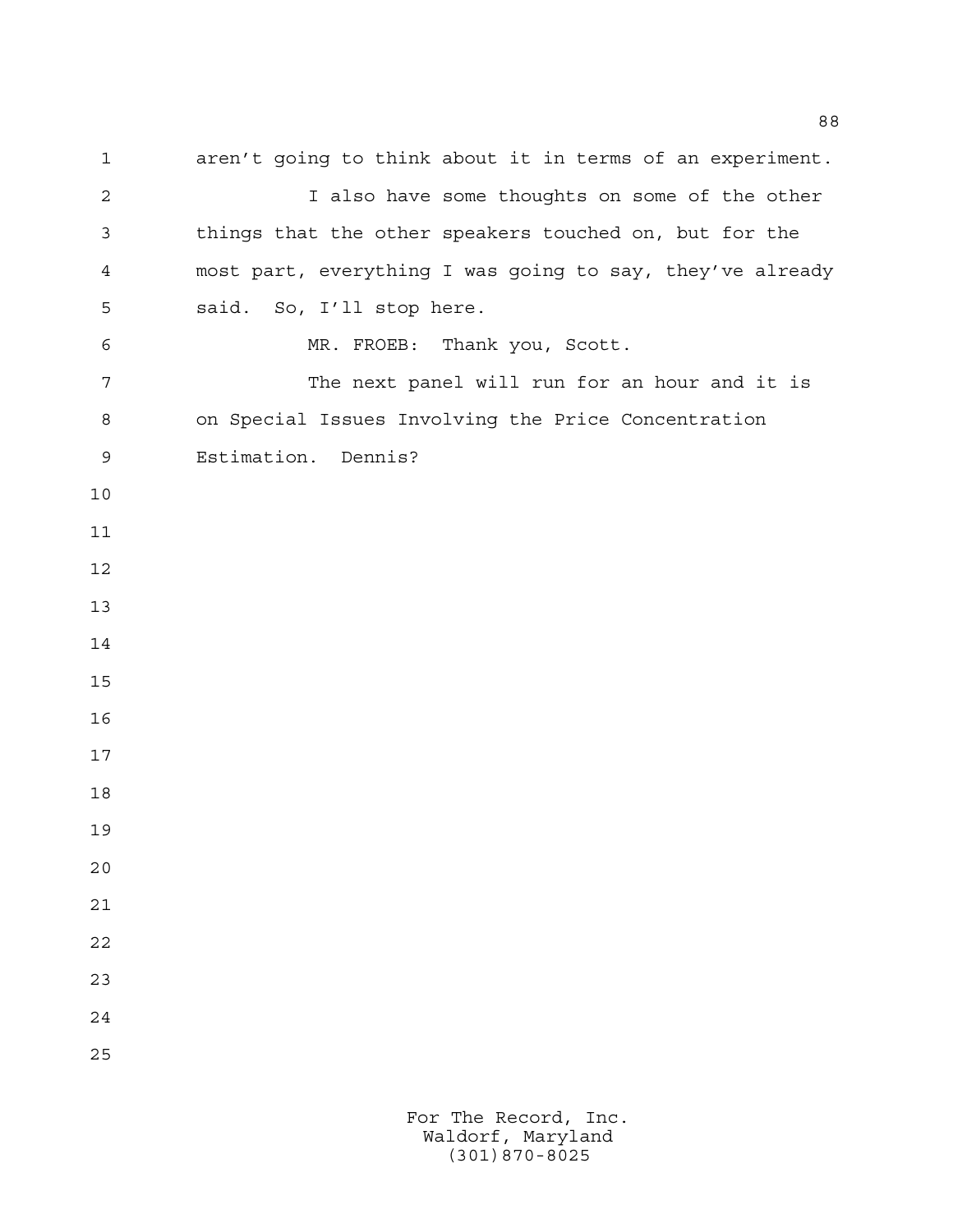**PANEL TWO: SPECIAL ISSUES INVOLVING PRICE-CONCENTRATION ESTIMATION**

**MODERATOR: DENNIS CARLTON, Ph.D.**

**PANEL MEMBERS: JERRY HAUSMAN, Ph.D.**

 **HAL WHITE, Ph.D.**

 **KEN HENDRICKS, Ph.D.**

 **SCOTT THOMPSON, Ph.D.**

 PROFESSOR CARLTON: First, I want to repeat what I just said, which was that it's easy to criticize empirical studies, and I think both studies were very carefully done. It was clear that a great deal of effort went into each of them, and really I think each group should be commended for trying their best to do a good job.

 It's also not obvious to me a seminar like this necessarily will resolve any issues as to who is right and who is wrong. I think it would be wrong, therefore, to think of us as the arbiters as to which study is right and which is wrong. And I think what we can best do is 21 raise, through our comments, additional avenues that each study may want to explore in order that, hopefully, they'll be able to converge and that the two agencies, who obviously have spent a lot more time on each of these topics than anyone on this panel, will be able to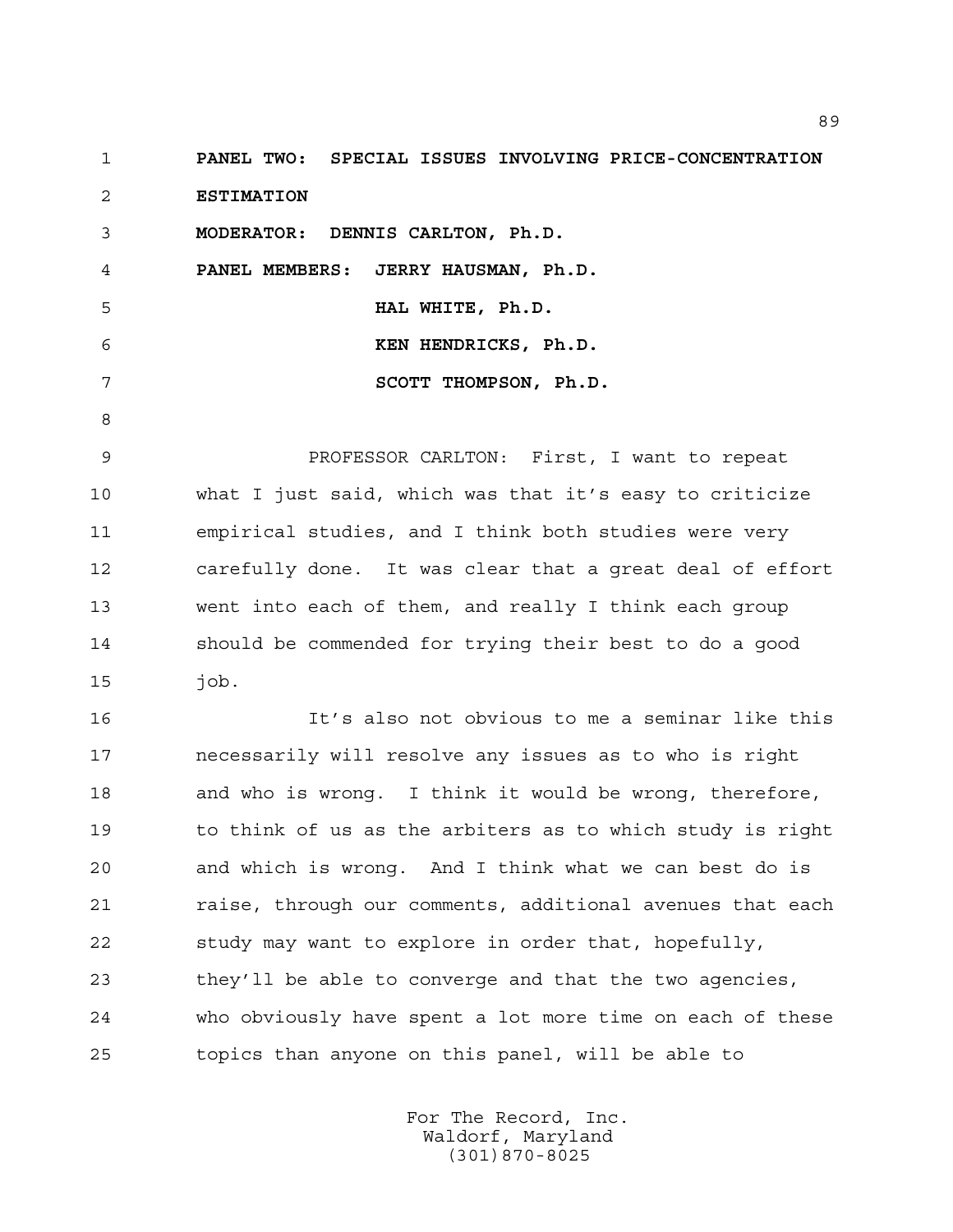reconcile any differing views they have.

 This is a panel on price versus concentration. Specifically in the GAO study, there is a regression in which there is an attempt to determine if there is a relationship between price and concentration. And what I wanted to do in my time here is give a brief overview of what we know about the relationship between price and concentration. In general, what are the pitfalls, and then what do we do in light of the pitfalls. Then I'll have specific comments on each study.

 So, why are we interested in running regressions between price and concentration? Is there a relationship? What does economic theory tell us about whether there's a relationship? If you pick up any textbook in industrial organization -- and I can suggest a good one for you to pick up -- you'll see diagrams that look something like this, that if you're a cartel, you 18 set the price at the monopoly level. N is the number of firms. It doesn't matter how many firms are in the cartel. If it's a perfect cartel, they always set price at the monopoly level. If you have a Cournot model, price falls as the number of firms increases, and a Cournot model is a model in which each firm takes the output of the other firm as given.

If you have a Bertrand model, that's where you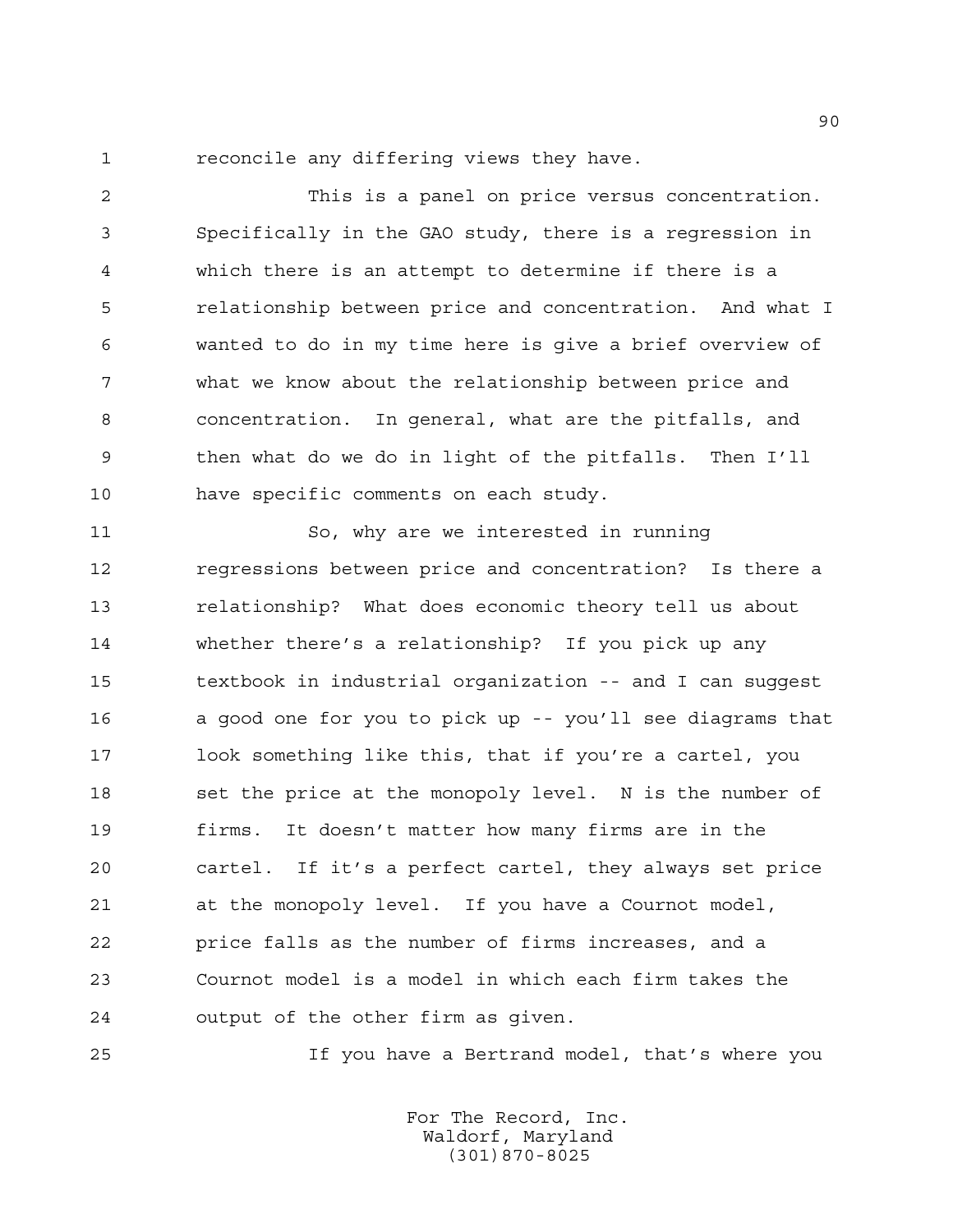take the price of your rivals as given, you get a different relationship. But generally price falls with N. Bertrand is more competitive than Cournot.

 Now, why do we use Cournot and Bertrand as examples? Because they're easy to work out. Can you have other things? Sure. But, in general, the intuition is no matter what competitive game people are playing, price falls as the number of firms increases. Okay, so that sounds like a pretty good intuition. And, in fact, it gets even better if you say, look at Cournot, because if you look at Cournot, let's write down a simple profit maximization for Cournot, the profits equal price, which depends on total output, which is what I have in the parenthesis, times output minus C times Q. And in a Cournot model, each firm maximizes profits. If you maximize profits, you set the derivative equal to zero. You get the first order conditions, and after some manipulation, lo and behold you get an equation, it looks great.

 The mark-up, price minus cost over price, equals minus one over the elasticity of demand, times the HHI. That really seems to fit right into the merger guidelines that use the HHI.

 Now, there's a "but" here, and I'll come back to the "but", but this looks pretty good. So, there's a

> For The Record, Inc. Waldorf, Maryland (301)870-8025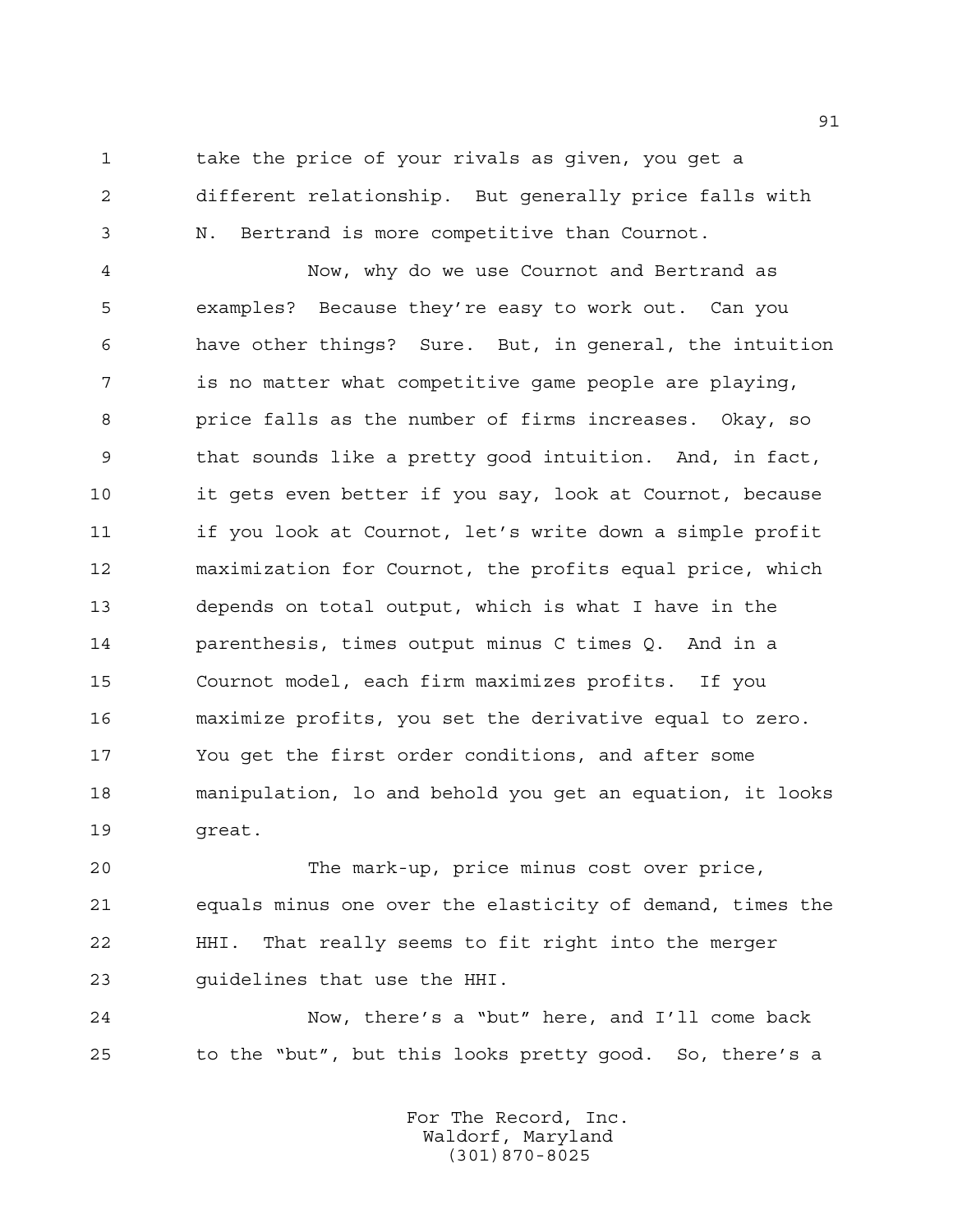clear relationship from what I've just done between price and the HHI, the price and the number of firms, and in a Cournot model, that turns out to be between price and the HHI.

 So, now, the real hard question is, you're looking at price, say, in different cities as a function of the number of firms competing or concentration in the cities, okay?

 So, you have to ask yourself a very fundamental question before you go any further. Why is it that in some cities you have more firms than in others? Because if I'm going to use cities as controls for each other or I'm going to somehow ask that there be a relationship between price and concentration, I have to explain why the number of firms is different. There must be something different going on from an economic point of view, since something as fundamental as the number of firms differs from city to city. So, maybe I should ask why N varies?

 Well, one possible answer is, well, free entry. There's free entry. Free entry implies profit of zero and that's what's going to determine the number of firms. So, for example, if there's a big city, there's more opportunity for firms to enter than in a little city and you're going to get more entry. And that's really the

> For The Record, Inc. Waldorf, Maryland (301)870-8025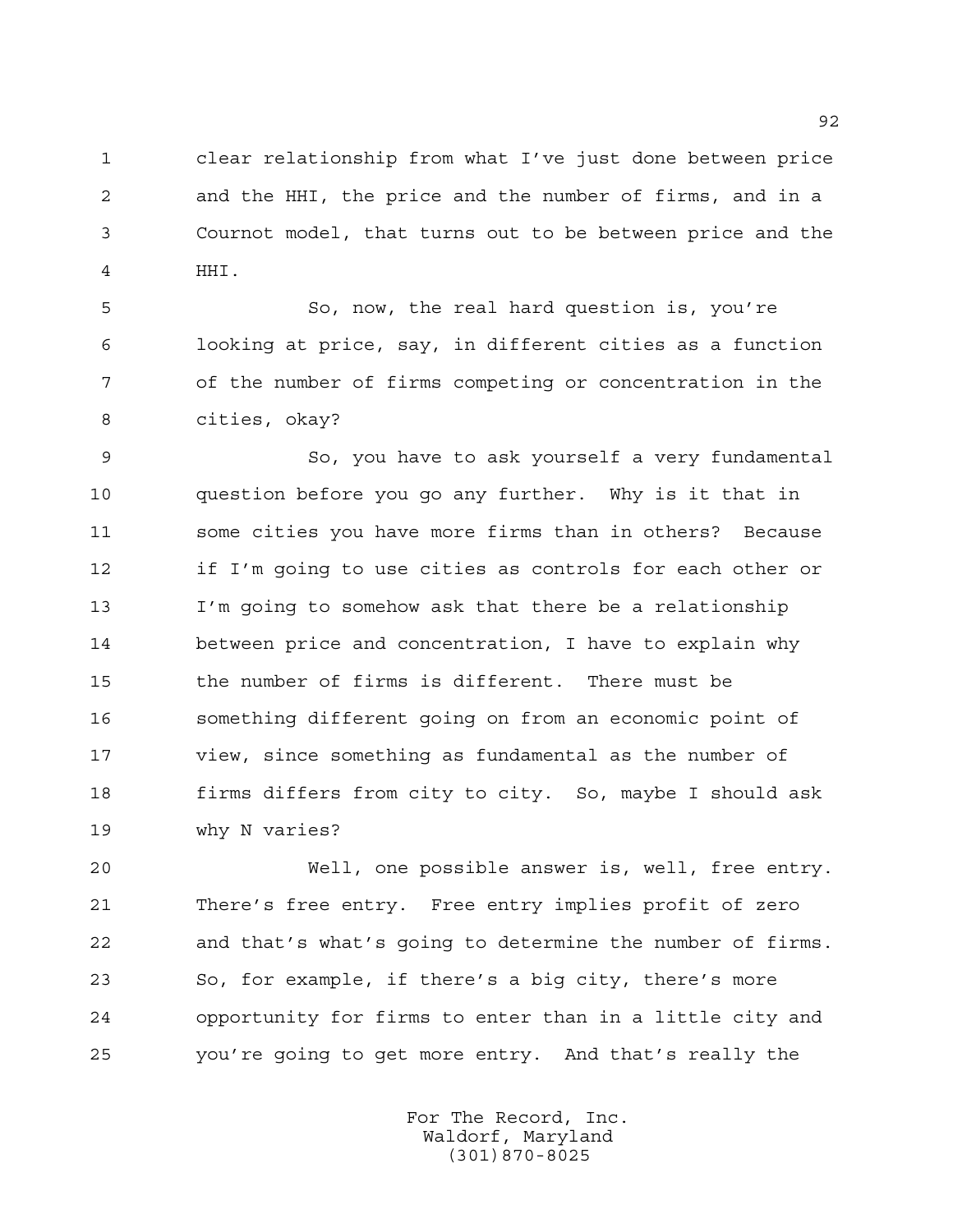important insight. It's more sophisticated than what I've just said, but that's basically the central theme that Sutton has pursued in his papers over the last two decades, summarized best by two books he's written.

 And if you push that relationship and you say, okay, the number of firms is determined by entry conditions, you get a relationship that looks kind of like the one I just drew up above, that if you have concentration on the left axis and city size on the bottom, you get diagrams that look like this. The cities get bigger, you can fit more firms in, okay?

 And here's what's kind of interesting, just hold the city size constant and let your eye run up a vertical line. So, let's suppose we look at a city of a particular size, we have a vertical line, what do you notice? You notice that cities that have the least competitive market structure, a cartel, will have the lowest concentration. Cities that have the most vicious competition, Bertrand, will have the highest concentration. Now, initially, that may sound a little odd, but there's actually a good intuitive reason.

 If competition is vicious, there's not much margin and not much incentive to enter. On the other hand, if I'm a cartel and I'm really overcharging everybody, there are huge profits, and as long as people

> For The Record, Inc. Waldorf, Maryland (301)870-8025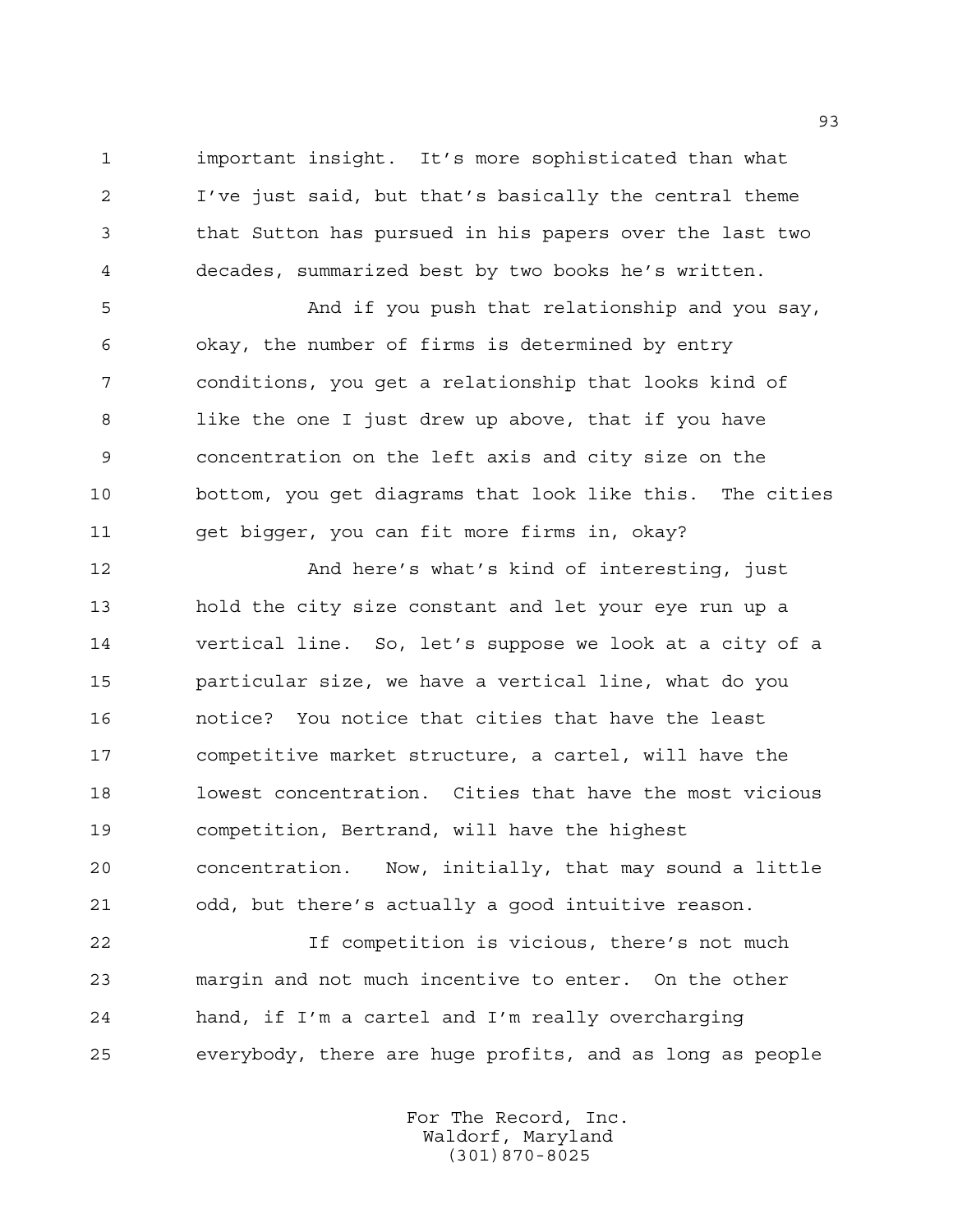can keep entering the room, if we had a cartel -- God forbid the FTC should be involved in a cartel, but just for a moment, let's make believe we're a cartel, okay? If anyone off the street can enter for some price of entry, then I will get a lot of people in the room.

 So, that means that the -- you have to be very wary in drawing an inference between the vigor of competition and concentration. Highly concentrated industries can be very competitive and industries with low concentration can be very non-competitive. Well, that means that it can often be quite dangerous to compare across industries or cities.

 So, if you're looking at price versus HHI across industries, you can be looking for trouble because across industries, one industry may be a very competitive, Bertrand, one industry may be much less competitive and like a cartel, and you won't know which line you're on. You'll be comparing, you know, industry number one that may be Cournot to industry number two that's Bertrand, and you could get an inverse relationship between the two.

 So, therefore, if you do want to run a regression of price on concentration, it's best to assume I'm underlining the word "assume." It's best to assume that you're in the short run. You have to test whether

> For The Record, Inc. Waldorf, Maryland (301)870-8025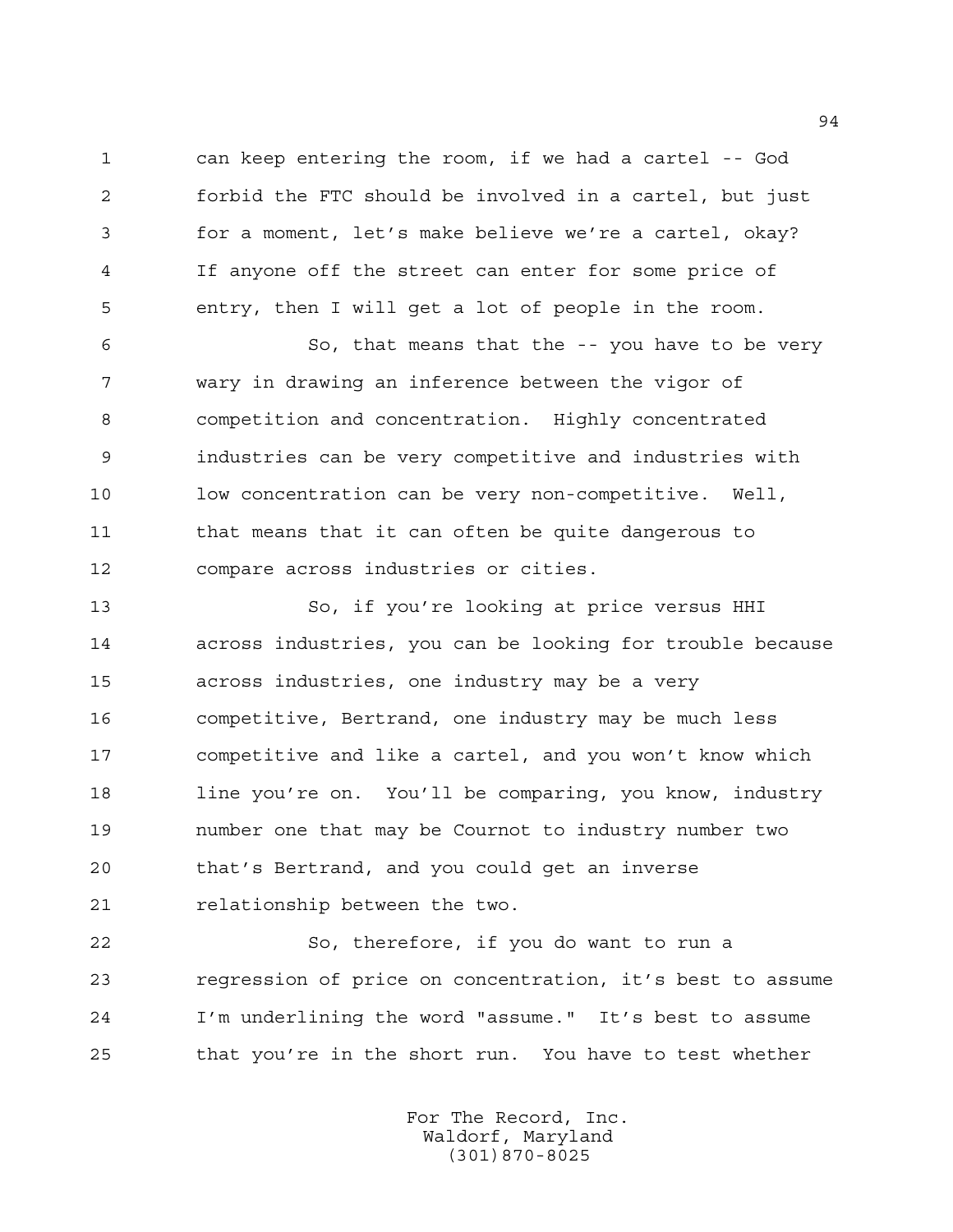it's a reasonable assumption. Why? Because if you think that you're in the long run when entry can set profits equal to zero, having a merger in an industry won't tell you very much, okay? Because in the long run, you know profits are going to be zero and there's a natural level that the industry keeps coming back to.

 So, perhaps the best thing to do is assume you're in the short run and, therefore, you are actually on one of these lines. It doesn't matter which one. Let's suppose you're on the Cournot line, and what you're observing is that N is changing. So, that's the best assumption you can make to justify these price concentration assumptions. And if it's a merger you're examining, you can assume that the N is changing because the merger eliminates a rival. So, that sounds pretty good as a way to examine the merger's effect on price.

 But there's a problem. If you remember, I had a "but" on one of my charts when I did the Cournot model and derived the relationship between price and HHI. If you recall my discussion of the Cournot model, which, again, was the one that had price related to HHI, it sounded pretty good as a basis to justify a regression of price on HHI. If you actually work out a Cournot model, and I work out a very simple one here, you will see the problem. Here, the demand curve is 12 minus output.

> For The Record, Inc. Waldorf, Maryland (301)870-8025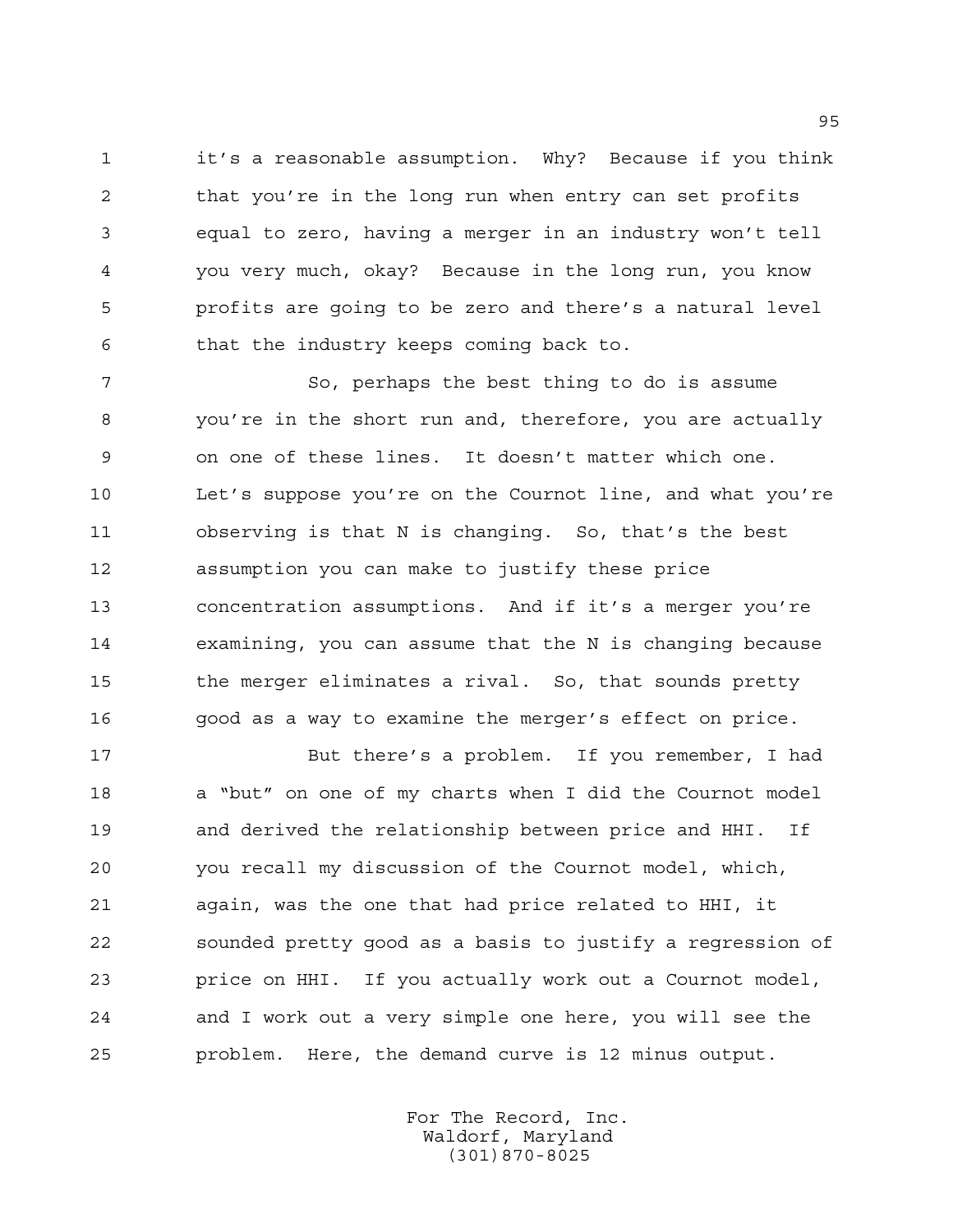q1+q2+q3. There are three firms. Suppose cost is zero to keep it simple. If you calculate the equilibrium when there are three firms, you get that price will equal three and quantity per firm will equal three. So, each firm makes \$9 in revenue. Okay? Firm one makes \$9; firm two makes \$9; firm three makes \$9.

 Let's have firm one and two merge. If firm one and two merge into firm one, so now you only have firm one and firm three, so there are only two firms and they play Cournot, what happens? What happens is that output is now four per firm, so output per firm goes up, profits will equal 16 for each firm. So, the merged firm makes 16, and the unmerged firm makes 16.

**How does that compare to the premerger**  situation? Premerger, each firm made \$9. So the firms that merged, firm one plus firm two made \$18 premerger. In other words, there's no incentive for a merger in this Cournot model. So, you can use these assumptions that, you know, you're playing Cournot, so I can estimate price against the HHI, but then you just have this peculiar implication that it's very hard to figure out why there is a merger.

 So, obviously, if you start assuming, for example, that an efficiency is generated as a result of the merger, you can start getting an incentive for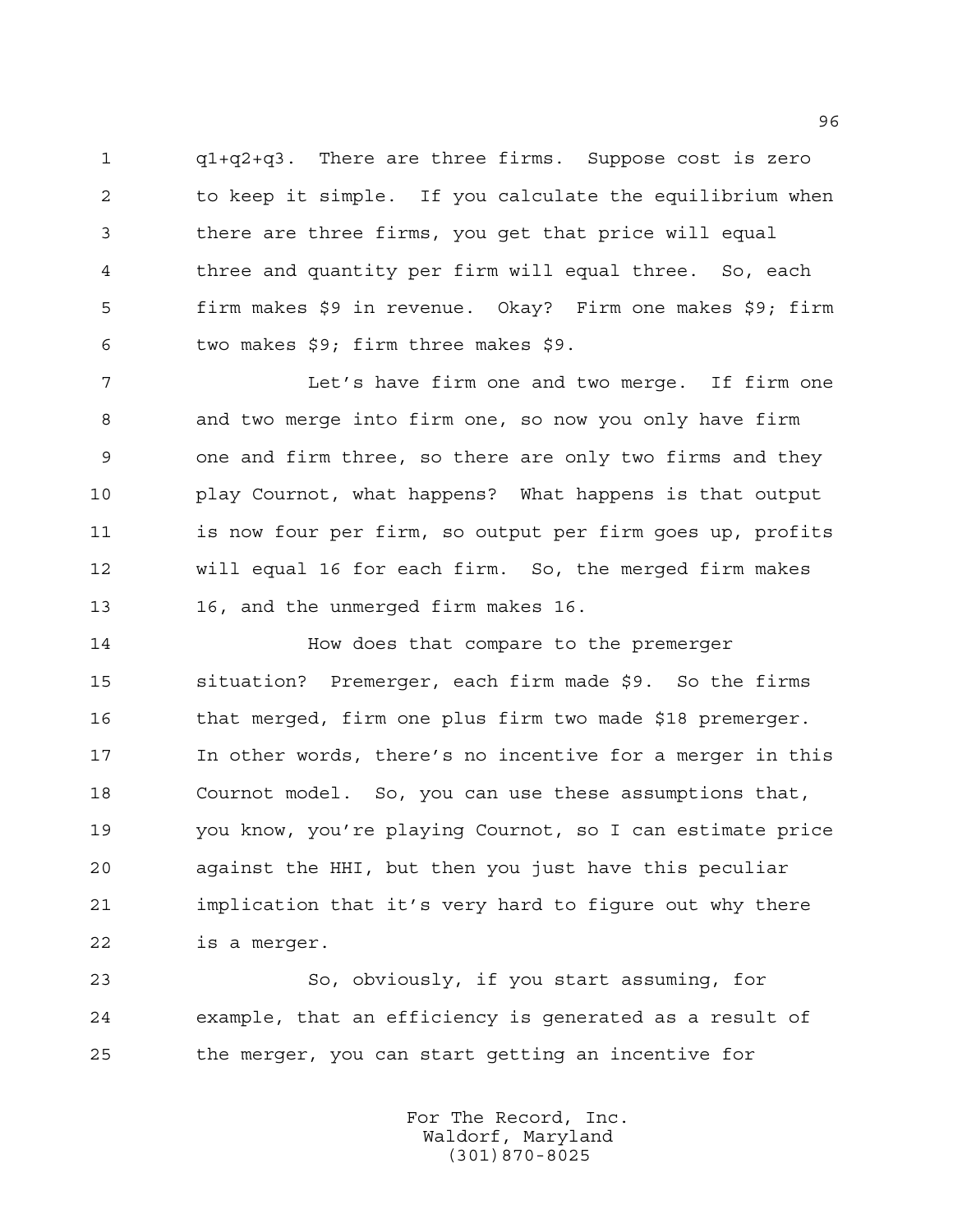merger, and then you have two offsetting effects.

 There's the efficiency effect at a lower price and then there's a price increase from the merger.

 But the key thing has to do with -- and Jerry talked about it and the other panelists talked about it -- the endogeneity of concentration. We didn't talk about concentration. We talked about the endogeneity of the other variables, but it's the same point. How endogenous is concentration? Is it so endogenous that you have to worry about it and do something special about it or not?

 Now, there have been a lot of studies, generally in the literature, between price and concentration. There's a boatload of studies, and I'm not going to summarize them. They've been done across industries and they've been done for a particular industry over time. It's summarized in my textbook. I would just say that these price concentration studies, if you, for example, compare their findings to something like the Merger Guidelines where you have one HHI cut-off of 1,000, and another HHI cut-off of 1,800, you might ask how closely supported are those cut-offs by the empirical literature? I think it would be a stretch to say that the precise HHI numbers in the Guidelines are supported by the empirical price concentration literature.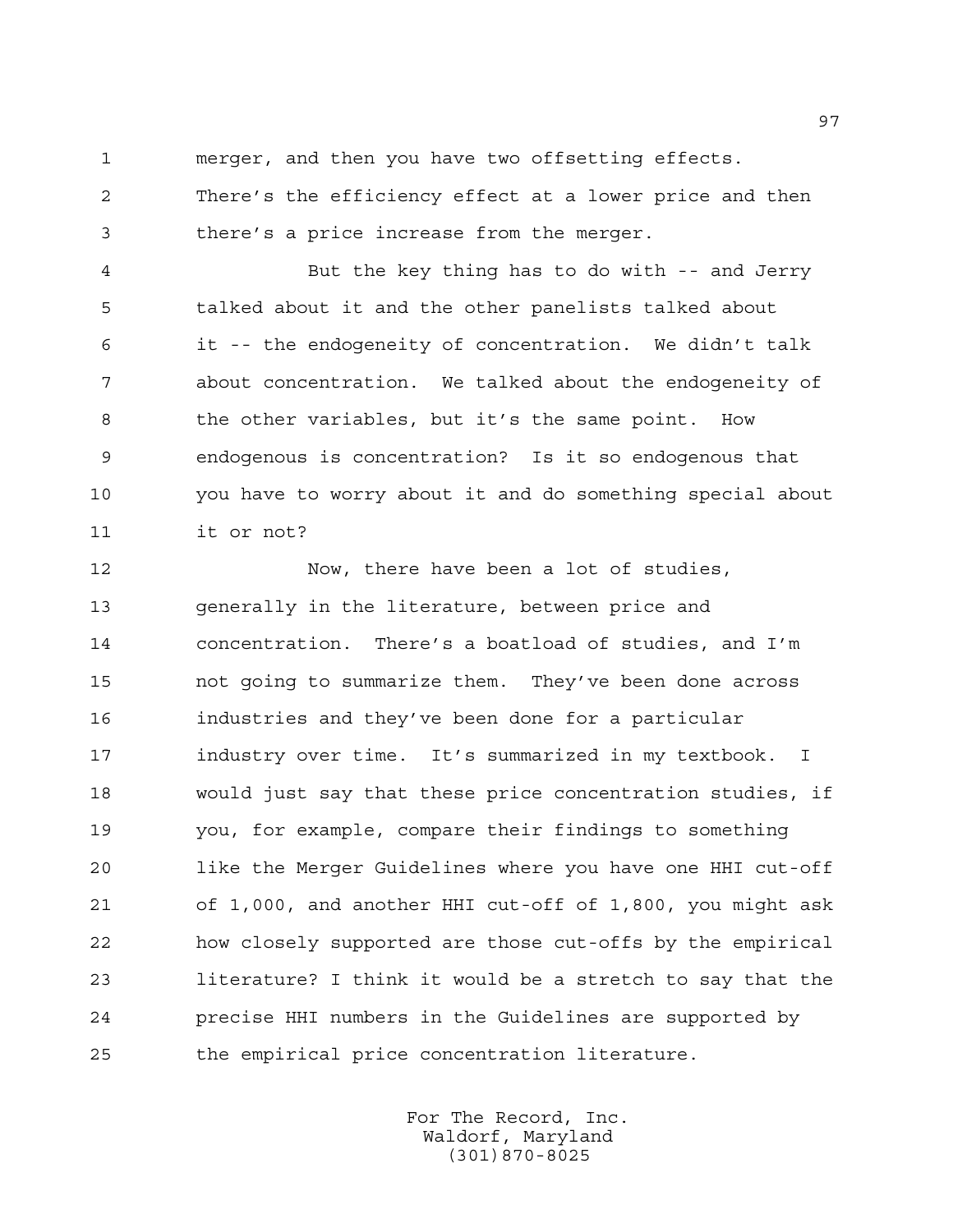Okay, let me now turn to the individual studies. Let me talk about the GAO study first. It's a very ambitious study because it's studying many mergers, and the advantage of studying many mergers is that you can see whether there is a systematic pattern that's occurring. That's one of the advantages of studying lots of things. Is there something similar going on when I study each merger?

 Now, the downside is, if you study lots of different mergers, they are different, and you have to worry that you've not studied each one individually and the question is, if you had studied each one individually in great depth would there have been variables that are important to understand each but that you have failed to account for? As a general matter, I think that, you know, you can go either way, but it is a relevant question, and I think one response they could have is, well, we haven't done a separate study where we've focused on each merger. We could do that. We'd have to get a lot more variables, and, obviously, it would be much more intensive an effort. But the fact that we're getting similar results across all these mergers, or many similar results, might give them some comfort.

 Well, like I say, any time you do an empirical study, it's easy to come up and criticize, and the

> For The Record, Inc. Waldorf, Maryland (301)870-8025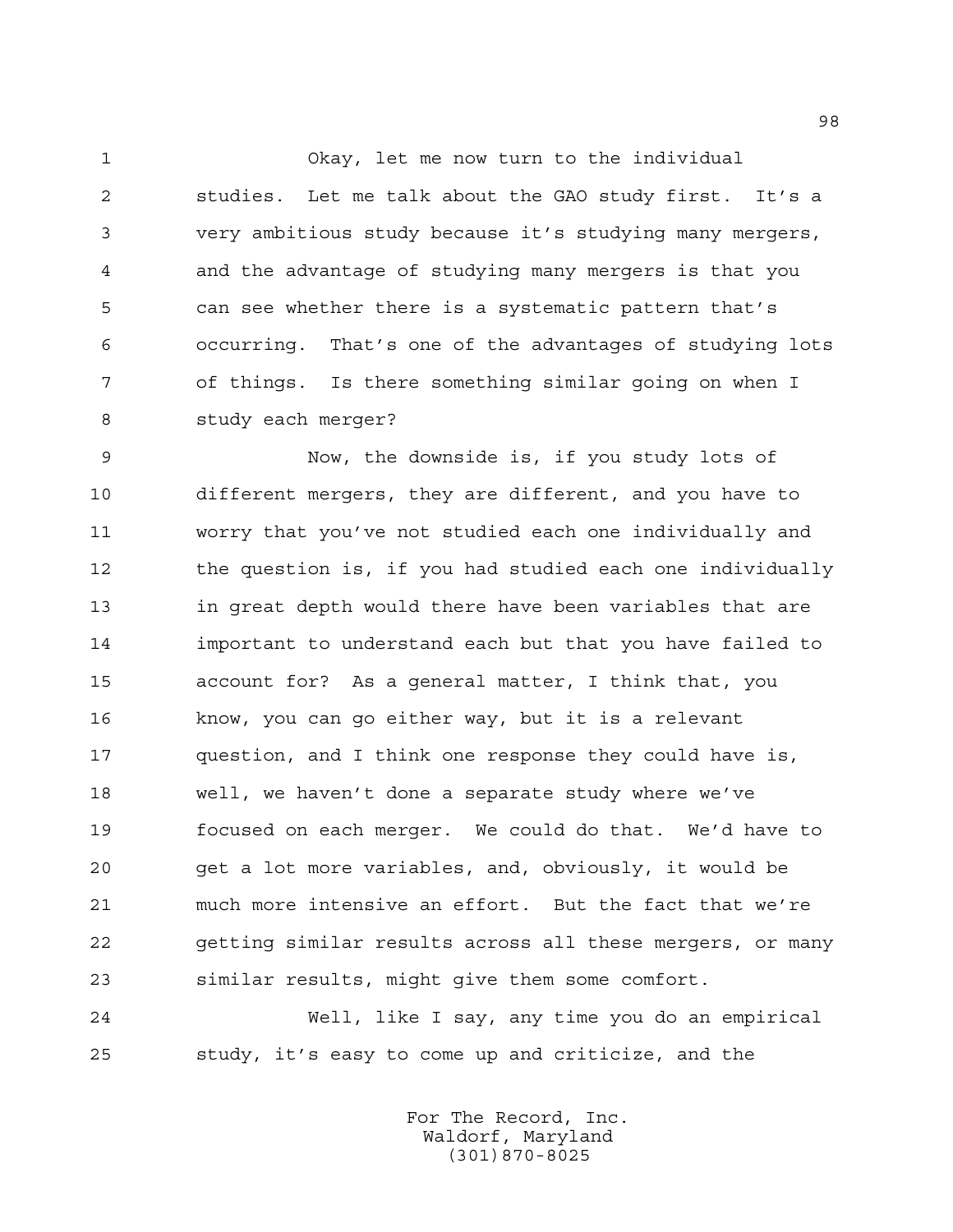criticisms don't mean that the results aren't there. Rather the point of the criticisms is to ask whether you can respond in a way that gives me some comfort that these criticisms don't matter materially to your results.

 And what I said in my earlier comment, I actually think the safest response is, I don't want to get into details as to whether you're exactly right or I'm exactly right, as to whether the market is one mile bigger or 10 miles bigger. I can't possibly measure everything exactly. I'm going to do things in very many different ways. I'm going to measure variables differently. I'm going to estimate the equation differently and I'm going to see if any of these differences matter. And the less it matters, the more differently I do things, the more confidence I have in my results.

 If you look at either their merger equation 18 that was put up or their HHI equation, they have endogenous variables. They have a demand indicator, they have a supply indicator.

 Now, that's not quite right what I just said. It's not really that they have a demand variable and a supply variable. That's not what they have, because a demand variable would be a measure of demand, the supply variable would be a measure of cost, marginal cost. What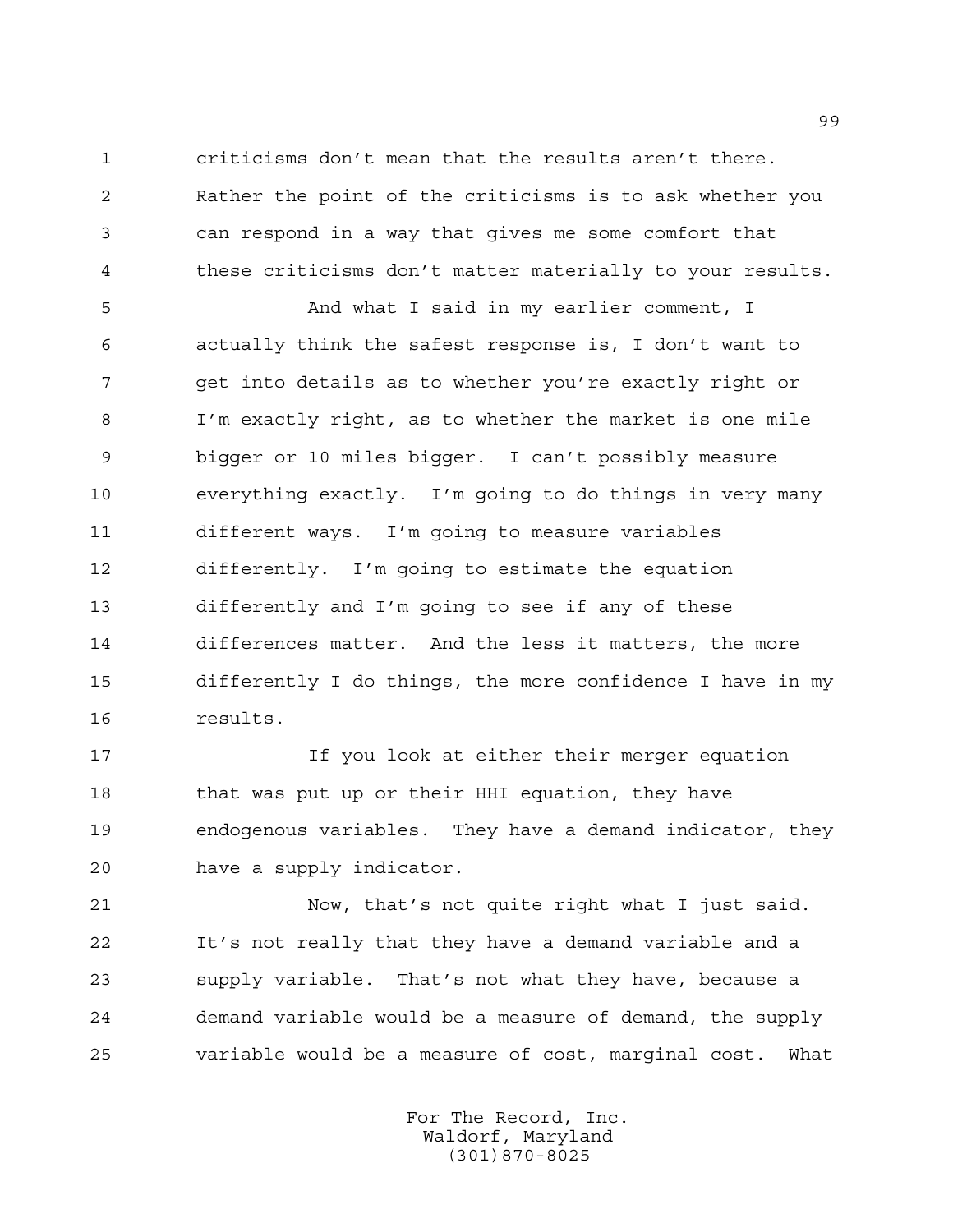they have instead are two endogenous variables that are the outcome of decisions that the firm has made, the amount of inventory the firm wants, and the capacity utilization. When you run a refinery how much capacity utilization to have over time it is a dynamic problem. The refiners make these decisions, they're forward-looking.

 So, you should ask yourself the question, why do you want to write down a structural model with endogenous variables? It's not a demand equation, it's not a supply equation. It's kind of like a mixture of both.

 Now, in general, there is, you know, an upsurge of interest in industrial organization in estimating structural models, and that means you estimate the demand 16 side, the marginal cost curve, and you can try and figure out the game that's going on. You can get a lot of insights into how markets are operating.

 The real question is whether you want to go that route when you're trying to answer a question like, did price go up? I mean, that's a very defined question. You might be interested in why price went up, what's going on, and then you might want a structural model. But if the real question, which is really a question posed by both studies, is simply did price go up? it's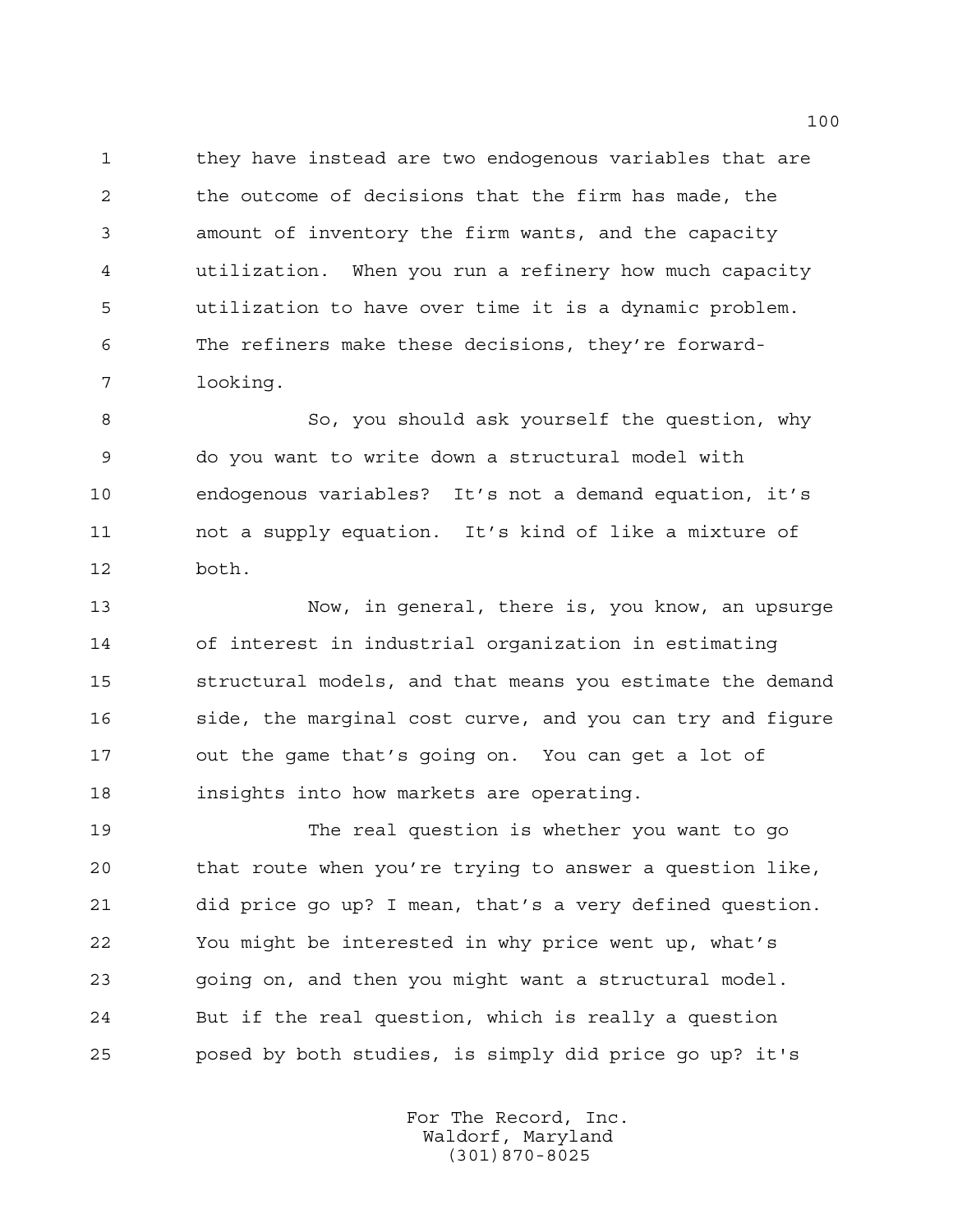not so obvious to me you want a structural model. When GAO does the structural model, what they do is -- as I understand it, they hold constant those endogenous variables and ask but for the merger, what would price be? I don't know what it means to hold constant endogenous variables. I just can't figure out why that's 7 the relevant experiment.

 Morever, what they use as instruments are time, time squared, and a lot of time dummies. Those time dummies, as Jerry said, it seems to me, might belong in your original model. And if that's what you're doing, why even worry about those inventory and capacity variables? Why not just stick to, you know, the time dummies, time and time squared and then see what you get. My suspicion is it won't change the results that you report very much.

 Choice of the deflator? That struck me as a little odd, but that's not likely to be a big deal. But if you used other deflators, what would happen? And my concern is that the FTC (and again, since I don't have access to the data, I can't check this) claims that if you use a different deflator, many of the GAO results vanish. If that's true, that obviously would be a robustness check should raise serious concerns.

The real question, the central question, is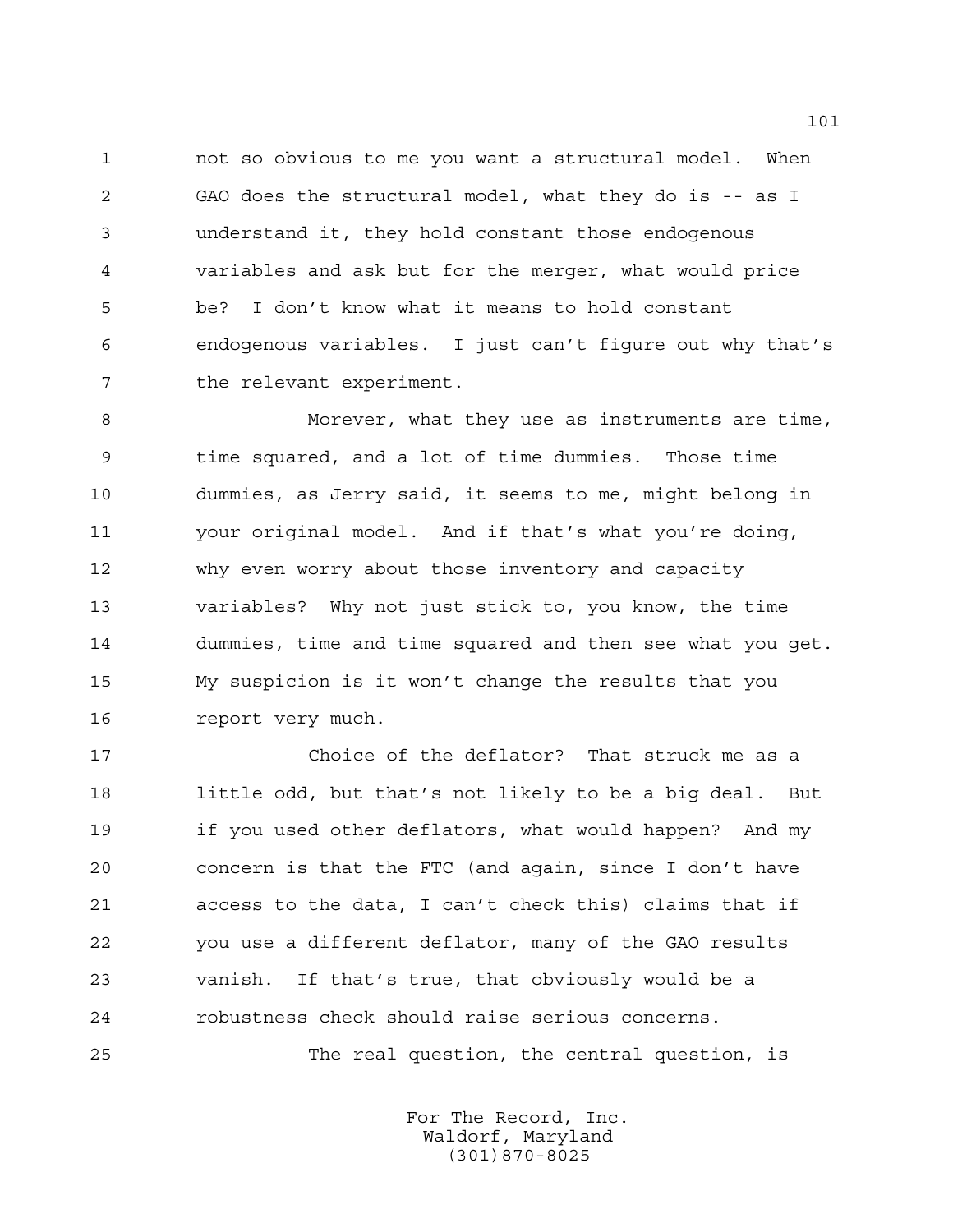whether the rack price that you're explaining is a market. If it is a market, then you obviously want all the other variables to be relevant to that market. This probably applies more to the merger event study with variables that are turned on and off, than to the HHI study. But as I understand it, let's suppose two racks are close together, but let's suppose both of the two merging firms are in one of the racks, but only one firm is in the other. I'm a little worried if the racks are located close together that what you've done is you've turned on the merger variable for one rack, but not for the other, and that wouldn't be sensible if these two racks are very close together.

 Therefore, what I'm questioning is whether it is true that racks define a market for all of the racks in your sample. What you might want to do is aggregate up to a larger level. But at least it's a question that came up. I don't know how often that is a problem.

 The price you're explaining is the price at the rack. The variables you have, aside from the dummy variables, are, as I understand it, the HHI. But the HHI isn't at the rack. As I understand it, the HHI is at a much larger geographic level. It's, I think, PADD level. If you believe in most of the analysis, the HHI is the same over time during the year for all racks in the PADD.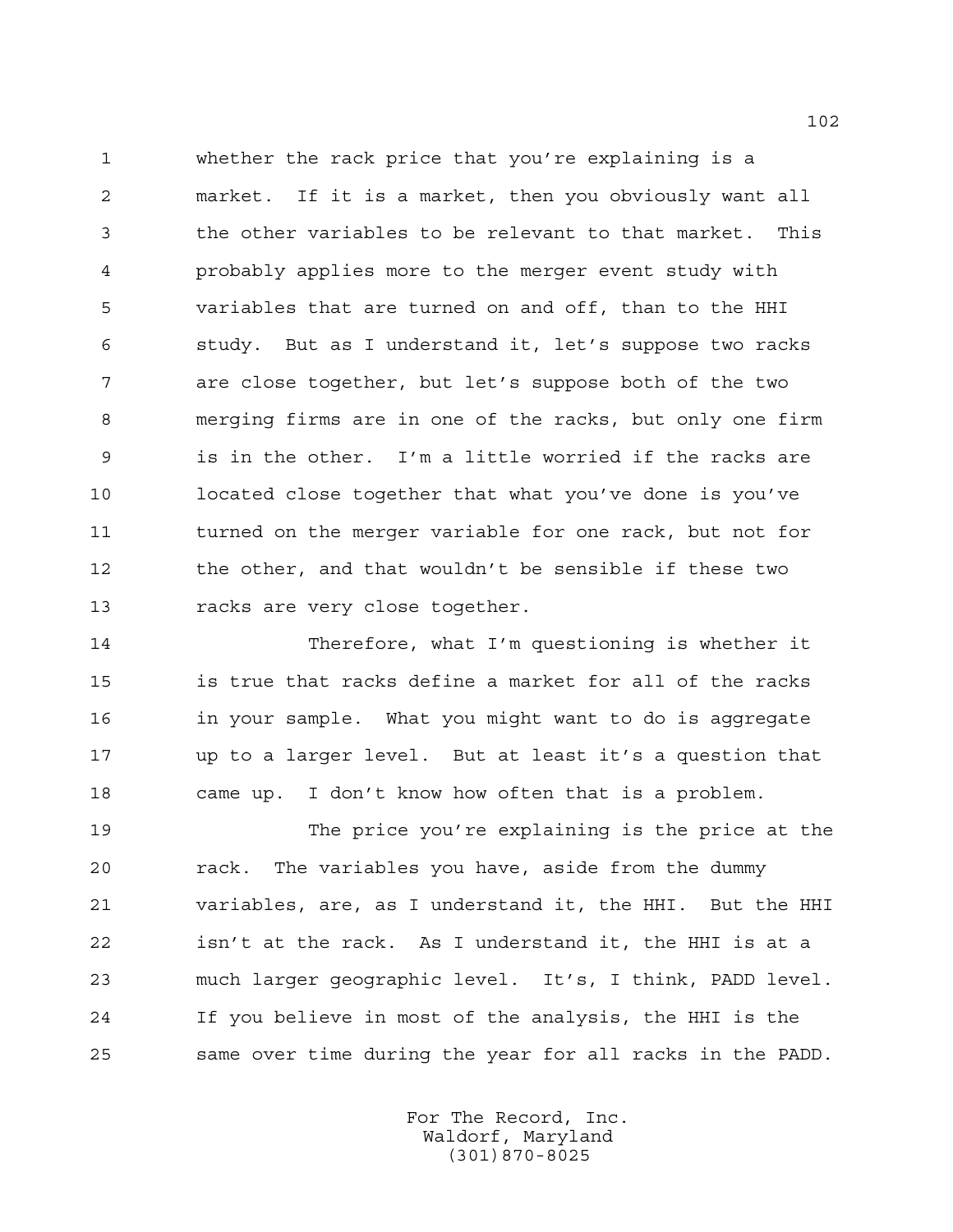I'm not sure if that's right, some of the people are nodding their heads, so I think that's right. But it does seem to me a disconnect between what you think the market is and what you want concentration to be measuring. So, if you think about what you're doing, let's just look at one PADD. You have annual data on the HHI. I forget how many years of data. I was thinking '94 to -- well, about six or seven years, something like that. So, you have, say, five to ten observations on the HHI and that's what you're using to identify the HHI coefficient.

 You're measuring the price, I think, weekly. That raises the question, how much are your results being driven by the fact that -- are you fooling yourself into thinking that you have more independent observations than you really have when you calculate standard errors? Now, I understand if you do everything right with the right serial correlation correction you'll get it right. But another way of handling this is suppose you aggregate up to different levels. Suppose you did it, instead of daily, you used monthly data on prices, monthly averages, would you get the same result? You know, 60-day averages, would you get the same result? You better be careful about creating serial correlation. So, you might want to avoid having overlap. But at least it raised in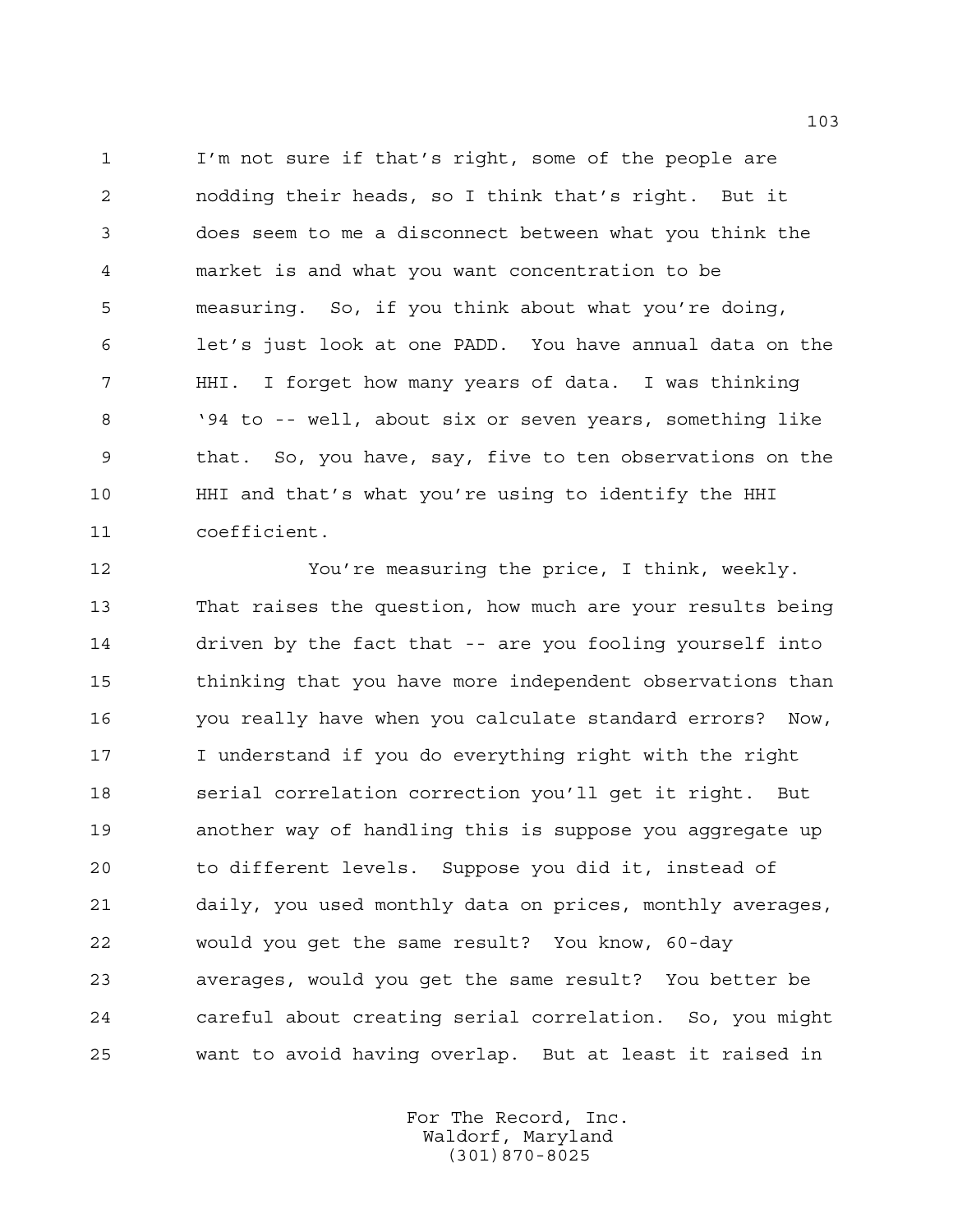my mind that question, how robust the results would be if you did that estimation differently.

 Now, GAO reports results on the HHI and it appears that they're statistically significant. Now, the HHI is taken to be, if I remember right, exogenous, so some of the endogeneity questions I discussed earlier -- worrying about how concentration changes are not dealt with. But putting that aside, if you look at the magnitudes of the HHIs, they're relatively low in the scheme of things. If I recall there was one case where 11 the HHI increases from the mid-800s by actually 200 points or so. In the scheme of things, that's relatively low. So, my prior would be to be surprised to get anything -- but you do.

 Now, I should point out, if you have a poorly measured variable, an HHI, and I think Jerry alluded to 17 this, basically you have errors-in-variables in the stuff on the right-hand side and you're mis-measuring the market. Generally, that will cause you to avoid finding a relationship. That is, this problem I'm describing doesn't mean you will find the relationship. It's actually surprising that in light of this, you do find a relationship. At least that was my reaction.

 However, if you measured the HHI in a slightly different way, would things change? Now, again, the FTC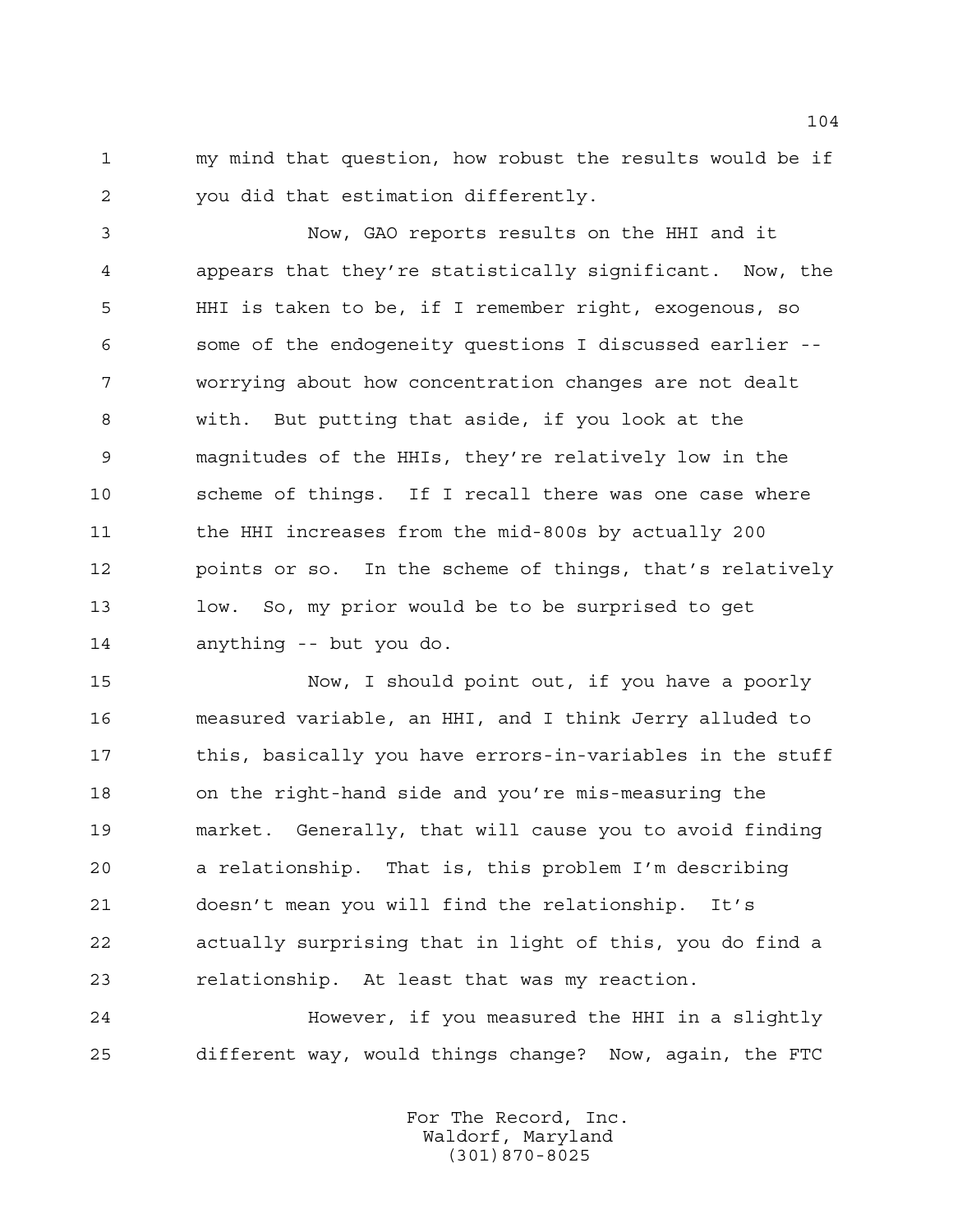staff in their technical report has done an experiment in which they calculate the HHI differently, not based on the particular method that the GAO uses, but a slightly different method that, at least at first blush -- and I'll defer to the GAO and the FTC to figure out what's the better way of measuring the HHI, but at least when I look at it, the FTC approach seemed reasonable. According to what I saw in the FTC staff technical report, use of the FTC HHI caused the GAO results to vanish. So, that makes me nervous about the reliability of the GAO results.

 There is an assumption that there's serial correlation across the racks. That means that the error 14 term in rack one is serially correlated with the error term in rack two. I believe that's probably true. You've got to be real careful here. If the correlation is coming about because the markets are linked, then this could be an indication that you shouldn't be regarding the rack as a separate market.

 During the course of the GAO study, there were several crises. Now, the problem with a crisis is it's an unusual situation. So, it does make me a bit nervous to have a time period that we know has an unusual situation being used to estimate a merger effect. Now, that's life, I understand, you can't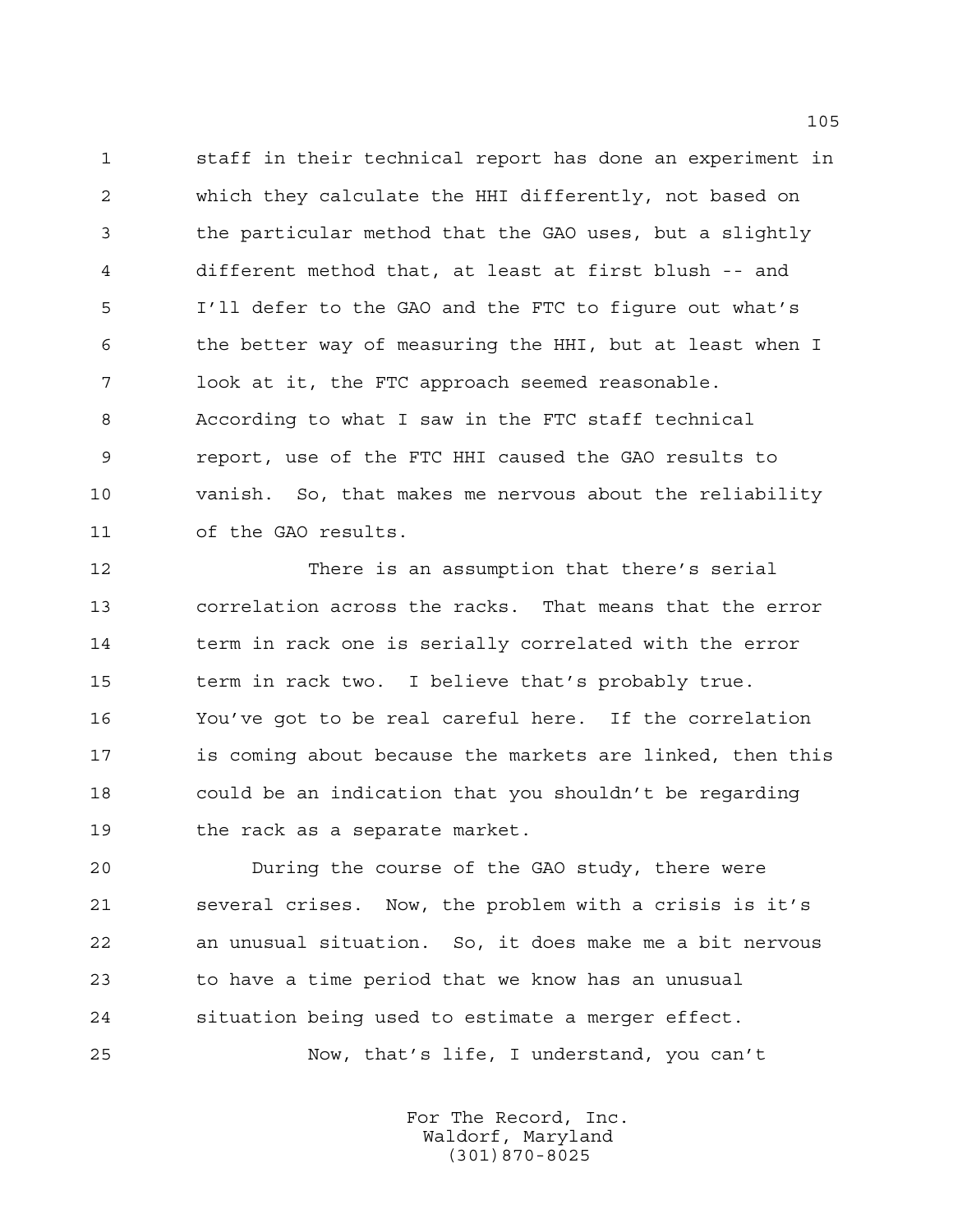rerun the world. But it would be nice to know what happens to the results if you took out those crises. In particular, during crises, some of these relationships amongst branded, unbranded, and I think there was an allusion earlier in the first presentation to DTW versus rack price, can sometimes get inverted. We do know that rack for unbranded is much more volatile than rack for branded. So, you might want to see whether your results are robust to handling the crises differently.

 I talked about the deflator already. I'm not going to mention that again.

12 Let me talk a bit about econometric technique in the GAO study. I thought they were quite sophisticated in the techniques they used and they were trying to be careful in correcting for serial correlation and using these routines, I think, in STATA. The only other thing I would say is that the fancier the technique you use, in a sense, if you get different results, depending on how you estimate things, that can be a test of robustness. It always makes me a bit suspicious of the results when you correct in fancy ways for the error and it has a big effect on the coefficients.

 So, I would like to be convinced that even though correcting for serial correlation would be efficient with a correctly specified model, if you don't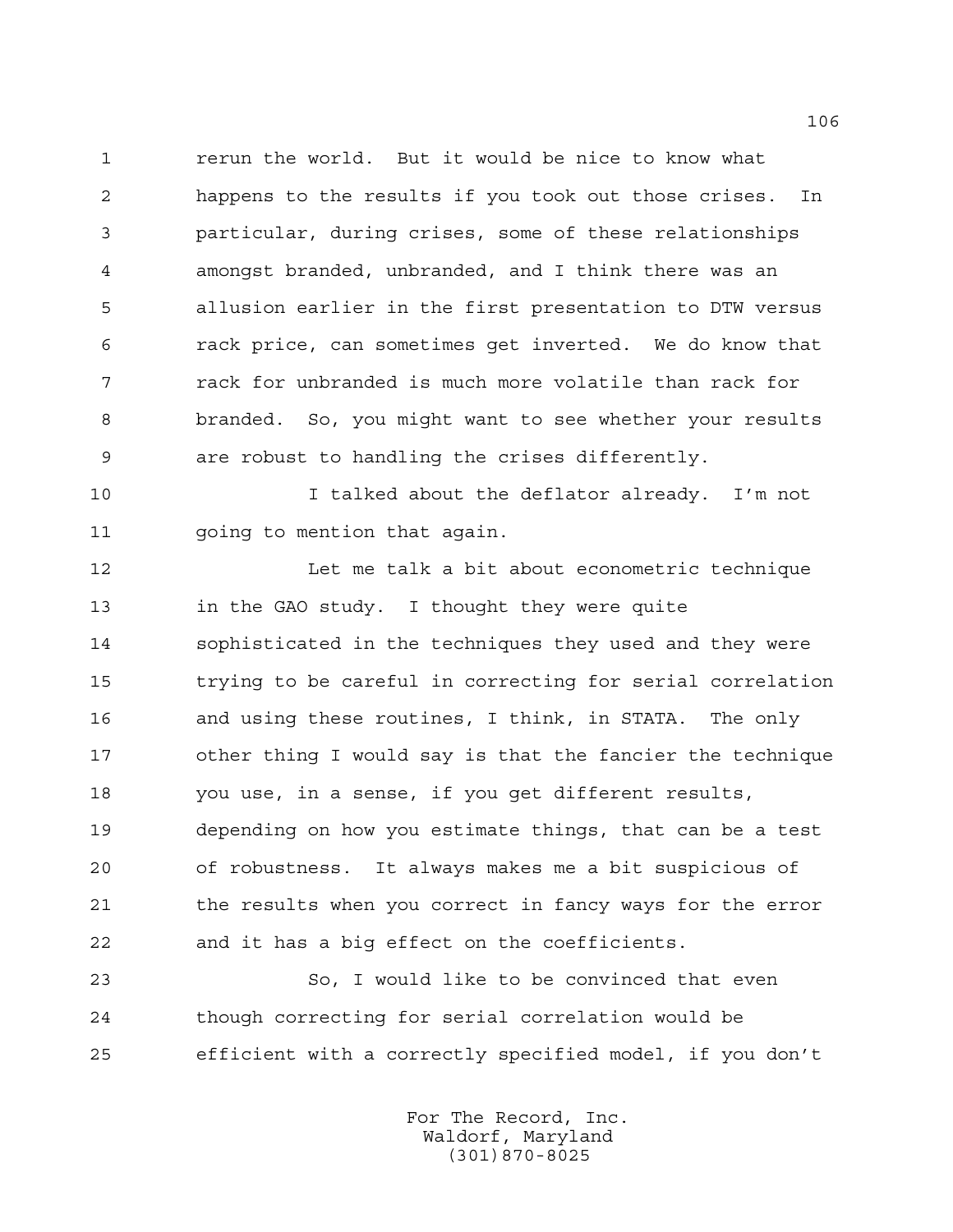have the correct specification and you have some errors- in-variables, some of the econometric techniques the GAO uses could actually make things worse.

 In my earlier comments, I talked about this concern I have about the merger window. I know I'm only supposed to talk about concentration, but I'll just briefly repeat the point. My understanding of what the GAO study does is that it says that where there are two racks, merger one affects rack one, not rack two. And 10 then I have a second merger. The effect in the GAO model of the second merger is the same at both rack one and rack two, if those two are affected. You might just want to ask whether that is sensible. In particular, when you're doing the merger study, you're ignoring the HHI effect. If you really think the HHI belongs in there and that the effect of concentration matters, then the level the industry concentration will be important.

 So, the standard diagram, which would be in my textbook, would be that, you know, initially you don't expect much to happen from a merger in a very competitive industry, and then maybe something will happen in a moderately concentrated industry and then the merger effect will level off in a highly concentrated industry. So, whether I'm in this region, this region or this region will have a big effect on what I think the effect

> For The Record, Inc. Waldorf, Maryland (301)870-8025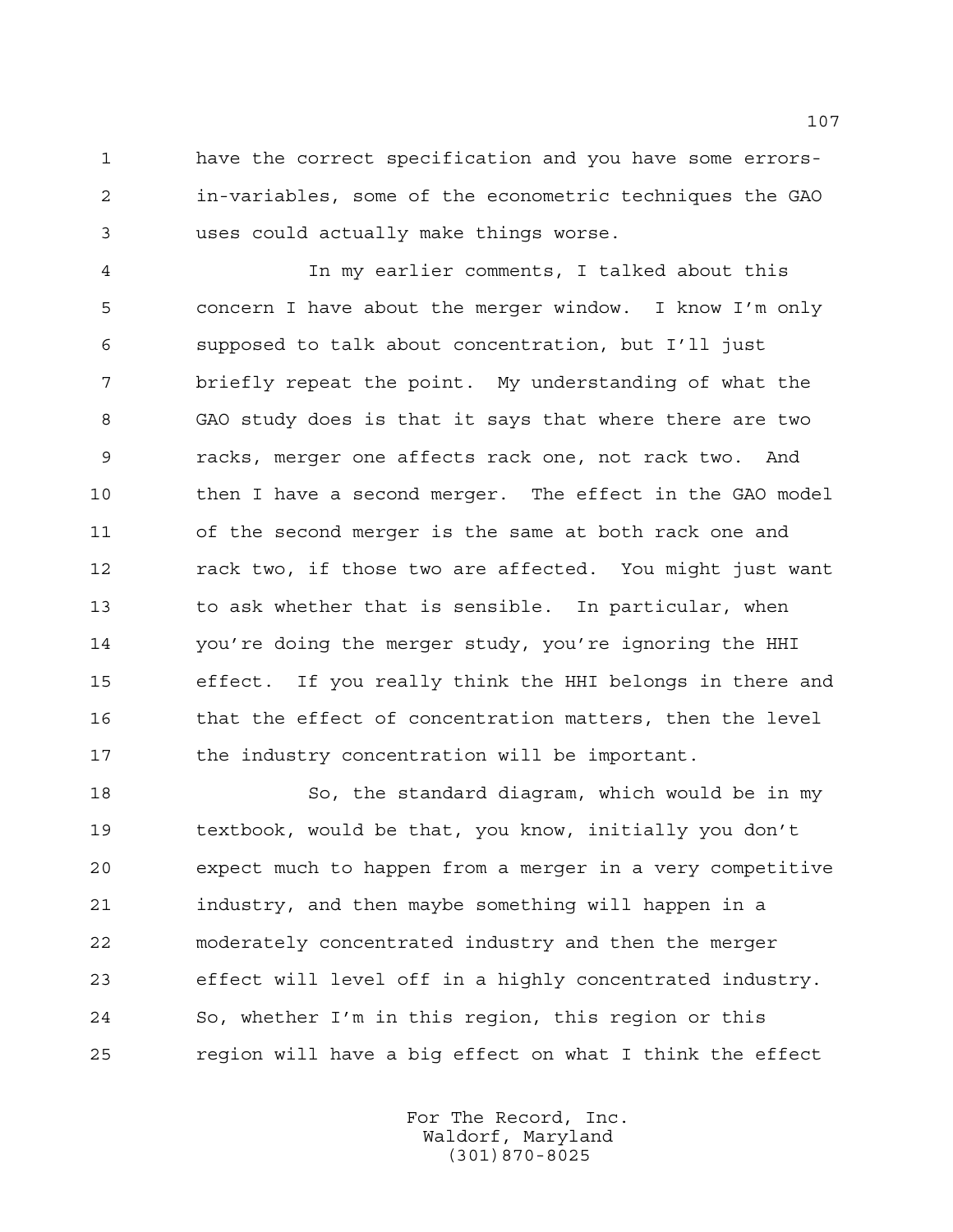of incremental concentration from a merger has.

 Now, I don't know exactly what those curves look like for energy, but it's at least something you might want to consider. So, when you run the HHI equation, another way of doing this would be price on HHI where HHI is divided into three categories, low, medium and high concentration, or just low and high, and see if you get something.

 Okay, let me now turn to the FTC study which, as I thought was clearly pointed out in the presentation and also in Jerry's discussion, is a slightly different approach. Also, I thought it was a very thorough and careful approach in which they're focusing on one merger, not multiple mergers. And what I said in my comment is the key question is, where is the marginal supply for Louisville coming from? Now, it has to be that the marginal supply for Louisville is coming from Kentucky. If, instead it really comes from Chicago, if there's a pipeline, then there's no effect of the merger.

 And you would want to know whether the marginal supply for Chicago is different than the marginal supply for Louisville, because after the merger it appears we have this peculiar result that rack prices go up for RFG in Louisville, but not apparently in Chicago.

So, the question is why? Now, it could well be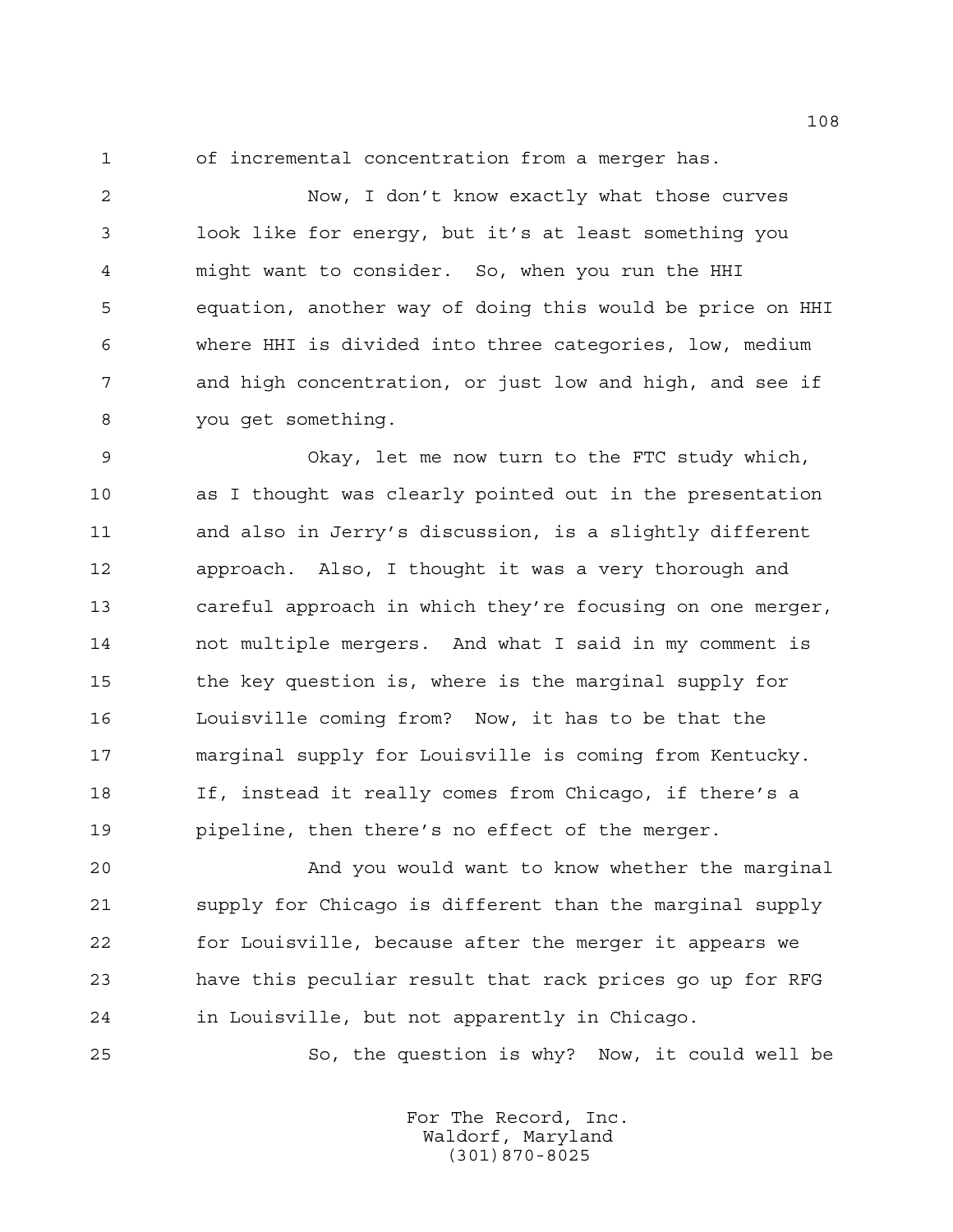plausible that this demand for RFG in St. Louis comes on and it's huge. But was that a surprise? When was it known that St. Louis was going to switch to RFG? Was it known with sufficient advance notice that refineries could adjust their refinery, and I know you can't adjust the refinery with the touch of a button? It takes a while. You have to work off a certain inventory so there's an optimal way to transition. I would like to see more about what that time is and why St. Louis wasn't anticipated.

 There is a sense that what's going on in Louisville is not explained in the model. That's clear. It doesn't come out of the model and, therefore, there is 14 this sense that it's sort of after-the-fact explaining the result. I'd like to see a little bit more on what's 16 the relationship between the price in St. Louis now and 17 the price in Louisville and whether they go in sync. I 18 think they should if I understand correctly the FTC argument.

 What's the marginal supply for St. Louis, what's the marginal supply for Louisville? I guess they are the same if you believe the argument in the FTC working paper. It seems like a plausible explanation for what's going on. But if it's true, then I should be able to follow that all over time.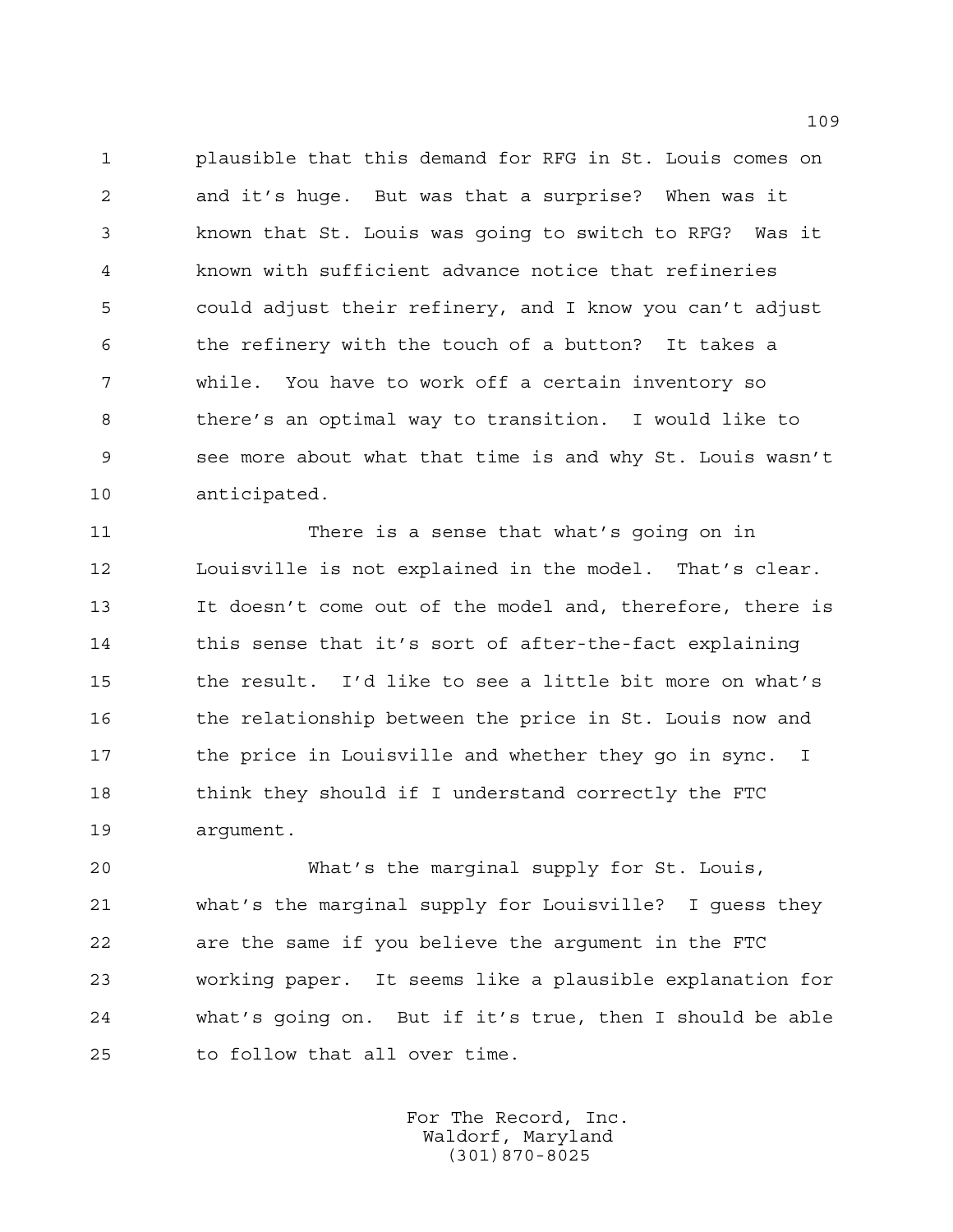Now, whenever you have a study like the FTC's, the real question is are the control cities adequate? Jerry talked about this, so I'll just be very brief here. The criticism that GAO staff raised about the control cities is that they, too, were affected by mergers. Now, if I understand the import of that, though, that would raise the control base. So, that would mean that if you found nothing, well, maybe it doesn't tell you very much because Chicago was going up and because it was affected by other mergers that don't affect Louisville, so you don't have a good control. That I understand.

 On the other hand, the main finding I'm getting out of the FTC paper is that 15 months after a merger, price went up relative to Chicago. So, you know, there's no question it went up. If Chicago's price was affected by the mergers that are raising it, if you had corrected for that, it would have gone up even more. So, it doesn't really explain what the FTC found. But obviously, it's a relevant question to ask, are the controls adequate?

 Now, I know something about adjustment time. I know something about the adjustment time between a shock in crude oil and the rack price. There have been several studies of this, you know, maybe they're out-of-date, I don't know. But my understanding is there's a very rapid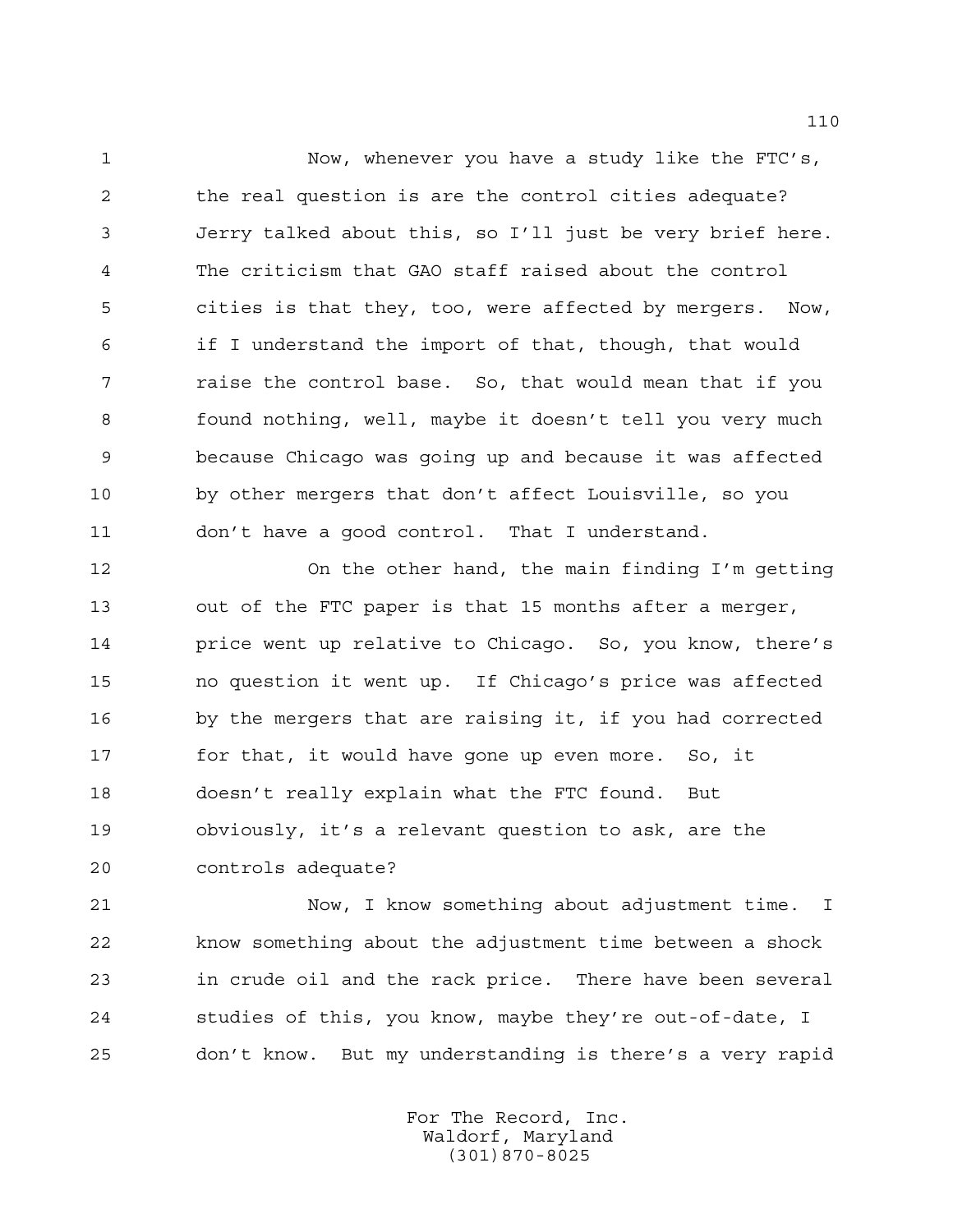adjustment of rack price to crude oil prices. And if I remember right, there's a Borenstein-Shepherd study where they're trying to specifically look at adjustment costs and they show -- I can't remember exactly, but I thought it was that within 60 days there's almost a complete price adjustment. By the way, I should have mentioned this earlier when I talked about the GAO study, they use the price minus -- the rack price minus the crude oil price. If those don't move in sync and there's a 60-day lag, you should really fool a little bit around with the 11 lag structure. That's why another way of doing that would be to aggregate up to a longer dimension other than weekly, a longer dimension.

 Anyway, I think the FTC gets a slightly odd result. Rack price goes up, but the retail price doesn't. That is somewhat puzzling.

 So, the real question is, how do they explain that? Well, they have this argument, there's conventional gas outside of Louisville, maybe that's keeping it down. And they also have this explanation 21 that the DTW price didn't go up. You know, maybe that explains it. Is that a long run phenomenon? It would be a little odd that it's a long run phenomenon that the rack price goes up and it has no effect on retail. One or two things would have to happen. Either retail prices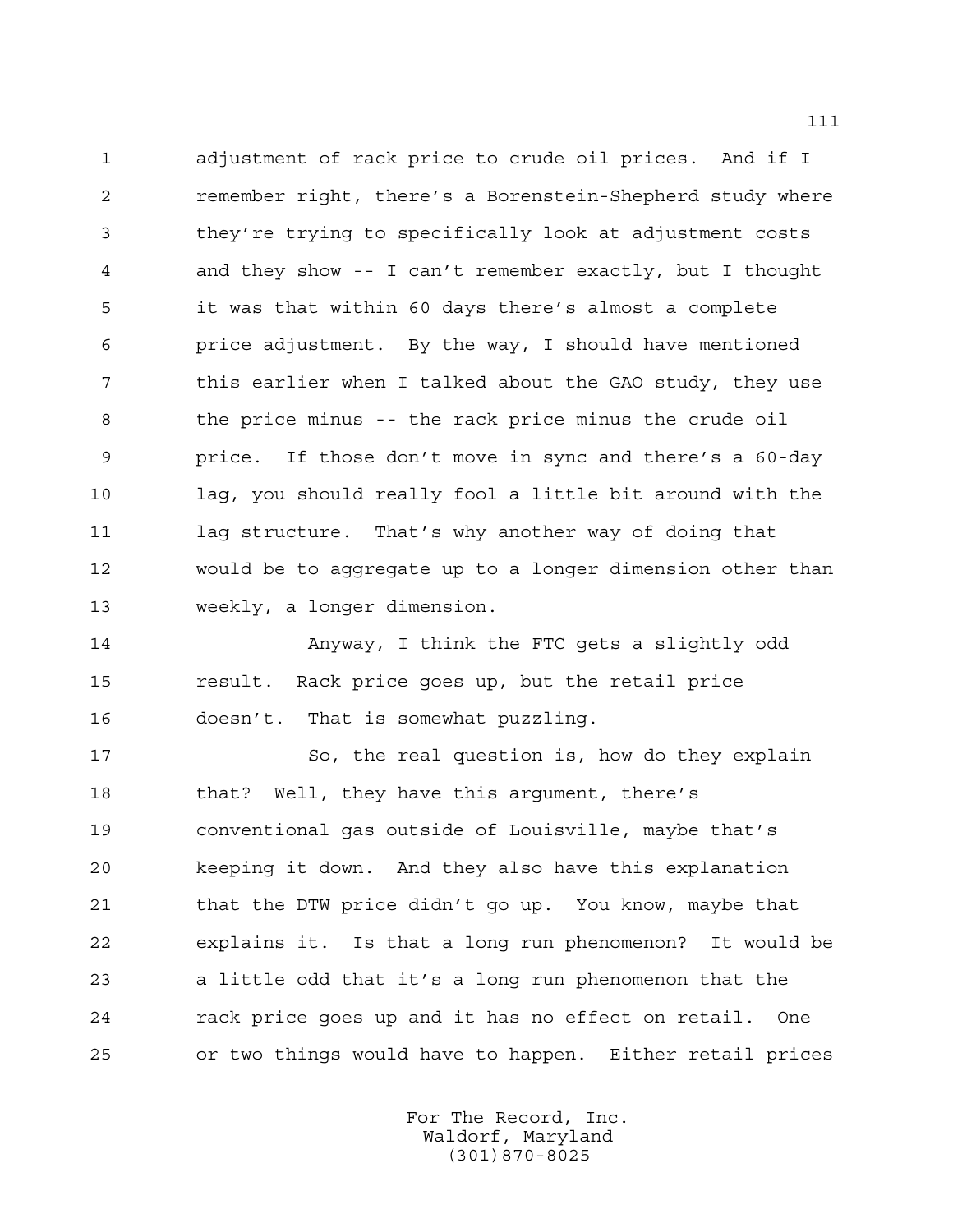are going to go up or some of these gas stations in Kentucky, are going to go out of business because their margin has been lowered.

 Did that happen? We can look right now. In other words, what I interpret the FTC explanation to be is that there was a blip in demand in St. Louis that was unanticipated because of a supply shock. That's what caused the rack price to go up in Louisville. But now it's anticipated. Now, they've seen it happen, and presumably, they should adjust to it, and therefore, if I 11 look right now, what is the relationship between the rack price of RFG in Louisville compared to the rack price in Chicago compared to the rack price in St. Louis? In other words, there is something that I would suggest the FTC do to figure out whether what they're claiming is the explanation for the increase is born out by what has subsequently happened.

 You know, having said that, I thought the FTC explanation sounded pretty reasonable, subject to further investigation. Let's suppose a merger is going to raise the rack price, I'd be a little surprised if it took 15 months to do so. So, there seems like there's clearly something going on. It's an interesting point, but I'll talk about it to the FTC. They have a futures price in there. There's a literature on what the coefficient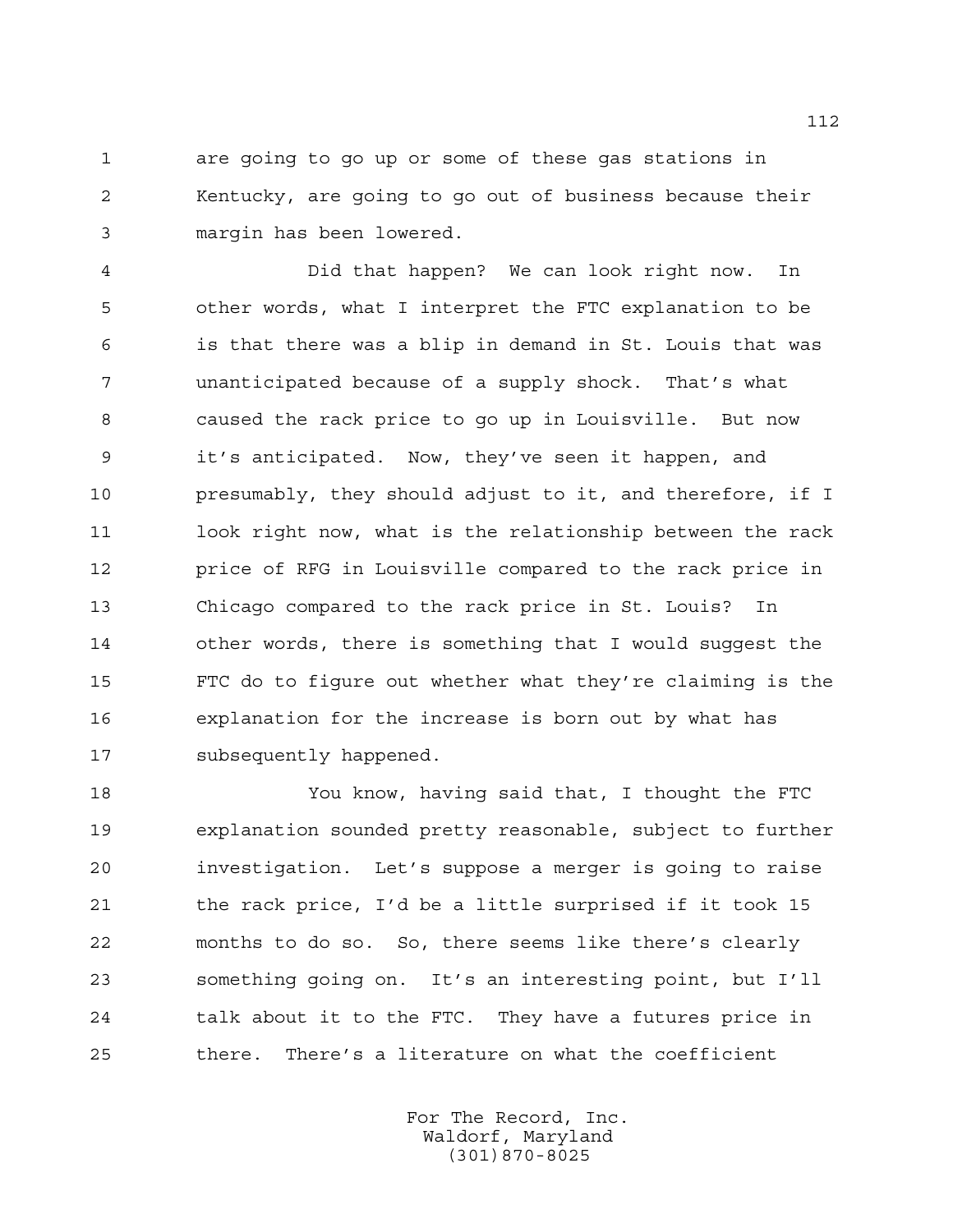should be, so you might want to -- I'll talk to the FTC about that. It's just a simple point.

 In the interest of saving time and to let others speak, I'll just end.

 There have been other studies in this market and I think what is emerging is that the notion that there are hints of market power in certain parts of the chain comes out of some of these studies. In the Borenstein-Shepherd study, they did find an effect of concentration on adjustment time. That is, it does appear that concentration is mattering sometimes. There are these Hastings studies and Hastings and Gilbert studies. Now, my general impression is that these studies that are finding effects are in the relative minority of studies, but at least I think it's indicating that there may be something in the data that makes a conference like this worthwhile so that we get to the bottom of it. In particular, what a number of these studies seem to indicate is that the vertical relationship can sometimes matter, and by vertical 21 relationship what I mean is the output of independent gas stations versus branded stations, that that quantity can sometimes be affected by refinery concentration or at least that's the suggestion of these studies. Although it's far from definitively established, that possibility,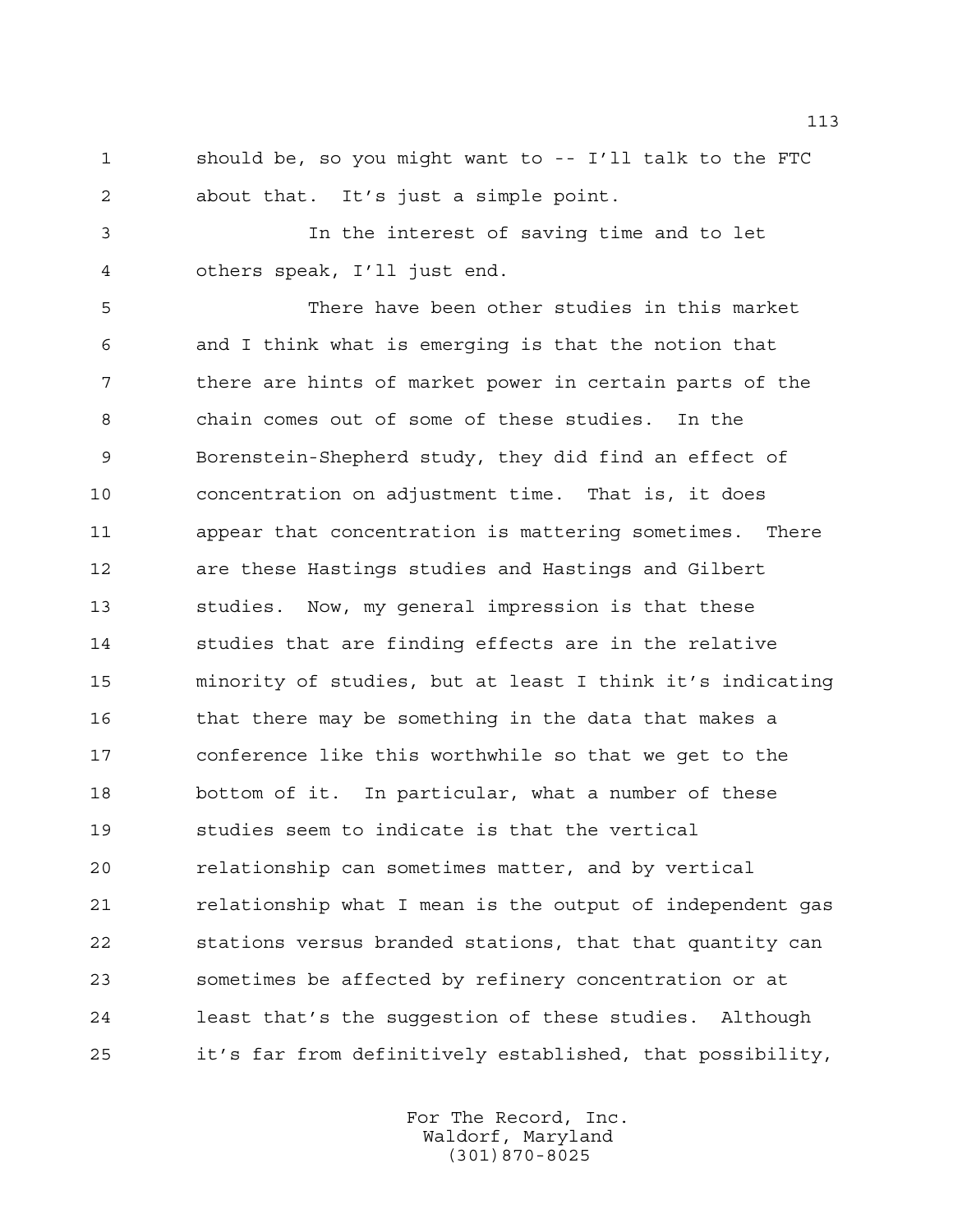given the importance of this industry, you know,

 justifies having intensive investigations like the FTC and GAO have performed. So, I'll stop here and thank you.

 PROFESSOR HAUSMAN: Do you want to reverse the order or do you want me to go next?

 DR. THOMPSON: I can probably go quickly, so maybe you can let me do that. I really have just two comments to make on the price correlation studies, and as a caveat, I should add I've never done one myself. So, 11 this is speaking as someone who looks at these things occasionally, but has always been scratching his head a little bit when looking at them to try to figure out what's going on.

 First of all, the market definition question seems to me to be quite critical in the sense that if you use the HHI measure of concentration, the HHI is inversely proportional to the square of the total size of the markets. That's what's in the denominator of each of the terms that you sum. What this means is that **relatively small errors in measuring the size of the**  market potentially lead to fairly large and serious measurement errors, and that's been commented on already. But the main point I want to get across is that those are potentially large errors, not small ones.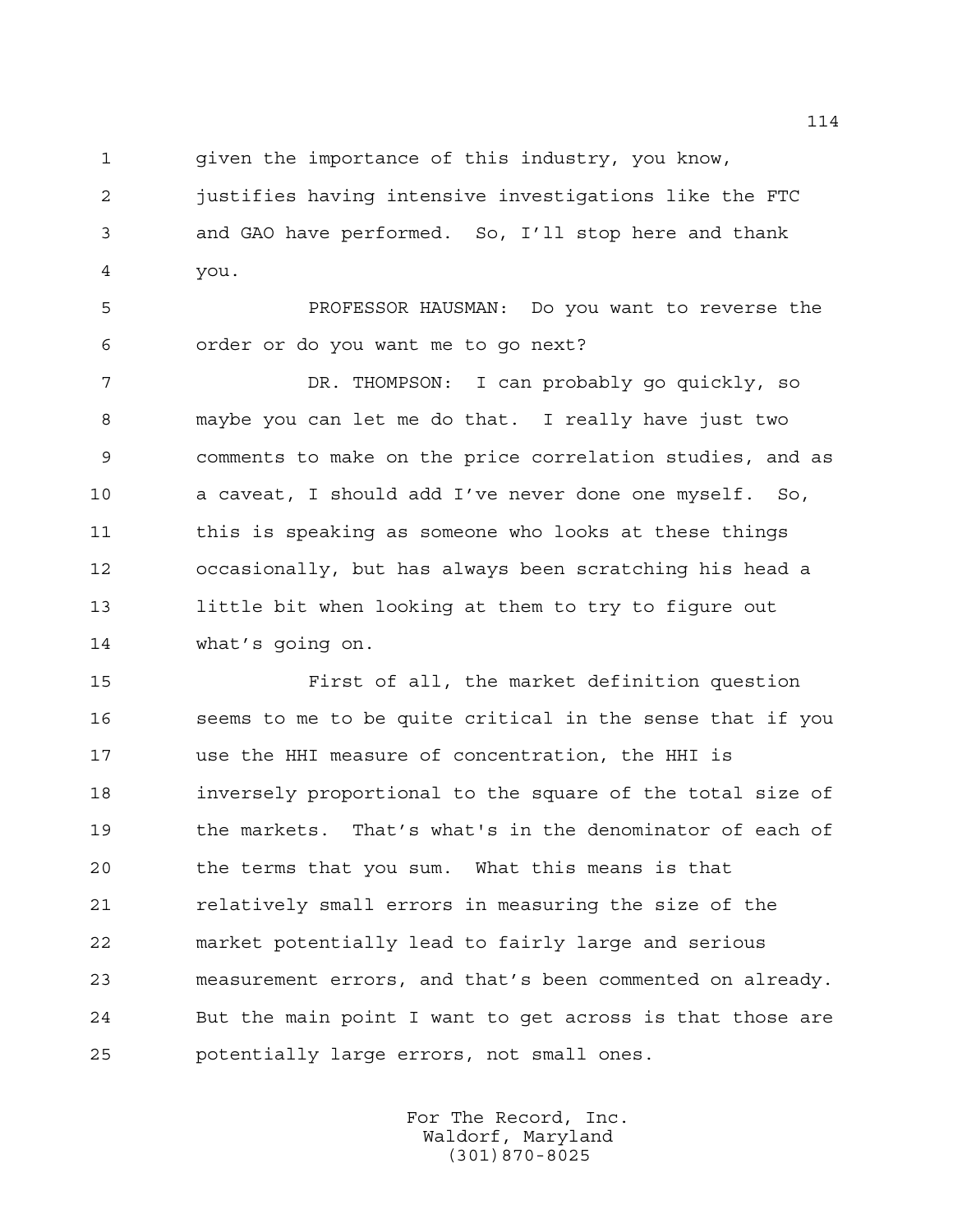The second point related to the use of the HHI is that, in general, we should take into account when there are substantial sales by firms not physically producing within a relevant market, the presence of imports into the market. That could change the concentration measures substantially in ways that I'm not sure were taken into account in the GAO study. I'm afraid that it's a little bit unfair here in that the GAO did a price concentration study and the FTC did not. So, the comments about this pertain only to the GAO.

 But in any event, if you were to take into account the inflows and look at the actual sales coming in from other areas, you might get a better feel for some of the issues that Dennis mentioned, namely whether or not racks nearby are linked, whether or not there's substantial arbitrage taking place between geographic areas that could discipline price increases. And that, of course, is very closely tied to the question of market definition, something that is essentially not dealt with directly in either one of the studies.

 The second point that I want to make has to do with the interpretation of a price concentration study. There are quite a few things that might be driving concentration, and in particular, driving the differences in concentration across time or across geography, which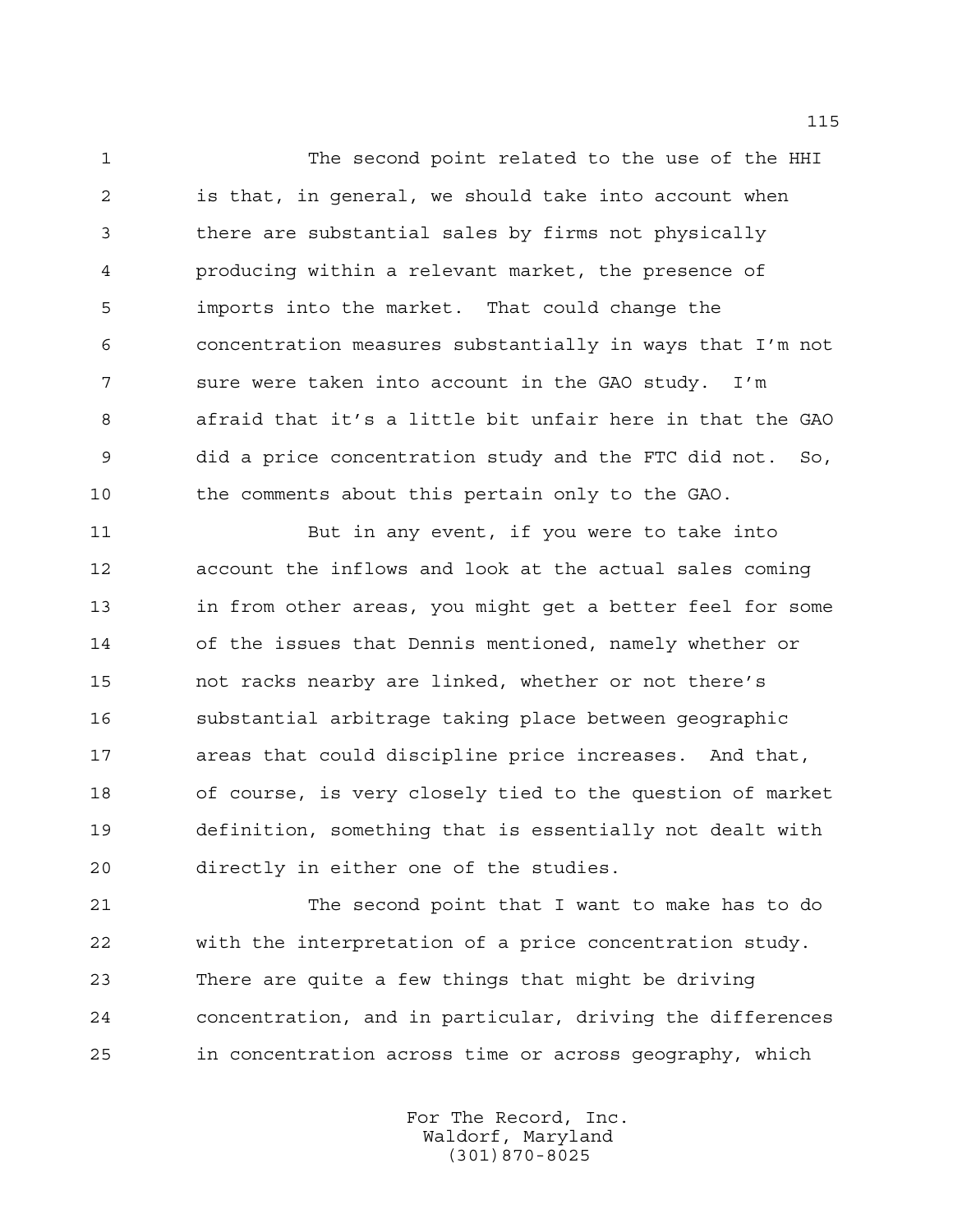are obviously the dimensions being exploited here. You can have differences in the input cost, differences in the size of the markets. Mergers, obviously, are one possibility. Entry and exit and internal growth of firms. All of these things are going to affect concentration.

 From the point of view of a public policy question, it's difficult to know what to make of a price concentration study if what's driving the variation in the explanatory variable (or if you want to think of this 11 in terms of simultaneity, in the concentration study, in the concentration measure itself) is not something that's directly affected by some public policy decision.

 From the point of view of the antitrust agency, the merger is obviously one thing that might be going on. But to the extent the concentration in these markets -- 17 to the extent that the interest in concentration in these markets is driven by considerations of mergers, it strikes me that looking at the merger studies is really getting much more directly at the public policy question of interest here.

 PROFESSOR HAUSMAN: Again, I'll just keep my comments fairly brief. What you have to understand that is going on here is that the HHI is being put in, as it were, as a proxy for market structure and that, depending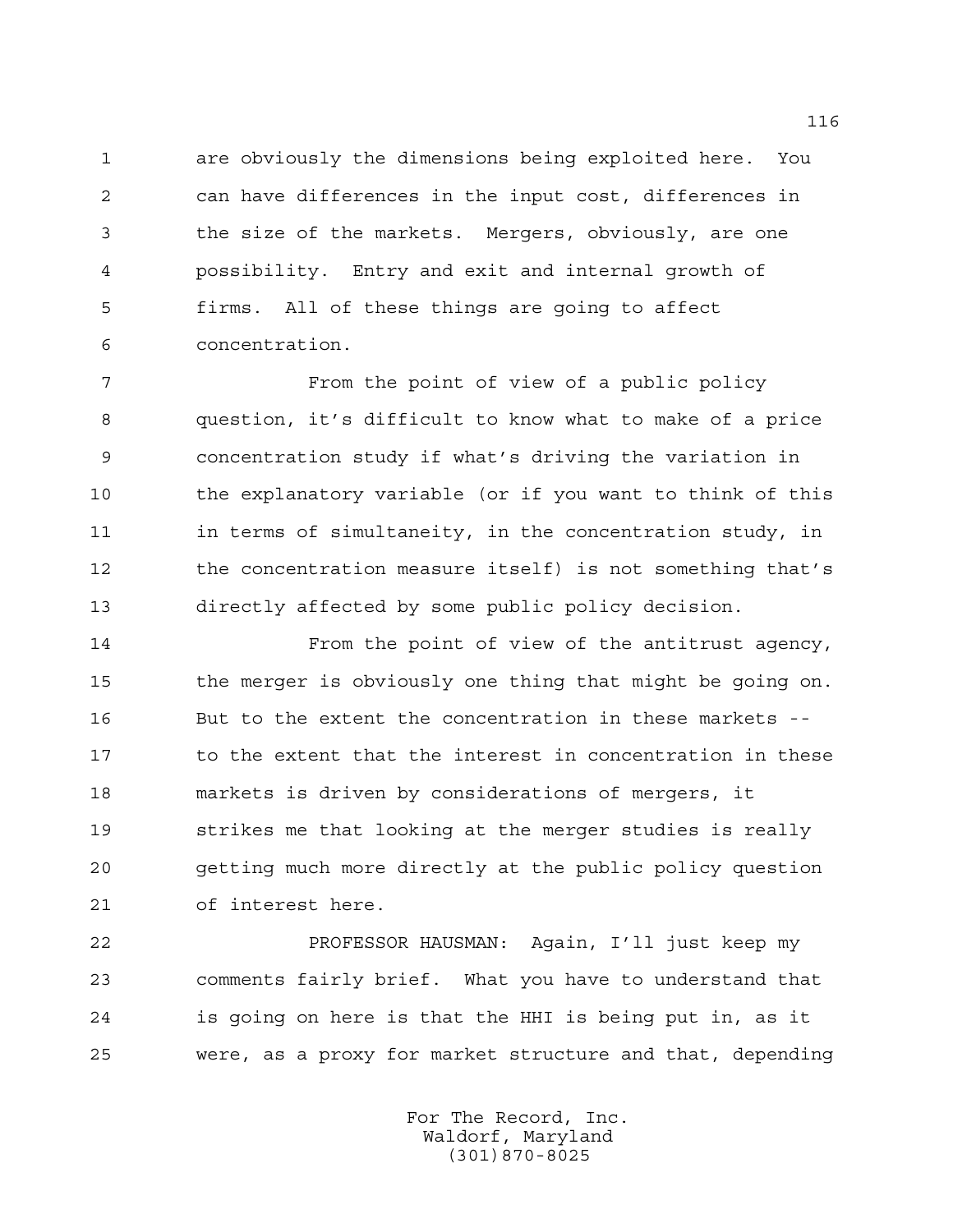on the type of oligopoly model you have, you can get very different results and somehow that the HHI has to be the same across markets, so it has the same relationship and, again, as I emphasized earlier, when you have changes over time and the market structure changes, it has to pick that up.

 Now, in the GAO models, they have the inventory ratio and capacity utilization variables and this has been mentioned, but I think this is a very important point, those are at very different levels of aggregation. You have at the PADD level and at the rack level and it's not clear how that matches up. In that type of situation, and more broadly, I have grave doubts about whether the changes in HHI can control for changes in market structure. So, I pretty much agree with Scott's last point. If you want to take a look at what happened with mergers, I think it's better to take a more direct approach, which is the first GAO approach of using merger indicated variables, rather than trying to use the HHI.

 But let's say that you do want to use the HHI. In my view, you have two main problems. One is this joint endogeneity problem, about which I don't have much to say, but it's a serious problem. But the second is that the HHI, I think, really doesn't change very much in markets apart from mergers. So, let me assume that

> For The Record, Inc. Waldorf, Maryland (301)870-8025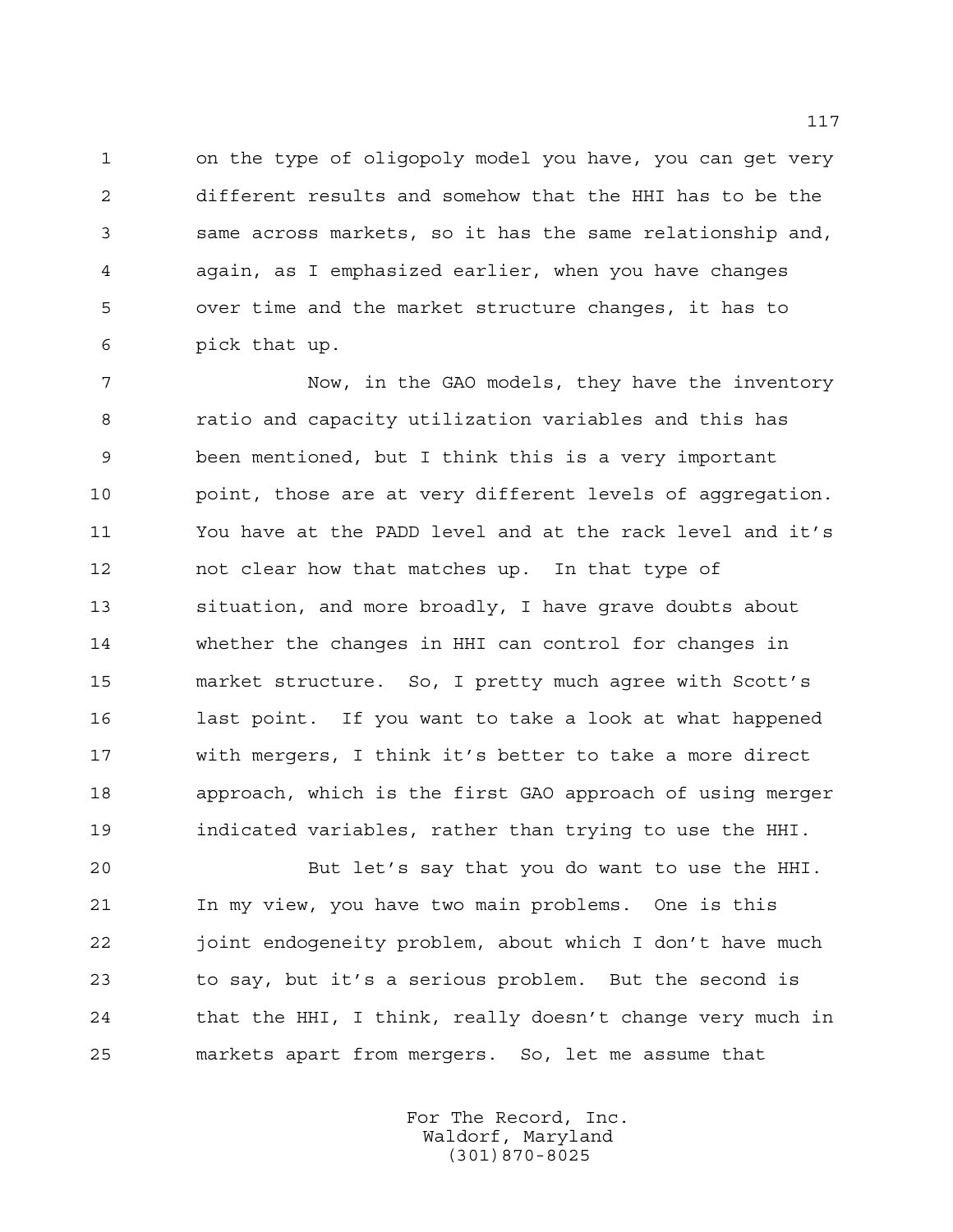that's true during this time period. Now, I could be wrong, but if the HHI doesn't change very much in markets apart from mergers, then it's very difficult to sort out the effect of the HHI.

 So, in my view, because you have fixed effects in the model, in other words, you're explaining the price with the dummy variable for each rack, the only way you can really then find out the effect of the HHI is to see what happens when it changes. In other words, if you ran a cross section regression here on panel data and you didn't have mergers or any reason for the HHI to change over time or just change a tiny bit, you couldn't tell it apart from the fixed effect. You know, what's going on in the rack in San Diego is explained by its fixed effect and what's going on in the rack in San Francisco would be explained by its fixed effect. So, it's only changes in the HHI.

18 And so, then what it seems to me that you have to do, if you really want to believe these models or to really estimate these models is that you have to have markets in your sample in which the HHI changed for some reason other than a merger. Now, that could have happened in this data. I think Gulf Oil sort of disappeared from the Northeast and Cumberland Farms took over its stations and I don't understand exactly how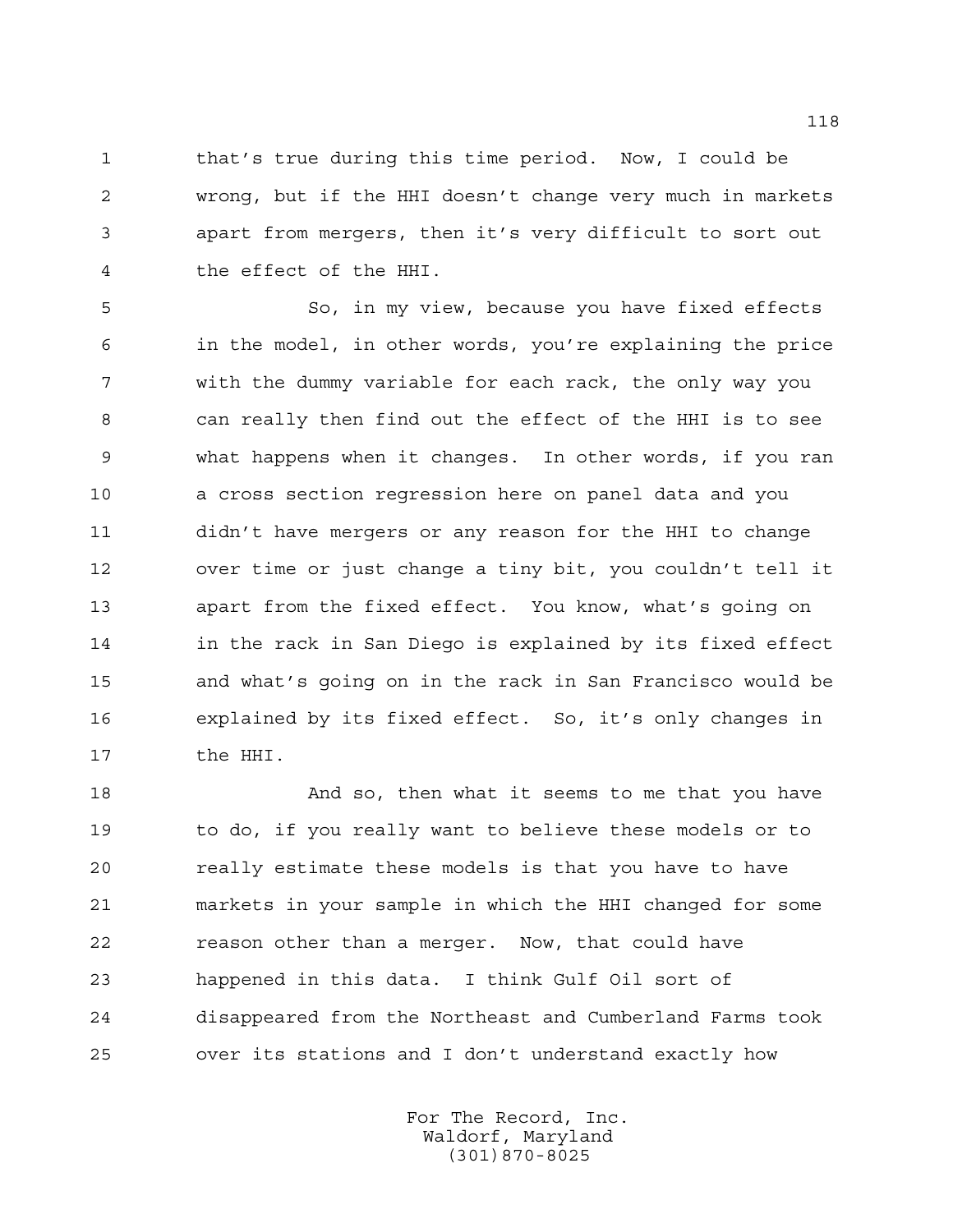those are sourced. But I mean, it's certainly the case that somebody could have exited from these markets during this time apart from the merger.

 Otherwise, it seems to me that when you're looking at the changes in the HHIs, it really is just like using a merger-indicated variable, and then you're scaling it by the HHI, and as I started off to say, it seems to me that there is no reason to think that you're going to have this constant linear relationship. So, the way to test this would be to have other markets where you don't have a merger where the HHI changes, if you had 12 that in your data and then you'd be able to have much more confidence in your results if they were robust to 14 that type of change.

 PROFESSOR WHITE: Well, let me pick on something that Jerry was just saying and that is the concern with the endogeneity of the HHI and, as it's usually defined, that's a market share measure, but here we actually have a capacity measure. So, perhaps there's a sense in which the capacity was intended as a proxy, but because capacity is usually determined over a longer time cycle, perhaps it's being considered as predetermined here. But I'm not sure that that's really capturing necessarily the concentration measure that one would want. Capacity can have strategic considerations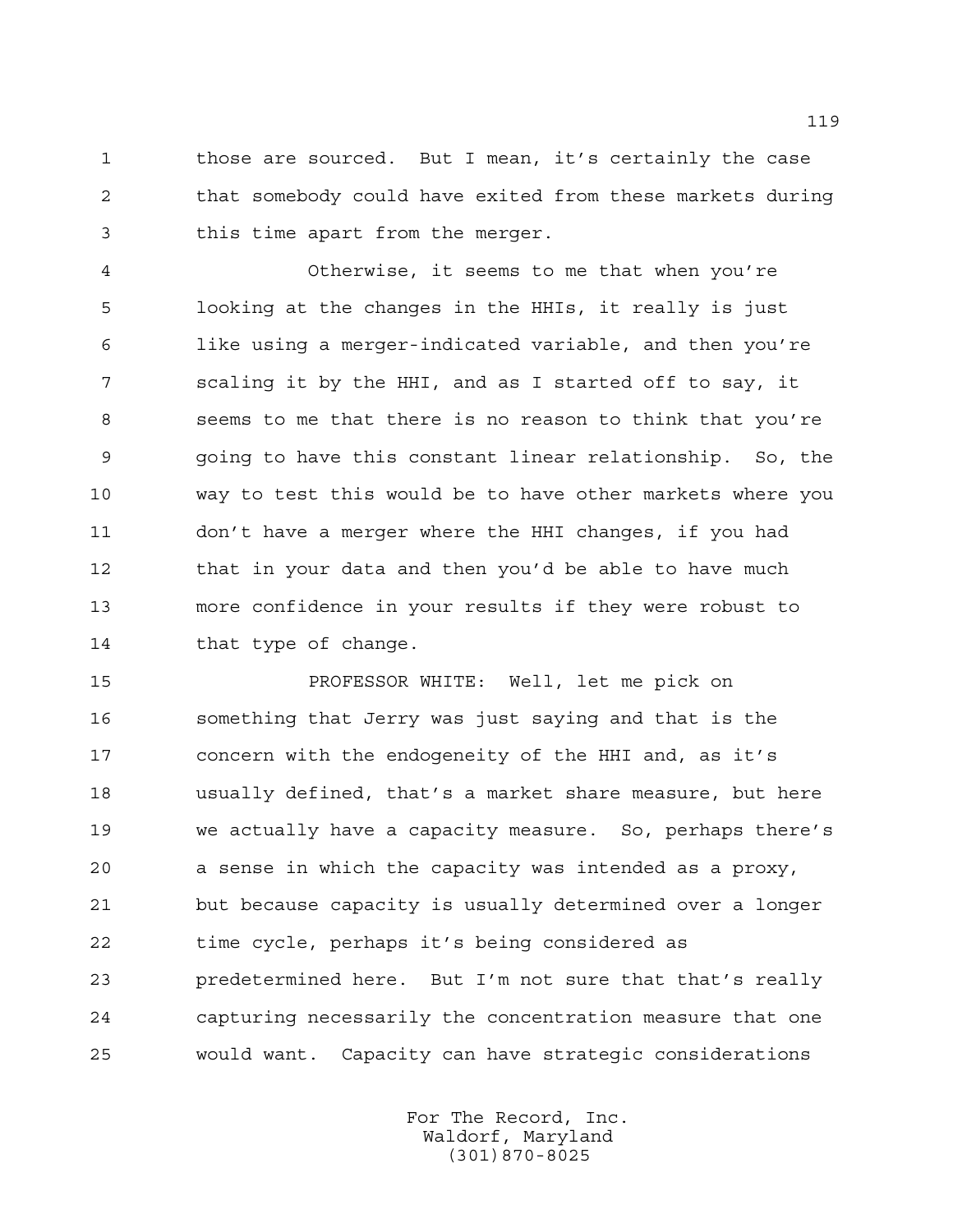that may have a role to play and so a capacity HHI is like being one step removed with some extra things going on and I'm not sure necessarily that even if one wanted that sort of concentration measure it would be something that would be really telling me what I would want to know.

 Now, there's another issue and it's been touched on briefly, but I'd just like to highlight it. We have basically five PADDs and we've got seven years, but only five years of concentration data. So, there's 11 really only 25 observations where changes happen, and we're regressing basically monthly -- or is it weekly -- weekly cross section panel data on these basically 25 observations. It's a concern to me that there's not nearly enough variation in this HHI measure, whatever it is, to really identify any kind of effect that's going on.

 Now, sometimes when you measure explanatory variables at a lower frequency than the dependent variable, you can do some kind of instrumenting, but in this case, you have sufficiently few data points that even that sort of instrumenting is not going to be productive. That would lead me to try to go to some sort of a reduced form, and where that reduced form would take me would be back to a model that would basically have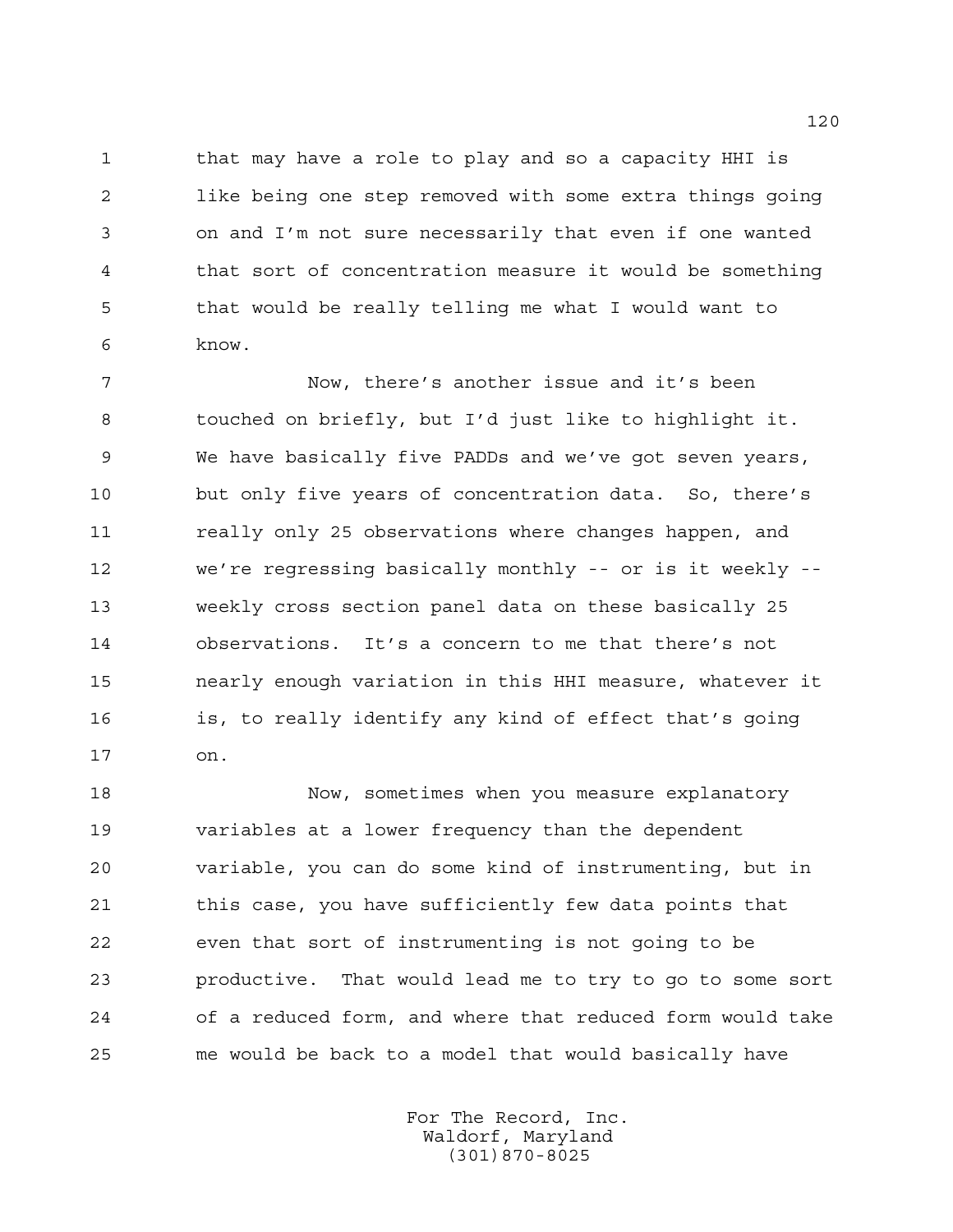some merger dummies because that's the thing that would be driving this, perhaps along with some entry and exit information.

 So, I think that that more direct analysis is the one that I would prefer.

 PROFESSOR HENDRICKS: As an editor of the Journal of Industrial Economics, one of the IO field journals, I get a lot of these price concentration studies. My first test is the following. If the model is trying to explain the variation in prices across a cross section of industries using the variation in HHI or some other measure of market concentration, I will reject the paper. The reason is that there are lots of economic forces not being measured, market characteristics not being measured, which are driving both the concentration index and prices. So, it's not clear that the coefficient on the HHI is picking anything up except correlation.

 If the data in paper has a panel structure, I can change the question. Instead of asking how does the variation in HHI across markets explain the variation in prices across markets, I can use fixed effects and ask how does the variation in HHI over time within each market systematically affect the prices in that market? This is what the GAO study did, and for that, I commend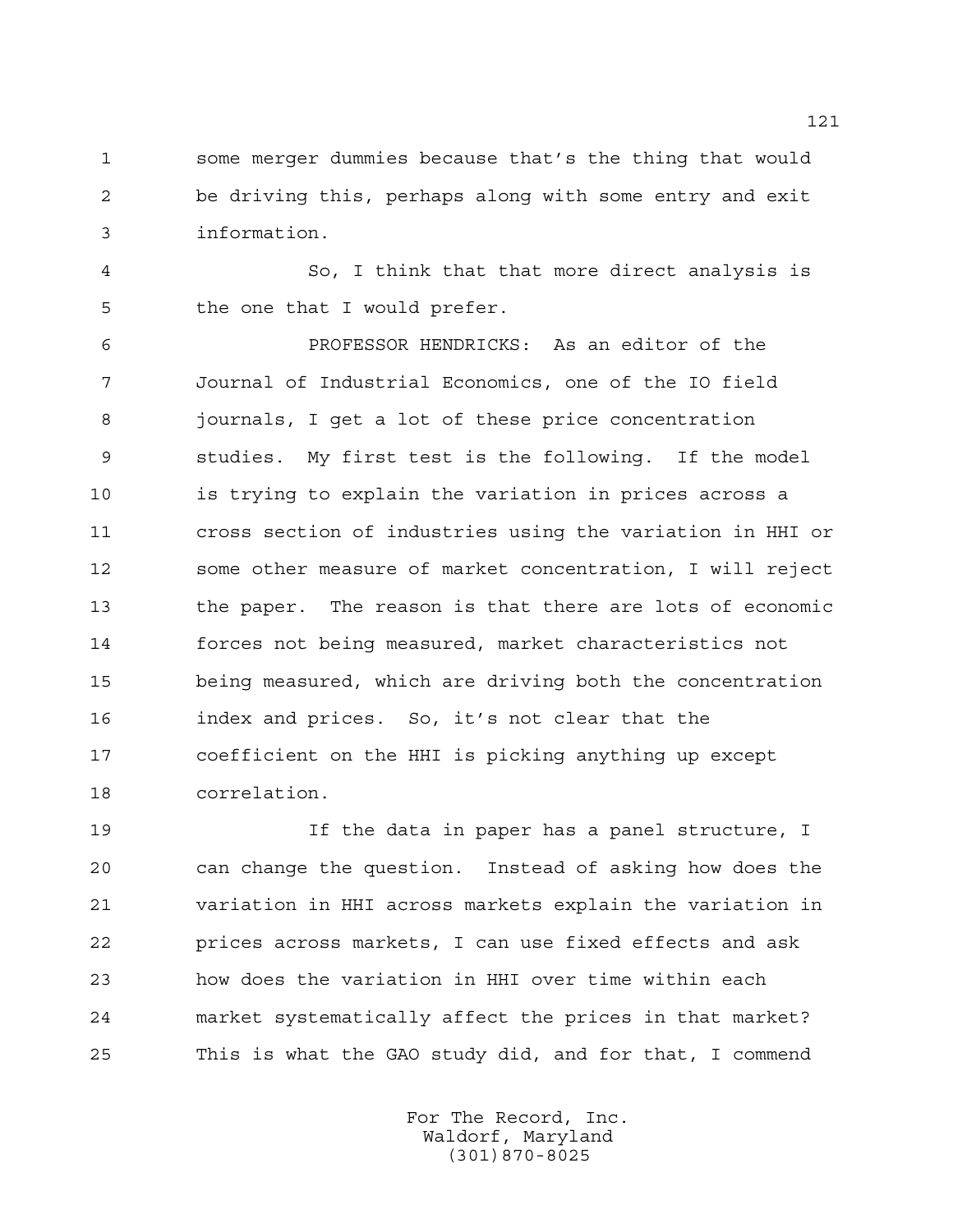them, because I think that is the right way to think about this question.

 My problem with the GAO study, though, is one that two of my colleagues on the panel have alluded to, namely, that the market prices and the fixed effects are at the city rack level but the HHI is at the PADD level. The way that I would have thought about the regression is to aggregate prices up to the PADD level, include a PADD fixed effect and then look at how changes in the HHI within the PADD affect changes in average prices in the PADD across time.

 But if you think of the model in this way then, as Hal said, it's actually less than 25 price changes because two of the years are interpolated.

 PROFESSOR WHITE: Well, I was subtracting those out. There were seven.

 PROFESSOR HENDRICKS: Yeah. I mean, there are really few changes to estimate the coefficient on HHI. That is why I like the merger regression more than the price concentration regression because in the merger **regression the merger dummy is being turned on and off at**  the city rack market level. Hence, you could take advantage of some of the variation in that variable within the PADD because presumably, it is not turning on for all of the city rack markets in the PADD. When I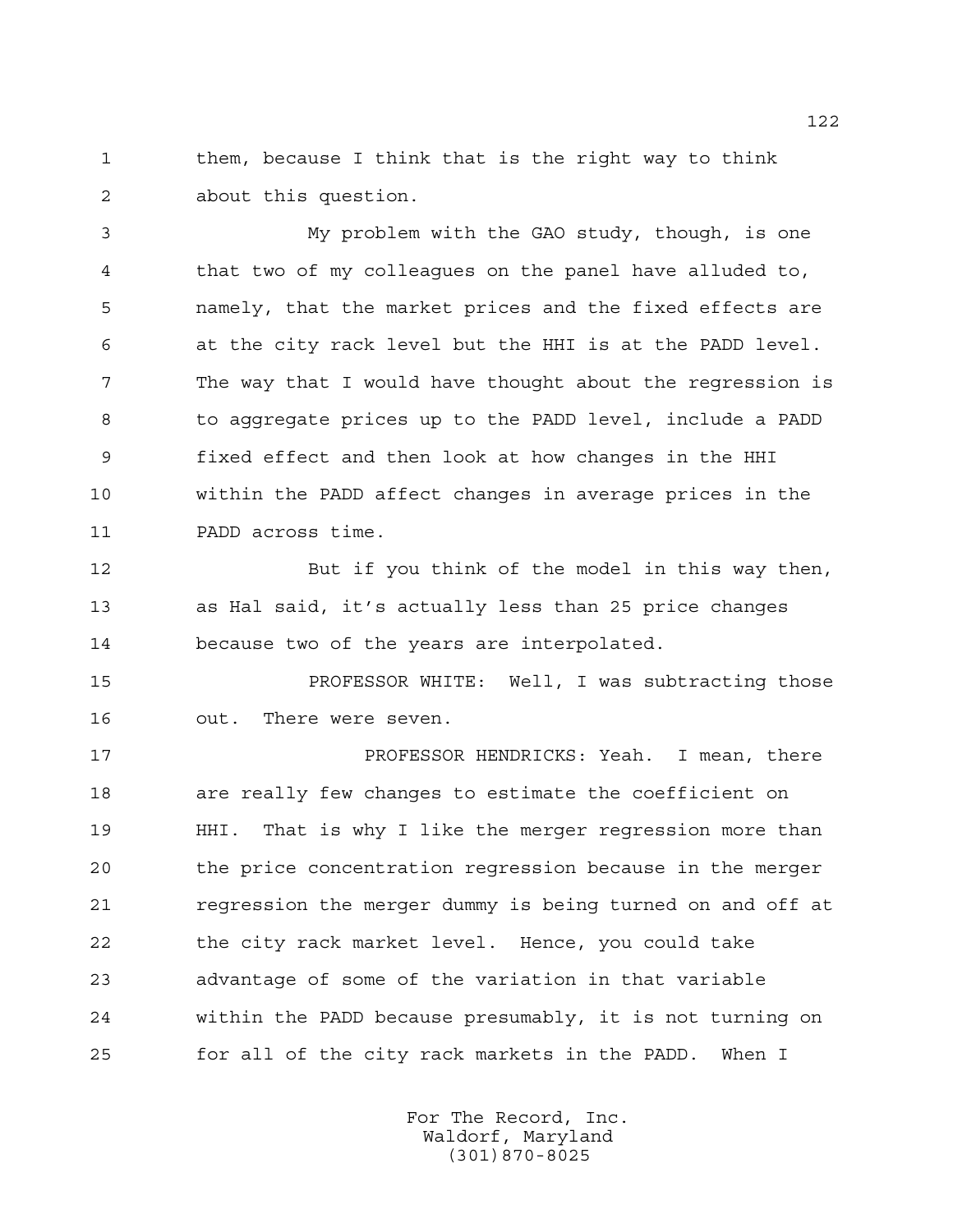think about running the price concentration regression at the PADD level, it effectively reduces to the merger equation, except that it is at a more aggregate level and you're not using some of the variation within the PADDs.

 One final point I'd like to make is that from a theoretical perspective, IO economists make a big distinction between horizontal mergers and vertical mergers. If it is a horizontal merger in the wholesale market on the supply side, then the theory is unambiguous: prices are going to go up. The merging parties are going to restrict quantity and raise price. If it is a vertical merger, the theory is ambiguous.

 I ran some simulations on the Hendricks-McAfee simulator last night. The simulator allows you to study vertical mergers along with horizontal mergers. It is not hard to get wholesale prices increasing and retail prices decreasing, because of the elimination of the double mark-up problem associated with a vertical merger.

 So, that leaves an open question that needs to be thought about more carefully. The GAO study says that 21 the mergers are changes in market structure that raised wholesale prices. But the study is silent on the issue of whether or not retail prices actually went up as a result of those increases. That is an open question. I'll finish on that point

> For The Record, Inc. Waldorf, Maryland (301)870-8025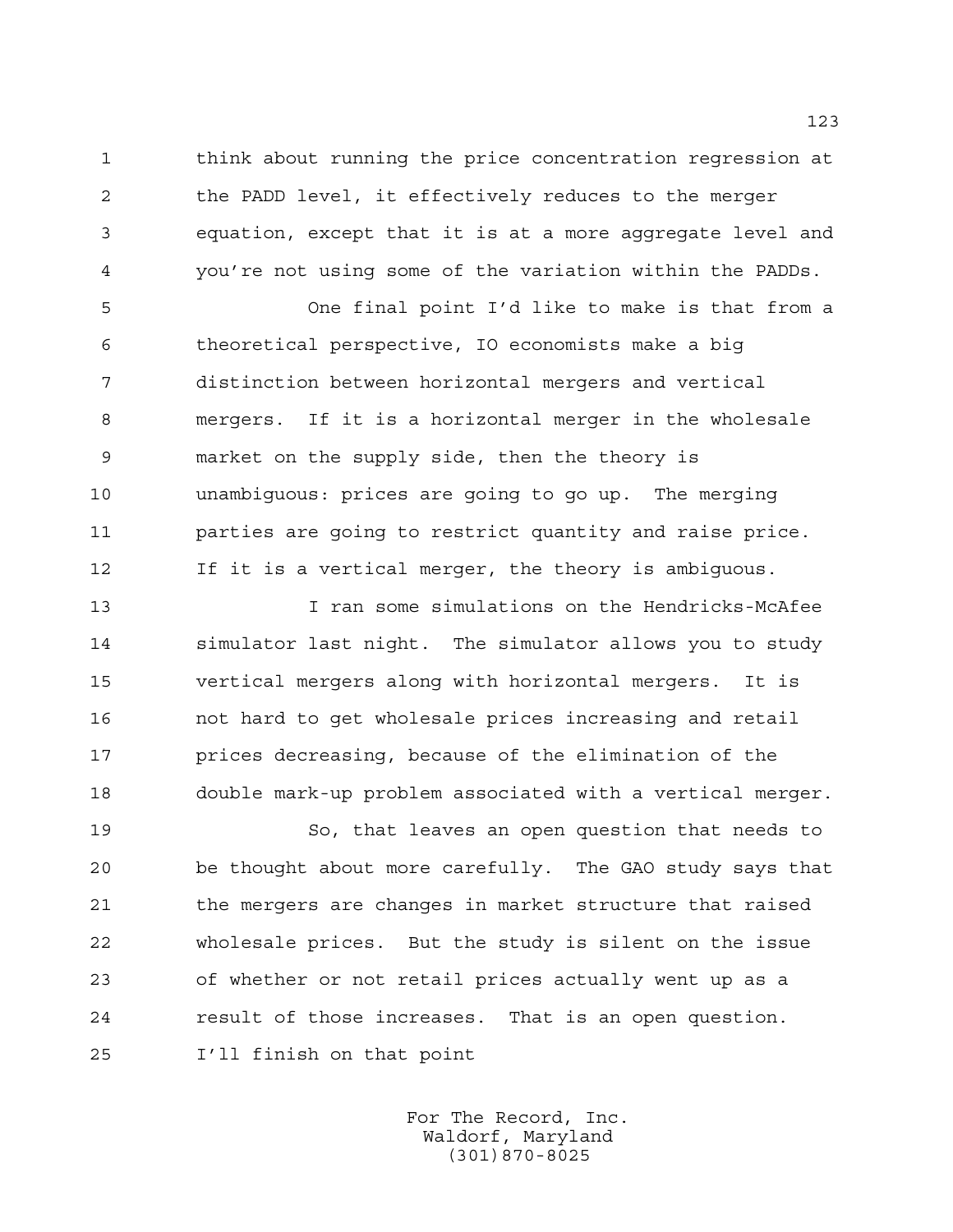| $\mathbf 1$      | MR. FROEB: Okay, yeah, thanks very much. Now,           |
|------------------|---------------------------------------------------------|
| $\mathbf 2$      | we have a lunch break until 1:45 and we'll reconvene at |
| $\mathfrak{Z}$   | that time with a robustness panel. Thank you very much. |
| $\overline{4}$   | (Whereupon, at 12:34 p.m., a luncheon recess            |
| 5                | was taken.)                                             |
| $\epsilon$       |                                                         |
| $\boldsymbol{7}$ |                                                         |
| $\,8\,$          |                                                         |
| $\mathsf 9$      |                                                         |
| $10$             |                                                         |
| $11$             |                                                         |
| 12               |                                                         |
| 13               |                                                         |
| 14               |                                                         |
| $15$             |                                                         |
| 16               |                                                         |
| $17$             |                                                         |
| 18               |                                                         |
| 19               |                                                         |
| 20               |                                                         |
| 21               |                                                         |
| 22               |                                                         |
| 23               |                                                         |
| 24               |                                                         |
| 25               |                                                         |
|                  |                                                         |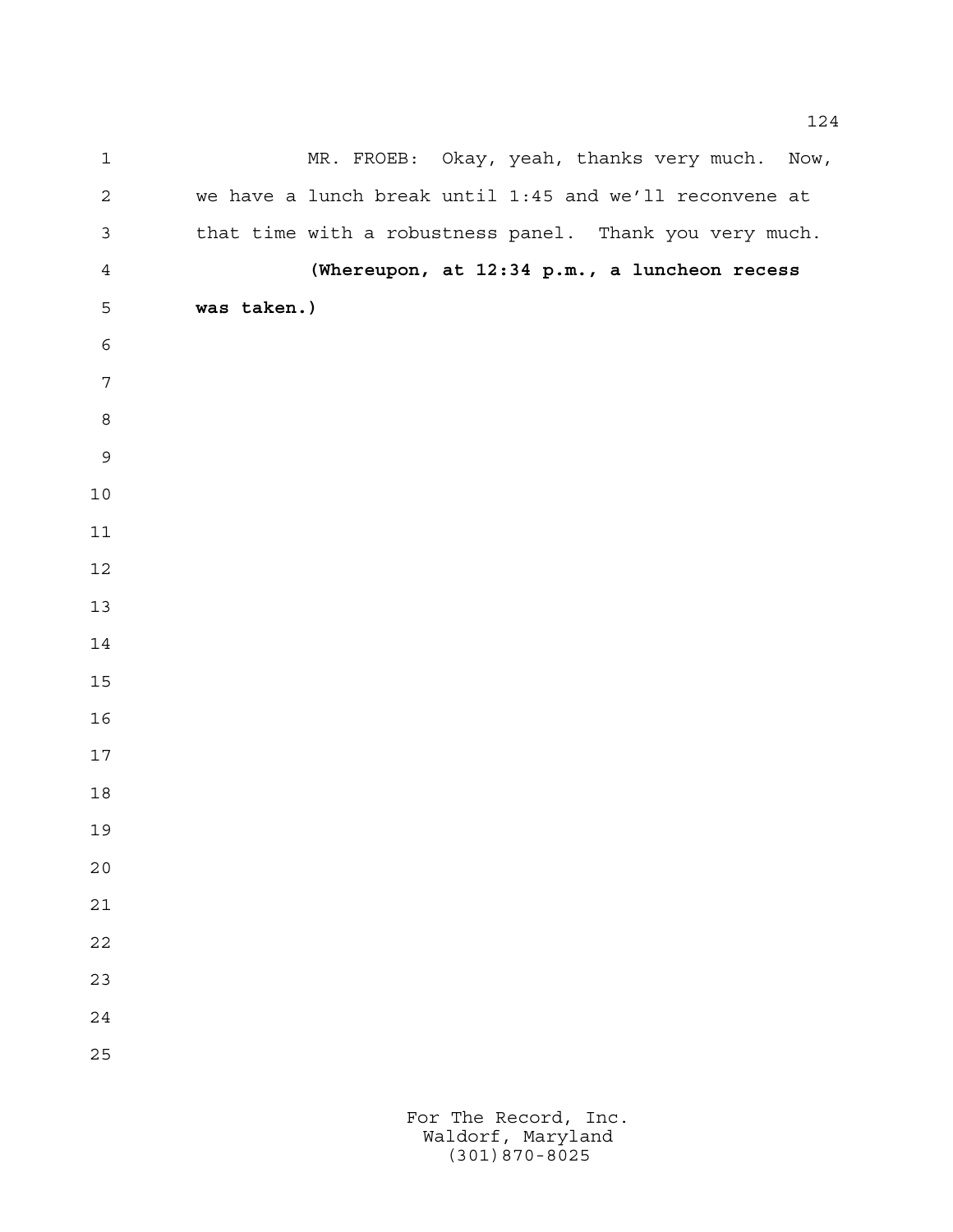| 1  | <b>AFTERNOON SESSION</b>                                 |
|----|----------------------------------------------------------|
| 2  | PANEL THREE: ROBUSTNESS AND MEASUREMENT ISSUES IN        |
| 3  | MERGER EVENT STUDIES AND PRICE-CONCENTRATION STUDIES     |
| 4  | MODERATOR: HAL WHITE, Ph.D.                              |
| 5  | PANEL MEMBERS: JERRY HAUSMAN, Ph.D.                      |
| 6  | DENNIS CARLTON, Ph.D.                                    |
| 7  | KEN HENDRICKS, Ph.D.                                     |
| 8  | SCOTT THOMPSON, Ph.D.                                    |
| 9  |                                                          |
| 10 | FROEB: We're going to panel number<br>MR.                |
| 11 | three, which is the robustness and measurement issues in |
| 12 | merger event studies and price-concentration studies.    |
| 13 | Hal White will be the moderator, and we'll take a        |
| 14 | 15-minute break at 2:45, and precisely at three          |
| 15 | we'll start the last panel, which will go for another    |
| 16 | hour, on the implications of current learning for        |
| 17 | antitrust                                                |
| 18 | merger policy in the petroleum industry, and Ken         |
| 19 | Hendricks will moderate that, so without further adieu.  |
| 20 | Hal?                                                     |
| 21 | Thank you, Luke. I would<br>PROFESSOR WHITE:             |
| 22 | like to thank the Chairman, Commissioners, the Bureau of |
| 23 | Economics and the Bureau of Competition for the          |
| 24 | opportunity to come here today and speak with you, and   |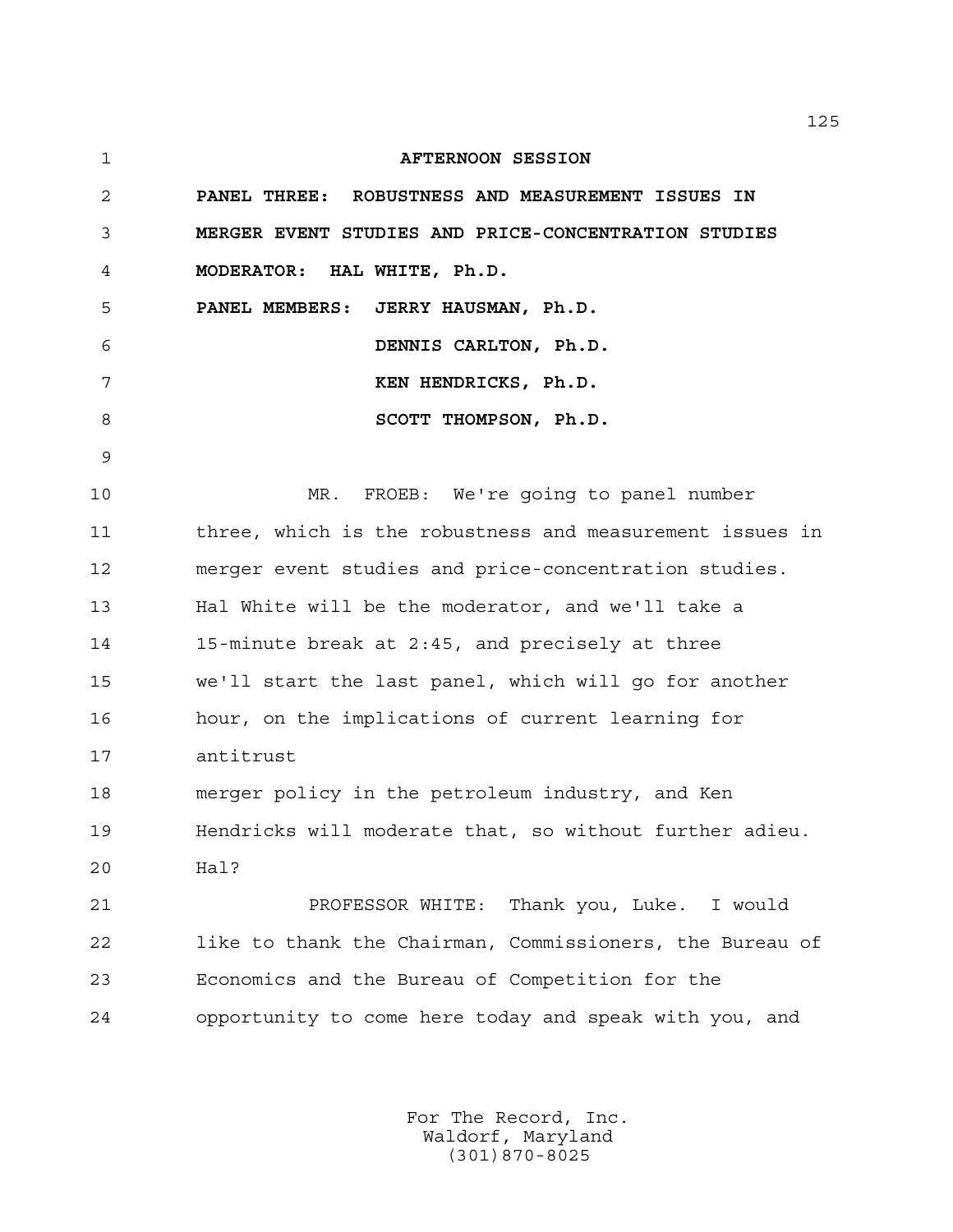it's something that I'm actually quite pleased about, because this is addressing issues that are near and dear to my heart.

 Robustness of any sort of econometric analysis is something that I have spent a lot of time thinking about. Most recently, I've been thinking about measuring effects of natural experiments like the sorts of natural experiments that are presented to us by trying to understand what happens looking back when a merger has occurred and in particular what the price effects are.

 Now, today I'm going to talk to you about traditional regression methods, which is how I would characterize the studies that we see from the FTC and the GAO, but also I want to discuss why there may be some robustness concerns with those approaches. I also will present to you what I call a treatment effect approach, which can achieve robustness against some of the things that the traditional approach may be sensitive to. This is therefore message of hope. Something that may give us some methods that I hope will be interesting for those of you who are involved in this work to explore.

 So just to give you a big picture story here, robust approaches are those that deliver results that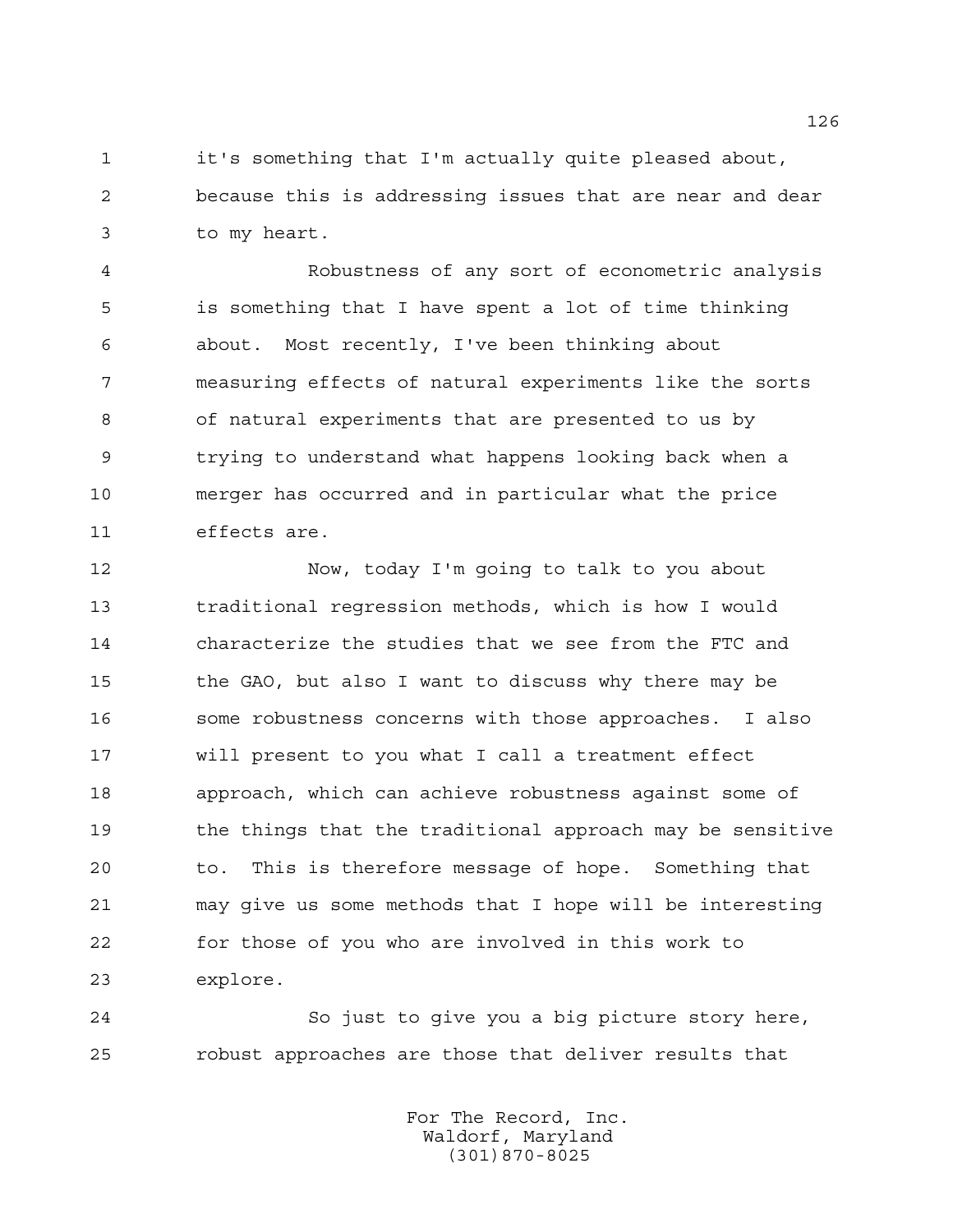are not sensitive to changes in the different aspects of the analysis, for example, the assumptions we make or the statistical techniques. You've heard Professor Hausman and Professor Carlton talk about various different, important types of sensitivity analysis, and the obvious concern is that if you have an analysis that is somehow sensitive to the methods that are used, either basic assumptions or the statistical techniques or their variations, that raises questions about whether those analyses are sound bases for policy analysis.

 Here, we're focusing specifically on the question of: Well, what about the robustness of the FTC and the GAO studies? Do we have concerns there? To what extent might we take those studies as a basis for policy decisions?

 We're going to be talking about what we can learn from 17 them, but I also want to talk about how we might proceed from those studies and get some additional insight as to what the effects of these petroleum mergers might be.

 Now, both the FTC and the GAO studies are what I would call traditional dummy variable approaches. They use different explanatory variables. The observations are different to a degree, but what I want to concentrate on for the moment is the similarity between these two, because in both of these studies, the effects are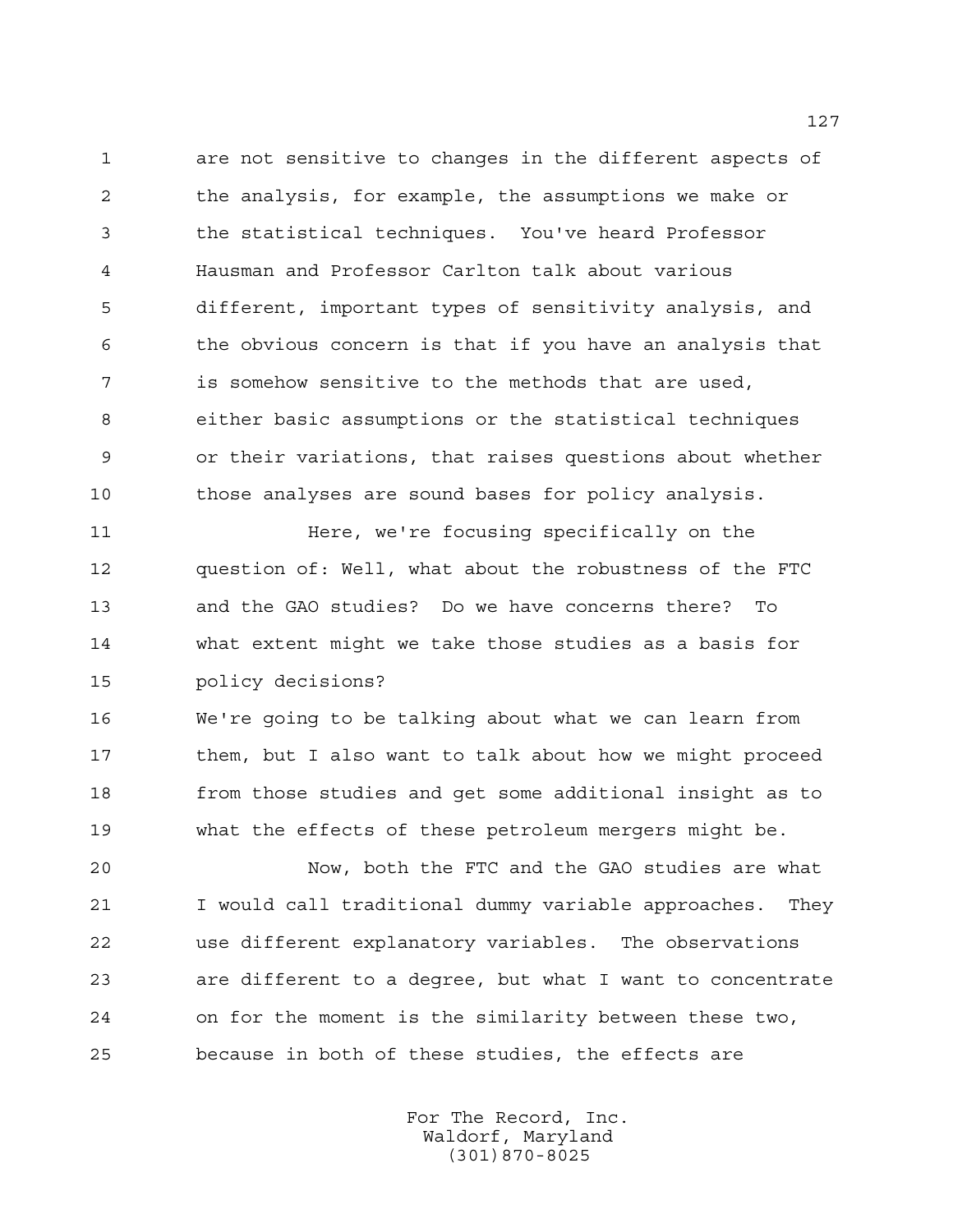measured by including dummy variables for the merger observations of interest.

 Certainly, these kinds of approaches can deliver useful results of merger effects, but there are stringent conditions, and we've heard both Professor Hausman and Professor Carlton talk about some of those conditions, which are required for those useful estimates to be obtained, and I want to present a certain emphasis on those and ask some tough questions about, Well, how comfortable are we making those kind of assumptions?

12 I also want to show you a way that it may be possible to improve on these traditional approaches by exploiting methods from the treatment effects literature. In fact, I would like to recommend that you consider a treatment effects approach, whenever doing these sorts of ex-post studies. In fact, it may also be possible to do it ex-ante, but my focus for right now is going to be on looking post-merger and seeing what might have happened.

 So in the treatment effects literature, applied to the analysis of merger events, we're going to consider the merger as a treatment that's being applied to the post-merger observations.

Now, this treatment effect approach is a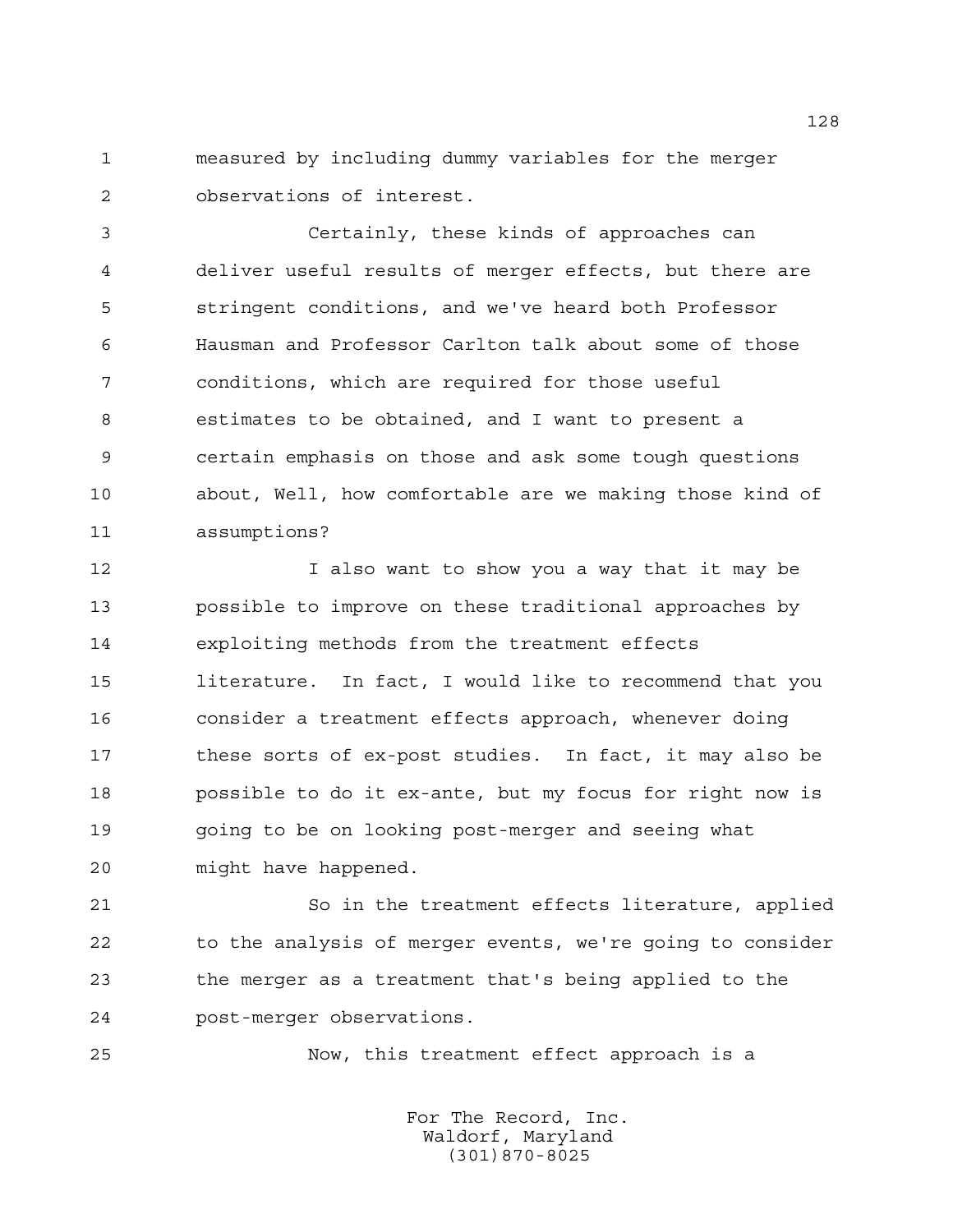standard approach to analyzing the effects of treatments in clinical trials. There we can randomize, but even when it's not possible to randomize, as when we're dealing with these natural experiments, it's possible in principle with identifying assumptions of the sort that Professor Hausman was talking about to achieve the effects or the benefits of randomization without having to have experimental control, and that's by making use of certain conditional impediment assumptions.

 I have a paper that is, or was, available out at the table, so maybe some of you picked that up. I'll also give you a website at the end of my remarks where you can download that paper. It goes into the technical details of this. I don't want to get too far into the weeds, but the results of this treatment effect literature, is that even with non-randomized experiments, we can infer effects of interest.

 Now, the interesting thing about this approach is that it has robustness to certain of the sorts of issues that would arise in a traditional approach. In particular, it explicitly allows for imperfect data. It can handle errors-in-variables problems directly, and, in fact, it embraces the use of proxies in attempting to account for, and I'll make a distinction between accounting for and controlling for, other factors which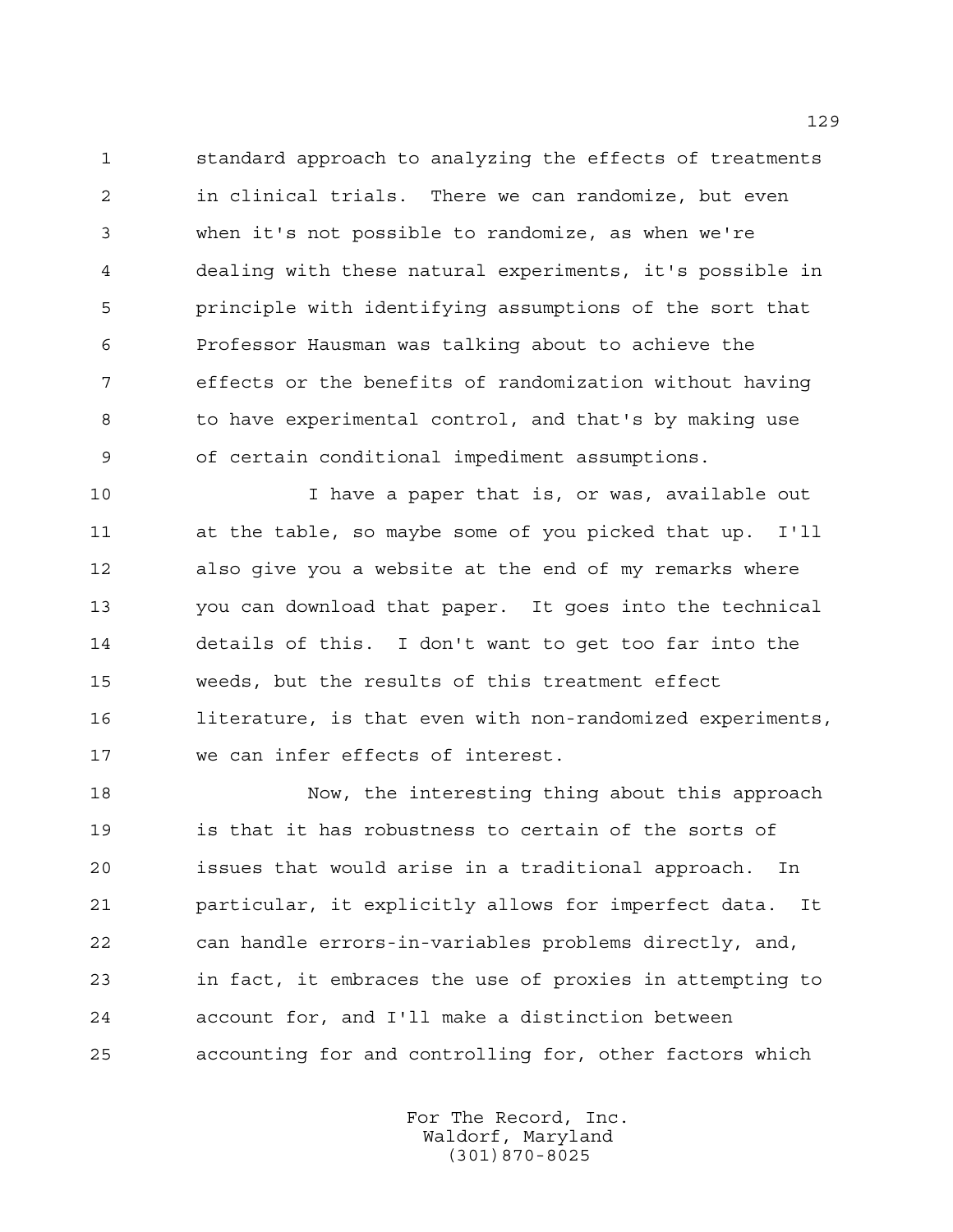will have an impact on the response variable, price.

 It also can be more robust in that it is not as dependent upon having a correct specification for the regression model, and I'll talk more about that.

 So these two features, being able to have imprecisely measured data, and not having necessarily to have an absolutely correctly specified regression model, are the benefits, along with the fact that despite this greater flexibility, it is possible to isolate the effective interest, that is the total effect of the merger ex-post.

 So let me be a little bit more precise, and tell you what I mean by the effects of the merger, and what I mean is, what I think the common understanding is and in all of the discussion that we've had today that I find it useful to be exclusive -- merger effect is the difference between what we actually observe post merger, and what's been called the "but-for" price. The but-for price is the price that we would expect to observe at that time in that market in the absence of a merger, and the word "expect" is an important aspect of this.

 I could also use the word "predict", and I want to emphasize that what I'm talking about are predictions and expectations because that understanding is the key to gaining these different robustness properties that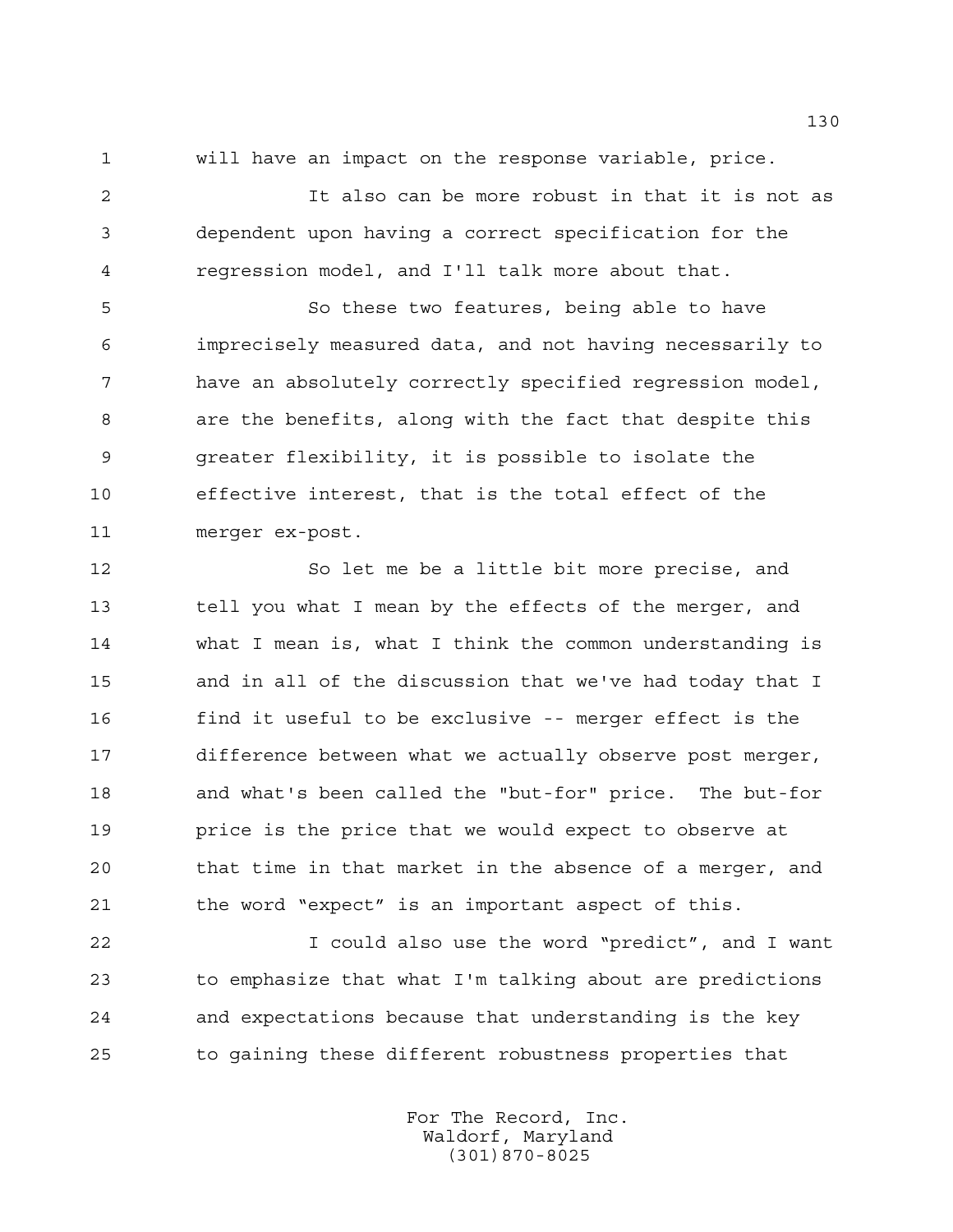I'm talking about.

 Now, it's possible to talk about the effects period by period. I can ask what's the observed price now, and what would I have expected it to be in the absence of the merger, so that's a period by period notion of effect. But I can also talk informatively and will be interested in average effects, so I might be interested in the average effect overall of the post- merger observations, or as in the FTC study, I might be interested in the effects of the merger in different sub-periods.

 So in the FTC study, we see the merger analyzed for both 1998, what's the average effect for '98, what's the average effect for '99, so using the period by period effects, I can build up interesting averages.

 The traditional approach is in fact estimating these average effects of the merger by virtue of the use of the dummy variable. These regression methods basically include the merger dummy, along with relevant explanatory variables, and the purpose of the merger dummy variable is to account for and to measure the effect of the merger. The relevant explanatory variables are to control for all of the other things which might affect the price and that we want to avoid confounding with the effects of the merger.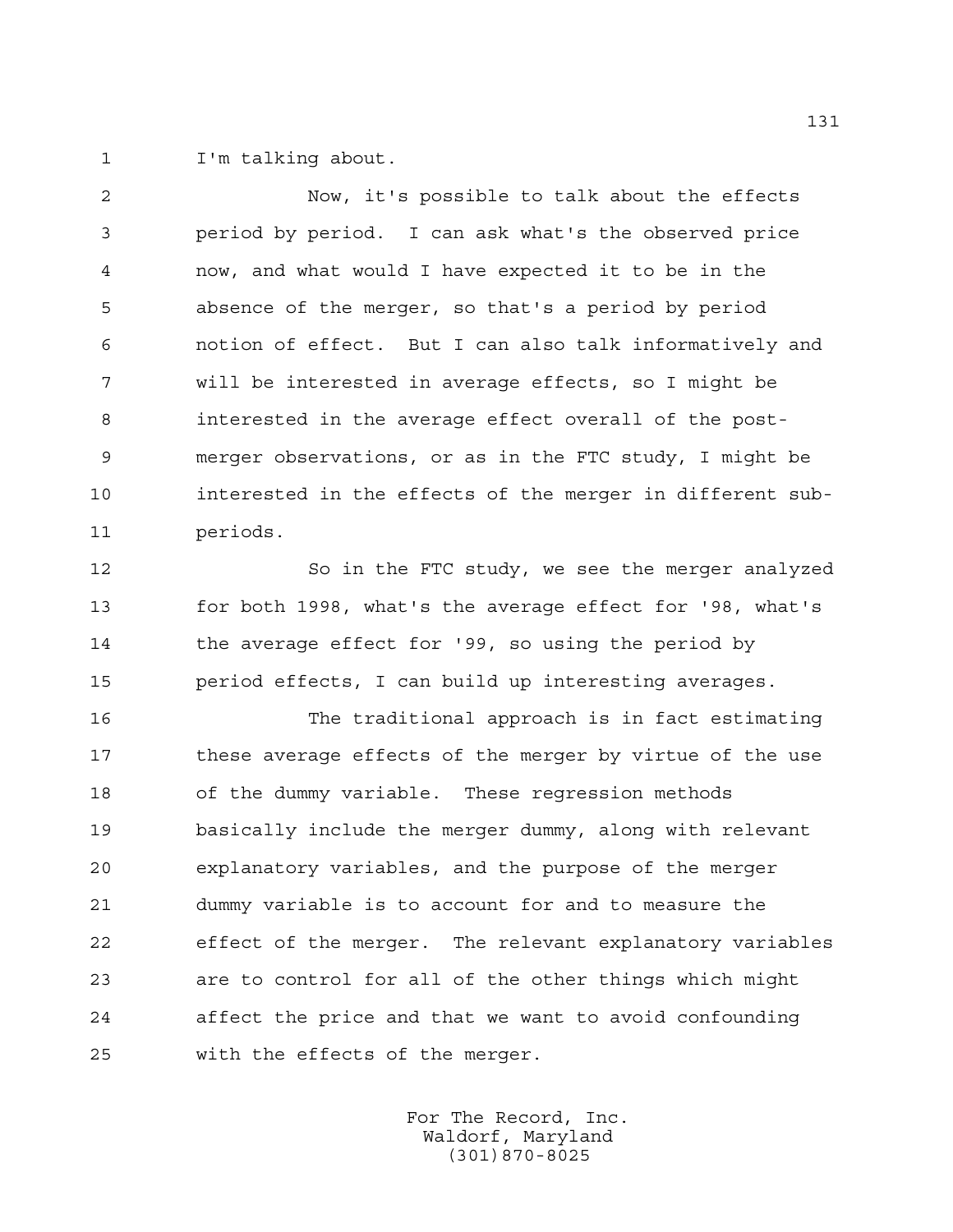So the FTC study is a little bit more complex because it actually has two merger dummies, as I mentioned, the 1998 and '99 dummies, so it's looking at isolating two average effects. The GAO study is quite ambitious, because it has dummies for eight different mergers. But just to keep the ideas simple, let's just suppose that we are interested in a simple single post-effect average of the effect of a merger.

 Now, in the treatment literature, they are also interested in the effects of interventions, mergers are an intervention for this purpose. In the treatment literature, you'll see some different jargon used. If you want an entry into the treatment effect literature, you'll have to go looking for something called the treatment effect on the treated.

 So we translate that into the merger terms, that's the effect of the merger on post-merger observations, so that's the effect that we're interested in, and if you want to link up what I'm talking about here to the treatment literature, whenever they're 21 talking about the treatment effect on the treated, that's what we're interested in.

 In that literature, there are a number of different methods that can be used to estimate those effects robustly in using suitable covariate, so this is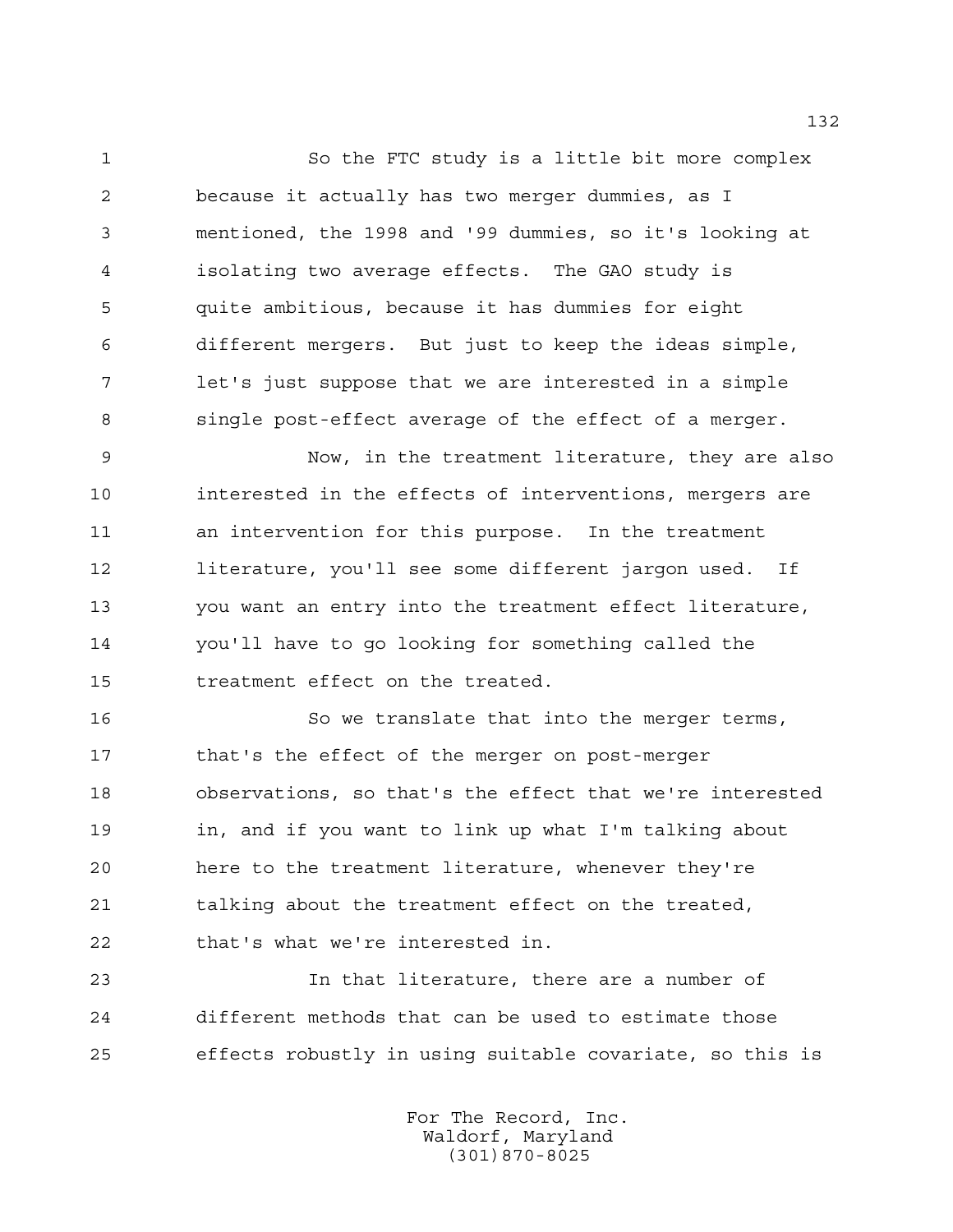the literature on natural experiments pioneered by Angrist that Professor Hausman was talking about. There's been recent work by Hahn and econometric done in 1998 by Heckman and his colleagues and by Heron Embans and their colleagues and by Hirano, Imbens, and their colleagues on and different ways of doing this in a cross-section framework.

 Now, here we have a before and an after, but we're in a time series framework. Actually, in the GAO study we're in a time-series, cross-section framework, 11 so the approach there needs to be extended, and in the paper that I've made available, I'm doing that just extending the time series. I'm not doing it per panel, and that's going to take some further thought, but it's possible to straightforwardly extend those ideas and make them relevant for use for our purposes.

 So let me begin by just reminding you about what a traditional regression attempts to do, and then talk

 about the different things that may cause concern in attempting to achieve these goals.

 What the traditional regression approach attempts to do is to measure the effect of every variable in the regression on the variable of interest, here price, holding all of the other explanatory factors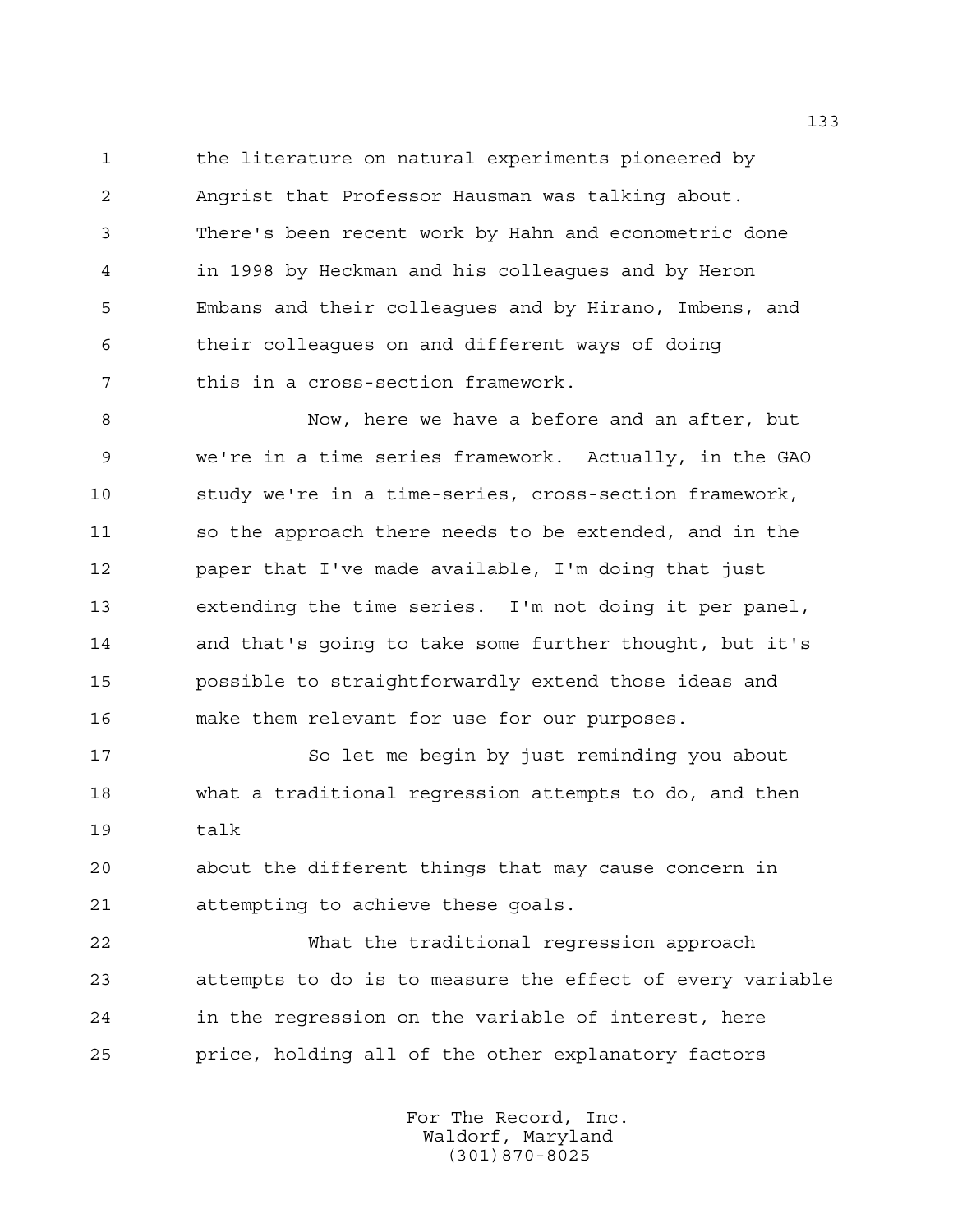constant.

 So that's called the ceteris paribus, other things equal, approach or interpretation. When we look at the coefficients in a regression situation, for example, we look at the merger dummy coefficient, we will interpret that in the standard way as the effect on price of the merger, but holding everything else constant as if we were able to conduct a laboratory experiment. Or in a price concentration study, the coefficient on that variable is intended to represent the effect on price of that concentration variable holding everything else constant.

 Now, that is an ambitious goal because we're attempting to learn about all of these different effects as they operate effectively simultaneously. This can be done, but the conditions to achieve that are stringent, and it's possible that some of these conditions may not be plausible in particular situations.

 So here are three of the most important conditions for my purposes here today. First of all, the regression equation must be a truly causal relation. It must be the case even if we can't conduct this experiment in actuality, we ought to be able to perform a thought experiment where we vary one of the factors on the right-hand side and hold all of the others constant, and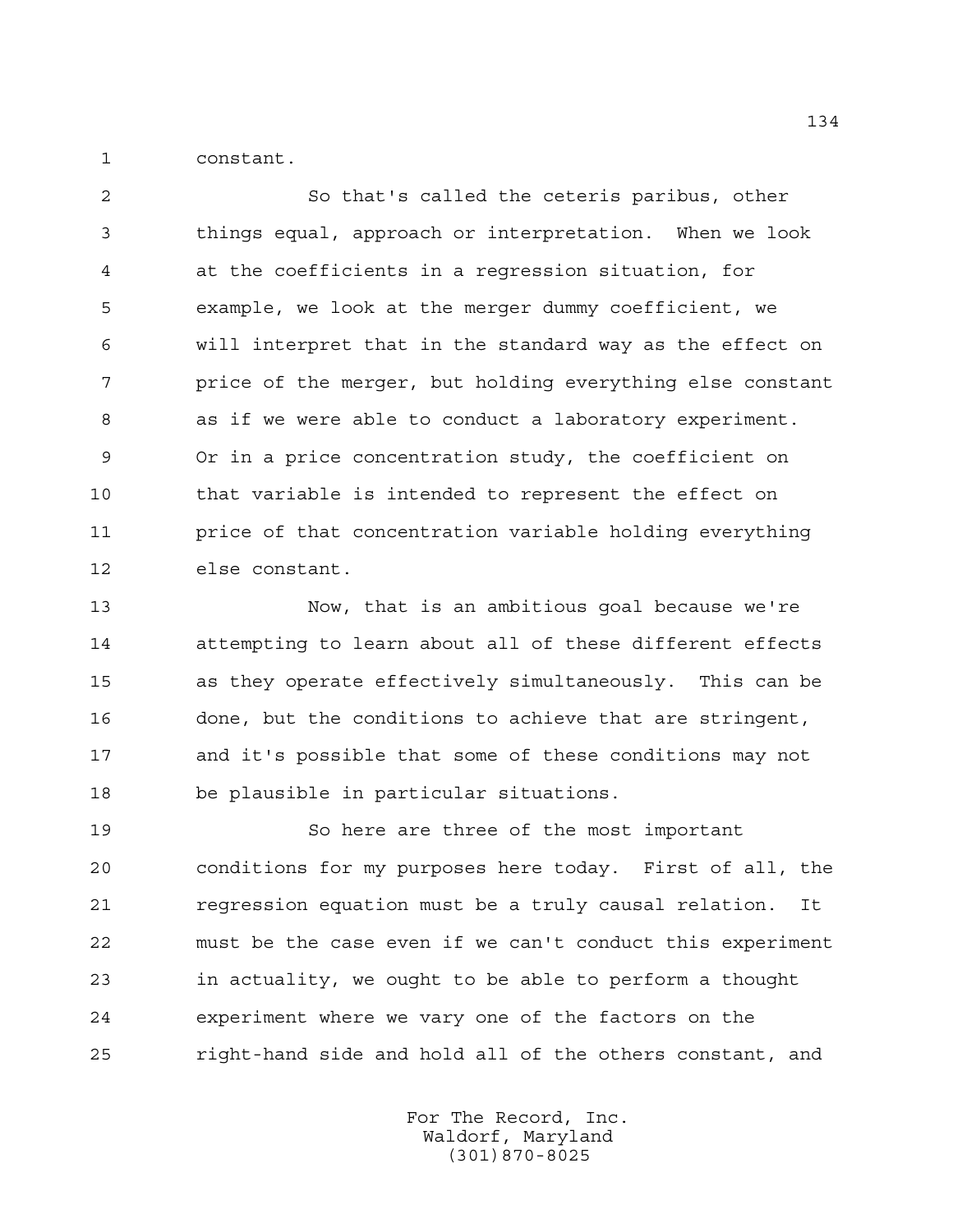that will result in the corresponding change to the dependent variable.

 In our discussions of the price concentration equations, basically a lot of the concerns that we were raising were concerns about whether that equation is truly causal.

 Now, it's also important that the relevant variables be included and measured accurately. When I say accurately, what I mean is that we can't legitimately be using proxies because proxies inherently have errors in them. This creates an errors-in-variables problems that Professor Hausman was referring to. There are ways of dealing with errors-in-variables problems, for example, instrumental variables, but those are often not explicitly implemented or if they are, we end up using instruments whose appropriate instrument properties we may have questions about as well.

 But even if we have managed to include the relevant variables and measure them accurately, the functional form that we specify has to be correct, so if we've got a linear equation, it must be the case that the effect of the merger is identical in each period and in various market conditions. It must also be the case that the effects of all the other variables must be precisely as specified by the model, so that if we have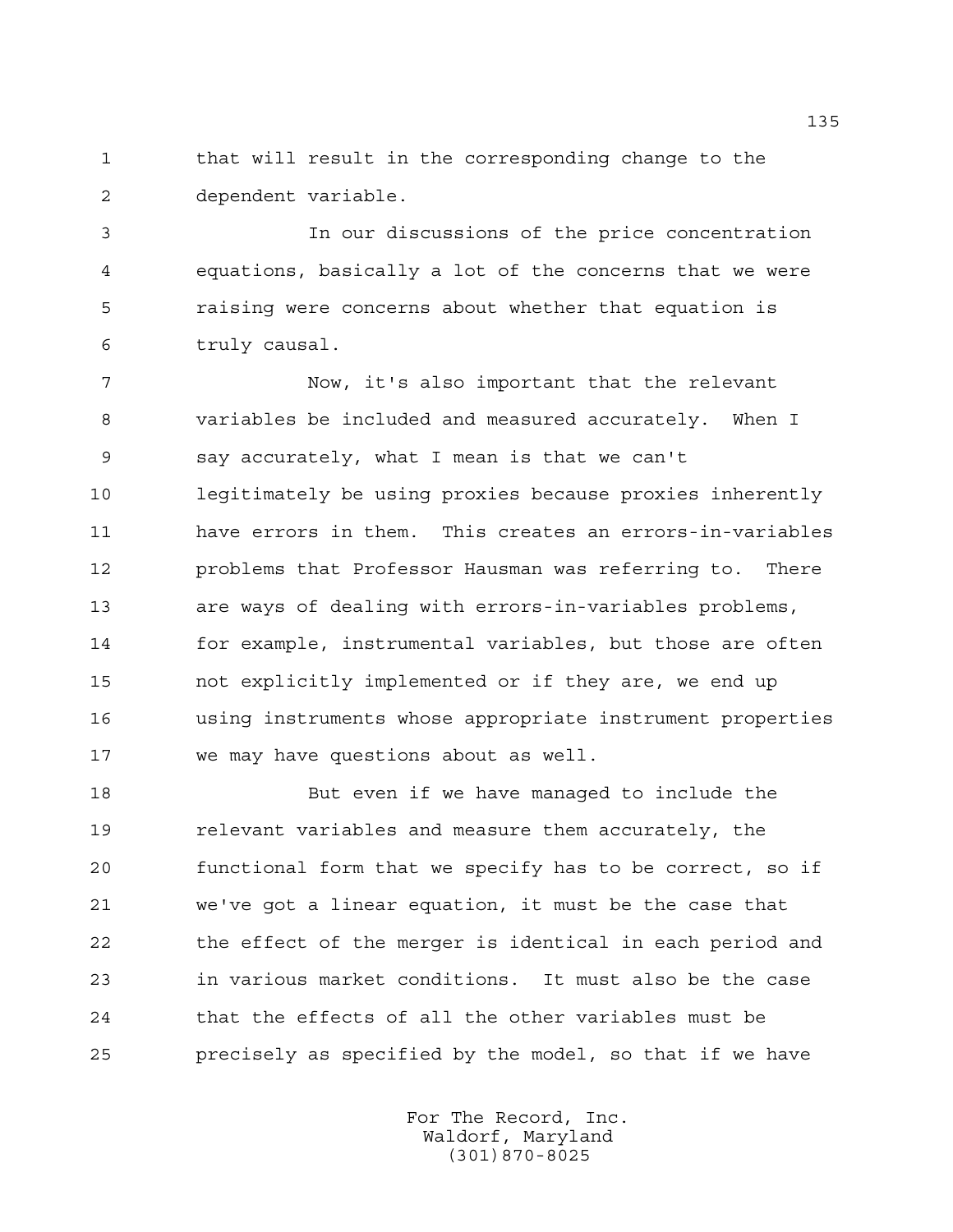a variable that enters in usual linear fashion, it's effects cannot depend upon its value. This is one of the points that Professor Carlton was making when he was talking about the concentration index, that it's effect might differ depending on its value.

 Also among the issues that Professor Hausman was talking about was that when a merger happens, the structure of the market changes, and this may change the way that the prices respond to the underlying cost and demand variables, so if we impose a restriction that those effects are the same, pre- and post-merger, then we may be getting ourselves into trouble.

 Now, there are other requirements. They're the sorts of things that you can find in the econometric textbooks so I won't go into them here, but these are 16 the ones that are certainly serious concerns so that if they're called into question, then may make it difficult for us to know how much reliance to place on the resulting estimates. Another way of saying that is that this is treating a robustness problem.

 So here are the consequences. The primary consequence is that if we have any of these problems, if we've got errors-in-variables, or the functional form isn't correctly specified, or the relationship isn't a causal relationship, then the estimated coefficients no

> For The Record, Inc. Waldorf, Maryland (301)870-8025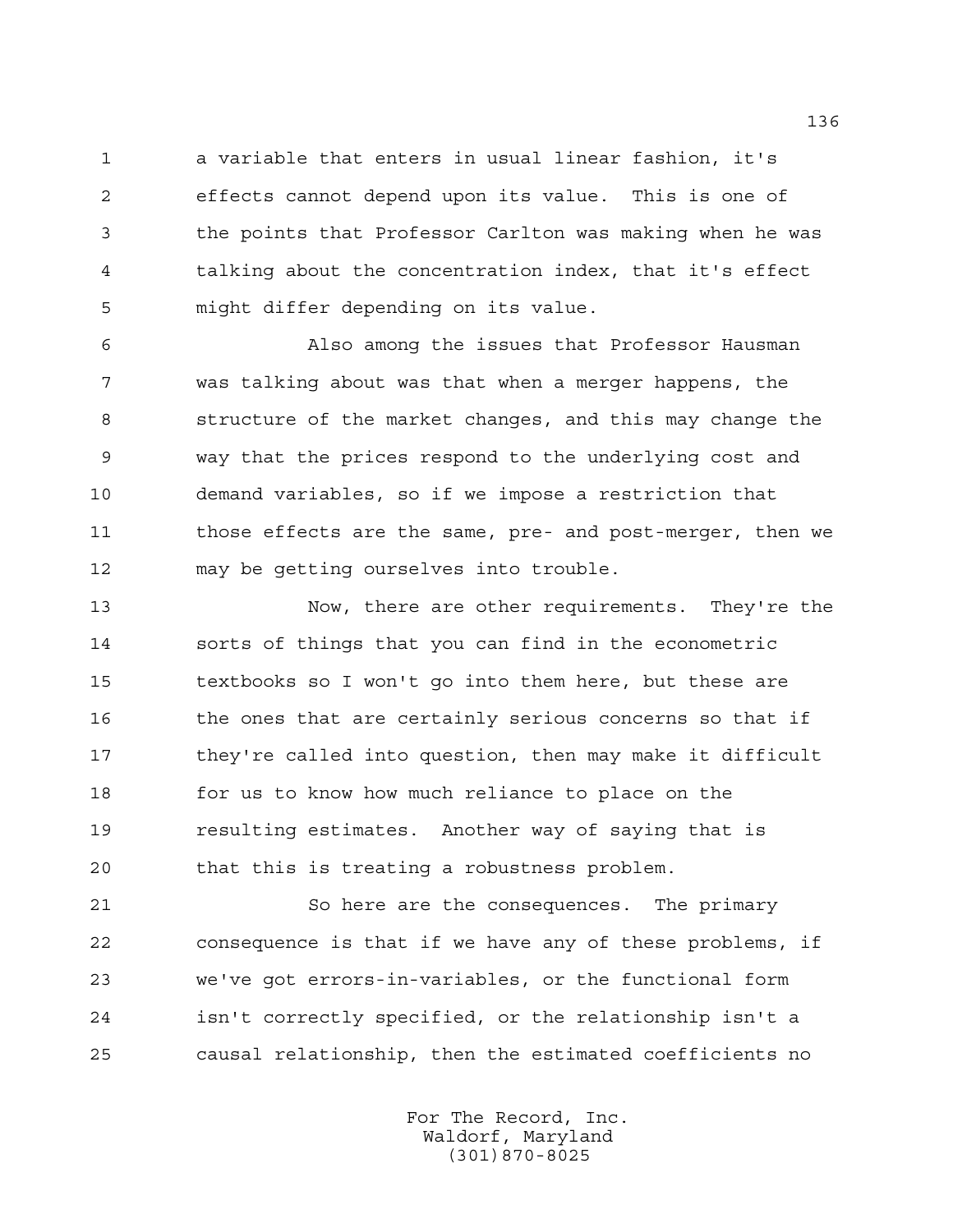longer measure the ceteris paribus effects. In particular, the estimated merger effect is misleading, and all of the other estimated effects are also misleading.

 In fact, what you have is a prediction equation. You can't predict conditional on things that you observed, but you're not necessarily measuring the effects of interest.

 Another consequence of this is that the results can be highly sensitive to the inclusion or exclusion of particular variables. If you put in one set of variables you may get one result. If you put in a different set of variables, you get a different result. Both of these different choices can't necessarily be right, and so researchers are going to arrive at different conclusions. You have a process which is not robust and which, of course, is productive in generating debate but may not generate insight.

 So that's to set the stage and raise the possible concerns that can happen with a traditional dummy variable approach.

 Let me now tell you about a treatment effect approach and how one might go about doing that, what it delivers, what it doesn't deliver and hopefully highlight the ways in which this might be useful in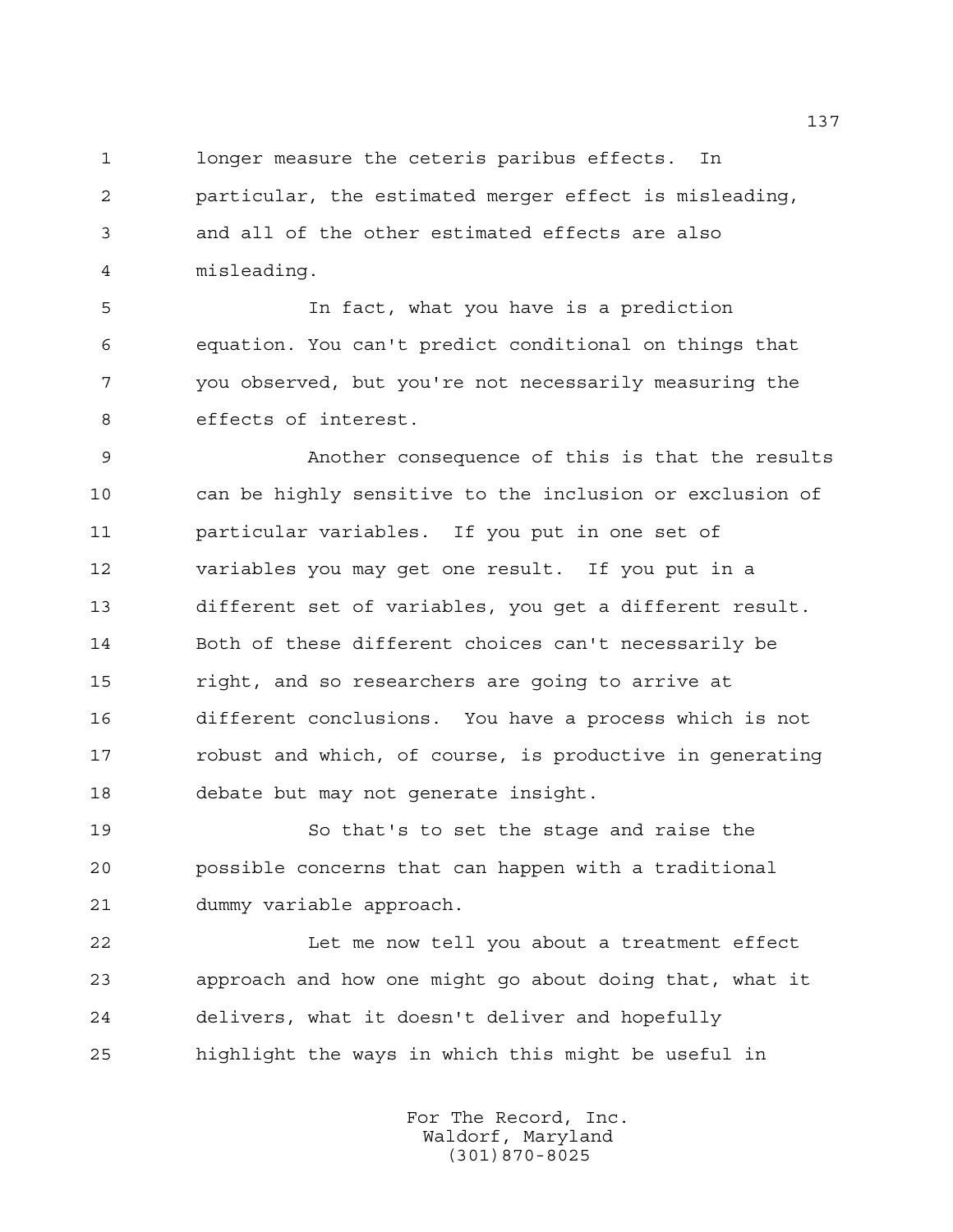attaining the goal of estimating these effects of the mergers without necessarily running afoul of some of the things that a traditional approach might give us.

 Here's what we need to proceed with the treatment effect approach. We need a list of the driving factors, the determining variables that we can actually observe. This is going to come from an economic theory carefully applied to the problem of interest.

 In price determination, this is going to tell us things about cost and demand shifters, and our knowledge of the particular industry is going to tell us about which particular cost is of interest, oil, which particular demand shifters, maybe weather, may be income. It may be a variety of different things, but our economic insight is going to tell us what it is that we would like 17 to be measuring as driving and determining prices.

 I talked about the observable true cost and demand shifters. What I mean by that is that these should be those cost and demand shifters that we can really measure accurately.

 Now, once you really start to think carefully about whether we can accurately measure the true cost and demand shifters, I think it's more likely the case that we would feel somewhat uncomfortable thinking that we

> For The Record, Inc. Waldorf, Maryland (301)870-8025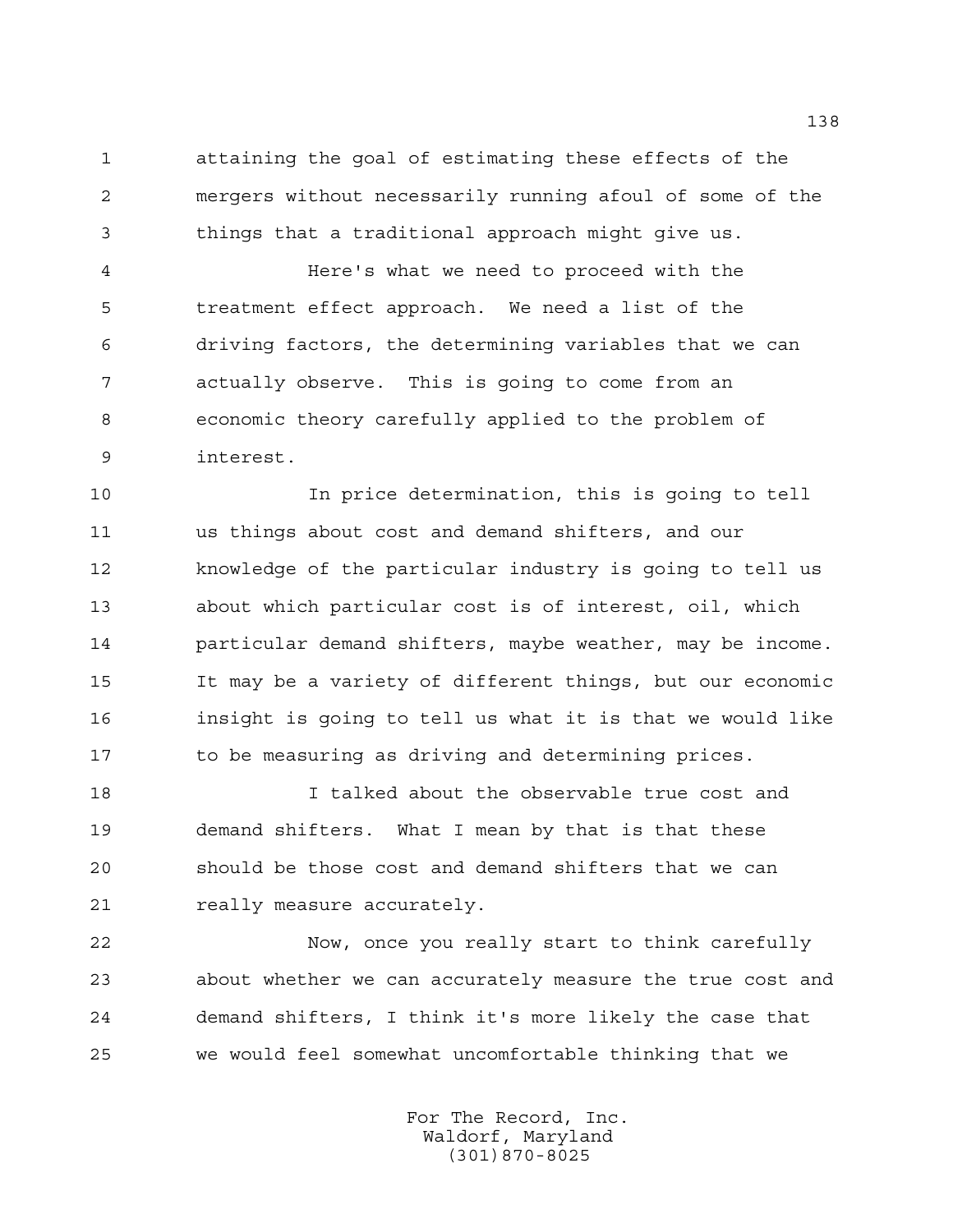had really got our hands on the true cost or demand shifters. For example, both of these studies, the FTC and GAO include oil prices.

 Certainly oil prices account for a huge amount, maybe 60 percent, of the raw materials cost of gasoline, but now let's think carefully. The prices that are included in these regressions are the prices measured contemporaneously in the spot market, in the case of GAO, or the prices measured in the future markets in the FTC contemporaneously with the gasoline price: That's likely not to be the purchase price of petroleum that went into the production of the gasoline

that's being sold on a particular day.

 Nevertheless, it is capturing something important about the cost determinants, and so I would say that such a variable is really a proxy for an unobservable true petroleum price that we would like to have our hands on but can't get.

 So this gets to my second list of things that we would like to have, observable proxies for unobservable determining variables, so these are the things that we as economists naturally look to find. We get an oil price that might be spot price. It might be futures price. It might be several lags of spot or futures prices.

> For The Record, Inc. Waldorf, Maryland (301)870-8025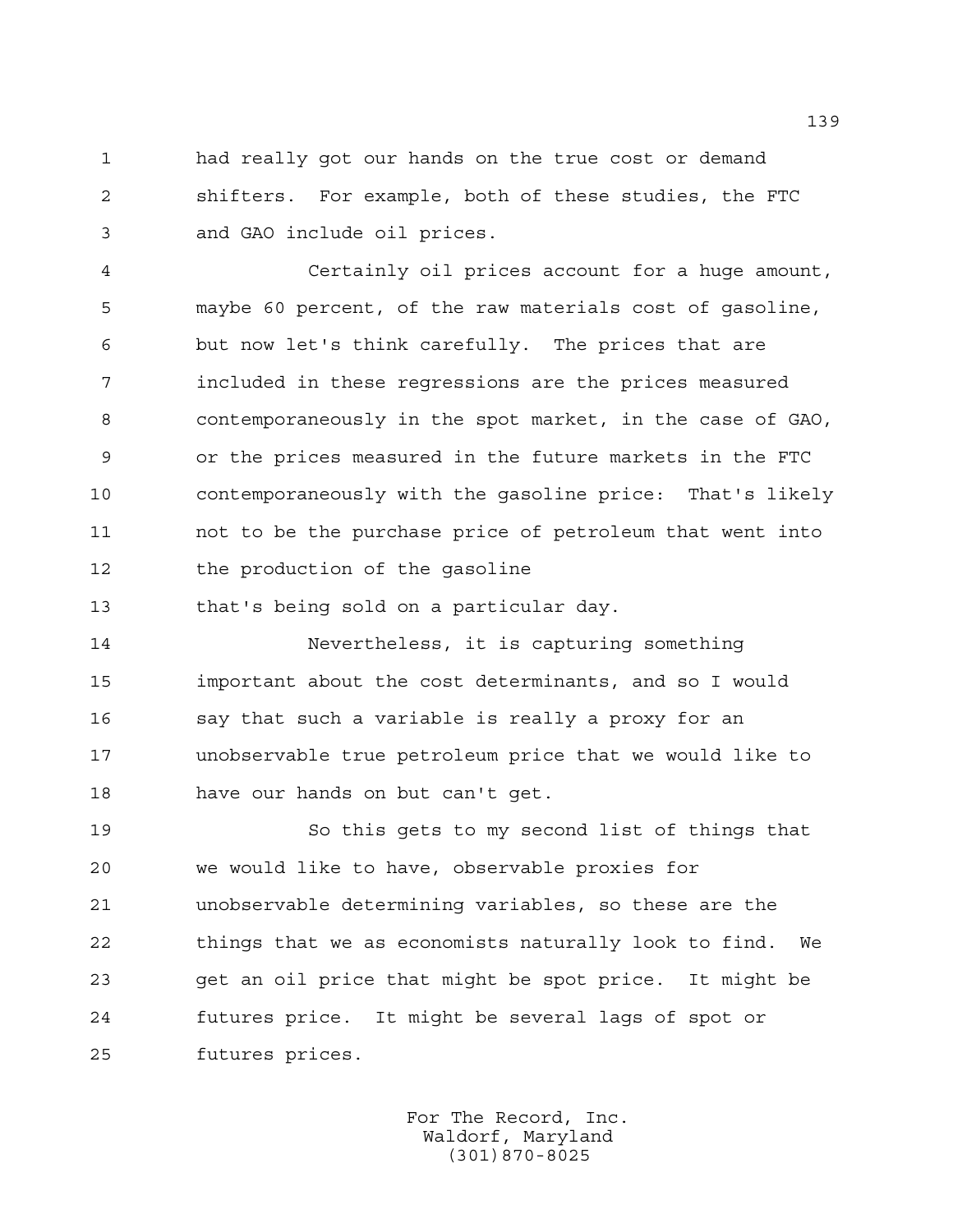We also know that there are costs and demand shifters that have an impact but that we can't measure directly. This is where things like the price of gasoline in Chicago can come into play because the Chicago gasoline prices are being driven by costs and demand shifters perhaps similar, if not exactly identical, to what's going on in Louisville as is the case in the FTC study.

 So the price of gasoline in Chicago can act as a proxy for cost and demand shifters. The prices in Houston, the prices in northern Virginia, may also be potential proxies, and we have to think about whether or not they're going to satisfy the core requirements, which I'm going to discuss when I get to the end of this page here, for being useful proxies. But, I want to think of these variables not as controlled variables, that is control observations, but rather as proxies for observable cost and demand shifters.

 The things we can observe, whether they are the true underlying driving variables, or whether they're just proxies for those things that are acting together as predictive proxies for the true unobservable determining variables.

 So the things that are really driving prices are omitted. We can't really observe them. Instead, we

> For The Record, Inc. Waldorf, Maryland (301)870-8025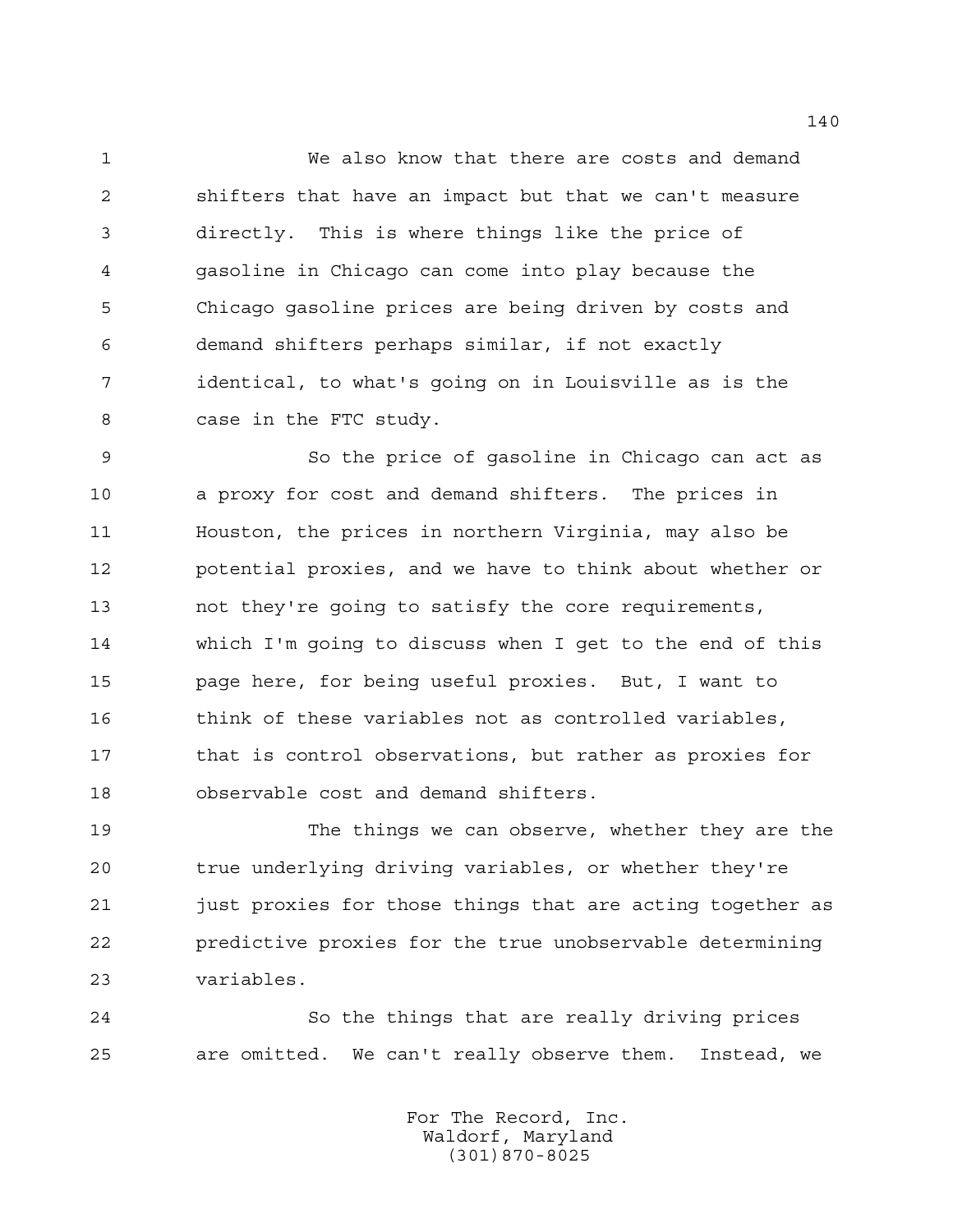can get our hands on things which we think are going to be correlated with those, so there's correlations between the proxies and the things which are really driving prices, and that's how I want to think of these observables, X.

 In the treatment effect literature, this collection X is what is called a set of covariates, and the key requirement for these covariates is that they can't be affected by the treatment. That's why we have double blind studies in the clinical trial literature. That's why Chicago prices are a useful proxy provided 12 that Chicago is not impacted by the Marathon Ashland merger.

 So as long as the proxies aren't causally impacted by the treatment, then they can be usefully included, and they should be linked by some compelling economic theory to whatever the things are that we would wish we could measure rather than just trying to throw in the kitchen sink. So in fact, if Chicago is a useful proxy and Houston is a useful proxy, then those can go into the set of Xs that one uses in this approach.

 It's also the case that we can decide whether or not to include proxies based upon whether or not their behavior changes pre- and post-merger, so obviously oil is an important factor. If its distribution was the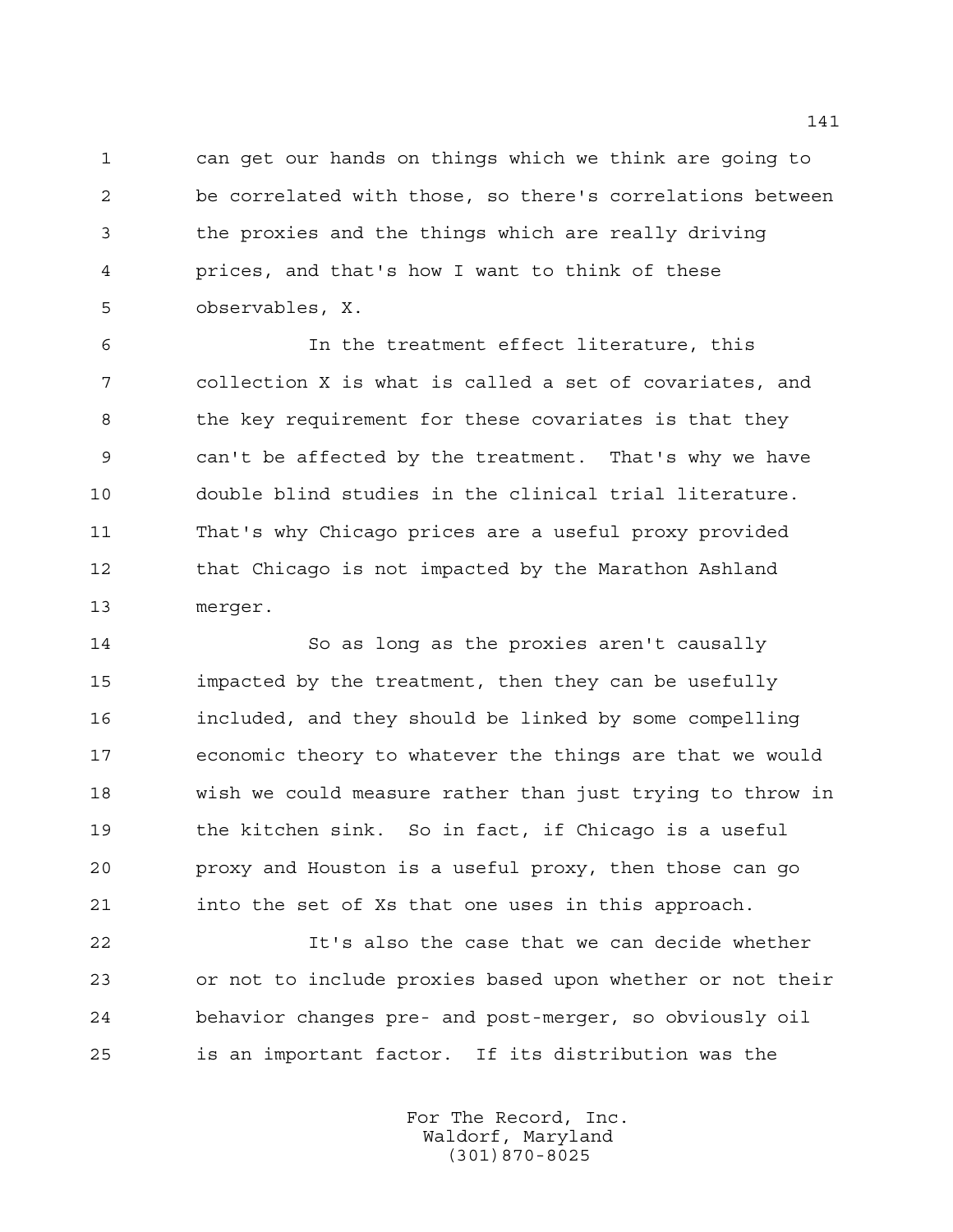same pre- and post-merger, we wouldn't have to control for it because it wouldn't be a confounded variable.

 So that says, Well, we don't necessarily have to have observations on everything. We just have to have observations on those things whose distributions may be changing pre- and post-merger and which can therefore possibly be confounded with the merger effect. That means that we have to include proxies for any unobservable whose behavior changes pre- and post-merger. That's why these variables X have to go in there.

 Now, what I just said is true, that you don't have to include proxies for things whose distributions don't change, but if you happen to have those, you can reduce effectively the error of residual in the equation that we're estimating and get more precise estimates on the merger effect, but it doesn't bais the merger effect estimate to leave those out.

 How do you perform this treatment effect estimation? Well, the thing that we're really trying to get at as far as an average effect is the difference between 1) the average that actually occurred post-merger and 2) what we would predict to have occurred given the market conditions post-merger, but if the pre-merger predictive relationship were to hold. I want to stress the fact that I've said predictive relationship.

> For The Record, Inc. Waldorf, Maryland (301)870-8025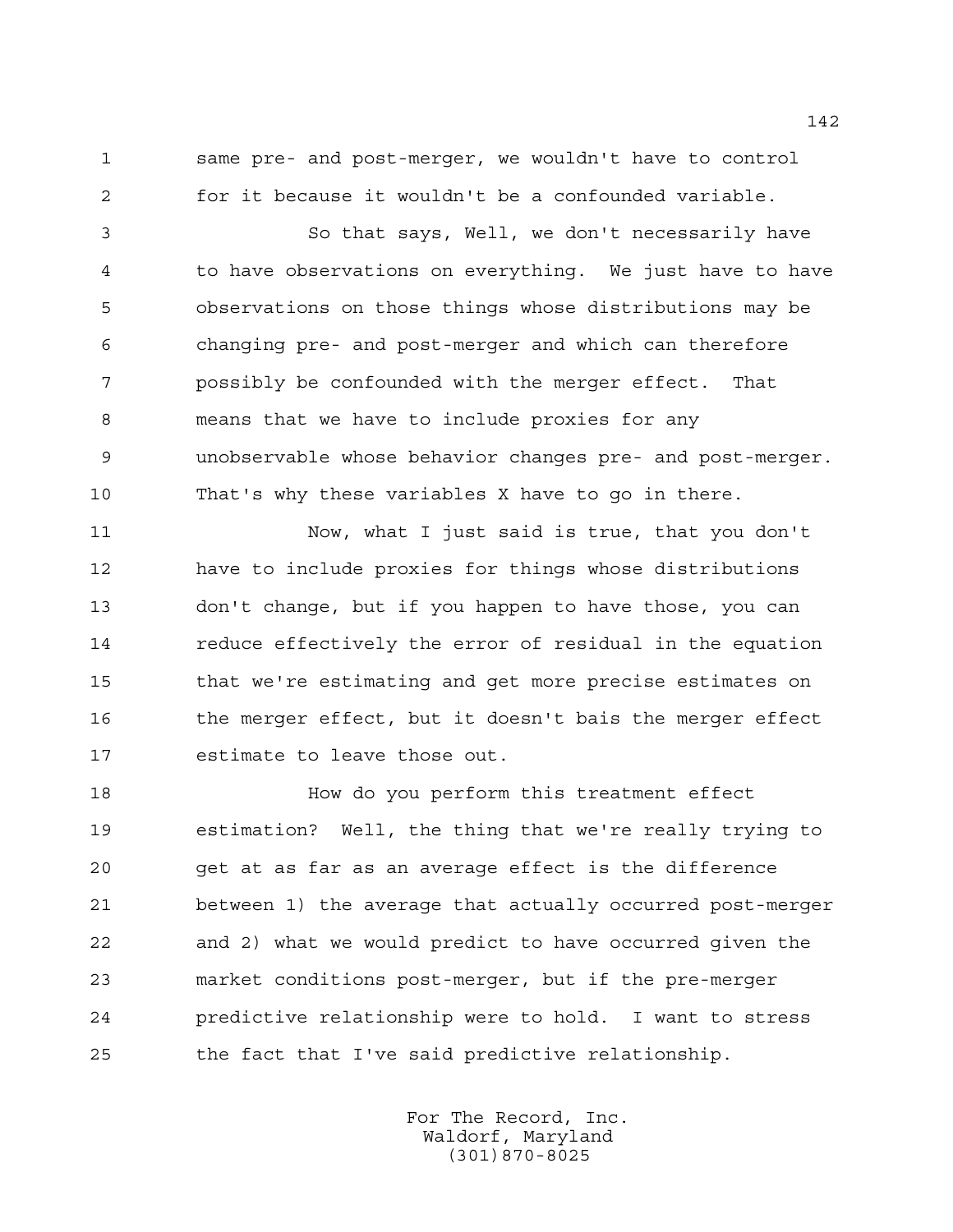I didn't say causal relationship. I said predictive relationship, and it's that fact which is going to give us the robustness that we are interested in.

 There is a way to do that by running a regression, thanks to the algebra of linear regression. You can achieve that by a simple regression which is very similar to the standard regression that we're used to running, and that is to include a merger dummy. We include the covariates X, that is, all of our observable proxies and determining variables, and we also include flexible transformations of X. So not necessarily to say 12 that this would be a good idea, but just to give you an idea what I mean by a flexible transformation, maybe the squares of cross products of the Xs. There are other things perhaps that will perform better statistically that one can do, but that's the basic idea.

 We're trying to achieve a flexible functional form that will include these covariates because we don't know what the true predictive relationship is, and that's what we're out there for. We also want to include one more thing, and this is to achieve the recommendation that Professor Hausman made in his remarks earlier, we don't want to necessarily impose the restriction that the way the market responds to its cost and demand shifters is the same after the merger as it is

> For The Record, Inc. Waldorf, Maryland (301)870-8025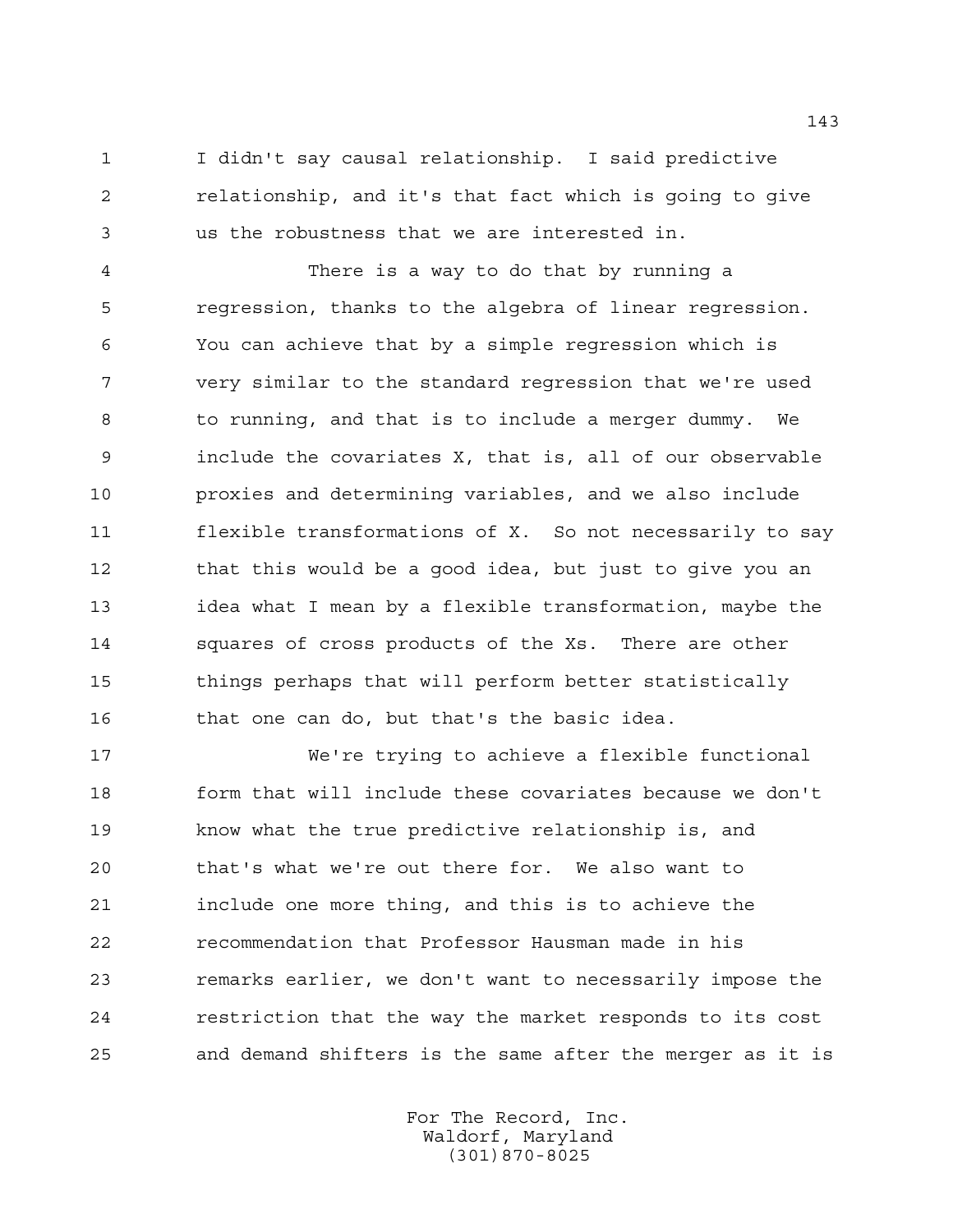before the merger. This can be achieved through the managing of the regression equation by including in the regression the merger dummy multiplied by the flexible transformations.

 So this is very close to what we had before, but it's also different. We've got the merger dummy like we had before, but now you don't just have X, intending those Xs to be the true perfectly measured causal variables but rather we view the Xs as predictors. As predictive proxies, they're acting as predictors of the 11 things that we can't really observe, and then we have 12 the interactions of those Xs with the merger dummy.

 And these permit us to circumvent the specification problem. We're dealing with prediction, not with causal relations. The flexibility gives us the ability not to have to have this linear form be exactly 17 the way the world is, and as it turns out, this, nevertheless, delivers a consistent estimate of the total effect on average ex-post of the merger. It's the difference between the average price that we actually observe ex-post and what we would predict on average but for the merger, so we're comparing what actually happened with a prediction.

 So we get the effect of interest. We get the baby. Now, there is some bath water that gets thrown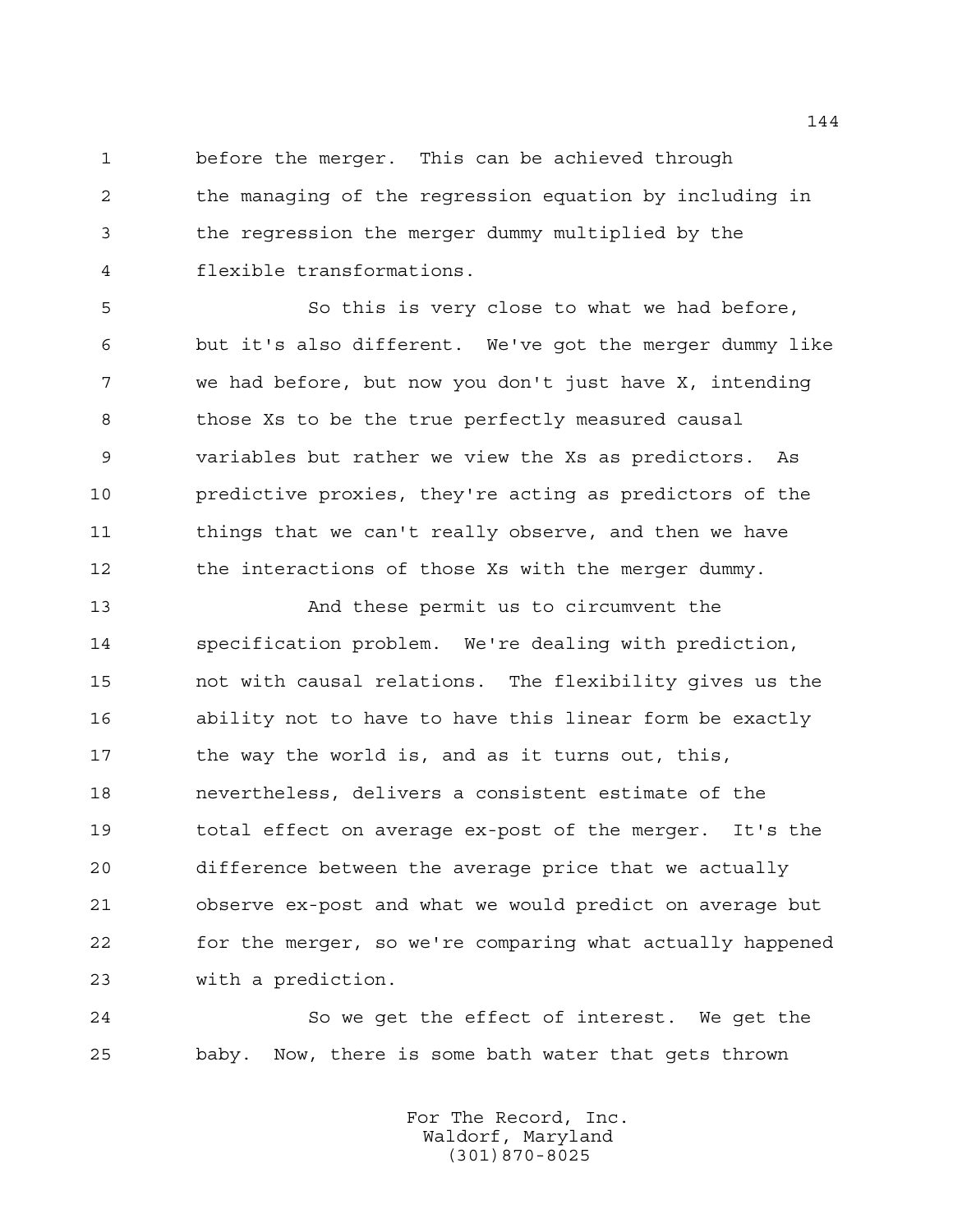out, and that bath water is the other ceteris paribus effects. This approach does not deliver consistent estimates of any of the other effects that one would typically interpret from a regression equation. Instead what you have is a mix -- these coefficients on all of the other variables of the model are a mix. They're a mix of the causal effects of the variables that you should have included but couldn't because you can't measure them, and the predictive relations between the proxies which you have included and those causal effects.

 So what that means is that you can look at those remaining coefficients. Understand that they're capturing this mix of complicated, predictive and causal relationships, and that means that they don't have to have the expected signs or magnitudes, that economic 17 theory would tell you should be there if what you were 18 talking about was a causal relation. They're observing all of these predictive relations so the fact that the sign is wrong might be a concern if you really cared about the effect of oil prices, but if our main focus of interest is the effect of the merger, we can still get there, despite having used a proxy for oil prices.

 So this, in effect, sort of liberates us because I don't know how many of you, like I have, tried

> For The Record, Inc. Waldorf, Maryland (301)870-8025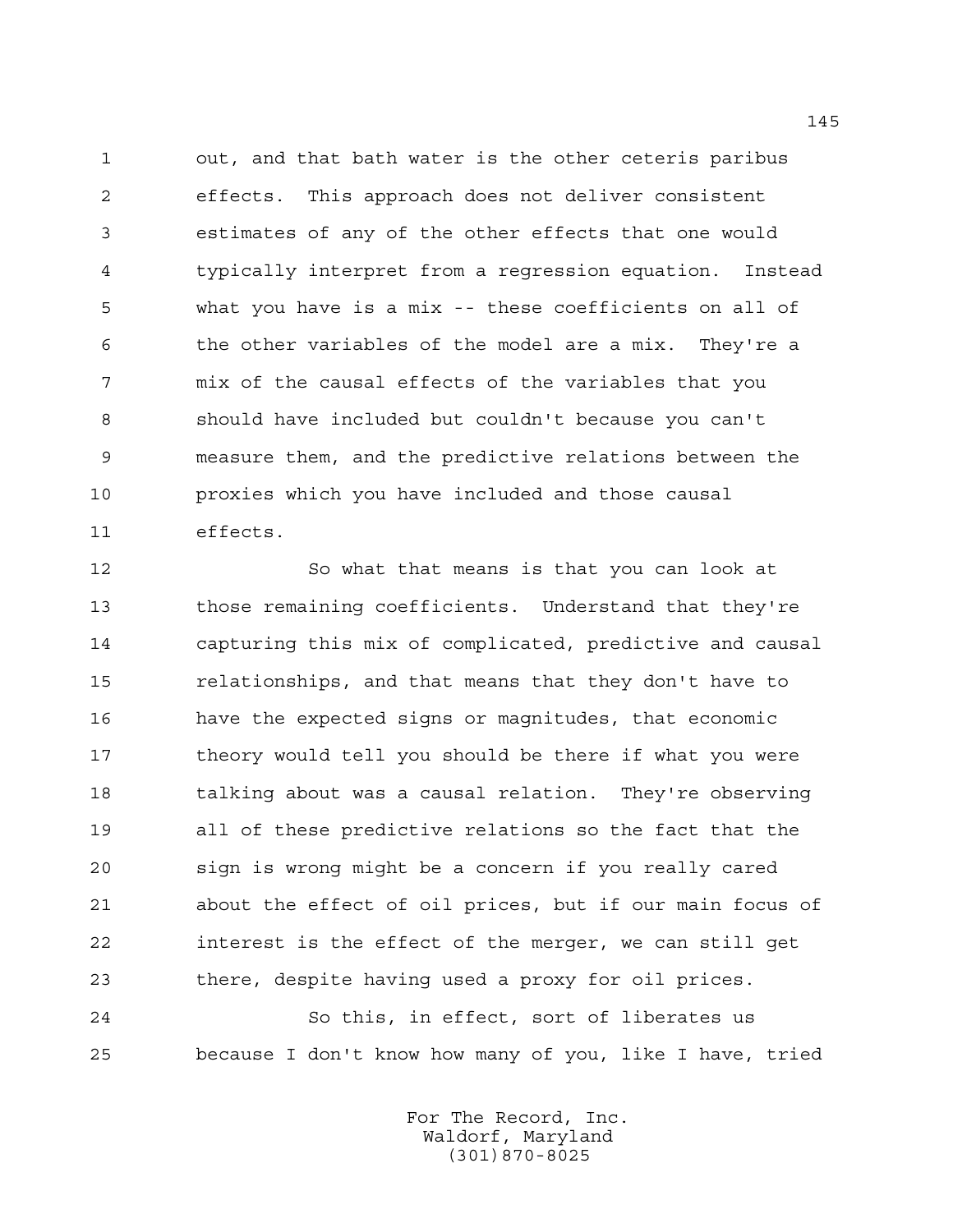to run a regression equations and get the darn sign right and have it not happen. Well, it's because what's in the equation is a proxy is capturing causal and predictive effects all jumbled together, but the thing that we care about, the effect of the merger, comes through all of this relatively unscathed.

 Now, let's just line up the traditional approach and the treatment effect approach that I'm advocating here. The treatment effect approach explicitly permits the use of proxies in our covariates.

 Now, with the traditional approach, we use proxies and then pretend we don't, so here what we get to do is at least to be honest, but now we have to think carefully about the proxies. They should be things that are proxying for variables that we have left out, but they also should be things that are not themselves impacted by the merger.

18 The treatment effect approach by having a flexible functional form avoids misspecification by not imposing the linear straight jacket on the predictive relationship. Instead we can let the data speak and guide us to what might be a useful predictive relationship, and we also have the interactions, so we avoided imposing the restrictions that Professor Hausman was telling us to avoid imposing.

> For The Record, Inc. Waldorf, Maryland (301)870-8025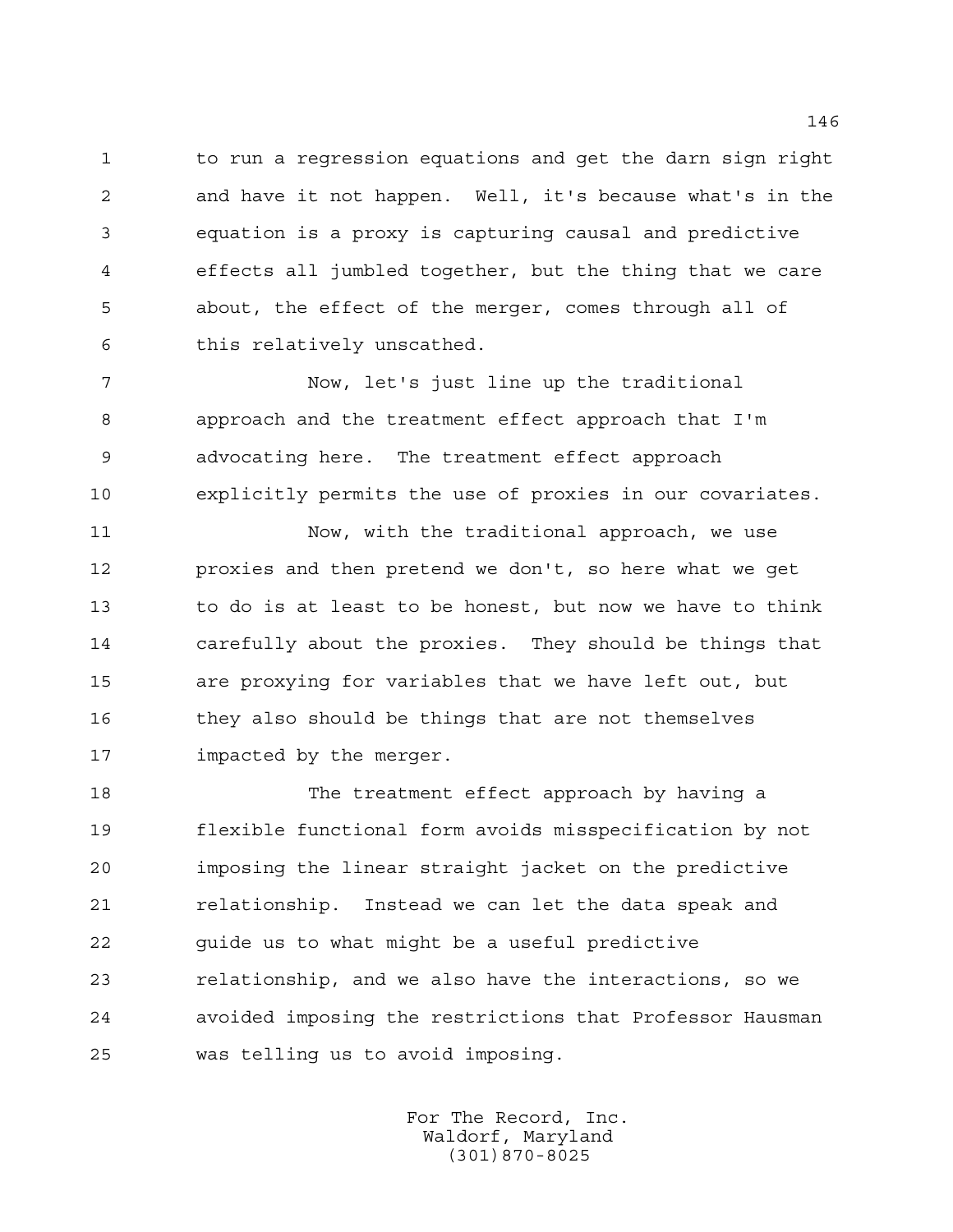Now, we've lowered the bar in terms of the requirements of what we have to do, and this is naturally going to mean that we don't get everything that we would have gotten with a traditional approach.

 We don't get the ceteris paribus effects of the non-merger variables. But if what we care about is the effect of the merger, then we still have what we want because the treatment effect approach does deliver robust estimates of the merger effects. It's robust to errors-in-variables issues. We use proxies. It's robust to misspecification issues by using flexible predictive forms, and we can avoid those issues. And it is also robust to the fact that we're not really estimating causal relations, we're estimating predictive relations, and that's the basis for the estimation of 16 the effective interest.

 And if I've peaked your imagination, the slides and the paper, if you couldn't find it outside are available on this web site.

Is there a question?

 MR. GEORGE ROZANSKI: Actually there is. Just to be clear, when you're trying to then go back and interpret the effects of the merger, are you just looking at the estimated coefficient on that merger dummy, and not the coefficients on the interactions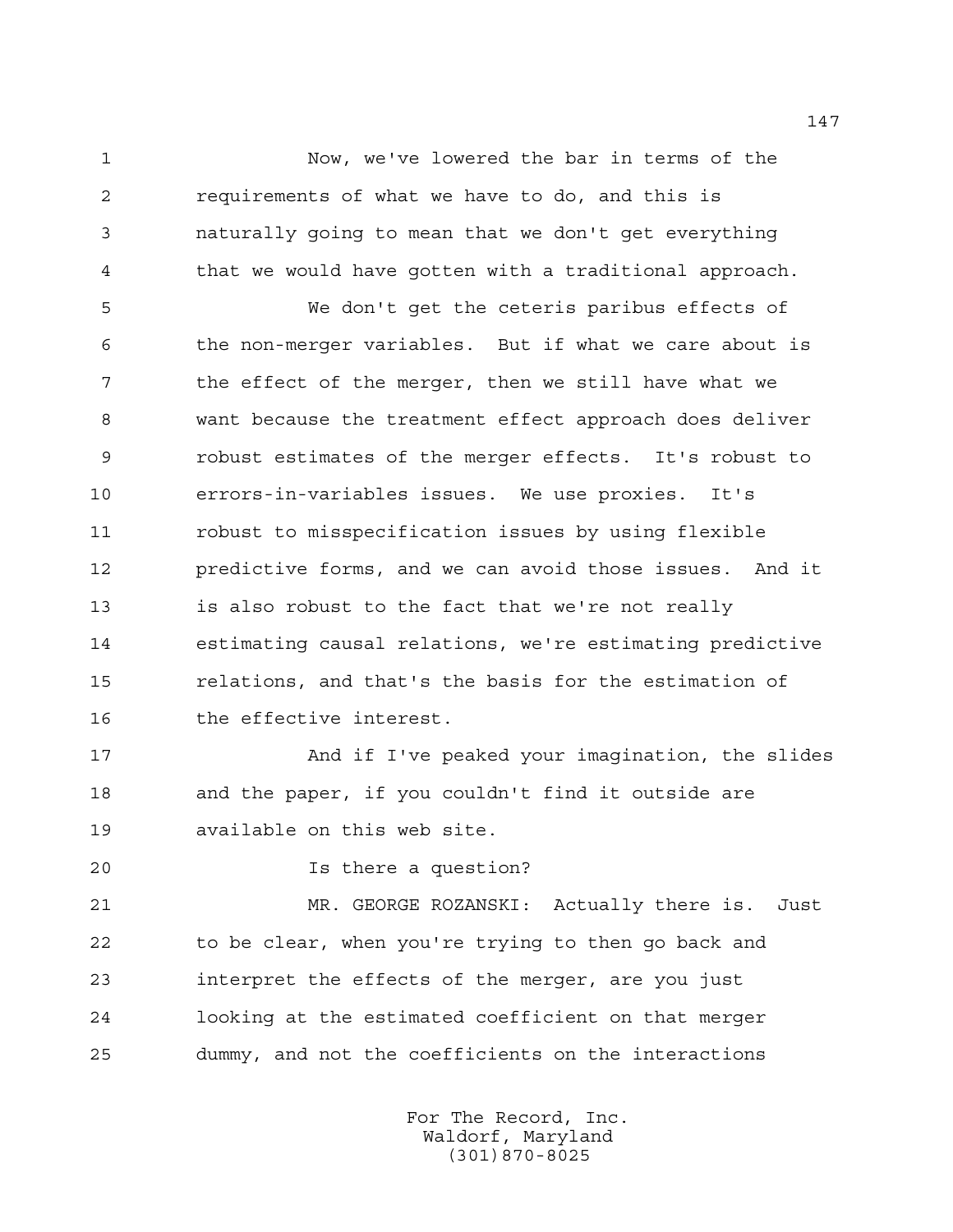between the merger dummy and the other observable proxies.

 PROFESSOR WHITE: Right, yes. The result of these interactions is basically to isolate the post merger predictive relationships from the pre merger predictive relationships, and by including those interactive terms, it performs that isolation.

 So basically only the pre merger observations are operating to construct the coefficients for the prediction equation when we're doing the predicted but for crisis, so the effect is only the effect on the merger coefficient.

 If there are no other questions from the floor, let me turn it over to the panel and ask for their comments, please.

 PROFESSOR HENDRICKS: How robust are these treatment effects towards the independent variable problems? Suppose you're trying to predict the "but-for" price when you really don't have a very good list of demand and cost shifters?

 PROFESSOR WHITE: Okay. So first it's important to have at least the guidance of theory in trying to get a good list.

 Now, let me clarify. Were we talking about when theory doesn't even help us, or are we talking about

> For The Record, Inc. Waldorf, Maryland (301)870-8025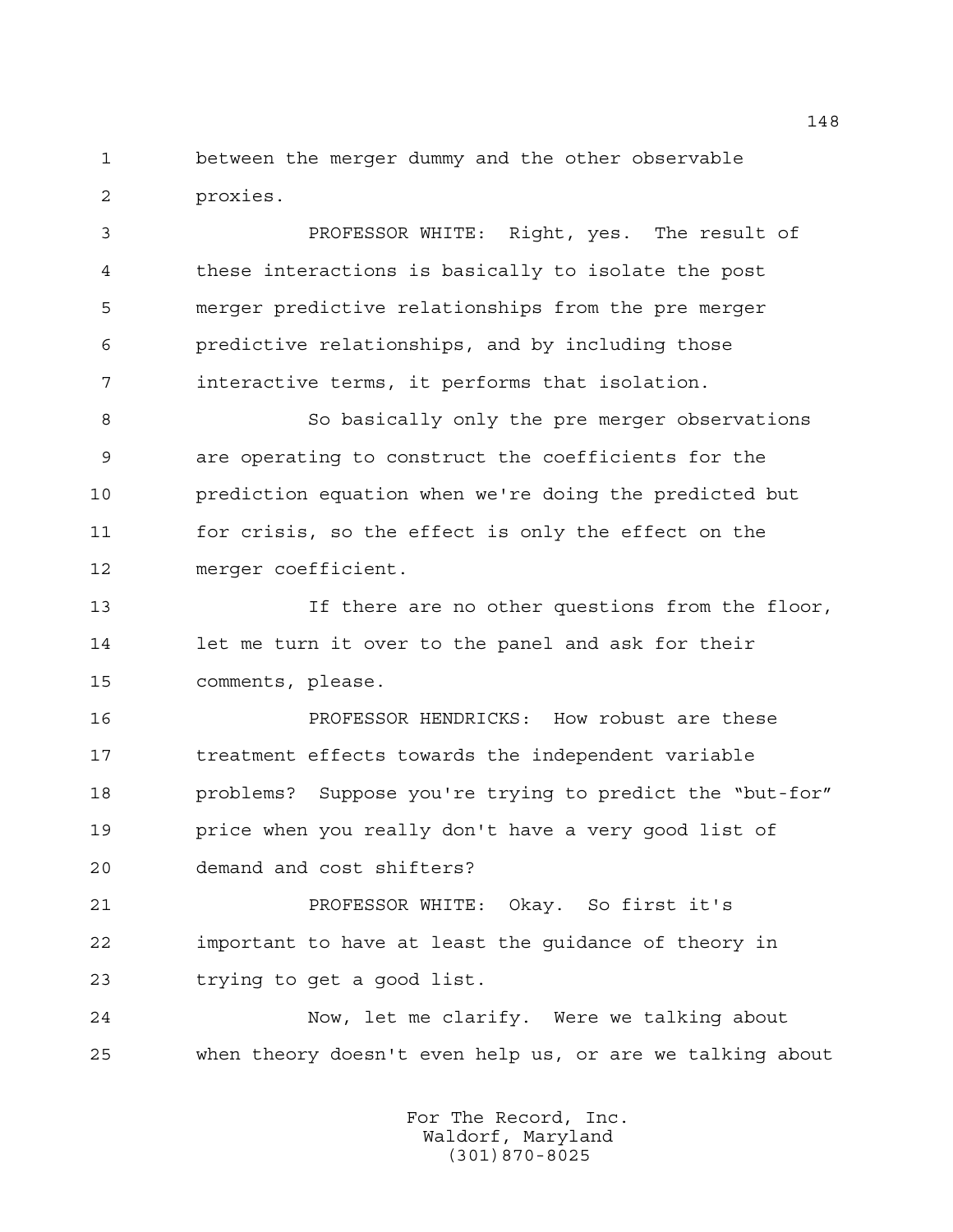when theory might at least give us some good guidance.

 PROFESSOR HENDRICKS: No, I was thinking in terms of these two studies. We don't really have good measures of demand or cost factors except for have the crude oil price.

 PROFESSOR WHITE: Yes, okay. So we have important costs --

 PROFESSOR HENDRICKS: For example, some of these environmental regulations in certain areas of the country, particularly in Illinois, Wisconsin, and California, have had a major impact on refining costs.

**PROFESSOR WHITE:** Yes.

 PROFESSOR HENDRICKS: And you would think that an increase in refining costs is going to cause prices to increase, and also at the same time have a major impact on concentration because a lot of refiners, small **refineries that were previously serving the market, they** effectively exited the market.

**PROFESSOR WHITE:** Sure.

 PROFESSOR HENDRICKS: So we've seen an increase in concentration, and that was one of the issues that I was struggling with with the GAO study. Some of these environmental regulations which cause costs to increase within a market were correlated with the changes in concentration or price.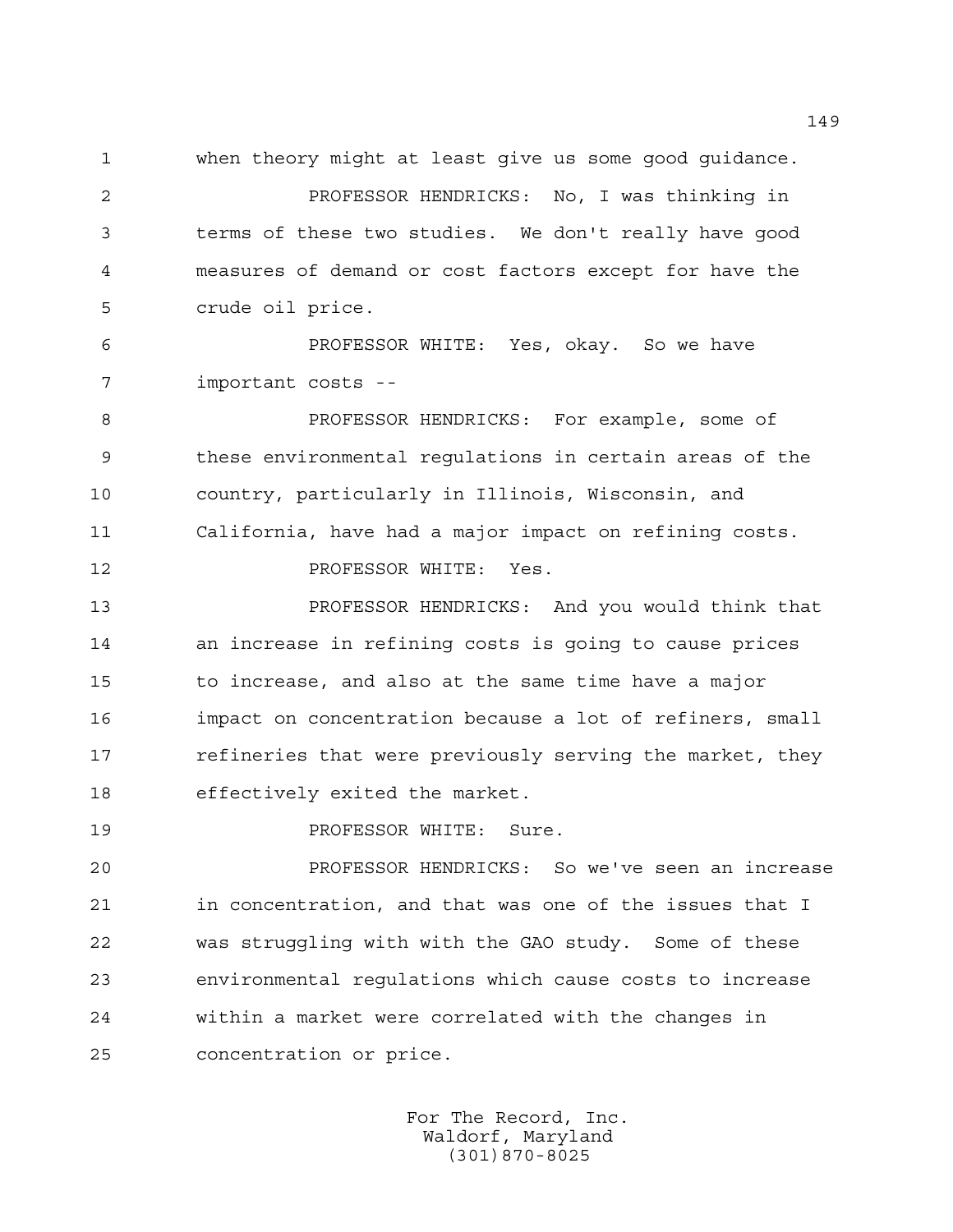PROFESSOR WHITE: Sure. So if there are variables that are changing pre and post and you have not proxied them, you're not going to avoid deconfounding. The specifics of the proxy are to avoid deconfounding, so that's why it's paramount to identify all the different things, think about whether there are either theoretical or empirical reasons why their distributions may change pre and post-merger and at least proxy those.

 The distinction I like to make is that we may not be able to control for these limited variables, but at least we can account for them, and the use of the Chicago price as a proxy for cost and demand shifters may achieve that.

 To the extent that there are other regions that are similarly impacted by the environmental costs, I 17 think it may be plausible that Chicago is, I'm not an expert on that -- but to the extent that they are, then they will help serve as a proxy.

 It's also the case that you don't need to think of the proxies as one-to-one. Some proxies like the Chicago gasoline price may act as proxies for several different things simultaneously. Moreover, the oil price and the Chicago price jointly operate as proxies for the things that are left out. So if there are correlations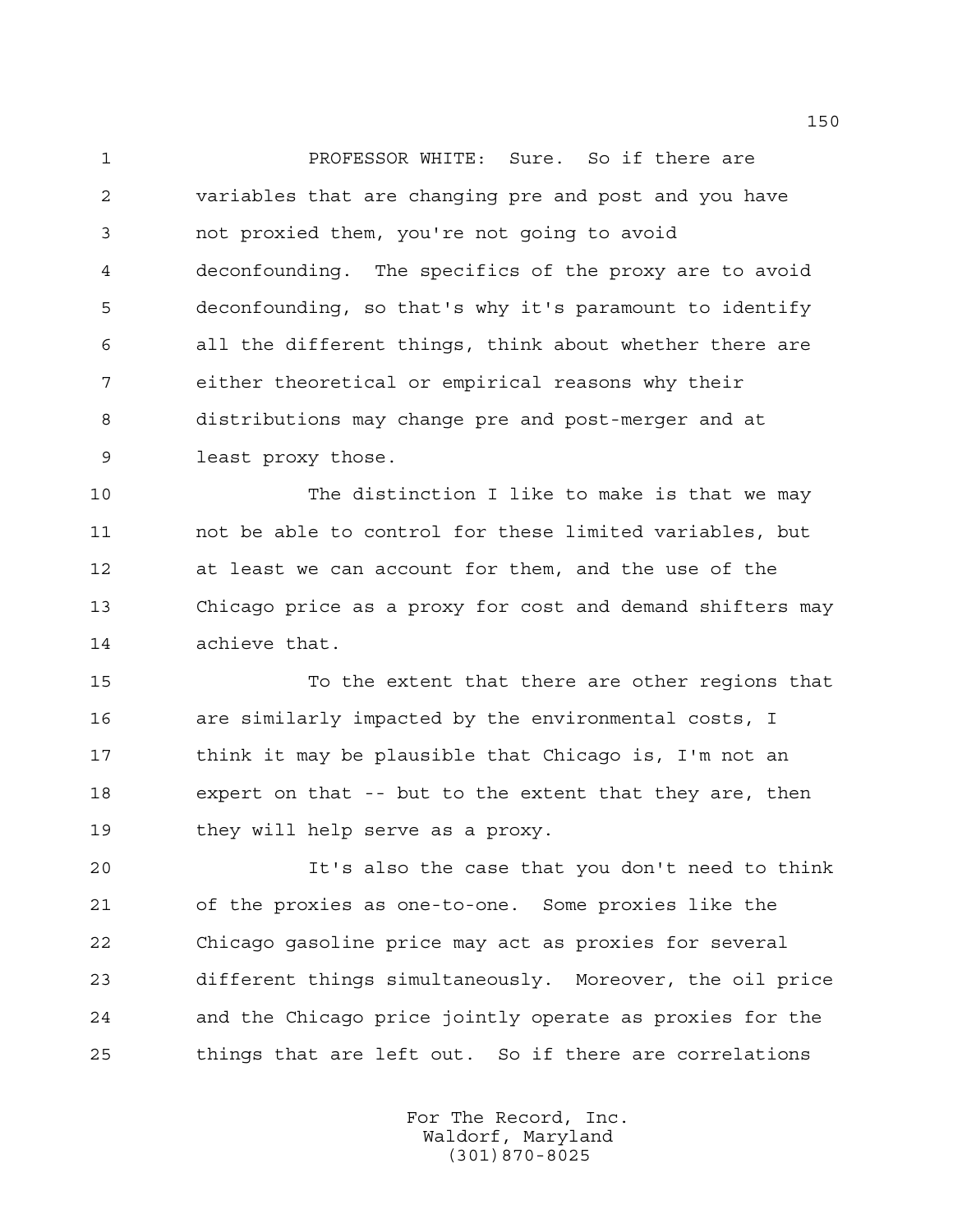between oil prices and other demand shifters, let us say, or other cost shifters, those are going to be picked up by oil prices and the Chicago gasoline price jointly.

 That's one of the reasons why the coefficients on the other variables don't tell you ceteris paribus effects. They're picking up all these other things with which they may be corollary.

**PROFESSOR CARLTON:** I just wanted to make a few comments just to -- I think you'll agree with all of 10 them, but I just want to say them, that the approach 11 that Professor white has described is not structural.

12 PROFESSOR WHITE: Absolutely.

 PROFESSOR CARLTON: And therefore just to go back to your previous comment, the thought experiment of using what the GAO said was a quasi structural equation, with endogenous variables, I want to repeat something that Professor White had on one of his slides, the experiments you're doing is quote, if all else is held constant what happens to the price merger and the question I have for the GAO is: What is the thought experiment you're doing in holding all else constant?

 If it is an endogenous variable you have in your equation and you're holding it constant, that's a very odd conceptual experiment because, by assumption, the endogenous variable will be altered by whether

> For The Record, Inc. Waldorf, Maryland (301)870-8025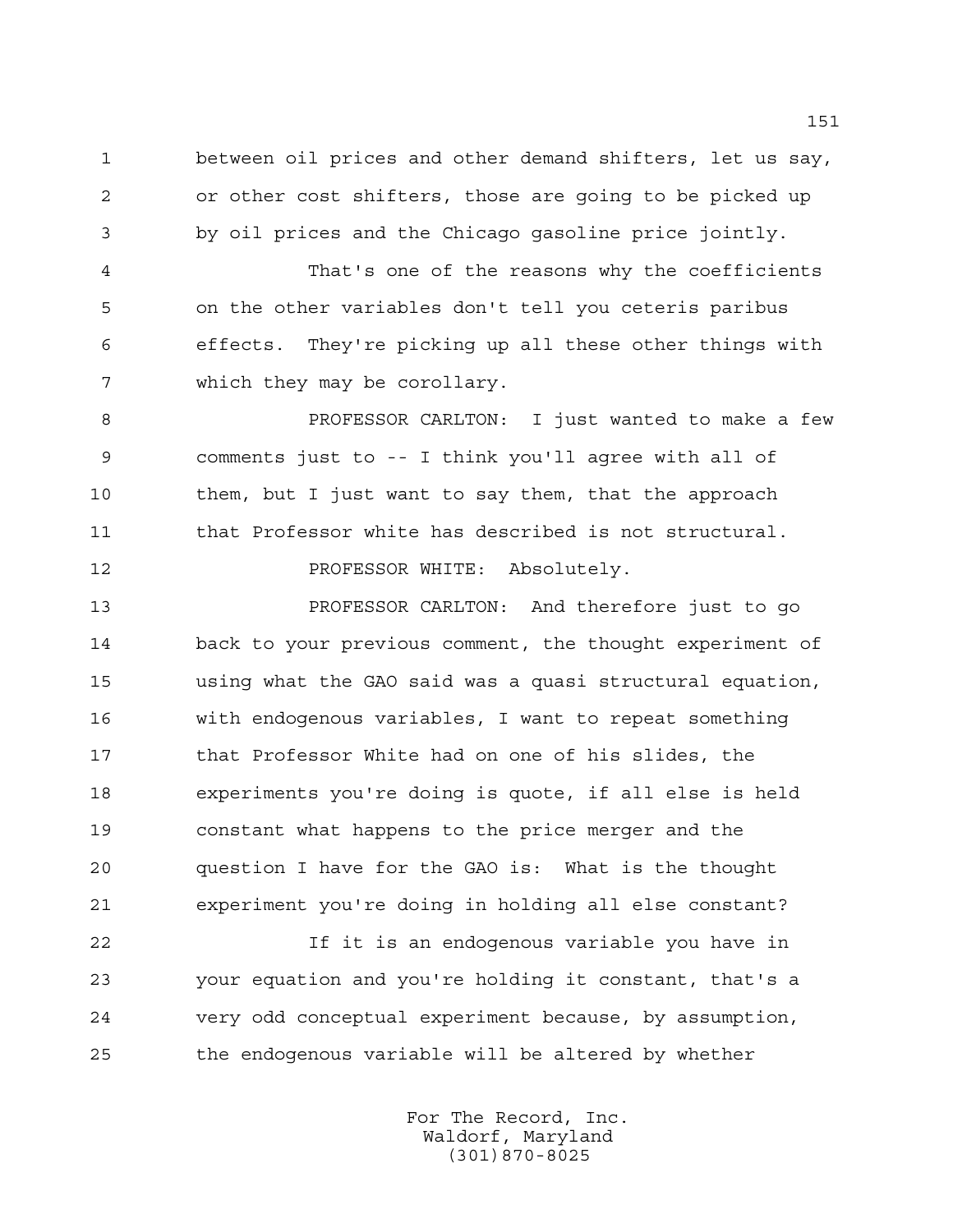there's a merger or not. So therefore there's a logical problem when you use these quasi structural equations to estimate something with endogenous variables, and that's why I was saying the reasons sometimes instead of a structural estimation you may want to do a more reduced form estimation. This is definitely such a case. I think this is what Professor White was saying, a case in which more of a type reduced form estimation is done.

 I think this is the correct way to think about it. Suppose you have past data on price and variable X and suppose price equals some function of X. If you don't have data on all the Xs, but you have some of them, you can still make predictions of price. You want to make a prediction into the future and then you look at the difference between that prediction and what happens, so that seems exactly right. That's the spirit of a reduced form.

 Now, when Professor White talked about using cost and demand shifters, I want to emphasize I'm pretty sure what he means is exogenous cost and demand shifters, not endogenous.

 PROFESSOR WHITE: Not jointly determined, absolutely.

 PROFESSOR CARLTON: That I think is critical. Now, when Hal talked about the advantage of this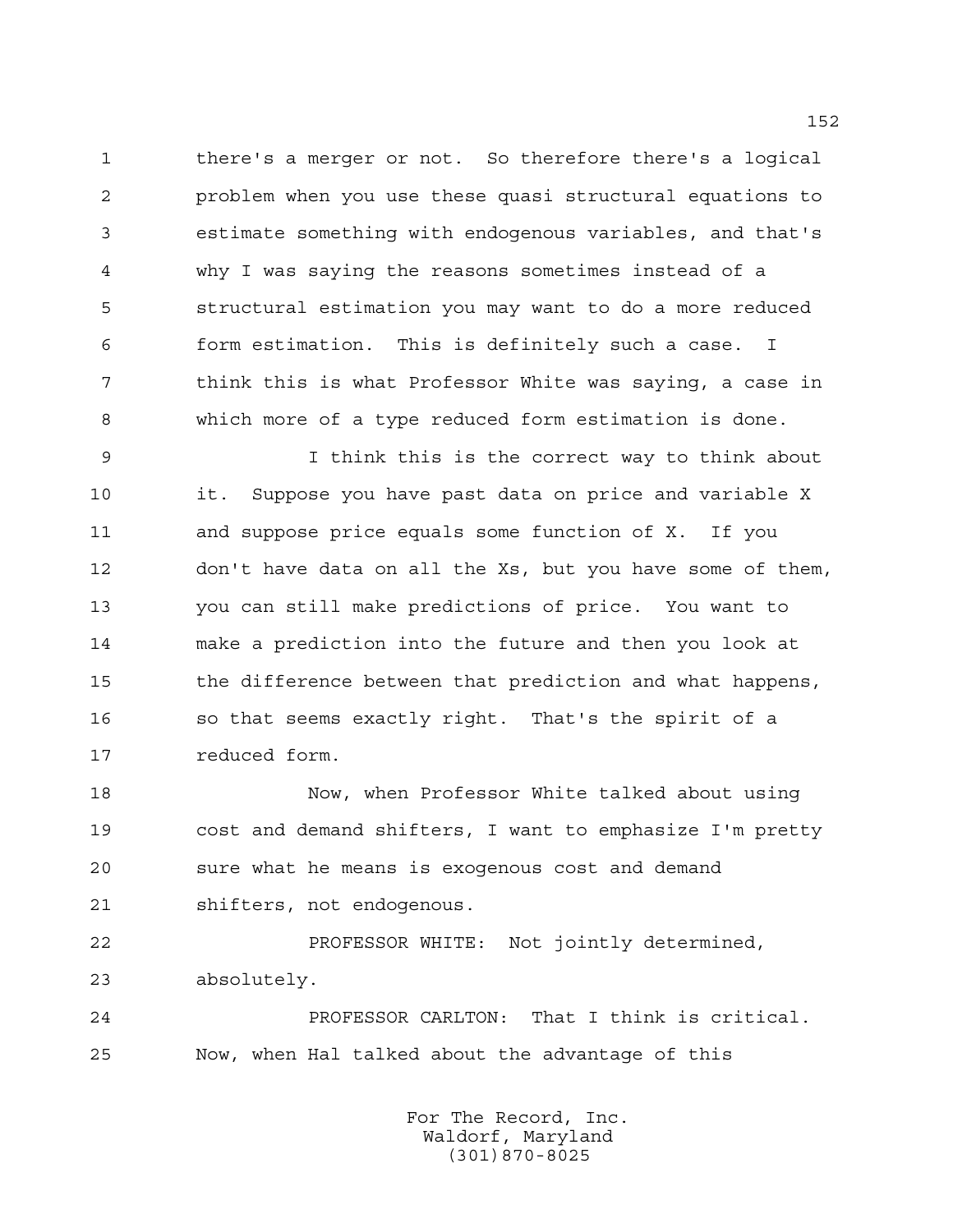approach is that you're not in a linear straight jacket and Professor Hausman said you can allow the specification to change post-merger, that's all something that you could do either in a structural or a non-structural set up. So, as a matter of course, you should be adjusting your functional form assumptions to test for robustness of your results.

 So those I think were just confirmatory comments.

**PROFESSOR WHITE:** That's correct.

 PROFESSOR CARLTON: This is a slight question. I think this is a question. You didn't describe whether you thought the merger was endogenous or not. Now, let's suppose within the structure of the model you can predict whether the merger will occur or not, and it seems to me whether a merger occurs or not could alter the functional specification.

 I wasn't sure. I think what you were saying is you estimate the but-for effect of the merger conditioned on what would have happened absent the merger from the predictive equation.

PROFESSOR WHITE: Yes, pre-merger.

 PROFESSOR CARLTON: Okay. And again it's just a question of what the conditioning experiment is. What you're conditioning on is a merger would happen.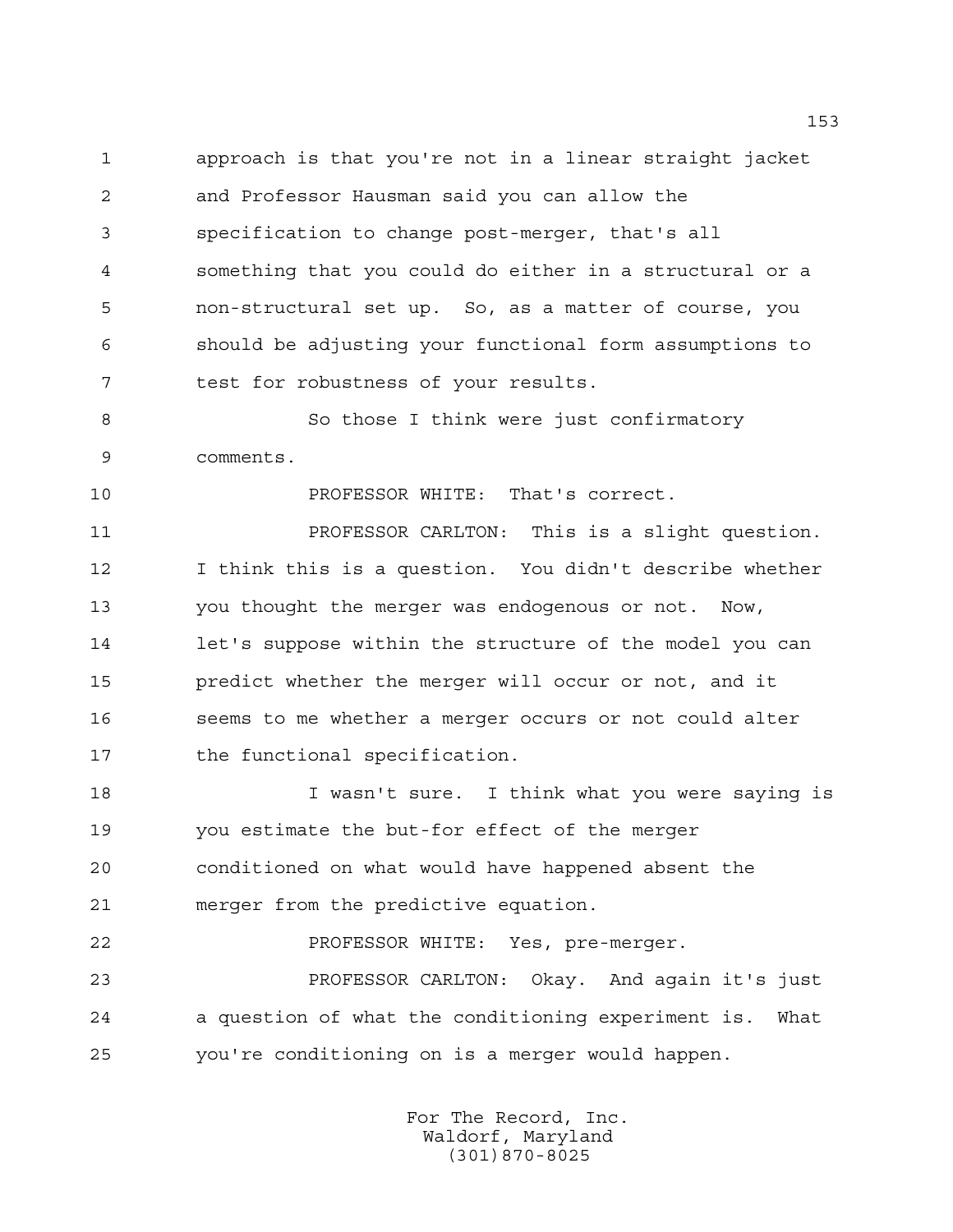**PROFESSOR WHITE: Right.** 

 PROFESSOR CARLTON: You're saying suppose I could have prevented that merger but the economic factors that would otherwise have worked themselves out would work themselves out.

PROFESSOR WHITE: In the same way.

 PROFESSOR CARLTON: In the same way, and the only question is: In the same way absent the merger? In other words, if there is a relationship between a merger and probability of a merger and the economic factors, I think it gets a little more complicated.

 PROFESSOR WHITE: Right, it is complicated but if we look at these key requirements this will help clarify. The predictive proxies I'm talking about, and this is a point that you just made which is absolutely right, these are the costs and demand shifters 17 that are not causally impacted by the merger itself, so 18 these are removed either in time or by levels of market structure from the impact of the merger.

 Now, the underlying condition that makes all of this work is what's known in the literature as Rubins unconfoundedness condition, and in this context, what that condition means is that given the predictive proxies that we have available, the merger is independent of the unobservable drivers. That's the key condition,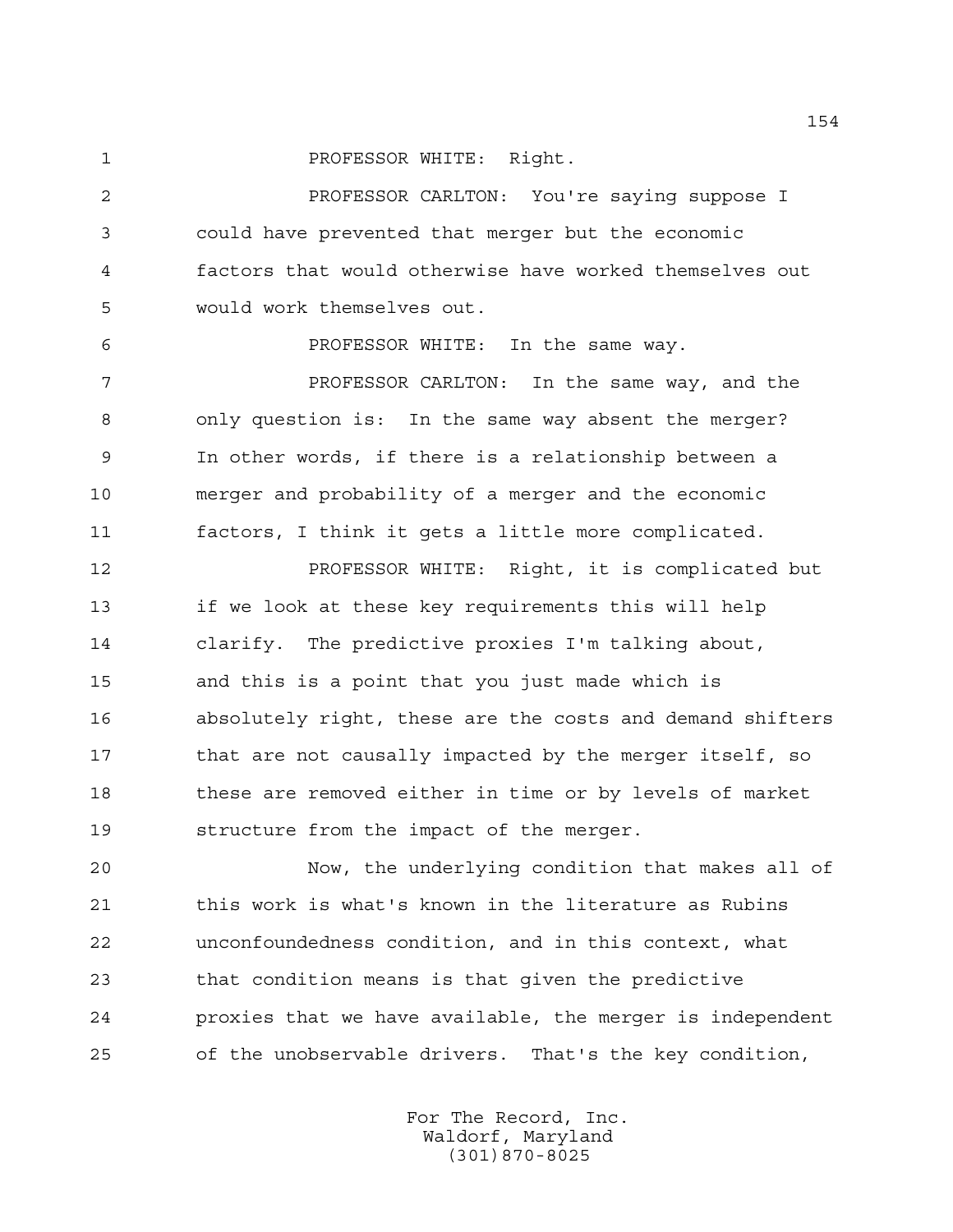and that's talked about in the paper.

 Now, that doesn't mean that the probability of merger isn't impacted by these proxies. In fact it is, and that probability is in the treatment literature called a propensity score, and that actually has an important role to play in properly handling the non randomness of the treatment.

8 PROFESSOR CARLTON: Okay.

 PROFESSOR HAUSMAN: I'll just make a few comments. Again as with every method, I think this has some advantages and some potential disadvantages. Let's go back and talk about regression. In the literature this goes back to -- in the statistics literature you'll see a description of there are two interpretations of regressions and it's again one of the things that I'm not sure everybody understands what's going on. Let's do the following thing. Let's say that we have something, I don't know if I should make this serious or not. Let me make this something serious.

 It's a price of some product in supermarkets, price of cereal in supermarkets and the price of beer in supermarkets. If we can use that in most cases, Massachusetts allows beer to be sold in supermarkets

 PROFESSOR WHITE: I don't advise putting it on cereal though.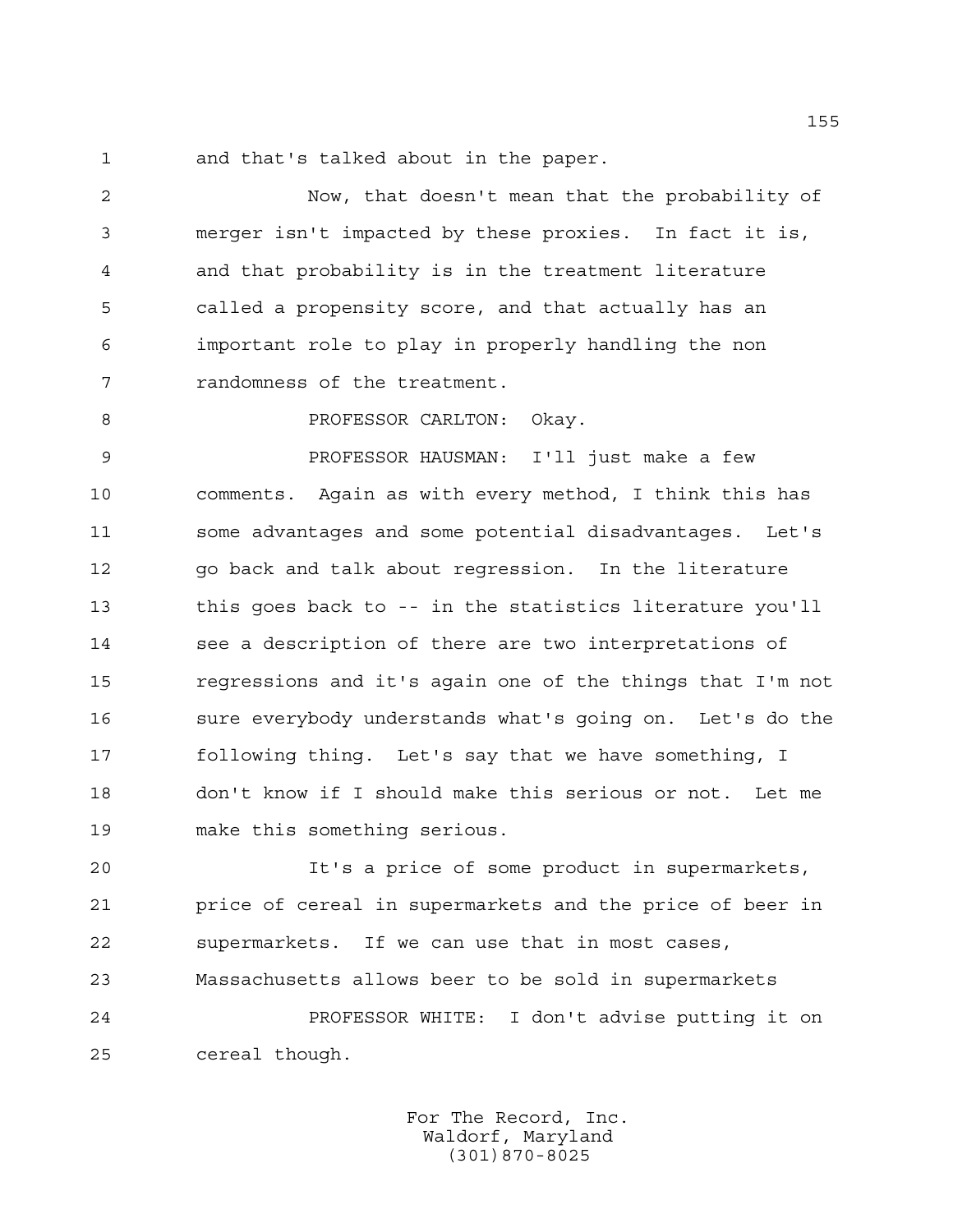PROFESSOR HAUSMAN: There's a tax change. Now, one of my other hats, I used to do a lot of work in public finance, we like to say, Well, what's the impact of this tax, how is going to affect the retail price of beer? There are two ways you can do this, two interpretations of regressions. There is one which is a structural model so we get the cost and demand shifters.

 The other thing is you could have just a predictive equation which says, Look I know what goes into the cost and demand for beer, it's hops, electricity, it's service, and the structural models are almost too complicated, so what I'm going to do is I'm just going to write this as a regression model. It could be nonlinear but people are often using linear. That gets the conditional expectation as I said this morning on all these factors.

 And indeed it can be structural, the signs, they can be complicated interactions but it does have some properties. It's a prediction. It's a minimal mean square error predictor.

 So now let's say that we just had one city. We had San Diego, where I know they sell beer in supermarkets so we did that, and the San Diego city council for whatever reason puts a tax on beer in year two, so what are we going to do in this type of model?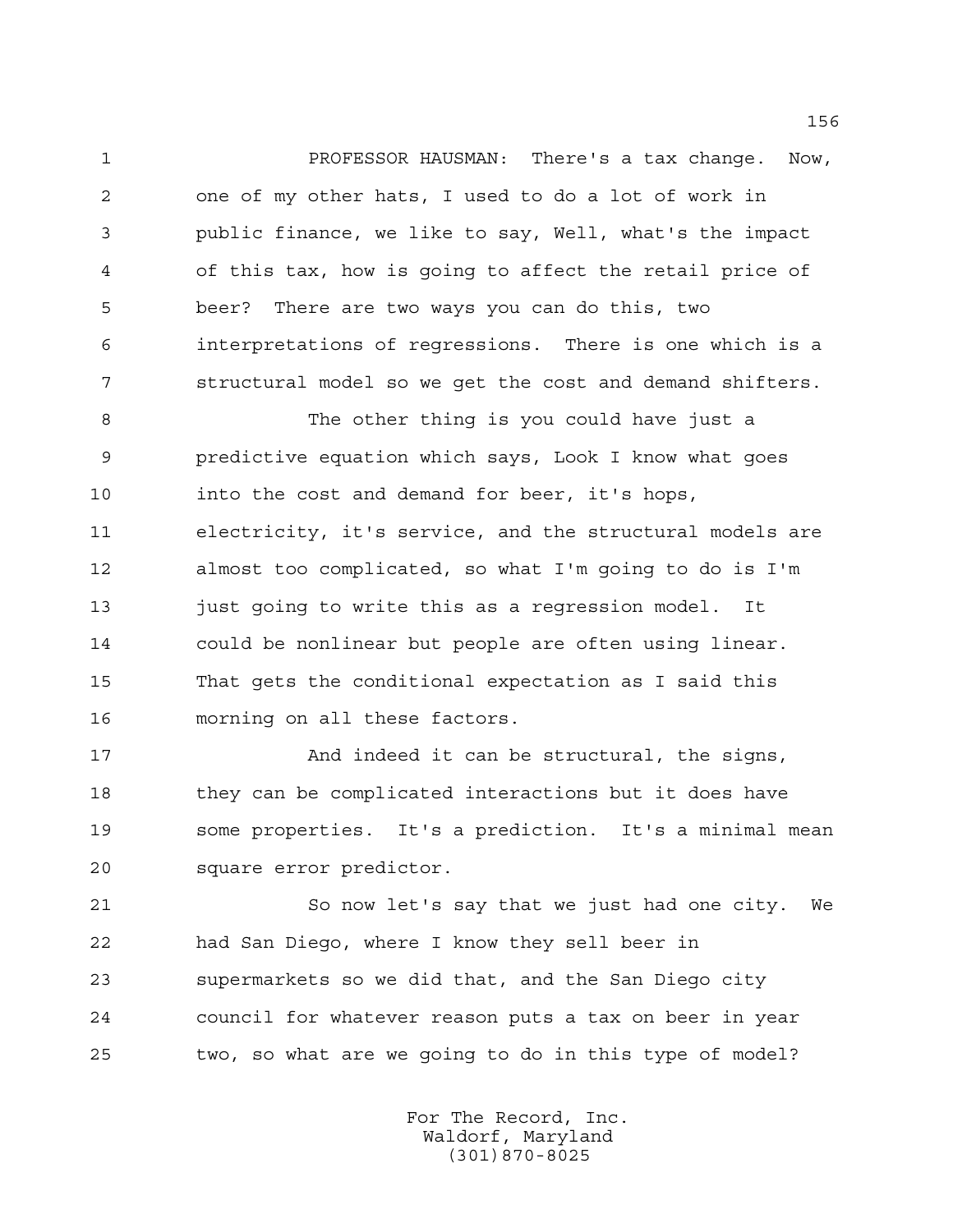We're going to take the predictor from period one. We're going to put all these factors in. I'm going to assume the price of hops and sugar are unaffected by this tax. Therefore I'm going to take the prediction in period two. I'm going to take the price, and I'm going to subtract, and I'm going to say that's the effect of tax, okay?

 Now, there are some important assumptions that are going on in this model, and that is to say that in period two, whatever that functional form was in period one that you've chosen are those coefficients are going to work in period two if you have --

 PROFESSOR WHITE: Actually, no, that's not an assumption.

 PROFESSOR HAUSMAN: I'm going to only have two observations.

PROFESSOR WHITE: Two observations.

**PROFESSOR HAUSMAN:** I have all the observations before that allows me to fit the model but I only have one time period after.

PROFESSOR WHITE: Okay.

 PROFESSOR HAUSMAN: So what I'm going to do is I'm going to subtract and I'm going to say that's the effect of the tax.

 PROFESSOR WHITE: Let me be sure I understand. I've got one period post-tax.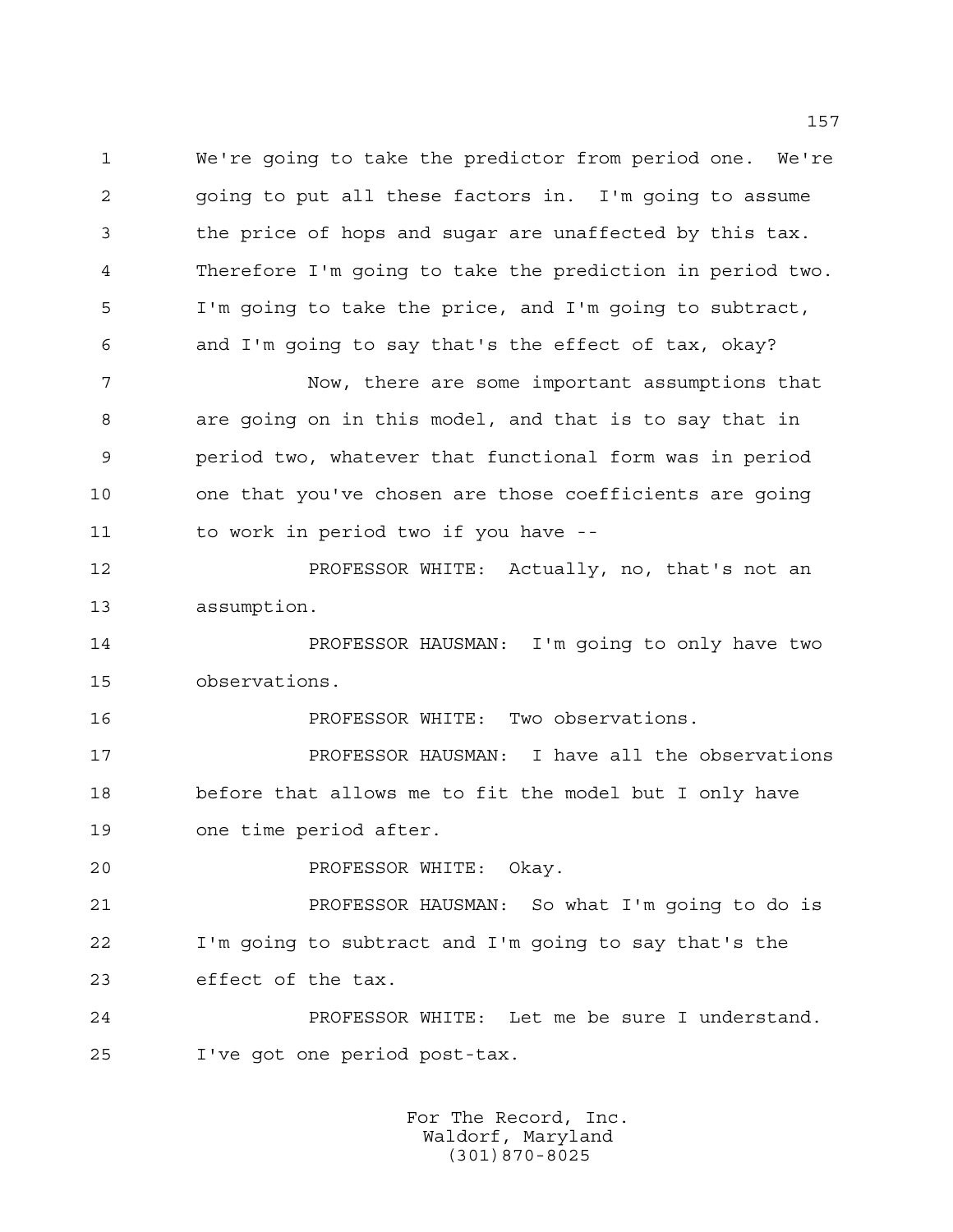1 PROFESSOR HAUSMAN: Right.

 PROFESSOR WHITE: And so I've got some observation on that, and then I've got a prediction built up from let's say 50 weeks of data pre-tax, so I'm going to make a forecast of what I would have expected the outcome to be PROFESSOR HAUSMAN: That would be the but-for price, but for the tax, and then you subtract it. **PROFESSOR WHITE: Right.**  PROFESSOR HAUSMAN: So that's really the methodology. Now, that has some potential problems, and that is that if anything else changed. If other things change besides the tax in the period when you're going to measure, it's going to be confounded. PROFESSOR WHITE: Yes, if you didn't include a proxy for something that changed between those periods, 18 then you're absolutely right. PROFESSOR HAUSMAN: But the technology could change for making beer. There could be a new entrant of another beer company. There could be all sorts of things. I'm not saying anything is wrong with this. It's something you have to assume. PROFESSOR WHITE: You're making a very

important point.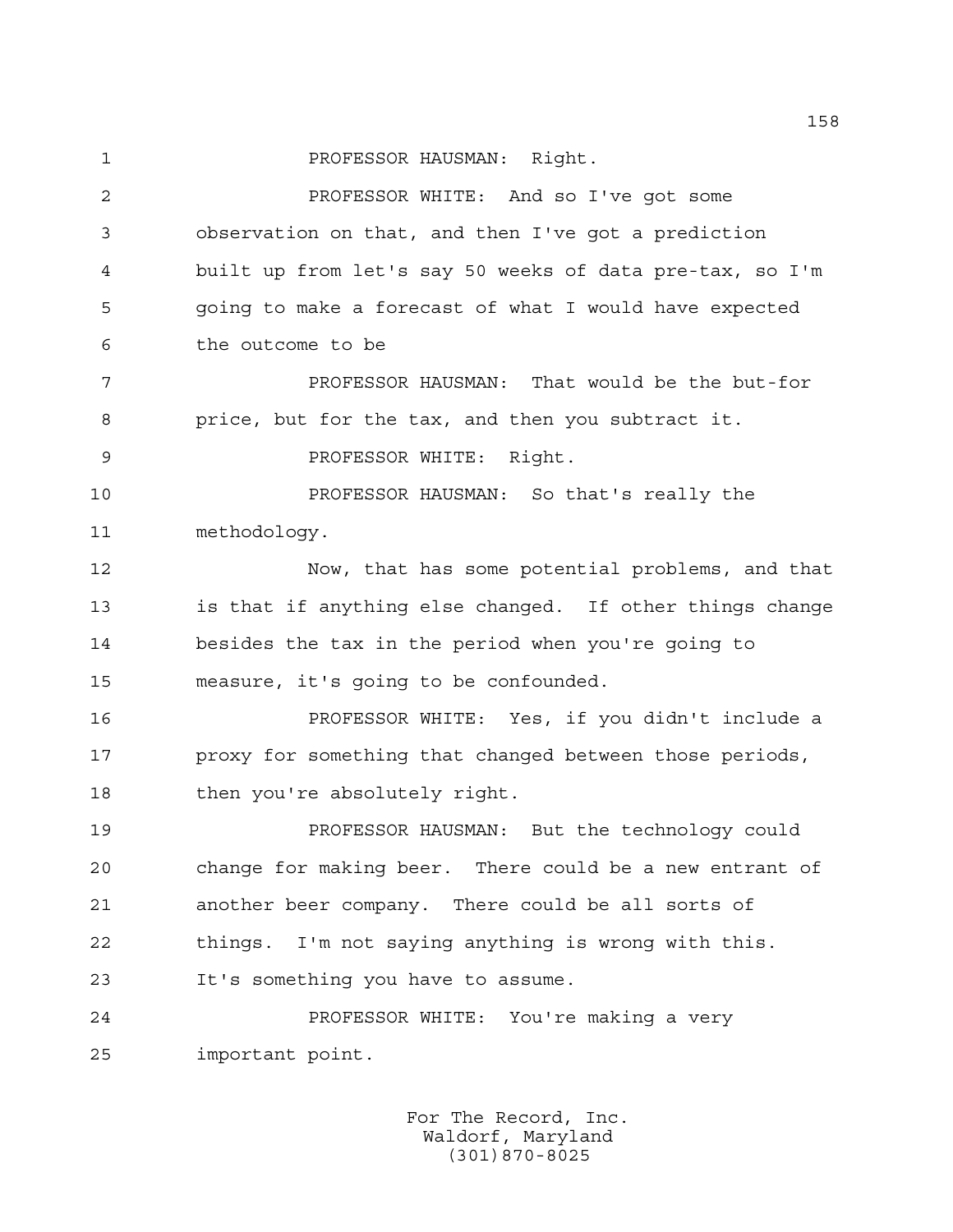PROFESSOR HAUSMAN: It's something that you have to assume could happen.

 So now let's say instead of just having San Diego, we have San Diego and we have LA, or let's not choose LA because we don't want some city too close. We have San Diego and I will use San Francisco and San Francisco has not imposed a tax, so now you're in better shape because what you can do is you can take the predictive equation for San Francisco, to the extent you're going to assume they have the same technology now as San Diego, and you're going to say, Can I predict San Francisco in period two and can I do that well. And if I can do that well, that then gives me confidence that what I'm observing in San Diego is actually true.

 But if things change in San Francisco, what I have to do is to assume that the way they change in San Francisco is going to be similar to the way they changed in San Diego to allow me to separate out the experimental effect and the -- let me just finish up.

PROFESSOR WHITE: Go ahead.

 PROFESSOR HAUSMAN: As you have more cities, then of course this becomes better and better because you can test this.

 Now, you don't have to do this within the cities. You can do this over time as well. I took two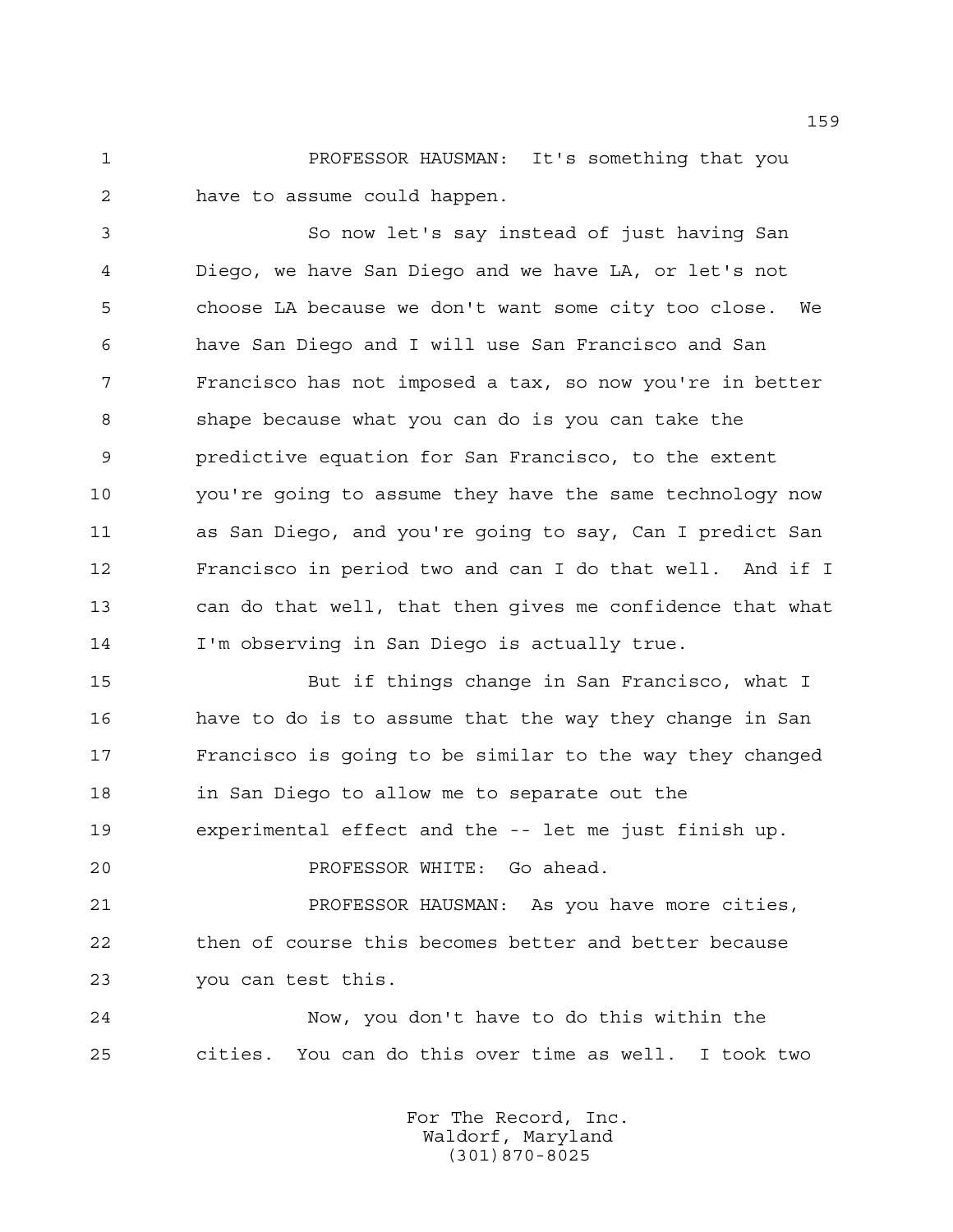cities because I think it's easy to think about, but of course you can do San Diego 50 periods before the merger and 50 periods after the merger, but this kind of stability test that I was talking about with San Francisco is really saying that you could do after the merger and say are things stable as well.

 What really worries me about this is the following: The good thing about structural models, and Dennis's point about what you're holding constant is a good point, I mean I think that's on a different point. The good thing about structural models is when you estimate them, you can say, Do these elasticity estimates really make sense?

 So I don't know whether people from GAO are here, but I did not make this point and now I'll make it. The thing I find most surprising about the GAO study is not necessarily that they found positive effects but 18 that they found large and significantly negative merger effects for a couple of the mergers. It's hard for me to think of an economic model of mergers, apart from vertical ones, but if these were actually horizontal mergers it's hard for me to think of a theory that will give a negative effect. I'm not an expert I'll say on the oil or gas industry, but to the extent that I understand it, I think going back in the '70s or '80s, I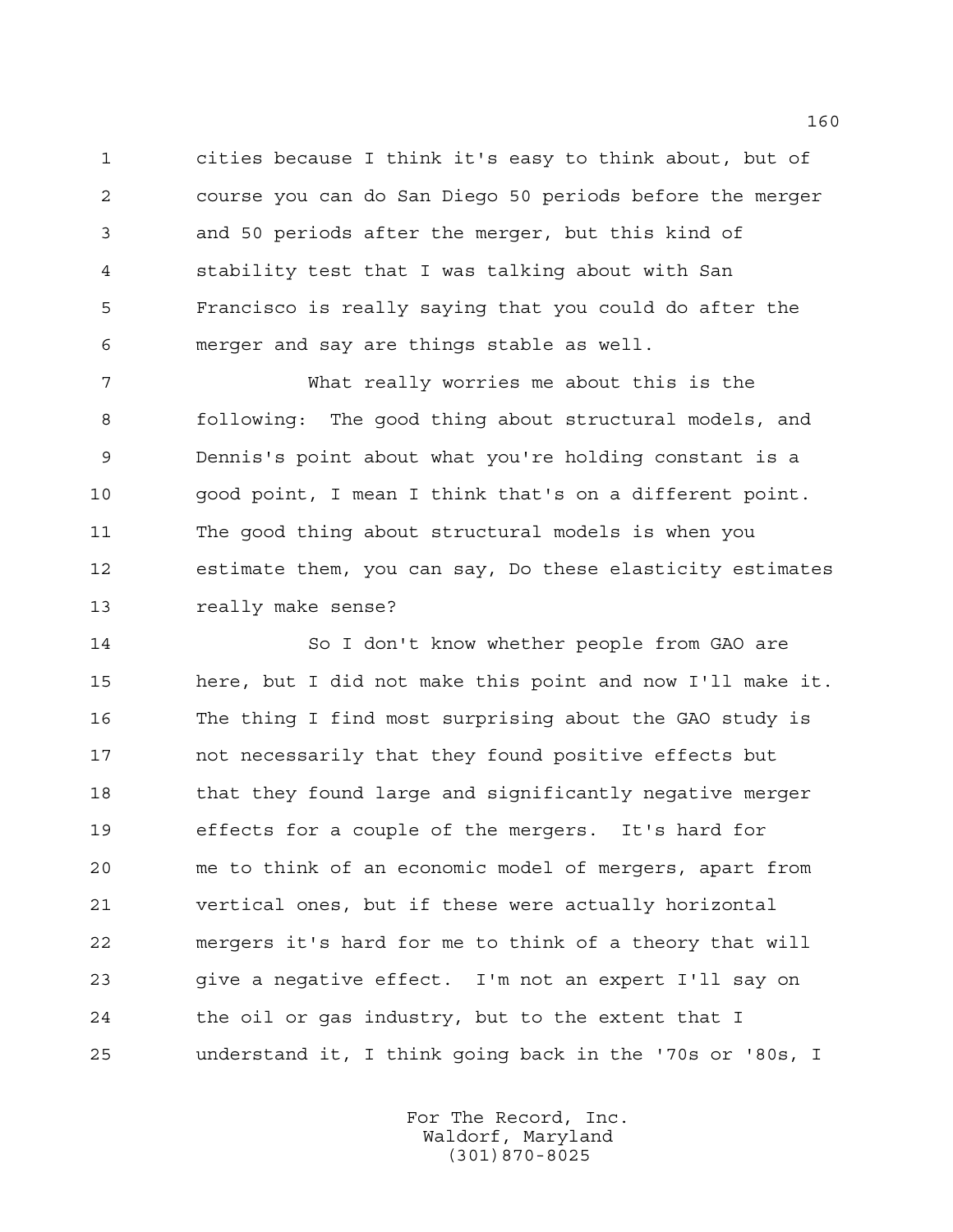1 just don't see how the marginal supply -- these guys are not the marginal suppliers, how you get a significantly negative effect, so that really starts to worry me, and this sort of goes back to Hal's thing.

 If you're closer to a structural model you can sort of take a look at the estimates of the elasticity and say, Do these really sort of make sense to me a priori. I think for most people to the extent that they do, you feel more confident with this, and you can do it both on a before and after basis. If the elasticity changes for beer the market elasticity is probably about one -- say it's 1.2, if it changes to six after the merger, I would be really worried because I 14 just can't believe all these Bud drinkers became much more price sensitive. That's something you can actually benchmark and worry about.

 What I'm worried about sort of in this effects approach is when you have everything interacting together. I've done this as well. It's much more difficult to sit down and scratch your head and say, Does this make a lot of sense. And the worry is you'll start putting in more and more interactions to fit things better and better and better and better, and then that leads to a whole other set of problems which I don't have time to talk about.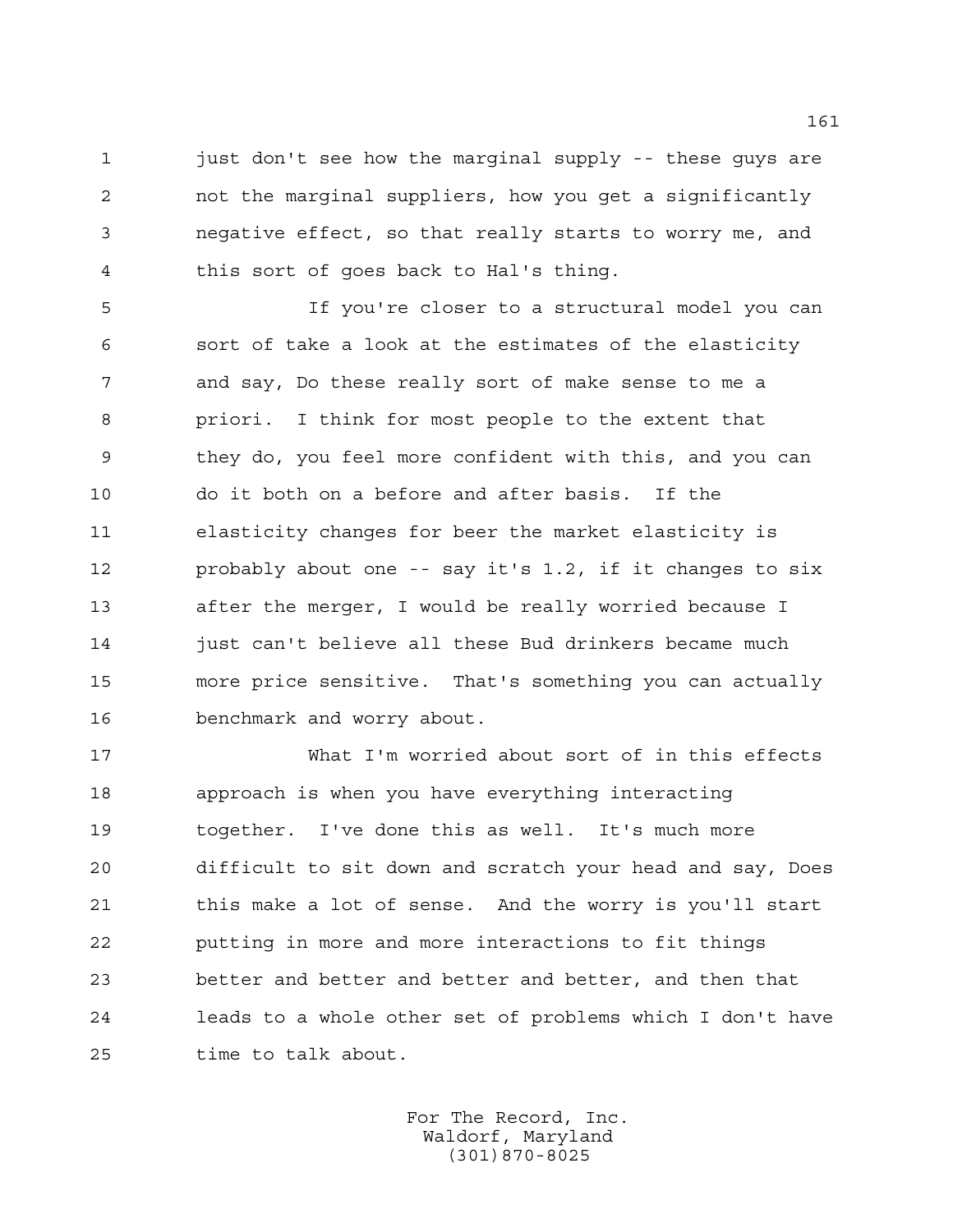But it's just not being able to -- so what Hal is emphasizing is absolutely right, is you want to use you're a priori knowledge to say what variables you want to put in, but we also have some a priori knowledge about what reasonable coefficients are and that's really what we lose in this approach. Every approach has advantages. Every approach has disadvantages.

 This approach has a lot of advantages. I actually happen to like it, but I think that's a disadvantage that we may have left out some variables because we didn't think about them, and that if we had done a structural model, when we looked at the elasticity aspects, we would say this model is screwed up because you can't get that as an elasticity of beer. But in Hal's approach, you could have left out some variables 16 that you should have put in and you may not catch them. You may get lucky. If you have other data you will catch them, but you can't look at the coefficient and know that you missed something that you should have included, so you can't use as much a priori knowledge as you can in the more traditional approaches.

 PROFESSOR WHITE: Let me just respond briefly because I know we have tied together as a panel.

 I agree with probably most of what you just said. There is one thing that you can look at and

> For The Record, Inc. Waldorf, Maryland (301)870-8025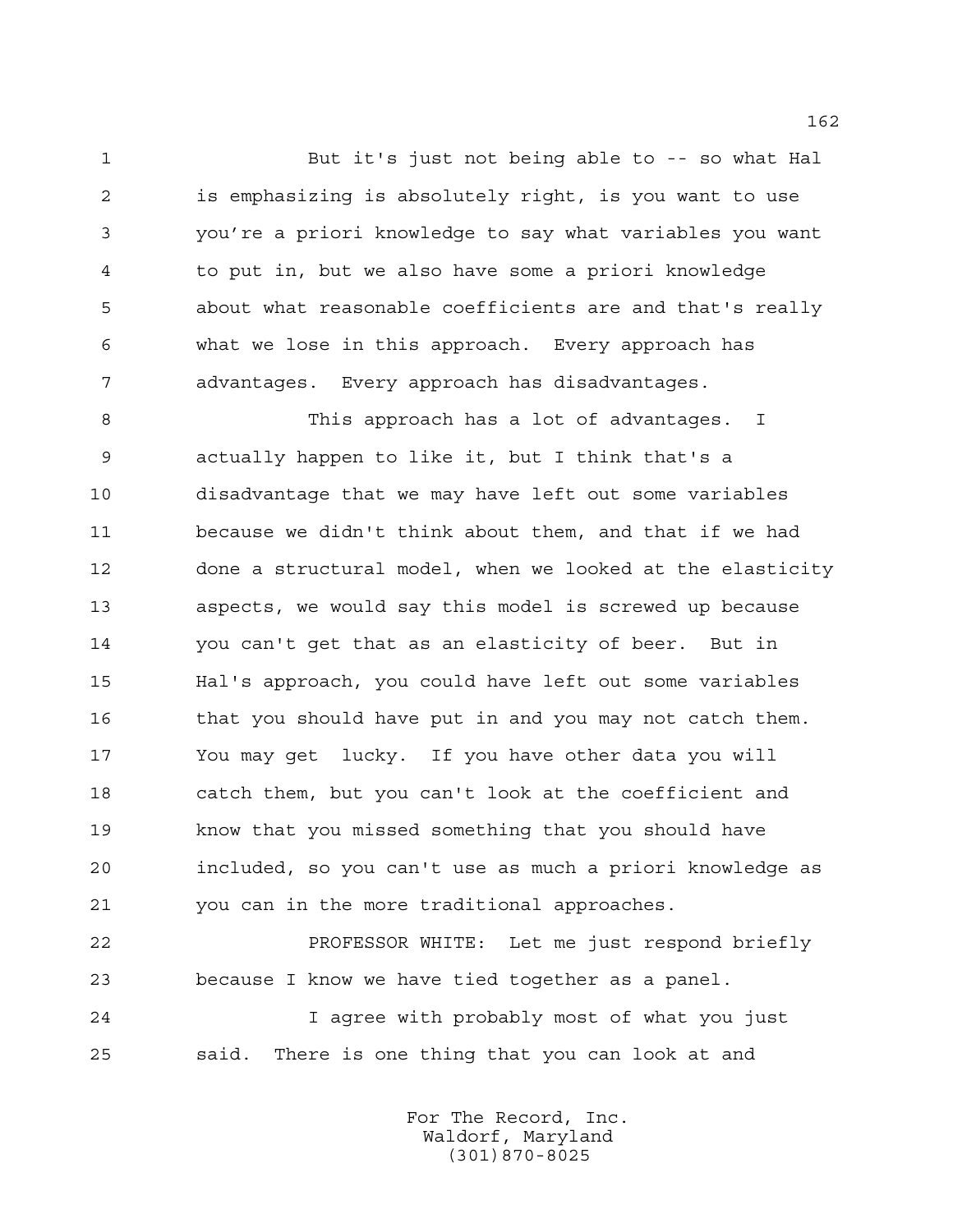understand whether it makes sense or not and that is the effects of the merger, whereas in the alternative world you may not be able to even do that. But there is also a false sense of security that you can gain by looking at coefficients that all seem to have pretty much the right sign. Just because a coefficient has the right sign doesn't mean the model is necessarily correctly specified just as those of you who have run a lot of regressions to get correct science may suspect. So I would actually advocate doing a Hausman test, even if 11 the signs look right, because even if everything looks right to me, that may be a story that's too good to be true, and I might be suspicious that there may be other subtle specifications that the right signs may be lulling me into.

 I also want to agree with what Jerry was saying about the importance of having ways to test the validity of these underlying assumptions.

 Now, as Professor Hausman very carefully articulated in his studies, there were these underlying untestable assumptions, but there are also ways to test certain overhead assumptions. In the last section of the paper, I discuss a test which can be applied to see whether or not we really have this conditional independence that's necessary to think that we really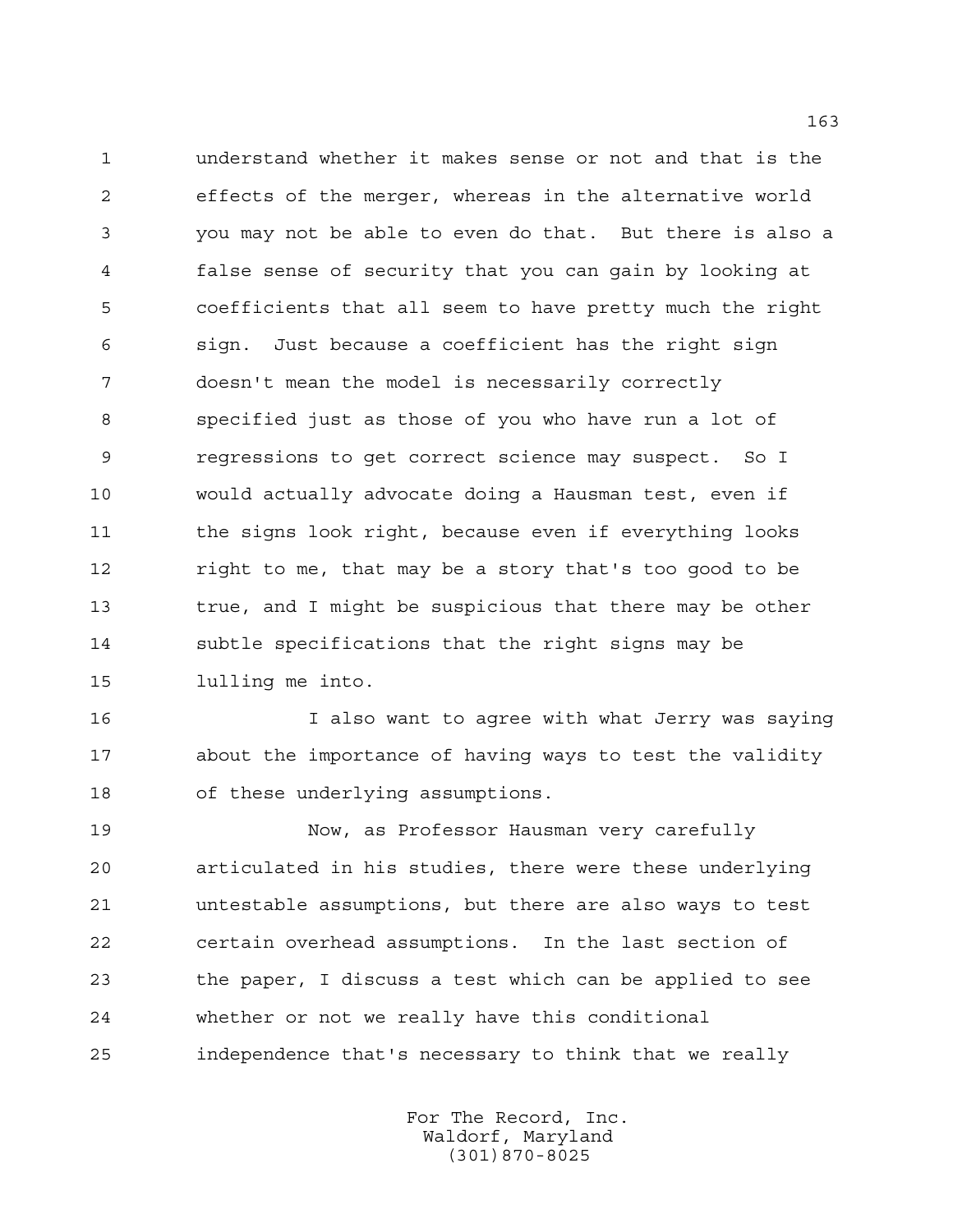have identified the effects of interest.

 So if you've got those other identifying variables, predictive proxies actually, then you can at least test to that degree and let me stop with that.

 PROFESSOR HAUSMAN: I do have one last point and that is I think there's a little bit of a difference between doing merger estimation and doing something in labor economics, okay? It's somewhat a subtle point.

 In labor economics you put a bunch of coefficients in. You want to get the right signs, but actually in merger analysis, a lot of the coefficients 12 that you estimate, go back to my beer example, are actually elasticity estimates, so it's not only that you know what the sign is but you actually have a pretty good knowledge about the magnitude. So that's different from a lot of regression work people do, in labor economics.

17 So I'm just saying that you're going to lose 18 that priority information which can actually be useful.

 PROFESSOR WHITE: Provided that you've got all of those other things specified properly.

```
21 PROFESSOR HAUSMAN: Yes.
```
 DR. THOMPSON: I only have a minute, so I'll ask you a question instead. There's one thing that puzzled me in your presentation, and that is what exactly do you mean by a proxy?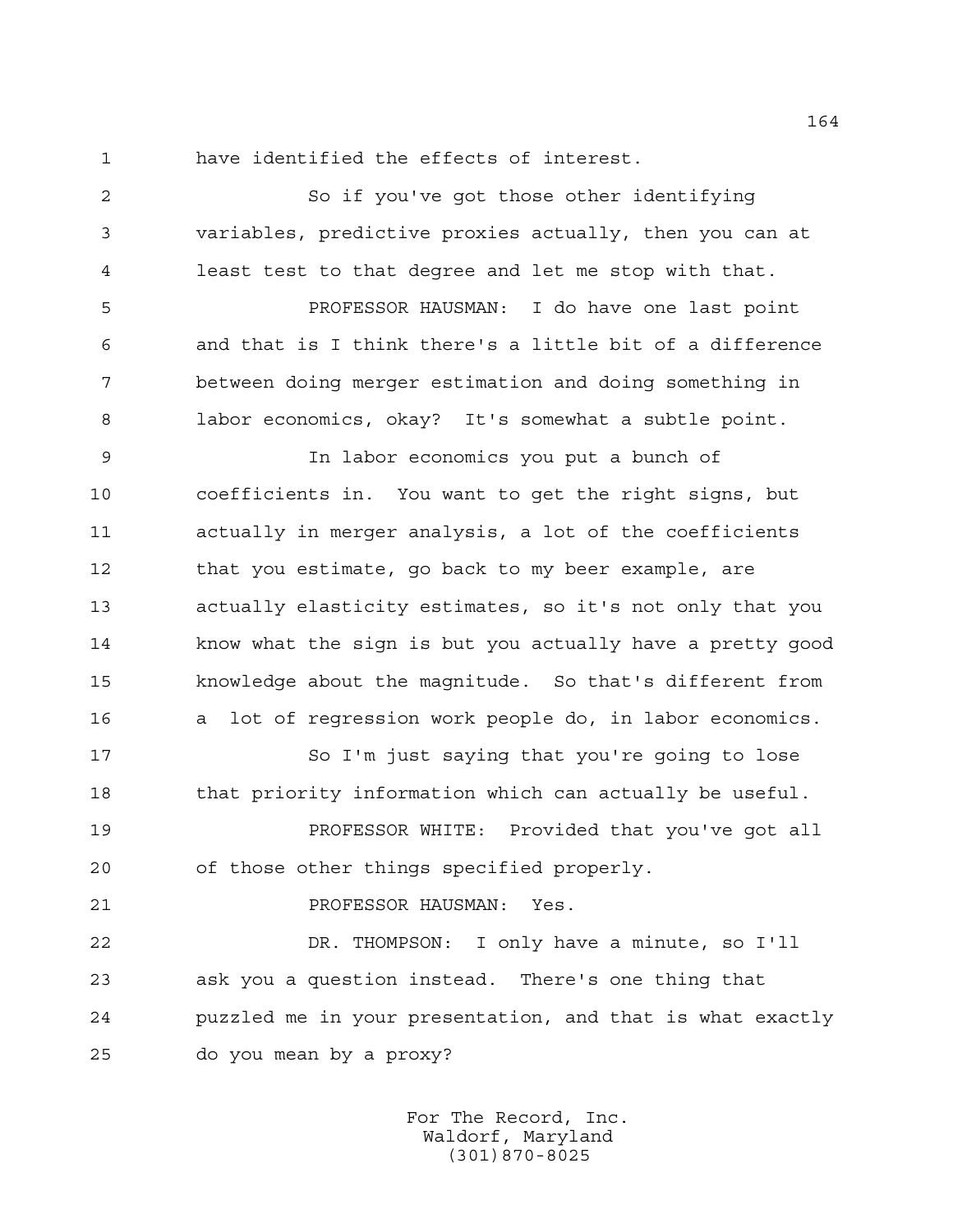Proxies appear to have to have certain properties. But it's not clear to me that they have to have any properties that would actually cause them to be very informative about the underlying things for which they are proxying. So I'm wondering if there are some conditions unstated in your presentations that we should know about?

 PROFESSOR WHITE: This slide here is actually the one where I say the ingredients, and it's really economic theory, which is driving this. The things that you start with are the list of things that economic theory tells us should matter.

 Then, for example, there are going to be some things that we can't observe, and maybe it's let's say a wage for a worker or a collection of workers on the cost side in the industry that we're interested in.

 Well, maybe we can observe a wage index for 18 those things, so what I have in mind are sort of errors in-variables, error latent measurements for the things that we would like to observe. But economic theory may also tell us that, for example, as in the FTC study the price of Chicago is impacted by similar supply and demand shocks. Maybe they're not identical but at least they're driven in a similar way, and as long as the errors in measurement are not affected by the merger, and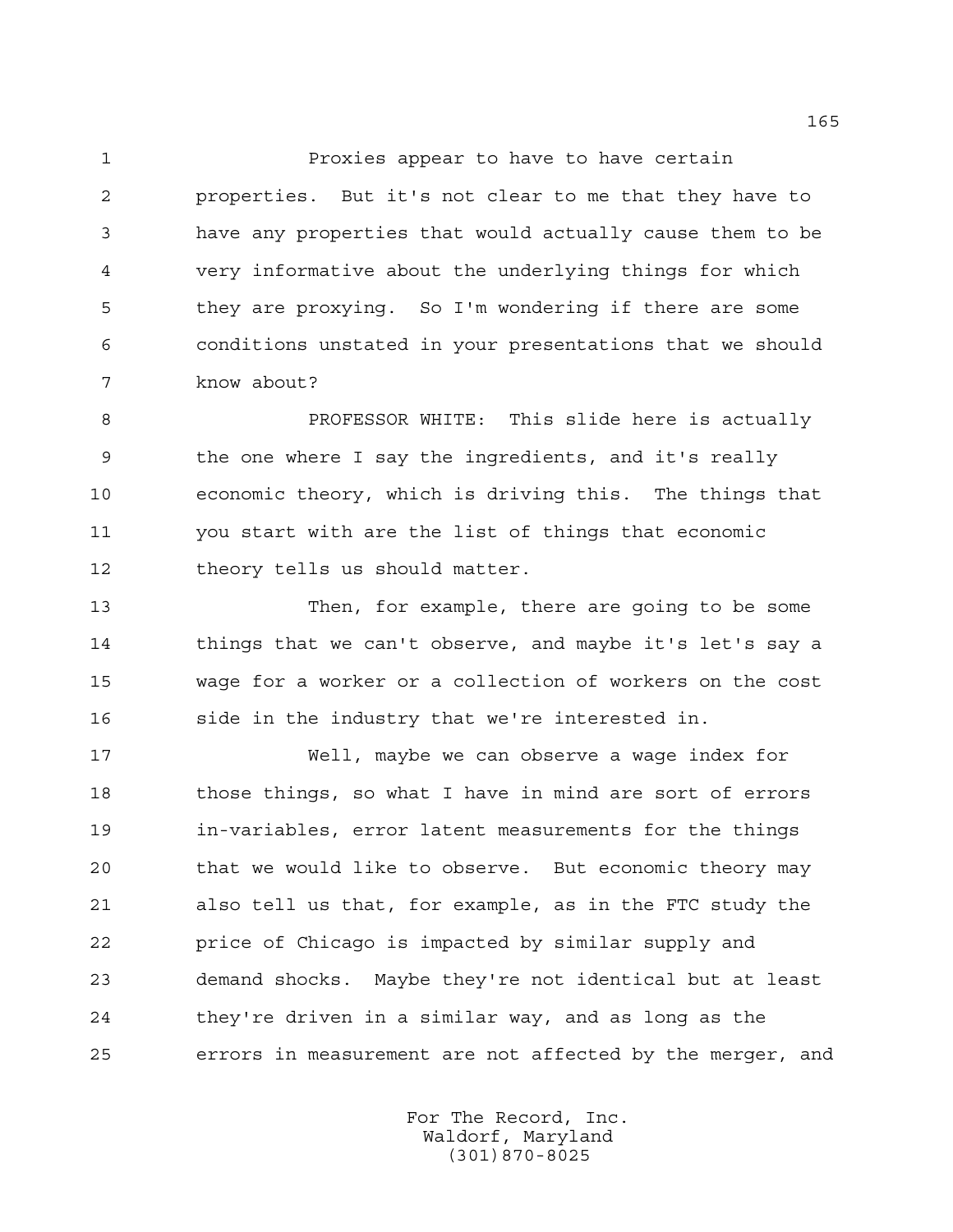as long as the relationship between the things that we can measure and the things that we aren't satisfy this conditional independence condition, then they can act as useful proxies.

 Now, it may be that we've included a variable that actually has no predictive value, and that's a question that actually can be addressed by hypothesis testing for the prediction equation in the pre-merger observations.

 DR. THOMPSON: The conditional independence 11 that you referred to is quite important.

PROFESSOR WHITE: It's the key.

 DR. THOMPSON: And it's roughly equivalent to 14 the zero correlation condition between the instruments and the error in a more conventional structure. Is that right?

 PROFESSOR WHITE: Yes, it is. It's playing a very similar role. It's just that what these things are is not instruments, which are supposed to be uncorrelated over the errors, but rather proxies which are supposed to be highly correlated with the things that we have.

 PROFESSOR CARLTON: Can I re-ask a question? It's subtle. I may not have asked it well. If the merger is endogenous --

PROFESSOR WHITE: Oh, yes.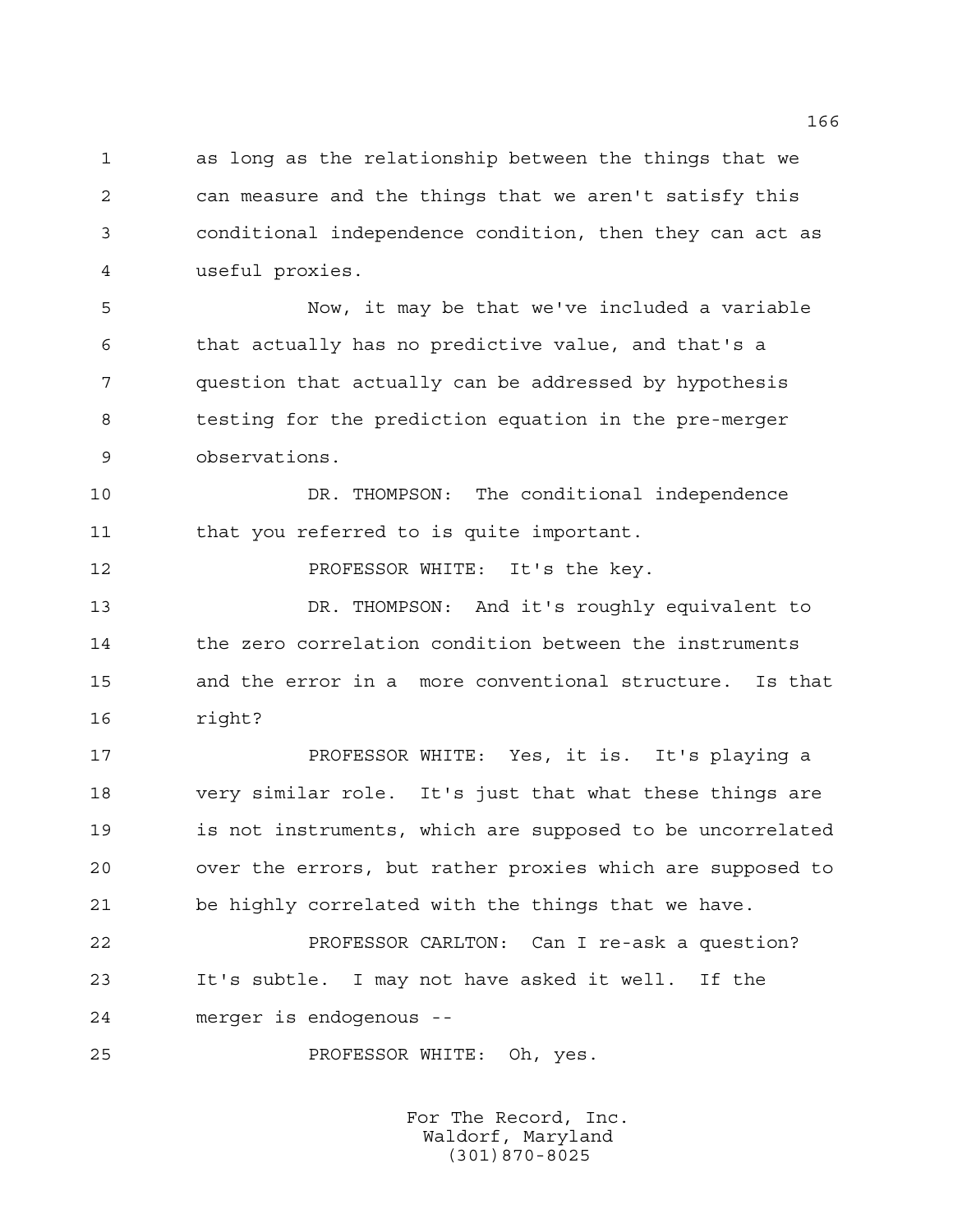PROFESSOR CARLTON: If the merger is endogenous and predictable from the data, and you ask the question, What was the effect of the merger. You could also ask the flip question, what would have happened had I stopped the merger, which I think is what a lot of people are asking. There's a subtlety in this that I don't think -- I tried to bring up and I think I failed to, and that is if you stop a merger that otherwise would have occurred and been predicted to have occurred, then you have interfered with economic forces that were in place during the period of estimation and now in the but-for world without the merger, you will be in a different situation.

 That was my subtlety. That is, if mergers are endogenous, I think the interpretation of the merger variable is quite subtle and especially if you're a government agency and asking what is the effect of letting a merger go through or not, there's a very subtle condition as to exactly what question you're answering. It all has to do with what you're conditioning on remaining constant.

 PROFESSOR WHITE: So let me respond briefly with two components of an answer. First, whatever the answer is it applies equally to the traditional approach or to this approach, so that's an important question for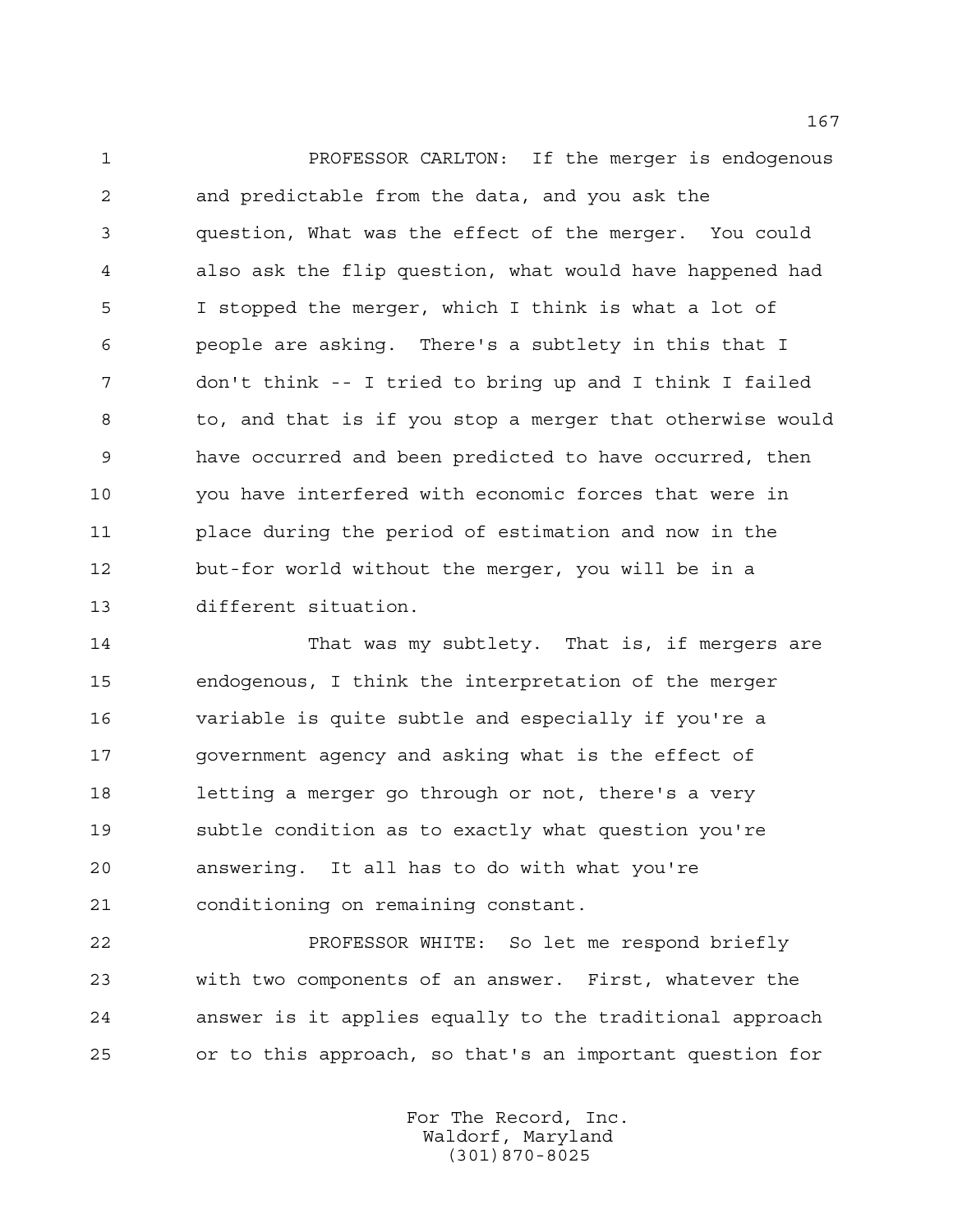both contexts, and if there are misleading answers that arise by not properly treating the endogeneity, they will impact both the traditional and this approach.

 Now, off the top of my head, since I haven't carefully considered this, but I know that this is worthy of a very careful consideration, it strikes me that it may be possible to instrument the merger. If might have to be in a situation where you have a lot of different mergers so you properly instrument, but if you can somehow be predicting its probability in some suitable way instead of treating it as a zero-one, treat it as some predicted value, there may be a way to extend this framework so that that endogeneity might somehow be incorporated. But that, at this point, is a projection.

 MR. FROEB: Thank you very much, and we're going to to a break until 3:00 p.m., at which time Ken and Scott will come back and tell us what this all means for merger policy. It's the last panel.

 **(Whereupon, a brief recess was taken.)** 

For The Record, Inc. Waldorf, Maryland (301)870-8025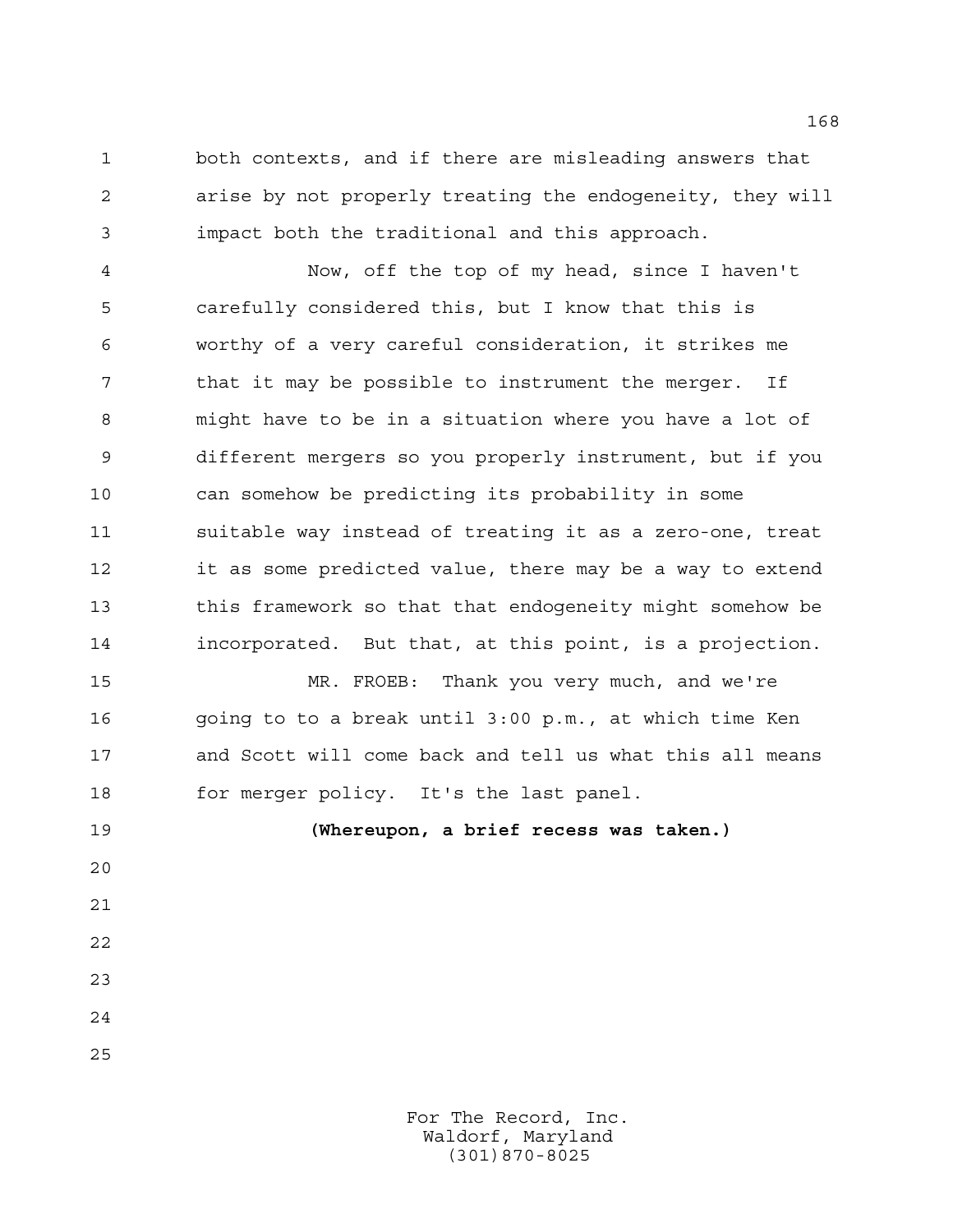**PANEL FOUR: IMPLICATIONS OF CURRENT LEARNING AND ANTITRUST MERGER POLICY IN THE PETROLEUM INDUSTRY MODERATORS: KEN HENDRICKS, Ph.D. SCOTT THOMPSON, Ph.D. PANEL MEMBERS: HAL WHITE, Ph.D. JERRY HAUSMAN, Ph.D. DENNIS CARLTON, Ph.D.** MR. FROEB: We're ready for the last panel. Ken Hendricks and Scott Thompson will be co-moderating 11 the last panel which will hopefully tell us what this all means for antitrust policy. We're going to be out of here precisely at 4:00. Thank you. PROFESSOR HENDRICKS: In contrast to previous speakers, I don't have any presentation to exhibit on the screen, but I do have some comments and thoughts. The first question I would like to focus on is the value of the treatment approach versus the traditional regression approach. If we look at the FTC study, the narrow question that's being asked is: What was the impact of the merger on prices in a specific market, in this case Louisville? The treatment approach requires a control group, which in this case was Chicago. If prices in Chicago are an adequate control, that is, they were not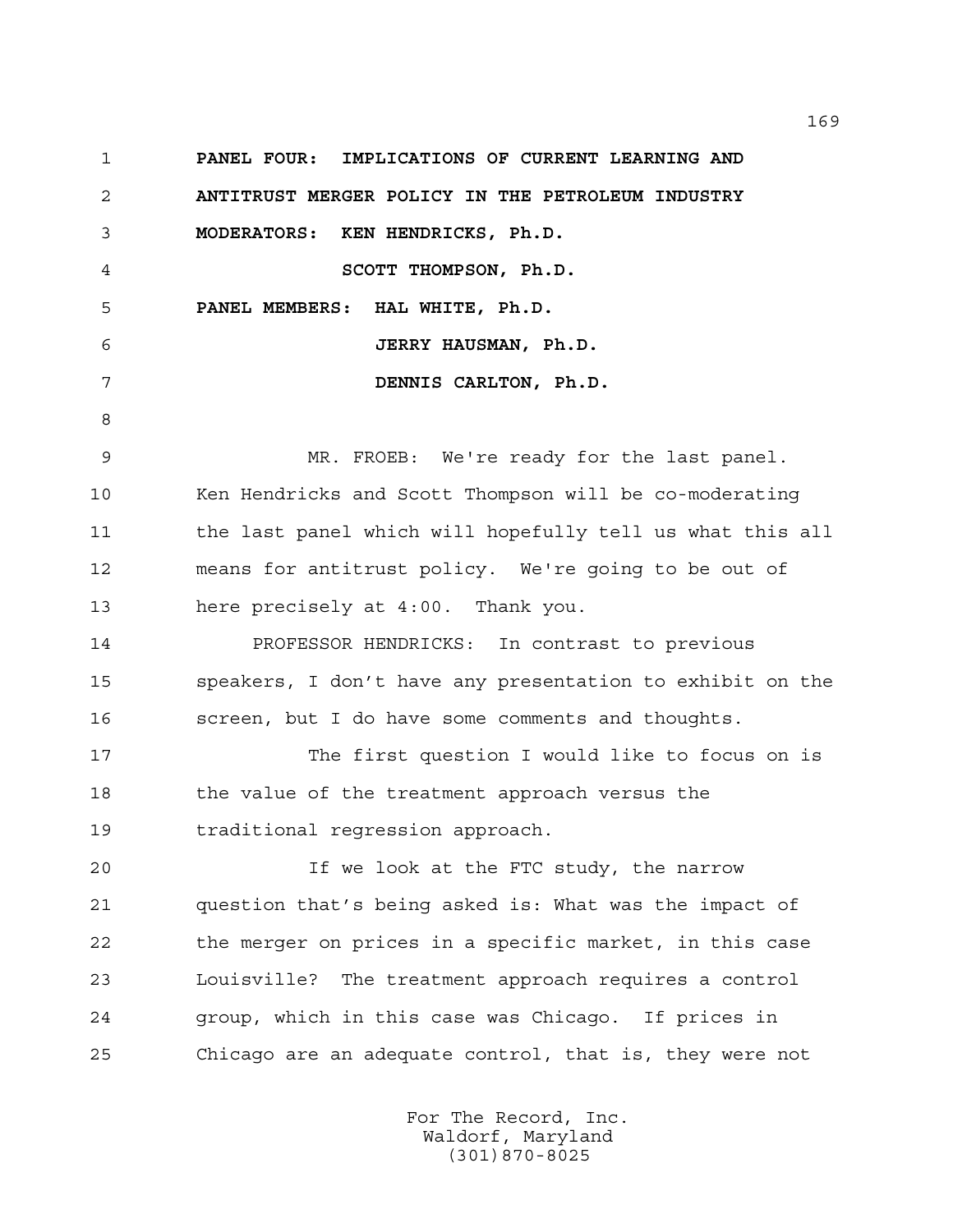affected by the merger that took place between Ashland and Marathon, what we're doing is taking the relationship between the Chicago price and the Louisville prices pre- merger, and using that relationship to project the "but- for" price in Louisville if the merger had not occurred. You take the difference between actual and but-for prices and that indeed would be a measure of the impact of the merger. The finding is that there wasn't much of an impact.

 In the case of the GAO study, essentially a similar approach was taken with merger dummies. Only in 12 this case, the treatment effect was obtained by averaging across the markets in which the two firms in the merger were participating. Hence the control group is markets in which only one of the merging parties was operating or neither party was operating. Thus, in this case the coefficient of the merger dummy is essentially an average across a set of markets in which the merger had an impact. A further complication in the GAO study is that they study the impact of different mergers in the same regression, which makes it difficult to determine what the control group is for each merger.

 In neither study do you really get a handle of what is determining the impact of the merger. So, for example, if you thought about the FTC study, you would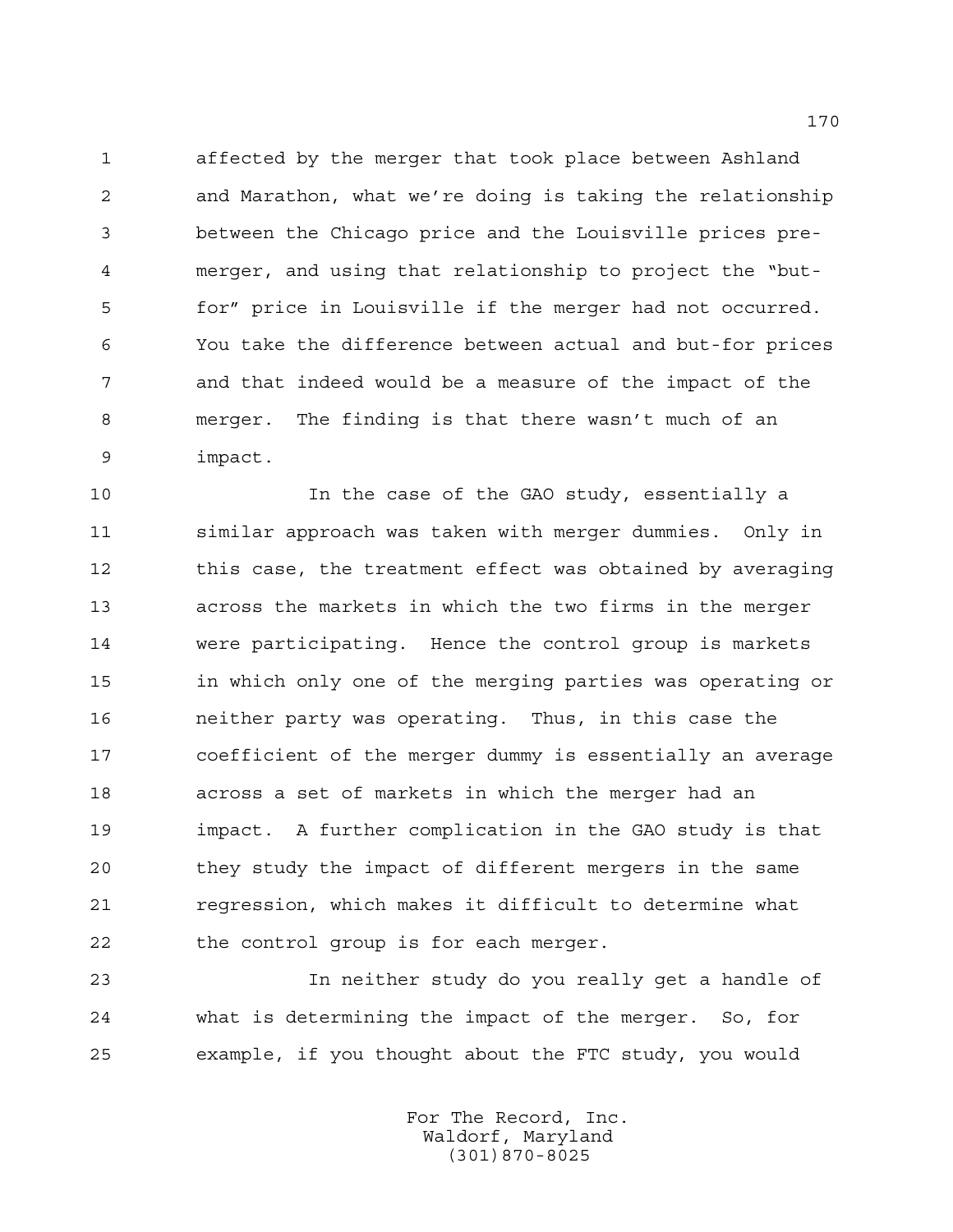have to think about running that kind of treatment analysis separately for every market that is impacted by the merger and finding an appropriate control for that market. At the end of the day, you would a list of numbers which measure the impact of the merger in different markets.

 What I would like to know is: what is explaining the variation in the impact of the merger across markets? The FTC study focuses on one market and does not produce this variation across markets, so I can't answer that question. The GAO study assumes away 12 that variation because it turns on the dummy in every affected market and computes an average across the markets. So I can't answer this questions from that study either.

 In the GAO study, you do have some variation across mergers because they're doing a multi-merger analysis. So you can ask the questions, what is explaining the variation in the average impact of the different mergers?

 But I would be happier if we could first measure the impact of a single merger in different city markets and then try to explain this variation across markets rather than trying to explain the variation in average impacts across mergers.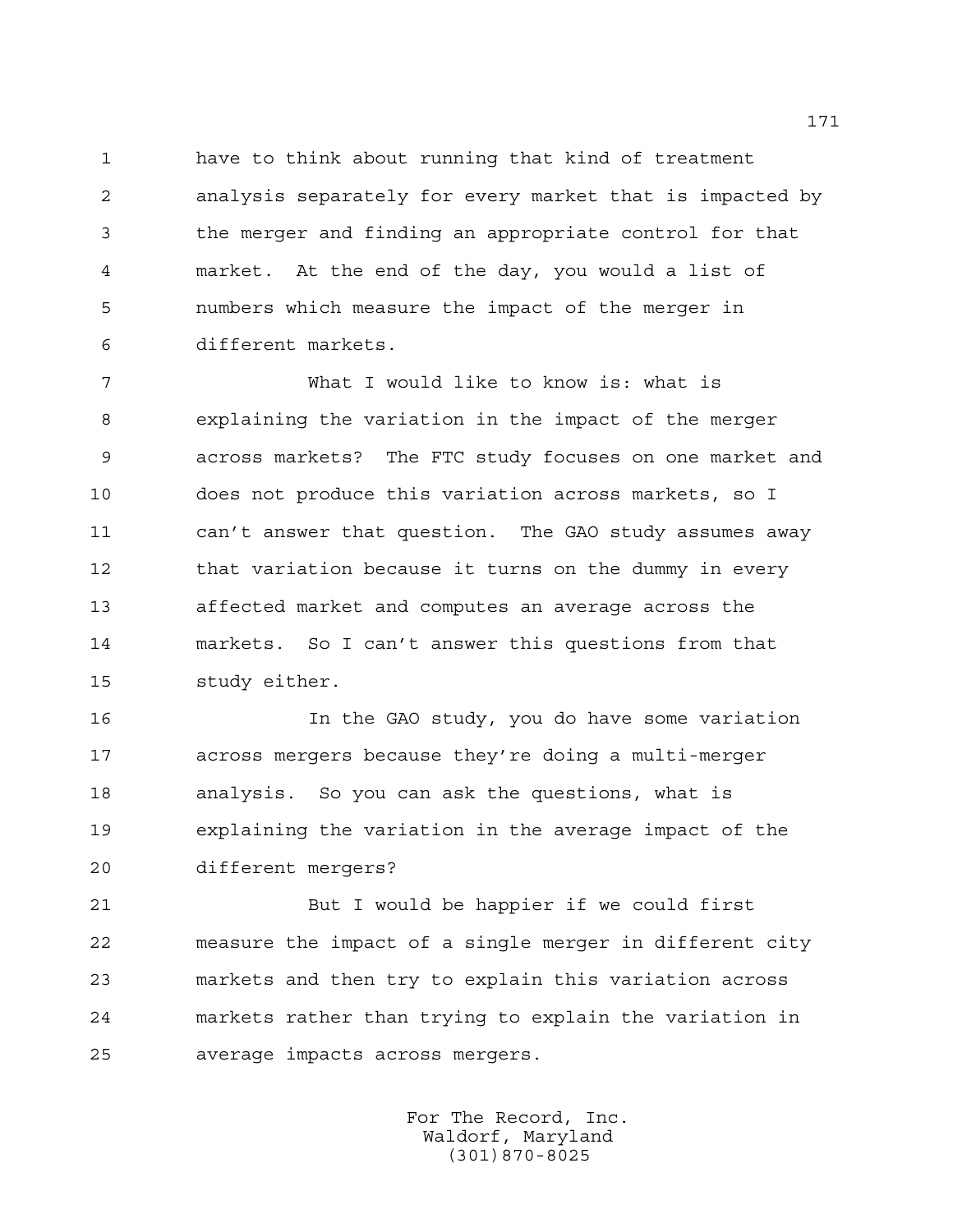And the reason why I think that this issue is important is because if you are at the FTC or DOJ thinking about whether or not to okay a merger or contest it, the question that you really want to ask is: what are the market conditions under which this merger going forward is likely to have a big impact on prices? Which markets would it not have a very big impact?

 In particular, what conditions are warning signs? I think the treatment approach doesn't really get at that question because it simply measures what the impact of the merger was in a particular market without asking why the impact is what it is.

 I'm not saying that it can't be done, but in principle what you would have to do I think is estimate the magnitude of the merger impact for different markets and then ask the question, what factors explain the variation? What are the market conditions under which 18 this merger's impact is large, what are the conditions under which the impact is small?

 And that ultimately is the policy question that sits before the FTC and the DOJ. Theirs is not an ex post evaluation; it is an ex-ante evaluation. So what I always thought was valuable about measuring the impact of mergers ex post is that the results should help us decide ex ante whether we should let the merger go forward, or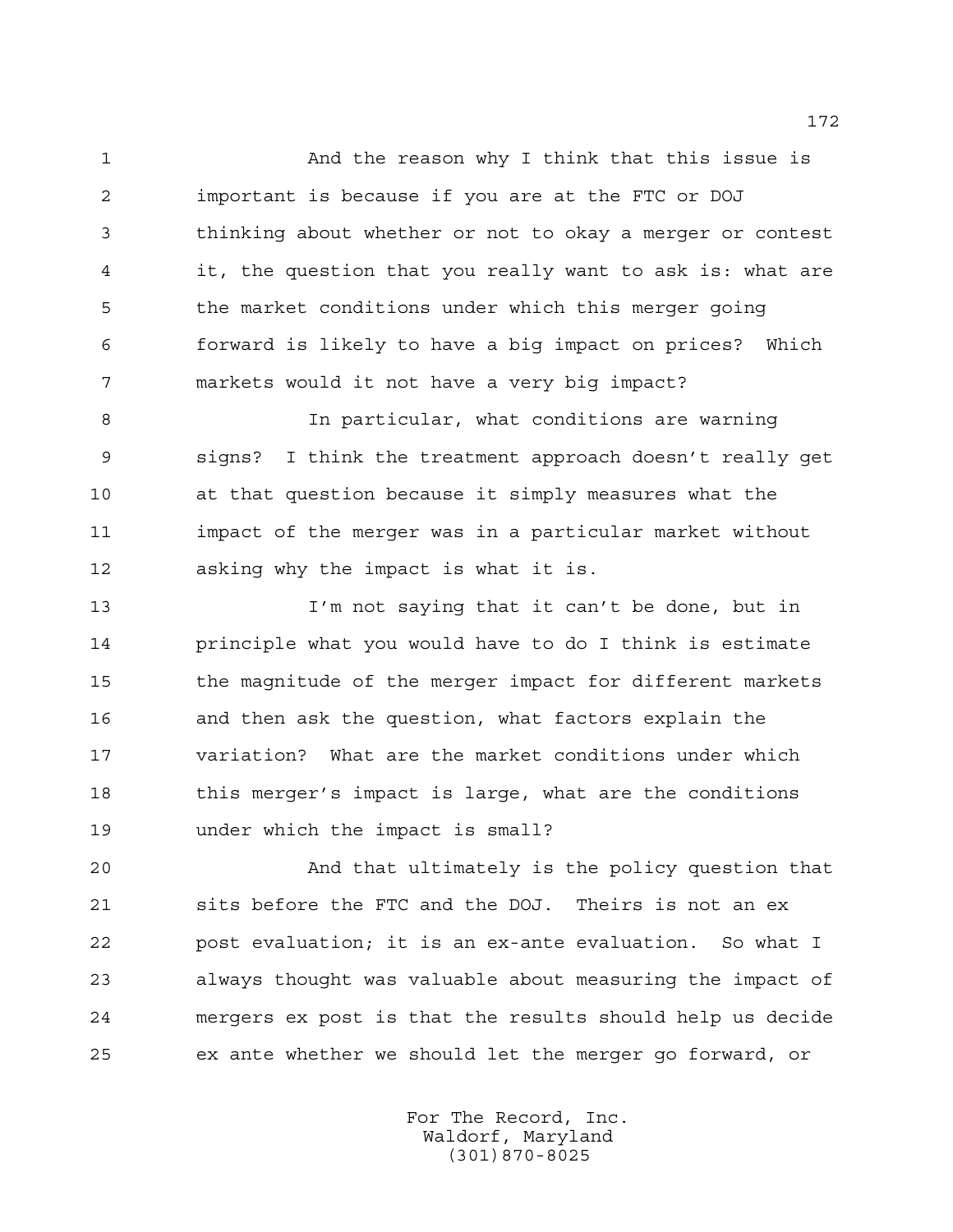contest it, or what kind of divestiture should we be asking for.

 I think that is the perspective that I have always had when I was thinking about this program, of the FTC going out and getting data after the merger, measuring what the impact was, and determining whether the predicted impact matches up with what actually occurred.

 I think that the exercise of comparing what happened ex post to what we predicted should happen ex ante is something that has not been addressed in either of these two studies as far as I can tell from reading these studies. They have simply focused on the ex post analysis which is essentially a measurement problem. I think the treatment approach does a very good job on the measurement problem. It's very flexible. I'm using it myself in studying the impact of new album release on catalogue sales, but in that study, I can't explain nor can I predict at this point which new release is going to have a big impact on catalogue sales and which will not, and that's the kind of question we want to know ex ante.

 I'm more of a theorist by nature. The way I think about the ex ante perspective is that I want to know the value of certain key structural parameters, e.g., demand elasticity. We know that the impact of a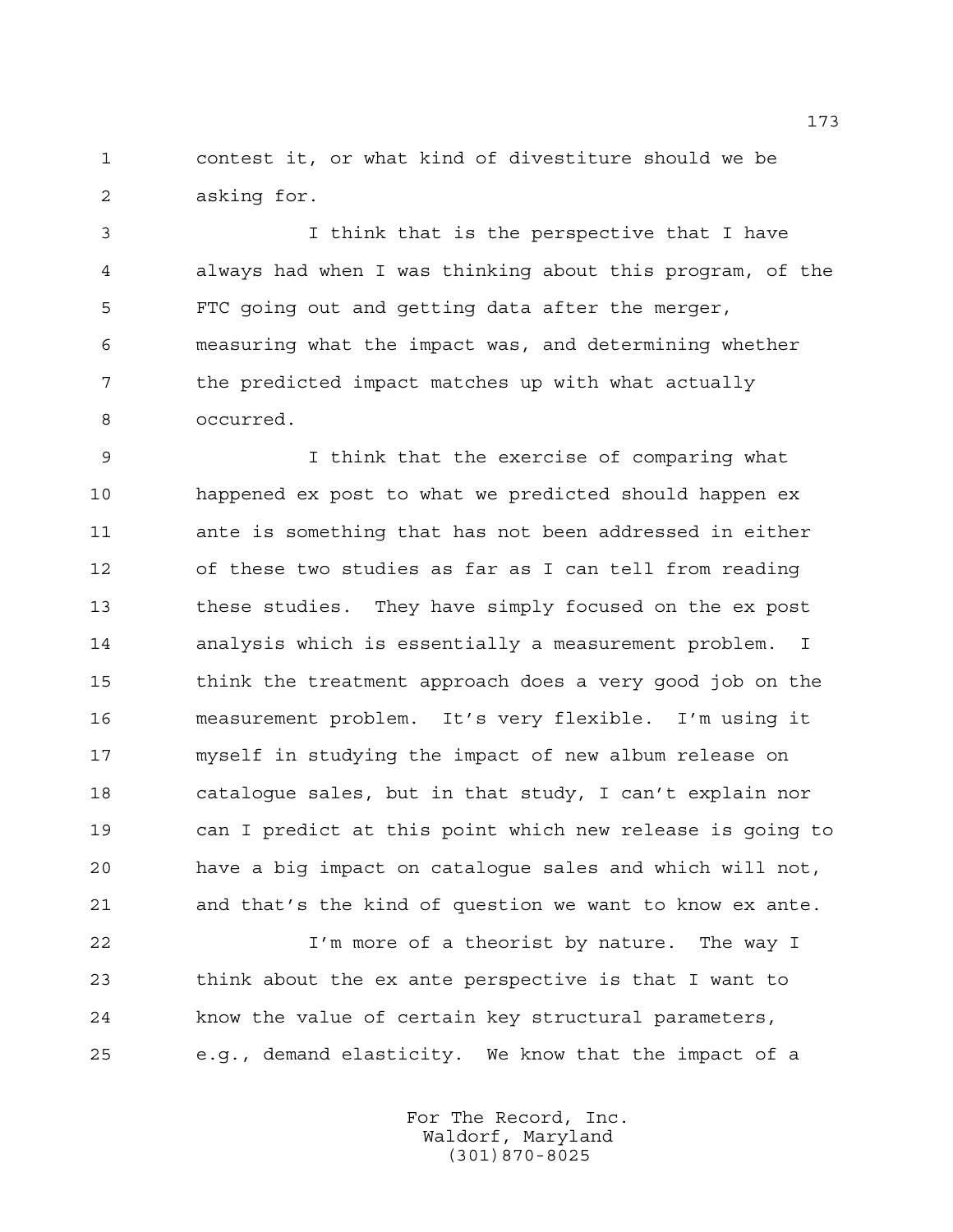merger is likely to be very low when demand is highly elastic. The treatment approach is not going to give you any information on structural parameters like demand elasticity or marginal costs. That is the kind of information that I would like to have in studying a merger ex ante to help predict which is likely to happen.

 Theory provides models. The Cournot model has been described and is the basis for the Merger Guidelines. I would like the ex post analysis to help me understand which theoretical models should we be using to try and predict whether or not a particular merger is 12 going to have a big impact or not. For example, is the reason why the FTC study finds that the Ashland-Marathon had no impact in Louisville despite large changes in the HHI because their definition of the market is too narrow or because competition among firms is more competitive 17 than is assumed in the Cournot model?

 This is the kind of feedback I would like to see from an ex post analysis. In this way, the results will feed back into policy-making and help us think about mergers from an ex ante perspective.

 DR. THOMPSON: Well, I just have a couple of comments. First of all, I want to thank everybody for having us here today. I think this has been quite educational for me, and hopefully for other people as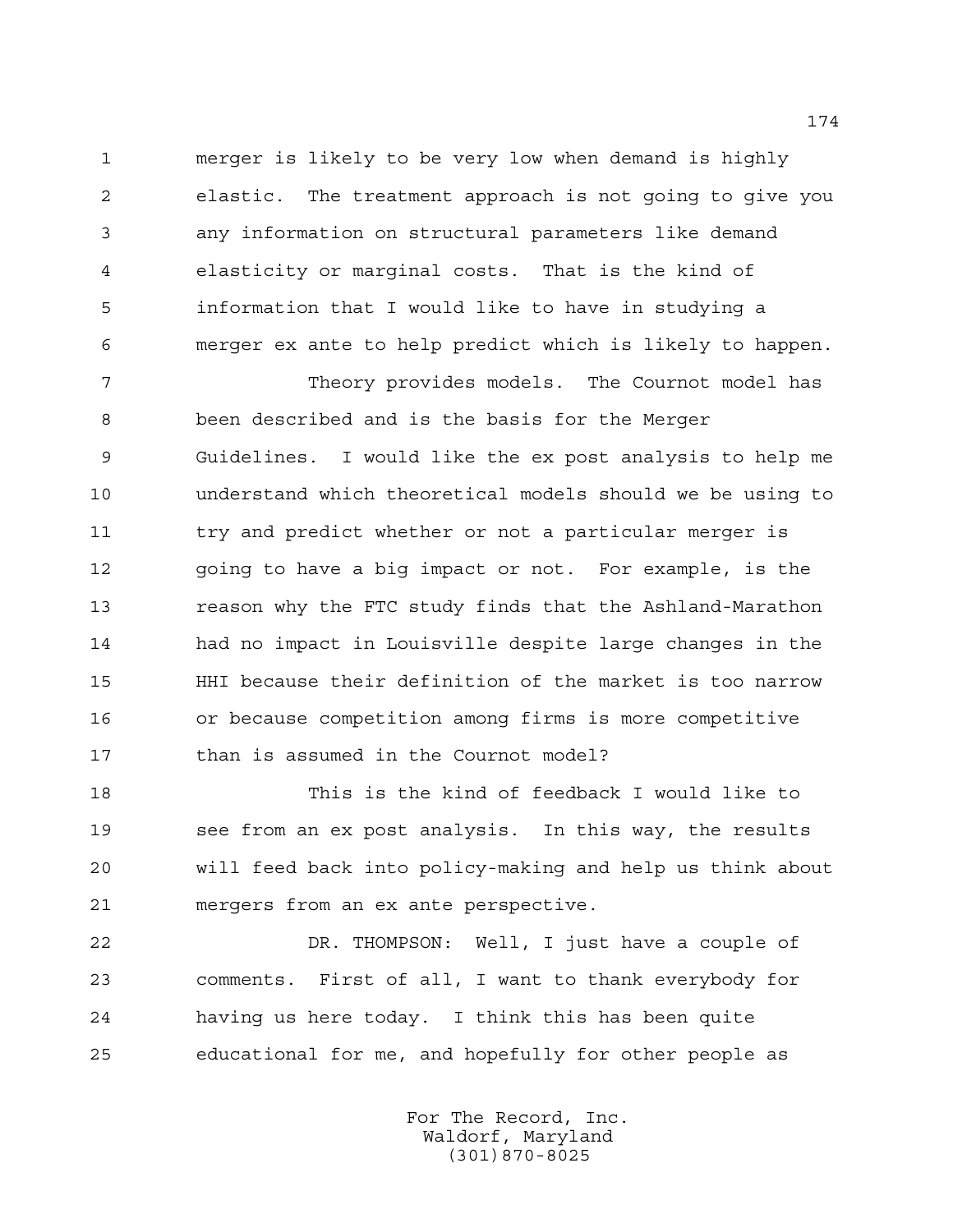well.

 I'm going to highlight a few things that I take away from this about the econometric exercises themselves in conducting these ex-post analysis of mergers.

 The first one is the obvious one. This is not easy to get right. There is plenty of room for disagreement. A lot of hard work can go into it, and nevertheless reasonable people can disagree about what the answer is.

 Secondly, I was struck by Professor Hausman's emphasis of what he called the bedrock assumptions things you can't question. This is something that, back when I was teaching, I tried to hammer home to my students, and 14 I still do with my colleagues at EAG today. It may have actually come from Professor Hausman's chapter on identification in the Handbook of econometrics, but I can't be sure.

 The main thing I take away from the importance of bedrock assumptions is that it really facilitates discussions about the disagreements, about the differences of opinion, to try to explicitly identify what they are. I think that this is actually one of the difficulties in trying to compare the two studies that are the subject of our discussions today.

I don't think either study is as explicit as it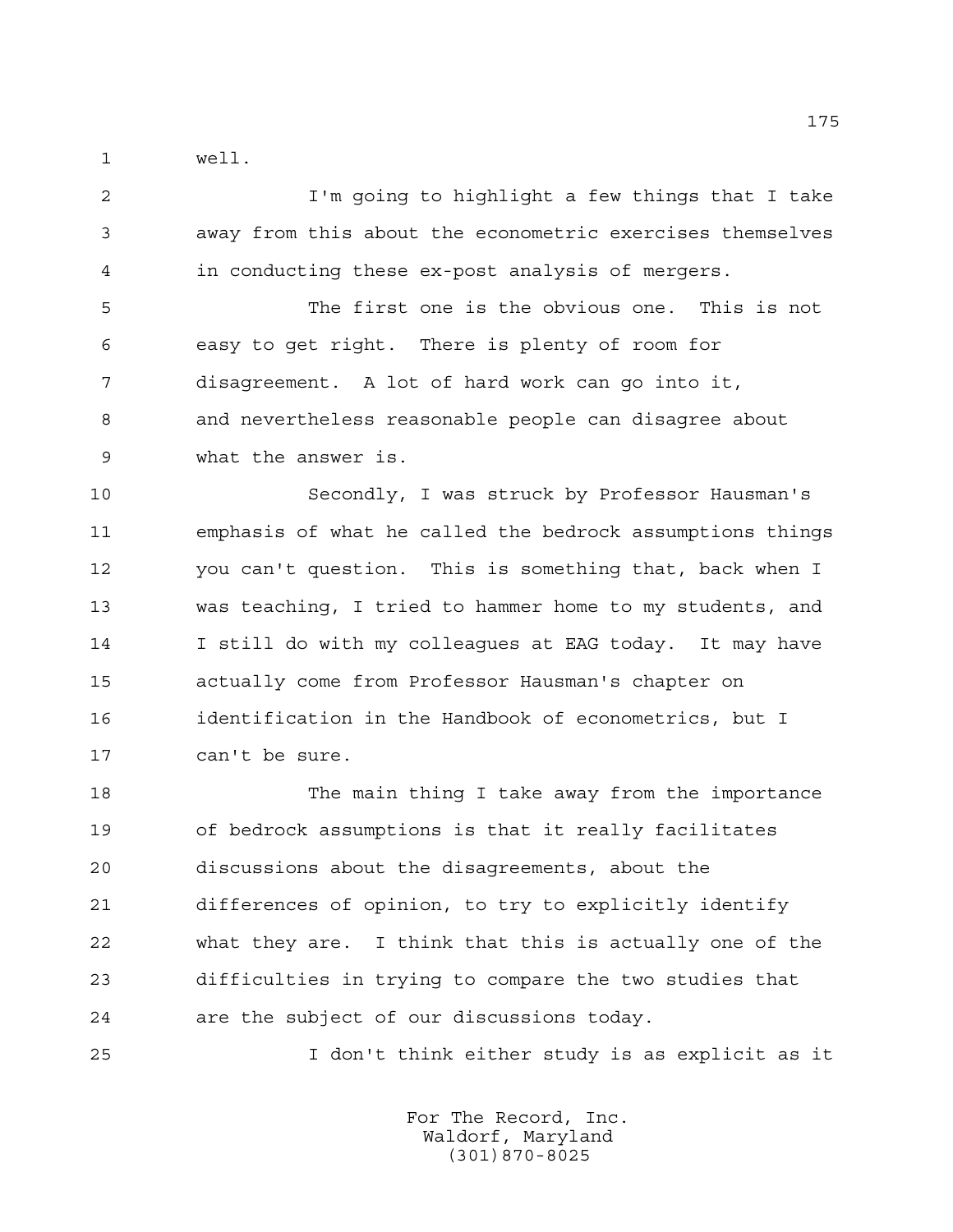could be about these kinds of assumptions.

2 I guess I found the FTC study perhaps a bit more transparent on this, in part because it's a less complex study, and it doesn't try to do quite as many things. It's much harder to draw general conclusions from it as a result. But at the same time it's a lot easier to understand what's going on and what has been assumed and what hasn't been assumed.

 The fact that you can put up a graph, a plot of 10 the data of these differences, and get a pretty good idea of what the econometrics is going to tell you is a huge virtue. There's nothing quite like putting a clear picture in front of a Judge if you're going to go in and challenge a merger.

 Now, if you look at that picture, it shows more or less flat impact on retail prices for -- I'll get it wrong now since I didn't bring it up here, let's just say retail prices.

 It's always possible of course that there actually was a merger effect in that flat line. It could be that the prices would have gone down but for the merger. But that's a story that's extraordinarily hard to tell if you're going to go into the courtroom and try to say that a particular merger was bad or is going to be bad.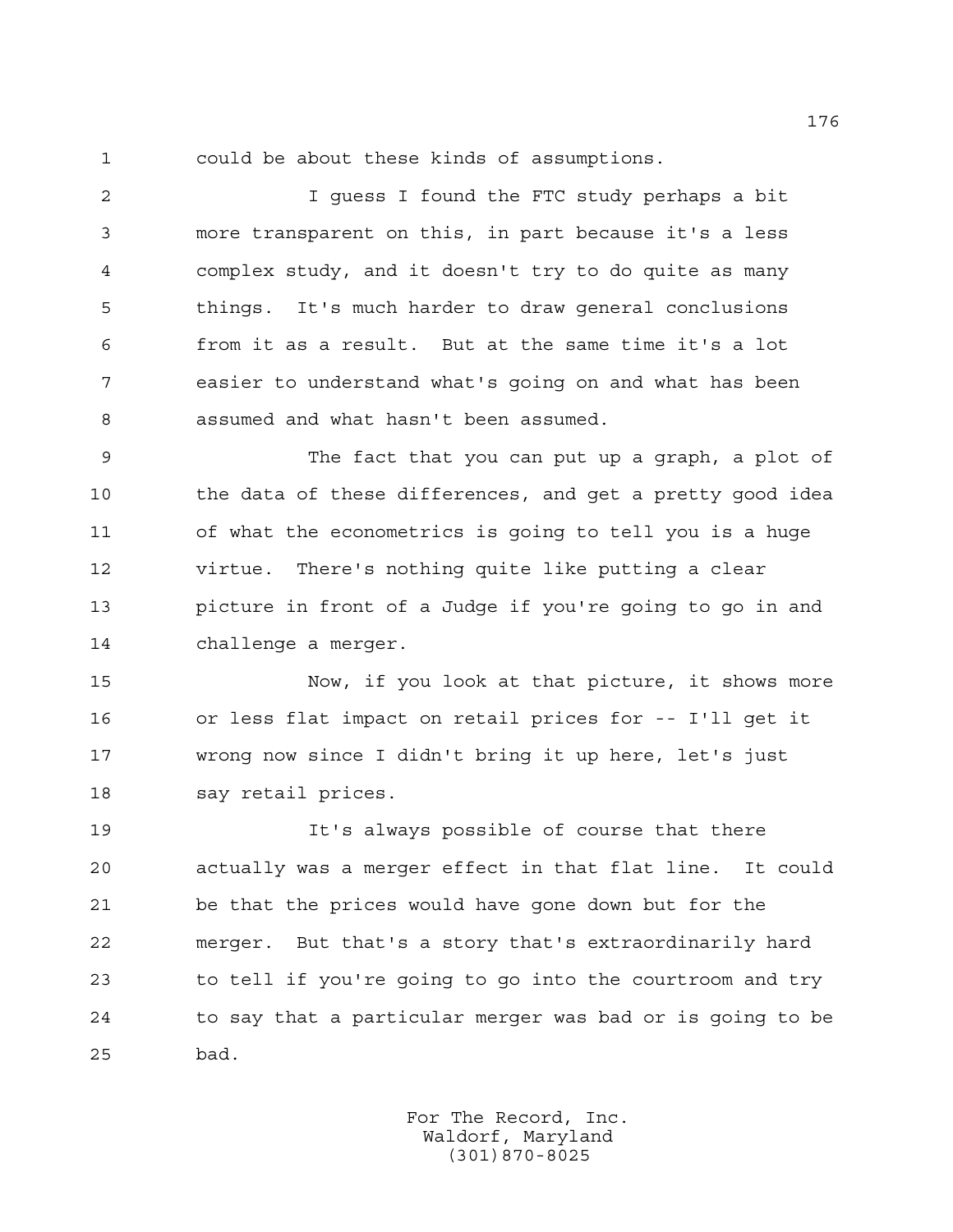And so one of the things that I took away here is that, in some sense, pictures are better than any kind of econometrics you can do in terms of actually making a convincing case about how you should be thinking about one of these transactions.

 A third lesson that I would take away from this in terms of the econometrics is that you may be able to do quite a bit with imperfect data and uncertainties about the functional form of the underlying reduced form expressions. But one thing you can't live without is a pretty good idea as to which variables ought to be there and which ones ought not to be there. During Hal White's discussion of the treatment approach, I think somebody said that this was a non-structural approach. I'm actually inclined to disagree.

 I think you really need to have a pretty good idea what the underlying economic structure is in order to be able to make reasonable decisions on which variables are important and which ones aren't. I believe the language used in the presentation was asking which variables are determining of the outcomes that you're measuring.

 Now, that doesn't necessarily mean you need a structural model, but it does mean you need to be thinking structurally about the economics. And in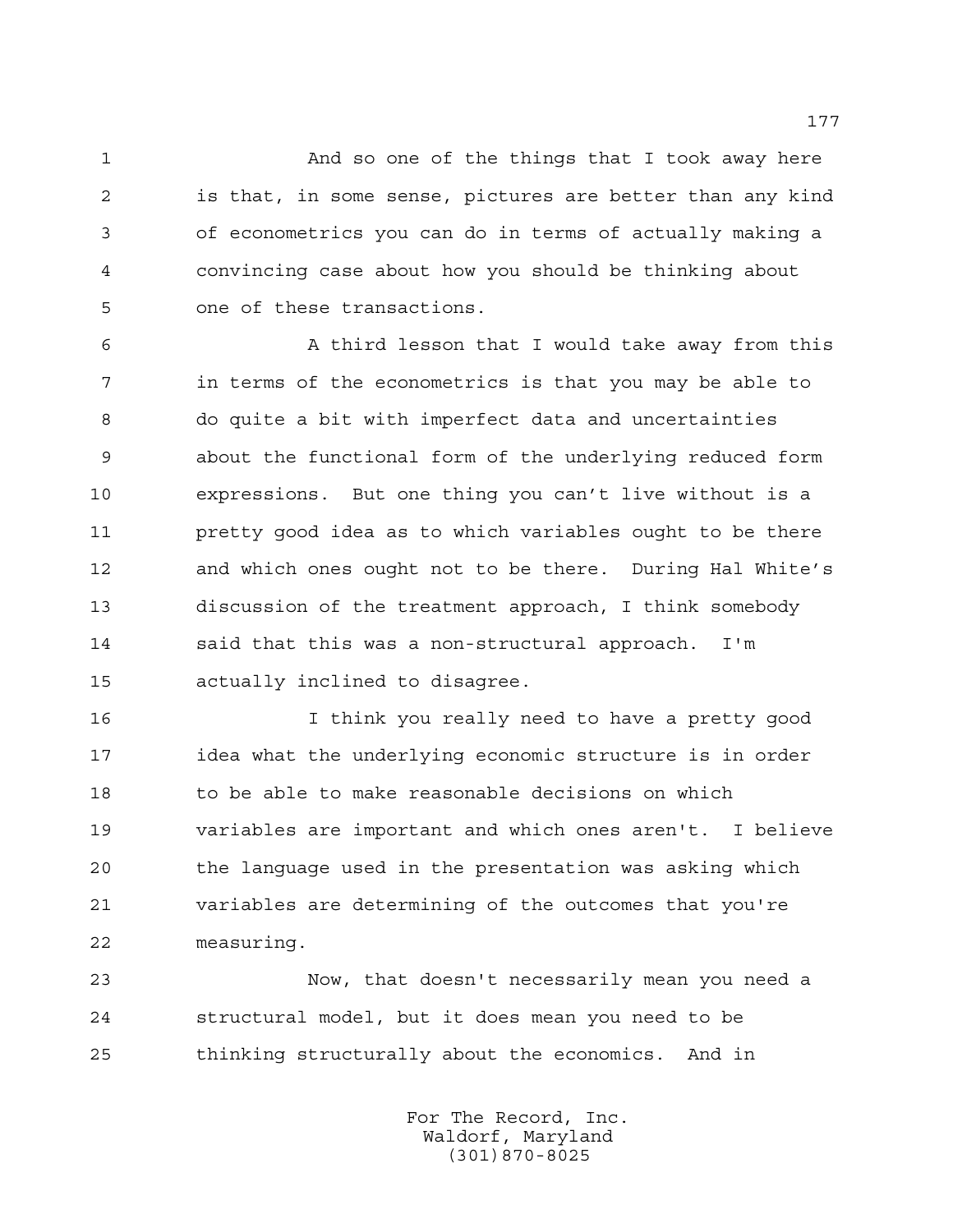particular it emphasizes something that I try to bring home to my colleagues when they come to me with econometric questions, namely that you better be a good economist first. If you're not ready to make hard choices about the bedrock assumptions, as they were called today, then you're not really ready to start doing econometrics.

 It's an absolute prerequisite. Everything you are going to do is going to depend on these, and you better feel that each one it really is a bedrock assumption as opposed

to something you're just pulling out of the air.

13 A fourth, and probably the least important point, but one I see a lot so I want to mention it, has to do with dealing with the correlation structure of the errors in equations that you might be estimating. Both studies included various kind of GLS corrections to try 18 to deal with correlations of the errors.

 My experience, and I think I heard the panelists today confirm this, has been that trying to correct for that kind of structure is an extraordinarily difficult thing to do well. It requires much stronger bedrock assumptions to do correctly, because you're explicitly mixing the data. That changes the kind of assumptions you're making about which things are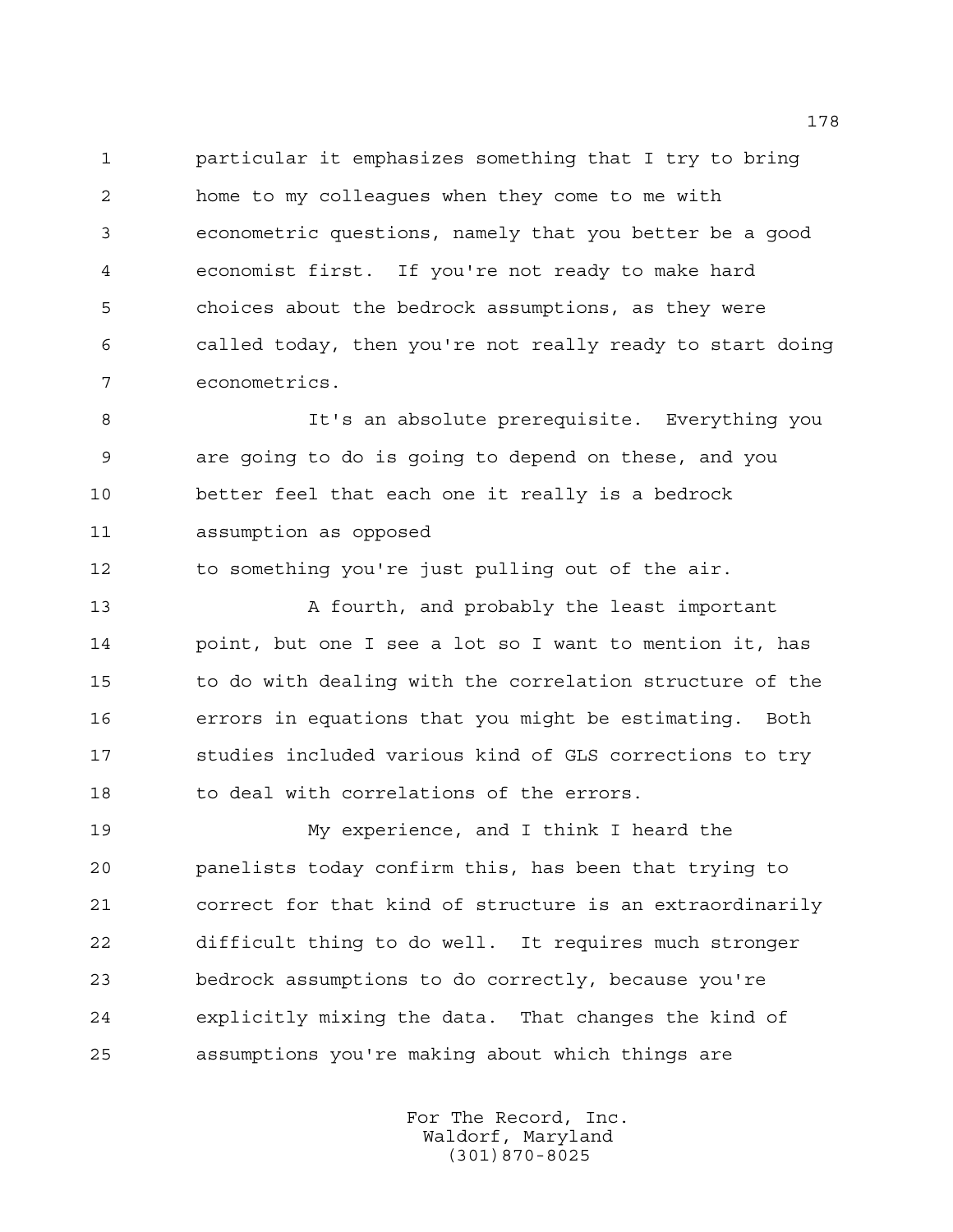correlated with which other things.

 It's been my experience that a far preferable approach is to not do the correction. Try instead to calculate appropriately robust standard errors and report those. You probably ought to do that even if you do do these adjustments.

 So those are various things that I've taken away from the econometrics, from the discussions of the econometrics today.

 But I think more generally the question that we hope to get answered is whether or not there are any implications in all of this for the merger review process and for how the agencies ought to be conducting their merger investigations.

 I'm having a hard time hearing any strong lessons along those lines: Be a good economist; Think hard about what you're doing and do the best job you can in terms of getting the economics right; Double-check all your work; Make sure that you don't make silly mistakes when you do your work; and all the usual common sense things that you hope any economist would do, not 22 just somebody reviewing mergers.

 I think Ken was absolutely right that there seems to be a distressing variety in the measured outcomes when you take these at face value. It's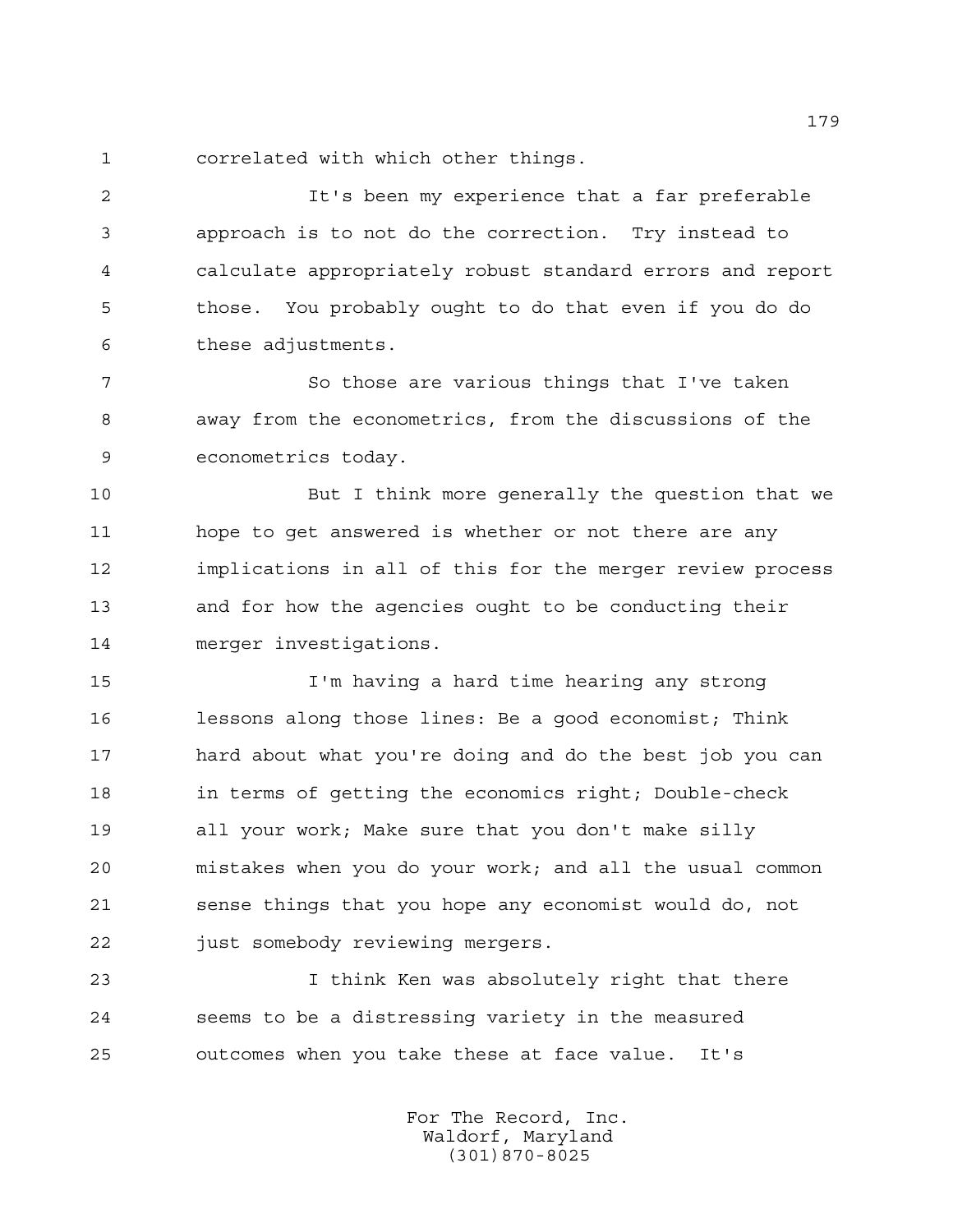difficult to know what to do with those. How am I -- well, I probably won't have anything do with it, but in the next gasoline merger that comes along, how do we decide if it's the plus \$0.05 or the minus \$0.02 result that we should be projecting for that particular case? I'm not sure we've actually heard much today that lets us answer those questions, and that's due in large part to the non-structural approach that both of these papers take.

 Now, there's a related question which is, What if you don't have all the data you need in order to make a projection based on any one of these models? That's a separate issue. It's a difficult question, but I'm really abstracting from that a little bit and trying to get at the more fundamental problem, which is that there is a distribution of outcomes in the world. You see that in these results, and the problem that we're faced with is how to sort them out, not to find the average effect, or the worst possible effect, or the best possible effect, but to find out what is the likely impact of this particular merger?

 In a broader view of the world where the mergers are endogenous, we have an even more difficult problem because, as a couple of people have mentioned, if the mergers themselves are endogenous, then talking about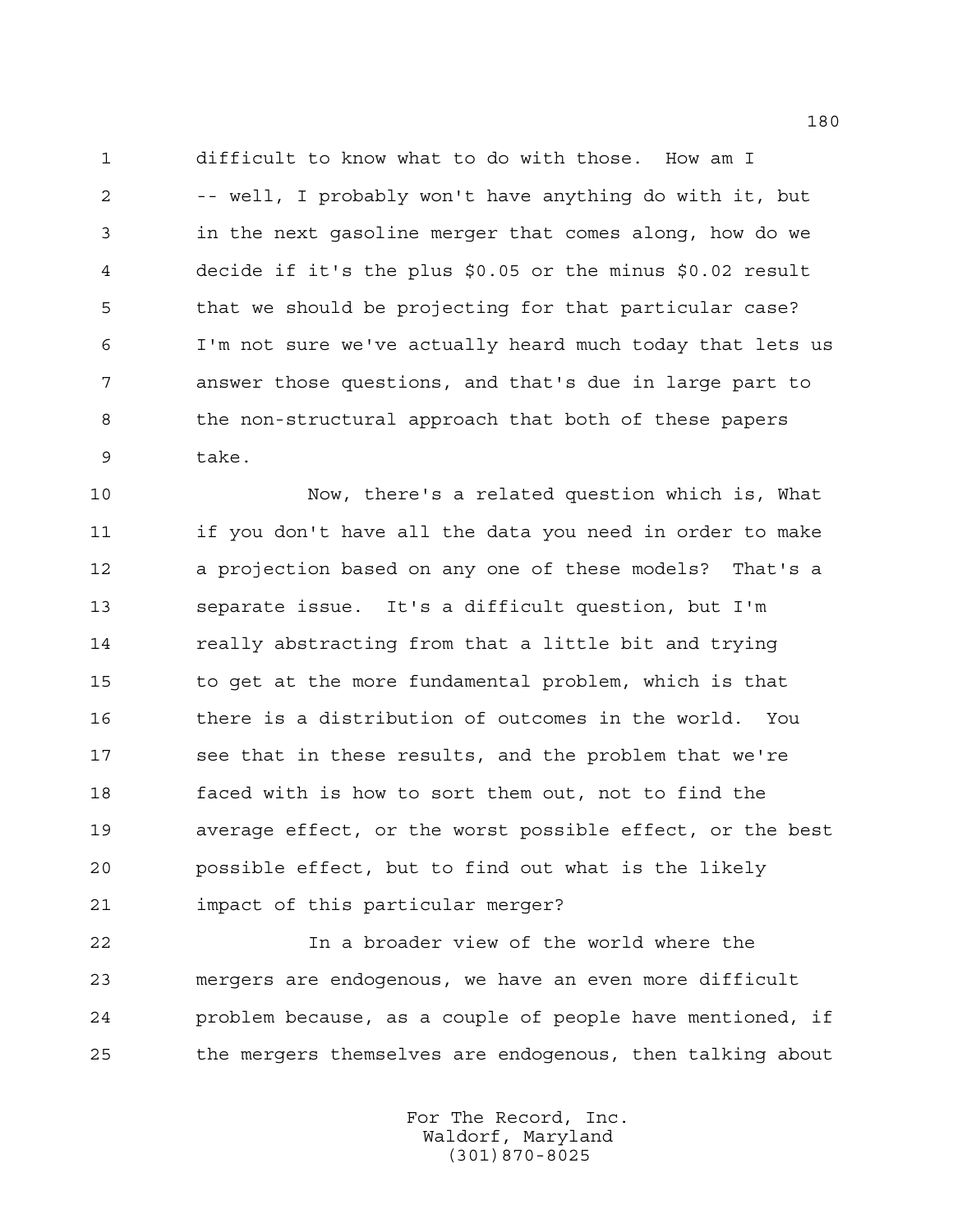the effect of the merger is a little bit like talking about the effects in that example that I mentioned earlier. It's something that's jointly determined with other things that we care about, and what you really have to do is go back into the economic structure and figure out how the merger is endogenous, and what determines the merger process. Of course that's a much harder thing to do in terms of coming up with reasonable answers.

 So I'll just wrap up what I say by posing just a few questions for the other people on the panel. These are just a few thing things that occurred to me while I was hearing the presentation this morning. First of all, I would be interested to know if anybody does see any prospects for prospective merger review from retrospective studies, however good.

 A related question to that, I think, is the extent to which we learn anything by looking at individual mergers that has implications for the merger review process overall. I'm not sure that I do see any. Finally, I'll finish up with the question of what people feel about the lack of structural modelling in these studies. Is it still possible to say something about causation in the mergers that we might actually be facing? There seems to be a bit of a disconnect between explaining what would happen using a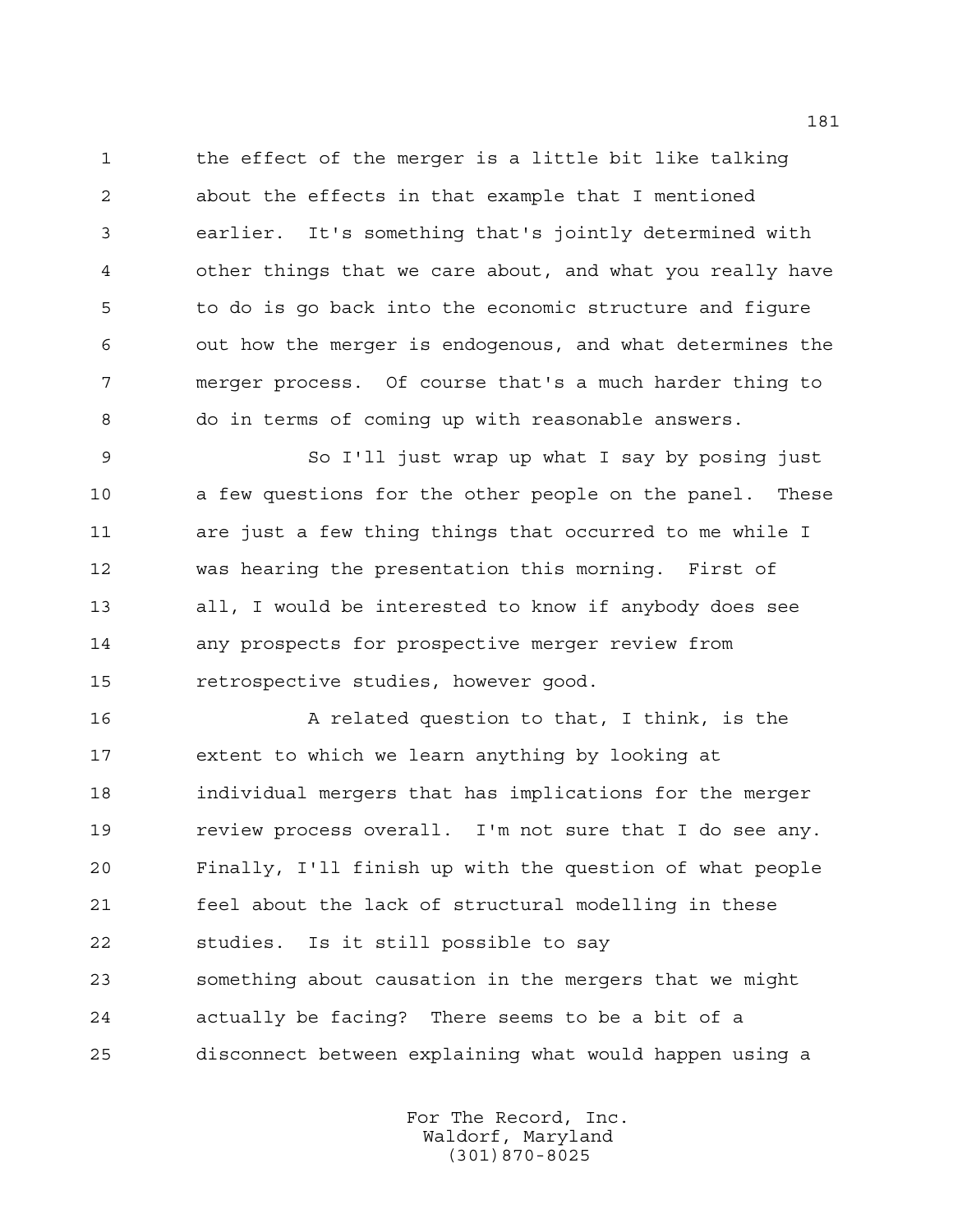treatment effects concept and actually going in to argue to a Judge that the treatment effects concept is the right way to approach it, and that the merger really is the cause, as opposed to a correlation, of something you might care about.

 PROFESSOR HENDRICKS: Can I say one thing before you go on? If you think back to the price concentration type of regression and contrast that to the treatment approach, you can get some idea of how much more ambitious a price concentration regression is than a treatment regression. That is why, if you simply want to measure the impact of a merger, I think the treatment approach is far more flexible, far more robust as Professor White has indicated for all of the reasons that he has cited.

 But if you think about the price concentration regression, the goal of this approach is to use the coefficient on the HHI variable to explain all of the variation of the impact of a merger across different markets. You will never believe it, but that is the goal, and that is the sense in which the price concentration regression is trying to answer not only the question of what is the impact but also, coming back to the ex ante perspective, to help policy makers to predict the impact of a proposed merger. These are the changes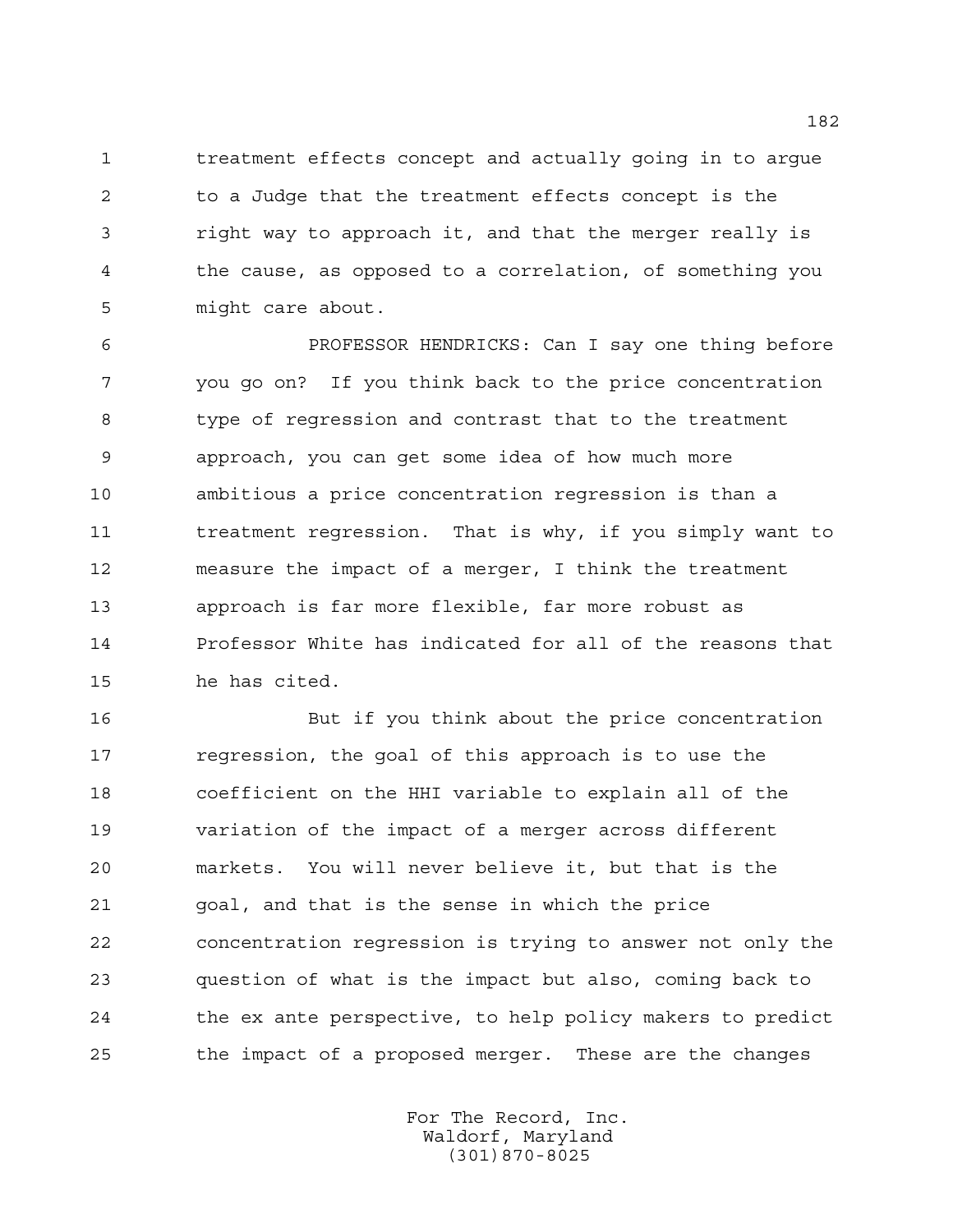1 in the market conditions that we care about; that's why the numbers 1800 and 1000 show up in the Merger Guidelines. The problem, as Professor White and I think most of us on this panel feel, is that it is difficult to believe in a price concentration regression as a casual relation, to believe that the coefficient in front of the HHI variable is really measuring something. There are a lot of assumptions that go into the model and a lot of these assumptions are problematic in practice.

 PROFESSOR HAUSMAN: Okay. I know many people 11 in the audience, but probably less than half, so what I'm going to talk now about a lot of is going to be rather cryptic vis-a-vis the Merger Guidelines, so if anybody has questions, stop me and I'll try to answer them.

 Just in terms of background the first thing is 16 that I would like to agree with Scott in terms of the importance of getting the assumptions down so that they can be discussed. I think if you look in the broader scheme of things and you say, What happened to economic theory or economics as a profession after World War II? In pre World War II, apart from a few people who -- we have a lot of people waving their hands telling stories, but the whole thing about economic theory and having to write down models is you have to make your assumptions explicit.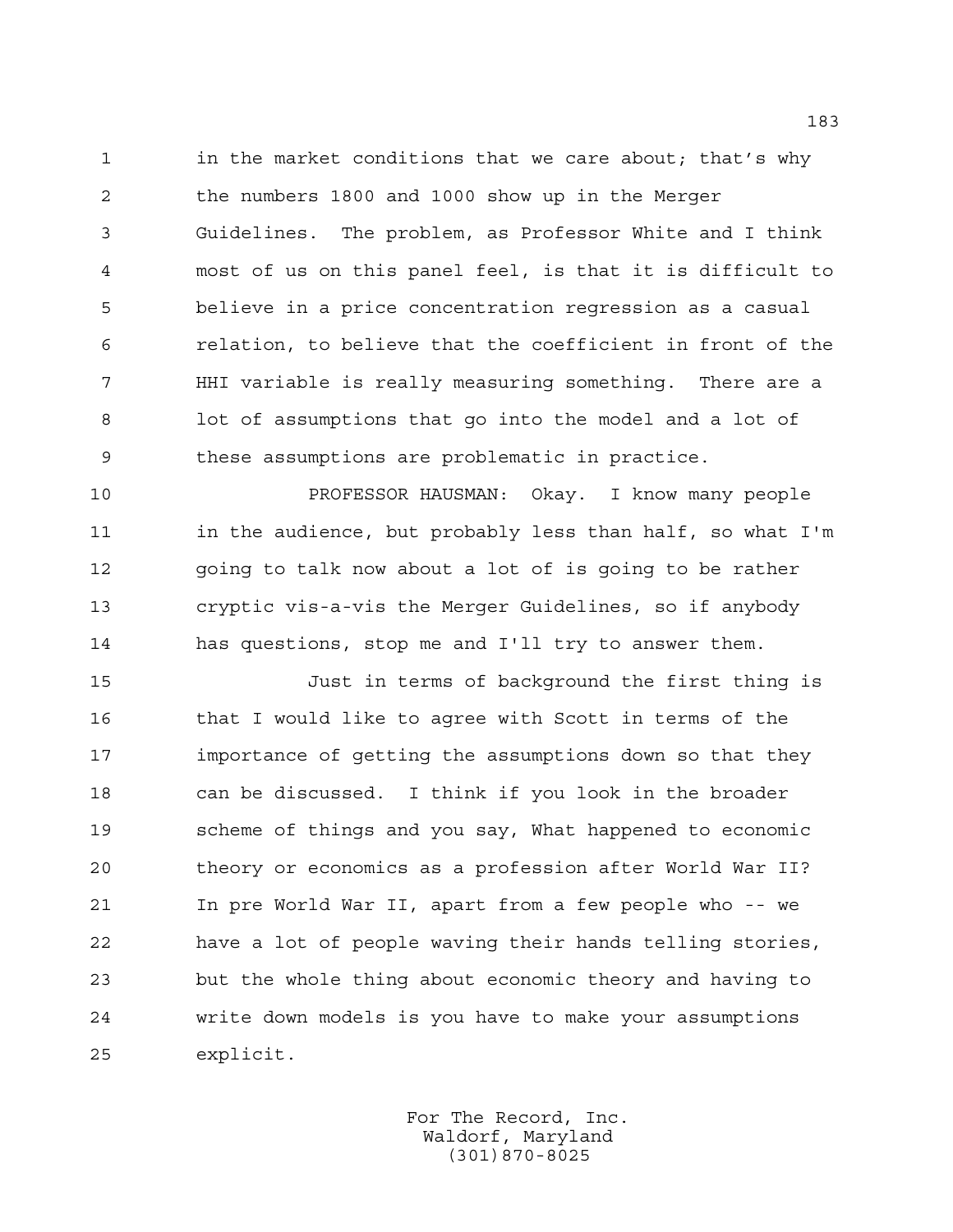Now there's something lost when you do that because you have to simplify, you're waving your hand to try to explain everything, but it sharpens the focus of the discussion, and that's really what econometrics is doing here too. It is saying, What do you have to assume to believe the results and if you don't assume it, how sensitive are those results.

 Another thing I would like to mention briefly, which I think is very important within the merger context, and that's what I want to speak to now, is what statistical inference is all about. So what statistical inference is all about is you have some data and you're trying to generalize from a sample to the population. So we have done this empirical work and now we have a new merger walk in the door and we want to be able to generalize from our sample information. You want to convince yourself and you want to convince others. There's a huge literature on this of course on the statistics literature.

 The thing that I find disturbing is, of course, when you have imperfect data, a lot of what you're going to infer depends on your priors. I used to have a colleague, who unfortunately died of cancer, named Fisher Black, a very famous guy. He would come in to my office and we would argue for days sometimes, and it turns out

> For The Record, Inc. Waldorf, Maryland (301)870-8025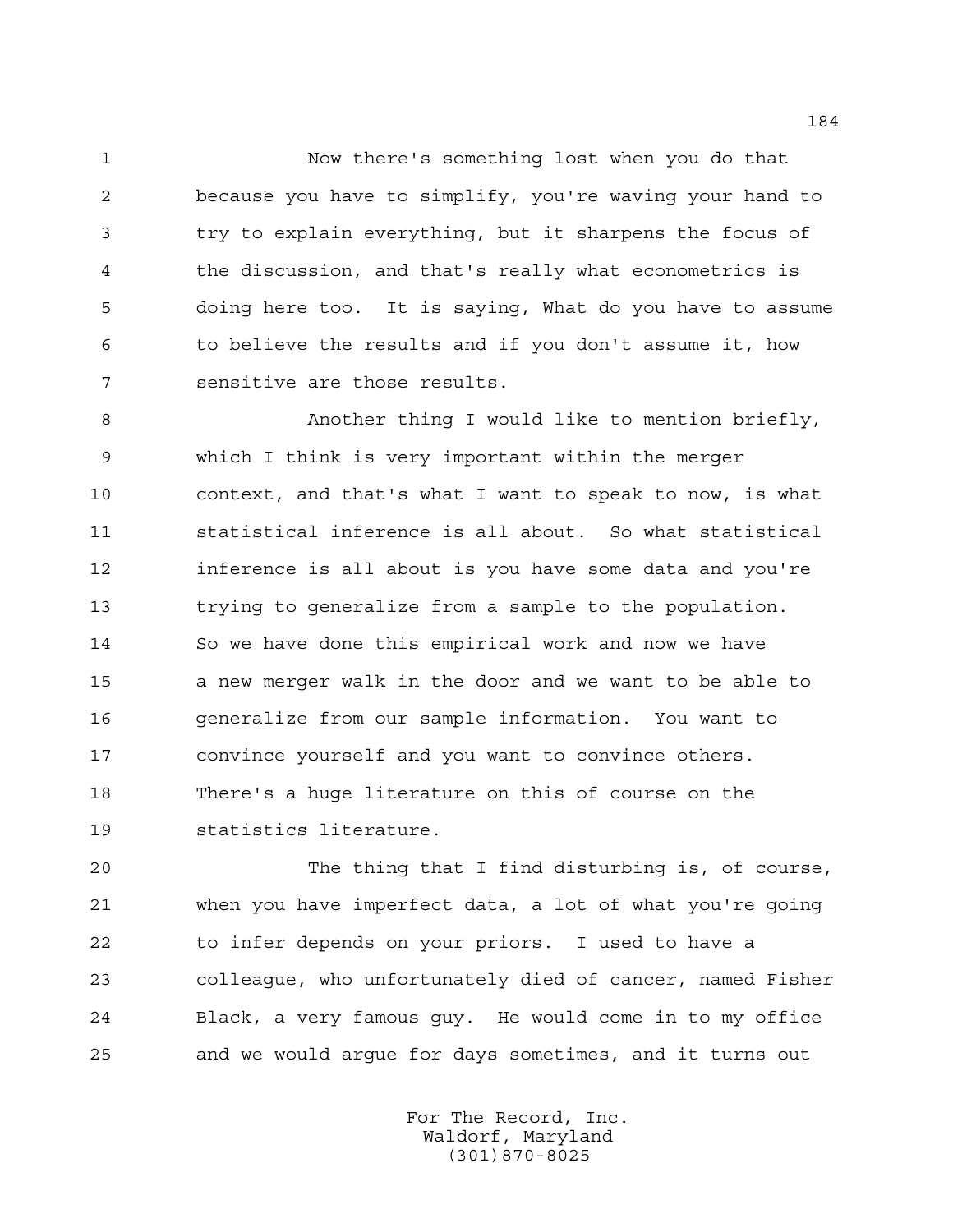that Fisher, I would always say, you have the tightest priors of anyone I ever met. And, if you have tight enough priors, no amount of data unless it's perfectly ended to infinity, will ever change someone's mind. Fisher had to be a very good economist, a little crazy but a good economist, and sometimes he was very right and sometimes he was very wrong, at least in my view.

 I think within the agency and within merger review, this gets just completely screwed up, because at least in the old days -- I've been at this for 20 years, it's gotten much worse recently -- people would come in with priors and say based on my knowledge of this industry or based on this or based on something, here are my priors and you have the hurdle to overcome for that second request if you're going to allow this to happen.

 What's gotten much worse now is that you have a 18 lot of arbs out there. Every time there's a merger, I get three arbs calling me within two hours if I've worked in the industry, and the arbs hire former FTC lawyers, I can name names if you want who come and see their old buddies in the FTC and tell them that they can get them affidavits from customers who will tell them how horrible this merger is going to be.

I think this came out ever so plainly in the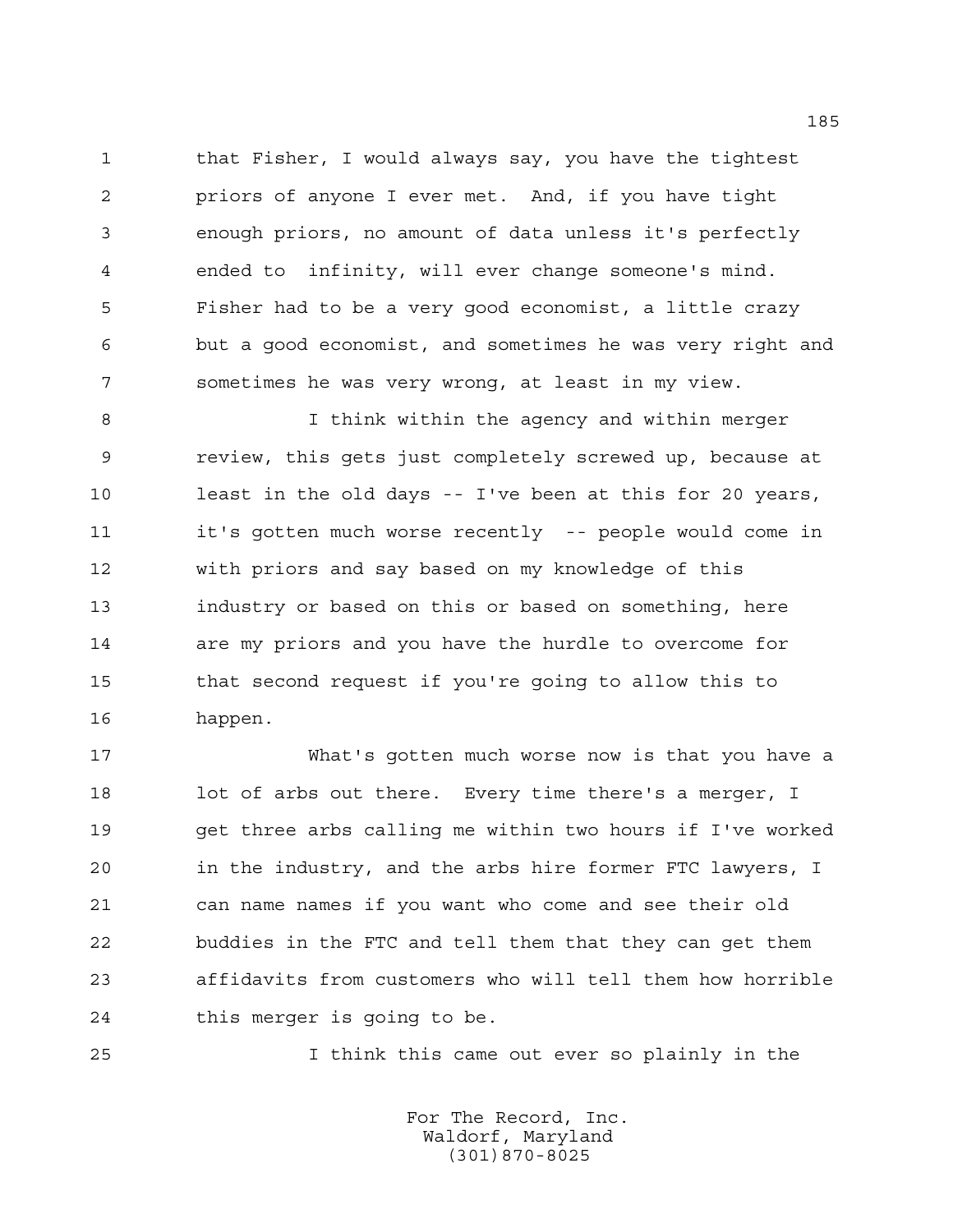Oracle trial. Judge Walker just kicked the living bejesus, if I can use the word, out of the Justice Department because he didn't believe the witnesses.

 There have been two problems with those witnesses for the last 20 years I bring up every time. Number one, they're not marginal customers, and number two, they're not randomly selected. In most mergers if you can't price discriminate it only takes five to ten percent of the people to shift to stop a price increase in an industry with high fixed costs. How empirical work has happened has gotten completely out of hand in my view because you have lawyers, staff lawyers who are easily convinced. They don't understand econometrics but they have some customer brought in by their former friend, and he will come up with a customer who says this is the worst merger that I can think of.

17 And I was involved in a merger last year in which this happened. Yet it turned out that that customer's bank was negotiating with one of the providers in that industry who the customer said in a sworn affidavit they would never think about.

 We had documents. He didn't know this, but we had documents that his bosses were negotiating. So then the final thing with that was in the Oracle trial when the Justice Department in sworn answers to

> For The Record, Inc. Waldorf, Maryland (301)870-8025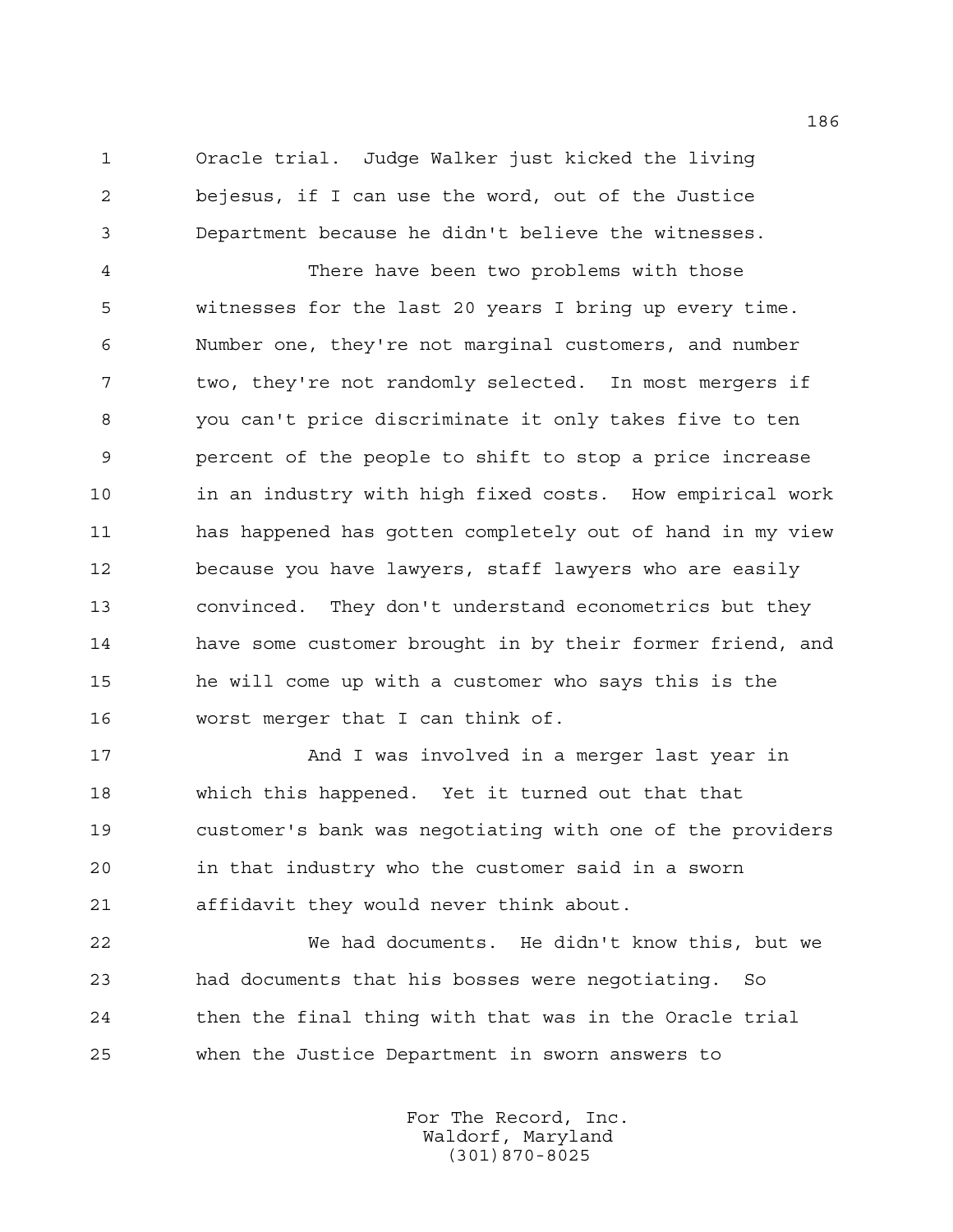interrogatories, they said, Nobody in their right mind would buy this software from AMS, the stuff is technologically outdated. Well, what happened of course is the Justice Department two weeks later bought it from them and spent \$24 million, a point not missed by Judge Walker.

 So the real question here is how this all interacts. It's not that I'm going to fix it, but I think in terms of using these models and how it needs to work, that all has to be taken into account. But, of course I have many jobs that I would like to have for half an hour, and I like to be an academic a lot so a half hour to an hour is my attention span. Being head of 14 the FTC it would be one hour for instance, but at some point or another it needs to get fixed. It's not going 16 to get totally fixed but as I say, I think it's gotten much worse in terms of how you can use this and how you can do this.

 Now, I want to turn with that as a background to trying to answer the question, should merger policy change based on the GAO study?

 So one way to look at the GAO study is here we have these people at the FTC. They're doing their public duty and they did the best they could and they let these mergers go through. The GAO turned around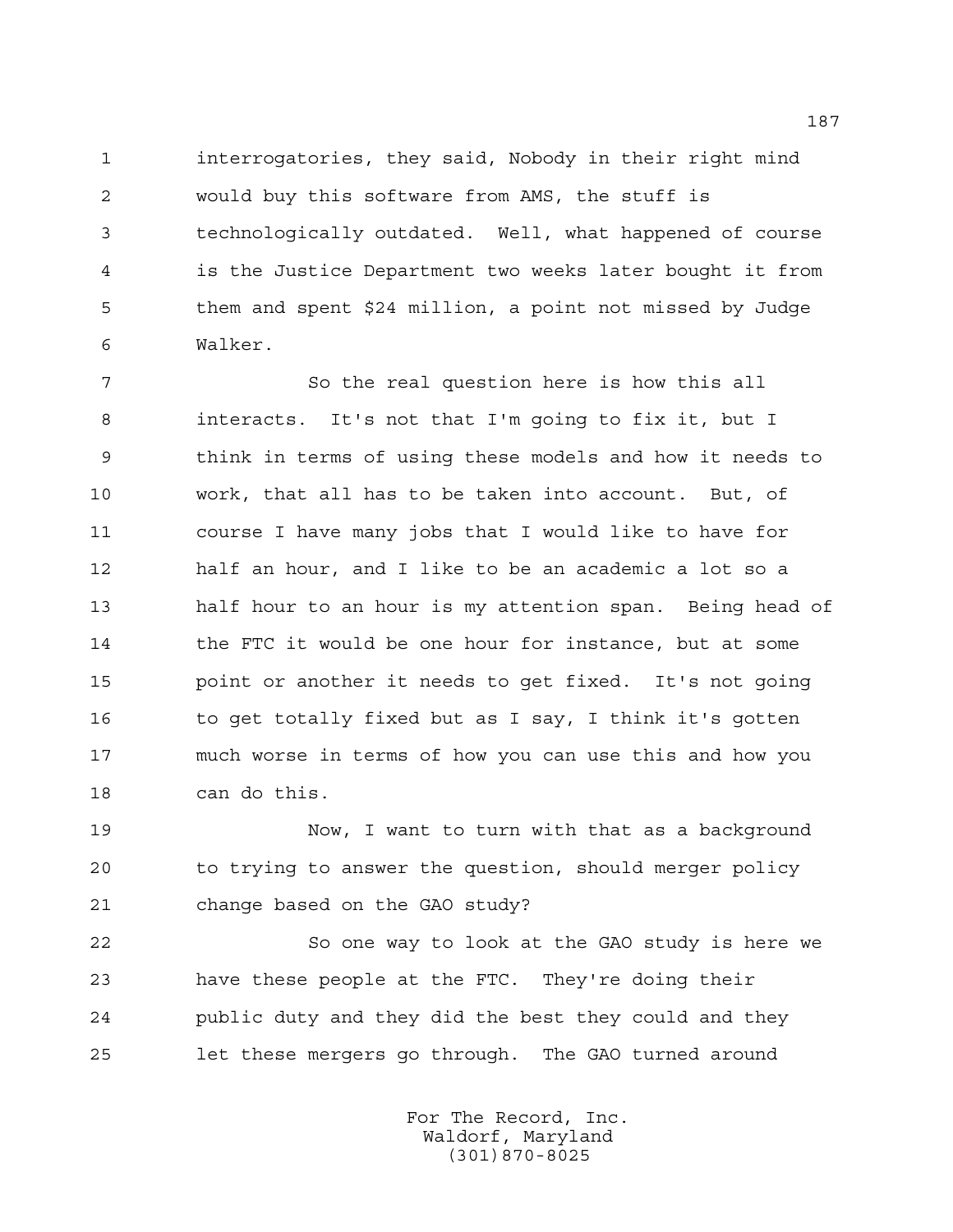and said they made some mistakes, the policy was too lax and for whatever reason they let mergers go through and this led to price increase. So should that lead to a change in merger policy?

 Well, surprising enough my answer is yes, so Luke is going to fall off his chair. My answer is yes which is unexpected. I draw two lessons from this: number one, that merger policies should be changed and number two, this demonstrates the HHIs can't be used. I have believed this forever, if you think of it from an economic point of view. But really what GAO has shown in my view, to the extent that you take the results to be valid and of course we do, we talked about that, is that when you put in the dummy variables, the treatment effect if you want to call it that way, you seem to get very disproportionate results. You get some negative mergers, you get some negative price changes and you get some positive ones.

 Now, if you fit all this into your regression model, you can force it and get a coefficient but that's the wrong way to look at it. As Scott just said, we don't care about the average merger. We care about a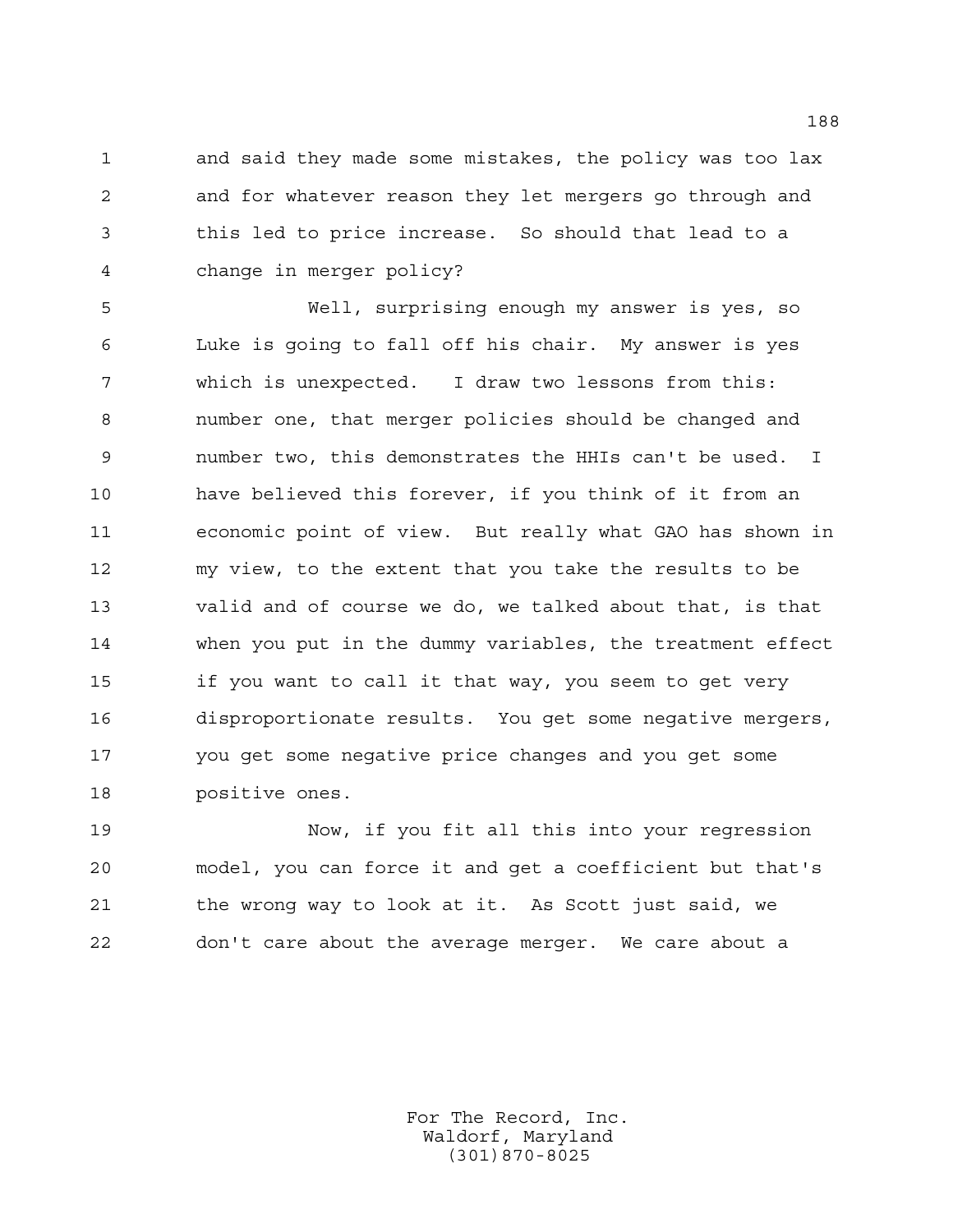particular merger, so if I take the results as given and I say, We find these results. Well, the HHI was increasing in all of them, and this is yet another reason that just reinforces my belief, that that section of the Merger Guidelines should be removed. So, Section 1, gone. I mean, you can still define markets. I mean I know you have to do that legally, but the whole thing of calculating HHI hurts. I asked Larry White, who was Baxter's assistant at the time, I challenged him one day 10 in a conference, Just show me where the thousand and whatever the 1,800 or the 2,000 and how this works, and if you can show it to me I'll believe it. That was six or seven years ago, and I'm still waiting for the definitive study that has anything to do with that.

 So if you get rid of the HHIs, what this does say though, and which I think the GAO study does emphasize, is that you need to do a competitive effects analysis of each merger. So, that's Section 2 of the Guidelines. It's in the Guidelines. It's just a question of emphasis.

 And what this says is markets are going to differ. Conditions are going to differ, and you need to study each one uniquely, which is of course what the agencies do to some extent, and something as simple as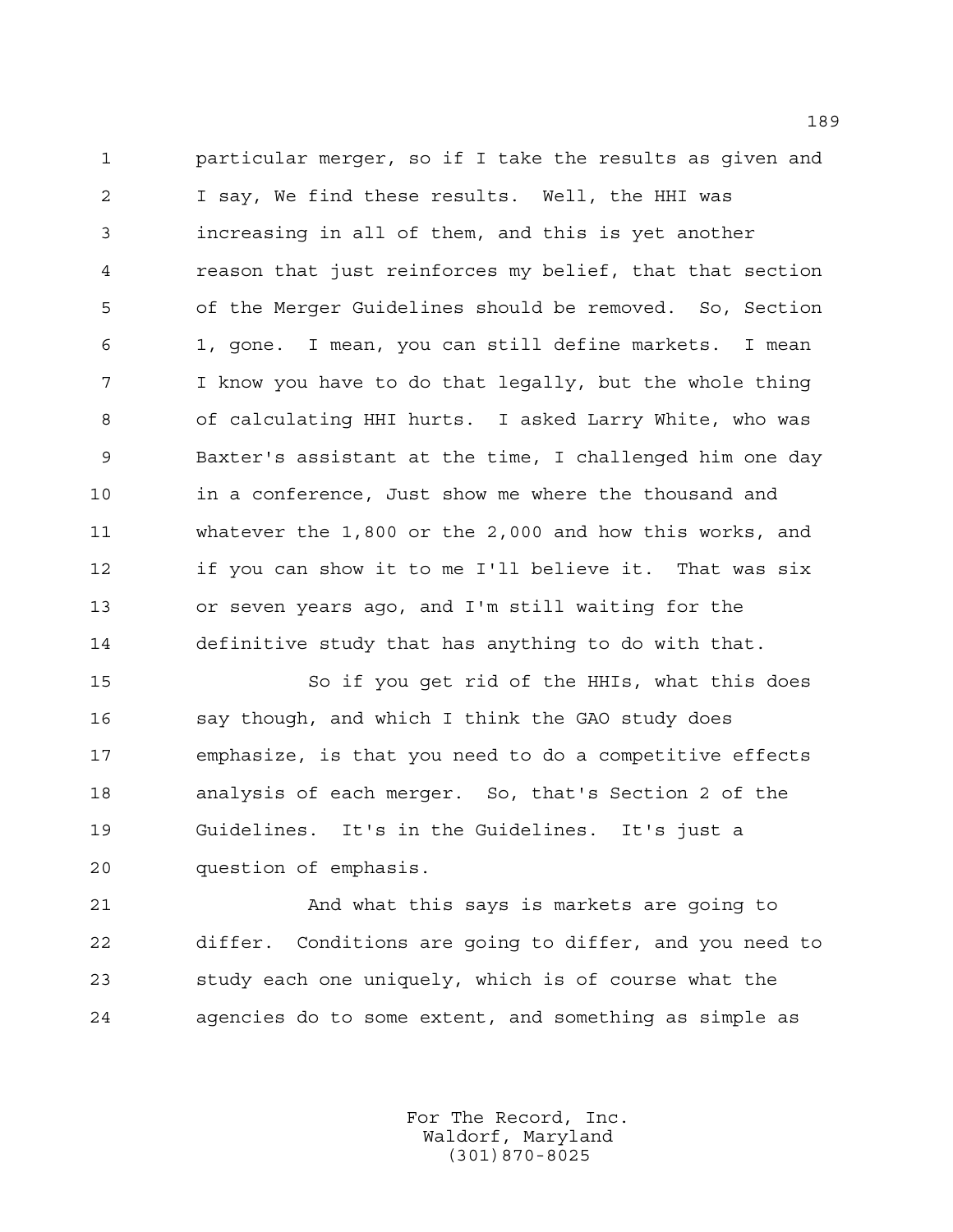1 the HHI is not going to do it.

 Now, in certain situations if you want to build differentiated good models, which Luke and I have done over the years, you can have a merger prediction. But in something like these models, where it's pretty much a homogeneous good and if there is a problem it's going to be coordinated interaction, we don't really have that good of a model, I'll say this point blank. But my point is that you have to get in and really dig in and do a competitive effects study for a particular merger.

 So in terms of how merger policy should change with respect to oil mergers, but also how merger policy should be changed in the large -- with respect to this, I think what the GAO study, and I also think this is true of the FTC study, has shown is the heterogeneity that's involved in these various mergers. The FTC looked at just Louisville by itself, the GAO were trying to lump a bunch of mergers together. I would just completely eliminate this idea that changes that we're usually worried about that occur in the HHI ranges of 1,500 to 2,500 or -- I'm not saying that if you convince yourself that it's a merger monopoly you shouldn't try to stop it, but the hard mergers are where the HERF starts off at 1,500 and is going to end up at 2,500 and should we stop that merger.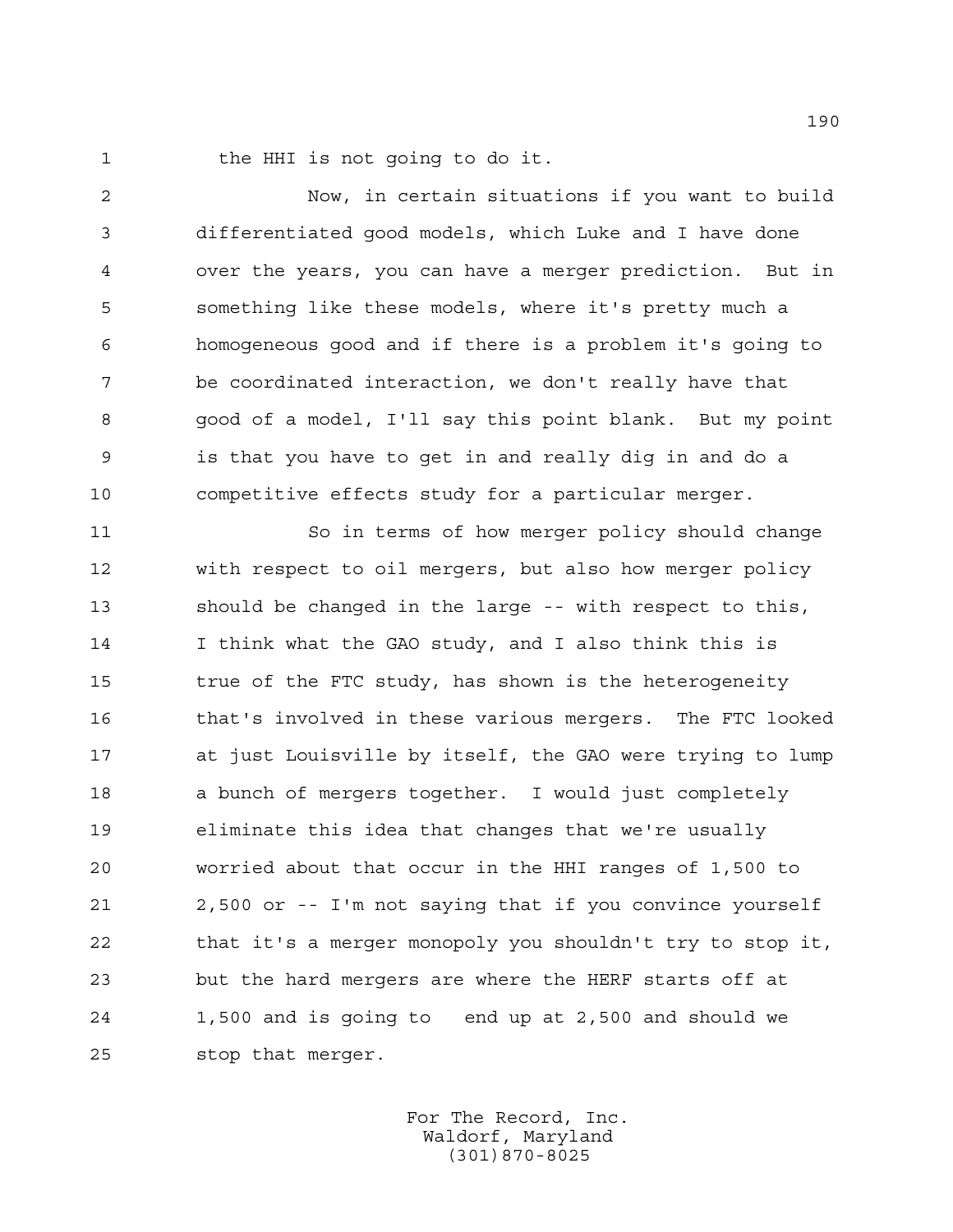I think in those cases, it's my reading of the GAO's results, which I'm saying conditional on me accepting them, say that the using the HERF just is not useful or predictive in that type of situation of what's going to happen.

 PROFESSOR WHITE: I would like to address a couple of the questions that Professor Hendricks and Dr. Thompson raised, and then also address just briefly some of the things that Professor Hausman was just saying I would like to start by reinforcing the message that Dr. Thompson was making, which is the importance of economics 12 in doing the treatment effect approach and in particular, but also -- and this underlies what Professor Hendricks was saying, how important economics is to understanding things like elasticities and marginal costs.

 Maybe it's just nomenclature. The determining factors that I was talking about do arise from as intense an understanding of the economics as you can bring to bear to the problem. So you end up with something which is a reduced form in a sense, but it is a reduced form in which the variables have been included and excluded with excruciating care, which things belong and which things don't, and it is the economics and the understanding of the measurement, all of those economic variables which determine which things properly belong and which things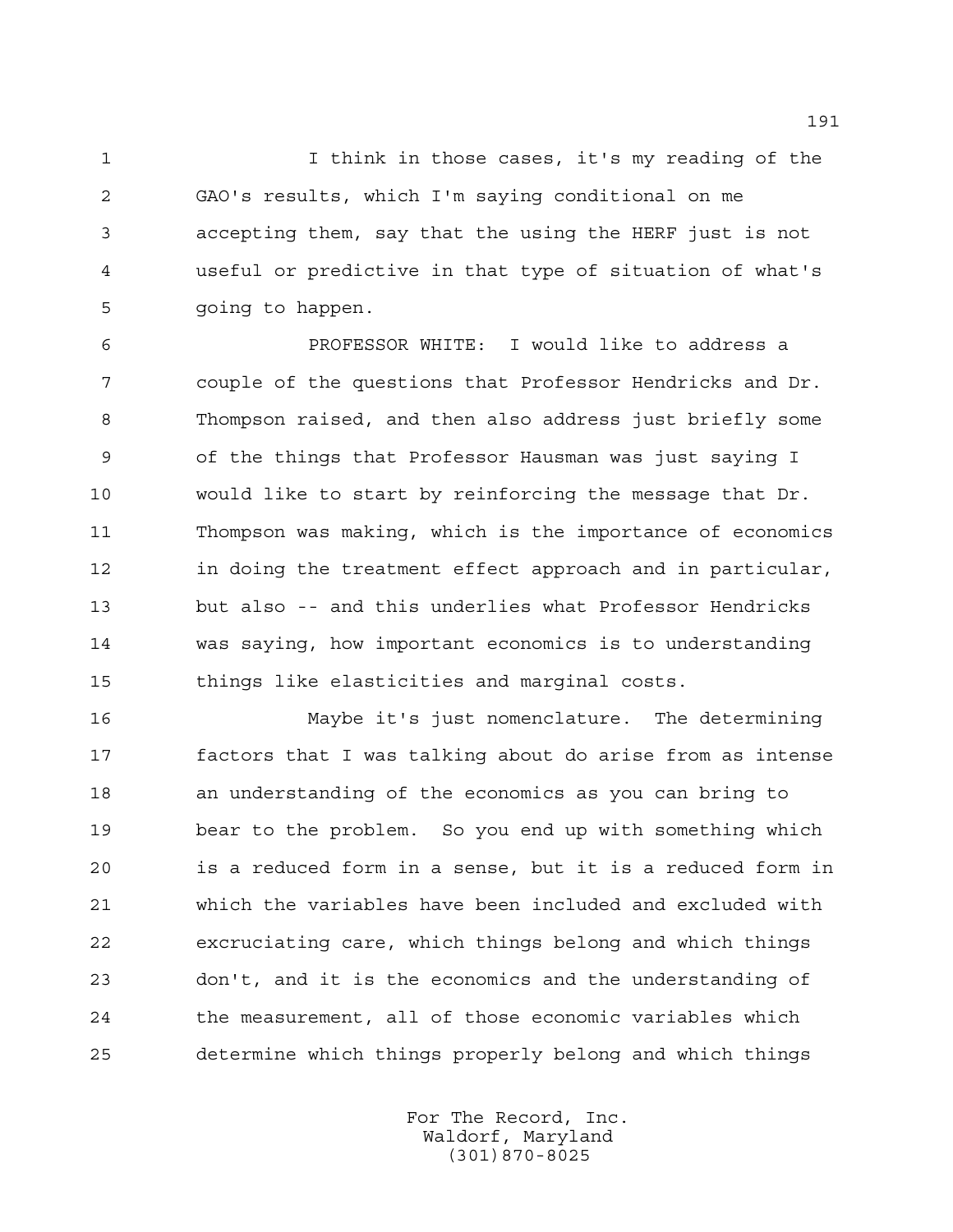properly don't.

 The structure is designed so as to focus attention on the one thing that you really care about. Everything else gets left by the wayside, and that either is a huge benefit or a huge liability. It's a huge liability if what you want to do is to understand all of the inner workings of what's going on in a particular merger event.

 On the other hand, it does provide, as Professor Hendricks was suggesting, a piece of data to single data point, and I think that if one can measure effects of individual mergers and measure a lot of them, then one can build up data from which further inferences can be made. So that suggests that this sort of study should proceed, and it's a brick by brick approach, but only by putting these data together can we begin to understand the variability and then try to sort out which of these different effects really do make a difference. I suppose we can put the Herfindahl index in there and see if it has an impact, but my priors were pretty closely aligned with Jerry's.

 There's another aspect of the creation of this data, and this addresses the question that Dr. Thompson raised about whether we can learn anything about prospective merger review from retrospective studies,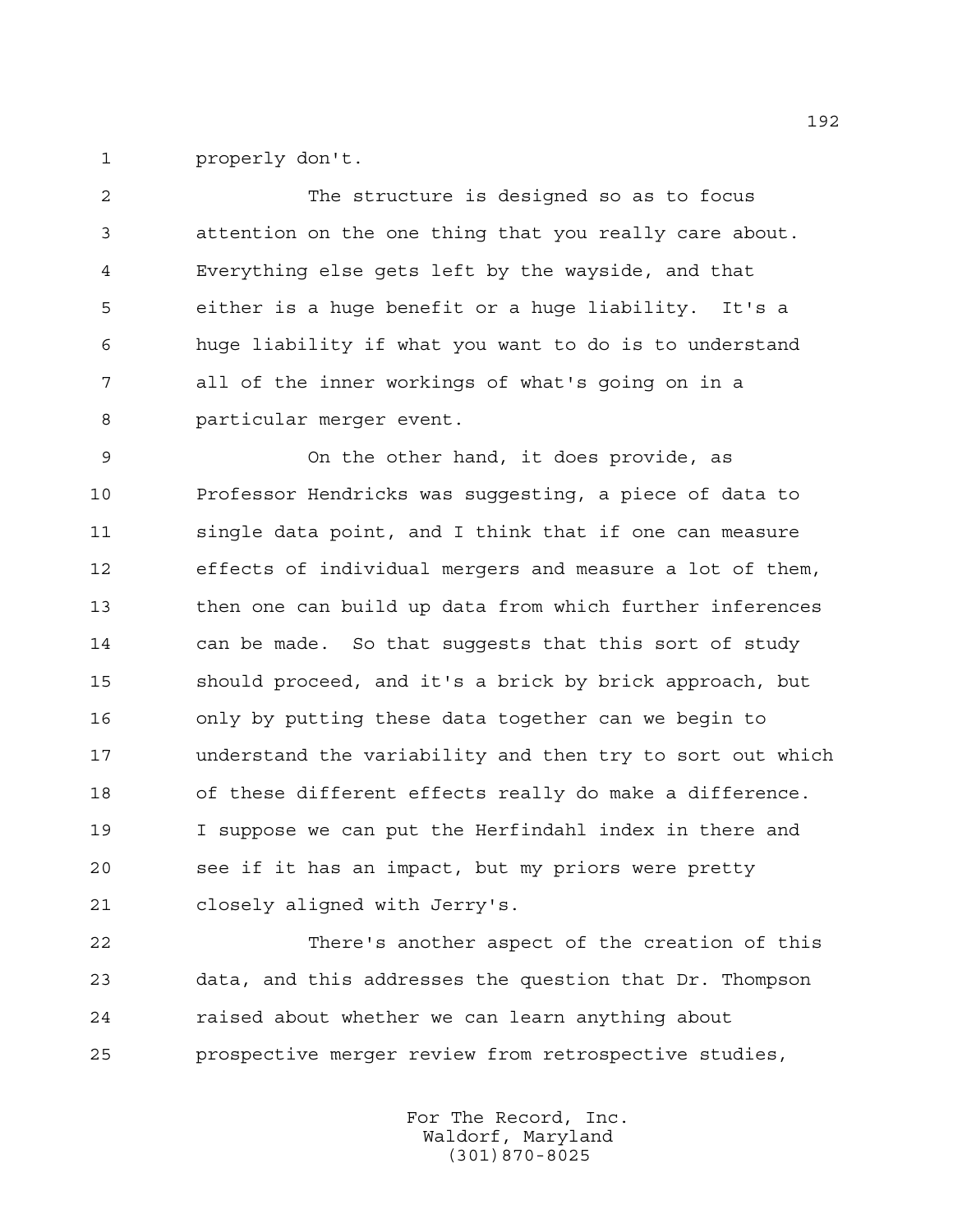and this is also addressing the question, What do we learn from individual mergers.

 If it were possible to begin to keep or perhaps we already have the beginnings of a database where the predictions, and they may be heterogenous or they may be a single prediction, that emerge from any prospective study is recorded and put into a database, and then retrospectively we can go back and look at what actually happened and see whether there is a correspondence between what was expected on the basis of whatever analysis and what actually happened on the basis of a **relatively objective ex-post analysis.** Maybe then we can begin to understand perhaps first of all at gross levels how accurate ex-ant- predictions can be, given the processes that are currently used. And if there are differences in those processes, perhaps we can understand some of the variation and some of the factors that lead to success or some of the factors which lead to imprecision in our ex ante assessments of what may happen in particular cases.

 Now, to the question of whether merger policy should change as a result of the GAO study, I actually was originally thinking, Well, how can one study really suggest any significant changes to the merger policy guidelines, but I liked Jerry's answer. Now, I don't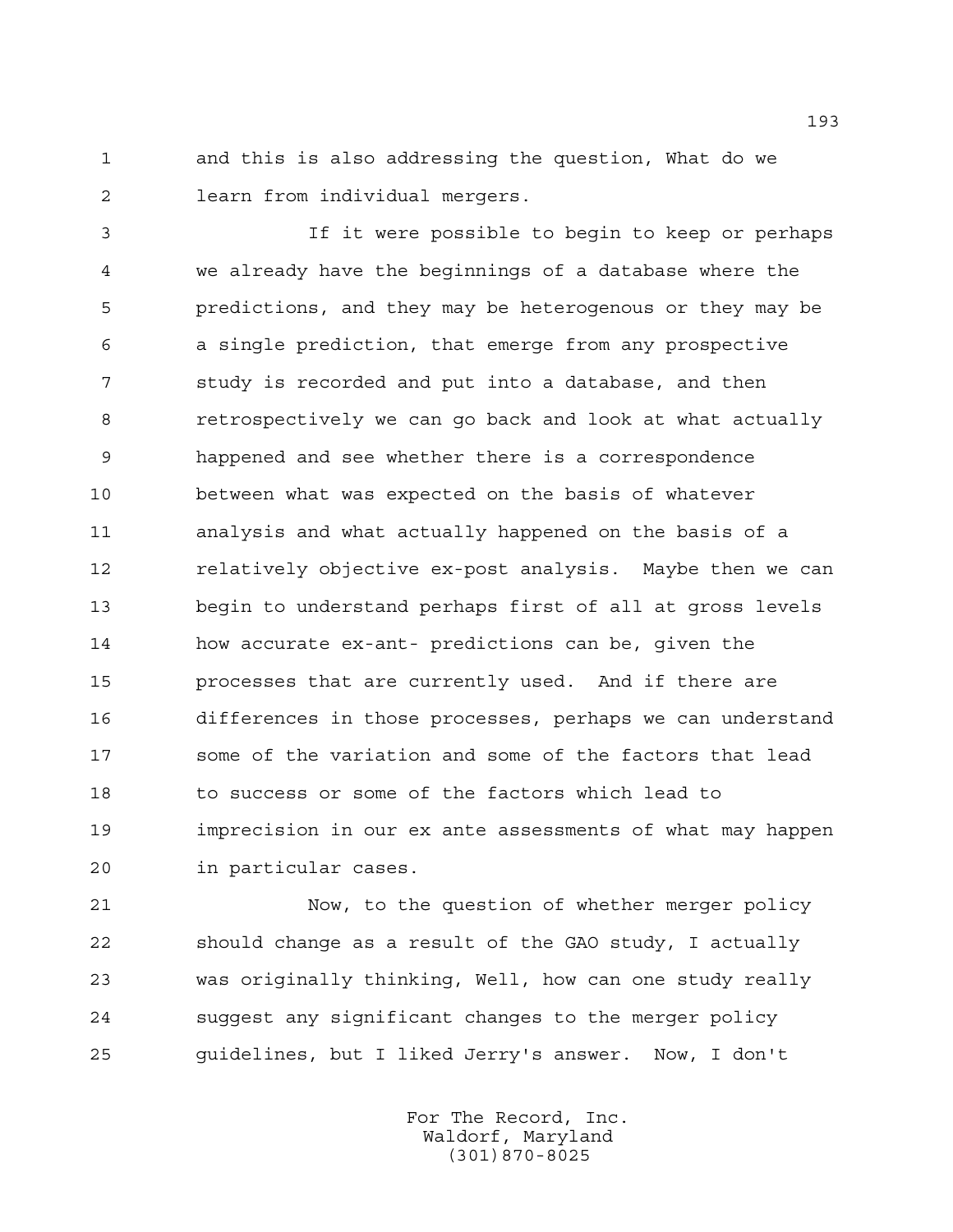necessarily think that it was this one study that led him to those remarks that he gave, but I think that the substance is very similar to how I'm feeling about it.

 I've come very lately to this area, but I have to tell you that my first impression when I heard about the Herfindahl index and what it's used for was, Are you kidding me? I haven't seen a lot that makes me change my mind yet, so to the extent that my opinion as a newcomer in this area should be weighed, well, perhaps it's from outside. That could be either a benefit or a disadvantage, but I find the characterization of the concentration of an industry which is using the Herfindahl index strange because, as we heard Dr. Carlton say earlier, this changes across industries. As I think of what concentration is, I think it must be a multiple dimensional measure, not just a one dimensional measure, and

 so if there can be some movement in the direction of a more considered approach, I would have to support that, and I'll stop with this.

 PROFESSOR CARLTON: All right. Let me try and confine my remarks to answering the following question, which I think someone posed. What change in policy, if any, should we expect as a result of either these particular papers or papers like these?

> For The Record, Inc. Waldorf, Maryland (301)870-8025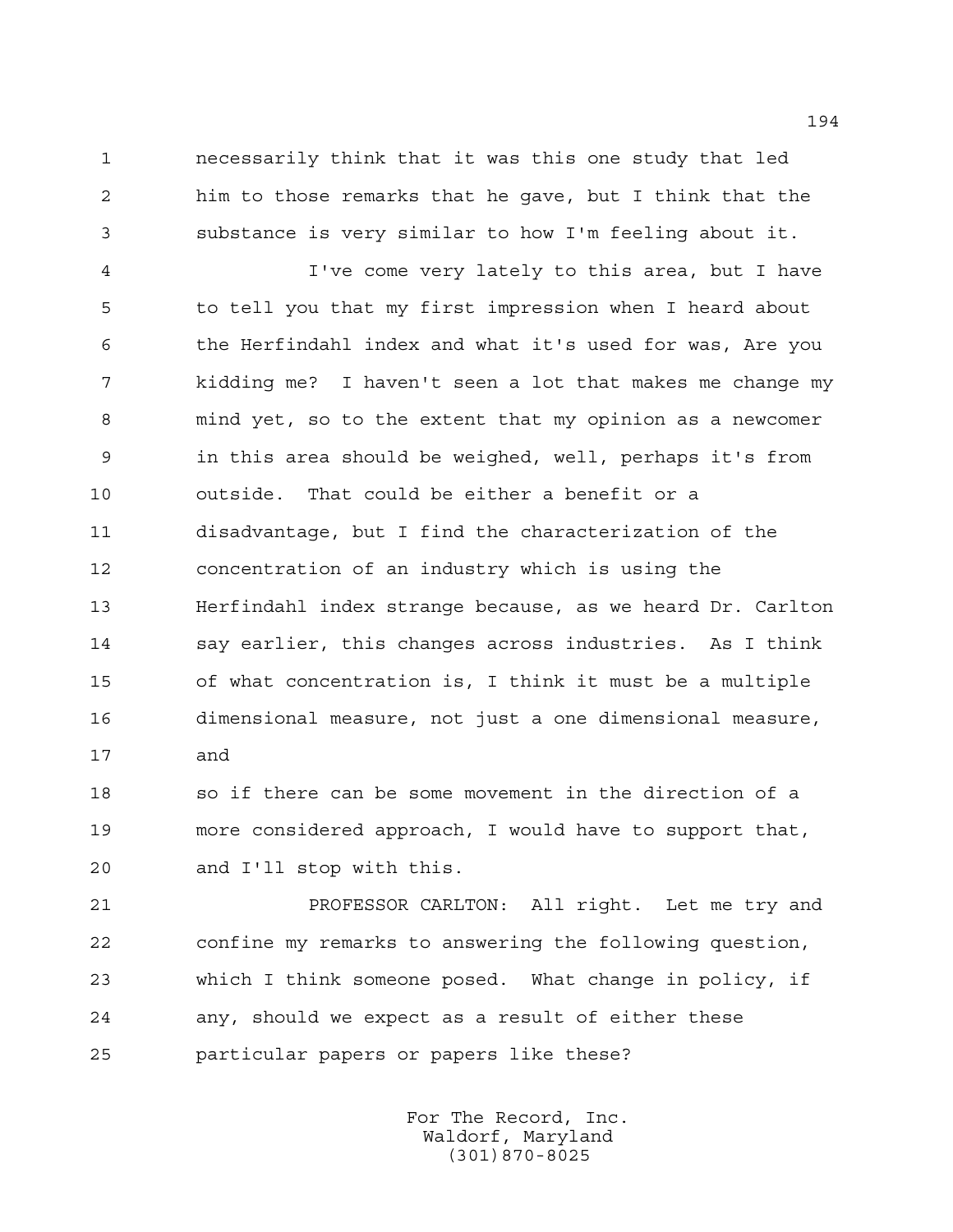My own view is that looking at what happened to mergers that were approved is certainly something you want to do. You want to know whether price went up or not. Now, that's what these studies are trying to determine.

6 Now, suppose you did find that prices went up in some mergers. That then raises the more serious policy question, Should we alter our policy, not in hindsight but prospectively. That is, I think Professor Hendricks asked the question exactly right, Prospectively, going forward, have I learned something from these studies so that now if I faced exactly the same situations could I have stopped a merger that that would have the price go up? And that is a different question than these studies are examining. I think 16 they're both important questions.

 These studies are examining the first. There have been studies that have examined the second. Not many, though. The one study I'm familiar with is actually done by someone in the Department of Justice I think it's Dr. Pierson , and he asks the following question: There may be other studies but that's the one I'm most familiar with.

 It says, We have a lot of ways to predict the result of a merger. Some involve very structural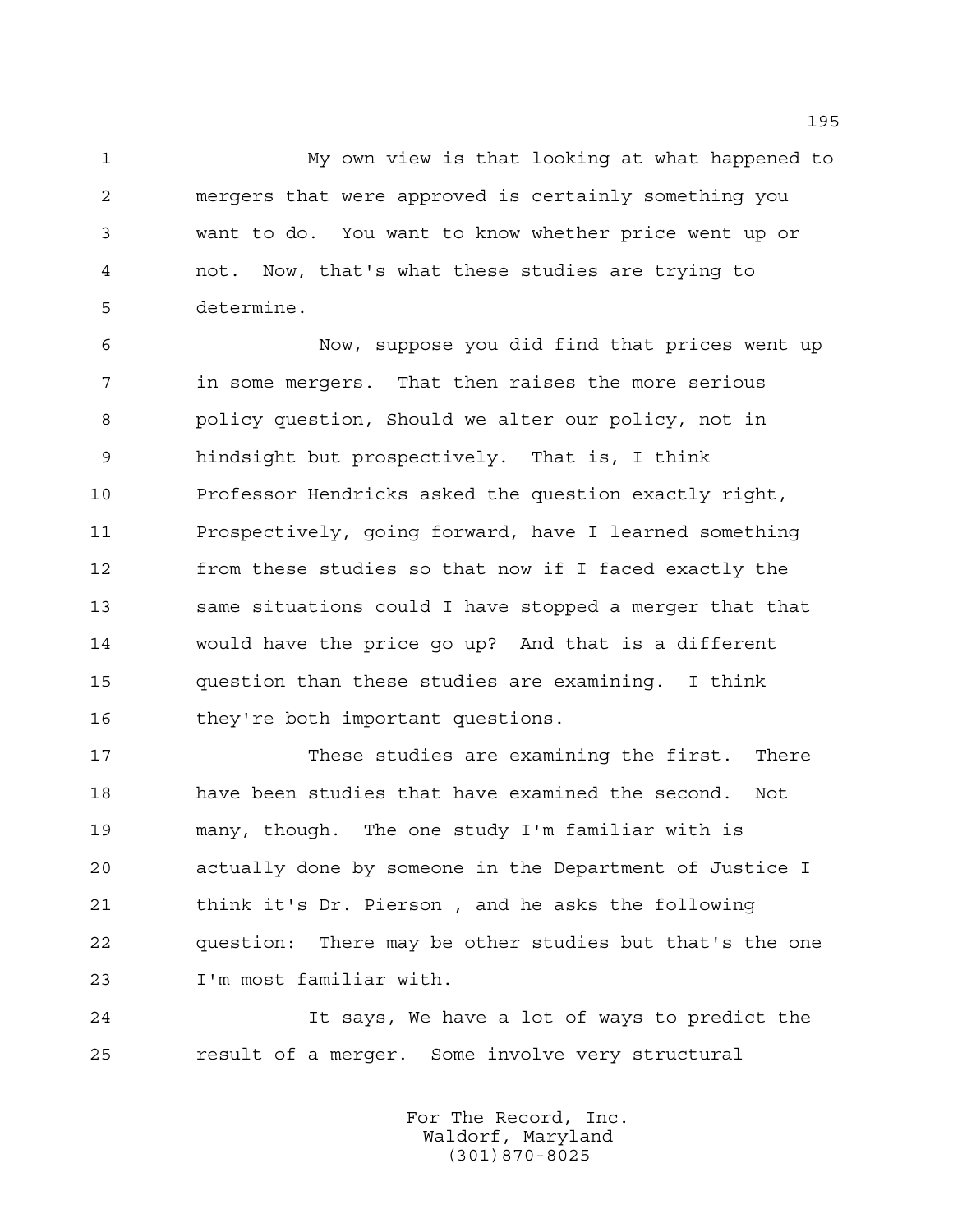approaches, and then we do a merger simulation, and there are a variety of different types of those. Another one involved what I'll call a reduced form in which you just make predictions. And, by the way, I don't mean to quibble, but I'm fearful people were going to think the treatment approach is very different from a reduced form. They're very close in approach, so we're not really talking about a huge difference, they're very similar.

 So that seems to me a good thing to do, and if I recall, the reduced form did pretty well compared to 11 the structural approach. So that's an important lesson 12 that I want to make when I want to make projections, which model is more reliable? And I think that those 14 types of studies are very valuable. There was a question about non-structural and what was meant. I think all that was meant, certainly all I meant, was when you have an equation with no endogenous variables, that's a non- structural equation. I agree entirely that when you write down such equations, you should have based it on deep economic thinking about what the structure is, but I think when people are using whether an equation is structural or non-structural, they just mean whether you have an endogenous variable.

 Now, having said that both types of studies are useful, a prospective study about predictions and asking

> For The Record, Inc. Waldorf, Maryland (301)870-8025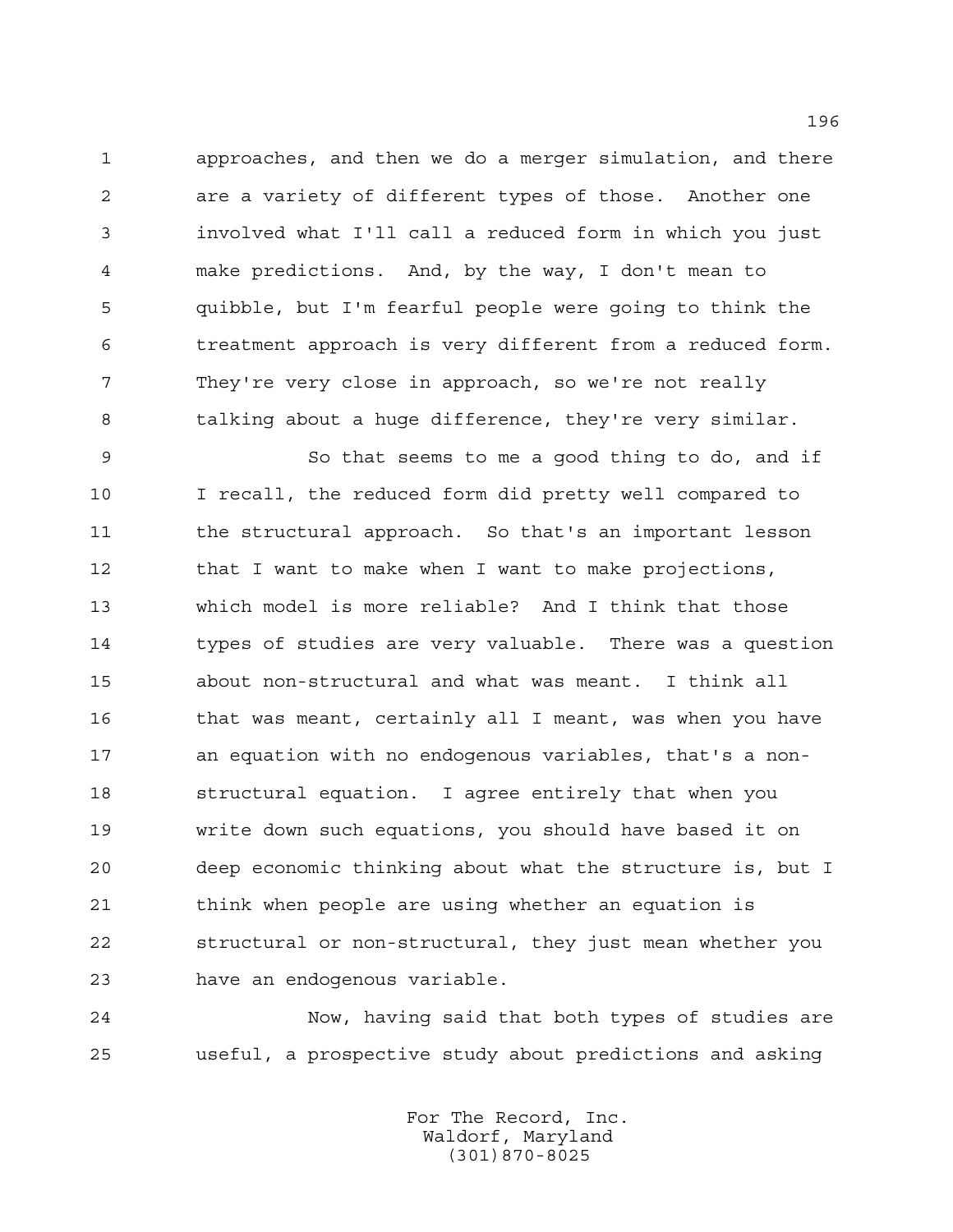the question, What actually happened in mergers. Let me just say something about the HHI. Although I did speak and told you all the problems that can arise when you have a regression between price and the HHI, it's not always true that those problems exist, and sometimes you can do such an equation.

 Moreover, and obviously the FTC can defend themselves, I think it's an oversimplification to the extent that there was any impression left at least in my experience that people at the government agencies look only at the HHI. That's not been my experience. I think 12 they really do try and use their economic logic and thinking about the individual circumstances. They try and see if a different way of measuring concentration is better, if using an index of the number of firms is better, and I would agree with what Jerry said that the HHI is too simplistic. That I agree with, but I think everybody in the agency agrees too, they wouldn't make an analysis just based on an HHI, and they would experiment with different ways of analyzing the relationship of pricing.

 All right. So that answers the question, yes, I think studies like the GAO and the FTC study are valuable, and also I think studies as Professor Hendricks described also would be valuable because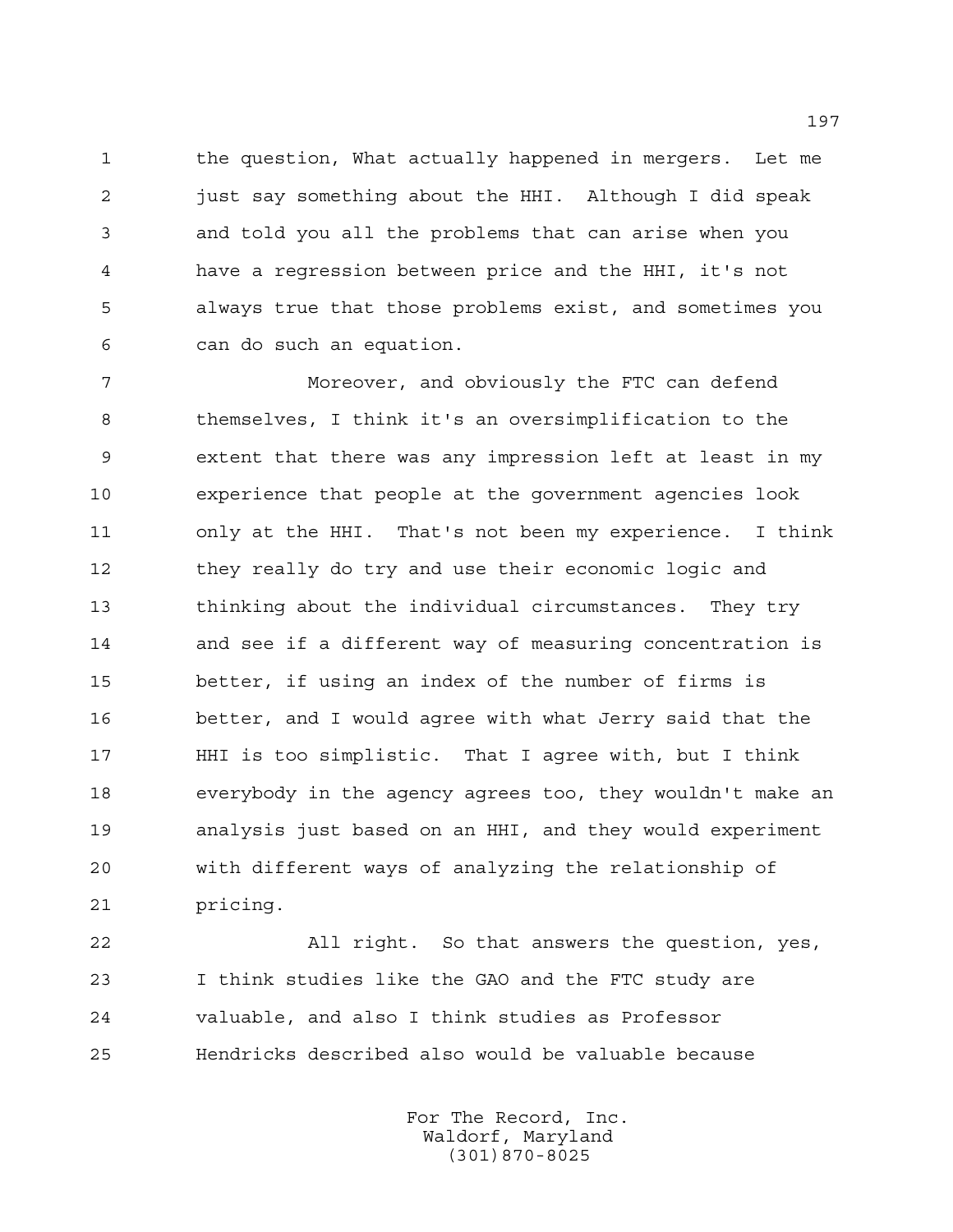that's the one that informs policy.

 Now, what can I say about this -- these two specific studies, the GAO study and the FTC study? Having read them, would I, if someone asked me, if someone would listen to me, change merger policy as a result of these two studies?

 Well, I think it should have been clear from my earlier remarks that I thought both of these two studies made a lot of progress, but there's lot more progress they have to make in order to convince me of their findings. That's why, I'm not going to put up the slides again, I had some studies that I thought actually the FTC could do pretty simply to solidify their findings to convince me of their validity, and similarly, I had a longer laundry list of things to do, but a list of things that I don't think would be very hard to implement that the GAO should do.

 Until they do that, I certainly wouldn't feel comfortable saying that I'm convinced that either study has convinced me of their validity, and therefore I certainly, for example, wouldn't say, Oh, I'm going to allow merger or not allow mergers both based on either of those studies.

 So my answer to the question is, yes, I think studies like the ones we're discussing today are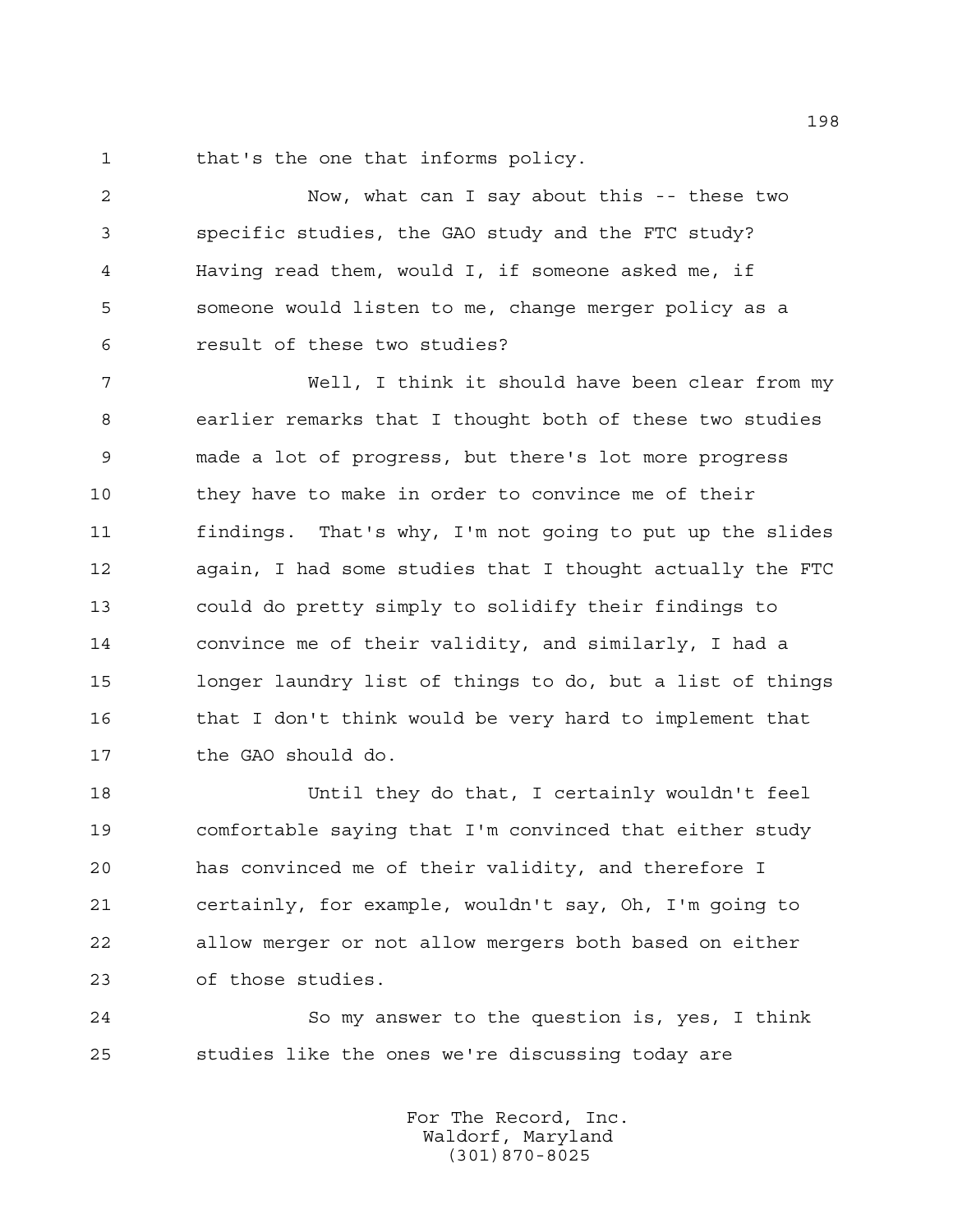extremely valuable. I think studies of the kind I described that ask which types of models make predictions that turn out to be correct and that are implementable, therefore, as a matter of policy, think those also are very important. In fact, I think they're so important that they should be done. And, indeed, in this very room yesterday, there was a meeting of the Antitrust Modernization Commission, of which I'm a member, and one of the topics we are considering is things like exactly this, looking at what has happened as the outcome of various antitrust decisions, looking both prospectively and retrospectively, and trying to use that information, difficult as it may be to do, but at least trying to use it to try and decide, Are we on the right track, and that seems like an appropriate use of resources and will guarantee that we don't create anything other than a very efficient antitrust policy.

18 Thank you.

 PROFESSOR HENDRICKS: I would like to make one comment. I personally don't have as high a prior as Professor Hausman has on the use of the HHI or uselessness of the HHI.

 I think the way to proceed is to do more studies like the GAO report and the FTC study, do a careful job of looking at the impact of mergers and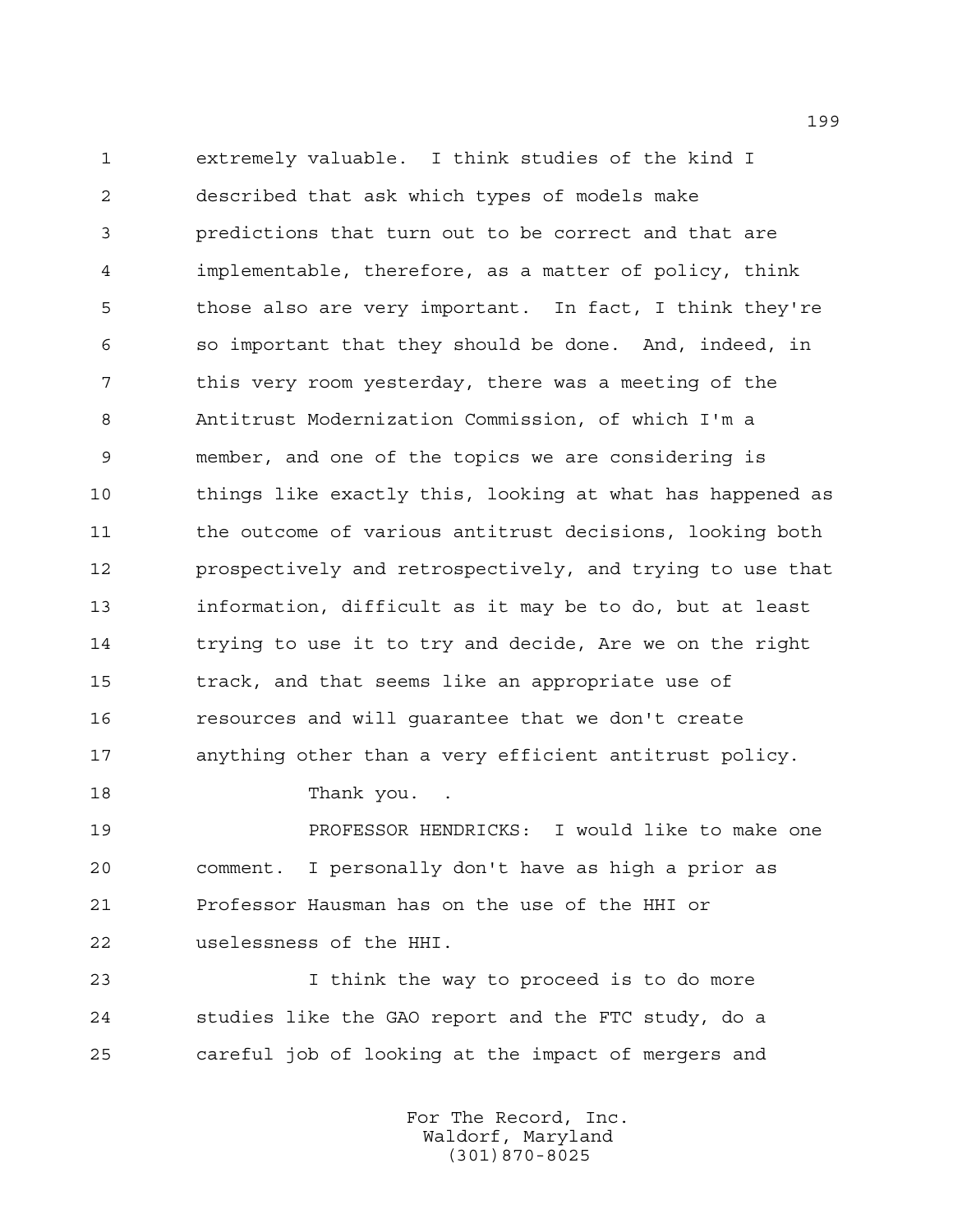measuring those impacts on a market by market basis across different mergers using essentially this reduced form dummy variable for the merger, and build up to set an understanding, sort of a data set and subsets of these impacts, and then ask the question, Okay, let's explain some of this variation, and the factors that explain the variation across markets for a given merger, and across mergers -- what are they telling us. I'm not going to disregard the HHI as one potential explanatory variable.

10 10 In fact, if I look at a study that was done by Hastings and Gilbert and on Tosco/Unocal, they had a set of variables that sort of described the variation and the impact of that merger across markets. The two factors 14 that had the most explanatory power were essentially the downstream share that Tosco and Unocal the retail market. And the other factor that mattered a lot in terms of predicting -- the increase in the price at the wholesale level was how many independents were close to their stations. So those are all sort of market facts that sort of maybe HHI doesn't measure them exactly right, but they are the kinds of considerations that the HHI is trying to measure.

 So I think what I liked about the treatment approach is it really is explicitly ex-post, and sort of disentangles the problems of the ex-ante, and I sort of

> For The Record, Inc. Waldorf, Maryland (301)870-8025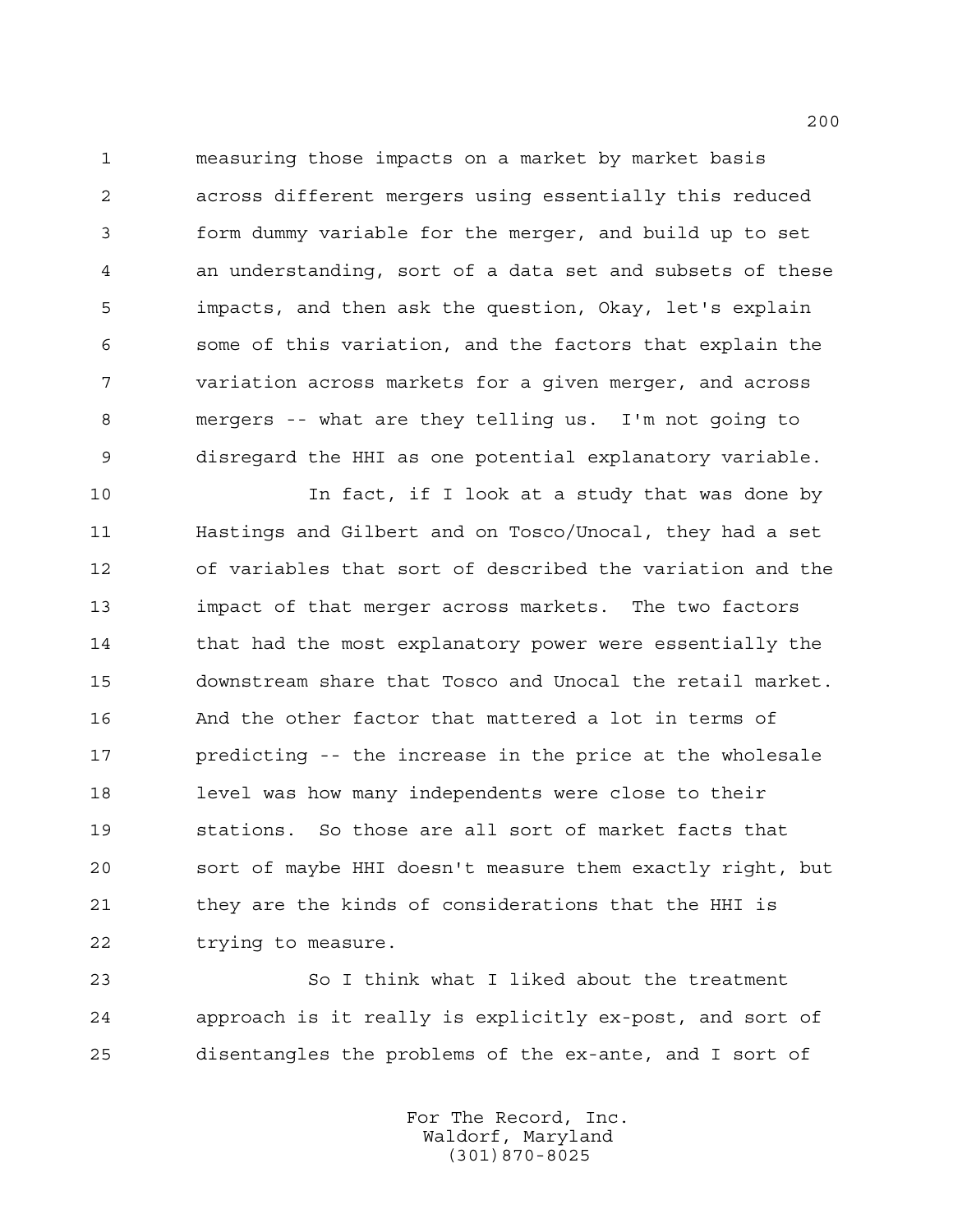always think of the price concentration regression sort of confounding the ex-ante and the ex-post. The treatment and prediction approach, it's really saying what is the impact and we can be agnostic about what underlying behavior is, what the underlying model is to some extent, although what I mean by being agnostic is with regard to the functional forms. The variables that go in of course are the demand shifters, and the cost shifters, but the model we can be agnostic about how they enter in our measurement problem. Then, once we build up that kind of data set, now we're in a position to sort of ask the question, What are the things that matter.

 MR. FROEB: Anyone else have anything else you want to add? Go ahead.

 PROFESSOR WHITE: I'll just go back and what Professor Hendricks just said about the Hastings and Gilbert study I could actually agree with, and that is with a model of unilateral effects and limited or no entry or expansion is -- the refinery market, we expect something like the share that you have to matter. That's in the Guidelines, and that's in Section 2 on competitive effects, and I think it's potentially pretty useful. I don't think it always works, but it is something that makes a lot of sense.

And I don't disagree with your point that you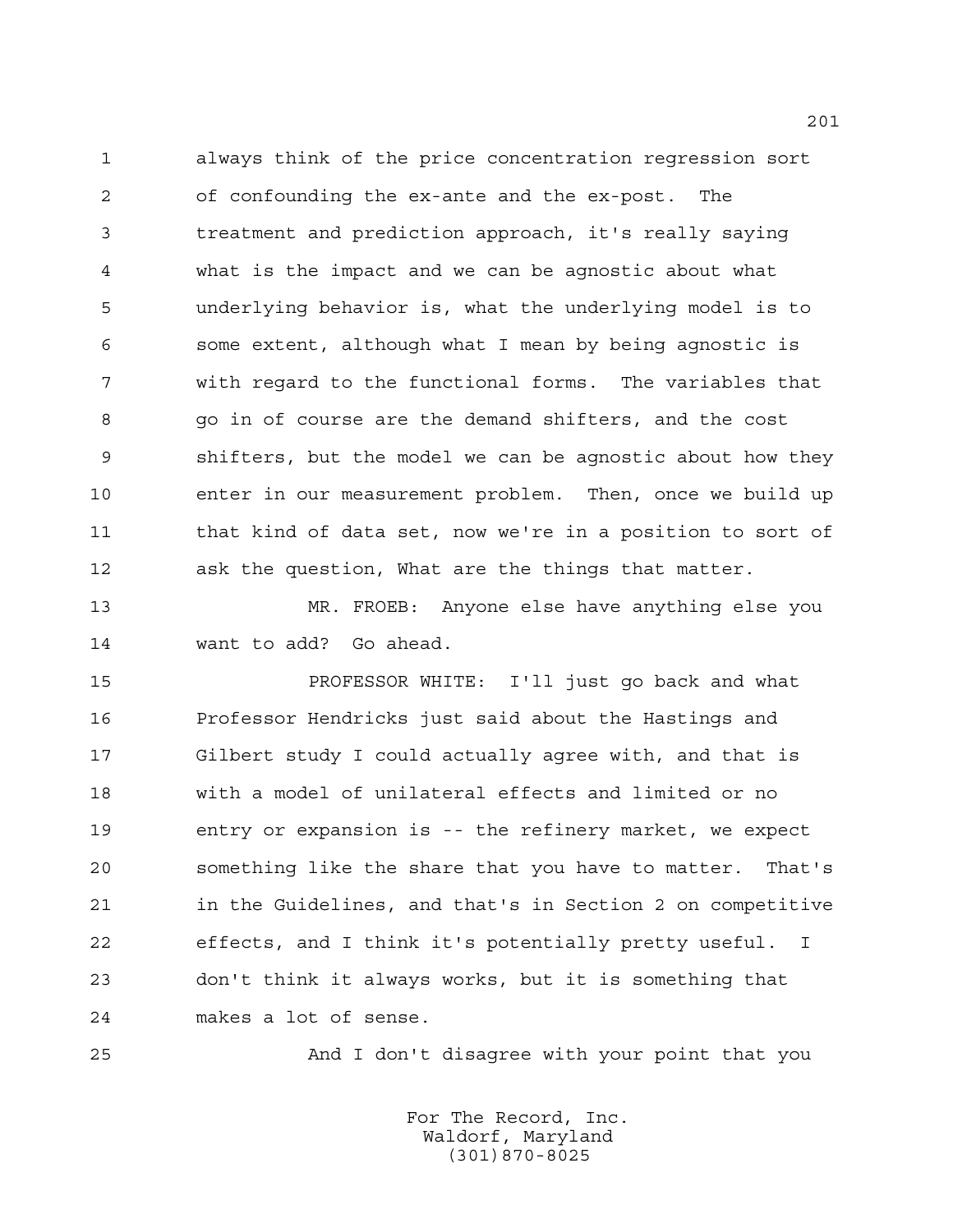want to have a database and you don't include the HHI as a separate variable, but my problem is that if you go back and look at single shares, we actually have an economic model that works with that, and so once we get your ex-post coefficients and we've got some odds and things, we probably could get some idea of how much in accordance they are with economic theory.

 My problem with the HHI is that it really comes out of one model. It's dead set that that model predicts you shouldn't have mergers and so to have Section 1 of the Guidelines based on that, I've always found sort of a conundrum, but maybe I need to think harder about it.

13 MR. FROEB: Okay. Well.

 PROFESSOR HENDRICKS: I take your point. I'm not too surprised that the model doesn't apply in a lot of cases.

 MR. FROEB: Well, the one thing that I'm sure all our panelists can agree on is that we need more economists doing antitrust policy.

 PROFESSOR HAUSMAN: Fewer lawyers and more economists.

 MR. FROEB: Yeah, economists. But I certainly want to thank the panel for coming here. The opportunity costs of the time of the people on the panel is well over six figures, and the benefit that we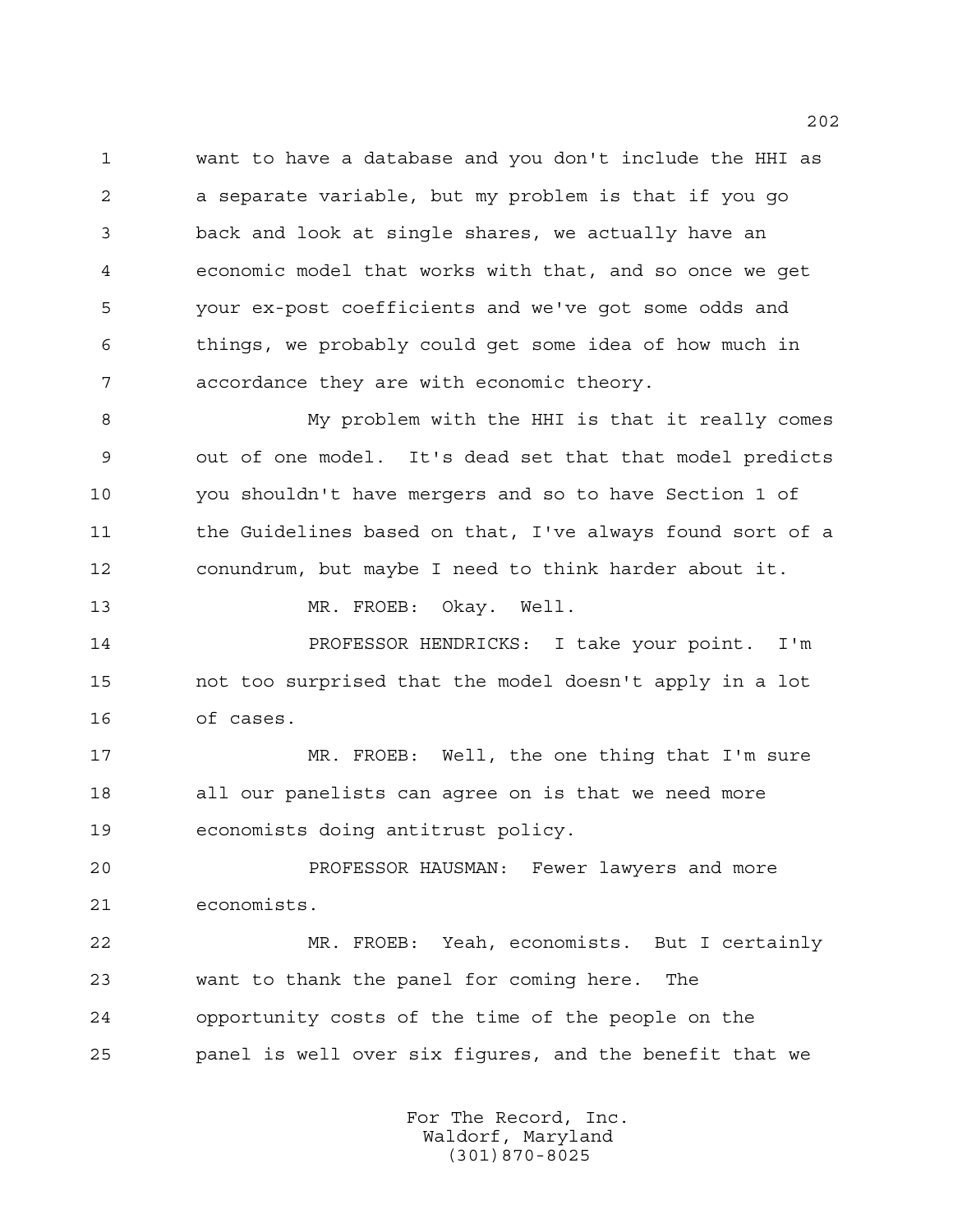get out of their presence here and their insights has far exceeded that, so I want to sincerely thank them.

 I want to also just get around applause for Liz Callison who put this conference together almost single-handedly, and I want to sincerely thank her for her efforts. Just to let you know, we will put this transcript up on the web. We will put the presentations up on the web. I hope that this will be, one of many ongoing kind of continuing studies in what we obliquely call our enforcement R&D, our continuing to follow up on what we're doing to try to make sure that we're doing the right thing to see if we can learn from anything that we're doing, to understand how difficult it is to actually follow

 up on these studies and to figure out what you're doing, but it's certainly something that should be done by everybody who is enforcing the laws.

 It's as I said in the introduction, it's a terrible conceit to think that you've got it right and to think that you can't improve, and you think, Well, how are you growing to improve? You have to set up some sort of feedback mechanism to try to estimate what you're doing and trying to learn from this.

 Anyway I want to thank the panel and Liz Callison too.

> For The Record, Inc. Waldorf, Maryland (301)870-8025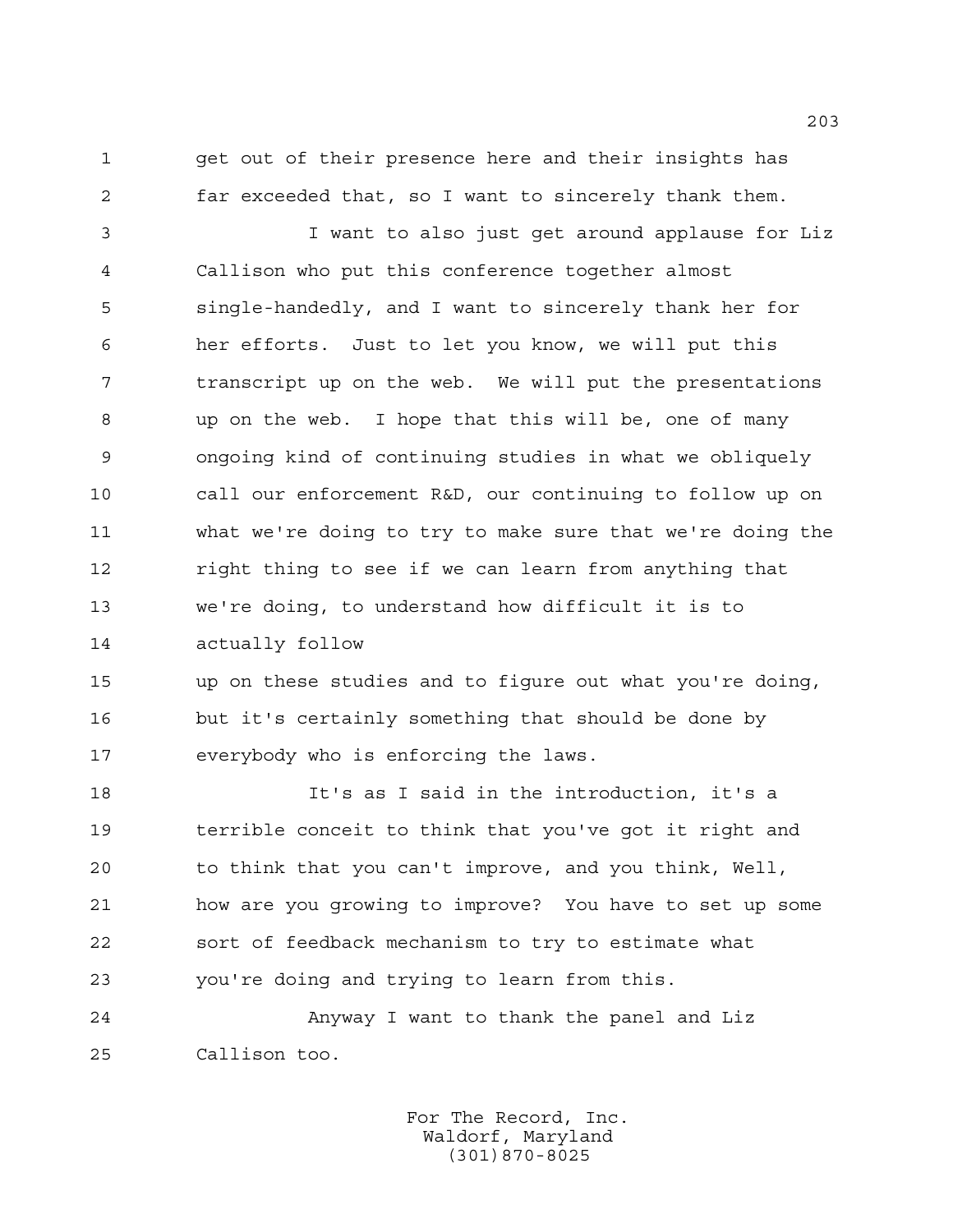| $\mathbf 1$      |             | (Applause.)                               |  |  |  |
|------------------|-------------|-------------------------------------------|--|--|--|
| $\overline{c}$   |             | (Whereupon, at 3:57 p.m. the workshop was |  |  |  |
| $\mathfrak{Z}$   | concluded.) |                                           |  |  |  |
| $\sqrt{4}$       |             |                                           |  |  |  |
| 5                |             |                                           |  |  |  |
| $\epsilon$       |             |                                           |  |  |  |
| $\boldsymbol{7}$ |             |                                           |  |  |  |
| $\,8\,$          |             |                                           |  |  |  |
| $\mathsf{S}$     |             |                                           |  |  |  |
| $1\,0$           |             |                                           |  |  |  |
| $11\,$           |             |                                           |  |  |  |
| $12\,$           |             |                                           |  |  |  |
| $13$             |             |                                           |  |  |  |
| $14\,$           |             |                                           |  |  |  |
| $15\,$           |             |                                           |  |  |  |
| $16\,$           |             |                                           |  |  |  |
| $17\,$           |             |                                           |  |  |  |
| $1\,8$           |             |                                           |  |  |  |
| 19               |             |                                           |  |  |  |
| $2\,0$           |             |                                           |  |  |  |
| 21               |             |                                           |  |  |  |
| 22               |             |                                           |  |  |  |
| 23               |             |                                           |  |  |  |
| 24               |             |                                           |  |  |  |
| 25               |             |                                           |  |  |  |
|                  |             |                                           |  |  |  |